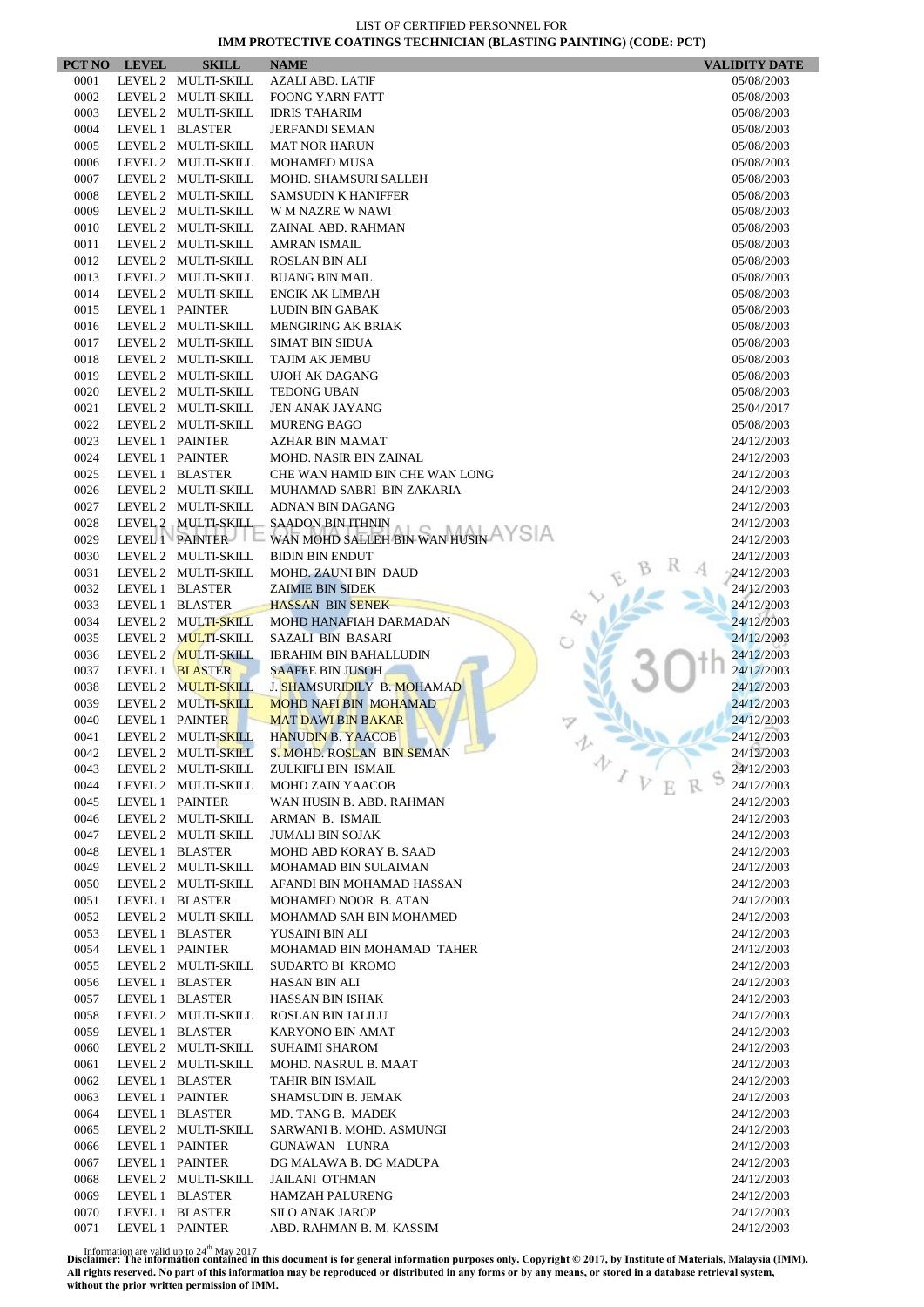| PCT NO | <b>LEVEL</b>    | <b>SKILL</b>        | <b>NAME</b>                                       | <b>VALIDITY DATE</b> |
|--------|-----------------|---------------------|---------------------------------------------------|----------------------|
| 0072   |                 | LEVEL 2 MULTI-SKILL | <b>MOHD. RANI HUSSIN</b>                          | 24/12/2003           |
| 0073   |                 | LEVEL 1 BLASTER     | ABD. TALIB B. SAID                                | 24/12/2003           |
| 0074   |                 | LEVEL 1 BLASTER     | SHARAN B. SALLEH                                  | 24/12/2003           |
| 0075   |                 | LEVEL 1 BLASTER     | SALLAH B. ABDULLAH                                | 24/12/2003           |
| 0076   |                 | LEVEL 1 PAINTER     | <b>DEAN BIN ISAHA</b>                             | 24/12/2003           |
| 0077   |                 | LEVEL 1 BLASTER     | AMBAK B. SEMANG                                   | 24/12/2003           |
| 0078   |                 | LEVEL 1 BLASTER     | TAMRIN B. NURONG                                  | 24/12/2003           |
| 0079   |                 | LEVEL 1 BLASTER     | POAN B. MOHD.YUSOF                                | 24/12/2003           |
| 0080   |                 | LEVEL 2 MULTI-SKILL | MOHD. NIZAM OTH MAN                               | 24/12/2003           |
| 0081   |                 | LEVEL 1 PAINTER     | <b>MOHD SALLEH B. JAAFAR</b>                      | 24/12/2003           |
| 0082   |                 | LEVEL 2 MULTI-SKILL | MOHD RAZAK M. RAMLAN                              | 24/12/2003           |
| 0083   |                 | LEVEL 2 MULTI-SKILL | MOHD. ZAINI B. AMAN                               | 24/12/2003           |
| 0084   |                 | LEVEL 2 MULTI-SKILL | ROSDI ABD. RAHMAN                                 | 24/12/2003           |
| 0085   |                 | LEVEL 2 MULTI-SKILL | TAJAUDIN B. ABD MANAS                             | 24/12/2003           |
| 0086   |                 | LEVEL 2 MULTI-SKILL | <b>AMALUDIN BAKAR</b>                             | 24/12/2003           |
| 0087   |                 | LEVEL 2 MULTI-SKILL | MOHD NAZRI B. MOHD. NOR                           | 24/12/2003           |
| 0088   |                 | LEVEL 1 PAINTER     | <b>SIDEK BIN IBRAHIM</b>                          | 04/05/2004           |
| 0089   |                 | LEVEL 2 MULTI-SKILL | ABDUL RAZAK BIN OTHMAN                            | 04/05/2004           |
| 0090   |                 | LEVEL 2 MULTI-SKILL | <b>SAMSUDEN BIN AHMAD</b>                         | 04/05/2004           |
| 0091   |                 | LEVEL 2 MULTI-SKILL | <b>ROZALI BIN ISMAIL</b>                          | 04/05/2004           |
| 0092   |                 | LEVEL 2 MULTI-SKILL | ZAKARIA BIN MOHAMAD                               | 04/05/2004           |
| 0093   |                 | LEVEL 1 BLASTER     | <b>NAWI BIN SHAFFIEE</b>                          | 04/05/2004           |
| 0094   |                 | LEVEL 2 MULTI-SKILL | WAN HUSIN BIN WAN JUNAIDI                         | 04/05/2004           |
| 0095   |                 | LEVEL 2 MULTI-SKILL | <b>MAHFAR BIN SALAM</b>                           | 04/05/2004           |
| 0096   |                 | LEVEL 2 MULTI-SKILL | OTHMAN BIN HAJI ZAKARIA                           | 04/05/2004           |
| 0097   |                 | LEVEL 2 MULTI-SKILL | AZMAN BIN ABD. AZIZ                               | 04/05/2004           |
| 0098   |                 | LEVEL 2 MULTI-SKILL | <b>MAZELAN BIN MAMAT</b>                          | 04/05/2004           |
| 0099   |                 | LEVEL 1 PAINTER     | MOHD. HAMIDI HAMID                                | 04/05/2004           |
| 0100   |                 |                     | LEVEL 2 MULTI-SKILL MASRUDDIN MASTOR LS, MALAYSIA | 22/06/2004           |
| 0101   |                 | LEVEL 2 MULTI-SKILL | <b>BAKRI BIN IBRAHIM</b>                          | 22/06/2004           |
| 0102   |                 | LEVEL 1 PAINTER     | ZAWAWI BIN ARIFF                                  | 22/06/2004           |
| 0103   |                 | LEVEL 2 MULTI-SKILL | <b>SUID BIN SAAD</b>                              | 22/06/2004           |
| 0104   |                 | LEVEL 2 MULTI-SKILL | <b>ASRI BIN ZAMRI</b>                             | 22/06/2004           |
| 0105   |                 | LEVEL 1 PAINTER     | <b>BAKRI BIN HASSAN</b>                           | 22/06/2004           |
| 0106   |                 | LEVEL 1 PAINTER     | MD. FAIZURA ISMAIL                                | 22/06/2004           |
| 0107   |                 | LEVEL 1 PAINTER     | <b>ISMAIL BIN AHMAD</b>                           | 22/06/2004           |
| 0108   |                 | LEVEL 1 PAINTER     | <b>SHAHIDAN BIN ABU</b>                           | 22/06/2004           |
| 0109   |                 | LEVEL 1 PAINTER     | <b>MOHD. NAZRI KASIM</b>                          | 22/06/2004           |
| 0110   |                 | LEVEL 2 MULTI-SKILL | MOHAMADB. IBRAHIM                                 | 22/06/2004           |
| 0111   |                 | LEVEL 1 PAINTER     | <b>ZAILANI BIN JUSOH</b>                          | 19/04/2004           |
| 0112   | LEVEL 1 PAINTER |                     | MOHD. SUKRI BIN MOHD SARIF                        | 19/04/2004           |
| 0113   |                 | LEVEL 2 MULTI-SKILL | <b>AZAN BIN AHMAD</b>                             | 28/03/2016           |
| 0114   |                 | LEVEL 1 PAINTER     | JAEFFRA BIN ABDUL GHANI                           | 办<br>19/04/2004      |
| 0115   |                 | LEVEL 2 MULTI-SKILL | MOHD ISA BIN ABU BAKAR                            | 24/06/2015           |
| 0116   |                 | LEVEL 1 BLASTER     | JAEFFRI BIN ABDUL GHANI LOO                       | 19/04/2004           |
| 0117   |                 | LEVEL 1 BLASTER     | JAESYUDY BIN ABDUL GHANI LOO                      | 19/04/2004           |
| 0118   |                 | LEVEL 1 BLASTER     | ROSLI BIN ABDUL RAHMAN                            | 19/04/2004           |
| 0119   |                 | LEVEL 2 MULTI-SKILL | MOHD YAHUZA BIN ABU BAKAR                         | 24/06/2015           |
| 0120   |                 | LEVEL 1 BLASTER     | ASROM BIN HASHIM                                  | 19/04/2004           |
| 0121   |                 | LEVEL 1 PAINTER     | LOO LEONG LAM @ ABDUL GHANI                       | 19/04/2004           |
| 0122   |                 | LEVEL 2 MULTI-SKILL | ZULKEFLI BAHARI                                   | 22/06/2004           |
| 0123   |                 | LEVEL 1 PAINTER     | <b>JOHAN MAMAT</b>                                | 22/06/2004           |
| 0124   |                 | LEVEL 1 PAINTER     | HASMAWI ABDULLAH                                  | 22/06/2004           |
| 0125   |                 | LEVEL 2 MULTI-SKILL | LIM CHONG WO                                      | 22/06/2004           |
| 0126   |                 | LEVEL 2 MULTI-SKILL | WAN ABDULLAH WANABD. RAHMAN                       | 22/06/2004           |
| 0127   |                 | LEVEL 1 PAINTER     | AZHAR A. RAHMAN                                   | 22/06/2004           |
| 0128   |                 | LEVEL 1 PAINTER     | CHE KAMARULDZAMAN CHE WEL                         | 22/06/2004           |
| 0129   |                 | LEVEL 2 MULTI-SKILL | <b>BRADLEY BRIAN A/L GENGARAJOO</b>               | 22/06/2004           |
| 0130   |                 | LEVEL 1 PAINTER     | <b>MOHD. SHUKOR ISMAIL</b>                        | 22/06/2004           |
| 0131   |                 | LEVEL 1 PAINTER     | ROSLI SULONG                                      | 22/06/2004           |
| 0132   |                 | LEVEL 1 PAINTER     | KAMARUL HISYAM ISMAIL                             | 22/06/2004           |
| 0133   |                 | LEVEL 1 PAINTER     | NORAZANA MOHD                                     | 22/06/2004           |
| 0134   |                 | LEVEL 1 PAINTER     | ZALI GHANI                                        | 22/06/2004           |
| 0135   |                 |                     |                                                   |                      |
|        |                 | LEVEL 1 PAINTER     | <b>OSMAN MD NOOR</b>                              | 22/06/2004           |
| 0136   |                 | LEVEL 2 MULTI-SKILL | MUSTAFA BIN SHAMSUDIN                             | 22/06/2004           |
| 0137   |                 | LEVEL 2 MULTI-SKILL | HAMSANI BIN ALI                                   | 22/06/2004           |
| 0138   |                 | LEVEL 2 MULTI-SKILL | PUNGOT BIN SALIM                                  | 22/06/2004           |
| 0139   |                 | LEVEL 1 BLASTER     | MOHD. JAMALDEEN S. MOHD.MEERA                     | 22/06/2004           |
| 0140   |                 | LEVEL 2 MULTI-SKILL | <b>AZAHAR BIN AWANG</b>                           | 22/06/2004           |
| 0141   |                 | LEVEL 1 PAINTER     | <b>MAT ZIN BIN JUSOH</b>                          | 22/06/2004           |
| 0142   |                 | LEVEL 1 BLASTER     | ZULKIFLI BIN MAHMUD                               | 22/06/2004           |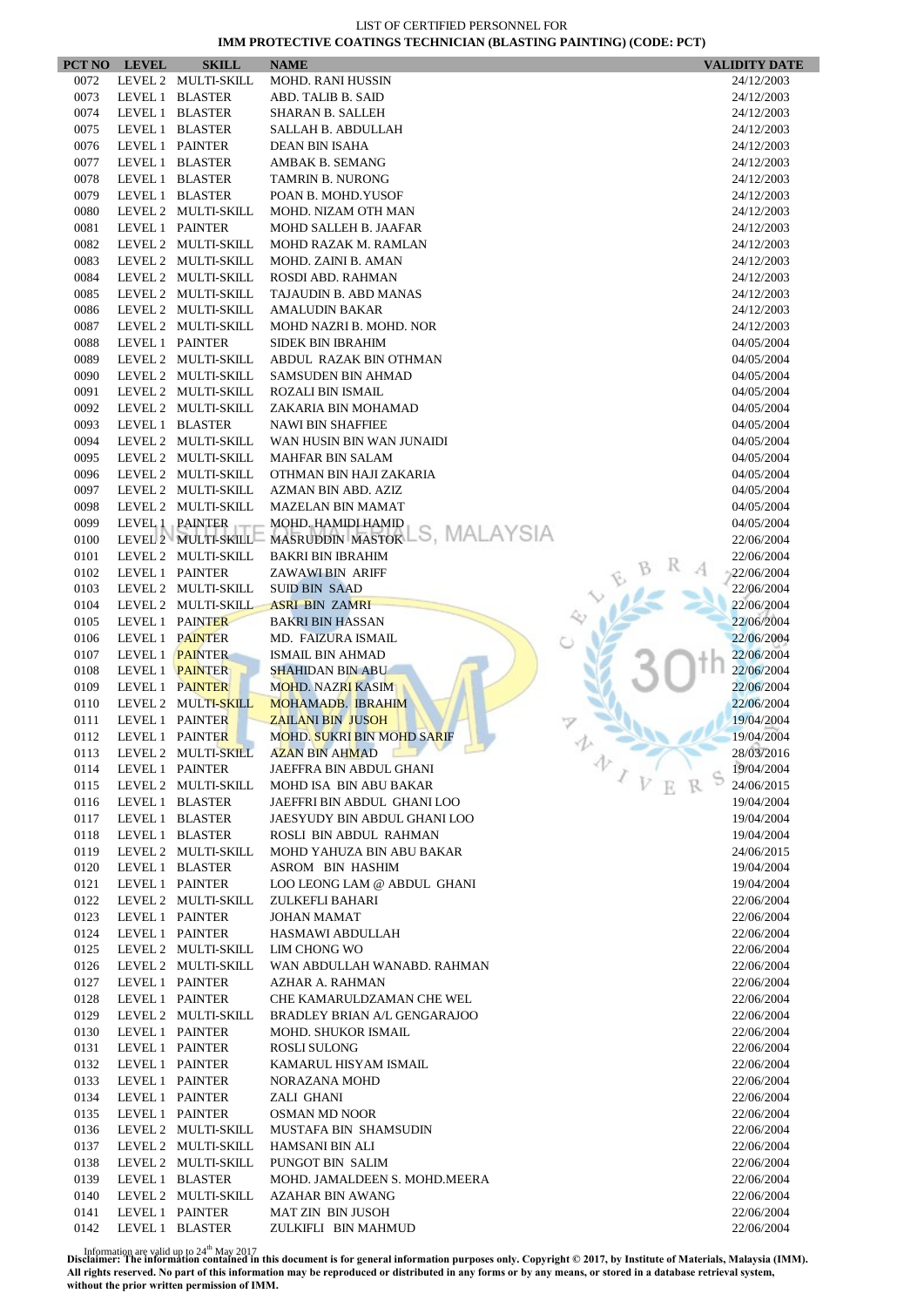|              | PCT NO LEVEL | <b>SKILL</b>                       | <b>NAME</b>                                    | <b>VALIDITY DATE</b>     |
|--------------|--------------|------------------------------------|------------------------------------------------|--------------------------|
| 0143         |              | LEVEL 1 PAINTER                    | ZAINAL ABIDIN BIN ISA @ IBRAHIM ALI            | 22/06/2004               |
| 0144         |              | LEVEL 1 BLASTER                    | MOHD. RIDZUAN BIN OTHMAN                       | 22/06/2004               |
| 0145         |              | LEVEL 2 MULTI-SKILL                | <b>SHOKIB BIN MANAN</b>                        | 22/06/2004               |
| 0146         |              | LEVEL 2 MULTI-SKILL                | WAN HAZRI WAN JAAFAR                           | 22/06/2004               |
| 0147         |              | LEVEL 2 MULTI-SKILL                | RASHID ABDULLAH                                | 22/06/2004               |
| 0148         |              | LEVEL 1 PAINTER                    | <b>TAZA BIN MOHAMAD</b>                        | 19/04/2004               |
| 0149         |              | LEVEL 2 MULTI-SKILL                | TIMBAN AK TANDANG                              | 19/04/2004               |
| 0150         |              | LEVEL 2 MULTI-SKILL                | <b>ISNAWAN</b>                                 | 19/04/2004               |
| 0151         |              | LEVEL 1 PAINTER                    | MOHD. TOHA BIN FAISOL                          | 19/04/2004               |
| 0152         |              | LEVEL 2 MULTI-SKILL                | AKHAD DHONI BIN TAMAJI                         | 19/04/2004               |
| 0153         |              | LEVEL 1 BLASTER                    | DAVID SOUNDRARAJAN                             | 19/04/2004               |
| 0154         |              | LEVEL 2 MULTI-SKILL                | <b>IRUDIADOSS PAULRAJ</b>                      | 19/04/2004               |
| 0155         |              | LEVEL 2 MULTI-SKILL                | SIVARAJ MURALITHARAN                           | 19/04/2004               |
| 0156         |              | LEVEL 2 MULTI-SKILL                | MUNUSAMY ELUMALAI                              | 19/04/2004               |
| 0157         |              | LEVEL 2 MULTI-SKILL                | <b>KAILASAM KUMAR</b>                          | 19/04/2004               |
| 0158         |              | LEVEL 1 PAINTER                    | MD. MITUL MIAH MD MOTIAR RAHMAN                | 19/04/2004               |
| 0159         |              | LEVEL 1 PAINTER                    | SHANTI RANJAN SHITA LAL SIKDER                 | 19/04/2004               |
| 0160         |              | LEVEL 1 BLASTER                    | MD. ALEK MIAH JORAN ALI                        | 19/04/2004               |
| 0161         |              | LEVEL 1 BLASTER                    | HASHEM MIAH ABDUL GHONI                        | 19/04/2004               |
| 0162         |              | LEVEL 2 MULTI-SKILL                | NAGENDHIRAN ASHOK KUMAR                        | 19/04/2004               |
| 0163         |              | LEVEL 2 MULTI-SKILL                | MOHD. RAHMAD BIN ARSHAD                        | 19/04/2004               |
| 0164         |              | LEVEL 2 MULTI-SKILL                | PALAYATHAN RAVI                                | 19/04/2004               |
| 0165         |              | LEVEL 2 MULTI-SKILL                | MUNIYAN PANDIA RAJA                            | 19/04/2004               |
| 0166         |              | LEVEL 2 MULTI-SKILL                | SAHAJAN KAZI ABDUL KHALEQUE                    | 19/04/2004               |
| 0167         |              | LEVEL 2 MULTI-SKILL                | CHIDAMBARAM VELLAISAMY                         | 19/04/2004               |
| 0168         |              | LEVEL 2 MULTI-SKILL                | ANAND THANGARAJAN NAIDU                        | 19/04/2004               |
| 0169         |              | LEVEL 2 MULTI-SKILL                | ASLAM MD SHOHRAF                               | 19/04/2004               |
| 0170         |              | LEVEL 2 MULTI-SKILL                | CHUA HENG LIM<br>CHUA HENG OON VIALS, MALAYSIA | 19/04/2004               |
| 0171         |              | LEVEL 2 MULTI-SKILL                |                                                | 02/03/2014               |
| 0172         |              | LEVEL 2 MULTI-SKILL                | <b>CHUA HENG SIM</b>                           | 19/04/2004               |
| 0173         |              | LEVEL 2 MULTI-SKILL                | <b>HASBULLAH BIN YUSOFF</b>                    | 19/04/2004               |
| 0174         |              | LEVEL 1 BLASTER                    | <b>ENJIE AK IGANG</b>                          | 19/04/2004               |
| 0175<br>0176 |              | LEVEL 1 BLASTER<br>LEVEL 1 PAINTER | <b>ASIMO</b>                                   | 19/04/2004<br>19/04/2004 |
| 0177         |              | LEVEL 2 MULTI-SKILL                | <b>MULYONO</b><br><b>ANUAR BIN SOLEH</b>       | 19/04/2004               |
| 0178         |              | LEVEL 2 MULTI-SKILL                | ABD. MUID BIN ABD. KARIM                       | 19/04/2004               |
| 0179         |              | LEVEL 1 PAINTER                    | <b>KASPI'IN BIN ABU BAKI</b>                   | 19/04/2004               |
| 0180         |              | LEVEL 1 BLASTER                    | SAYUDI BIN SAKRUN                              | 19/04/2004               |
| 0181         |              | LEVEL 1 BLASTER                    | <b>SURYONO BIN MAT ROZI</b>                    | 19/04/2004               |
| 0182         |              | LEVEL 2 MULTI-SKILL                | <b>SAWALI BIN SARTAWI</b>                      | 19/04/2004               |
| 0183         |              | LEVEL 2 MULTI-SKILL                | HUSNUL FATAH BIN MUNARI                        | 19/04/2004               |
| 0184         |              | LEVEL 2 MULTI-SKILL                | WAN ZAID WAN MUDA                              | 04/05/2004               |
| 0185         |              | LEVEL 2 MULTI-SKILL                | MD HAMIDI B. MOHD YUSOFF                       | 办<br>04/05/2004          |
| 0186         |              | LEVEL 2 MULTI-SKILL                | SAFARI B. IBRAHIM                              | 04/05/2004               |
| 0187         |              | LEVEL 1 BLASTER                    | MUSTAFA B. MAMAT                               | 04/05/2004               |
| 0188         |              | LEVEL 1 BLASTER                    | ROSLAN B. YUSOF                                | 04/05/2004               |
| 0189         |              | LEVEL 1 PAINTER                    | ISMAIL B. ISHAK                                | 04/05/2004               |
| 0190         |              | LEVEL 1 BLASTER                    | MOHD ALIAS ISMAIL @ MUDA                       | 04/05/2004               |
| 0191         |              | LEVEL 1 PAINTER                    | <b>MOHD RIPIN B. ALI</b>                       | 04/05/2004               |
| 0192         |              | LEVEL 1 BLASTER                    | MUHAMMAD FADZIR ABDULLAH                       | 04/05/2004               |
| 0193         |              | LEVEL 2 MULTI-SKILL                | MOHD RUSLI MOHD ARIFFIN                        | 04/05/2004               |
| 0194         |              | LEVEL 1 PAINTER                    | MURAD BIN OTHMAN                               | 04/05/2004               |
| 0195         |              | LEVEL 1 BLASTER                    | MOHD PAUZI B. SALLEH                           | 04/05/2004               |
| 0196         |              | LEVEL 1 PAINTER                    | MAHADI B. SULONG                               | 04/05/2004               |
| 0197         |              | LEVEL 1 BLASTER                    | HASSAN MOHAMAD                                 | 04/05/2004               |
| 0198         |              | LEVEL 1 PAINTER                    | <b>NORAIN MOHD</b>                             | 04/05/2004               |
| 0199         |              | LEVEL 1 BLASTER                    | ABD. AZIZ ISMAIL                               | 04/05/2004               |
| 0200         |              | LEVEL 2 MULTI-SKILL                | AZMI B. AWANG                                  | 04/05/2004               |
| 0201         |              | LEVEL 2 MULTI-SKILL                | ABD. HAMID AZIZ                                | 04/05/2004               |
| 0202         |              | LEVEL 2 MULTI-SKILL                | MOHAMAD FAHMI KADRI                            | 04/05/2004               |
| 0203         |              | LEVEL 2 MULTI-SKILL                | AZMI NGAH                                      | 04/05/2004               |
| 0204         |              | LEVEL 2 MULTI-SKILL                | MOHD ARIF ABDULLAH                             | 04/05/2004               |
| 0205         |              | LEVEL 2 MULTI-SKILL                | SAHADI BIN AWANG                               | 30/03/2014               |
| 0206         |              | LEVEL 2 MULTI-SKILL                | ARIFFIN DOLLAH                                 | 04/05/2004               |
| 0207         |              | LEVEL 2 MULTI-SKILL                | ABD. RAHMAN YAHYA                              | 04/05/2004               |
| 0208         |              | LEVEL 2 MULTI-SKILL                | CHONG AN GI                                    | 15/04/2004               |
| 0209         |              | LEVEL 2 MULTI-SKILL                | LEE KOK SENG                                   | 15/04/2004               |
| 0210         |              | LEVEL 1 PAINTER                    | AHMAD B. SALLEH                                | 15/04/2004               |
| 0211         |              | LEVEL 1 PAINTER                    | <b>JASMI B. OSMAN</b>                          | 15/04/2004               |
| 0212         |              | LEVEL 2 MULTI-SKILL                | <b>MAZLAN SAYUTI</b>                           | 15/04/2004               |
| 0213         |              | LEVEL 1 PAINTER                    | MUNIAN A/L MUTHUKARPAN                         | 15/04/2004               |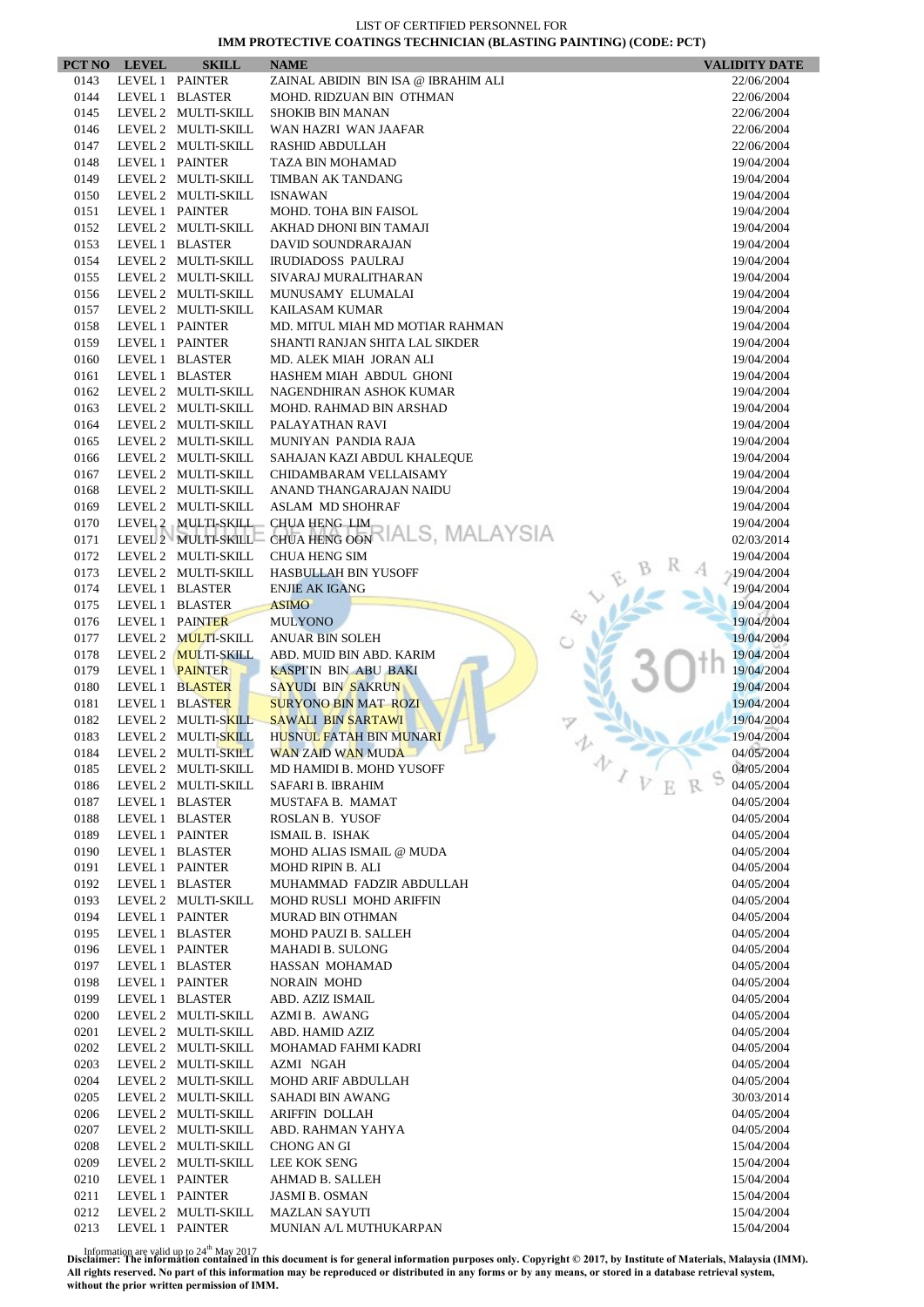|              | PCT NO LEVEL                       | <b>SKILL</b>                               | <b>NAME</b>                                 |            | <b>VALIDITY DATE</b>     |
|--------------|------------------------------------|--------------------------------------------|---------------------------------------------|------------|--------------------------|
| 0214         | LEVEL 1 PAINTER                    |                                            | ZAKARIA B. MAT SALLEH                       |            | 15/04/2004               |
| 0215         |                                    | LEVEL 2 MULTI-SKILL                        | <b>BAHARUM RIFFIN</b>                       |            | 26/04/2004               |
| 0216         |                                    | LEVEL 2 MULTI-SKILL                        | RIZAL SHAM BIN AHMAD                        |            | 15/04/2004               |
| 0217         |                                    | LEVEL 2 MULTI-SKILL                        | ABDUL HAMID HUSSAIN                         |            | 15/04/2004               |
| 0218         |                                    | LEVEL 2 MULTI-SKILL                        | RAMLEE MOHD TAFF                            |            | 04/05/2004               |
| 0219         |                                    | LEVEL 2 MULTI-SKILL                        | HISHAMUDDIN ABU HASSAN                      |            | 04/05/2004               |
| 0220<br>0222 |                                    | LEVEL 1 BLASTER<br>LEVEL 2 MULTI-SKILL     | <b>JAHRI BIN AMAN</b>                       |            | 04/05/2004               |
| 0223         |                                    | LEVEL 2 MULTI-SKILL                        | MD. YUSOFF B. MD NOAH<br>WAHAB B. MAHMOOD   |            | 04/05/2004<br>04/05/2004 |
| 0224         |                                    | LEVEL 2 MULTI-SKILL                        | MOHD AMIN AILAH B. PEHENG                   |            | 04/05/2004               |
| 0225         |                                    | LEVEL 1 BLASTER                            | <b>MAJID ALI AHMAD</b>                      |            | 04/05/2004               |
| 0226         | LEVEL 1 PAINTER                    |                                            | RAHIM B. ABD. RAHMAN                        |            | 04/05/2004               |
| 0227         |                                    | LEVEL 2 MULTI-SKILL                        | ABD. SUKOR ABD. RAHMAN                      |            | 04/05/2004               |
| 0228         | LEVEL 1 PAINTER                    |                                            | <b>BAKAR B. MUSTAFPA</b>                    |            | 04/05/2004               |
| 0229         |                                    | LEVEL 1 PAINTER                            | MOHD. ZUBIR B. MOHD HUSSEIN                 |            | 04/05/2004               |
| 0230         | LEVEL 1 PAINTER                    |                                            | SYED MOHD. HAMZI B. SYED LUDIN              |            | 04/05/2004               |
| 0231         |                                    | LEVEL 2 MULTI-SKILL                        | MOHAMED SHARIFF B. YUNAN                    |            | 04/05/2004               |
| 0232         | LEVEL 1 PAINTER                    |                                            | YUSOFF B. HAMZAH                            |            | 04/05/2004               |
| 0233         |                                    | LEVEL 1 BLASTER                            | ZULKHANAIN B. YUSOF                         |            | 04/05/2004               |
| 0234         |                                    | LEVEL 1 BLASTER                            | HANIPAH CHE NGAH                            |            | 26/04/2004               |
| 0235         |                                    | LEVEL 1 BLASTER                            | <b>SUKIRANNIS B. SAAD</b>                   |            | 26/04/2004               |
| 0236         | LEVEL 1 PAINTER                    |                                            | <b>SURIMIN B. SUPARMAN</b>                  |            | 15/04/2004               |
| 0237         |                                    | LEVEL 1 BLASTER                            | HERMAN TAUFIK MANAF                         |            | 15/04/2004               |
| 0238         |                                    | LEVEL 2 MULTI-SKILL                        | MOHAMAD FAUZI ISMAIL                        |            | 15/04/2004               |
| 0239         |                                    | LEVEL 2 MULTI-SKILL                        | KADIM B. A. KADIR                           |            | 15/04/2004               |
| 0240<br>0241 | LEVEL 1 PAINTER<br>LEVEL 1 PAINTER |                                            | MOHAMAD REDZA BAKAR<br><b>ROSMAN MADON</b>  |            | 15/04/2004<br>15/04/2004 |
| 0242         |                                    | LEVEL 1 BLASTER                            | <b>AZMAN BIN SAPARI</b>                     |            | 15/04/2004               |
| 0243         |                                    | LEVEL 1 PAINTER                            | SAMSUDIN MOHD YUSOFS, MALAYSIA              |            | 15/04/2004               |
| 0244         |                                    | LEVEL 2 MULTI-SKILL                        | HELMY YAHAYA                                |            | 15/04/2004               |
| 0245         |                                    | LEVEL 2 MULTI-SKILL                        | SUBRAMANIAM S/O SIMACHELAM                  |            | 15/04/2004               |
| 0246         |                                    | LEVEL 2 MULTI-SKILL                        | <b>ZEE CHIN TACK</b>                        |            | 22/06/2004               |
| 0247         |                                    | LEVEL 2 MULTI-SKILL                        | <b>KHOR TEIK HOCK</b>                       |            | 22/06/2004               |
| 0248         |                                    | LEVEL 2 MULTI-SKILL                        | MUHAMMAD FIRDAUS CHEONG                     |            | 22/06/2004               |
| 0249         |                                    | LEVEL 2 MULTI-SKILL                        | <b>MOHD AMIN B. ISMAIL</b>                  |            | 22/06/2004               |
| 0250         | LEVEL 1 PAINTER                    |                                            | <b>HO KIM LEONG</b>                         |            | 22/06/2004               |
| 0251         | LEVEL 1 PAINTER                    |                                            | <b>ZAKARIAHB. YUSOF</b>                     |            | 22/06/2004               |
| 0252         |                                    | LEVEL 2 MULTI-SKILL                        | MUNIANDY A/L MANICKAM                       |            | 22/06/2004               |
| 0253         |                                    | LEVEL 2 MULTI-SKILL                        | <b>LAI CHAU LING</b>                        |            | 22/06/2004               |
| 0254         |                                    | LEVEL 2 MULTI-SKILL                        | <b>TAN HUNG KEET</b>                        |            | 22/06/2004               |
| 0255         |                                    | LEVEL 2 MULTI-SKILL                        | <b>FOONG WENG KEE</b>                       |            | 22/06/2004               |
| 0256<br>0257 |                                    | LEVEL 1 BLASTER<br>LEVEL 1 BLASTER         | MD. SHAHIDUL ALAM<br>DARWIS B. HARUN        | 办          | 22/06/2004<br>18/01/2011 |
| 0258         |                                    | LEVEL 1 BLASTER                            | RAHIM DIN MUHAMMAD                          | $\sqrt{V}$ | 22/06/1999               |
| 0259         |                                    | LEVEL 1 BLASTER                            | SUMAJI BIN SELAMAT                          |            | 22/06/1999               |
| 0260         |                                    | LEVEL 1 PAINTER                            | ALEX                                        |            | 22/06/1999               |
| 0261         |                                    | LEVEL 2 MULTI-SKILL                        | <b>EKO RIYANTO</b>                          |            | 18/01/2011               |
| 0262         | LEVEL 1 PAINTER                    |                                            | KASIRIN B. JANI                             |            | 22/06/1999               |
| 0263         |                                    | LEVEL 1 PAINTER                            | <b>MUJIANTO B. MIRAN</b>                    |            | 22/06/1999               |
| 0264         | LEVEL 1 PAINTER                    |                                            | SUKADI B. JANI                              |            | 22/06/1999               |
| 0265         |                                    | LEVEL 2 MULTI-SKILL                        | SUTRISNO B. RANI                            |            | 22/06/1999               |
| 0266         | LEVEL 1 PAINTER                    |                                            | TARMUJI BIN BEEJAN                          |            | 22/06/1999               |
| 0267         |                                    | LEVEL 1 PAINTER                            | ABDUL KARIM                                 |            | 22/06/1999               |
| 0268         | LEVEL 1 PAINTER                    |                                            | <b>SUEFFENDY</b>                            |            | 22/06/1999               |
| 0269         |                                    | LEVEL 2 MULTI-SKILL                        | SHOPON JOLIL FOKIR                          |            | 18/01/2011               |
| 0270         |                                    | LEVEL 2 MULTI-SKILL                        | SHAH BODDIN B. EMAZ ALIR SARDER             |            | 22/06/1999               |
| 0271         |                                    | LEVEL 1 BLASTER                            | NAWSHER ALI                                 |            | 22/06/1999               |
| 0272         |                                    | LEVEL 2 MULTI-SKILL                        | AZHAR KASMADI                               |            | 22/06/1999               |
| 0273         |                                    | LEVEL 2 MULTI-SKILL                        | MOHD JOHARI SALLEH                          |            | 26/04/2004               |
| 0274<br>0275 |                                    | LEVEL 2 MULTI-SKILL<br>LEVEL 2 MULTI-SKILL | MOHD RAZALI ABDULLAH<br>MOHD SOHAIMI KASSIM |            | 27/04/2004<br>28/04/2004 |
| 0276         |                                    | LEVEL 2 MULTI-SKILL                        | AHMAD JAIS ABD. GHANI                       |            | 29/04/2004               |
| 0277         |                                    | LEVEL 2 MULTI-SKILL                        | <b>ALIAS MAMAT</b>                          |            | 30/04/2004               |
| 0278         |                                    | LEVEL 1 BLASTER                            | AZIM AZLAN ABDUL JALIL                      |            | 06/02/2011               |
| 0279         |                                    | LEVEL 2 MULTI-SKILL                        | <b>BURHAN SAID</b>                          |            | 26/04/2004               |
| 0280         |                                    | LEVEL 1 BLASTER                            | MOHD RONIZAM ABD. AZIZ                      |            | 26/04/2004               |
| 0281         |                                    | LEVEL 2 MULTI-SKILL                        | MOHD ZAMERI OTHMAN                          |            | 26/04/2004               |
| 0282         |                                    | LEVEL 1 BLASTER                            | WAN MOHD NAZRRU ABD. RAHMAN                 |            | 26/04/2004               |
| 0283         |                                    | LEVEL 1 BLASTER                            | WAN AHMAD WAN IDRIS                         |            | 26/04/2004               |
| 0284         |                                    | LEVEL 1 BLASTER                            | YUSSAIMI MOHD. ZULKIFLY                     |            | 26/04/2004               |
| 0285         |                                    | LEVEL 1 BLASTER                            | ZAINAL ABIDIN SALLEH                        |            | 26/04/2004               |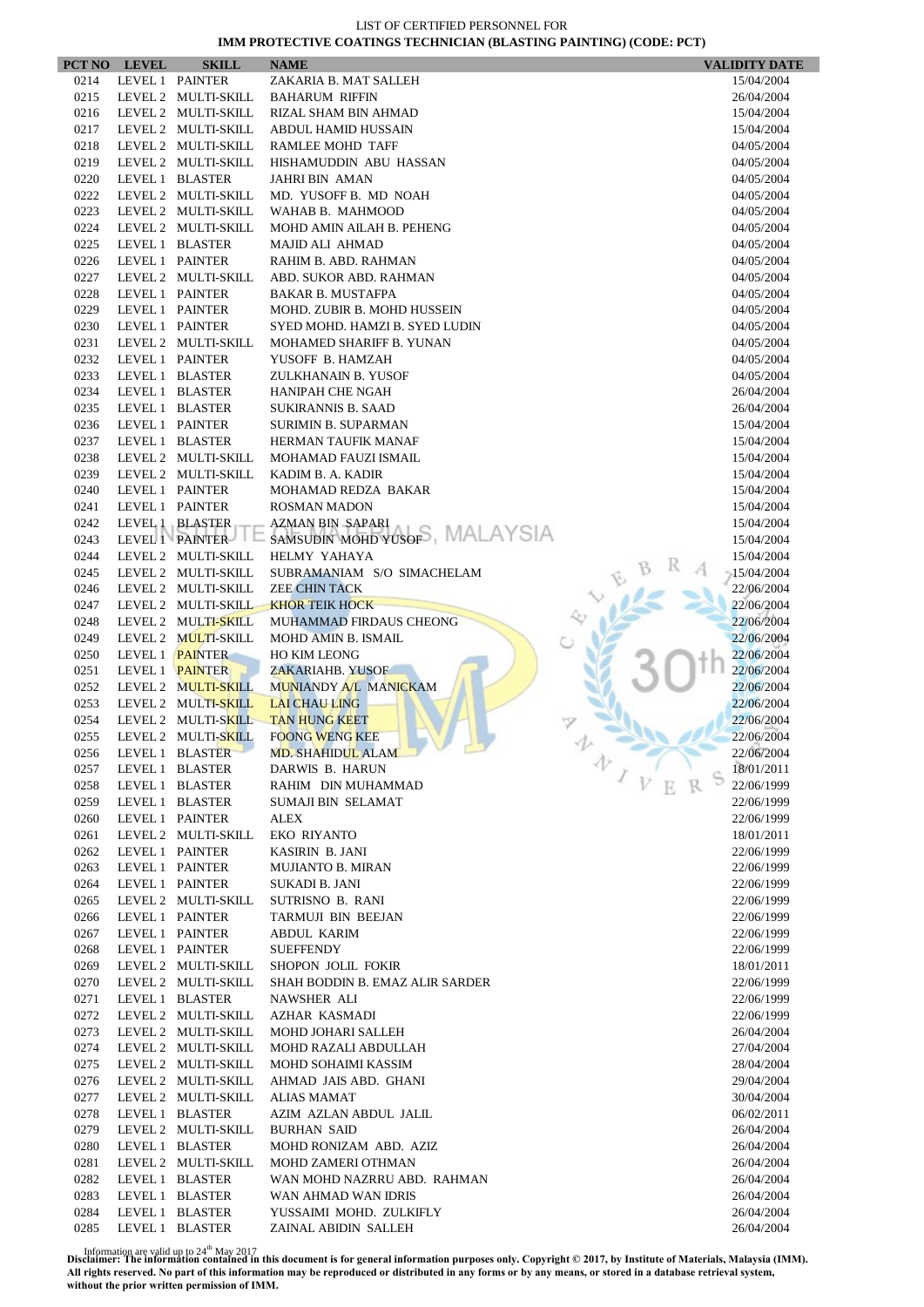|              | PCT NO LEVEL    | <b>SKILL</b>                               | <b>NAME</b>                                      | <b>VALIDITY DATE</b>     |
|--------------|-----------------|--------------------------------------------|--------------------------------------------------|--------------------------|
| 0286         |                 | LEVEL 1 PAINTER                            | YUPAIZA YUSOFF                                   | 26/04/2004               |
| 0287         |                 | LEVEL 1 PAINTER                            | <b>RUZAIDI MOHAMED</b>                           | 26/04/2004               |
| 0288         |                 | LEVEL 1 PAINTER                            | SAUFI NGAH                                       | 26/04/2004               |
| 0289         | LEVEL 1 PAINTER |                                            | MOHAMED FITTERY ZAKARIA                          | 26/04/2004               |
| 0290         | LEVEL 1 PAINTER |                                            | <b>MOHD SUKRI ALI</b>                            | 26/04/2004               |
| 0291         |                 | LEVEL 1 PAINTER                            | ADNAN MOHAMAD                                    | 26/04/2004               |
| 0292<br>0293 |                 | LEVEL 2 MULTI-SKILL<br>LEVEL 1 PAINTER     | <b>ALIAS ALI</b><br>C.K. RIDZUAN C.K. LONG       | 26/04/2004<br>26/04/2004 |
| 0294         |                 | LEVEL 1 BLASTER                            | <b>NOR ANUAR BIN CHIK</b>                        | 12/05/2004               |
| 0295         |                 | LEVEL 2 MULTI-SKILL                        | CHEAH KOK CHEONG                                 | 12/05/2004               |
| 0296         |                 | LEVEL 2 MULTI-SKILL                        | <b>BURHANUDIN ABU</b>                            | 12/05/2004               |
| 0297         |                 | LEVEL 2 MULTI-SKILL                        | MOHD. KEEFLI KHALID                              | 12/05/2004               |
| 0298         |                 | LEVEL 1 BLASTER                            | WAN HASHIM WAN HASSAN                            | 12/05/2004               |
| 0299         |                 | LEVEL 1 PAINTER                            | MOHD. RAZMI CHE HARUN                            | 12/05/2004               |
| 0300         |                 | LEVEL 1 BLASTER                            | <b>ABDUL WAHAB ZAINON</b>                        | 12/05/2004               |
| 0301         |                 | LEVEL 2 MULTI-SKILL                        | HASHIM AWANG MUSA                                | 12/05/2004               |
| 0302         |                 | LEVEL 2 MULTI-SKILL                        | <b>AZNAN BIN BIDIN</b>                           | 12/05/2004               |
| 0303         |                 | LEVEL 1 BLASTER                            | NORAZWAN BIN TUGIMAN                             | 12/05/2004               |
| 0304         |                 | LEVEL 1 BLASTER                            | ZULLKENAINI DERAMAN                              | 12/05/2004               |
| 0305         |                 | LEVEL 2 MULTI-SKILL                        | SARWAN SINGH A/L MAHENDAR SINGH                  | 12/05/2004               |
| 0306         |                 | LEVEL 2 MULTI-SKILL                        | ABDUL RASHID MOHD.                               | 12/05/2004               |
| 0307         |                 | LEVEL 2 MULTI-SKILL                        | <b>SAZALI BIN SABTU</b>                          | 12/05/2004               |
| 0308         |                 | LEVEL 1 PAINTER                            | NOOR MOHD. HADI ADHA SHAMSUDDIN                  | 12/05/2004               |
| 0309<br>0310 |                 | LEVEL 2 MULTI-SKILL<br>LEVEL 2 MULTI-SKILL | <b>CHIN HOCK</b><br>MOHD YUSOF BIN MOHD AMIN     | 12/05/2004<br>06/02/2016 |
| 0311         |                 | LEVEL 2 MULTI-SKILL                        | <b>ABDULAH BIN JUSOH</b>                         | 12/05/2004               |
| 0312         |                 | LEVEL 2 MULTI-SKILL                        | CHE WAN ZULKIFLI MOHAMD                          | 01/08/2013               |
| 0313         |                 | LEVEL 1 BLASTER                            | ADAM BIN ABDULLAH                                | 01/08/2013               |
| 0314         |                 |                                            | LEVEL I BLASTER E ABD. RAZAK MOHD NORS, MALAYSIA | 12/05/2004               |
| 0315         |                 | LEVEL 1 PAINTER                            | YUSAIRIL B. ISMAIL                               | 12/05/2004               |
| 0316         |                 | LEVEL 2 MULTI-SKILL                        | MOHD ZATI B. MOHD                                | $-12/05/2004$            |
| 0317         |                 | LEVEL 1 PAINTER                            | <b>BAHARUN MD NASIR</b>                          | 12/05/2004               |
| 0318         | LEVEL 1 PAINTER |                                            | <b>KHOIRUL AZIZ</b>                              | 12/05/2004               |
| 0319         |                 | LEVEL 1 PAINTER                            | <b>FATIEKH B RIDHONI</b>                         | 12/05/2004               |
| 0320         |                 | LEVEL 1 BLASTER                            | MOHD SYAHID B SHOLEHIN                           | 12/05/2004               |
| 0321         |                 | LEVEL 1 BLASTER                            | AINURROHIM B KARDIMAN                            | 12/05/2004               |
| 0322         |                 | LEVEL 1 BLASTER                            | <b>MASHUDIN B UJUD</b>                           | 12/05/2004               |
| 0323         |                 | LEVEL 2 MULTI-SKILL                        | <b>SURANDRAM A/L SUPPIAH</b>                     | 12/05/2004               |
| 0324         |                 | LEVEL 2 MULTI-SKILL                        | <b>ENDEE AK DEMPI</b>                            | 02/06/2004               |
| 0325         |                 | LEVEL 2 MULTI-SKILL<br>LEVEL 2 MULTI-SKILL | <b>MARCOS ANTHONY WAN</b>                        | 21/03/2016               |
| 0326<br>0327 |                 | LEVEL 2 MULTI-SKILL                        | <b>WASLIE ANAK GASOL</b><br><b>TAIB AK KALAU</b> | 25/02/2021<br>02/06/2004 |
| 0328         |                 | LEVEL 2 MULTI-SKILL                        | v<br><b>BAKI AK MIRIN</b>                        | 26/03/2012               |
| 0329         |                 | LEVEL 2 MULTI-SKILL                        | <b>HILMI BIN PUTEH</b>                           | 23/09/2019               |
| 0330         |                 | LEVEL 2 MULTI-SKILL                        | UJIH DULLAH                                      | 02/06/2004               |
| 0331         |                 | LEVEL 2 MULTI-SKILL                        | TINGGI AK BENANG                                 | 02/06/2004               |
| 0332         |                 | LEVEL 2 MULTI-SKILL                        | <b>SUENG AK MERJOK</b>                           | 02/06/2004               |
| 0333         |                 | LEVEL 2 MULTI-SKILL                        | PILO AK ENGGANG                                  | 02/06/2004               |
| 0334         |                 | LEVEL 2 MULTI-SKILL                        | <b>BALAI AK BELIANG</b>                          | 02/06/2004               |
| 0335         |                 | LEVEL 2 MULTI-SKILL                        | LEE BIN AHMAD                                    | 02/06/2004               |
| 0336         |                 | LEVEL 2 MULTI-SKILL                        | <b>STOR KAPOR</b>                                | 02/06/2004               |
| 0337         |                 | LEVEL 2 MULTI-SKILL                        | <b>MOHD SABRI BIN IBRAHIM</b>                    | 23/09/2019               |
| 0338         |                 | LEVEL 2 MULTI-SKILL                        | <b>JAWA DAGANG</b>                               | 02/06/2004               |
| 0339         |                 | LEVEL 2 MULTI-SKILL                        | <b>JICKY KEPU</b>                                | 02/06/2004               |
| 0340         |                 | LEVEL 1 BLASTER                            | POJIN AK AMIT                                    | 02/06/2004               |
| 0341         |                 | LEVEL 2 MULTI-SKILL                        | <b>USIN JAPING</b>                               | 02/06/2004               |
| 0342         |                 | LEVEL 2 MULTI-SKILL                        | <b>JABAN AK JANGAN</b>                           | 02/06/2004               |
| 0343<br>0344 |                 | LEVEL 2 MULTI-SKILL<br>LEVEL 1 BLASTER     | PHILIP AK KANANG<br>SAHARI HJ MOLOK              | 02/06/2004<br>02/06/2004 |
| 0345         |                 | LEVEL 1 BLASTER                            | <b>SYARIFUDIN</b>                                | 02/06/2004               |
| 0346         |                 | LEVEL 1 PAINTER                            | MOHD SYUFAAT BIN MAKSAL                          | 02/06/2004               |
| 0347         |                 | LEVEL 1 PAINTER                            | KAHFID BIN KAPIRAN                               | 02/06/2004               |
| 0348         |                 | LEVEL 2 MULTI-SKILL                        | NAGARAJAN A/L GANESAN                            | 02/06/2004               |
| 0349         |                 | LEVEL 2 MULTI-SKILL                        | <b>ABDUL PATAH</b>                               | 02/06/2004               |
| 0350         |                 | LEVEL 1 PAINTER                            | MUHLAS                                           | 02/06/2004               |
| 0351         |                 | LEVEL 2 MULTI-SKILL                        | <b>MASHUDI</b>                                   | 02/06/2004               |
| 0352         |                 | LEVEL 2 MULTI-SKILL                        | MOHAMAD NASIR B. AWANG                           | 02/06/2004               |
| 0353         |                 | LEVEL 1 BLASTER                            | SAIKUL AMRI                                      | 02/06/2004               |
| 0354         |                 | LEVEL 2 MULTI-SKILL                        | LATET ANAK UNTAM                                 | 29/03/2017               |
| 0355         |                 | LEVEL 2 MULTI-SKILL                        | <b>JERRY AK UNGGANG</b>                          | 02/06/2004               |
| 0356         |                 | LEVEL 2 MULTI-SKILL                        | <b>LIBIN AK BANDU</b>                            | 02/06/2004               |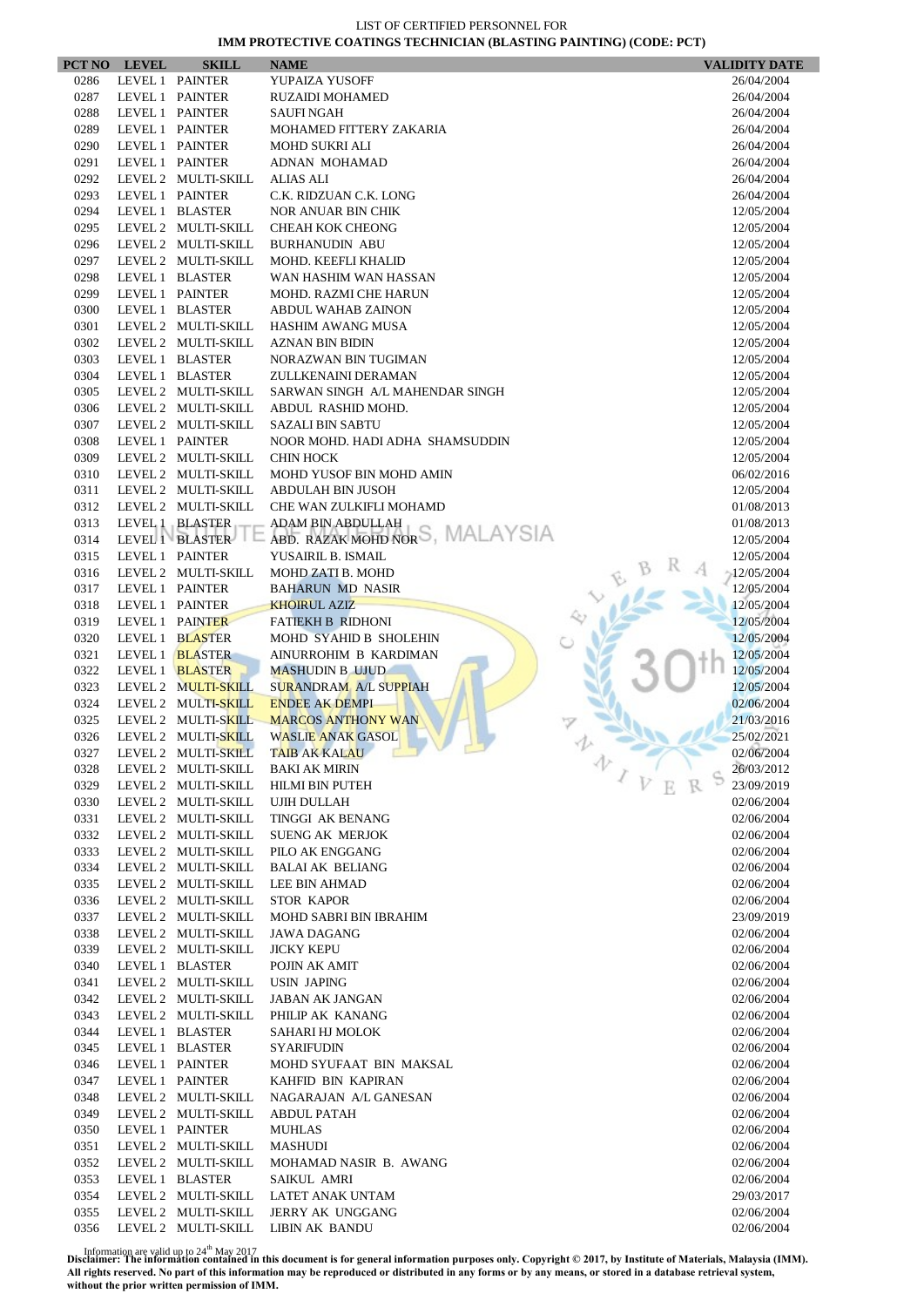|              | PCT NO LEVEL                       | <b>SKILL</b>               | <b>NAME</b>                                             | <b>VALIDITY DATE</b>     |
|--------------|------------------------------------|----------------------------|---------------------------------------------------------|--------------------------|
| 0357         |                                    | LEVEL 2 MULTI-SKILL        | NICHOLAS NANJA AK JIMBAI                                | 02/06/2004               |
| 0358         |                                    | LEVEL 2 MULTI-SKILL        | EMPAWI ANAK GAWANG                                      | 29/03/2017               |
| 0359         |                                    | LEVEL 2 MULTI-SKILL        | <b>AKANG AK TINGOM</b>                                  | 02/06/2004               |
| 0360         |                                    | LEVEL 2 MULTI-SKILL        | STEPHEN AK PANGRATIUS                                   | 02/06/2004               |
| 0361         | LEVEL 1 PAINTER                    |                            | NAN AMAT                                                | 02/06/2004               |
| 0362         |                                    | LEVEL 2 MULTI-SKILL        | <b>HENDRY RENGGI</b>                                    | 02/06/2004               |
| 0363         |                                    | LEVEL 2 MULTI-SKILL        | <b>FISHEK KULING</b>                                    | 02/06/2004               |
| 0364<br>0365 | LEVEL 1 PAINTER                    | LEVEL 2 MULTI-SKILL        | HASSAN MALAYA<br><b>ISHAM SAJI</b>                      | 02/06/2004<br>22/06/2004 |
| 0366         | LEVEL 1 PAINTER                    |                            | <b>K.SUBRAMANIAM</b>                                    | 22/06/2004               |
| 0367         |                                    | LEVEL 1 BLASTER            | NASARUDDIN B. MOHD @ ARSHAD                             | 22/06/2004               |
| 0368         |                                    | LEVEL 1 BLASTER            | RAJAN A/L MAHALINGAM                                    | 22/06/2004               |
| 0369         |                                    | LEVEL 2 MULTI-SKILL        | SAHRIZAL A. SALIM                                       | 22/06/2004               |
| 0370         |                                    | LEVEL 1 BLASTER            | SAHRI MOHD YUSOF                                        | 22/06/2004               |
| 0371         | LEVEL 1 PAINTER                    |                            | G.D.P. MAHESWARAH RAO A/L G.D.P SOMAYAH RAO             | 22/06/2004               |
| 0372         |                                    | LEVEL 2 MULTI-SKILL        | PHILIPS SANDANA DASS                                    | 22/06/2004               |
| 0373         | LEVEL 1 PAINTER                    |                            | MOHD. SAFAWE B. MOHD SALLEH                             | 19/08/2004               |
| 0374         | LEVEL 1 PAINTER                    |                            | <b>MOHD RAZALI B. KHALID</b>                            | 22/06/2004               |
| 0375         |                                    | LEVEL 2 MULTI-SKILL        | MAZLAN B. MOHAMMED                                      | 19/08/2004               |
| 0376         |                                    | LEVEL 1 BLASTER            | SHAHNIZAM B. MUHARAM                                    | 19/08/2004               |
| 0377         |                                    | LEVEL 2 MULTI-SKILL        | MAHADI B. AMAD                                          | 19/08/2004               |
| 0378         | LEVEL 1 PAINTER                    |                            | ZULKIFLI B. ABDULLAH                                    | 19/08/2004               |
| 0379         |                                    | LEVEL 2 MULTI-SKILL        | MOHD SOFIYUDDIN B. ISMAIL                               | 19/08/2004               |
| 0380         | LEVEL 1 PAINTER                    |                            | <b>JAMALUDDIN B. AHAMED</b>                             | 19/08/2004               |
| 0381<br>0382 | LEVEL 1 PAINTER                    | LEVEL 1 BLASTER            | ARIF BILLAH B. A. GHANI<br>ABD. JALIL SUHAIMI B. YAACOB | 19/08/2004<br>19/08/2004 |
| 0383         |                                    | LEVEL 1 BLASTER            | HAYAZ B. HASHIM                                         | 19/08/2004               |
| 0384         |                                    | LEVEL 1 BLASTER            | NOFAFANDI AFIAN B. NOOR ASHMI                           | 19/08/2004               |
| 0385         |                                    |                            | LEVEL 2 MULTI-SKILL MOHD KHALIS GHAZALI .               | 09/09/2004               |
| 0386         |                                    | LEVEL 2 MULTI-SKILL        | <b>MOHAMAD HUSSAIN</b>                                  | 09/09/2004               |
| 0387         |                                    | LEVEL 2 MULTI-SKILL        | MOHD. RIZAUDIN MOHD AMIN                                | 09/09/2004               |
| 0388         |                                    | LEVEL 1 BLASTER            | <b>MAMAD MUDA</b>                                       | 09/09/2004               |
| 0389         |                                    | LEVEL 2 MULTI-SKILL        | <b>MOHD. AZIZUL HJ.SIDEK</b>                            | 09/09/2004               |
| 0390         |                                    | LEVEL 1 PAINTER            | <b>SUWARNO KARTONO</b>                                  | 09/09/2004               |
| 0391         | LEVEL 1 PAINTER                    |                            | YAHAYA JUSOH                                            | 09/09/2004               |
| 0392         |                                    | LEVEL 2 <b>MULTI-SKILL</b> | <b>ANUAR AWANG</b>                                      | 09/09/2004               |
| 0393         |                                    | LEVEL 2 MULTI-SKILL        | <b>MOHAMAD ALI</b>                                      | 09/09/2004               |
| 0394         |                                    | LEVEL 2 MULTI-SKILL        | <b>BILAL MUSTAFA</b>                                    | 09/09/2004               |
| 0395         |                                    | LEVEL 2 MULTI-SKILL        | <b>KHAZALI ISMAIL</b>                                   | 09/09/2004               |
| 0396         |                                    | LEVEL 2 MULTI-SKILL        | <b>CHOO KAR SEONG</b>                                   | 22/06/2004               |
| 0397<br>0398 | LEVEL 1 PAINTER                    | LEVEL 1 BLASTER            | RAZALI HAMZAH<br><b>ROSMADI OMAR</b>                    | 25/10/2004<br>25/10/2004 |
| 0399         |                                    | LEVEL 1 BLASTER            | 办<br><b>FAUZI ISMAIL</b>                                | 25/10/2004               |
| 0400         |                                    | LEVEL 1 BLASTER            | RAMLI BIN SHAFIE                                        | 25/10/2004               |
| 0401         |                                    | LEVEL 1 PAINTER            | CHE ABD. AZIZ B. CHE WEL                                | 25/10/2004               |
| 0402         |                                    | LEVEL 1 BLASTER            | ROSLEE MAT RAZI                                         | 25/10/2010               |
| 0403         | LEVEL 1 PAINTER                    |                            | SANDRASEGAR A/L ANNAMALAY                               | 25/10/2004               |
| 0404         |                                    | LEVEL 2 MULTI-SKILL        | <b>ALAN WALLIS</b>                                      | 25/10/2004               |
| 0405         | LEVEL 1 PAINTER                    |                            | <b>MOHD YUSOF BIN HARUN</b>                             | 25/10/2004               |
| 0406         |                                    | LEVEL 2 MULTI-SKILL        | IBREKIM B. HJ. LEE                                      | 25/10/2004               |
| 0407         |                                    | LEVEL 2 MULTI-SKILL        | EDWARD ENTERING                                         | 25/10/2004               |
| 0408         |                                    | LEVEL 2 MULTI-SKILL        |                                                         | 25/10/2004               |
| 0409         | LEVEL 1 PAINTER                    |                            | SAHARI B. CHEE                                          | 25/10/2004               |
| 0410         |                                    | LEVEL 2 MULTI-SKILL        | MOHD. RAFI B. BAKRI                                     | 25/10/2004               |
| 0411         |                                    | LEVEL 2 MULTI-SKILL        | SAYED MOHD. SULAIMAN                                    | 25/10/2004               |
| 0412         |                                    | LEVEL 2 MULTI-SKILL        | SALLEH B. SULAIMAN                                      | 25/10/2004               |
| 0413<br>0414 | LEVEL 1 PAINTER<br>LEVEL 1 PAINTER |                            | SIMON Y.H. LIM<br><b>SURING AK TIMBAN</b>               | 25/10/2004               |
| 0415         |                                    | LEVEL 2 MULTI-SKILL        | NYAMBAL AK AGONG                                        | 25/10/2004<br>25/10/2004 |
| 0416         |                                    | LEVEL 2 MULTI-SKILL        | ROLAND JACK AK LIDAM                                    | 25/10/2004               |
| 0417         |                                    | LEVEL 1 BLASTER            | A.AZIZ B. ISMAIL                                        | 24/11/2004               |
| 0418         |                                    | LEVEL 1 BLASTER            | A. RAHMAN B. TAMRIN                                     | 24/11/2004               |
| 0419         |                                    | LEVEL 2 MULTI-SKILL        | MOHAMAD NIZAM MD. ISA                                   | 24/11/2004               |
| 0420         |                                    | LEVEL 2 MULTI-SKILL        | ZULKIFLI B. KASSIM                                      | 24/11/2004               |
| 0421         |                                    | LEVEL 1 BLASTER            | A. SALAM B. ABU SAMAH                                   | 24/11/2004               |
| 0422         |                                    | LEVEL 1 BLASTER            | <b>HARON B. YUSSUF</b>                                  | 24/11/2004               |
| 0423         |                                    | LEVEL 1 BLASTER            | <b>ELIAS B. SHUIB</b>                                   | 24/11/2004               |
| 0424         |                                    | LEVEL 1 BLASTER            | <b>SUFENO B. RASEMO</b>                                 | 24/11/2004               |
| 0425         |                                    | LEVEL 1 PAINTER            | JAAFAR B. MOHAMMAD                                      | 24/11/2004               |
| 0426         |                                    | LEVEL 2 MULTI-SKILL        | MUHAMMAD B. HASAN                                       | 24/11/2004               |
| 0427         |                                    | LEVEL 2 MULTI-SKILL        | MOHD HAMDAN B. MOHD RAYA                                | 24/11/2004               |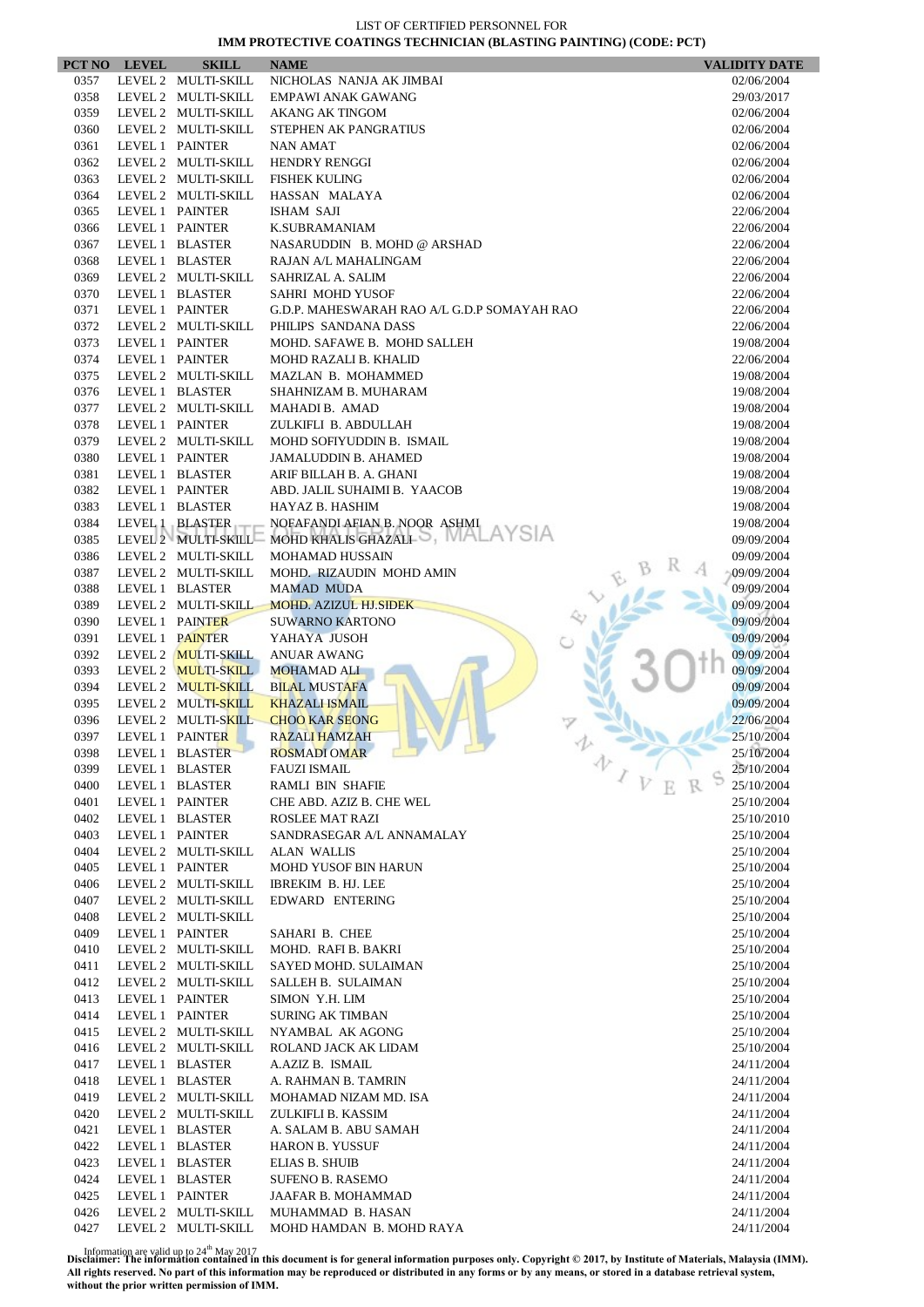|              | PCT NO LEVEL | <b>SKILL</b>                       | <b>NAME</b>                                                | <b>VALIDITY DATE</b> |
|--------------|--------------|------------------------------------|------------------------------------------------------------|----------------------|
| 0428         |              | LEVEL 1 BLASTER                    | ABD. RAHMAN BUJANG                                         | 24/11/2004           |
| 0429         |              | LEVEL 1 BLASTER                    | ENDORRAHMAN BASARAN                                        | 24/11/2004           |
| 0430         |              | LEVEL 1 PAINTER                    | ABD. WAHID B. POON                                         | 24/11/2004           |
| 0431         |              | LEVEL 2 MULTI-SKILL                | <b>MOHD PAUZI B. OSMAN</b>                                 | 06/02/2011           |
| 0432         |              | LEVEL 2 MULTI-SKILL                | MD. NIZAM B. MD. JURI                                      | 24/11/2004           |
| 0433         |              | LEVEL 1 PAINTER                    | <b>JAMALUDIN B. AMAT</b>                                   | 24/11/2004           |
| 0434         |              | LEVEL 1 PAINTER                    | HASLIZAN B. HASSAN                                         | 24/11/2004           |
| 0435         |              | LEVEL 2 MULTI-SKILL                | NAZRI B. ABDULLAH                                          | 24/11/2004           |
| 0436         |              | LEVEL 1 PAINTER                    | ZULKIFLI B. MAMAT                                          | 24/11/2004           |
| 0437         |              | LEVEL 1 BLASTER                    | <b>IRWAN B. ZAINAL</b>                                     | 24/11/2004           |
| 0438         |              | LEVEL 1 BLASTER                    | ABD. RAZAK B. MOHAMED                                      | 24/11/2004           |
| 0439         |              | LEVEL 1 BLASTER                    | <b>SENAN B. BUJANG</b>                                     | 24/11/2004           |
| 0440         |              | LEVEL 1 PAINTER                    | YAZID B. NAM                                               | 24/11/2004           |
| 0441         |              | LEVEL 1 PAINTER                    | SHAHRULNIZAM B. MD. NOOR                                   | 24/11/2004           |
| 0442         |              | LEVEL 2 MULTI-SKILL                | MOHD NASIR B. ABD RAZAK                                    | 26/03/2005           |
| 0443         |              | LEVEL 2 MULTI-SKILL                | WAN AMRI SHAH B. HJ SAMSUL                                 | 26/03/2005           |
| 0444         |              | LEVEL 2 MULTI-SKILL                | MOHD JUL BIN MOHAMAD                                       | 26/03/2005           |
| 0445         |              | LEVEL 2 MULTI-SKILL                | <b>GHANI BIN SUAIB</b>                                     | 10/03/2014           |
| 0446         |              | LEVEL 1 BLASTER                    | ROHMAN BIN KAMAL                                           | 26/03/2005           |
| 0447         |              | LEVEL 1 BLASTER                    | <b>SADAT BIN MUYAR</b>                                     | 26/03/2005           |
| 0448         |              | LEVEL 1 BLASTER                    | KALISPARAN A/L SUBRAMANIAM                                 | 26/03/2005           |
| 0449         |              | LEVEL 1 PAINTER                    | <b>SODIKIN BN SOLEH</b>                                    | 10/03/2014           |
| 0450         |              | LEVEL 1 PAINTER                    | SALEKAN BIN KARMAN                                         | 26/03/2005           |
| 0451         |              | LEVEL 1 PAINTER                    | ABDUL HADI BIN ABIHI                                       | 26/03/2005           |
| 0452         |              | LEVEL 2 MULTI-SKILL                | MOHD SUHAIMI BIN KASIM                                     | 26/03/2005           |
| 0453         |              | LEVEL 2 MULTI-SKILL                | MOHD HAIRI BIN IBRAHIM                                     | 26/03/2005           |
| 0454         |              | LEVEL 2 MULTI-SKILL                | <b>JASMAN BIN LEMAN</b>                                    | 26/03/2005           |
| 0455         |              | LEVEL 2 MULTI-SKILL                | SANTHARA SEKARAN A/L RAJOO                                 | 26/03/2005           |
| 0456         |              |                                    | LEVEL 2 MULTI-SKILL ADUN BIN MOHD YUNUS                    | 26/03/2005           |
| 0457         |              | LEVEL 2 MULTI-SKILL                | ZAMRI BIN SAID                                             | 26/03/2005           |
| 0458         |              | LEVEL 2 MULTI-SKILL                | <b>GAN CHIH LIAN</b>                                       | 26/03/2005           |
| 0459         |              | LEVEL 2 MULTI-SKILL                | YUSOF BIN RAMLI                                            | 26/03/2005           |
| 0460         |              | LEVEL 2 MULTI-SKILL                | <b>ROSLI BIN MOHAMED</b>                                   | 26/03/2005           |
| 0461         |              | LEVEL 2 MULTI-SKILL                | <b>GAN CHIEW LOONG</b>                                     | 26/03/2005           |
| 0462         |              | LEVEL 2 MULTI-SKILL                | <b>ROSLI BIN JAMRI</b>                                     | 26/03/2005           |
| 0463         |              | LEVEL 2 MULTI-SKILL                | AZHAR B. AHMAD                                             | 26/03/2005           |
| 0464         |              | LEVEL 2 MULTI-SKILL                | <b>JOHARI BIN MUHIDIN</b>                                  | 26/03/2005           |
| 0465         |              | LEVEL 2 MULTI-SKILL                | S. SUGUMARAN S/O SINNASAMY                                 | 11/06/2005           |
| 0466         |              | LEVEL 2 MULTI-SKILL                | <b>BARDI @ HASAN BIN HANAN</b>                             | 26/03/2005           |
| 0467         |              | LEVEL 2 MULTI-SKILL                | <b>AGUS BIN USMAN</b>                                      | 26/03/2005           |
| 0468         |              | LEVEL 2 MULTI-SKILL                | ABDUL MANAN @ SALIM BIN KABOD                              | 26/03/2005           |
| 0469         |              | LEVEL 2 MULTI-SKILL                | <b>IMBRAN BIN RANI</b>                                     | 26/03/2005           |
| 0470         |              | LEVEL 2 MULTI-SKILL                | <b>College Property</b><br>THEVATHASON S/O ARUMUGAM        | v<br>11/06/2005      |
| 0471         |              | LEVEL 1 BLASTER                    | <b>SUHARTONO BIN SARIADI</b>                               | 11/06/2005           |
| 0472         |              | LEVEL 2 MULTI-SKILL                | MD LATIF ABEDALI MADBOR                                    | 26/03/2005           |
| 0473         |              | LEVEL 2 MULTI-SKILL                | REDDY KISNAPAL                                             |                      |
| 0474         |              | LEVEL 2 MULTI-SKILL                | MD. AINAL B. A. LAL MIAH MOLLA                             | 26/03/2005           |
| 0475         |              | LEVEL 2 MULTI-SKILL                |                                                            | 26/03/2005           |
|              |              |                                    | <b>DELWAR HOSSAIN</b>                                      | 26/03/2005           |
| 0476<br>0477 |              | LEVEL 1 PAINTER<br>LEVEL 1 BLASTER | MD. MAJUBUR<br>PREM A/L SANGARAN                           | 26/03/2005           |
| 0478         |              | LEVEL 1 BLASTER                    |                                                            | 26/03/2005           |
| 0479         |              | LEVEL 1 BLASTER                    | ABD. KHALAB B. A. MODON GAZI<br>TAMIL SELVAN A/L PERIASAMY | 26/03/2005           |
| 0480         |              | LEVEL 1 BLASTER                    |                                                            | 26/03/2005           |
|              |              |                                    | MD. HUMAIYAM ABU MIAH                                      | 26/03/2005           |
| 0481         |              | LEVEL 1 BLASTER                    | MD. AMIR HAMZA                                             | 26/03/2005           |
| 0482         |              | LEVEL 2 MULTI-SKILL                | <b>MOSES ANAK LUAT</b>                                     | 01/08/2013           |
| 0483         |              | LEVEL 2 MULTI-SKILL                | EKIH ANAK UNDIENG                                          | 16/05/2005           |
| 0484         |              | LEVEL 2 MULTI-SKILL                | <b>GIRA ANAK ANGJOM</b>                                    | 16/05/2005           |
| 0485         |              | LEVEL 2 MULTI-SKILL                | AMU ANAK LANGGAN                                           | 16/05/2005           |
| 0486         |              | LEVEL 2 MULTI-SKILL                | SIPIK ANAK TUA                                             | 16/05/2005           |
| 0487         |              | LEVEL 2 MULTI-SKILL                | AWANG MUDA B. KALING                                       | 01/08/2013           |
| 0488         |              | LEVEL 2 MULTI-SKILL                | <b>MAHRI BIN SAHAT</b>                                     | 16/05/2005           |
| 0489         |              | LEVEL 2 MULTI-SKILL                | <b>SIMON ANAK IMBAR</b>                                    | 16/05/2005           |
| 0491         |              | LEVEL 2 MULTI-SKILL                | RUNGGOH ANAK LAJUN                                         | 16/05/2005           |
| 0492         |              | LEVEL 1 PAINTER                    | HOSSIN BIN MOHD IDRIS                                      | 16/05/2005           |
| 0493         |              | LEVEL 1 PAINTER                    | ABDUL RAHMAN SAPAWI                                        | 16/05/2005           |
| 0494         |              | LEVEL 1 BLASTER                    | NAJA LEBAK                                                 | 16/05/2005           |
| 0495         |              | LEVEL 1 PAINTER                    | PUTERA BIN ENDI                                            | 16/05/2005           |
| 0496         |              | LEVEL 1 BLASTER                    | <b>JASNIH BUJANG</b>                                       | 16/05/2005           |
| 0497         |              | LEVEL 2 MULTI-SKILL                | MOHD. OMAR BIN AWANG BESAR                                 | 03/10/2002           |
| 0498         |              | LEVEL 2 MULTI-SKILL                | BERNADUSLOLI BIN DASING                                    | 03/10/2002           |
| 0499         |              | LEVEL 2 MULTI-SKILL                | DANIEL BIN MOKTASLI                                        | 30/11/2016           |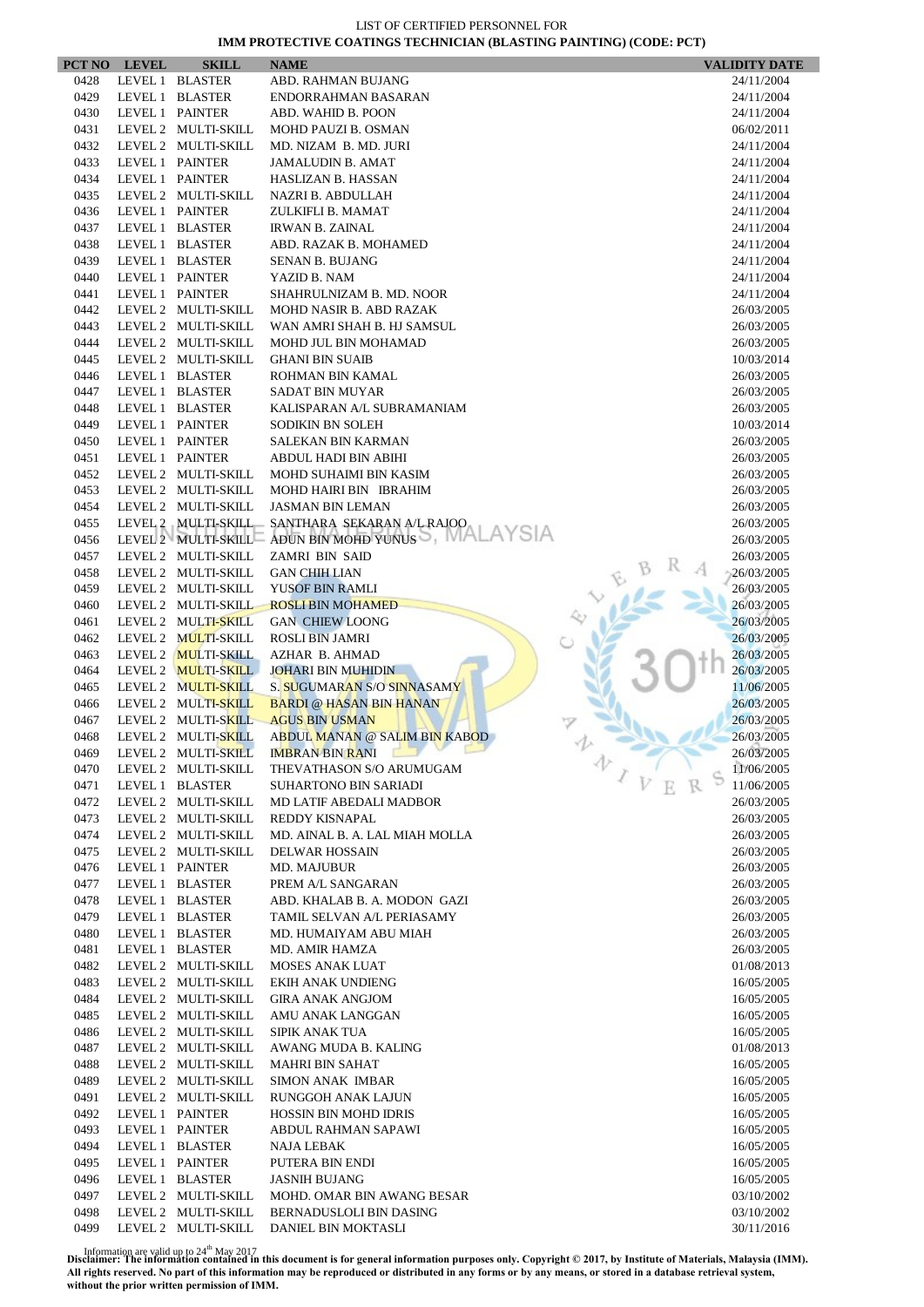| PCT NO       | <b>LEVEL</b> | <b>SKILL</b>                               | <b>NAME</b>                                                    | <b>VALIDITY DATE</b>                                   |
|--------------|--------------|--------------------------------------------|----------------------------------------------------------------|--------------------------------------------------------|
| 0500         |              | LEVEL 2 MULTI-SKILL                        | MOSTAPA BIN AWANG BAKAR                                        | 03/10/2002                                             |
| 0501         |              | LEVEL 1 BLASTER                            | HARTONO BIN NGATMIUN                                           | 11/06/2005                                             |
| 0502         |              | LEVEL 1 BLASTER                            | MOHD SYUFAAT B. MAKSAL                                         | 11/06/2005                                             |
| 0503         |              | LEVEL 1 BLASTER                            | <b>MUTHOIFIN</b>                                               | 11/06/2005                                             |
| 0504         |              | LEVEL 2 MULTI-SKILL                        | MD ARIS B. MD. ARIFF                                           | 07/09/2005                                             |
| 0505         |              | LEVEL 2 MULTI-SKILL                        | SHANMUGAM A/L SUBRAMANIAM                                      | 07/09/2005                                             |
| 0506<br>0507 |              | LEVEL 2 MULTI-SKILL<br>LEVEL 2 MULTI-SKILL | MOHAMAD BIN MAMAT<br>ROSZAILI BIN ALIAS                        | 07/09/2005<br>07/09/2005                               |
| 0508         |              | LEVEL 2 MULTI-SKILL                        | MD. NAJIB B. MD. ARIF                                          | 07/09/2005                                             |
| 0509         |              | LEVEL 2 MULTI-SKILL                        | <b>NAIM BIN MADDA</b>                                          | 07/09/2005                                             |
| 0510         |              | LEVEL 2 MULTI-SKILL                        | MOHD HAYAT BIN ASMUNGI                                         | 07/09/2005                                             |
| 0511         |              | LEVEL 2 MULTI-SKILL                        | ZAINI BIN ALI                                                  | 07/09/2005                                             |
| 0512         |              | LEVEL 2 MULTI-SKILL                        | NOOR JEFFRY B. MAT HUSSIN @SETAPA                              | 07/09/2005                                             |
| 0513         |              | LEVEL 2 MULTI-SKILL                        | KRISHNAN A/L KUNJAMBOO                                         | 07/09/2005                                             |
| 0514         |              | LEVEL 2 MULTI-SKILL                        | <b>MALEK BIN DAUD</b>                                          | 07/09/2005                                             |
| 0515         |              | LEVEL 2 MULTI-SKILL                        | SARI BIN YUSOF                                                 | 07/09/2005                                             |
| 0516         |              | LEVEL 2 MULTI-SKILL                        | <b>HARUN BIN HUSSIN</b>                                        | 07/09/2005                                             |
| 0517         |              | LEVEL 2 MULTI-SKILL                        | MOHAMAD BIN IBRAHIM                                            | 07/09/2005                                             |
| 0518         |              | LEVEL 2 MULTI-SKILL                        | <b>SALLEH BIN MAHRIN</b>                                       | 07/09/2005                                             |
| 0519         |              | LEVEL 2 MULTI-SKILL                        | OTHMAN BIN HAMID                                               | 07/02/2016                                             |
| 0520         |              | LEVEL 1 BLASTER                            | NASSER @SABRI BIN SETOH                                        | 07/09/2005                                             |
| 0521         |              | LEVEL 2 MULTI-SKILL                        | JAMAL BIN AZIZ                                                 | 08/09/2005                                             |
| 0522         |              | LEVEL 2 MULTI-SKILL                        | NOOR AZMI MOHAMMED                                             | 08/09/2005                                             |
| 0523<br>0524 |              | LEVEL 2 MULTI-SKILL<br>LEVEL 2 MULTI-SKILL | <b>ABU SARIAN AHMAD</b><br>MD. ZAINI MOHAMAD NOOR              | 08/09/2005<br>08/09/2005                               |
| 0525         |              | LEVEL 2 MULTI-SKILL                        | NORAJA AJIS SAMSURI                                            | 08/09/2005                                             |
| 0526         |              | LEVEL 2 MULTI-SKILL                        | <b>MAT DALI MAT REJAB</b>                                      | 08/09/2005                                             |
| 0527         |              | LEVEL 2 MULTI-SKILL                        | WAN ANWAR BIN WAN YUSOFF                                       | 08/09/2005                                             |
| 0528         |              | LEVEL 2 MULTI-SKILL                        | <b>MALAYSIA</b><br>MOHD SHUKRI BIN HARUN                       | 08/09/2005                                             |
| 0529         |              | LEVEL 2 MULTI-SKILL                        | ZAKARIA BIN MOHAMAD                                            | 08/09/2005                                             |
| 0530         |              | LEVEL 2 MULTI-SKILL                        | MOHD ZUKI BIN ISMAIL                                           | 08/09/2005                                             |
| 0531         |              | LEVEL 2 MULTI-SKILL                        | <b>GHAZALI MOHAMAD</b>                                         | 08/09/2005                                             |
| 0532         |              | LEVEL 2 MULTI-SKILL                        | <b>KAMROL BIN MUDA</b>                                         | 08/09/2005                                             |
| 0533         |              | LEVEL 2 MULTI-SKILL                        | <b>ISMAIL BIN SHARIFF</b>                                      | 08/09/2005                                             |
| 0534         |              | LEVEL 2 MULTI-SKILL                        | <b>ROSLI BIN BAHARI</b>                                        | 29/01/2017                                             |
| 0535         |              | LEVEL 2 MULTI-SKILL                        | ASMADI BIN MANAF                                               | 08/09/2005                                             |
| 0536         |              | LEVEL 2 MULTI-SKILL                        | <b>KHAIRU NIZAN BIN ABD. AZIZ</b>                              | 08/09/2005                                             |
| 0537         |              | LEVEL 2 MULTI-SKILL                        | <b>MOHD ZAWAWI KASSIM</b>                                      | 08/09/2005                                             |
| 0538         |              | LEVEL 2 MULTI-SKILL                        | <b>SUDIN @SHAMSUDDIN MOHD ISA</b>                              | 08/09/2005                                             |
| 0539<br>0540 |              | LEVEL 1 BLASTER<br>LEVEL 2 MULTI-SKILL     | <b>SAARI ANWAR MOHD SAAT</b><br><b>MOHD RIZAUDIN MOHD AMIN</b> | 08/09/2005<br>08/09/2005                               |
| 0541         |              | LEVEL 2 MULTI-SKILL                        | <b>MOHD ZOLKAFLI EMBONG</b>                                    | 08/09/2005                                             |
| 0542         |              | LEVEL 2 MULTI-SKILL                        | MOHAMAD AZHARDIE ABDULLAH                                      | 办<br>08/09/2005                                        |
| 0543         |              | LEVEL 2 MULTI-SKILL                        | MOHAMAD HUSIN                                                  | $\mathcal{I}$ $\boldsymbol{\mathcal{V}}$<br>08/09/2005 |
| 0544         |              | LEVEL 2 MULTI-SKILL                        | <b>KAMIS KASSIM</b>                                            | 20/09/2005                                             |
| 0545         |              | LEVEL 2 MULTI-SKILL                        | HERMAN TAUFIK B. MANAF                                         | 20/09/2005                                             |
| 0546         |              | LEVEL 2 MULTI-SKILL                        | <b>SHAHRIL B. RAHMAD</b>                                       | 20/09/2005                                             |
| 0547         |              | LEVEL 2 MULTI-SKILL                        | MD. FAZLI JAFFAR                                               | 20/09/2005                                             |
| 0548         |              | LEVEL 2 MULTI-SKILL                        | ZULKIFLI MOHD                                                  | 20/09/2005                                             |
| 0549         |              | LEVEL 2 MULTI-SKILL                        | <b>BAHTIAR B. HUSSIN</b>                                       | 20/09/2005                                             |
| 0550         |              | LEVEL 2 MULTI-SKILL                        | HAIRUDDIN MD. ARIS                                             | 20/09/2005                                             |
| 0551         |              | LEVEL 2 MULTI-SKILL                        | AZMI HASSAN                                                    | 20/09/2005                                             |
| 0552         |              | LEVEL 2 MULTI-SKILL                        | MOHAMAD REDZA B. BAKAR                                         | 20/09/2005                                             |
| 0553         |              | LEVEL 2 MULTI-SKILL                        | <b>MINGGU ANAK SANYI</b>                                       | 20/09/2005                                             |
| 0554         |              | LEVEL 2 MULTI-SKILL                        | <b>JOHARI JOWAHIR</b>                                          | 20/09/2005                                             |
| 0556         |              | LEVEL 2 MULTI-SKILL                        | SAMSUNI SABRAN                                                 | 20/09/2005                                             |
| 0557<br>0558 |              | LEVEL 2 MULTI-SKILL<br>LEVEL 2 MULTI-SKILL | AZIZAN AB MANAN<br>NASANUDDIN JEMAK                            | 20/09/2005<br>20/09/2005                               |
| 0559         |              | LEVEL 2 MULTI-SKILL                        | <b>MD. TANG MADEK</b>                                          | 20/09/2005                                             |
| 0560         |              | LEVEL 2 MULTI-SKILL                        | SALIH BIN JAMANULLAH                                           | 20/09/2005                                             |
| 0561         |              | LEVEL 2 MULTI-SKILL                        | MD. NASIR OMAR                                                 | 20/09/2005                                             |
| 0562         |              | LEVEL 2 MULTI-SKILL                        | PETER LEE                                                      | 01/11/2005                                             |
| 0570         |              | LEVEL 2 MULTI-SKILL                        | <b>ABDULLAH FURQON</b>                                         | 22/03/2020                                             |
| 0571         |              | LEVEL 2 MULTI-SKILL                        | ANDI                                                           | 22/03/2020                                             |
| 0572         |              | LEVEL 2 MULTI-SKILL                        | MUHAMMAD FATHUL AZIZURAHMAN                                    | 22/03/2020                                             |
| 0573         |              | LEVEL 2 MULTI-SKILL                        | HASBULLAH BIN MOHAMAD                                          | 22/03/2020                                             |
| 0574         |              | LEVEL 2 MULTI-SKILL                        | HENDRAYADI                                                     | 22/03/2020                                             |
| 0575         |              | LEVEL 2 MULTI-SKILL                        | <b>ICUK GUNAWAN</b>                                            | 22/03/2020                                             |
| 0576         |              | LEVEL 2 MULTI-SKILL                        | <b>JUNAEDI</b>                                                 | 22/03/2020                                             |
| 0577         |              | LEVEL 2 MULTI-SKILL                        | LIEW TEK KUAN                                                  | 22/03/2020                                             |
| 0578         |              | LEVEL 2 MULTI-SKILL                        | MASRI                                                          | 22/03/2020                                             |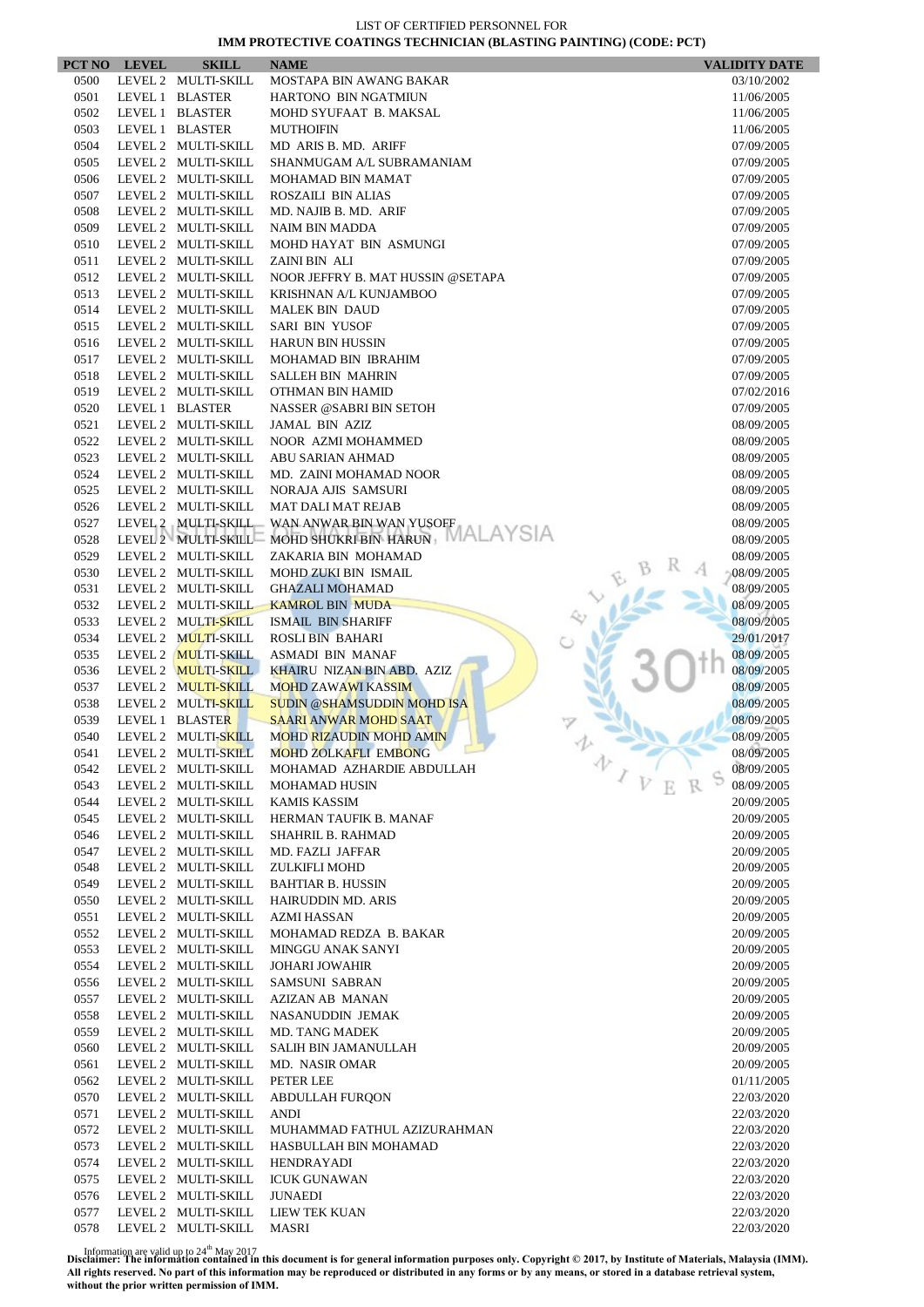|              | PCT NO LEVEL | <b>SKILL</b>                               | <b>NAME</b>                                     | <b>VALIDITY DATE</b>     |
|--------------|--------------|--------------------------------------------|-------------------------------------------------|--------------------------|
| 0579         |              | LEVEL 2 MULTI-SKILL                        | <b>SALIKIN</b>                                  | 22/03/2020               |
| 0580         |              | LEVEL 2 MULTI-SKILL                        | <b>SUHIRMAN</b>                                 | 22/03/2020               |
| 0581         |              | LEVEL 2 MULTI-SKILL                        | SUHAIMI B. KAMARUDDIN                           | 22/03/2020               |
| 0582         |              | LEVEL 2 MULTI-SKILL                        | NIK AZHAR B. NIK MOHD AMIN                      | 22/03/2020               |
| 0583         |              | LEVEL 2 MULTI-SKILL                        | MOHD FAUZI B. RAHMAT                            | 22/03/2020               |
| 0584         |              | LEVEL 2 MULTI-SKILL                        | ZOLKIPLEE B. ABDUL JABAR                        | 22/03/2020               |
| 0585         |              | LEVEL 2 MULTI-SKILL<br>LEVEL 2 MULTI-SKILL | AHMAD FAZI B. OSMAN                             | 20/09/2005               |
| 0586<br>0587 |              | LEVEL 2 MULTI-SKILL                        | MOHD SAAD B. ISMAIL<br><b>SULAIMAN B. AHMAD</b> | 20/09/2005<br>20/09/2005 |
| 0588         |              | LEVEL 2 MULTI-SKILL                        | ZAKARIA B. DARUS                                | 20/09/2005               |
| 0589         |              | LEVEL 2 MULTI-SKILL                        | ROHIZAN BIN MOKRIM                              | 20/09/2005               |
| 0590         |              | LEVEL 1 BLASTER                            | MOHD YUSOF B. AHMAD                             | 20/09/2005               |
| 0591         |              | LEVEL 2 MULTI-SKILL                        | PANDAHBAA A/L KANAN                             | 20/09/2005               |
| 0592         |              | LEVEL 2 MULTI-SKILL                        | <b>GOPAL ANAK ANSAM</b>                         | 20/09/2005               |
| 0593         |              | LEVEL 2 MULTI-SKILL                        | <b>IDERIS B. ABDUL HAMID</b>                    | 20/09/2005               |
| 0594         |              | LEVEL 2 MULTI-SKILL                        | <b>MAMAT @MALIK B. AMIN</b>                     | 20/09/2005               |
| 0595         |              | LEVEL 2 MULTI-SKILL                        | <b>JANUDIN B. JOHARI</b>                        | 20/09/2005               |
| 0596         |              | LEVEL 2 MULTI-SKILL                        | <b>JAMAL B. MAHMOOD</b>                         | 20/09/2005               |
| 0597         |              | LEVEL 2 MULTI-SKILL                        | OTHMAN B. MUHAMAD                               | 20/09/2005               |
| 0598         |              | LEVEL 2 MULTI-SKILL                        | RAHIMI B. DANAH                                 | 20/09/2005               |
| 0599         |              | LEVEL 1 BLASTER                            | MOHD RUSDI B. HASANUDIN                         | 20/09/2005               |
| 0600         |              | LEVEL 2 MULTI-SKILL                        | MOHMAD YAZID B. SAADON                          | 20/09/2005               |
| 0601         |              | LEVEL 2 MULTI-SKILL                        | ABDUL RAJAK B. ISMAIL                           | 20/09/2005               |
| 0602<br>0603 |              | LEVEL 2 MULTI-SKILL<br>LEVEL 2 MULTI-SKILL | NUSRULLAH B. SHARUL<br>A. RAMLI B. MOHD ZAIN    | 20/09/2005               |
| 0604         |              | LEVEL 2 MULTI-SKILL                        | <b>BUJANG BIN SAMAN</b>                         | 15/01/2006<br>15/01/2006 |
| 0605         |              | LEVEL 2 MULTI-SKILL                        | MURIN BIN SOHOT                                 | 15/01/2006               |
| 0606         |              | LEVEL 2 MULTI-SKILL                        | MOHD NIDZAL B. YAACOB                           | 15/01/2006               |
| 0607         |              | LEVEL 2 MULTI-SKILL                        | MAHADI BIN ANSAR ALS, MALAYSIA                  | 15/01/2006               |
| 0608         |              | LEVEL 2 MULTI-SKILL                        | <b>MASROM BIN OSMAN</b>                         | 15/01/2006               |
| 0609         |              | LEVEL 2 MULTI-SKILL                        | <b>ARIFFIN BIN AMIN</b>                         | $-15/01/2006$            |
| 0614         |              | LEVEL 2 MULTI-SKILL                        | <b>ZAIDI BIN BAKAR</b>                          | 13/02/2006               |
| 0615         |              | LEVEL 2 MULTI-SKILL                        | <b>ZULKIFLI B. SAAD</b>                         | 13/02/2006               |
| 0616         |              | LEVEL 2 MULTI-SKILL                        | KAMAL BIN YAHYA                                 | 13/02/2006               |
| 0617         |              | LEVEL 1 PAINTER                            | ROZIZAN BIN ZAKARIA                             | 13/02/2006               |
| 0618         |              | LEVEL 2 MULTI-SKILL                        | ZAMRI BIN AHMAD                                 | 13/02/2006               |
| 0619         |              | LEVEL 2 MULTI-SKILL                        | <b>MOHD SAFERI BIN AMIT</b>                     | 01/11/2005               |
| 0620         |              | LEVEL 2 MULTI-SKILL                        | RICKY AH HATI AK BUAN                           | 01/11/2005               |
| 0621         |              | LEVEL 2 MULTI-SKILL                        | <b>WILLIAM AK KU</b>                            | 01/11/2005               |
| 0622<br>0623 |              | LEVEL 2 MULTI-SKILL<br>LEVEL 2 MULTI-SKILL | <b>JIMMY AK WATT</b><br><b>GIS AK BALOH</b>     | 01/11/2005<br>01/11/2005 |
| 0624         |              | LEVEL 2 MULTI-SKILL                        | <b>JOSEPH AK TUBA</b>                           | 01/11/2005               |
| 0625         |              | LEVEL 2 MULTI-SKILL                        | 办<br>TUJOH AK ENGKONG                           | 01/11/2005               |
| 0626         |              | LEVEL 2 MULTI-SKILL                        | <b>FRANKIE AK BORAYA</b>                        | 01/11/2005               |
| 0627         |              | LEVEL 2 MULTI-SKILL                        | <b>KEBUN AK TOM</b>                             | 01/11/2005               |
| 0628         |              | LEVEL 2 MULTI-SKILL                        | NIKAL @ENDEY MICHAEL                            | 01/11/2005               |
| 0629         |              | LEVEL 2 MULTI-SKILL                        | PUJI AK GUNTING                                 | 01/11/2005               |
| 0630         |              | LEVEL 2 MULTI-SKILL                        | <b>HARRY VICTOR</b>                             | 06/11/2005               |
| 0631         |              | LEVEL 2 MULTI-SKILL                        | <b>SUAI AK TEHA</b>                             | 06/11/2005               |
| 0632         |              | LEVEL 2 MULTI-SKILL                        | <b>UMBOH AK LATET</b>                           | 06/11/2005               |
| 0633         |              | LEVEL 2 MULTI-SKILL                        | <b>INDI AK MAMAT</b>                            | 06/11/2005               |
| 0634         |              | LEVEL 2 MULTI-SKILL                        | KUNJANG AK ANGGAT                               | 20/03/2011               |
| 0635         |              | LEVEL 2 MULTI-SKILL                        | LINSUN AK COMPANY                               | 06/11/2005               |
| 0636         |              | LEVEL 2 MULTI-SKILL                        | <b>SILI AK JUBEN</b>                            | 06/11/2005               |
| 0637         |              | LEVEL 2 MULTI-SKILL                        | <b>BENANG AK ASING</b>                          | 06/11/2005               |
| 0638         |              | LEVEL 2 MULTI-SKILL                        | <b>JUAN AK LASA</b>                             | 06/11/2005               |
| 0639<br>0640 |              | LEVEL 2 MULTI-SKILL<br>LEVEL 2 MULTI-SKILL | NYARU AK JAMPI<br>MOHAMED NAJIB B. MOHAMED NOR  | 06/11/2005               |
| 0641         |              | LEVEL 1 PAINTER                            | MOHAMAD FAIRUZ B. YACOB                         | 23/11/2005<br>23/11/2005 |
| 0642         |              | LEVEL 1 PAINTER                            | NUR HUSSIN B. MOHD YUSOP                        | 23/11/2005               |
| 0643         |              | LEVEL 2 MULTI-SKILL                        | <b>IDRIS BIN HASSIN</b>                         | 23/11/2005               |
| 0644         |              | LEVEL 1 BLASTER                            | MAHZAN B. BUTHIRIE                              | 23/11/2005               |
| 0645         |              | LEVEL 2 MULTI-SKILL                        | <b>SALMEN B. BACHTIAR</b>                       | 23/11/2005               |
| 0646         |              | LEVEL 2 MULTI-SKILL                        | RAHIMI B. HASHIM                                | 23/11/2005               |
| 0647         |              | LEVEL 1 BLASTER                            | <b>JAMALUDIN B. AHMAD</b>                       | 23/11/2005               |
| 0648         |              | LEVEL 1 BLASTER                            | ISMAIL B. CHE ISA                               | 23/11/2005               |
| 0649         |              | LEVEL 2 MULTI-SKILL                        | ANG AH NGIN                                     | 23/11/2005               |
| 0650         |              | LEVEL 2 MULTI-SKILL                        | ANUAR BIN AWANG                                 | 15/01/2006               |
| 0651         |              | LEVEL 1 BLASTER                            | NOORASHID DEE BIN SALLEH                        | 15/01/2006               |
| 0652         |              | LEVEL 2 MULTI-SKILL                        | NIK SOFF B. CHE MAN                             | 15/01/2006               |
| 0653         |              | LEVEL 2 MULTI-SKILL                        | C.W. ZULKEFLI B. C.W. AHMAD                     | 15/01/2006               |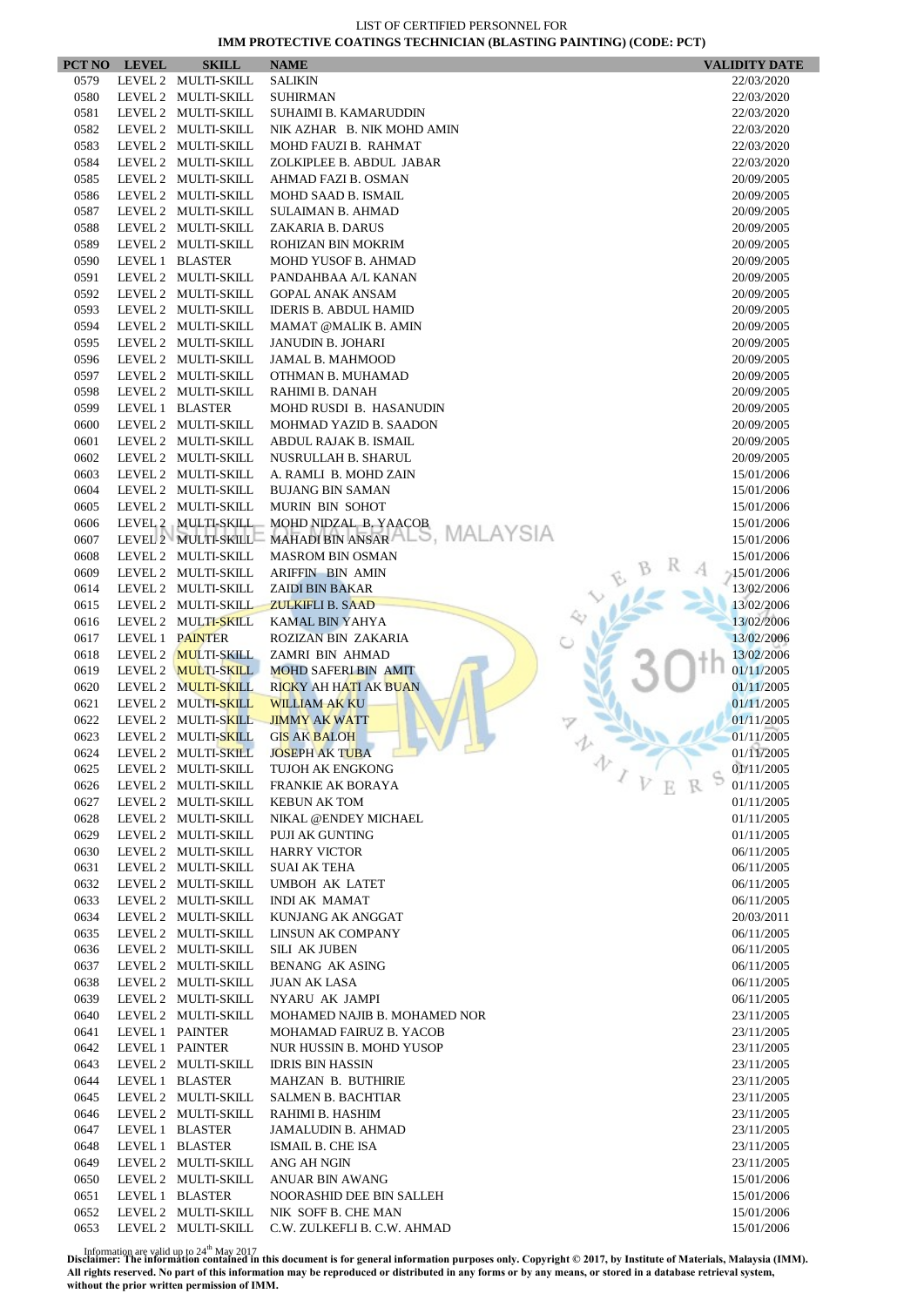|              | PCT NO LEVEL    | <b>SKILL</b>                               | <b>NAME</b>                                     | <b>VALIDITY DATE</b>     |
|--------------|-----------------|--------------------------------------------|-------------------------------------------------|--------------------------|
| 0654         |                 | LEVEL 2 MULTI-SKILL                        | <b>ROSDI BIN RANI</b>                           | 15/01/2006               |
| 0655         |                 | LEVEL 2 MULTI-SKILL                        | ASMAWI BIN YAHYA                                | 15/01/2006               |
| 0656         |                 | LEVEL 2 MULTI-SKILL                        | <b>RAZALI BIN JUSOH</b>                         | 15/01/2006               |
| 0657         |                 | LEVEL 2 MULTI-SKILL                        | RASHID BIN NGAH                                 | 15/01/2006               |
| 0658         |                 | LEVEL 2 MULTI-SKILL                        | <b>AWANG SU ISMAIL</b>                          | 11/04/2006               |
| 0659         |                 | LEVEL 2 MULTI-SKILL                        | <b>MOHD ZAIDI SALLEH</b>                        | 11/04/2006               |
| 0660         |                 | LEVEL 1 BLASTER                            | A'SARI YUSOF @ SURADI                           | 11/04/2006               |
| 0661         |                 | LEVEL 2 MULTI-SKILL                        | <b>HISHAM LAMBOT</b>                            | 11/04/2006               |
| 0662         |                 | LEVEL 2 MULTI-SKILL<br>LEVEL 2 MULTI-SKILL | <b>MUSTAFFA OMAR</b>                            | 11/04/2006               |
| 0664         |                 | LEVEL 2 MULTI-SKILL                        | <b>MOHD NASIR JUSOH</b><br>RUDA ANAK SUNGOR     | 11/04/2006<br>11/04/2006 |
| 0665         |                 | LEVEL 2 MULTI-SKILL                        | <b>IMBAR ANAK LAJUN</b>                         |                          |
| 0666<br>0667 |                 | LEVEL 2 MULTI-SKILL                        | MUNSA ANAK SUNYI                                | 11/04/2006<br>11/04/2006 |
| 0668         |                 | LEVEL 2 MULTI-SKILL                        | <b>JAMES BUAN ANAK JAWENG</b>                   | 11/04/2006               |
| 0669         |                 | LEVEL 1 BLASTER                            | <b>COLIN A/L KUTI</b>                           | 11/04/2006               |
| 0670         |                 | LEVEL 1 PAINTER                            | MANG ANAK ANGANG                                | 11/04/2006               |
| 0671         |                 | LEVEL 1 BLASTER                            | LINGGI ANAK PUNJAP                              | 11/04/2006               |
| 0672         |                 | LEVEL 1 BLASTER                            | <b>LEE JOACHIM</b>                              | 11/04/2006               |
| 0673         |                 | LEVEL 1 BLASTER                            | MARTIN MULING ANAK JELAI                        | 11/04/2006               |
| 0674         |                 | LEVEL 1 BLASTER                            | GAIT ANAK GRAMONG                               | 11/04/2006               |
| 0675         |                 | LEVEL 2 MULTI-SKILL                        | PETER ANAK JUGAM                                | 02/09/2002               |
| 0676         |                 | LEVEL 2 MULTI-SKILL                        | <b>GABRIEL ANAK JATAN</b>                       | 02/09/2002               |
| 0677         |                 | LEVEL 2 MULTI-SKILL                        | <b>ALEXANDER PETER</b>                          | 02/09/2002               |
| 0678         |                 | LEVEL 2 MULTI-SKILL                        | AMBROSE ANAK ALEXANDER JELUM                    | 02/09/2002               |
| 0679         |                 | LEVEL 2 MULTI-SKILL                        | <b>FREDERICK SUNTAK</b>                         | 20/03/2011               |
| 0680         |                 | LEVEL 2 MULTI-SKILL                        | <b>DAVID NGAU</b>                               | 02/09/2002               |
| 0681         |                 | LEVEL 2 MULTI-SKILL                        | <b>LINGGIE ANAK URENG</b>                       | 02/09/2002               |
| 0682         |                 |                                            | LEVEL 2 MULTI-SKILL MOHD TALHA BIN ABDUL RAHMAN | 02/09/2002               |
| 0683         |                 |                                            | LEVEL 2 MULTI-SKILL THIAGARAJAN A/L THANAPPAN   | 02/09/2002               |
| 0684         |                 | LEVEL 2 MULTI-SKILL                        | HASMUZI IBRAHIM @HIM                            | 02/09/2002               |
| 0685         |                 | LEVEL 2 MULTI-SKILL                        | KAMROLZAMAN BIN SABDIN                          | 02/09/2002               |
| 0686         |                 | LEVEL 2 MULTI-SKILL                        | <b>KERI AK MURENG</b>                           | 02/09/2002               |
| 0687         |                 | LEVEL 2 MULTI-SKILL                        | <b>INTU BENG</b>                                | 02/09/2002               |
| 0688         |                 | LEVEL 2 MULTI-SKILL                        | <b>SELIMAN AK RINGGIT</b>                       | 02/09/2002               |
| 0689         |                 | LEVEL 1 BLASTER                            | <b>BEJU ANDENG</b>                              | 02/09/2002               |
| 0690         |                 | LEVEL 2 MULTI-SKILL                        | <b>MASIR USOP</b>                               | 02/09/2002               |
| 0691         |                 | LEVEL 2 MULTI-SKILL                        | <b>REMINGIUS RENTIS</b>                         | 02/09/2002               |
| 0692         |                 | LEVEL 2 MULTI-SKILL                        | <b>SIDU AK LUTA</b>                             | 13/09/2002               |
| 0693         |                 | LEVEL 2 MULTI-SKILL                        | <b>GARAMAN ANAK AJAK</b>                        | 13/09/2002               |
| 0694         |                 | LEVEL 2 MULTI-SKILL                        | <b>NYENGAT NGIRAN</b>                           | 13/09/2002               |
| 0695         |                 | LEVEL 2 MULTI-SKILL                        | <b>TINGGI ANAK BUAN</b>                         | 13/09/2002               |
| 0696         |                 | LEVEL 2 MULTI-SKILL                        | <b>BENJAMIN ANAK BUJAN</b><br>办                 | 13/09/2002               |
| 0697         |                 | LEVEL 2 MULTI-SKILL                        | WILLIAM VOON                                    | 13/09/2002               |
| 0698         |                 | LEVEL 2 MULTI-SKILL                        | <b>BRIAN ANAK PANCRAS</b>                       | 13/09/2002               |
| 0699         |                 | LEVEL 2 MULTI-SKILL                        | STANLEY ANAK PANCRAS                            | 13/09/2002               |
| 0700         |                 | LEVEL 2 MULTI-SKILL                        | AKUN ANAK BARING                                | 13/09/2002               |
| 0701         |                 | LEVEL 2 MULTI-SKILL                        | <b>IDRIS BIN TAWIL</b>                          | 29/11/2021               |
| 0702         |                 | LEVEL 1 BLASTER                            | <b>HALIK BIN DOLHAN</b>                         | 03/10/2002               |
| 0703<br>0704 |                 | LEVEL 2 MULTI-SKILL<br>LEVEL 2 MULTI-SKILL | KASSIM BIN ANTOYAN<br>HENRY ENKAJA              | 03/10/2002<br>03/10/2002 |
| 0705         |                 | LEVEL 2 MULTI-SKILL                        | <b>JULIUS SAYUNG</b>                            | 03/10/2002               |
| 0706         |                 | LEVEL 2 MULTI-SKILL                        | <b>STORY PLAIT</b>                              | 03/10/2002               |
| 0707         |                 | LEVEL 2 MULTI-SKILL                        | FRANCES DAMPA AK JUGAH                          | 03/10/2002               |
| 0708         |                 | LEVEL 2 MULTI-SKILL                        | <b>GALANG AK NAGA</b>                           | 03/10/2002               |
| 0709         |                 | LEVEL 2 MULTI-SKILL                        | DUNDANG AK CHANDANG                             | 03/10/2002               |
| 0710         |                 | LEVEL 2 MULTI-SKILL                        | LABANG AK JAMU                                  | 03/10/2002               |
| 0711         |                 | LEVEL 2 MULTI-SKILL                        | DUNCAN AK SUNGGAM                               | 03/10/2002               |
| 0712         |                 | LEVEL 2 MULTI-SKILL                        | SETA AK NYANDANG                                | 03/10/2002               |
| 0713         |                 | LEVEL 2 MULTI-SKILL                        | <b>GUYANG AK ANYAK</b>                          | 03/10/2002               |
| 0714         |                 | LEVEL 2 MULTI-SKILL                        | <b>GEORGE MANGGI</b>                            | 03/10/2002               |
| 0715         |                 | LEVEL 2 MULTI-SKILL                        | KALONG ANAK LABING                              | 25/04/2017               |
| 0716         |                 | LEVEL 2 MULTI-SKILL                        | CHUNDANG AK JAYANG                              | 11/10/2002               |
| 0717         |                 | LEVEL 2 MULTI-SKILL                        | <b>BILLY AK PALI</b>                            | 11/10/2002               |
| 0718         |                 | LEVEL 2 MULTI-SKILL                        | HUSSAIN AK ANENG                                | 11/10/2002               |
| 0719         |                 | LEVEL 1 BLASTER                            | LITANG AK UDAT                                  | 11/10/2002               |
| 0720         |                 | LEVEL 2 MULTI-SKILL                        | <b>JUNGUT AK PANGKAS</b>                        | 11/10/2002               |
| 0721         |                 | LEVEL 2 MULTI-SKILL                        | <b>IGOH AK JEGO</b>                             | 11/10/2002               |
| 0722         | LEVEL 1 PAINTER |                                            | SIMON ABANG AK NANYANG                          | 11/10/2002               |
| 0723         |                 | LEVEL 2 MULTI-SKILL                        | UNDOL AK BUKOH                                  | 11/10/2002               |
| 0724         |                 | LEVEL 2 MULTI-SKILL                        | TERANCE AK LAW                                  | 01/10/2018               |
| 0725         |                 | LEVEL 2 MULTI-SKILL                        | ALIEM KASIN AK CHANGGAN                         | 11/10/2002               |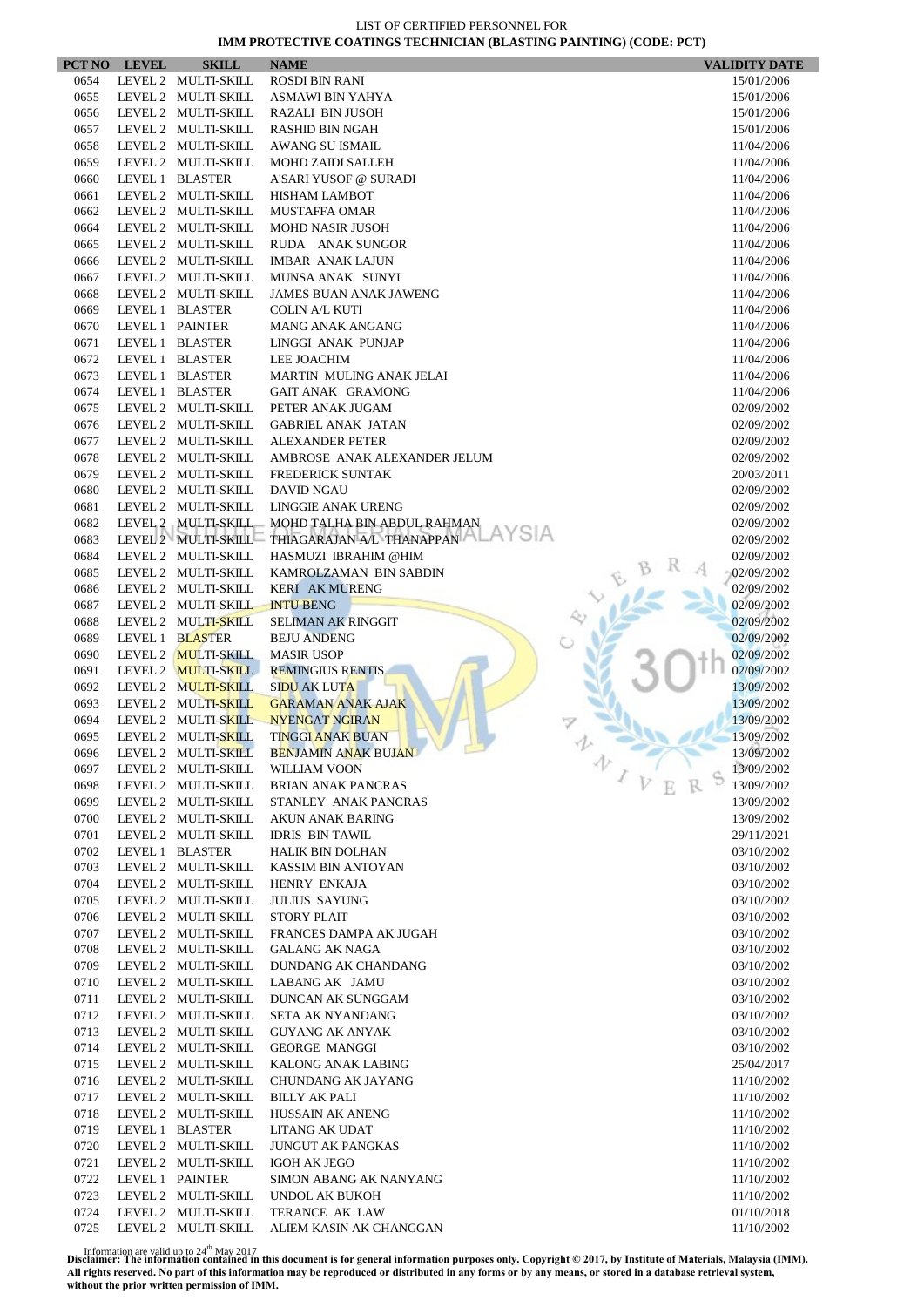|              | PCT NO LEVEL    | <b>SKILL</b>                               | <b>NAME</b>                                             | <b>VALIDITY DATE</b>     |
|--------------|-----------------|--------------------------------------------|---------------------------------------------------------|--------------------------|
| 0726         |                 | LEVEL 2 MULTI-SKILL                        | YA'KOB BIN ISMAIL                                       | 24/05/2021               |
| 0727         |                 | LEVEL 2 MULTI-SKILL                        | MUHAMMAD FADLY BIN A WAHAB                              | 24/06/2015               |
| 0728         |                 | LEVEL 2 MULTI-SKILL                        | ABDULLAH BIN YAACOB                                     | 17/01/2005               |
| 0729         |                 | LEVEL 2 MULTI-SKILL                        | <b>MOHD ZAN BIN BOTOK</b>                               | 05/08/2020               |
| 0730         |                 | LEVEL 2 MULTI-SKILL                        | MOHD SAAD BIN AHMAD                                     | 17/01/2005               |
| 0731         |                 | LEVEL 2 MULTI-SKILL                        | <b>NASARUDIN BIN MOHD RAIS</b>                          | 17/01/2005               |
| 0732         |                 | LEVEL 2 MULTI-SKILL                        | MOHD. RAZMI B, ZAKARIA                                  | 27/01/2003               |
| 0733         |                 | LEVEL 2 MULTI-SKILL                        | ALIAS BIN MOHAMAD                                       | 27/01/2003               |
| 0734         |                 | LEVEL 2 MULTI-SKILL                        | MOHD YUSOFF MD NOOR                                     | 27/01/2003               |
| 0735         |                 | LEVEL 2 MULTI-SKILL                        | AWANG BIN EMBONG                                        | 27/01/2003               |
| 0736         |                 | LEVEL 2 MULTI-SKILL                        | MD. SHAFIE MAT SAAD                                     | 27/01/2003               |
| 0737         |                 | LEVEL 2 MULTI-SKILL                        | WAN KHAIRUL ANNUAR BIN WAN DAHALAN                      | 27/01/2003               |
| 0738         |                 | LEVEL 2 MULTI-SKILL                        | <b>ASROM B. HASHIM</b>                                  | 27/01/2003               |
| 0739         |                 | LEVEL 2 MULTI-SKILL                        | MAJNUM @ROSLAN B. MAMAT                                 | 27/01/2003               |
| 0740         |                 | LEVEL 2 MULTI-SKILL                        | ZUNARDI MAMAT                                           | 27/01/2003               |
| 0741         |                 | LEVEL 2 MULTI-SKILL                        | MUHAMMAD ZAILANI B. GHANI                               | 27/01/2003               |
| 0742         |                 | LEVEL 2 MULTI-SKILL                        | AHMAD SUKRI B. MAMBONG                                  | 27/01/2003               |
| 0743         |                 | LEVEL 1 PAINTER                            | <b>SUMING SINSAN</b>                                    | 17/01/2012               |
| 0744         |                 | LEVEL 1 PAINTER                            | <b>LAWRENCIUS JEMIT</b>                                 | 17/01/2012               |
| 0745         |                 | LEVEL 1 BLASTER                            | <b>JOSIP STEPHEN</b>                                    | 17/01/2007               |
| 0746         |                 | LEVEL 1 BLASTER                            | <b>DAVID SINSAN</b>                                     | 17/01/2012               |
| 0747         |                 | LEVEL 2 MULTI-SKILL                        | YUSOF BIN ISMAIL                                        | 03/04/2003               |
| 0748         |                 | LEVEL 1 BLASTER                            | MOHD NOR B. MUDA                                        | 03/04/2003               |
| 0749         |                 | LEVEL 2 MULTI-SKILL                        | YUSOF BIN ISMAIL                                        | 03/04/2003               |
| 0750         |                 | LEVEL 2 MULTI-SKILL                        | <b>RASNI B. MHD YUSOF</b>                               | 03/04/2003               |
| 0751         |                 | LEVEL 2 MULTI-SKILL                        | MOHAMMAD RIDUAN B. HASSAN                               | 03/04/2003               |
| 0752         |                 | LEVEL 2 MULTI-SKILL                        | ABDUL HALIM B. HASSAN                                   | 03/04/2003               |
| 0753         |                 | LEVEL 2 MULTI-SKILL                        | MOHD ZUKIPELI B MAT NOOR                                | 03/04/2003               |
| 0754         |                 |                                            | .AYSIA<br>LEVEL 2 MULTI-SKILL ZAIDIN B. MUZAKAR ALS, MA | 03/04/2003               |
| 0755         |                 | LEVEL 2 MULTI-SKILL                        | <b>SHAM BIN SIDUP</b>                                   | 13/08/2003               |
| 0756         |                 | LEVEL 2 MULTI-SKILL                        | <b>JUAN JERNAT</b>                                      | $-13/08/2003$            |
| 0757         |                 | LEVEL 2 MULTI-SKILL                        | <b>SAPAT ANAK SINGKU</b>                                | 13/08/2003               |
| 0758         |                 | LEVEL 1 PAINTER                            | <b>RENGGAN CHABI</b>                                    | 13/08/2003               |
| 0759         |                 | LEVEL 2 MULTI-SKILL                        | <b>MALEK JAMEN</b>                                      | 13/08/2003               |
| 0760         |                 | LEVEL 2 MULTI-SKILL                        | <b>SIMON ENGKELANYAU</b>                                | 13/08/2003               |
| 0761         |                 | LEVEL 2 MULTI-SKILL                        | <b>AZMYDY MOHAMAD</b>                                   | 13/08/2003               |
| 0762         |                 | LEVEL 2 MULTI-SKILL                        | <b>SEGI ANAK NUNING</b>                                 | 25/07/2016               |
| 0763         |                 | LEVEL 2 MULTI-SKILL                        | <b>KERNI ILAI</b>                                       | 13/08/2003               |
| 0764         |                 | LEVEL 2 MULTI-SKILL                        | <b>BILLIS ANAK MURING</b>                               | 13/08/2003               |
| 0765         |                 | LEVEL 2 MULTI-SKILL                        | <b>MOHD NADZIM MOHD KIFLI</b>                           | 13/08/2003               |
| 0766         |                 | LEVEL 1 BLASTER                            | SYAMSUL HADI B. YUSOF                                   | 13/08/2003               |
| 0767         |                 | LEVEL 2 MULTI-SKILL                        | YUSAIME BIN YUSOH                                       | 13/08/2003<br>v          |
| 0768         |                 | LEVEL 1 BLASTER                            | MOHD SOPIAN B. TAZAM                                    | 13/08/2003               |
| 0769         |                 | LEVEL 2 MULTI-SKILL                        | <b>ISMAIL BIN SALLEH</b>                                | 13/08/2003               |
| 0770         |                 | LEVEL 2 MULTI-SKILL                        | AMIR HAMZAH B. KUNJUR HANIFFER                          | 13/08/2003               |
| 0771         |                 | LEVEL 2 MULTI-SKILL                        | MOHD SUFIAN B. MOHAMAD                                  | 13/08/2003               |
| 0772         |                 | LEVEL 2 MULTI-SKILL                        | AMINUDDIN BIN IBRAHIM                                   | 13/08/2003               |
| 0773         |                 | LEVEL 2 MULTI-SKILL                        | ABD WAHAB BIN JUSOH                                     | 18/08/2011               |
| 0774         |                 | LEVEL 2 MULTI-SKILL                        | AZIZURAHIM MD. YUSOF                                    | 13/08/2003               |
| 0775         | LEVEL 1 PAINTER |                                            | ABA OTHMAN                                              | 13/08/2003               |
| 0776         |                 | LEVEL 2 MULTI-SKILL                        | <b>DUNGAT JERANG</b>                                    | 13/08/2003               |
| 0777         |                 | LEVEL 2 MULTI-SKILL                        | <b>JOHN BANGKONG</b>                                    | 13/08/2003               |
| 0778         |                 | LEVEL 1 BLASTER                            | <b>ROY LUPONG</b>                                       | 13/08/2003               |
| 0779         |                 | LEVEL 1 BLASTER                            | <b>JANGAT BAJAK</b>                                     | 13/08/2003               |
| 0780<br>0781 |                 | LEVEL 2 MULTI-SKILL<br>LEVEL 1 PAINTER     | KASA KUNJAN                                             | 13/08/2003               |
| 0782         |                 | LEVEL 2 MULTI-SKILL                        | SYED NASIR WAN ALWI<br><b>MIZAN ROSLI</b>               | 13/08/2003<br>13/08/2003 |
| 0783         |                 | LEVEL 2 MULTI-SKILL                        | <b>SUBAH CHANGGAN</b>                                   | 13/08/2003               |
|              |                 |                                            |                                                         |                          |
| 0784<br>0785 |                 | LEVEL 2 MULTI-SKILL<br>LEVEL 2 MULTI-SKILL | STANLY LONG<br>THOMAS AK KUNJAN                         | 13/08/2003<br>13/08/2003 |
| 0786         |                 | LEVEL 2 MULTI-SKILL                        | <b>UMPUR ANAK NIT</b>                                   | 17/09/2017               |
| 0787         |                 | LEVEL 2 MULTI-SKILL                        | TONY KERSTILO ANAK BANGGA                               | 17/09/2007               |
| 0788         |                 | LEVEL 2 MULTI-SKILL                        | <b>RAYMOND GUAN</b>                                     | 17/09/2007               |
| 0789         |                 | LEVEL 2 MULTI-SKILL                        | MOHAMAD HIJAZI B. HJ JULI                               | 17/09/2007               |
| 0790         |                 | LEVEL 2 MULTI-SKILL                        | <b>BANA ANAK ENTAWAN</b>                                |                          |
| 0791         |                 | LEVEL 2 MULTI-SKILL                        | STEEL SOUL ANAK AJAU                                    | 17/09/2007<br>17/09/2007 |
| 0792         |                 | LEVEL 2 MULTI-SKILL                        | ISMAIL NASIRUDDIN BIN JAMIL                             | 17/09/2007               |
| 0793         |                 | LEVEL 2 MULTI-SKILL                        | JEDIVE ANAK KLLINIE                                     | 17/09/2007               |
| 0794         |                 | LEVEL 2 MULTI-SKILL                        | <b>BANYANG ANAK JUGAH</b>                               | 17/09/2007               |
| 0795         |                 | LEVEL 2 MULTI-SKILL                        | GELAYAN ANAK DINGGA                                     | 17/09/2003               |
| 0796         |                 | LEVEL 2 MULTI-SKILL                        | <b>BUNYA ANAK SAGING</b>                                | 29/03/2017               |
|              |                 |                                            |                                                         |                          |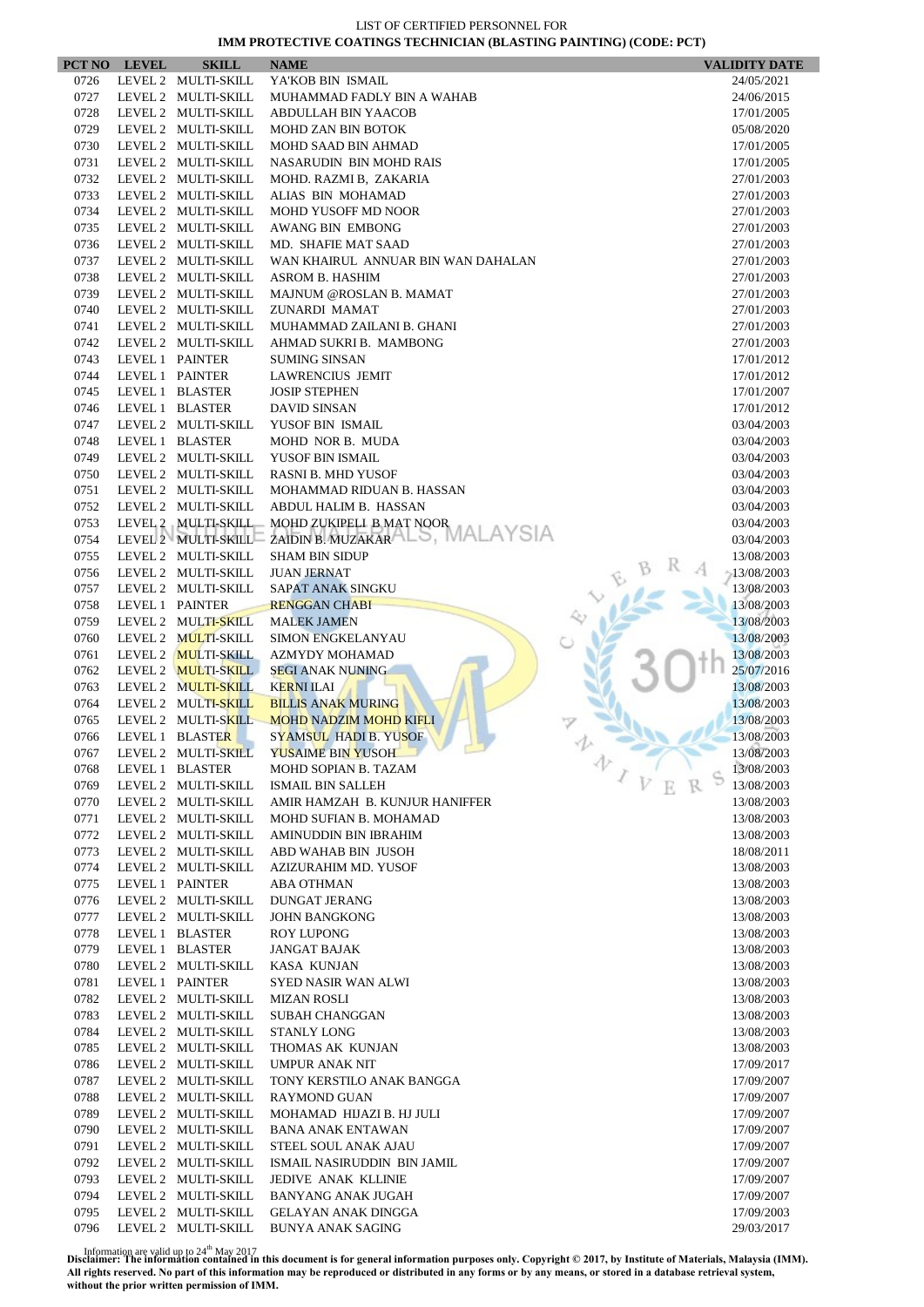|              | PCT NO LEVEL | <b>SKILL</b>                               | <b>NAME</b>                                       | <b>VALIDITY DATE</b>     |
|--------------|--------------|--------------------------------------------|---------------------------------------------------|--------------------------|
| 0797         |              | LEVEL 2 MULTI-SKILL                        | <b>MAWAK ANAK BABAK</b>                           | 17/09/2007               |
| 0798         |              | LEVEL 2 MULTI-SKILL                        | <b>DENNIS B. BAN</b>                              | 17/09/2003               |
| 0799         |              | LEVEL 2 MULTI-SKILL                        | AJONG ANAK KEBAM                                  | 17/09/2007               |
| 0800         |              | LEVEL 2 MULTI-SKILL                        | WILLIAM ULIE RIMONG                               | 14/04/2004               |
| 0801         |              | LEVEL 1 PAINTER                            | <b>MAIZUL AZRI</b>                                | 14/04/2004               |
| 0802         |              | LEVEL 2 MULTI-SKILL<br>LEVEL 1 PAINTER     | <b>EMILE WAN FRANCIS</b>                          | 14/04/2004               |
| 0803<br>0804 |              | LEVEL 2 MULTI-SKILL                        | <b>DENNIS MELINA</b><br><b>KELABUK TUAN</b>       | 14/04/2004<br>14/04/2004 |
| 0805         |              | LEVEL 1 BLASTER                            | <b>RICKY SAOH</b>                                 | 14/04/2004               |
| 0806         |              | LEVEL 1 PAINTER                            | MARK GLAU AK ANDREW KIJO                          | 14/04/2004               |
| 0807         |              | LEVEL 1 PAINTER                            | <b>TINDIT KAMPIT</b>                              | 14/04/2004               |
| 0808         |              | LEVEL 1 PAINTER                            | <b>DENISH BUJAK</b>                               | 14/04/2004               |
| 0809         |              | LEVEL 1 PAINTER                            | ROSLAN BIN MOHAMMAD                               | 06/02/2016               |
| 0810         |              | LEVEL 2 MULTI-SKILL                        | MOHD. SUHAIMI BIN CHE HAD @ MOHD. NOH             | 23/09/2014               |
| 0811         |              | LEVEL 1 BLASTER                            | ROSDI BIN MOHAMMAD                                | 07/05/2004               |
| 0812         |              | LEVEL 2 MULTI-SKILL                        | MOHD ABDUL MANAN BIN SIDEK                        | 19/10/2016               |
| 0813         |              | LEVEL 2 MULTI-SKILL                        | <b>MAZRAN BIN OMAR</b>                            | 07/05/2004               |
| 0814         |              | LEVEL 1 BLASTER                            | <b>IBRAHIM BIN ABDULLAH</b>                       | 01/08/2013               |
| 0815         |              | LEVEL 2 MULTI-SKILL                        | KAMARUDDIN BIN MAT HASSAN                         | 07/05/2004               |
| 0816         |              | LEVEL 2 MULTI-SKILL                        | <b>AZMI BIN IBRAHIM</b>                           | 27/07/2008               |
| 0817         |              | LEVEL 2 MULTI-SKILL                        | ZULKIFLI BIN IBRAHIM                              | 27/07/2008               |
| 0818         |              | LEVEL 2 MULTI-SKILL                        | M. JAILANI BIN A.RAHMAN                           | 27/07/2008               |
| 0819         |              | LEVEL 2 MULTI-SKILL                        | NOR MAKZI SHAH BIN MUSA                           | 27/07/2008               |
| 0820         |              | LEVEL 2 MULTI-SKILL<br>LEVEL 2 MULTI-SKILL | TAM CHIEW THONG                                   | 27/07/2008<br>27/07/2008 |
| 0821<br>0822 |              | LEVEL 2 MULTI-SKILL                        | ZULKIFLI BIN HAMZAH<br>MUHAMMAD RIADZ BIN MASHUD  | 27/07/2008               |
| 0823         |              | LEVEL 2 MULTI-SKILL                        | MOHD ASRI BIN ABDULLAH                            | 27/07/2008               |
| 0824         |              |                                            | LEVEL 2 MULTI-SKILL AZIZAM BIN RAMLI              | 21/07/2018               |
| 0826         |              |                                            | LEVEL 2 MULTI-SKILL AMRAN BIN CHE WELLS, MALAYSIA | 27/07/2008               |
| 0827         |              | LEVEL 2 MULTI-SKILL                        | AB. RAZAK BIN MOHD NOOR                           | 27/07/2008               |
| 0828         |              | LEVEL 2 MULTI-SKILL                        | <b>ISMAIL BIN MUDA</b>                            | 27/07/2008               |
| 0829         |              | LEVEL 2 MULTI-SKILL                        | MOHD SHARIF BIN A. GHANI                          | 27/07/2008               |
| 0830         |              | LEVEL 2 MULTI-SKILL                        | <b>HASMADI BIN CHIK</b>                           | 27/07/2008               |
| 0831         |              | LEVEL 2 MULTI-SKILL                        | NAZRIL PAISAL BIN MUHAMMAD                        | 27/07/2008               |
| 0832         |              | LEVEL 2 MULTI-SKILL                        | <b>MAJA AK ANTAS</b>                              | 27/07/2008               |
| 0833         |              | LEVEL 2 MULTI-SKILL                        | <b>FRADY JAU</b>                                  | 28/10/2017               |
| 0834         |              | LEVEL 2 MULTI-SKILL                        | <b>ANGKAU ANAK SANDOM</b>                         | 16/07/2017               |
| 0835         |              | LEVEL 1 BLASTER                            | <b>LANG AK SANGAI</b>                             | 27/07/2008               |
| 0836         |              | LEVEL 2 MULTI-SKILL                        | <b>MARCUS ANAK LUANG</b>                          | 20/04/2015               |
| 0837         |              | LEVEL 2 MULTI-SKILL<br>LEVEL 1 BLASTER     | <b>GORDON THOMPSON AK KALUM</b>                   | 27/07/2008               |
| 0838<br>0839 |              | LEVEL 2 MULTI-SKILL                        | <b>VOON SIEW LEONG</b><br><b>DAVID AK GRIEM</b>   | 27/07/2008<br>27/07/2008 |
| 0840         |              | LEVEL 2 MULTI-SKILL                        | 办<br><b>SANI BIN PUASA</b>                        | 27/07/2008               |
| 0841         |              | LEVEL 2 MULTI-SKILL                        | CHRISTMAS JOSEPH MANGANG                          | 30/05/2016               |
| 0842         |              | LEVEL 2 MULTI-SKILL                        | <b>GADIAN BIN MISNAN</b>                          | 27/07/2008               |
| 0843         |              | LEVEL 2 MULTI-SKILL                        | <b>SUFIAN BIN HAMIDIN</b>                         | 27/07/2008               |
| 0844         |              | LEVEL 2 MULTI-SKILL                        | <b>TUGIMEN BIN MISNAN</b>                         | 27/07/2008               |
| 0845         |              | LEVEL 2 MULTI-SKILL                        | STANLEY ANAK UMPI                                 | 05/11/2008               |
| 0846         |              | LEVEL 2 MULTI-SKILL                        | LANGGU ANAK REBA                                  | 05/11/2008               |
| 0847         |              | LEVEL 2 MULTI-SKILL                        | PETER NYAGAI ANAK ELON                            | 05/11/2008               |
| 0848         |              | LEVEL 2 MULTI-SKILL                        | LINANG ANAK BALING                                | 05/11/2008               |
| 0849         |              | LEVEL 2 MULTI-SKILL                        | ROBERT ANAK BALI                                  | 05/11/2008               |
| 0850         |              | LEVEL 2 MULTI-SKILL                        | <b>LORANCE ANAK ALI</b>                           | 05/11/2008               |
| 0851         |              | LEVEL 2 MULTI-SKILL                        | CHRISTOPHER UNCHAT ANAK MICHAEL MULI              | 05/11/2008               |
| 0852         |              | LEVEL 2 MULTI-SKILL                        | WILLIAM BALANDA ANAK IKENG                        | 10/11/2018               |
| 0853         |              | LEVEL 2 MULTI-SKILL                        | <b>SANDIN AK PASAK</b>                            | 13/04/2009               |
| 0854         |              | LEVEL 2 MULTI-SKILL                        | MAT @EGAR AK SA                                   | 14/04/2019               |
| 0855         |              | LEVEL 2 MULTI-SKILL                        | TIAN AK JUAT                                      | 13/04/2009               |
| 0856<br>0857 |              | LEVEL 2 MULTI-SKILL<br>LEVEL 1 PAINTER     | KANANG ANAK DIAW                                  | 03/02/2019               |
| 0858         |              | LEVEL 1 PAINTER                            | KADAYA @ SAGAYA LIKI<br>AZAHAR ALVIN ABDULLAH     | 13/04/2009<br>13/04/2009 |
| 0859         |              | LEVEL 2 MULTI-SKILL                        | <b>BASRI BIN MUSTMAN</b>                          | 13/04/2009               |
| 0860         |              | LEVEL 2 MULTI-SKILL                        | JABU ANAK RINDI                                   | 13/04/2009               |
| 0861         |              | LEVEL 2 MULTI-SKILL                        | <b>JEFFERY JOHN</b>                               | 13/04/2009               |
| 0862         |              | LEVEL 2 MULTI-SKILL                        | <b>MOHD HARUN BIN KEDERI</b>                      | 13/04/2009               |
| 0863         |              | LEVEL 2 MULTI-SKILL                        | <b>ZAILANI BIN ED</b>                             | 13/04/2009               |
| 0864         |              | LEVEL 2 MULTI-SKILL                        | HEJEMI BIN JOLL                                   | 13/04/2009               |
| 0865         |              | LEVEL 1 BLASTER                            | <b>GANI AK MANDUH</b>                             | 13/04/2009               |
| 0866         |              | LEVEL 1 BLASTER                            | LENGGAI AK LAMAT                                  | 13/04/2009               |
| 0867         |              | LEVEL 1 BLASTER                            | SEBELI ALAM                                       | 13/04/2009               |
| 0868         |              | LEVEL 2 MULTI-SKILL                        | DAVID ARMSTRONG AK WILSON JUNAP                   | 13/04/2009               |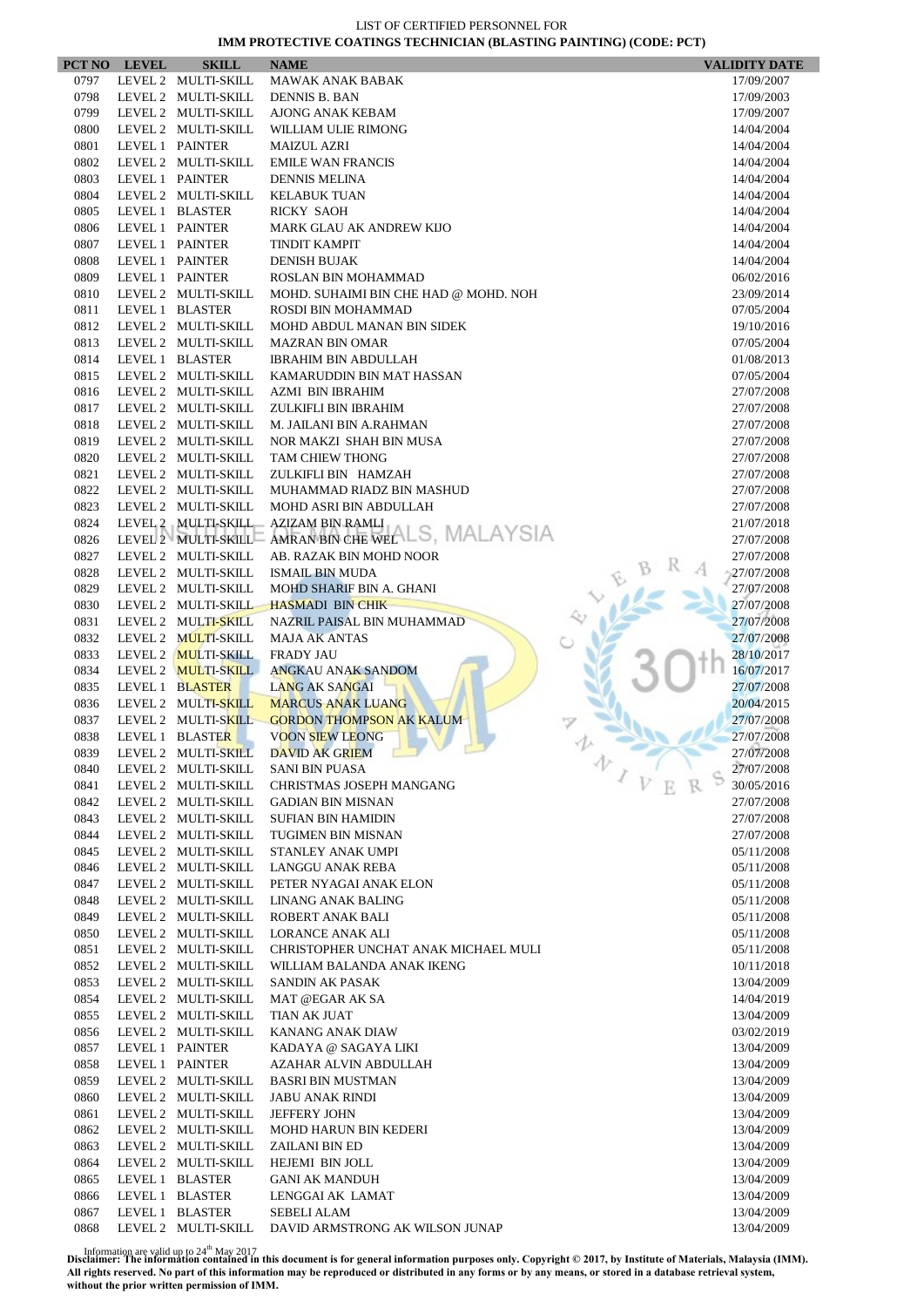| 0869<br>LEVEL 1 PAINTER<br>KOIRI BIN HAJI ABD GHANI<br>17/05/2008<br>0870<br>LEVEL 1 PAINTER<br>MOHD HOSIR BIN DAKELAN<br>14/01/2015<br>LEVEL 1 PAINTER<br>0871<br>SHAHARIL RIZA BIN ABDULL RAHMAN<br>17/05/2008<br>0872<br>LEVEL 1 BLASTER<br>SHOHIBUL MU'MININ BIN MAT ROHIN<br>17/05/2008<br>LEVEL 1 PAINTER<br>0873<br>MUTHOIFIN BIN KASPAL<br>17/05/2008<br>0874<br>LEVEL 1 PAINTER<br>MOHD MUZAKIR BIN MASKOL<br>17/05/2008<br>LEVEL 1 PAINTER<br>0875<br>PREMANANTH A/L RAMASAMY<br>17/05/2008<br>LEVEL 1 BLASTER<br>0876<br><b>MUSTAHID BIN SURIADI</b><br>14/01/2015<br>LEVEL 2 MULTI-SKILL<br>0877<br>MUHAMMAD SYAFIQ BIN AFNAN<br>14/01/2015<br>LEVEL 2 MULTI-SKILL<br>0878<br><b>SLAUSE AK ENSARI</b><br>02/09/2009<br>0879<br>LEVEL 2 MULTI-SKILL<br><b>JIMI AK KADOT</b><br>02/09/2009<br>0880<br>LEVEL 2 MULTI-SKILL<br><b>JABU AK GUBAR</b><br>02/09/2020<br>0881<br>LEVEL 2 MULTI-SKILL<br><b>SAMUEL LOUIS</b><br>02/09/2009<br>0882<br>LEVEL 2 MULTI-SKILL<br><b>KUIN ANAK AJAN</b><br>23/11/2014<br>0883<br>LEVEL 2 MULTI-SKILL<br><b>ROBBY AK BILONG</b><br>02/09/2009<br>0884<br>LEVEL 2 MULTI-SKILL<br>LERRY AK JINGAN<br>02/09/2009<br>LEVEL 2 MULTI-SKILL<br>0885<br><b>MUNAN AK BOTOL</b><br>02/09/2009<br>0886<br>LEVEL 2 MULTI-SKILL<br>NYAWAI AK INTING<br>02/09/2009<br>0887<br>LEVEL 2 MULTI-SKILL<br>JOHN KINDEY AK SALANG<br>02/09/2009<br>0888<br>LEVEL 2 MULTI-SKILL<br>SUHARMI B SUHAI<br>02/09/2009<br>0889<br>LEVEL 2 MULTI-SKILL<br><b>HENRY MEDAN</b><br>02/09/2009<br>0890<br>LEVEL 2 MULTI-SKILL<br>SAPIEE B. MOHAMAD<br>02/09/2009<br>0891<br>LEVEL 2 MULTI-SKILL<br>HYRUL NIZAM B. MOHAMAD<br>23/08/2015<br>LEVEL 2 MULTI-SKILL<br><b>JUGIH BIN ENGAL</b><br>0892<br>02/09/2009<br>LEVEL 2 MULTI-SKILL<br>0893<br>AKANG ANAK TINGOM<br>02/09/2009<br>LEVEL 2 MULTI-SKILL<br>0894<br>MOHD ZULKIPLI BIN AB AZIZ<br>02/09/2009<br>0895<br>LEVEL 2 MULTI-SKILL<br>MOHD ZAWAWI BIN MOHD DOM<br>02/09/2009<br>LEVEL 2 MULTI-SKILL<br>0896<br>RAHSID BIN IBRAHIM<br>02/09/2009<br>MOHD NAZRI BIN AB RAZAK MALAYSIA<br>LEVEL 2 MULTI-SKILL<br>0897<br>19/04/2020<br>LEVEL 2 MULTI-SKILL<br>0898<br><b>MOHD FAHMI BIN SIDEK</b><br>03/09/2014<br>0899<br>LEVEL 1 BLASTER<br>02/09/2009<br>MOHAMAD AGUS BIN ABDULLAH<br>LEVEL 2 MULTI-SKILL<br>0990<br>MOHD AZAN BIN AB RASHID<br>19/10/2016<br>0991<br>LEVEL 2 MULTI-SKILL<br><b>MAT RODZI BIN MAT NOR</b><br>03/09/2014<br>LEVEL 2 MULTI-SKILL<br>02/09/2009<br>0992<br><b>ANTHONY LITUS JAU</b><br>0993<br>LEVEL 2 MULTI-SKILL<br><b>DENNIS AK CHAKIN</b><br>02/09/2009<br>0994<br>LEVEL 2 MULTI-SKILL<br>FRANKLIN AK UNYAT<br>02/09/2009<br>0995<br>LEVEL 1 BLASTER<br><b>JAMES AK TADANG</b><br>02/09/2009<br>0996<br>LEVEL 1 PAINTER<br><b>MARTIN AK GIANG</b><br>02/09/2009<br>0997<br>LEVEL 1 BLASTER<br><b>NYADANG ANAK JANDAN</b><br>02/09/2009<br>0998<br>LEVEL 2 MULTI-SKILL<br><b>MUARI AK BIYAU</b><br>02/09/2009<br>0999<br>LEVEL 2 MULTI-SKILL<br><b>SENTU AK ADEN</b><br>02/09/2009<br>LEVEL 2 MULTI-SKILL<br><b>SIGAL AK ADEN</b><br>02/09/2009<br>1000<br>办<br><b>JAMES JOHN AK ASSAN</b><br>02/09/2009<br>1001<br>LEVEL 1 BLASTER<br>$\sqrt{V}$<br>LEVEL 2 MULTI-SKILL<br>28/12/2014<br>1002<br>AZHAR ALVIN BIN ABDULLAH<br>LEVEL 2 MULTI-SKILL<br>1003<br>JOHN ANAK SANGGAU<br>02/09/2009<br>LEVEL 2 MULTI-SKILL<br>1004<br><b>MAHADI BIN BIDIN</b><br>27/11/2009<br>1005<br>LEVEL 2 MULTI-SKILL<br><b>HAMOKUS ANAK AYONG</b><br>27/11/2009<br>LEVEL 2 MULTI-SKILL<br>1006<br>SINGA AK BASIK<br>27/11/2009<br>1007<br>LEVEL 2 MULTI-SKILL<br><b>EMPAK ANAK ALENG</b><br>27/11/2009<br>1008<br>LEVEL 2 MULTI-SKILL<br>ALI AK JIRAM<br>27/11/2009<br>1009<br>LEVEL 2 MULTI-SKILL<br>KALANG ANAK SARIN<br>28/11/2014<br>1010<br>LEVEL 2 MULTI-SKILL<br><b>JAMES ANAK UKING</b><br>27/11/2009<br>1011<br>LEVEL 2 MULTI-SKILL<br><b>GUNONG ANAK AMPAS</b><br>27/11/2009<br>LEVEL 2 MULTI-SKILL<br>1012<br>ANGGAT ANAK MELIPONG<br>27/11/2009<br>1013<br>LEVEL 2 MULTI-SKILL<br>NUARI ANAK NGALANG<br>27/11/2009<br>1014<br>LEVEL 2 MULTI-SKILL<br>FRANCIS WAT AK JAPANG<br>15/11/2020<br>1015<br>LEVEL 2 MULTI-SKILL<br><b>SULLIN ANAK BANYUN</b><br>26/04/2015<br>1016<br>LEVEL 2 MULTI-SKILL<br>VITO ANAK EBAT<br>27/11/2009<br>1017<br>LEVEL 2 MULTI-SKILL<br>SEBLI ANAK GANI<br>03/05/2015<br>LEVEL 2 MULTI-SKILL<br>1018<br>ANSAM ANAK JUAN<br>28/11/2014<br>LEVEL 2 MULTI-SKILL<br>1019<br>ABDUL HADI MOHD SAMSUDIN<br>14/02/2010<br>LEVEL 2 MULTI-SKILL<br>1020<br><b>DOMINIC KUMIN</b><br>14/02/2010<br>1021<br>LEVEL 2 MULTI-SKILL<br>LINSU ANAK DIAT<br>14/02/2010<br>1022<br>LEVEL 2 MULTI-SKILL<br><b>AZIZUL BIN MD NOR</b><br>14/02/2010<br>LEVEL 2 MULTI-SKILL<br>MOHD FADLY BIN ADNAN<br>1023<br>14/02/2010<br>LEVEL 2 MULTI-SKILL<br>1024<br>KADIAH AK UNTAI<br>14/02/2010<br>LEVEL 2 MULTI-SKILL<br>1025<br>KHAIRUL ANUAR BIN KAMARUDIN<br>14/02/2010<br>LEVEL 2 MULTI-SKILL<br>1026<br>KAMARUDDIN BIN A HAMID<br>14/02/2010<br>LEVEL 2 MULTI-SKILL<br>1027<br>OSMAN BIN MOKHTAR<br>13/04/2017<br>LEVEL 2 MULTI-SKILL<br>1028<br>REDZUAN BIN OMAR<br>14/02/2010<br>1029<br>LEVEL 2 MULTI-SKILL<br>MOHAMMAD HAYAD BIN ABAS GAHYONO<br>14/02/2010 | PCT NO | <b>LEVEL</b> | <b>SKILL</b> | <b>NAME</b> | <b>VALIDITY DATE</b> |
|-------------------------------------------------------------------------------------------------------------------------------------------------------------------------------------------------------------------------------------------------------------------------------------------------------------------------------------------------------------------------------------------------------------------------------------------------------------------------------------------------------------------------------------------------------------------------------------------------------------------------------------------------------------------------------------------------------------------------------------------------------------------------------------------------------------------------------------------------------------------------------------------------------------------------------------------------------------------------------------------------------------------------------------------------------------------------------------------------------------------------------------------------------------------------------------------------------------------------------------------------------------------------------------------------------------------------------------------------------------------------------------------------------------------------------------------------------------------------------------------------------------------------------------------------------------------------------------------------------------------------------------------------------------------------------------------------------------------------------------------------------------------------------------------------------------------------------------------------------------------------------------------------------------------------------------------------------------------------------------------------------------------------------------------------------------------------------------------------------------------------------------------------------------------------------------------------------------------------------------------------------------------------------------------------------------------------------------------------------------------------------------------------------------------------------------------------------------------------------------------------------------------------------------------------------------------------------------------------------------------------------------------------------------------------------------------------------------------------------------------------------------------------------------------------------------------------------------------------------------------------------------------------------------------------------------------------------------------------------------------------------------------------------------------------------------------------------------------------------------------------------------------------------------------------------------------------------------------------------------------------------------------------------------------------------------------------------------------------------------------------------------------------------------------------------------------------------------------------------------------------------------------------------------------------------------------------------------------------------------------------------------------------------------------------------------------------------------------------------------------------------------------------------------------------------------------------------------------------------------------------------------------------------------------------------------------------------------------------------------------------------------------------------------------------------------------------------------------------------------------------------------------------------------------------------------------------------------------------------------------------------------------------------------------------------------------------------------------------------------------------------------------------------------------------------------------------------------------------------------------------------------------------------------------------------------------------------------------------------------------------------------------------------------------------------------------------------------------------------------------------------------------------------------------------------------------------------------------------------------------------------------------------------------------------------------------------------------------------------------------------------------------------------------------------------------------------------------------------------------------------------------------------------------------|--------|--------------|--------------|-------------|----------------------|
|                                                                                                                                                                                                                                                                                                                                                                                                                                                                                                                                                                                                                                                                                                                                                                                                                                                                                                                                                                                                                                                                                                                                                                                                                                                                                                                                                                                                                                                                                                                                                                                                                                                                                                                                                                                                                                                                                                                                                                                                                                                                                                                                                                                                                                                                                                                                                                                                                                                                                                                                                                                                                                                                                                                                                                                                                                                                                                                                                                                                                                                                                                                                                                                                                                                                                                                                                                                                                                                                                                                                                                                                                                                                                                                                                                                                                                                                                                                                                                                                                                                                                                                                                                                                                                                                                                                                                                                                                                                                                                                                                                                                                                                                                                                                                                                                                                                                                                                                                                                                                                                                                                                                                                   |        |              |              |             |                      |
|                                                                                                                                                                                                                                                                                                                                                                                                                                                                                                                                                                                                                                                                                                                                                                                                                                                                                                                                                                                                                                                                                                                                                                                                                                                                                                                                                                                                                                                                                                                                                                                                                                                                                                                                                                                                                                                                                                                                                                                                                                                                                                                                                                                                                                                                                                                                                                                                                                                                                                                                                                                                                                                                                                                                                                                                                                                                                                                                                                                                                                                                                                                                                                                                                                                                                                                                                                                                                                                                                                                                                                                                                                                                                                                                                                                                                                                                                                                                                                                                                                                                                                                                                                                                                                                                                                                                                                                                                                                                                                                                                                                                                                                                                                                                                                                                                                                                                                                                                                                                                                                                                                                                                                   |        |              |              |             |                      |
|                                                                                                                                                                                                                                                                                                                                                                                                                                                                                                                                                                                                                                                                                                                                                                                                                                                                                                                                                                                                                                                                                                                                                                                                                                                                                                                                                                                                                                                                                                                                                                                                                                                                                                                                                                                                                                                                                                                                                                                                                                                                                                                                                                                                                                                                                                                                                                                                                                                                                                                                                                                                                                                                                                                                                                                                                                                                                                                                                                                                                                                                                                                                                                                                                                                                                                                                                                                                                                                                                                                                                                                                                                                                                                                                                                                                                                                                                                                                                                                                                                                                                                                                                                                                                                                                                                                                                                                                                                                                                                                                                                                                                                                                                                                                                                                                                                                                                                                                                                                                                                                                                                                                                                   |        |              |              |             |                      |
|                                                                                                                                                                                                                                                                                                                                                                                                                                                                                                                                                                                                                                                                                                                                                                                                                                                                                                                                                                                                                                                                                                                                                                                                                                                                                                                                                                                                                                                                                                                                                                                                                                                                                                                                                                                                                                                                                                                                                                                                                                                                                                                                                                                                                                                                                                                                                                                                                                                                                                                                                                                                                                                                                                                                                                                                                                                                                                                                                                                                                                                                                                                                                                                                                                                                                                                                                                                                                                                                                                                                                                                                                                                                                                                                                                                                                                                                                                                                                                                                                                                                                                                                                                                                                                                                                                                                                                                                                                                                                                                                                                                                                                                                                                                                                                                                                                                                                                                                                                                                                                                                                                                                                                   |        |              |              |             |                      |
|                                                                                                                                                                                                                                                                                                                                                                                                                                                                                                                                                                                                                                                                                                                                                                                                                                                                                                                                                                                                                                                                                                                                                                                                                                                                                                                                                                                                                                                                                                                                                                                                                                                                                                                                                                                                                                                                                                                                                                                                                                                                                                                                                                                                                                                                                                                                                                                                                                                                                                                                                                                                                                                                                                                                                                                                                                                                                                                                                                                                                                                                                                                                                                                                                                                                                                                                                                                                                                                                                                                                                                                                                                                                                                                                                                                                                                                                                                                                                                                                                                                                                                                                                                                                                                                                                                                                                                                                                                                                                                                                                                                                                                                                                                                                                                                                                                                                                                                                                                                                                                                                                                                                                                   |        |              |              |             |                      |
|                                                                                                                                                                                                                                                                                                                                                                                                                                                                                                                                                                                                                                                                                                                                                                                                                                                                                                                                                                                                                                                                                                                                                                                                                                                                                                                                                                                                                                                                                                                                                                                                                                                                                                                                                                                                                                                                                                                                                                                                                                                                                                                                                                                                                                                                                                                                                                                                                                                                                                                                                                                                                                                                                                                                                                                                                                                                                                                                                                                                                                                                                                                                                                                                                                                                                                                                                                                                                                                                                                                                                                                                                                                                                                                                                                                                                                                                                                                                                                                                                                                                                                                                                                                                                                                                                                                                                                                                                                                                                                                                                                                                                                                                                                                                                                                                                                                                                                                                                                                                                                                                                                                                                                   |        |              |              |             |                      |
|                                                                                                                                                                                                                                                                                                                                                                                                                                                                                                                                                                                                                                                                                                                                                                                                                                                                                                                                                                                                                                                                                                                                                                                                                                                                                                                                                                                                                                                                                                                                                                                                                                                                                                                                                                                                                                                                                                                                                                                                                                                                                                                                                                                                                                                                                                                                                                                                                                                                                                                                                                                                                                                                                                                                                                                                                                                                                                                                                                                                                                                                                                                                                                                                                                                                                                                                                                                                                                                                                                                                                                                                                                                                                                                                                                                                                                                                                                                                                                                                                                                                                                                                                                                                                                                                                                                                                                                                                                                                                                                                                                                                                                                                                                                                                                                                                                                                                                                                                                                                                                                                                                                                                                   |        |              |              |             |                      |
|                                                                                                                                                                                                                                                                                                                                                                                                                                                                                                                                                                                                                                                                                                                                                                                                                                                                                                                                                                                                                                                                                                                                                                                                                                                                                                                                                                                                                                                                                                                                                                                                                                                                                                                                                                                                                                                                                                                                                                                                                                                                                                                                                                                                                                                                                                                                                                                                                                                                                                                                                                                                                                                                                                                                                                                                                                                                                                                                                                                                                                                                                                                                                                                                                                                                                                                                                                                                                                                                                                                                                                                                                                                                                                                                                                                                                                                                                                                                                                                                                                                                                                                                                                                                                                                                                                                                                                                                                                                                                                                                                                                                                                                                                                                                                                                                                                                                                                                                                                                                                                                                                                                                                                   |        |              |              |             |                      |
|                                                                                                                                                                                                                                                                                                                                                                                                                                                                                                                                                                                                                                                                                                                                                                                                                                                                                                                                                                                                                                                                                                                                                                                                                                                                                                                                                                                                                                                                                                                                                                                                                                                                                                                                                                                                                                                                                                                                                                                                                                                                                                                                                                                                                                                                                                                                                                                                                                                                                                                                                                                                                                                                                                                                                                                                                                                                                                                                                                                                                                                                                                                                                                                                                                                                                                                                                                                                                                                                                                                                                                                                                                                                                                                                                                                                                                                                                                                                                                                                                                                                                                                                                                                                                                                                                                                                                                                                                                                                                                                                                                                                                                                                                                                                                                                                                                                                                                                                                                                                                                                                                                                                                                   |        |              |              |             |                      |
|                                                                                                                                                                                                                                                                                                                                                                                                                                                                                                                                                                                                                                                                                                                                                                                                                                                                                                                                                                                                                                                                                                                                                                                                                                                                                                                                                                                                                                                                                                                                                                                                                                                                                                                                                                                                                                                                                                                                                                                                                                                                                                                                                                                                                                                                                                                                                                                                                                                                                                                                                                                                                                                                                                                                                                                                                                                                                                                                                                                                                                                                                                                                                                                                                                                                                                                                                                                                                                                                                                                                                                                                                                                                                                                                                                                                                                                                                                                                                                                                                                                                                                                                                                                                                                                                                                                                                                                                                                                                                                                                                                                                                                                                                                                                                                                                                                                                                                                                                                                                                                                                                                                                                                   |        |              |              |             |                      |
|                                                                                                                                                                                                                                                                                                                                                                                                                                                                                                                                                                                                                                                                                                                                                                                                                                                                                                                                                                                                                                                                                                                                                                                                                                                                                                                                                                                                                                                                                                                                                                                                                                                                                                                                                                                                                                                                                                                                                                                                                                                                                                                                                                                                                                                                                                                                                                                                                                                                                                                                                                                                                                                                                                                                                                                                                                                                                                                                                                                                                                                                                                                                                                                                                                                                                                                                                                                                                                                                                                                                                                                                                                                                                                                                                                                                                                                                                                                                                                                                                                                                                                                                                                                                                                                                                                                                                                                                                                                                                                                                                                                                                                                                                                                                                                                                                                                                                                                                                                                                                                                                                                                                                                   |        |              |              |             |                      |
|                                                                                                                                                                                                                                                                                                                                                                                                                                                                                                                                                                                                                                                                                                                                                                                                                                                                                                                                                                                                                                                                                                                                                                                                                                                                                                                                                                                                                                                                                                                                                                                                                                                                                                                                                                                                                                                                                                                                                                                                                                                                                                                                                                                                                                                                                                                                                                                                                                                                                                                                                                                                                                                                                                                                                                                                                                                                                                                                                                                                                                                                                                                                                                                                                                                                                                                                                                                                                                                                                                                                                                                                                                                                                                                                                                                                                                                                                                                                                                                                                                                                                                                                                                                                                                                                                                                                                                                                                                                                                                                                                                                                                                                                                                                                                                                                                                                                                                                                                                                                                                                                                                                                                                   |        |              |              |             |                      |
|                                                                                                                                                                                                                                                                                                                                                                                                                                                                                                                                                                                                                                                                                                                                                                                                                                                                                                                                                                                                                                                                                                                                                                                                                                                                                                                                                                                                                                                                                                                                                                                                                                                                                                                                                                                                                                                                                                                                                                                                                                                                                                                                                                                                                                                                                                                                                                                                                                                                                                                                                                                                                                                                                                                                                                                                                                                                                                                                                                                                                                                                                                                                                                                                                                                                                                                                                                                                                                                                                                                                                                                                                                                                                                                                                                                                                                                                                                                                                                                                                                                                                                                                                                                                                                                                                                                                                                                                                                                                                                                                                                                                                                                                                                                                                                                                                                                                                                                                                                                                                                                                                                                                                                   |        |              |              |             |                      |
|                                                                                                                                                                                                                                                                                                                                                                                                                                                                                                                                                                                                                                                                                                                                                                                                                                                                                                                                                                                                                                                                                                                                                                                                                                                                                                                                                                                                                                                                                                                                                                                                                                                                                                                                                                                                                                                                                                                                                                                                                                                                                                                                                                                                                                                                                                                                                                                                                                                                                                                                                                                                                                                                                                                                                                                                                                                                                                                                                                                                                                                                                                                                                                                                                                                                                                                                                                                                                                                                                                                                                                                                                                                                                                                                                                                                                                                                                                                                                                                                                                                                                                                                                                                                                                                                                                                                                                                                                                                                                                                                                                                                                                                                                                                                                                                                                                                                                                                                                                                                                                                                                                                                                                   |        |              |              |             |                      |
|                                                                                                                                                                                                                                                                                                                                                                                                                                                                                                                                                                                                                                                                                                                                                                                                                                                                                                                                                                                                                                                                                                                                                                                                                                                                                                                                                                                                                                                                                                                                                                                                                                                                                                                                                                                                                                                                                                                                                                                                                                                                                                                                                                                                                                                                                                                                                                                                                                                                                                                                                                                                                                                                                                                                                                                                                                                                                                                                                                                                                                                                                                                                                                                                                                                                                                                                                                                                                                                                                                                                                                                                                                                                                                                                                                                                                                                                                                                                                                                                                                                                                                                                                                                                                                                                                                                                                                                                                                                                                                                                                                                                                                                                                                                                                                                                                                                                                                                                                                                                                                                                                                                                                                   |        |              |              |             |                      |
|                                                                                                                                                                                                                                                                                                                                                                                                                                                                                                                                                                                                                                                                                                                                                                                                                                                                                                                                                                                                                                                                                                                                                                                                                                                                                                                                                                                                                                                                                                                                                                                                                                                                                                                                                                                                                                                                                                                                                                                                                                                                                                                                                                                                                                                                                                                                                                                                                                                                                                                                                                                                                                                                                                                                                                                                                                                                                                                                                                                                                                                                                                                                                                                                                                                                                                                                                                                                                                                                                                                                                                                                                                                                                                                                                                                                                                                                                                                                                                                                                                                                                                                                                                                                                                                                                                                                                                                                                                                                                                                                                                                                                                                                                                                                                                                                                                                                                                                                                                                                                                                                                                                                                                   |        |              |              |             |                      |
|                                                                                                                                                                                                                                                                                                                                                                                                                                                                                                                                                                                                                                                                                                                                                                                                                                                                                                                                                                                                                                                                                                                                                                                                                                                                                                                                                                                                                                                                                                                                                                                                                                                                                                                                                                                                                                                                                                                                                                                                                                                                                                                                                                                                                                                                                                                                                                                                                                                                                                                                                                                                                                                                                                                                                                                                                                                                                                                                                                                                                                                                                                                                                                                                                                                                                                                                                                                                                                                                                                                                                                                                                                                                                                                                                                                                                                                                                                                                                                                                                                                                                                                                                                                                                                                                                                                                                                                                                                                                                                                                                                                                                                                                                                                                                                                                                                                                                                                                                                                                                                                                                                                                                                   |        |              |              |             |                      |
|                                                                                                                                                                                                                                                                                                                                                                                                                                                                                                                                                                                                                                                                                                                                                                                                                                                                                                                                                                                                                                                                                                                                                                                                                                                                                                                                                                                                                                                                                                                                                                                                                                                                                                                                                                                                                                                                                                                                                                                                                                                                                                                                                                                                                                                                                                                                                                                                                                                                                                                                                                                                                                                                                                                                                                                                                                                                                                                                                                                                                                                                                                                                                                                                                                                                                                                                                                                                                                                                                                                                                                                                                                                                                                                                                                                                                                                                                                                                                                                                                                                                                                                                                                                                                                                                                                                                                                                                                                                                                                                                                                                                                                                                                                                                                                                                                                                                                                                                                                                                                                                                                                                                                                   |        |              |              |             |                      |
|                                                                                                                                                                                                                                                                                                                                                                                                                                                                                                                                                                                                                                                                                                                                                                                                                                                                                                                                                                                                                                                                                                                                                                                                                                                                                                                                                                                                                                                                                                                                                                                                                                                                                                                                                                                                                                                                                                                                                                                                                                                                                                                                                                                                                                                                                                                                                                                                                                                                                                                                                                                                                                                                                                                                                                                                                                                                                                                                                                                                                                                                                                                                                                                                                                                                                                                                                                                                                                                                                                                                                                                                                                                                                                                                                                                                                                                                                                                                                                                                                                                                                                                                                                                                                                                                                                                                                                                                                                                                                                                                                                                                                                                                                                                                                                                                                                                                                                                                                                                                                                                                                                                                                                   |        |              |              |             |                      |
|                                                                                                                                                                                                                                                                                                                                                                                                                                                                                                                                                                                                                                                                                                                                                                                                                                                                                                                                                                                                                                                                                                                                                                                                                                                                                                                                                                                                                                                                                                                                                                                                                                                                                                                                                                                                                                                                                                                                                                                                                                                                                                                                                                                                                                                                                                                                                                                                                                                                                                                                                                                                                                                                                                                                                                                                                                                                                                                                                                                                                                                                                                                                                                                                                                                                                                                                                                                                                                                                                                                                                                                                                                                                                                                                                                                                                                                                                                                                                                                                                                                                                                                                                                                                                                                                                                                                                                                                                                                                                                                                                                                                                                                                                                                                                                                                                                                                                                                                                                                                                                                                                                                                                                   |        |              |              |             |                      |
|                                                                                                                                                                                                                                                                                                                                                                                                                                                                                                                                                                                                                                                                                                                                                                                                                                                                                                                                                                                                                                                                                                                                                                                                                                                                                                                                                                                                                                                                                                                                                                                                                                                                                                                                                                                                                                                                                                                                                                                                                                                                                                                                                                                                                                                                                                                                                                                                                                                                                                                                                                                                                                                                                                                                                                                                                                                                                                                                                                                                                                                                                                                                                                                                                                                                                                                                                                                                                                                                                                                                                                                                                                                                                                                                                                                                                                                                                                                                                                                                                                                                                                                                                                                                                                                                                                                                                                                                                                                                                                                                                                                                                                                                                                                                                                                                                                                                                                                                                                                                                                                                                                                                                                   |        |              |              |             |                      |
|                                                                                                                                                                                                                                                                                                                                                                                                                                                                                                                                                                                                                                                                                                                                                                                                                                                                                                                                                                                                                                                                                                                                                                                                                                                                                                                                                                                                                                                                                                                                                                                                                                                                                                                                                                                                                                                                                                                                                                                                                                                                                                                                                                                                                                                                                                                                                                                                                                                                                                                                                                                                                                                                                                                                                                                                                                                                                                                                                                                                                                                                                                                                                                                                                                                                                                                                                                                                                                                                                                                                                                                                                                                                                                                                                                                                                                                                                                                                                                                                                                                                                                                                                                                                                                                                                                                                                                                                                                                                                                                                                                                                                                                                                                                                                                                                                                                                                                                                                                                                                                                                                                                                                                   |        |              |              |             |                      |
|                                                                                                                                                                                                                                                                                                                                                                                                                                                                                                                                                                                                                                                                                                                                                                                                                                                                                                                                                                                                                                                                                                                                                                                                                                                                                                                                                                                                                                                                                                                                                                                                                                                                                                                                                                                                                                                                                                                                                                                                                                                                                                                                                                                                                                                                                                                                                                                                                                                                                                                                                                                                                                                                                                                                                                                                                                                                                                                                                                                                                                                                                                                                                                                                                                                                                                                                                                                                                                                                                                                                                                                                                                                                                                                                                                                                                                                                                                                                                                                                                                                                                                                                                                                                                                                                                                                                                                                                                                                                                                                                                                                                                                                                                                                                                                                                                                                                                                                                                                                                                                                                                                                                                                   |        |              |              |             |                      |
|                                                                                                                                                                                                                                                                                                                                                                                                                                                                                                                                                                                                                                                                                                                                                                                                                                                                                                                                                                                                                                                                                                                                                                                                                                                                                                                                                                                                                                                                                                                                                                                                                                                                                                                                                                                                                                                                                                                                                                                                                                                                                                                                                                                                                                                                                                                                                                                                                                                                                                                                                                                                                                                                                                                                                                                                                                                                                                                                                                                                                                                                                                                                                                                                                                                                                                                                                                                                                                                                                                                                                                                                                                                                                                                                                                                                                                                                                                                                                                                                                                                                                                                                                                                                                                                                                                                                                                                                                                                                                                                                                                                                                                                                                                                                                                                                                                                                                                                                                                                                                                                                                                                                                                   |        |              |              |             |                      |
|                                                                                                                                                                                                                                                                                                                                                                                                                                                                                                                                                                                                                                                                                                                                                                                                                                                                                                                                                                                                                                                                                                                                                                                                                                                                                                                                                                                                                                                                                                                                                                                                                                                                                                                                                                                                                                                                                                                                                                                                                                                                                                                                                                                                                                                                                                                                                                                                                                                                                                                                                                                                                                                                                                                                                                                                                                                                                                                                                                                                                                                                                                                                                                                                                                                                                                                                                                                                                                                                                                                                                                                                                                                                                                                                                                                                                                                                                                                                                                                                                                                                                                                                                                                                                                                                                                                                                                                                                                                                                                                                                                                                                                                                                                                                                                                                                                                                                                                                                                                                                                                                                                                                                                   |        |              |              |             |                      |
|                                                                                                                                                                                                                                                                                                                                                                                                                                                                                                                                                                                                                                                                                                                                                                                                                                                                                                                                                                                                                                                                                                                                                                                                                                                                                                                                                                                                                                                                                                                                                                                                                                                                                                                                                                                                                                                                                                                                                                                                                                                                                                                                                                                                                                                                                                                                                                                                                                                                                                                                                                                                                                                                                                                                                                                                                                                                                                                                                                                                                                                                                                                                                                                                                                                                                                                                                                                                                                                                                                                                                                                                                                                                                                                                                                                                                                                                                                                                                                                                                                                                                                                                                                                                                                                                                                                                                                                                                                                                                                                                                                                                                                                                                                                                                                                                                                                                                                                                                                                                                                                                                                                                                                   |        |              |              |             |                      |
|                                                                                                                                                                                                                                                                                                                                                                                                                                                                                                                                                                                                                                                                                                                                                                                                                                                                                                                                                                                                                                                                                                                                                                                                                                                                                                                                                                                                                                                                                                                                                                                                                                                                                                                                                                                                                                                                                                                                                                                                                                                                                                                                                                                                                                                                                                                                                                                                                                                                                                                                                                                                                                                                                                                                                                                                                                                                                                                                                                                                                                                                                                                                                                                                                                                                                                                                                                                                                                                                                                                                                                                                                                                                                                                                                                                                                                                                                                                                                                                                                                                                                                                                                                                                                                                                                                                                                                                                                                                                                                                                                                                                                                                                                                                                                                                                                                                                                                                                                                                                                                                                                                                                                                   |        |              |              |             |                      |
|                                                                                                                                                                                                                                                                                                                                                                                                                                                                                                                                                                                                                                                                                                                                                                                                                                                                                                                                                                                                                                                                                                                                                                                                                                                                                                                                                                                                                                                                                                                                                                                                                                                                                                                                                                                                                                                                                                                                                                                                                                                                                                                                                                                                                                                                                                                                                                                                                                                                                                                                                                                                                                                                                                                                                                                                                                                                                                                                                                                                                                                                                                                                                                                                                                                                                                                                                                                                                                                                                                                                                                                                                                                                                                                                                                                                                                                                                                                                                                                                                                                                                                                                                                                                                                                                                                                                                                                                                                                                                                                                                                                                                                                                                                                                                                                                                                                                                                                                                                                                                                                                                                                                                                   |        |              |              |             |                      |
|                                                                                                                                                                                                                                                                                                                                                                                                                                                                                                                                                                                                                                                                                                                                                                                                                                                                                                                                                                                                                                                                                                                                                                                                                                                                                                                                                                                                                                                                                                                                                                                                                                                                                                                                                                                                                                                                                                                                                                                                                                                                                                                                                                                                                                                                                                                                                                                                                                                                                                                                                                                                                                                                                                                                                                                                                                                                                                                                                                                                                                                                                                                                                                                                                                                                                                                                                                                                                                                                                                                                                                                                                                                                                                                                                                                                                                                                                                                                                                                                                                                                                                                                                                                                                                                                                                                                                                                                                                                                                                                                                                                                                                                                                                                                                                                                                                                                                                                                                                                                                                                                                                                                                                   |        |              |              |             |                      |
|                                                                                                                                                                                                                                                                                                                                                                                                                                                                                                                                                                                                                                                                                                                                                                                                                                                                                                                                                                                                                                                                                                                                                                                                                                                                                                                                                                                                                                                                                                                                                                                                                                                                                                                                                                                                                                                                                                                                                                                                                                                                                                                                                                                                                                                                                                                                                                                                                                                                                                                                                                                                                                                                                                                                                                                                                                                                                                                                                                                                                                                                                                                                                                                                                                                                                                                                                                                                                                                                                                                                                                                                                                                                                                                                                                                                                                                                                                                                                                                                                                                                                                                                                                                                                                                                                                                                                                                                                                                                                                                                                                                                                                                                                                                                                                                                                                                                                                                                                                                                                                                                                                                                                                   |        |              |              |             |                      |
|                                                                                                                                                                                                                                                                                                                                                                                                                                                                                                                                                                                                                                                                                                                                                                                                                                                                                                                                                                                                                                                                                                                                                                                                                                                                                                                                                                                                                                                                                                                                                                                                                                                                                                                                                                                                                                                                                                                                                                                                                                                                                                                                                                                                                                                                                                                                                                                                                                                                                                                                                                                                                                                                                                                                                                                                                                                                                                                                                                                                                                                                                                                                                                                                                                                                                                                                                                                                                                                                                                                                                                                                                                                                                                                                                                                                                                                                                                                                                                                                                                                                                                                                                                                                                                                                                                                                                                                                                                                                                                                                                                                                                                                                                                                                                                                                                                                                                                                                                                                                                                                                                                                                                                   |        |              |              |             |                      |
|                                                                                                                                                                                                                                                                                                                                                                                                                                                                                                                                                                                                                                                                                                                                                                                                                                                                                                                                                                                                                                                                                                                                                                                                                                                                                                                                                                                                                                                                                                                                                                                                                                                                                                                                                                                                                                                                                                                                                                                                                                                                                                                                                                                                                                                                                                                                                                                                                                                                                                                                                                                                                                                                                                                                                                                                                                                                                                                                                                                                                                                                                                                                                                                                                                                                                                                                                                                                                                                                                                                                                                                                                                                                                                                                                                                                                                                                                                                                                                                                                                                                                                                                                                                                                                                                                                                                                                                                                                                                                                                                                                                                                                                                                                                                                                                                                                                                                                                                                                                                                                                                                                                                                                   |        |              |              |             |                      |
|                                                                                                                                                                                                                                                                                                                                                                                                                                                                                                                                                                                                                                                                                                                                                                                                                                                                                                                                                                                                                                                                                                                                                                                                                                                                                                                                                                                                                                                                                                                                                                                                                                                                                                                                                                                                                                                                                                                                                                                                                                                                                                                                                                                                                                                                                                                                                                                                                                                                                                                                                                                                                                                                                                                                                                                                                                                                                                                                                                                                                                                                                                                                                                                                                                                                                                                                                                                                                                                                                                                                                                                                                                                                                                                                                                                                                                                                                                                                                                                                                                                                                                                                                                                                                                                                                                                                                                                                                                                                                                                                                                                                                                                                                                                                                                                                                                                                                                                                                                                                                                                                                                                                                                   |        |              |              |             |                      |
|                                                                                                                                                                                                                                                                                                                                                                                                                                                                                                                                                                                                                                                                                                                                                                                                                                                                                                                                                                                                                                                                                                                                                                                                                                                                                                                                                                                                                                                                                                                                                                                                                                                                                                                                                                                                                                                                                                                                                                                                                                                                                                                                                                                                                                                                                                                                                                                                                                                                                                                                                                                                                                                                                                                                                                                                                                                                                                                                                                                                                                                                                                                                                                                                                                                                                                                                                                                                                                                                                                                                                                                                                                                                                                                                                                                                                                                                                                                                                                                                                                                                                                                                                                                                                                                                                                                                                                                                                                                                                                                                                                                                                                                                                                                                                                                                                                                                                                                                                                                                                                                                                                                                                                   |        |              |              |             |                      |
|                                                                                                                                                                                                                                                                                                                                                                                                                                                                                                                                                                                                                                                                                                                                                                                                                                                                                                                                                                                                                                                                                                                                                                                                                                                                                                                                                                                                                                                                                                                                                                                                                                                                                                                                                                                                                                                                                                                                                                                                                                                                                                                                                                                                                                                                                                                                                                                                                                                                                                                                                                                                                                                                                                                                                                                                                                                                                                                                                                                                                                                                                                                                                                                                                                                                                                                                                                                                                                                                                                                                                                                                                                                                                                                                                                                                                                                                                                                                                                                                                                                                                                                                                                                                                                                                                                                                                                                                                                                                                                                                                                                                                                                                                                                                                                                                                                                                                                                                                                                                                                                                                                                                                                   |        |              |              |             |                      |
|                                                                                                                                                                                                                                                                                                                                                                                                                                                                                                                                                                                                                                                                                                                                                                                                                                                                                                                                                                                                                                                                                                                                                                                                                                                                                                                                                                                                                                                                                                                                                                                                                                                                                                                                                                                                                                                                                                                                                                                                                                                                                                                                                                                                                                                                                                                                                                                                                                                                                                                                                                                                                                                                                                                                                                                                                                                                                                                                                                                                                                                                                                                                                                                                                                                                                                                                                                                                                                                                                                                                                                                                                                                                                                                                                                                                                                                                                                                                                                                                                                                                                                                                                                                                                                                                                                                                                                                                                                                                                                                                                                                                                                                                                                                                                                                                                                                                                                                                                                                                                                                                                                                                                                   |        |              |              |             |                      |
|                                                                                                                                                                                                                                                                                                                                                                                                                                                                                                                                                                                                                                                                                                                                                                                                                                                                                                                                                                                                                                                                                                                                                                                                                                                                                                                                                                                                                                                                                                                                                                                                                                                                                                                                                                                                                                                                                                                                                                                                                                                                                                                                                                                                                                                                                                                                                                                                                                                                                                                                                                                                                                                                                                                                                                                                                                                                                                                                                                                                                                                                                                                                                                                                                                                                                                                                                                                                                                                                                                                                                                                                                                                                                                                                                                                                                                                                                                                                                                                                                                                                                                                                                                                                                                                                                                                                                                                                                                                                                                                                                                                                                                                                                                                                                                                                                                                                                                                                                                                                                                                                                                                                                                   |        |              |              |             |                      |
|                                                                                                                                                                                                                                                                                                                                                                                                                                                                                                                                                                                                                                                                                                                                                                                                                                                                                                                                                                                                                                                                                                                                                                                                                                                                                                                                                                                                                                                                                                                                                                                                                                                                                                                                                                                                                                                                                                                                                                                                                                                                                                                                                                                                                                                                                                                                                                                                                                                                                                                                                                                                                                                                                                                                                                                                                                                                                                                                                                                                                                                                                                                                                                                                                                                                                                                                                                                                                                                                                                                                                                                                                                                                                                                                                                                                                                                                                                                                                                                                                                                                                                                                                                                                                                                                                                                                                                                                                                                                                                                                                                                                                                                                                                                                                                                                                                                                                                                                                                                                                                                                                                                                                                   |        |              |              |             |                      |
|                                                                                                                                                                                                                                                                                                                                                                                                                                                                                                                                                                                                                                                                                                                                                                                                                                                                                                                                                                                                                                                                                                                                                                                                                                                                                                                                                                                                                                                                                                                                                                                                                                                                                                                                                                                                                                                                                                                                                                                                                                                                                                                                                                                                                                                                                                                                                                                                                                                                                                                                                                                                                                                                                                                                                                                                                                                                                                                                                                                                                                                                                                                                                                                                                                                                                                                                                                                                                                                                                                                                                                                                                                                                                                                                                                                                                                                                                                                                                                                                                                                                                                                                                                                                                                                                                                                                                                                                                                                                                                                                                                                                                                                                                                                                                                                                                                                                                                                                                                                                                                                                                                                                                                   |        |              |              |             |                      |
|                                                                                                                                                                                                                                                                                                                                                                                                                                                                                                                                                                                                                                                                                                                                                                                                                                                                                                                                                                                                                                                                                                                                                                                                                                                                                                                                                                                                                                                                                                                                                                                                                                                                                                                                                                                                                                                                                                                                                                                                                                                                                                                                                                                                                                                                                                                                                                                                                                                                                                                                                                                                                                                                                                                                                                                                                                                                                                                                                                                                                                                                                                                                                                                                                                                                                                                                                                                                                                                                                                                                                                                                                                                                                                                                                                                                                                                                                                                                                                                                                                                                                                                                                                                                                                                                                                                                                                                                                                                                                                                                                                                                                                                                                                                                                                                                                                                                                                                                                                                                                                                                                                                                                                   |        |              |              |             |                      |
|                                                                                                                                                                                                                                                                                                                                                                                                                                                                                                                                                                                                                                                                                                                                                                                                                                                                                                                                                                                                                                                                                                                                                                                                                                                                                                                                                                                                                                                                                                                                                                                                                                                                                                                                                                                                                                                                                                                                                                                                                                                                                                                                                                                                                                                                                                                                                                                                                                                                                                                                                                                                                                                                                                                                                                                                                                                                                                                                                                                                                                                                                                                                                                                                                                                                                                                                                                                                                                                                                                                                                                                                                                                                                                                                                                                                                                                                                                                                                                                                                                                                                                                                                                                                                                                                                                                                                                                                                                                                                                                                                                                                                                                                                                                                                                                                                                                                                                                                                                                                                                                                                                                                                                   |        |              |              |             |                      |
|                                                                                                                                                                                                                                                                                                                                                                                                                                                                                                                                                                                                                                                                                                                                                                                                                                                                                                                                                                                                                                                                                                                                                                                                                                                                                                                                                                                                                                                                                                                                                                                                                                                                                                                                                                                                                                                                                                                                                                                                                                                                                                                                                                                                                                                                                                                                                                                                                                                                                                                                                                                                                                                                                                                                                                                                                                                                                                                                                                                                                                                                                                                                                                                                                                                                                                                                                                                                                                                                                                                                                                                                                                                                                                                                                                                                                                                                                                                                                                                                                                                                                                                                                                                                                                                                                                                                                                                                                                                                                                                                                                                                                                                                                                                                                                                                                                                                                                                                                                                                                                                                                                                                                                   |        |              |              |             |                      |
|                                                                                                                                                                                                                                                                                                                                                                                                                                                                                                                                                                                                                                                                                                                                                                                                                                                                                                                                                                                                                                                                                                                                                                                                                                                                                                                                                                                                                                                                                                                                                                                                                                                                                                                                                                                                                                                                                                                                                                                                                                                                                                                                                                                                                                                                                                                                                                                                                                                                                                                                                                                                                                                                                                                                                                                                                                                                                                                                                                                                                                                                                                                                                                                                                                                                                                                                                                                                                                                                                                                                                                                                                                                                                                                                                                                                                                                                                                                                                                                                                                                                                                                                                                                                                                                                                                                                                                                                                                                                                                                                                                                                                                                                                                                                                                                                                                                                                                                                                                                                                                                                                                                                                                   |        |              |              |             |                      |
|                                                                                                                                                                                                                                                                                                                                                                                                                                                                                                                                                                                                                                                                                                                                                                                                                                                                                                                                                                                                                                                                                                                                                                                                                                                                                                                                                                                                                                                                                                                                                                                                                                                                                                                                                                                                                                                                                                                                                                                                                                                                                                                                                                                                                                                                                                                                                                                                                                                                                                                                                                                                                                                                                                                                                                                                                                                                                                                                                                                                                                                                                                                                                                                                                                                                                                                                                                                                                                                                                                                                                                                                                                                                                                                                                                                                                                                                                                                                                                                                                                                                                                                                                                                                                                                                                                                                                                                                                                                                                                                                                                                                                                                                                                                                                                                                                                                                                                                                                                                                                                                                                                                                                                   |        |              |              |             |                      |
|                                                                                                                                                                                                                                                                                                                                                                                                                                                                                                                                                                                                                                                                                                                                                                                                                                                                                                                                                                                                                                                                                                                                                                                                                                                                                                                                                                                                                                                                                                                                                                                                                                                                                                                                                                                                                                                                                                                                                                                                                                                                                                                                                                                                                                                                                                                                                                                                                                                                                                                                                                                                                                                                                                                                                                                                                                                                                                                                                                                                                                                                                                                                                                                                                                                                                                                                                                                                                                                                                                                                                                                                                                                                                                                                                                                                                                                                                                                                                                                                                                                                                                                                                                                                                                                                                                                                                                                                                                                                                                                                                                                                                                                                                                                                                                                                                                                                                                                                                                                                                                                                                                                                                                   |        |              |              |             |                      |
|                                                                                                                                                                                                                                                                                                                                                                                                                                                                                                                                                                                                                                                                                                                                                                                                                                                                                                                                                                                                                                                                                                                                                                                                                                                                                                                                                                                                                                                                                                                                                                                                                                                                                                                                                                                                                                                                                                                                                                                                                                                                                                                                                                                                                                                                                                                                                                                                                                                                                                                                                                                                                                                                                                                                                                                                                                                                                                                                                                                                                                                                                                                                                                                                                                                                                                                                                                                                                                                                                                                                                                                                                                                                                                                                                                                                                                                                                                                                                                                                                                                                                                                                                                                                                                                                                                                                                                                                                                                                                                                                                                                                                                                                                                                                                                                                                                                                                                                                                                                                                                                                                                                                                                   |        |              |              |             |                      |
|                                                                                                                                                                                                                                                                                                                                                                                                                                                                                                                                                                                                                                                                                                                                                                                                                                                                                                                                                                                                                                                                                                                                                                                                                                                                                                                                                                                                                                                                                                                                                                                                                                                                                                                                                                                                                                                                                                                                                                                                                                                                                                                                                                                                                                                                                                                                                                                                                                                                                                                                                                                                                                                                                                                                                                                                                                                                                                                                                                                                                                                                                                                                                                                                                                                                                                                                                                                                                                                                                                                                                                                                                                                                                                                                                                                                                                                                                                                                                                                                                                                                                                                                                                                                                                                                                                                                                                                                                                                                                                                                                                                                                                                                                                                                                                                                                                                                                                                                                                                                                                                                                                                                                                   |        |              |              |             |                      |
|                                                                                                                                                                                                                                                                                                                                                                                                                                                                                                                                                                                                                                                                                                                                                                                                                                                                                                                                                                                                                                                                                                                                                                                                                                                                                                                                                                                                                                                                                                                                                                                                                                                                                                                                                                                                                                                                                                                                                                                                                                                                                                                                                                                                                                                                                                                                                                                                                                                                                                                                                                                                                                                                                                                                                                                                                                                                                                                                                                                                                                                                                                                                                                                                                                                                                                                                                                                                                                                                                                                                                                                                                                                                                                                                                                                                                                                                                                                                                                                                                                                                                                                                                                                                                                                                                                                                                                                                                                                                                                                                                                                                                                                                                                                                                                                                                                                                                                                                                                                                                                                                                                                                                                   |        |              |              |             |                      |
|                                                                                                                                                                                                                                                                                                                                                                                                                                                                                                                                                                                                                                                                                                                                                                                                                                                                                                                                                                                                                                                                                                                                                                                                                                                                                                                                                                                                                                                                                                                                                                                                                                                                                                                                                                                                                                                                                                                                                                                                                                                                                                                                                                                                                                                                                                                                                                                                                                                                                                                                                                                                                                                                                                                                                                                                                                                                                                                                                                                                                                                                                                                                                                                                                                                                                                                                                                                                                                                                                                                                                                                                                                                                                                                                                                                                                                                                                                                                                                                                                                                                                                                                                                                                                                                                                                                                                                                                                                                                                                                                                                                                                                                                                                                                                                                                                                                                                                                                                                                                                                                                                                                                                                   |        |              |              |             |                      |
|                                                                                                                                                                                                                                                                                                                                                                                                                                                                                                                                                                                                                                                                                                                                                                                                                                                                                                                                                                                                                                                                                                                                                                                                                                                                                                                                                                                                                                                                                                                                                                                                                                                                                                                                                                                                                                                                                                                                                                                                                                                                                                                                                                                                                                                                                                                                                                                                                                                                                                                                                                                                                                                                                                                                                                                                                                                                                                                                                                                                                                                                                                                                                                                                                                                                                                                                                                                                                                                                                                                                                                                                                                                                                                                                                                                                                                                                                                                                                                                                                                                                                                                                                                                                                                                                                                                                                                                                                                                                                                                                                                                                                                                                                                                                                                                                                                                                                                                                                                                                                                                                                                                                                                   |        |              |              |             |                      |
|                                                                                                                                                                                                                                                                                                                                                                                                                                                                                                                                                                                                                                                                                                                                                                                                                                                                                                                                                                                                                                                                                                                                                                                                                                                                                                                                                                                                                                                                                                                                                                                                                                                                                                                                                                                                                                                                                                                                                                                                                                                                                                                                                                                                                                                                                                                                                                                                                                                                                                                                                                                                                                                                                                                                                                                                                                                                                                                                                                                                                                                                                                                                                                                                                                                                                                                                                                                                                                                                                                                                                                                                                                                                                                                                                                                                                                                                                                                                                                                                                                                                                                                                                                                                                                                                                                                                                                                                                                                                                                                                                                                                                                                                                                                                                                                                                                                                                                                                                                                                                                                                                                                                                                   |        |              |              |             |                      |
|                                                                                                                                                                                                                                                                                                                                                                                                                                                                                                                                                                                                                                                                                                                                                                                                                                                                                                                                                                                                                                                                                                                                                                                                                                                                                                                                                                                                                                                                                                                                                                                                                                                                                                                                                                                                                                                                                                                                                                                                                                                                                                                                                                                                                                                                                                                                                                                                                                                                                                                                                                                                                                                                                                                                                                                                                                                                                                                                                                                                                                                                                                                                                                                                                                                                                                                                                                                                                                                                                                                                                                                                                                                                                                                                                                                                                                                                                                                                                                                                                                                                                                                                                                                                                                                                                                                                                                                                                                                                                                                                                                                                                                                                                                                                                                                                                                                                                                                                                                                                                                                                                                                                                                   |        |              |              |             |                      |
|                                                                                                                                                                                                                                                                                                                                                                                                                                                                                                                                                                                                                                                                                                                                                                                                                                                                                                                                                                                                                                                                                                                                                                                                                                                                                                                                                                                                                                                                                                                                                                                                                                                                                                                                                                                                                                                                                                                                                                                                                                                                                                                                                                                                                                                                                                                                                                                                                                                                                                                                                                                                                                                                                                                                                                                                                                                                                                                                                                                                                                                                                                                                                                                                                                                                                                                                                                                                                                                                                                                                                                                                                                                                                                                                                                                                                                                                                                                                                                                                                                                                                                                                                                                                                                                                                                                                                                                                                                                                                                                                                                                                                                                                                                                                                                                                                                                                                                                                                                                                                                                                                                                                                                   |        |              |              |             |                      |
|                                                                                                                                                                                                                                                                                                                                                                                                                                                                                                                                                                                                                                                                                                                                                                                                                                                                                                                                                                                                                                                                                                                                                                                                                                                                                                                                                                                                                                                                                                                                                                                                                                                                                                                                                                                                                                                                                                                                                                                                                                                                                                                                                                                                                                                                                                                                                                                                                                                                                                                                                                                                                                                                                                                                                                                                                                                                                                                                                                                                                                                                                                                                                                                                                                                                                                                                                                                                                                                                                                                                                                                                                                                                                                                                                                                                                                                                                                                                                                                                                                                                                                                                                                                                                                                                                                                                                                                                                                                                                                                                                                                                                                                                                                                                                                                                                                                                                                                                                                                                                                                                                                                                                                   |        |              |              |             |                      |
|                                                                                                                                                                                                                                                                                                                                                                                                                                                                                                                                                                                                                                                                                                                                                                                                                                                                                                                                                                                                                                                                                                                                                                                                                                                                                                                                                                                                                                                                                                                                                                                                                                                                                                                                                                                                                                                                                                                                                                                                                                                                                                                                                                                                                                                                                                                                                                                                                                                                                                                                                                                                                                                                                                                                                                                                                                                                                                                                                                                                                                                                                                                                                                                                                                                                                                                                                                                                                                                                                                                                                                                                                                                                                                                                                                                                                                                                                                                                                                                                                                                                                                                                                                                                                                                                                                                                                                                                                                                                                                                                                                                                                                                                                                                                                                                                                                                                                                                                                                                                                                                                                                                                                                   |        |              |              |             |                      |
|                                                                                                                                                                                                                                                                                                                                                                                                                                                                                                                                                                                                                                                                                                                                                                                                                                                                                                                                                                                                                                                                                                                                                                                                                                                                                                                                                                                                                                                                                                                                                                                                                                                                                                                                                                                                                                                                                                                                                                                                                                                                                                                                                                                                                                                                                                                                                                                                                                                                                                                                                                                                                                                                                                                                                                                                                                                                                                                                                                                                                                                                                                                                                                                                                                                                                                                                                                                                                                                                                                                                                                                                                                                                                                                                                                                                                                                                                                                                                                                                                                                                                                                                                                                                                                                                                                                                                                                                                                                                                                                                                                                                                                                                                                                                                                                                                                                                                                                                                                                                                                                                                                                                                                   |        |              |              |             |                      |
|                                                                                                                                                                                                                                                                                                                                                                                                                                                                                                                                                                                                                                                                                                                                                                                                                                                                                                                                                                                                                                                                                                                                                                                                                                                                                                                                                                                                                                                                                                                                                                                                                                                                                                                                                                                                                                                                                                                                                                                                                                                                                                                                                                                                                                                                                                                                                                                                                                                                                                                                                                                                                                                                                                                                                                                                                                                                                                                                                                                                                                                                                                                                                                                                                                                                                                                                                                                                                                                                                                                                                                                                                                                                                                                                                                                                                                                                                                                                                                                                                                                                                                                                                                                                                                                                                                                                                                                                                                                                                                                                                                                                                                                                                                                                                                                                                                                                                                                                                                                                                                                                                                                                                                   |        |              |              |             |                      |
|                                                                                                                                                                                                                                                                                                                                                                                                                                                                                                                                                                                                                                                                                                                                                                                                                                                                                                                                                                                                                                                                                                                                                                                                                                                                                                                                                                                                                                                                                                                                                                                                                                                                                                                                                                                                                                                                                                                                                                                                                                                                                                                                                                                                                                                                                                                                                                                                                                                                                                                                                                                                                                                                                                                                                                                                                                                                                                                                                                                                                                                                                                                                                                                                                                                                                                                                                                                                                                                                                                                                                                                                                                                                                                                                                                                                                                                                                                                                                                                                                                                                                                                                                                                                                                                                                                                                                                                                                                                                                                                                                                                                                                                                                                                                                                                                                                                                                                                                                                                                                                                                                                                                                                   |        |              |              |             |                      |
|                                                                                                                                                                                                                                                                                                                                                                                                                                                                                                                                                                                                                                                                                                                                                                                                                                                                                                                                                                                                                                                                                                                                                                                                                                                                                                                                                                                                                                                                                                                                                                                                                                                                                                                                                                                                                                                                                                                                                                                                                                                                                                                                                                                                                                                                                                                                                                                                                                                                                                                                                                                                                                                                                                                                                                                                                                                                                                                                                                                                                                                                                                                                                                                                                                                                                                                                                                                                                                                                                                                                                                                                                                                                                                                                                                                                                                                                                                                                                                                                                                                                                                                                                                                                                                                                                                                                                                                                                                                                                                                                                                                                                                                                                                                                                                                                                                                                                                                                                                                                                                                                                                                                                                   |        |              |              |             |                      |
|                                                                                                                                                                                                                                                                                                                                                                                                                                                                                                                                                                                                                                                                                                                                                                                                                                                                                                                                                                                                                                                                                                                                                                                                                                                                                                                                                                                                                                                                                                                                                                                                                                                                                                                                                                                                                                                                                                                                                                                                                                                                                                                                                                                                                                                                                                                                                                                                                                                                                                                                                                                                                                                                                                                                                                                                                                                                                                                                                                                                                                                                                                                                                                                                                                                                                                                                                                                                                                                                                                                                                                                                                                                                                                                                                                                                                                                                                                                                                                                                                                                                                                                                                                                                                                                                                                                                                                                                                                                                                                                                                                                                                                                                                                                                                                                                                                                                                                                                                                                                                                                                                                                                                                   |        |              |              |             |                      |
|                                                                                                                                                                                                                                                                                                                                                                                                                                                                                                                                                                                                                                                                                                                                                                                                                                                                                                                                                                                                                                                                                                                                                                                                                                                                                                                                                                                                                                                                                                                                                                                                                                                                                                                                                                                                                                                                                                                                                                                                                                                                                                                                                                                                                                                                                                                                                                                                                                                                                                                                                                                                                                                                                                                                                                                                                                                                                                                                                                                                                                                                                                                                                                                                                                                                                                                                                                                                                                                                                                                                                                                                                                                                                                                                                                                                                                                                                                                                                                                                                                                                                                                                                                                                                                                                                                                                                                                                                                                                                                                                                                                                                                                                                                                                                                                                                                                                                                                                                                                                                                                                                                                                                                   |        |              |              |             |                      |
|                                                                                                                                                                                                                                                                                                                                                                                                                                                                                                                                                                                                                                                                                                                                                                                                                                                                                                                                                                                                                                                                                                                                                                                                                                                                                                                                                                                                                                                                                                                                                                                                                                                                                                                                                                                                                                                                                                                                                                                                                                                                                                                                                                                                                                                                                                                                                                                                                                                                                                                                                                                                                                                                                                                                                                                                                                                                                                                                                                                                                                                                                                                                                                                                                                                                                                                                                                                                                                                                                                                                                                                                                                                                                                                                                                                                                                                                                                                                                                                                                                                                                                                                                                                                                                                                                                                                                                                                                                                                                                                                                                                                                                                                                                                                                                                                                                                                                                                                                                                                                                                                                                                                                                   |        |              |              |             |                      |
|                                                                                                                                                                                                                                                                                                                                                                                                                                                                                                                                                                                                                                                                                                                                                                                                                                                                                                                                                                                                                                                                                                                                                                                                                                                                                                                                                                                                                                                                                                                                                                                                                                                                                                                                                                                                                                                                                                                                                                                                                                                                                                                                                                                                                                                                                                                                                                                                                                                                                                                                                                                                                                                                                                                                                                                                                                                                                                                                                                                                                                                                                                                                                                                                                                                                                                                                                                                                                                                                                                                                                                                                                                                                                                                                                                                                                                                                                                                                                                                                                                                                                                                                                                                                                                                                                                                                                                                                                                                                                                                                                                                                                                                                                                                                                                                                                                                                                                                                                                                                                                                                                                                                                                   |        |              |              |             |                      |
|                                                                                                                                                                                                                                                                                                                                                                                                                                                                                                                                                                                                                                                                                                                                                                                                                                                                                                                                                                                                                                                                                                                                                                                                                                                                                                                                                                                                                                                                                                                                                                                                                                                                                                                                                                                                                                                                                                                                                                                                                                                                                                                                                                                                                                                                                                                                                                                                                                                                                                                                                                                                                                                                                                                                                                                                                                                                                                                                                                                                                                                                                                                                                                                                                                                                                                                                                                                                                                                                                                                                                                                                                                                                                                                                                                                                                                                                                                                                                                                                                                                                                                                                                                                                                                                                                                                                                                                                                                                                                                                                                                                                                                                                                                                                                                                                                                                                                                                                                                                                                                                                                                                                                                   |        |              |              |             |                      |
|                                                                                                                                                                                                                                                                                                                                                                                                                                                                                                                                                                                                                                                                                                                                                                                                                                                                                                                                                                                                                                                                                                                                                                                                                                                                                                                                                                                                                                                                                                                                                                                                                                                                                                                                                                                                                                                                                                                                                                                                                                                                                                                                                                                                                                                                                                                                                                                                                                                                                                                                                                                                                                                                                                                                                                                                                                                                                                                                                                                                                                                                                                                                                                                                                                                                                                                                                                                                                                                                                                                                                                                                                                                                                                                                                                                                                                                                                                                                                                                                                                                                                                                                                                                                                                                                                                                                                                                                                                                                                                                                                                                                                                                                                                                                                                                                                                                                                                                                                                                                                                                                                                                                                                   |        |              |              |             |                      |
|                                                                                                                                                                                                                                                                                                                                                                                                                                                                                                                                                                                                                                                                                                                                                                                                                                                                                                                                                                                                                                                                                                                                                                                                                                                                                                                                                                                                                                                                                                                                                                                                                                                                                                                                                                                                                                                                                                                                                                                                                                                                                                                                                                                                                                                                                                                                                                                                                                                                                                                                                                                                                                                                                                                                                                                                                                                                                                                                                                                                                                                                                                                                                                                                                                                                                                                                                                                                                                                                                                                                                                                                                                                                                                                                                                                                                                                                                                                                                                                                                                                                                                                                                                                                                                                                                                                                                                                                                                                                                                                                                                                                                                                                                                                                                                                                                                                                                                                                                                                                                                                                                                                                                                   |        |              |              |             |                      |
|                                                                                                                                                                                                                                                                                                                                                                                                                                                                                                                                                                                                                                                                                                                                                                                                                                                                                                                                                                                                                                                                                                                                                                                                                                                                                                                                                                                                                                                                                                                                                                                                                                                                                                                                                                                                                                                                                                                                                                                                                                                                                                                                                                                                                                                                                                                                                                                                                                                                                                                                                                                                                                                                                                                                                                                                                                                                                                                                                                                                                                                                                                                                                                                                                                                                                                                                                                                                                                                                                                                                                                                                                                                                                                                                                                                                                                                                                                                                                                                                                                                                                                                                                                                                                                                                                                                                                                                                                                                                                                                                                                                                                                                                                                                                                                                                                                                                                                                                                                                                                                                                                                                                                                   |        |              |              |             |                      |
|                                                                                                                                                                                                                                                                                                                                                                                                                                                                                                                                                                                                                                                                                                                                                                                                                                                                                                                                                                                                                                                                                                                                                                                                                                                                                                                                                                                                                                                                                                                                                                                                                                                                                                                                                                                                                                                                                                                                                                                                                                                                                                                                                                                                                                                                                                                                                                                                                                                                                                                                                                                                                                                                                                                                                                                                                                                                                                                                                                                                                                                                                                                                                                                                                                                                                                                                                                                                                                                                                                                                                                                                                                                                                                                                                                                                                                                                                                                                                                                                                                                                                                                                                                                                                                                                                                                                                                                                                                                                                                                                                                                                                                                                                                                                                                                                                                                                                                                                                                                                                                                                                                                                                                   |        |              |              |             |                      |
|                                                                                                                                                                                                                                                                                                                                                                                                                                                                                                                                                                                                                                                                                                                                                                                                                                                                                                                                                                                                                                                                                                                                                                                                                                                                                                                                                                                                                                                                                                                                                                                                                                                                                                                                                                                                                                                                                                                                                                                                                                                                                                                                                                                                                                                                                                                                                                                                                                                                                                                                                                                                                                                                                                                                                                                                                                                                                                                                                                                                                                                                                                                                                                                                                                                                                                                                                                                                                                                                                                                                                                                                                                                                                                                                                                                                                                                                                                                                                                                                                                                                                                                                                                                                                                                                                                                                                                                                                                                                                                                                                                                                                                                                                                                                                                                                                                                                                                                                                                                                                                                                                                                                                                   |        |              |              |             |                      |
|                                                                                                                                                                                                                                                                                                                                                                                                                                                                                                                                                                                                                                                                                                                                                                                                                                                                                                                                                                                                                                                                                                                                                                                                                                                                                                                                                                                                                                                                                                                                                                                                                                                                                                                                                                                                                                                                                                                                                                                                                                                                                                                                                                                                                                                                                                                                                                                                                                                                                                                                                                                                                                                                                                                                                                                                                                                                                                                                                                                                                                                                                                                                                                                                                                                                                                                                                                                                                                                                                                                                                                                                                                                                                                                                                                                                                                                                                                                                                                                                                                                                                                                                                                                                                                                                                                                                                                                                                                                                                                                                                                                                                                                                                                                                                                                                                                                                                                                                                                                                                                                                                                                                                                   |        |              |              |             |                      |
|                                                                                                                                                                                                                                                                                                                                                                                                                                                                                                                                                                                                                                                                                                                                                                                                                                                                                                                                                                                                                                                                                                                                                                                                                                                                                                                                                                                                                                                                                                                                                                                                                                                                                                                                                                                                                                                                                                                                                                                                                                                                                                                                                                                                                                                                                                                                                                                                                                                                                                                                                                                                                                                                                                                                                                                                                                                                                                                                                                                                                                                                                                                                                                                                                                                                                                                                                                                                                                                                                                                                                                                                                                                                                                                                                                                                                                                                                                                                                                                                                                                                                                                                                                                                                                                                                                                                                                                                                                                                                                                                                                                                                                                                                                                                                                                                                                                                                                                                                                                                                                                                                                                                                                   |        |              |              |             |                      |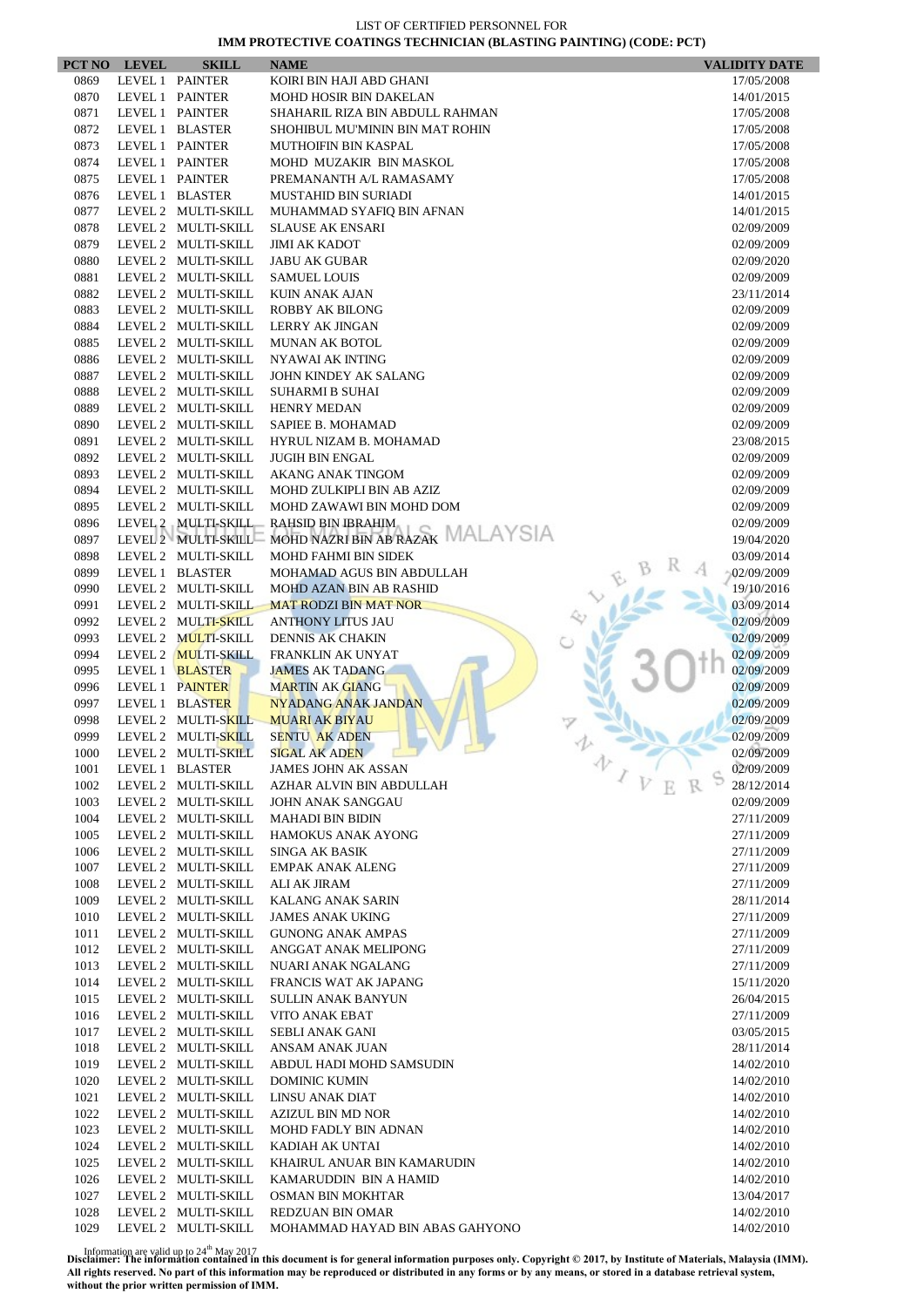|              | PCT NO LEVEL | <b>SKILL</b>                               | <b>NAME</b>                                           | <b>VALIDITY DATE</b>     |
|--------------|--------------|--------------------------------------------|-------------------------------------------------------|--------------------------|
| 1030         |              | LEVEL 2 MULTI-SKILL                        | JAFFRI ZIN BIN ABDUL HAMID                            | 14/02/2010               |
| 1031         |              | LEVEL 2 MULTI-SKILL                        | <b>MATHEW ANAK JAOM</b>                               | 14/02/2010               |
| 1032         |              | LEVEL 2 MULTI-SKILL                        | PUNGUT BIN SAIEN                                      | 14/02/2010               |
| 1033         |              | LEVEL 2 MULTI-SKILL                        | YAMBAK @WITUS BIN SABATIN                             | 14/02/2010               |
| 1034         |              | LEVEL 2 MULTI-SKILL                        | <b>SEMAN ANAK NURI</b>                                | 14/02/2010               |
| 1035         |              | LEVEL 2 MULTI-SKILL                        | MOHD NAZRI BIN MOHD HUSSEIN                           | 14/02/2010               |
| 1036         |              | LEVEL 2 MULTI-SKILL                        | <b>IRWAN BIN MAHMMUD</b>                              | 14/02/2010               |
| 1037         |              | LEVEL 2 MULTI-SKILL                        | <b>SH MONZIR BIN AHMAD</b>                            | 30/09/2011               |
| 1038         |              | LEVEL 2 MULTI-SKILL                        | SYEK NASYARATUL NAIM                                  | 14/02/2010               |
| 1039         |              | LEVEL 2 MULTI-SKILL                        | MURUGAYAH AL SUBRAMANIAM                              | 14/02/2010               |
| 1040         |              | LEVEL 2 MULTI-SKILL                        | AEIZULL RAZA'AN BIN ABU BAKAR                         | 14/02/2010               |
| 1041         |              | LEVEL 2 MULTI-SKILL                        | ZAID BIN ABU SAMAH                                    | 14/02/2010               |
| 1042         |              | LEVEL 2 MULTI-SKILL                        | AHMAD SAFUAN BIN ISHAK                                | 14/02/2010               |
| 1043         |              | LEVEL 2 MULTI-SKILL                        | MUHAMAD LUQMAN BIN MOHD KHORI                         | 14/02/2010               |
| 1044         |              | LEVEL 2 MULTI-SKILL                        | NORAZEMAN BIN ABDUL AZIZ                              | 14/02/2010               |
| 1045         |              | LEVEL 1 BLASTER                            | ZAINUDIN BIN JAMIL                                    | 14/02/2010               |
| 1046         |              | LEVEL 2 MULTI-SKILL                        | <b>MOHD NOR BIN KUMPAD</b>                            | 14/02/2010               |
| 1047         |              | LEVEL 2 MULTI-SKILL                        | MOHD SHAHRIR BIN SAHARI<br>MOHD ALLYAS BIN ISMAIL     | 14/02/2010               |
| 1048<br>1049 |              | LEVEL 2 MULTI-SKILL<br>LEVEL 2 MULTI-SKILL |                                                       | 14/02/2010               |
| 1050         |              | LEVEL 2 MULTI-SKILL                        | NOR ALIF BIN RAZALI<br><b>SAHARI BIN SULONG</b>       | 14/02/2010<br>14/02/2010 |
| 1051         |              | LEVEL 2 MULTI-SKILL                        | <b>ISMAIL BIN NAPI</b>                                | 14/02/2010               |
| 1052         |              | LEVEL 2 MULTI-SKILL                        | MOHAMMAD BIN AWANG                                    | 14/02/2010               |
| 1053         |              | LEVEL 2 MULTI-SKILL                        | MOHAMAD HATTA BIN ABAS GAHYONO                        | 14/02/2010               |
| 1054         |              | LEVEL 2 MULTI-SKILL                        | HAMRUL BIN ABDUL HAKIM                                | 14/02/2020               |
| 1055         |              | LEVEL 2 MULTI-SKILL                        | <b>ARHAM BIN ALI</b>                                  | 14/02/2010               |
| 1056         |              | LEVEL 2 MULTI-SKILL                        | SH ABDUL AZIZ B. ABDUL GANI                           | 14/02/2010               |
| 1057         |              | LEVEL 2 MULTI-SKILL                        | ZULKIPLI BIN IBRAHIM                                  | 21/07/2016               |
| 1058         |              |                                            | LEVEL 2 MULTI-SKILL AMIR BIN RAHMAN ALS, MALAYSIA     | 22/05/2019               |
| 1059         |              | LEVEL 2 MULTI-SKILL                        | AZNAN BIN ABDUL SUKOR                                 | 14/02/2010               |
| 1060         |              | LEVEL 2 MULTI-SKILL                        | <b>ROMI ANAK YO</b>                                   | $-14/02/2010$            |
| 1061         |              | LEVEL 2 MULTI-SKILL                        | <b>AZIZAN BIN CHE AHMAD</b>                           | 14/02/2010               |
| 1062         |              | LEVEL 2 MULTI-SKILL                        | <b>MOHD PAUZI BIN SAMAT</b>                           | 14/02/2010               |
| 1063         |              | LEVEL 2 MULTI-SKILL                        | HASBULLAH BIN MOHD SALLEH                             | 14/02/2010               |
| 1064         |              | LEVEL 2 MULTI-SKILL                        | <b>M. NIZAM BIN BORHAD</b>                            | 14/02/2010               |
| 1065         |              | LEVEL 2 MULTI-SKILL                        | MOHD FAIZAL BIN SAMURIE                               | 14/02/2010               |
| 1066         |              | LEVEL 2 MULTI-SKILL                        | <b>ALI BIN AHMAD</b>                                  | 14/02/2010               |
| 1067         |              | LEVEL 2 MULTI-SKILL                        | <b>GURMIT SINGH S/O SAJJAN SINGH</b>                  | 04/08/2010               |
| 1068         |              | LEVEL 1 BLASTER                            | <b>AHMAD BIN ALI</b>                                  | 04/08/2010               |
| 1069         |              | LEVEL 1 PAINTER                            | <b>AHMAD FAIZUL BIN ESA</b>                           | 04/08/2010               |
| 1070         |              | LEVEL 2 MULTI-SKILL                        | SHAHDAN BIN ABDUL RAHMAN                              | 04/08/2010               |
| 1071         |              | LEVEL 2 MULTI-SKILL                        | <b>FAIZAL BIN IBRAHIM</b>                             | 04/08/2010<br>办          |
| 1072         |              | LEVEL 2 MULTI-SKILL                        | <b>ROSLAN BIN NASIR</b>                               | 07/11/2010<br>$\sqrt{V}$ |
| 1073         |              | LEVEL 2 MULTI-SKILL                        | <b>ADAM BIN ARON</b>                                  | 07/11/2010               |
| 1074         |              | LEVEL 2 MULTI-SKILL                        | NORHAIRUL NIZAM BIN MUHAMMAD                          | 22/05/2019               |
| 1075         |              | LEVEL 2 MULTI-SKILL                        | <b>GANYAI A/K BIKAS</b>                               | 07/11/2010               |
| 1076         |              | LEVEL 2 MULTI-SKILL<br>LEVEL 2 MULTI-SKILL | <b>SHAPIE BIN KENJUN</b>                              | 07/11/2010               |
| 1077<br>1078 |              | LEVEL 2 MULTI-SKILL                        | AL MALIK YADEE BIN NORIZAN<br>MOHD SUFIAN BIN MOHAMAD | 07/11/2010<br>07/11/2010 |
| 1079         |              | LEVEL 2 MULTI-SKILL                        | MOHD ALI ALBAB BIN MUSTAFFA                           | 19/10/2016               |
| 1080         |              | LEVEL 2 MULTI-SKILL                        | ABD RANI BIN DERAMAN                                  | 07/11/2010               |
| 1081         |              | LEVEL 2 MULTI-SKILL                        | MOHD RASID DARAMAN                                    | 07/11/2010               |
| 1082         |              | LEVEL 2 MULTI-SKILL                        | ABDUL AZIZ BIN DOLAH                                  | 07/11/2010               |
| 1083         |              | LEVEL 2 MULTI-SKILL                        | <b>AGUS SETIAWAN</b>                                  | 07/11/2010               |
| 1084         |              | LEVEL 2 MULTI-SKILL                        | YONO                                                  | 07/11/2010               |
| 1085         |              | LEVEL 2 MULTI-SKILL                        | ASING ANAK KANYAN                                     | 13/11/2017               |
| 1086         |              | LEVEL 2 MULTI-SKILL                        | <b>SURIP</b>                                          | 07/11/2010               |
| 1087         |              | LEVEL 2 MULTI-SKILL                        | <b>BERAI ANAK JELAING</b>                             | 07/11/2010               |
| 1088         |              | LEVEL 2 MULTI-SKILL                        | <b>MASUD</b>                                          | 07/11/2010               |
| 1089         |              | LEVEL 2 MULTI-SKILL                        | <b>HABIB MUHTAROM</b>                                 | 07/11/2010               |
| 1090         |              | LEVEL 2 MULTI-SKILL                        | <b>IMAM BASROWI</b>                                   | 07/11/2010               |
| 1091         |              | LEVEL 2 MULTI-SKILL                        | <b>JAKFAR SHODIK</b>                                  | 07/11/2010               |
| 1092         |              | LEVEL 2 MULTI-SKILL                        | <b>JAMES ANAK PAGANG</b>                              | 07/11/2010               |
| 1093         |              | LEVEL 2 MULTI-SKILL                        | <b>MANSUR</b>                                         | 07/11/2010               |
| 1094         |              | LEVEL 2 MULTI-SKILL                        | <b>MOHAMAD IMPRON</b>                                 | 07/11/2010               |
| 1095         |              | LEVEL 2 MULTI-SKILL                        | <b>MUGIMAN</b>                                        | 07/11/2010               |
| 1096         |              | LEVEL 2 MULTI-SKILL                        | <b>SAMSUDIN</b>                                       | 07/11/2010               |
| 1097         |              | LEVEL 2 MULTI-SKILL                        | SAIFUL HIDAYAT                                        | 07/11/2010               |
| 1098         |              | LEVEL 2 MULTI-SKILL                        | SININ ABDULLAH                                        | 07/11/2010               |
| 1099         |              | LEVEL 1 BLASTER                            | <b>SLAMET PURWANTO</b>                                | 07/11/2010               |
| 1100         |              | LEVEL 2 MULTI-SKILL                        | <b>SOPINGI</b>                                        | 07/11/2010               |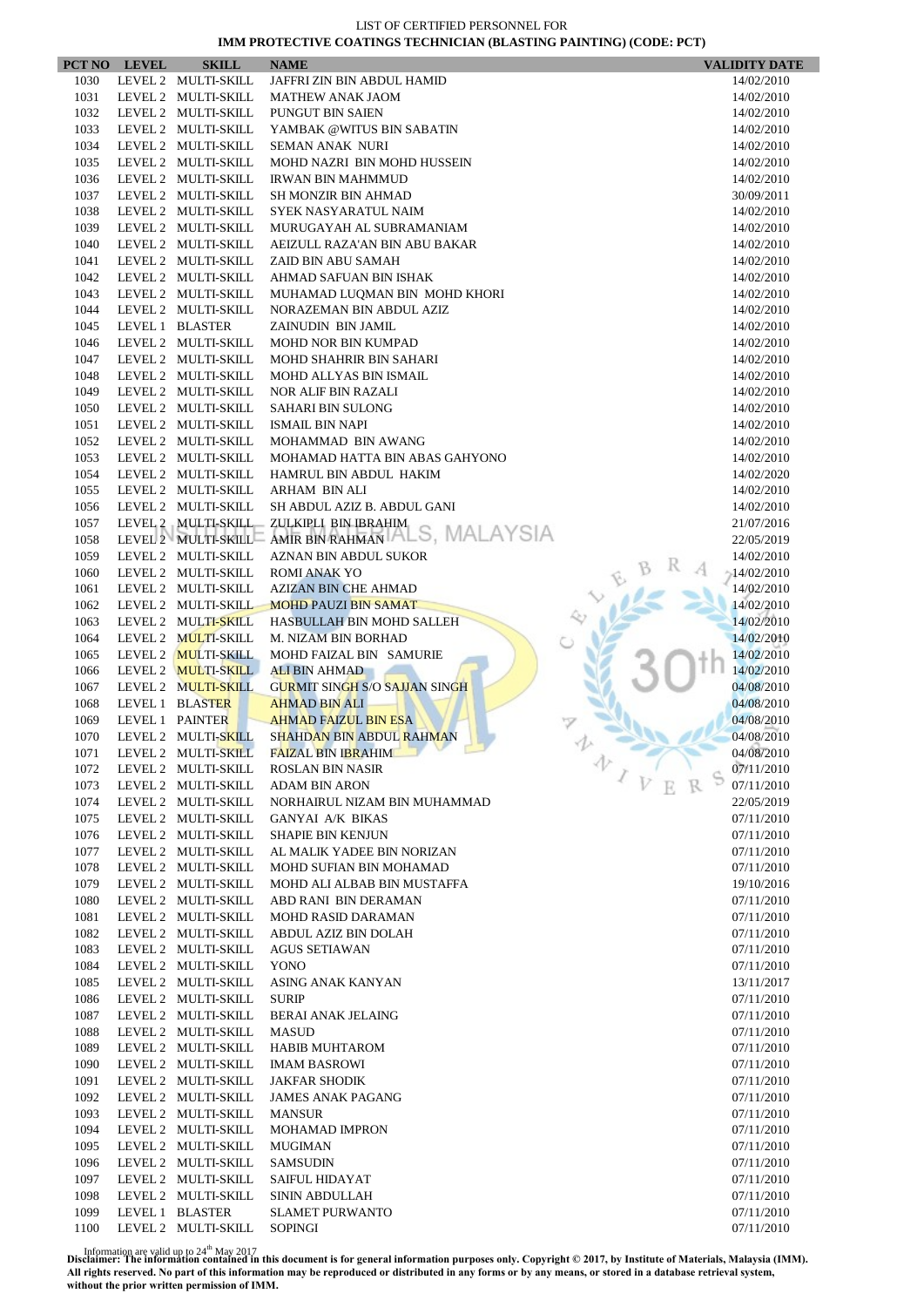|              | PCT NO LEVEL    | <b>SKILL</b>                               | <b>NAME</b>                                         | <b>VALIDITY DATE</b>         |
|--------------|-----------------|--------------------------------------------|-----------------------------------------------------|------------------------------|
| 1101         |                 | LEVEL 2 MULTI-SKILL                        | <b>SRIYANTO</b>                                     | 07/11/2010                   |
| 1102         |                 | LEVEL 2 MULTI-SKILL                        | <b>SUMARSO</b>                                      | 07/11/2010                   |
| 1103         |                 | LEVEL 2 MULTI-SKILL                        | <b>SURONO</b>                                       | 07/11/2010                   |
| 1104         |                 | LEVEL 2 MULTI-SKILL                        | WINARDI                                             | 07/11/2010                   |
| 1105         |                 | LEVEL 2 MULTI-SKILL                        | <b>ZAINAL ARIPIN</b>                                | 07/11/2010                   |
| 1106         |                 | LEVEL 2 MULTI-SKILL                        | MOHD LAZIM BIN ABDUL RAZAK                          | 07/11/2010                   |
| 1107         |                 | LEVEL 2 MULTI-SKILL                        | NOR AMINUDDIN B ABD GHANI                           | 07/11/2010                   |
| 1108         |                 | LEVEL 2 MULTI-SKILL                        | PANNER SELVAM AL SUPPIAH                            | 07/11/2010                   |
| 1109         |                 | LEVEL 2 MULTI-SKILL                        | <b>UNJANG AK ILON</b>                               | 21/12/2014                   |
| 1110         |                 | LEVEL 2 MULTI-SKILL                        | ENTERI AK RINGKAI                                   | 22/02/2011                   |
| 1111         |                 | LEVEL 2 MULTI-SKILL                        | <b>CHENGGONG BALANG</b>                             | 22/02/2011                   |
| 1112         |                 | LEVEL 2 MULTI-SKILL                        | <b>CHAONG SARAN</b>                                 | 22/02/2011                   |
| 1113         |                 | LEVEL 2 MULTI-SKILL                        | <b>JOHN AK JINGENG</b>                              | 13/11/2017                   |
| 1114<br>1115 |                 | LEVEL 2 MULTI-SKILL<br>LEVEL 2 MULTI-SKILL | AWANGKU UMAR ALI<br>MADALIE ANAK ENTAGON            | 22/02/2011                   |
| 1116         |                 | LEVEL 2 MULTI-SKILL                        | <b>GIRIN AK SENABONG</b>                            | 14/05/2017<br>22/02/2011     |
| 1117         |                 | LEVEL 2 MULTI-SKILL                        | LOUIS AK JADA                                       | 22/02/2011                   |
| 1118         |                 | LEVEL 2 MULTI-SKILL                        | ANSELIM ANSA AK KAMPIT                              | 22/02/2011                   |
| 1119         |                 | LEVEL 2 MULTI-SKILL                        | <b>MAT AK KANCUH</b>                                | 22/02/2011                   |
| 1120         |                 | LEVEL 2 MULTI-SKILL                        | <b>JEMAT AK GERINSA</b>                             | 22/02/2011                   |
| 1121         |                 | LEVEL 1 BLASTER                            | MICHAEL AK ITEH                                     | 22/02/2011                   |
| 1122         | LEVEL 1 PAINTER |                                            | ABDUL OMAR B. SLEMAN                                | 22/02/2011                   |
| 1123         |                 | LEVEL 2 MULTI-SKILL                        | <b>RICKY ANAK BET</b>                               | 03/02/2019                   |
| 1124         |                 | LEVEL 2 MULTI-SKILL                        | DONNY ALVIN AK MEGAU                                | 22/02/2011                   |
| 1125         | LEVEL 1 PAINTER |                                            | KENNEDY AK KELONI                                   | 22/02/2011                   |
| 1126         |                 | LEVEL 2 MULTI-SKILL                        | ALBERT BIN ULUM                                     | 22/02/2011                   |
| 1127         |                 | LEVEL 2 MULTI-SKILL                        | <b>GUMA AK ILAI</b>                                 | 22/02/2011                   |
| 1128         |                 |                                            | LEVEL 2 MULTI-SKILL LEE ANAK BLIANG                 | 22/02/2011                   |
| 1129         |                 |                                            | LEVEL 2 MULTI-SKILL UMPANG@NUNPANG ANAK BUDIN AYSIA | 22/02/2011                   |
| 1130         |                 | LEVEL 1 PAINTER                            | <b>UJEK ANAK LABING</b>                             | 22/02/2011                   |
| 1131         |                 | LEVEL 1 BLASTER                            | ZAKARIA B ZAINAL                                    | 22/02/2011                   |
| 1132         |                 | LEVEL 2 MULTI-SKILL                        | JEFFERY AK PANTING                                  | 22/02/2011                   |
| 1133         |                 | LEVEL 2 MULTI-SKILL                        | <b>JARIT AK INGKAS</b>                              | 25/02/2021                   |
| 1134         |                 | LEVEL 1 PAINTER                            | <b>RADZI KIFLIE</b>                                 | 22/02/2011                   |
| 1135         |                 | LEVEL 2 MULTI-SKILL                        | <b>MULIKIN BIN LAMSAH</b>                           | 21/03/2021                   |
| 1136         |                 | LEVEL 2 MULTI-SKILL                        | JOANNES JAMBI ANAK BANGAU                           | 21/03/2021                   |
| 1137         |                 | LEVEL 2 MULTI-SKILL                        | <b>REBAN AK GERATONG</b>                            | 20/03/2011                   |
| 1138         |                 | LEVEL 2 MULTI-SKILL                        | <b>MARCUS BILONG</b>                                | 20/03/2011                   |
| 1139         |                 | LEVEL 2 MULTI-SKILL                        | <b>RUMIZAM BIN RUZULAN</b>                          | 21/03/2016                   |
| 1140         |                 | LEVEL 2 MULTI-SKILL<br>LEVEL 2 MULTI-SKILL | <b>GEOFFREY BINUS</b>                               | 20/03/2011                   |
| 1141<br>1142 |                 | LEVEL 2 MULTI-SKILL                        | <b>GEORGE LAMADA</b><br>NOR RAHIM BIN MOHD DAUD     | 20/03/2011<br>21/03/2016     |
| 1143         |                 | LEVEL 2 MULTI-SKILL                        | FRANKIE CHUA CHENG HUAT                             | 办<br>20/03/2011              |
| 1144         |                 | LEVEL 2 MULTI-SKILL                        | <b>JUNAIDY BIN ABDULLAH</b>                         | $\overline{V}$<br>28/02/2021 |
| 1145         |                 | LEVEL 1 PAINTER                            | <b>MASHITAH BT YEOP</b>                             | 20/03/2011                   |
| 1146         |                 | LEVEL 2 MULTI-SKILL                        | <b>BUNSU AK INTING</b>                              | 12/04/2011                   |
| 1147         |                 | LEVEL 2 MULTI-SKILL                        | <b>GURA AK YUNUS</b>                                | 12/04/2011                   |
| 1148         |                 | LEVEL 2 MULTI-SKILL                        | <b>RAMBA AK ASON</b>                                | 12/04/2011                   |
| 1149         |                 | LEVEL 2 MULTI-SKILL                        | <b>MALEK BIN TAIP</b>                               | 12/04/2021                   |
| 1150         |                 | LEVEL 2 MULTI-SKILL                        | <b>MOSHIDI BIN BRAHIM</b>                           | 12/04/2011                   |
| 1151         |                 | LEVEL 2 MULTI-SKILL                        | ABDUL GANI BIN AHMAD                                | 12/04/2011                   |
| 1152         |                 | LEVEL 2 MULTI-SKILL                        | ANDRESON AK JANGGONG                                | 12/04/2011                   |
| 1153         |                 | LEVEL 2 MULTI-SKILL                        | TIMOTHY JOHNNY                                      | 03/02/2019                   |
| 1154         |                 | LEVEL 2 MULTI-SKILL                        | SAID ASIN BIN WAN ASRI                              | 12/04/2011                   |
| 1156         |                 | LEVEL 2 MULTI-SKILL                        | ABDUL SAMAD BIN JONI                                | 21/07/2018                   |
| 1157         |                 | LEVEL 2 MULTI-SKILL                        | <b>BUMBONG AK ASSAN</b>                             | 12/04/2011                   |
| 1158         |                 | LEVEL 2 MULTI-SKILL                        | <b>GANJIL AK DINDING</b>                            | 12/04/2011                   |
| 1159         |                 | LEVEL 2 MULTI-SKILL                        | KENNEDY AK MENYANGGAI                               | 12/04/2011                   |
| 1160         |                 | LEVEL 2 MULTI-SKILL                        | <b>MATHEW AK LAWAI</b>                              | 12/04/2011                   |
| 1161         |                 | LEVEL 2 MULTI-SKILL                        | <b>RABONG INGAS</b>                                 | 10/05/2011                   |
| 1162         |                 | LEVEL 2 MULTI-SKILL                        | RIBONG AK MAWA                                      | 10/05/2011                   |
| 1163         |                 | LEVEL 2 MULTI-SKILL                        | <b>NYANGON NASIR</b>                                | 10/05/2011                   |
| 1164         |                 | LEVEL 2 MULTI-SKILL                        | WATSON AK LEMAN                                     | 10/05/2011                   |
| 1165         |                 | LEVEL 2 MULTI-SKILL                        | <b>STEVE ATONG</b>                                  | 10/05/2011                   |
| 1166         |                 | LEVEL 2 MULTI-SKILL                        | ARREAN UGAK                                         | 10/05/2011                   |
| 1167         |                 | LEVEL 2 MULTI-SKILL                        | <b>BAYANG ANTENG</b>                                | 10/05/2011                   |
| 1168         |                 | LEVEL 2 MULTI-SKILL                        | <b>JACKSON BUNDONG</b>                              | 10/05/2011                   |
| 1169<br>1170 |                 | LEVEL 2 MULTI-SKILL<br>LEVEL 2 MULTI-SKILL | <b>JINLET ANAK AKAM</b><br>NICHOLAS BANYANG         | 19/05/2019<br>10/05/2011     |
| 1171         |                 | LEVEL 2 MULTI-SKILL                        | PINTAR ANAK AKAM                                    | 16/07/2017                   |
| 1172         |                 | LEVEL 2 MULTI-SKILL                        | STEPHEN MAOH AJONG                                  | 10/05/2011                   |
|              |                 |                                            |                                                     |                              |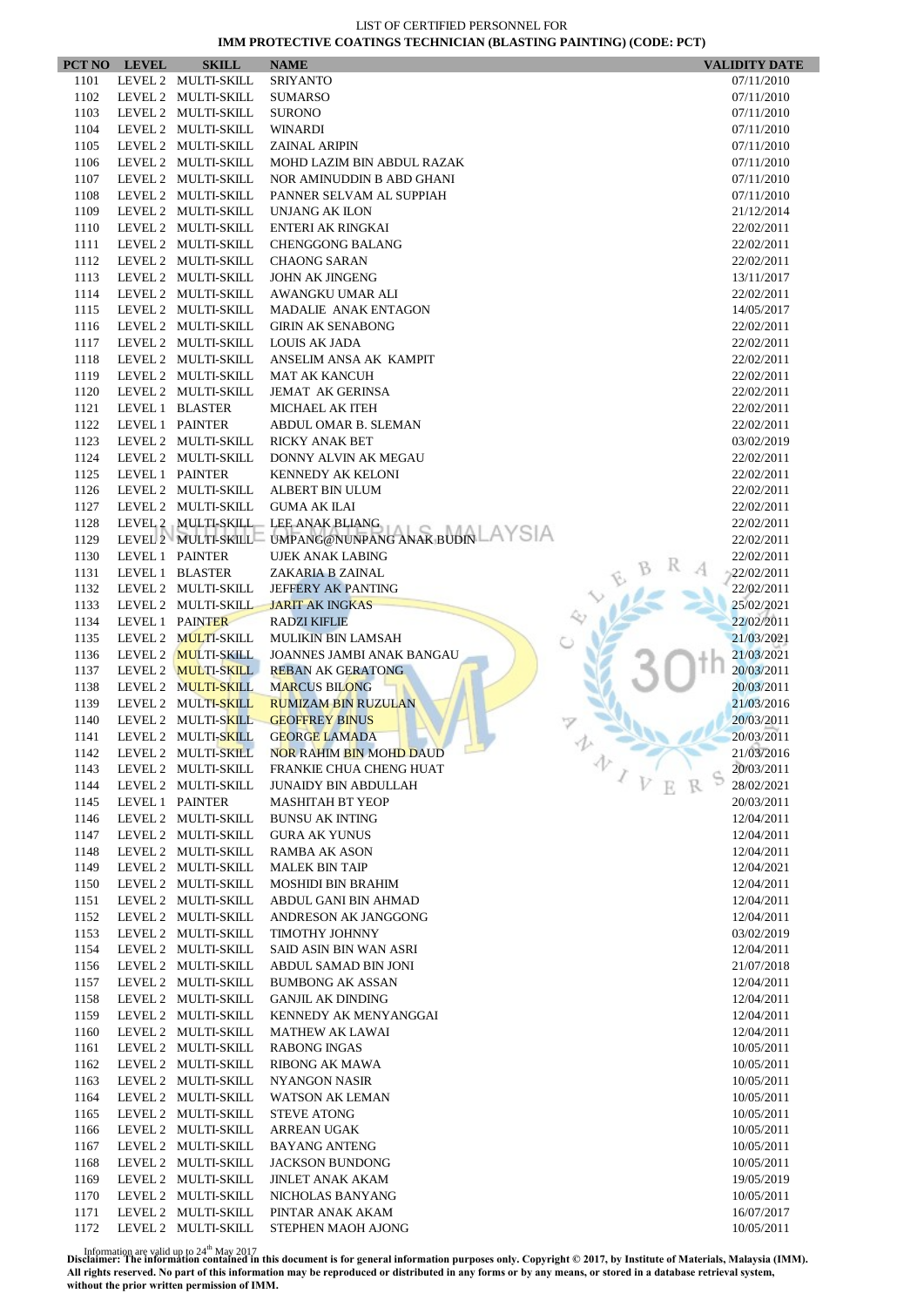| LEVEL 2 MULTI-SKILL<br><b>WILSON SIGAU</b><br>1173<br>10/05/2011<br>1174<br>LEVEL 2 MULTI-SKILL<br>11/05/2021<br><b>SIBA ANAK JENGAN</b><br>1175<br>LEVEL 2 MULTI-SKILL<br><b>WILSON BALA</b><br>10/05/2011<br>1176<br>LEVEL 1 BLASTER<br><b>MOHD ZAMRI BIN ZAINOL</b><br>24/07/2011<br>1177<br>LEVEL 2 MULTI-SKILL<br><b>JASMAN BIN NORDIN</b><br>24/07/2011<br>1178<br>LEVEL 2 MULTI-SKILL<br>OSMAN BIN MOHD KASSIM<br>24/07/2011<br>1179<br>LEVEL 1 BLASTER<br><b>FAISAL BIN DOLI</b><br>24/07/2011<br>1180<br>LEVEL 1 BLASTER<br>WAHID BIN AWANG KECHIK<br>24/07/2011<br>1181<br>LEVEL 2 MULTI-SKILL<br><b>KELVIN MUTANG</b><br>19/09/2018<br>1182<br>LEVEL 2 MULTI-SKILL<br>ABDUL RAHIM BIN SABRAN<br>24/07/2011<br>1183<br>LEVEL 1 BLASTER<br><b>AZMI BIN AWANG</b><br>24/07/2011<br>1184<br>LEVEL 2 MULTI-SKILL<br>ABDUL LATIFF BIN DAHALAN<br>24/07/2011<br>1185<br>LEVEL 2 MULTI-SKILL<br>MOHD FITRI BIN AHMAD SHAHA<br>24/07/2011<br>1186<br>LEVEL 1 BLASTER<br><b>JOSTEEN AK DAING</b><br>24/07/2011<br>1187<br>LEVEL 2 MULTI-SKILL<br>SALLEH AK JAMBAI<br>21/07/2018<br>1188<br>LEVEL 1 BLASTER<br><b>MD. NOORUL AMIN</b><br>15/12/2011<br>1189<br>LEVEL 1 PAINTER<br>ASGHAR ALI<br>09/11/2021<br>1190<br>LEVEL 1 PAINTER<br><b>MUHAMMAD GHAFOOR</b><br>09/11/2021<br>1191<br>LEVEL 2 MULTI-SKILL<br><b>THOHARI</b><br>09/11/2021<br>1192<br>LEVEL 2 MULTI-SKILL<br><b>MOHAMMAD ALI</b><br>09/11/2021<br>1193<br>LEVEL 1 PAINTER<br><b>MOHD SARIF BIN ARIFFIN</b><br>15/12/2011<br>1194<br>LEVEL 2 MULTI-SKILL<br><b>SUSANTO</b><br>09/11/2021<br>1195<br>LEVEL 2 MULTI-SKILL<br><b>ERIK</b><br>15/12/2011<br>1196<br>LEVEL 2 MULTI-SKILL<br>AZMI BIN SHAHMINAN<br>14/12/2016<br>1197<br>LEVEL 2 MULTI-SKILL<br>LAILATUL ZAMRI BIN SALIM<br>15/12/2011<br>1199<br>LEVEL 2 MULTI-SKILL<br>MOHD ZAIDI BIN ABDUL RAHIM<br>14/12/2016<br>1200<br>LEVEL 2 MULTI-SKILL<br>MD NIZAM BIN KHALID<br>14/12/2016<br>1201<br>LEVEL 2 MULTI-SKILL<br>MOHD SUHAIMI BIN KASIM<br>21/07/2018<br>MOHD RAZIF BIN ABD RAHIM MALAYSIA<br>LEVEL 2 MULTI-SKILL<br>1202<br>14/12/2016<br>1203<br>LEVEL 2 MULTI-SKILL<br>JOLKEPPLI BIN AHMAD<br>14/12/2016<br>1204<br>LEVEL 2 MULTI-SKILL<br><b>AZDEHEN BIN PUNGUT</b><br>$-15/12/2011$<br>1205<br>LEVEL 2 MULTI-SKILL<br><b>SUHAZLAN BIN SULONG</b><br>15/12/2011<br>1206<br>LEVEL 2 MULTI-SKILL<br><b>ASMADI BIN ABU BAKAR</b><br>15/12/2011<br>1207<br>LEVEL 2 MULTI-SKILL<br><b>AMUS BIN PANGKONG</b><br>03/01/2012<br>LEVEL 2 MULTI-SKILL<br>1208<br>03/01/2012<br><b>ERWIN BIN RAHIM</b><br>LEVEL 2 MULTI-SKILL<br>1209<br><b>IRJAN BIN JAHARUDDIN</b><br>03/01/2012<br>1210<br>LEVEL 2 MULTI-SKILL<br><b>JUPRI BIN GANING</b><br>03/01/2012<br>1211<br>LEVEL 2 MULTI-SKILL<br>DARAMANSA BIN DAIS<br>03/01/2017<br>1212<br>LEVEL 2 MULTI-SKILL<br><b>MOHD SA'AD BIN ABDULLAH</b><br>03/01/2017<br>1213<br>LEVEL 2 MULTI-SKILL<br><b>MOHD SHAHRIM BIN IBNI HAJJAL</b><br>03/01/2012<br>1214<br>LEVEL 2 MULTI-SKILL<br>03/01/2017<br><b>RASHID BIN ZULKIFLI</b><br>1215<br>LEVEL 2 MULTI-SKILL<br>03/01/2012<br><b>MOHD ALIF BIN REMELI</b><br>办<br>03/01/2012<br>1216<br>LEVEL 2 MULTI-SKILL<br>HAIRUL NIZAM BIN TUMIN<br>03/01/2012<br>1217<br>LEVEL 2 MULTI-SKILL<br>MOHD AZLAN BIN RAMLY<br>1218<br>LEVEL 2 MULTI-SKILL<br>AHMAD BUKHARI BIN MOHD SHAFIE<br>03/01/2012<br>1219<br>LEVEL 2 MULTI-SKILL<br>AZMIRA BIN ADAM<br>03/01/2012<br>1220<br>LEVEL 2 MULTI-SKILL<br>MOHAMMAD SYUKRI BIN AHMAD<br>22/05/2019<br>1221<br>LEVEL 2 MULTI-SKILL<br>MOHD NIZAM BIN MUKHTAR<br>03/01/2012<br>1222<br>LEVEL 2 MULTI-SKILL<br><b>HASSIM BIN HIDUP</b><br>03/01/2012<br>1223<br>LEVEL 2 MULTI-SKILL<br>AZHAR BIN MOHD DALIM<br>18/02/2015<br>1224<br>LEVEL 2 MULTI-SKILL<br>YUFIZAN BIN YUSOH<br>19/04/2015<br>1225<br>LEVEL 1 BLASTER<br>SAFARI BIN IBRAHIM<br>01/08/2012<br>1226<br>LEVEL 1 PAINTER<br><b>BAHARUM BIN RIFIN</b><br>01/08/2012<br>1227<br>LEVEL 2 MULTI-SKILL<br>AMRAN BIN JUSOH<br>01/08/2012<br>1228<br>LEVEL 2 MULTI-SKILL<br><b>PURWANTO</b><br>24/01/2022<br>1229<br>MOHD SAFIQ ADILI BIN MOHD SIDEK<br>LEVEL 1 PAINTER<br>23/01/2012<br>1230<br>LEVEL 1 PAINTER<br>ABD MALEK BIN MOHAMED<br>23/01/2012<br>1231<br>LEVEL 1 PAINTER<br><b>MAKSON BIN MALIKAN</b><br>23/01/2012<br>1232<br>LEVEL 2 MULTI-SKILL<br>ASIKIN BIN SANIYAMAT<br>23/01/2012<br>1233<br>LEVEL 1 BLASTER<br>MOHAMAD SHOLEH BIN KARDONO<br>23/01/2012<br>1234<br>LEVEL 1 BLASTER<br><b>BUSROH BIN MATASIM</b><br>24/01/2022<br>1235<br>LEVEL 1 PAINTER<br>ZAKI AZHAR BIN MOHD KAMIL @ WAHAB<br>23/01/2012<br>1236<br>LEVEL 2 MULTI-SKILL<br>JACOVOS AK THOMAS UNDI<br>23/01/2012<br>1237<br>LEVEL 2 MULTI-SKILL<br>BISCOP AK THOMAS UNDI<br>23/01/2012<br>1238<br>LEVEL 2 MULTI-SKILL<br>YUSUF BIN SAILI<br>15/11/2020<br>1239<br>LEVEL 2 MULTI-SKILL<br>UNDI AK MUNGUK<br>23/01/2012<br>1240<br>LEVEL 2 MULTI-SKILL<br>NARAWI BIN MOHD SULONG<br>15/11/2020<br>1241<br>LEVEL 2 MULTI-SKILL<br>JAYA AK IPAN<br>15/11/2020<br>1242<br>LEVEL 2 MULTI-SKILL<br>MUHAMMAD BIN JAMIL<br>15/11/2020<br>1243<br>LEVEL 2 MULTI-SKILL<br><b>SAGING AK SIBAT</b><br>23/01/2012<br>1244<br>LEVEL 2 MULTI-SKILL<br>JAMALI BIN ABOH<br>23/01/2012 | PCT NO LEVEL | <b>SKILL</b> | <b>NAME</b> | <b>VALIDITY DATE</b> |
|----------------------------------------------------------------------------------------------------------------------------------------------------------------------------------------------------------------------------------------------------------------------------------------------------------------------------------------------------------------------------------------------------------------------------------------------------------------------------------------------------------------------------------------------------------------------------------------------------------------------------------------------------------------------------------------------------------------------------------------------------------------------------------------------------------------------------------------------------------------------------------------------------------------------------------------------------------------------------------------------------------------------------------------------------------------------------------------------------------------------------------------------------------------------------------------------------------------------------------------------------------------------------------------------------------------------------------------------------------------------------------------------------------------------------------------------------------------------------------------------------------------------------------------------------------------------------------------------------------------------------------------------------------------------------------------------------------------------------------------------------------------------------------------------------------------------------------------------------------------------------------------------------------------------------------------------------------------------------------------------------------------------------------------------------------------------------------------------------------------------------------------------------------------------------------------------------------------------------------------------------------------------------------------------------------------------------------------------------------------------------------------------------------------------------------------------------------------------------------------------------------------------------------------------------------------------------------------------------------------------------------------------------------------------------------------------------------------------------------------------------------------------------------------------------------------------------------------------------------------------------------------------------------------------------------------------------------------------------------------------------------------------------------------------------------------------------------------------------------------------------------------------------------------------------------------------------------------------------------------------------------------------------------------------------------------------------------------------------------------------------------------------------------------------------------------------------------------------------------------------------------------------------------------------------------------------------------------------------------------------------------------------------------------------------------------------------------------------------------------------------------------------------------------------------------------------------------------------------------------------------------------------------------------------------------------------------------------------------------------------------------------------------------------------------------------------------------------------------------------------------------------------------------------------------------------------------------------------------------------------------------------------------------------------------------------------------------------------------------------------------------------------------------------------------------------------------------------------------------------------------------------------------------------------------------------------------------------------------------------------------------------------------------------------------------------------------------------------------------------------------------------------------------------------------------------------------------------------------------------------------------------------------------------------------------------------------------------------------------------------------------------------------------------------------------------------------------------------------------------------------------------------------------------------|--------------|--------------|-------------|----------------------|
|                                                                                                                                                                                                                                                                                                                                                                                                                                                                                                                                                                                                                                                                                                                                                                                                                                                                                                                                                                                                                                                                                                                                                                                                                                                                                                                                                                                                                                                                                                                                                                                                                                                                                                                                                                                                                                                                                                                                                                                                                                                                                                                                                                                                                                                                                                                                                                                                                                                                                                                                                                                                                                                                                                                                                                                                                                                                                                                                                                                                                                                                                                                                                                                                                                                                                                                                                                                                                                                                                                                                                                                                                                                                                                                                                                                                                                                                                                                                                                                                                                                                                                                                                                                                                                                                                                                                                                                                                                                                                                                                                                                                                                                                                                                                                                                                                                                                                                                                                                                                                                                                                                                                                                      |              |              |             |                      |
|                                                                                                                                                                                                                                                                                                                                                                                                                                                                                                                                                                                                                                                                                                                                                                                                                                                                                                                                                                                                                                                                                                                                                                                                                                                                                                                                                                                                                                                                                                                                                                                                                                                                                                                                                                                                                                                                                                                                                                                                                                                                                                                                                                                                                                                                                                                                                                                                                                                                                                                                                                                                                                                                                                                                                                                                                                                                                                                                                                                                                                                                                                                                                                                                                                                                                                                                                                                                                                                                                                                                                                                                                                                                                                                                                                                                                                                                                                                                                                                                                                                                                                                                                                                                                                                                                                                                                                                                                                                                                                                                                                                                                                                                                                                                                                                                                                                                                                                                                                                                                                                                                                                                                                      |              |              |             |                      |
|                                                                                                                                                                                                                                                                                                                                                                                                                                                                                                                                                                                                                                                                                                                                                                                                                                                                                                                                                                                                                                                                                                                                                                                                                                                                                                                                                                                                                                                                                                                                                                                                                                                                                                                                                                                                                                                                                                                                                                                                                                                                                                                                                                                                                                                                                                                                                                                                                                                                                                                                                                                                                                                                                                                                                                                                                                                                                                                                                                                                                                                                                                                                                                                                                                                                                                                                                                                                                                                                                                                                                                                                                                                                                                                                                                                                                                                                                                                                                                                                                                                                                                                                                                                                                                                                                                                                                                                                                                                                                                                                                                                                                                                                                                                                                                                                                                                                                                                                                                                                                                                                                                                                                                      |              |              |             |                      |
|                                                                                                                                                                                                                                                                                                                                                                                                                                                                                                                                                                                                                                                                                                                                                                                                                                                                                                                                                                                                                                                                                                                                                                                                                                                                                                                                                                                                                                                                                                                                                                                                                                                                                                                                                                                                                                                                                                                                                                                                                                                                                                                                                                                                                                                                                                                                                                                                                                                                                                                                                                                                                                                                                                                                                                                                                                                                                                                                                                                                                                                                                                                                                                                                                                                                                                                                                                                                                                                                                                                                                                                                                                                                                                                                                                                                                                                                                                                                                                                                                                                                                                                                                                                                                                                                                                                                                                                                                                                                                                                                                                                                                                                                                                                                                                                                                                                                                                                                                                                                                                                                                                                                                                      |              |              |             |                      |
|                                                                                                                                                                                                                                                                                                                                                                                                                                                                                                                                                                                                                                                                                                                                                                                                                                                                                                                                                                                                                                                                                                                                                                                                                                                                                                                                                                                                                                                                                                                                                                                                                                                                                                                                                                                                                                                                                                                                                                                                                                                                                                                                                                                                                                                                                                                                                                                                                                                                                                                                                                                                                                                                                                                                                                                                                                                                                                                                                                                                                                                                                                                                                                                                                                                                                                                                                                                                                                                                                                                                                                                                                                                                                                                                                                                                                                                                                                                                                                                                                                                                                                                                                                                                                                                                                                                                                                                                                                                                                                                                                                                                                                                                                                                                                                                                                                                                                                                                                                                                                                                                                                                                                                      |              |              |             |                      |
|                                                                                                                                                                                                                                                                                                                                                                                                                                                                                                                                                                                                                                                                                                                                                                                                                                                                                                                                                                                                                                                                                                                                                                                                                                                                                                                                                                                                                                                                                                                                                                                                                                                                                                                                                                                                                                                                                                                                                                                                                                                                                                                                                                                                                                                                                                                                                                                                                                                                                                                                                                                                                                                                                                                                                                                                                                                                                                                                                                                                                                                                                                                                                                                                                                                                                                                                                                                                                                                                                                                                                                                                                                                                                                                                                                                                                                                                                                                                                                                                                                                                                                                                                                                                                                                                                                                                                                                                                                                                                                                                                                                                                                                                                                                                                                                                                                                                                                                                                                                                                                                                                                                                                                      |              |              |             |                      |
|                                                                                                                                                                                                                                                                                                                                                                                                                                                                                                                                                                                                                                                                                                                                                                                                                                                                                                                                                                                                                                                                                                                                                                                                                                                                                                                                                                                                                                                                                                                                                                                                                                                                                                                                                                                                                                                                                                                                                                                                                                                                                                                                                                                                                                                                                                                                                                                                                                                                                                                                                                                                                                                                                                                                                                                                                                                                                                                                                                                                                                                                                                                                                                                                                                                                                                                                                                                                                                                                                                                                                                                                                                                                                                                                                                                                                                                                                                                                                                                                                                                                                                                                                                                                                                                                                                                                                                                                                                                                                                                                                                                                                                                                                                                                                                                                                                                                                                                                                                                                                                                                                                                                                                      |              |              |             |                      |
|                                                                                                                                                                                                                                                                                                                                                                                                                                                                                                                                                                                                                                                                                                                                                                                                                                                                                                                                                                                                                                                                                                                                                                                                                                                                                                                                                                                                                                                                                                                                                                                                                                                                                                                                                                                                                                                                                                                                                                                                                                                                                                                                                                                                                                                                                                                                                                                                                                                                                                                                                                                                                                                                                                                                                                                                                                                                                                                                                                                                                                                                                                                                                                                                                                                                                                                                                                                                                                                                                                                                                                                                                                                                                                                                                                                                                                                                                                                                                                                                                                                                                                                                                                                                                                                                                                                                                                                                                                                                                                                                                                                                                                                                                                                                                                                                                                                                                                                                                                                                                                                                                                                                                                      |              |              |             |                      |
|                                                                                                                                                                                                                                                                                                                                                                                                                                                                                                                                                                                                                                                                                                                                                                                                                                                                                                                                                                                                                                                                                                                                                                                                                                                                                                                                                                                                                                                                                                                                                                                                                                                                                                                                                                                                                                                                                                                                                                                                                                                                                                                                                                                                                                                                                                                                                                                                                                                                                                                                                                                                                                                                                                                                                                                                                                                                                                                                                                                                                                                                                                                                                                                                                                                                                                                                                                                                                                                                                                                                                                                                                                                                                                                                                                                                                                                                                                                                                                                                                                                                                                                                                                                                                                                                                                                                                                                                                                                                                                                                                                                                                                                                                                                                                                                                                                                                                                                                                                                                                                                                                                                                                                      |              |              |             |                      |
|                                                                                                                                                                                                                                                                                                                                                                                                                                                                                                                                                                                                                                                                                                                                                                                                                                                                                                                                                                                                                                                                                                                                                                                                                                                                                                                                                                                                                                                                                                                                                                                                                                                                                                                                                                                                                                                                                                                                                                                                                                                                                                                                                                                                                                                                                                                                                                                                                                                                                                                                                                                                                                                                                                                                                                                                                                                                                                                                                                                                                                                                                                                                                                                                                                                                                                                                                                                                                                                                                                                                                                                                                                                                                                                                                                                                                                                                                                                                                                                                                                                                                                                                                                                                                                                                                                                                                                                                                                                                                                                                                                                                                                                                                                                                                                                                                                                                                                                                                                                                                                                                                                                                                                      |              |              |             |                      |
|                                                                                                                                                                                                                                                                                                                                                                                                                                                                                                                                                                                                                                                                                                                                                                                                                                                                                                                                                                                                                                                                                                                                                                                                                                                                                                                                                                                                                                                                                                                                                                                                                                                                                                                                                                                                                                                                                                                                                                                                                                                                                                                                                                                                                                                                                                                                                                                                                                                                                                                                                                                                                                                                                                                                                                                                                                                                                                                                                                                                                                                                                                                                                                                                                                                                                                                                                                                                                                                                                                                                                                                                                                                                                                                                                                                                                                                                                                                                                                                                                                                                                                                                                                                                                                                                                                                                                                                                                                                                                                                                                                                                                                                                                                                                                                                                                                                                                                                                                                                                                                                                                                                                                                      |              |              |             |                      |
|                                                                                                                                                                                                                                                                                                                                                                                                                                                                                                                                                                                                                                                                                                                                                                                                                                                                                                                                                                                                                                                                                                                                                                                                                                                                                                                                                                                                                                                                                                                                                                                                                                                                                                                                                                                                                                                                                                                                                                                                                                                                                                                                                                                                                                                                                                                                                                                                                                                                                                                                                                                                                                                                                                                                                                                                                                                                                                                                                                                                                                                                                                                                                                                                                                                                                                                                                                                                                                                                                                                                                                                                                                                                                                                                                                                                                                                                                                                                                                                                                                                                                                                                                                                                                                                                                                                                                                                                                                                                                                                                                                                                                                                                                                                                                                                                                                                                                                                                                                                                                                                                                                                                                                      |              |              |             |                      |
|                                                                                                                                                                                                                                                                                                                                                                                                                                                                                                                                                                                                                                                                                                                                                                                                                                                                                                                                                                                                                                                                                                                                                                                                                                                                                                                                                                                                                                                                                                                                                                                                                                                                                                                                                                                                                                                                                                                                                                                                                                                                                                                                                                                                                                                                                                                                                                                                                                                                                                                                                                                                                                                                                                                                                                                                                                                                                                                                                                                                                                                                                                                                                                                                                                                                                                                                                                                                                                                                                                                                                                                                                                                                                                                                                                                                                                                                                                                                                                                                                                                                                                                                                                                                                                                                                                                                                                                                                                                                                                                                                                                                                                                                                                                                                                                                                                                                                                                                                                                                                                                                                                                                                                      |              |              |             |                      |
|                                                                                                                                                                                                                                                                                                                                                                                                                                                                                                                                                                                                                                                                                                                                                                                                                                                                                                                                                                                                                                                                                                                                                                                                                                                                                                                                                                                                                                                                                                                                                                                                                                                                                                                                                                                                                                                                                                                                                                                                                                                                                                                                                                                                                                                                                                                                                                                                                                                                                                                                                                                                                                                                                                                                                                                                                                                                                                                                                                                                                                                                                                                                                                                                                                                                                                                                                                                                                                                                                                                                                                                                                                                                                                                                                                                                                                                                                                                                                                                                                                                                                                                                                                                                                                                                                                                                                                                                                                                                                                                                                                                                                                                                                                                                                                                                                                                                                                                                                                                                                                                                                                                                                                      |              |              |             |                      |
|                                                                                                                                                                                                                                                                                                                                                                                                                                                                                                                                                                                                                                                                                                                                                                                                                                                                                                                                                                                                                                                                                                                                                                                                                                                                                                                                                                                                                                                                                                                                                                                                                                                                                                                                                                                                                                                                                                                                                                                                                                                                                                                                                                                                                                                                                                                                                                                                                                                                                                                                                                                                                                                                                                                                                                                                                                                                                                                                                                                                                                                                                                                                                                                                                                                                                                                                                                                                                                                                                                                                                                                                                                                                                                                                                                                                                                                                                                                                                                                                                                                                                                                                                                                                                                                                                                                                                                                                                                                                                                                                                                                                                                                                                                                                                                                                                                                                                                                                                                                                                                                                                                                                                                      |              |              |             |                      |
|                                                                                                                                                                                                                                                                                                                                                                                                                                                                                                                                                                                                                                                                                                                                                                                                                                                                                                                                                                                                                                                                                                                                                                                                                                                                                                                                                                                                                                                                                                                                                                                                                                                                                                                                                                                                                                                                                                                                                                                                                                                                                                                                                                                                                                                                                                                                                                                                                                                                                                                                                                                                                                                                                                                                                                                                                                                                                                                                                                                                                                                                                                                                                                                                                                                                                                                                                                                                                                                                                                                                                                                                                                                                                                                                                                                                                                                                                                                                                                                                                                                                                                                                                                                                                                                                                                                                                                                                                                                                                                                                                                                                                                                                                                                                                                                                                                                                                                                                                                                                                                                                                                                                                                      |              |              |             |                      |
|                                                                                                                                                                                                                                                                                                                                                                                                                                                                                                                                                                                                                                                                                                                                                                                                                                                                                                                                                                                                                                                                                                                                                                                                                                                                                                                                                                                                                                                                                                                                                                                                                                                                                                                                                                                                                                                                                                                                                                                                                                                                                                                                                                                                                                                                                                                                                                                                                                                                                                                                                                                                                                                                                                                                                                                                                                                                                                                                                                                                                                                                                                                                                                                                                                                                                                                                                                                                                                                                                                                                                                                                                                                                                                                                                                                                                                                                                                                                                                                                                                                                                                                                                                                                                                                                                                                                                                                                                                                                                                                                                                                                                                                                                                                                                                                                                                                                                                                                                                                                                                                                                                                                                                      |              |              |             |                      |
|                                                                                                                                                                                                                                                                                                                                                                                                                                                                                                                                                                                                                                                                                                                                                                                                                                                                                                                                                                                                                                                                                                                                                                                                                                                                                                                                                                                                                                                                                                                                                                                                                                                                                                                                                                                                                                                                                                                                                                                                                                                                                                                                                                                                                                                                                                                                                                                                                                                                                                                                                                                                                                                                                                                                                                                                                                                                                                                                                                                                                                                                                                                                                                                                                                                                                                                                                                                                                                                                                                                                                                                                                                                                                                                                                                                                                                                                                                                                                                                                                                                                                                                                                                                                                                                                                                                                                                                                                                                                                                                                                                                                                                                                                                                                                                                                                                                                                                                                                                                                                                                                                                                                                                      |              |              |             |                      |
|                                                                                                                                                                                                                                                                                                                                                                                                                                                                                                                                                                                                                                                                                                                                                                                                                                                                                                                                                                                                                                                                                                                                                                                                                                                                                                                                                                                                                                                                                                                                                                                                                                                                                                                                                                                                                                                                                                                                                                                                                                                                                                                                                                                                                                                                                                                                                                                                                                                                                                                                                                                                                                                                                                                                                                                                                                                                                                                                                                                                                                                                                                                                                                                                                                                                                                                                                                                                                                                                                                                                                                                                                                                                                                                                                                                                                                                                                                                                                                                                                                                                                                                                                                                                                                                                                                                                                                                                                                                                                                                                                                                                                                                                                                                                                                                                                                                                                                                                                                                                                                                                                                                                                                      |              |              |             |                      |
|                                                                                                                                                                                                                                                                                                                                                                                                                                                                                                                                                                                                                                                                                                                                                                                                                                                                                                                                                                                                                                                                                                                                                                                                                                                                                                                                                                                                                                                                                                                                                                                                                                                                                                                                                                                                                                                                                                                                                                                                                                                                                                                                                                                                                                                                                                                                                                                                                                                                                                                                                                                                                                                                                                                                                                                                                                                                                                                                                                                                                                                                                                                                                                                                                                                                                                                                                                                                                                                                                                                                                                                                                                                                                                                                                                                                                                                                                                                                                                                                                                                                                                                                                                                                                                                                                                                                                                                                                                                                                                                                                                                                                                                                                                                                                                                                                                                                                                                                                                                                                                                                                                                                                                      |              |              |             |                      |
|                                                                                                                                                                                                                                                                                                                                                                                                                                                                                                                                                                                                                                                                                                                                                                                                                                                                                                                                                                                                                                                                                                                                                                                                                                                                                                                                                                                                                                                                                                                                                                                                                                                                                                                                                                                                                                                                                                                                                                                                                                                                                                                                                                                                                                                                                                                                                                                                                                                                                                                                                                                                                                                                                                                                                                                                                                                                                                                                                                                                                                                                                                                                                                                                                                                                                                                                                                                                                                                                                                                                                                                                                                                                                                                                                                                                                                                                                                                                                                                                                                                                                                                                                                                                                                                                                                                                                                                                                                                                                                                                                                                                                                                                                                                                                                                                                                                                                                                                                                                                                                                                                                                                                                      |              |              |             |                      |
|                                                                                                                                                                                                                                                                                                                                                                                                                                                                                                                                                                                                                                                                                                                                                                                                                                                                                                                                                                                                                                                                                                                                                                                                                                                                                                                                                                                                                                                                                                                                                                                                                                                                                                                                                                                                                                                                                                                                                                                                                                                                                                                                                                                                                                                                                                                                                                                                                                                                                                                                                                                                                                                                                                                                                                                                                                                                                                                                                                                                                                                                                                                                                                                                                                                                                                                                                                                                                                                                                                                                                                                                                                                                                                                                                                                                                                                                                                                                                                                                                                                                                                                                                                                                                                                                                                                                                                                                                                                                                                                                                                                                                                                                                                                                                                                                                                                                                                                                                                                                                                                                                                                                                                      |              |              |             |                      |
|                                                                                                                                                                                                                                                                                                                                                                                                                                                                                                                                                                                                                                                                                                                                                                                                                                                                                                                                                                                                                                                                                                                                                                                                                                                                                                                                                                                                                                                                                                                                                                                                                                                                                                                                                                                                                                                                                                                                                                                                                                                                                                                                                                                                                                                                                                                                                                                                                                                                                                                                                                                                                                                                                                                                                                                                                                                                                                                                                                                                                                                                                                                                                                                                                                                                                                                                                                                                                                                                                                                                                                                                                                                                                                                                                                                                                                                                                                                                                                                                                                                                                                                                                                                                                                                                                                                                                                                                                                                                                                                                                                                                                                                                                                                                                                                                                                                                                                                                                                                                                                                                                                                                                                      |              |              |             |                      |
|                                                                                                                                                                                                                                                                                                                                                                                                                                                                                                                                                                                                                                                                                                                                                                                                                                                                                                                                                                                                                                                                                                                                                                                                                                                                                                                                                                                                                                                                                                                                                                                                                                                                                                                                                                                                                                                                                                                                                                                                                                                                                                                                                                                                                                                                                                                                                                                                                                                                                                                                                                                                                                                                                                                                                                                                                                                                                                                                                                                                                                                                                                                                                                                                                                                                                                                                                                                                                                                                                                                                                                                                                                                                                                                                                                                                                                                                                                                                                                                                                                                                                                                                                                                                                                                                                                                                                                                                                                                                                                                                                                                                                                                                                                                                                                                                                                                                                                                                                                                                                                                                                                                                                                      |              |              |             |                      |
|                                                                                                                                                                                                                                                                                                                                                                                                                                                                                                                                                                                                                                                                                                                                                                                                                                                                                                                                                                                                                                                                                                                                                                                                                                                                                                                                                                                                                                                                                                                                                                                                                                                                                                                                                                                                                                                                                                                                                                                                                                                                                                                                                                                                                                                                                                                                                                                                                                                                                                                                                                                                                                                                                                                                                                                                                                                                                                                                                                                                                                                                                                                                                                                                                                                                                                                                                                                                                                                                                                                                                                                                                                                                                                                                                                                                                                                                                                                                                                                                                                                                                                                                                                                                                                                                                                                                                                                                                                                                                                                                                                                                                                                                                                                                                                                                                                                                                                                                                                                                                                                                                                                                                                      |              |              |             |                      |
|                                                                                                                                                                                                                                                                                                                                                                                                                                                                                                                                                                                                                                                                                                                                                                                                                                                                                                                                                                                                                                                                                                                                                                                                                                                                                                                                                                                                                                                                                                                                                                                                                                                                                                                                                                                                                                                                                                                                                                                                                                                                                                                                                                                                                                                                                                                                                                                                                                                                                                                                                                                                                                                                                                                                                                                                                                                                                                                                                                                                                                                                                                                                                                                                                                                                                                                                                                                                                                                                                                                                                                                                                                                                                                                                                                                                                                                                                                                                                                                                                                                                                                                                                                                                                                                                                                                                                                                                                                                                                                                                                                                                                                                                                                                                                                                                                                                                                                                                                                                                                                                                                                                                                                      |              |              |             |                      |
|                                                                                                                                                                                                                                                                                                                                                                                                                                                                                                                                                                                                                                                                                                                                                                                                                                                                                                                                                                                                                                                                                                                                                                                                                                                                                                                                                                                                                                                                                                                                                                                                                                                                                                                                                                                                                                                                                                                                                                                                                                                                                                                                                                                                                                                                                                                                                                                                                                                                                                                                                                                                                                                                                                                                                                                                                                                                                                                                                                                                                                                                                                                                                                                                                                                                                                                                                                                                                                                                                                                                                                                                                                                                                                                                                                                                                                                                                                                                                                                                                                                                                                                                                                                                                                                                                                                                                                                                                                                                                                                                                                                                                                                                                                                                                                                                                                                                                                                                                                                                                                                                                                                                                                      |              |              |             |                      |
|                                                                                                                                                                                                                                                                                                                                                                                                                                                                                                                                                                                                                                                                                                                                                                                                                                                                                                                                                                                                                                                                                                                                                                                                                                                                                                                                                                                                                                                                                                                                                                                                                                                                                                                                                                                                                                                                                                                                                                                                                                                                                                                                                                                                                                                                                                                                                                                                                                                                                                                                                                                                                                                                                                                                                                                                                                                                                                                                                                                                                                                                                                                                                                                                                                                                                                                                                                                                                                                                                                                                                                                                                                                                                                                                                                                                                                                                                                                                                                                                                                                                                                                                                                                                                                                                                                                                                                                                                                                                                                                                                                                                                                                                                                                                                                                                                                                                                                                                                                                                                                                                                                                                                                      |              |              |             |                      |
|                                                                                                                                                                                                                                                                                                                                                                                                                                                                                                                                                                                                                                                                                                                                                                                                                                                                                                                                                                                                                                                                                                                                                                                                                                                                                                                                                                                                                                                                                                                                                                                                                                                                                                                                                                                                                                                                                                                                                                                                                                                                                                                                                                                                                                                                                                                                                                                                                                                                                                                                                                                                                                                                                                                                                                                                                                                                                                                                                                                                                                                                                                                                                                                                                                                                                                                                                                                                                                                                                                                                                                                                                                                                                                                                                                                                                                                                                                                                                                                                                                                                                                                                                                                                                                                                                                                                                                                                                                                                                                                                                                                                                                                                                                                                                                                                                                                                                                                                                                                                                                                                                                                                                                      |              |              |             |                      |
|                                                                                                                                                                                                                                                                                                                                                                                                                                                                                                                                                                                                                                                                                                                                                                                                                                                                                                                                                                                                                                                                                                                                                                                                                                                                                                                                                                                                                                                                                                                                                                                                                                                                                                                                                                                                                                                                                                                                                                                                                                                                                                                                                                                                                                                                                                                                                                                                                                                                                                                                                                                                                                                                                                                                                                                                                                                                                                                                                                                                                                                                                                                                                                                                                                                                                                                                                                                                                                                                                                                                                                                                                                                                                                                                                                                                                                                                                                                                                                                                                                                                                                                                                                                                                                                                                                                                                                                                                                                                                                                                                                                                                                                                                                                                                                                                                                                                                                                                                                                                                                                                                                                                                                      |              |              |             |                      |
|                                                                                                                                                                                                                                                                                                                                                                                                                                                                                                                                                                                                                                                                                                                                                                                                                                                                                                                                                                                                                                                                                                                                                                                                                                                                                                                                                                                                                                                                                                                                                                                                                                                                                                                                                                                                                                                                                                                                                                                                                                                                                                                                                                                                                                                                                                                                                                                                                                                                                                                                                                                                                                                                                                                                                                                                                                                                                                                                                                                                                                                                                                                                                                                                                                                                                                                                                                                                                                                                                                                                                                                                                                                                                                                                                                                                                                                                                                                                                                                                                                                                                                                                                                                                                                                                                                                                                                                                                                                                                                                                                                                                                                                                                                                                                                                                                                                                                                                                                                                                                                                                                                                                                                      |              |              |             |                      |
|                                                                                                                                                                                                                                                                                                                                                                                                                                                                                                                                                                                                                                                                                                                                                                                                                                                                                                                                                                                                                                                                                                                                                                                                                                                                                                                                                                                                                                                                                                                                                                                                                                                                                                                                                                                                                                                                                                                                                                                                                                                                                                                                                                                                                                                                                                                                                                                                                                                                                                                                                                                                                                                                                                                                                                                                                                                                                                                                                                                                                                                                                                                                                                                                                                                                                                                                                                                                                                                                                                                                                                                                                                                                                                                                                                                                                                                                                                                                                                                                                                                                                                                                                                                                                                                                                                                                                                                                                                                                                                                                                                                                                                                                                                                                                                                                                                                                                                                                                                                                                                                                                                                                                                      |              |              |             |                      |
|                                                                                                                                                                                                                                                                                                                                                                                                                                                                                                                                                                                                                                                                                                                                                                                                                                                                                                                                                                                                                                                                                                                                                                                                                                                                                                                                                                                                                                                                                                                                                                                                                                                                                                                                                                                                                                                                                                                                                                                                                                                                                                                                                                                                                                                                                                                                                                                                                                                                                                                                                                                                                                                                                                                                                                                                                                                                                                                                                                                                                                                                                                                                                                                                                                                                                                                                                                                                                                                                                                                                                                                                                                                                                                                                                                                                                                                                                                                                                                                                                                                                                                                                                                                                                                                                                                                                                                                                                                                                                                                                                                                                                                                                                                                                                                                                                                                                                                                                                                                                                                                                                                                                                                      |              |              |             |                      |
|                                                                                                                                                                                                                                                                                                                                                                                                                                                                                                                                                                                                                                                                                                                                                                                                                                                                                                                                                                                                                                                                                                                                                                                                                                                                                                                                                                                                                                                                                                                                                                                                                                                                                                                                                                                                                                                                                                                                                                                                                                                                                                                                                                                                                                                                                                                                                                                                                                                                                                                                                                                                                                                                                                                                                                                                                                                                                                                                                                                                                                                                                                                                                                                                                                                                                                                                                                                                                                                                                                                                                                                                                                                                                                                                                                                                                                                                                                                                                                                                                                                                                                                                                                                                                                                                                                                                                                                                                                                                                                                                                                                                                                                                                                                                                                                                                                                                                                                                                                                                                                                                                                                                                                      |              |              |             |                      |
|                                                                                                                                                                                                                                                                                                                                                                                                                                                                                                                                                                                                                                                                                                                                                                                                                                                                                                                                                                                                                                                                                                                                                                                                                                                                                                                                                                                                                                                                                                                                                                                                                                                                                                                                                                                                                                                                                                                                                                                                                                                                                                                                                                                                                                                                                                                                                                                                                                                                                                                                                                                                                                                                                                                                                                                                                                                                                                                                                                                                                                                                                                                                                                                                                                                                                                                                                                                                                                                                                                                                                                                                                                                                                                                                                                                                                                                                                                                                                                                                                                                                                                                                                                                                                                                                                                                                                                                                                                                                                                                                                                                                                                                                                                                                                                                                                                                                                                                                                                                                                                                                                                                                                                      |              |              |             |                      |
|                                                                                                                                                                                                                                                                                                                                                                                                                                                                                                                                                                                                                                                                                                                                                                                                                                                                                                                                                                                                                                                                                                                                                                                                                                                                                                                                                                                                                                                                                                                                                                                                                                                                                                                                                                                                                                                                                                                                                                                                                                                                                                                                                                                                                                                                                                                                                                                                                                                                                                                                                                                                                                                                                                                                                                                                                                                                                                                                                                                                                                                                                                                                                                                                                                                                                                                                                                                                                                                                                                                                                                                                                                                                                                                                                                                                                                                                                                                                                                                                                                                                                                                                                                                                                                                                                                                                                                                                                                                                                                                                                                                                                                                                                                                                                                                                                                                                                                                                                                                                                                                                                                                                                                      |              |              |             |                      |
|                                                                                                                                                                                                                                                                                                                                                                                                                                                                                                                                                                                                                                                                                                                                                                                                                                                                                                                                                                                                                                                                                                                                                                                                                                                                                                                                                                                                                                                                                                                                                                                                                                                                                                                                                                                                                                                                                                                                                                                                                                                                                                                                                                                                                                                                                                                                                                                                                                                                                                                                                                                                                                                                                                                                                                                                                                                                                                                                                                                                                                                                                                                                                                                                                                                                                                                                                                                                                                                                                                                                                                                                                                                                                                                                                                                                                                                                                                                                                                                                                                                                                                                                                                                                                                                                                                                                                                                                                                                                                                                                                                                                                                                                                                                                                                                                                                                                                                                                                                                                                                                                                                                                                                      |              |              |             |                      |
|                                                                                                                                                                                                                                                                                                                                                                                                                                                                                                                                                                                                                                                                                                                                                                                                                                                                                                                                                                                                                                                                                                                                                                                                                                                                                                                                                                                                                                                                                                                                                                                                                                                                                                                                                                                                                                                                                                                                                                                                                                                                                                                                                                                                                                                                                                                                                                                                                                                                                                                                                                                                                                                                                                                                                                                                                                                                                                                                                                                                                                                                                                                                                                                                                                                                                                                                                                                                                                                                                                                                                                                                                                                                                                                                                                                                                                                                                                                                                                                                                                                                                                                                                                                                                                                                                                                                                                                                                                                                                                                                                                                                                                                                                                                                                                                                                                                                                                                                                                                                                                                                                                                                                                      |              |              |             |                      |
|                                                                                                                                                                                                                                                                                                                                                                                                                                                                                                                                                                                                                                                                                                                                                                                                                                                                                                                                                                                                                                                                                                                                                                                                                                                                                                                                                                                                                                                                                                                                                                                                                                                                                                                                                                                                                                                                                                                                                                                                                                                                                                                                                                                                                                                                                                                                                                                                                                                                                                                                                                                                                                                                                                                                                                                                                                                                                                                                                                                                                                                                                                                                                                                                                                                                                                                                                                                                                                                                                                                                                                                                                                                                                                                                                                                                                                                                                                                                                                                                                                                                                                                                                                                                                                                                                                                                                                                                                                                                                                                                                                                                                                                                                                                                                                                                                                                                                                                                                                                                                                                                                                                                                                      |              |              |             |                      |
|                                                                                                                                                                                                                                                                                                                                                                                                                                                                                                                                                                                                                                                                                                                                                                                                                                                                                                                                                                                                                                                                                                                                                                                                                                                                                                                                                                                                                                                                                                                                                                                                                                                                                                                                                                                                                                                                                                                                                                                                                                                                                                                                                                                                                                                                                                                                                                                                                                                                                                                                                                                                                                                                                                                                                                                                                                                                                                                                                                                                                                                                                                                                                                                                                                                                                                                                                                                                                                                                                                                                                                                                                                                                                                                                                                                                                                                                                                                                                                                                                                                                                                                                                                                                                                                                                                                                                                                                                                                                                                                                                                                                                                                                                                                                                                                                                                                                                                                                                                                                                                                                                                                                                                      |              |              |             |                      |
|                                                                                                                                                                                                                                                                                                                                                                                                                                                                                                                                                                                                                                                                                                                                                                                                                                                                                                                                                                                                                                                                                                                                                                                                                                                                                                                                                                                                                                                                                                                                                                                                                                                                                                                                                                                                                                                                                                                                                                                                                                                                                                                                                                                                                                                                                                                                                                                                                                                                                                                                                                                                                                                                                                                                                                                                                                                                                                                                                                                                                                                                                                                                                                                                                                                                                                                                                                                                                                                                                                                                                                                                                                                                                                                                                                                                                                                                                                                                                                                                                                                                                                                                                                                                                                                                                                                                                                                                                                                                                                                                                                                                                                                                                                                                                                                                                                                                                                                                                                                                                                                                                                                                                                      |              |              |             |                      |
|                                                                                                                                                                                                                                                                                                                                                                                                                                                                                                                                                                                                                                                                                                                                                                                                                                                                                                                                                                                                                                                                                                                                                                                                                                                                                                                                                                                                                                                                                                                                                                                                                                                                                                                                                                                                                                                                                                                                                                                                                                                                                                                                                                                                                                                                                                                                                                                                                                                                                                                                                                                                                                                                                                                                                                                                                                                                                                                                                                                                                                                                                                                                                                                                                                                                                                                                                                                                                                                                                                                                                                                                                                                                                                                                                                                                                                                                                                                                                                                                                                                                                                                                                                                                                                                                                                                                                                                                                                                                                                                                                                                                                                                                                                                                                                                                                                                                                                                                                                                                                                                                                                                                                                      |              |              |             |                      |
|                                                                                                                                                                                                                                                                                                                                                                                                                                                                                                                                                                                                                                                                                                                                                                                                                                                                                                                                                                                                                                                                                                                                                                                                                                                                                                                                                                                                                                                                                                                                                                                                                                                                                                                                                                                                                                                                                                                                                                                                                                                                                                                                                                                                                                                                                                                                                                                                                                                                                                                                                                                                                                                                                                                                                                                                                                                                                                                                                                                                                                                                                                                                                                                                                                                                                                                                                                                                                                                                                                                                                                                                                                                                                                                                                                                                                                                                                                                                                                                                                                                                                                                                                                                                                                                                                                                                                                                                                                                                                                                                                                                                                                                                                                                                                                                                                                                                                                                                                                                                                                                                                                                                                                      |              |              |             |                      |
|                                                                                                                                                                                                                                                                                                                                                                                                                                                                                                                                                                                                                                                                                                                                                                                                                                                                                                                                                                                                                                                                                                                                                                                                                                                                                                                                                                                                                                                                                                                                                                                                                                                                                                                                                                                                                                                                                                                                                                                                                                                                                                                                                                                                                                                                                                                                                                                                                                                                                                                                                                                                                                                                                                                                                                                                                                                                                                                                                                                                                                                                                                                                                                                                                                                                                                                                                                                                                                                                                                                                                                                                                                                                                                                                                                                                                                                                                                                                                                                                                                                                                                                                                                                                                                                                                                                                                                                                                                                                                                                                                                                                                                                                                                                                                                                                                                                                                                                                                                                                                                                                                                                                                                      |              |              |             |                      |
|                                                                                                                                                                                                                                                                                                                                                                                                                                                                                                                                                                                                                                                                                                                                                                                                                                                                                                                                                                                                                                                                                                                                                                                                                                                                                                                                                                                                                                                                                                                                                                                                                                                                                                                                                                                                                                                                                                                                                                                                                                                                                                                                                                                                                                                                                                                                                                                                                                                                                                                                                                                                                                                                                                                                                                                                                                                                                                                                                                                                                                                                                                                                                                                                                                                                                                                                                                                                                                                                                                                                                                                                                                                                                                                                                                                                                                                                                                                                                                                                                                                                                                                                                                                                                                                                                                                                                                                                                                                                                                                                                                                                                                                                                                                                                                                                                                                                                                                                                                                                                                                                                                                                                                      |              |              |             |                      |
|                                                                                                                                                                                                                                                                                                                                                                                                                                                                                                                                                                                                                                                                                                                                                                                                                                                                                                                                                                                                                                                                                                                                                                                                                                                                                                                                                                                                                                                                                                                                                                                                                                                                                                                                                                                                                                                                                                                                                                                                                                                                                                                                                                                                                                                                                                                                                                                                                                                                                                                                                                                                                                                                                                                                                                                                                                                                                                                                                                                                                                                                                                                                                                                                                                                                                                                                                                                                                                                                                                                                                                                                                                                                                                                                                                                                                                                                                                                                                                                                                                                                                                                                                                                                                                                                                                                                                                                                                                                                                                                                                                                                                                                                                                                                                                                                                                                                                                                                                                                                                                                                                                                                                                      |              |              |             |                      |
|                                                                                                                                                                                                                                                                                                                                                                                                                                                                                                                                                                                                                                                                                                                                                                                                                                                                                                                                                                                                                                                                                                                                                                                                                                                                                                                                                                                                                                                                                                                                                                                                                                                                                                                                                                                                                                                                                                                                                                                                                                                                                                                                                                                                                                                                                                                                                                                                                                                                                                                                                                                                                                                                                                                                                                                                                                                                                                                                                                                                                                                                                                                                                                                                                                                                                                                                                                                                                                                                                                                                                                                                                                                                                                                                                                                                                                                                                                                                                                                                                                                                                                                                                                                                                                                                                                                                                                                                                                                                                                                                                                                                                                                                                                                                                                                                                                                                                                                                                                                                                                                                                                                                                                      |              |              |             |                      |
|                                                                                                                                                                                                                                                                                                                                                                                                                                                                                                                                                                                                                                                                                                                                                                                                                                                                                                                                                                                                                                                                                                                                                                                                                                                                                                                                                                                                                                                                                                                                                                                                                                                                                                                                                                                                                                                                                                                                                                                                                                                                                                                                                                                                                                                                                                                                                                                                                                                                                                                                                                                                                                                                                                                                                                                                                                                                                                                                                                                                                                                                                                                                                                                                                                                                                                                                                                                                                                                                                                                                                                                                                                                                                                                                                                                                                                                                                                                                                                                                                                                                                                                                                                                                                                                                                                                                                                                                                                                                                                                                                                                                                                                                                                                                                                                                                                                                                                                                                                                                                                                                                                                                                                      |              |              |             |                      |
|                                                                                                                                                                                                                                                                                                                                                                                                                                                                                                                                                                                                                                                                                                                                                                                                                                                                                                                                                                                                                                                                                                                                                                                                                                                                                                                                                                                                                                                                                                                                                                                                                                                                                                                                                                                                                                                                                                                                                                                                                                                                                                                                                                                                                                                                                                                                                                                                                                                                                                                                                                                                                                                                                                                                                                                                                                                                                                                                                                                                                                                                                                                                                                                                                                                                                                                                                                                                                                                                                                                                                                                                                                                                                                                                                                                                                                                                                                                                                                                                                                                                                                                                                                                                                                                                                                                                                                                                                                                                                                                                                                                                                                                                                                                                                                                                                                                                                                                                                                                                                                                                                                                                                                      |              |              |             |                      |
|                                                                                                                                                                                                                                                                                                                                                                                                                                                                                                                                                                                                                                                                                                                                                                                                                                                                                                                                                                                                                                                                                                                                                                                                                                                                                                                                                                                                                                                                                                                                                                                                                                                                                                                                                                                                                                                                                                                                                                                                                                                                                                                                                                                                                                                                                                                                                                                                                                                                                                                                                                                                                                                                                                                                                                                                                                                                                                                                                                                                                                                                                                                                                                                                                                                                                                                                                                                                                                                                                                                                                                                                                                                                                                                                                                                                                                                                                                                                                                                                                                                                                                                                                                                                                                                                                                                                                                                                                                                                                                                                                                                                                                                                                                                                                                                                                                                                                                                                                                                                                                                                                                                                                                      |              |              |             |                      |
|                                                                                                                                                                                                                                                                                                                                                                                                                                                                                                                                                                                                                                                                                                                                                                                                                                                                                                                                                                                                                                                                                                                                                                                                                                                                                                                                                                                                                                                                                                                                                                                                                                                                                                                                                                                                                                                                                                                                                                                                                                                                                                                                                                                                                                                                                                                                                                                                                                                                                                                                                                                                                                                                                                                                                                                                                                                                                                                                                                                                                                                                                                                                                                                                                                                                                                                                                                                                                                                                                                                                                                                                                                                                                                                                                                                                                                                                                                                                                                                                                                                                                                                                                                                                                                                                                                                                                                                                                                                                                                                                                                                                                                                                                                                                                                                                                                                                                                                                                                                                                                                                                                                                                                      |              |              |             |                      |
|                                                                                                                                                                                                                                                                                                                                                                                                                                                                                                                                                                                                                                                                                                                                                                                                                                                                                                                                                                                                                                                                                                                                                                                                                                                                                                                                                                                                                                                                                                                                                                                                                                                                                                                                                                                                                                                                                                                                                                                                                                                                                                                                                                                                                                                                                                                                                                                                                                                                                                                                                                                                                                                                                                                                                                                                                                                                                                                                                                                                                                                                                                                                                                                                                                                                                                                                                                                                                                                                                                                                                                                                                                                                                                                                                                                                                                                                                                                                                                                                                                                                                                                                                                                                                                                                                                                                                                                                                                                                                                                                                                                                                                                                                                                                                                                                                                                                                                                                                                                                                                                                                                                                                                      |              |              |             |                      |
|                                                                                                                                                                                                                                                                                                                                                                                                                                                                                                                                                                                                                                                                                                                                                                                                                                                                                                                                                                                                                                                                                                                                                                                                                                                                                                                                                                                                                                                                                                                                                                                                                                                                                                                                                                                                                                                                                                                                                                                                                                                                                                                                                                                                                                                                                                                                                                                                                                                                                                                                                                                                                                                                                                                                                                                                                                                                                                                                                                                                                                                                                                                                                                                                                                                                                                                                                                                                                                                                                                                                                                                                                                                                                                                                                                                                                                                                                                                                                                                                                                                                                                                                                                                                                                                                                                                                                                                                                                                                                                                                                                                                                                                                                                                                                                                                                                                                                                                                                                                                                                                                                                                                                                      |              |              |             |                      |
|                                                                                                                                                                                                                                                                                                                                                                                                                                                                                                                                                                                                                                                                                                                                                                                                                                                                                                                                                                                                                                                                                                                                                                                                                                                                                                                                                                                                                                                                                                                                                                                                                                                                                                                                                                                                                                                                                                                                                                                                                                                                                                                                                                                                                                                                                                                                                                                                                                                                                                                                                                                                                                                                                                                                                                                                                                                                                                                                                                                                                                                                                                                                                                                                                                                                                                                                                                                                                                                                                                                                                                                                                                                                                                                                                                                                                                                                                                                                                                                                                                                                                                                                                                                                                                                                                                                                                                                                                                                                                                                                                                                                                                                                                                                                                                                                                                                                                                                                                                                                                                                                                                                                                                      |              |              |             |                      |
|                                                                                                                                                                                                                                                                                                                                                                                                                                                                                                                                                                                                                                                                                                                                                                                                                                                                                                                                                                                                                                                                                                                                                                                                                                                                                                                                                                                                                                                                                                                                                                                                                                                                                                                                                                                                                                                                                                                                                                                                                                                                                                                                                                                                                                                                                                                                                                                                                                                                                                                                                                                                                                                                                                                                                                                                                                                                                                                                                                                                                                                                                                                                                                                                                                                                                                                                                                                                                                                                                                                                                                                                                                                                                                                                                                                                                                                                                                                                                                                                                                                                                                                                                                                                                                                                                                                                                                                                                                                                                                                                                                                                                                                                                                                                                                                                                                                                                                                                                                                                                                                                                                                                                                      |              |              |             |                      |
|                                                                                                                                                                                                                                                                                                                                                                                                                                                                                                                                                                                                                                                                                                                                                                                                                                                                                                                                                                                                                                                                                                                                                                                                                                                                                                                                                                                                                                                                                                                                                                                                                                                                                                                                                                                                                                                                                                                                                                                                                                                                                                                                                                                                                                                                                                                                                                                                                                                                                                                                                                                                                                                                                                                                                                                                                                                                                                                                                                                                                                                                                                                                                                                                                                                                                                                                                                                                                                                                                                                                                                                                                                                                                                                                                                                                                                                                                                                                                                                                                                                                                                                                                                                                                                                                                                                                                                                                                                                                                                                                                                                                                                                                                                                                                                                                                                                                                                                                                                                                                                                                                                                                                                      |              |              |             |                      |
|                                                                                                                                                                                                                                                                                                                                                                                                                                                                                                                                                                                                                                                                                                                                                                                                                                                                                                                                                                                                                                                                                                                                                                                                                                                                                                                                                                                                                                                                                                                                                                                                                                                                                                                                                                                                                                                                                                                                                                                                                                                                                                                                                                                                                                                                                                                                                                                                                                                                                                                                                                                                                                                                                                                                                                                                                                                                                                                                                                                                                                                                                                                                                                                                                                                                                                                                                                                                                                                                                                                                                                                                                                                                                                                                                                                                                                                                                                                                                                                                                                                                                                                                                                                                                                                                                                                                                                                                                                                                                                                                                                                                                                                                                                                                                                                                                                                                                                                                                                                                                                                                                                                                                                      |              |              |             |                      |
|                                                                                                                                                                                                                                                                                                                                                                                                                                                                                                                                                                                                                                                                                                                                                                                                                                                                                                                                                                                                                                                                                                                                                                                                                                                                                                                                                                                                                                                                                                                                                                                                                                                                                                                                                                                                                                                                                                                                                                                                                                                                                                                                                                                                                                                                                                                                                                                                                                                                                                                                                                                                                                                                                                                                                                                                                                                                                                                                                                                                                                                                                                                                                                                                                                                                                                                                                                                                                                                                                                                                                                                                                                                                                                                                                                                                                                                                                                                                                                                                                                                                                                                                                                                                                                                                                                                                                                                                                                                                                                                                                                                                                                                                                                                                                                                                                                                                                                                                                                                                                                                                                                                                                                      |              |              |             |                      |
|                                                                                                                                                                                                                                                                                                                                                                                                                                                                                                                                                                                                                                                                                                                                                                                                                                                                                                                                                                                                                                                                                                                                                                                                                                                                                                                                                                                                                                                                                                                                                                                                                                                                                                                                                                                                                                                                                                                                                                                                                                                                                                                                                                                                                                                                                                                                                                                                                                                                                                                                                                                                                                                                                                                                                                                                                                                                                                                                                                                                                                                                                                                                                                                                                                                                                                                                                                                                                                                                                                                                                                                                                                                                                                                                                                                                                                                                                                                                                                                                                                                                                                                                                                                                                                                                                                                                                                                                                                                                                                                                                                                                                                                                                                                                                                                                                                                                                                                                                                                                                                                                                                                                                                      |              |              |             |                      |
|                                                                                                                                                                                                                                                                                                                                                                                                                                                                                                                                                                                                                                                                                                                                                                                                                                                                                                                                                                                                                                                                                                                                                                                                                                                                                                                                                                                                                                                                                                                                                                                                                                                                                                                                                                                                                                                                                                                                                                                                                                                                                                                                                                                                                                                                                                                                                                                                                                                                                                                                                                                                                                                                                                                                                                                                                                                                                                                                                                                                                                                                                                                                                                                                                                                                                                                                                                                                                                                                                                                                                                                                                                                                                                                                                                                                                                                                                                                                                                                                                                                                                                                                                                                                                                                                                                                                                                                                                                                                                                                                                                                                                                                                                                                                                                                                                                                                                                                                                                                                                                                                                                                                                                      |              |              |             |                      |
|                                                                                                                                                                                                                                                                                                                                                                                                                                                                                                                                                                                                                                                                                                                                                                                                                                                                                                                                                                                                                                                                                                                                                                                                                                                                                                                                                                                                                                                                                                                                                                                                                                                                                                                                                                                                                                                                                                                                                                                                                                                                                                                                                                                                                                                                                                                                                                                                                                                                                                                                                                                                                                                                                                                                                                                                                                                                                                                                                                                                                                                                                                                                                                                                                                                                                                                                                                                                                                                                                                                                                                                                                                                                                                                                                                                                                                                                                                                                                                                                                                                                                                                                                                                                                                                                                                                                                                                                                                                                                                                                                                                                                                                                                                                                                                                                                                                                                                                                                                                                                                                                                                                                                                      |              |              |             |                      |
|                                                                                                                                                                                                                                                                                                                                                                                                                                                                                                                                                                                                                                                                                                                                                                                                                                                                                                                                                                                                                                                                                                                                                                                                                                                                                                                                                                                                                                                                                                                                                                                                                                                                                                                                                                                                                                                                                                                                                                                                                                                                                                                                                                                                                                                                                                                                                                                                                                                                                                                                                                                                                                                                                                                                                                                                                                                                                                                                                                                                                                                                                                                                                                                                                                                                                                                                                                                                                                                                                                                                                                                                                                                                                                                                                                                                                                                                                                                                                                                                                                                                                                                                                                                                                                                                                                                                                                                                                                                                                                                                                                                                                                                                                                                                                                                                                                                                                                                                                                                                                                                                                                                                                                      |              |              |             |                      |
|                                                                                                                                                                                                                                                                                                                                                                                                                                                                                                                                                                                                                                                                                                                                                                                                                                                                                                                                                                                                                                                                                                                                                                                                                                                                                                                                                                                                                                                                                                                                                                                                                                                                                                                                                                                                                                                                                                                                                                                                                                                                                                                                                                                                                                                                                                                                                                                                                                                                                                                                                                                                                                                                                                                                                                                                                                                                                                                                                                                                                                                                                                                                                                                                                                                                                                                                                                                                                                                                                                                                                                                                                                                                                                                                                                                                                                                                                                                                                                                                                                                                                                                                                                                                                                                                                                                                                                                                                                                                                                                                                                                                                                                                                                                                                                                                                                                                                                                                                                                                                                                                                                                                                                      |              |              |             |                      |
|                                                                                                                                                                                                                                                                                                                                                                                                                                                                                                                                                                                                                                                                                                                                                                                                                                                                                                                                                                                                                                                                                                                                                                                                                                                                                                                                                                                                                                                                                                                                                                                                                                                                                                                                                                                                                                                                                                                                                                                                                                                                                                                                                                                                                                                                                                                                                                                                                                                                                                                                                                                                                                                                                                                                                                                                                                                                                                                                                                                                                                                                                                                                                                                                                                                                                                                                                                                                                                                                                                                                                                                                                                                                                                                                                                                                                                                                                                                                                                                                                                                                                                                                                                                                                                                                                                                                                                                                                                                                                                                                                                                                                                                                                                                                                                                                                                                                                                                                                                                                                                                                                                                                                                      |              |              |             |                      |
|                                                                                                                                                                                                                                                                                                                                                                                                                                                                                                                                                                                                                                                                                                                                                                                                                                                                                                                                                                                                                                                                                                                                                                                                                                                                                                                                                                                                                                                                                                                                                                                                                                                                                                                                                                                                                                                                                                                                                                                                                                                                                                                                                                                                                                                                                                                                                                                                                                                                                                                                                                                                                                                                                                                                                                                                                                                                                                                                                                                                                                                                                                                                                                                                                                                                                                                                                                                                                                                                                                                                                                                                                                                                                                                                                                                                                                                                                                                                                                                                                                                                                                                                                                                                                                                                                                                                                                                                                                                                                                                                                                                                                                                                                                                                                                                                                                                                                                                                                                                                                                                                                                                                                                      |              |              |             |                      |
|                                                                                                                                                                                                                                                                                                                                                                                                                                                                                                                                                                                                                                                                                                                                                                                                                                                                                                                                                                                                                                                                                                                                                                                                                                                                                                                                                                                                                                                                                                                                                                                                                                                                                                                                                                                                                                                                                                                                                                                                                                                                                                                                                                                                                                                                                                                                                                                                                                                                                                                                                                                                                                                                                                                                                                                                                                                                                                                                                                                                                                                                                                                                                                                                                                                                                                                                                                                                                                                                                                                                                                                                                                                                                                                                                                                                                                                                                                                                                                                                                                                                                                                                                                                                                                                                                                                                                                                                                                                                                                                                                                                                                                                                                                                                                                                                                                                                                                                                                                                                                                                                                                                                                                      |              |              |             |                      |
|                                                                                                                                                                                                                                                                                                                                                                                                                                                                                                                                                                                                                                                                                                                                                                                                                                                                                                                                                                                                                                                                                                                                                                                                                                                                                                                                                                                                                                                                                                                                                                                                                                                                                                                                                                                                                                                                                                                                                                                                                                                                                                                                                                                                                                                                                                                                                                                                                                                                                                                                                                                                                                                                                                                                                                                                                                                                                                                                                                                                                                                                                                                                                                                                                                                                                                                                                                                                                                                                                                                                                                                                                                                                                                                                                                                                                                                                                                                                                                                                                                                                                                                                                                                                                                                                                                                                                                                                                                                                                                                                                                                                                                                                                                                                                                                                                                                                                                                                                                                                                                                                                                                                                                      |              |              |             |                      |
|                                                                                                                                                                                                                                                                                                                                                                                                                                                                                                                                                                                                                                                                                                                                                                                                                                                                                                                                                                                                                                                                                                                                                                                                                                                                                                                                                                                                                                                                                                                                                                                                                                                                                                                                                                                                                                                                                                                                                                                                                                                                                                                                                                                                                                                                                                                                                                                                                                                                                                                                                                                                                                                                                                                                                                                                                                                                                                                                                                                                                                                                                                                                                                                                                                                                                                                                                                                                                                                                                                                                                                                                                                                                                                                                                                                                                                                                                                                                                                                                                                                                                                                                                                                                                                                                                                                                                                                                                                                                                                                                                                                                                                                                                                                                                                                                                                                                                                                                                                                                                                                                                                                                                                      |              |              |             |                      |
|                                                                                                                                                                                                                                                                                                                                                                                                                                                                                                                                                                                                                                                                                                                                                                                                                                                                                                                                                                                                                                                                                                                                                                                                                                                                                                                                                                                                                                                                                                                                                                                                                                                                                                                                                                                                                                                                                                                                                                                                                                                                                                                                                                                                                                                                                                                                                                                                                                                                                                                                                                                                                                                                                                                                                                                                                                                                                                                                                                                                                                                                                                                                                                                                                                                                                                                                                                                                                                                                                                                                                                                                                                                                                                                                                                                                                                                                                                                                                                                                                                                                                                                                                                                                                                                                                                                                                                                                                                                                                                                                                                                                                                                                                                                                                                                                                                                                                                                                                                                                                                                                                                                                                                      |              |              |             |                      |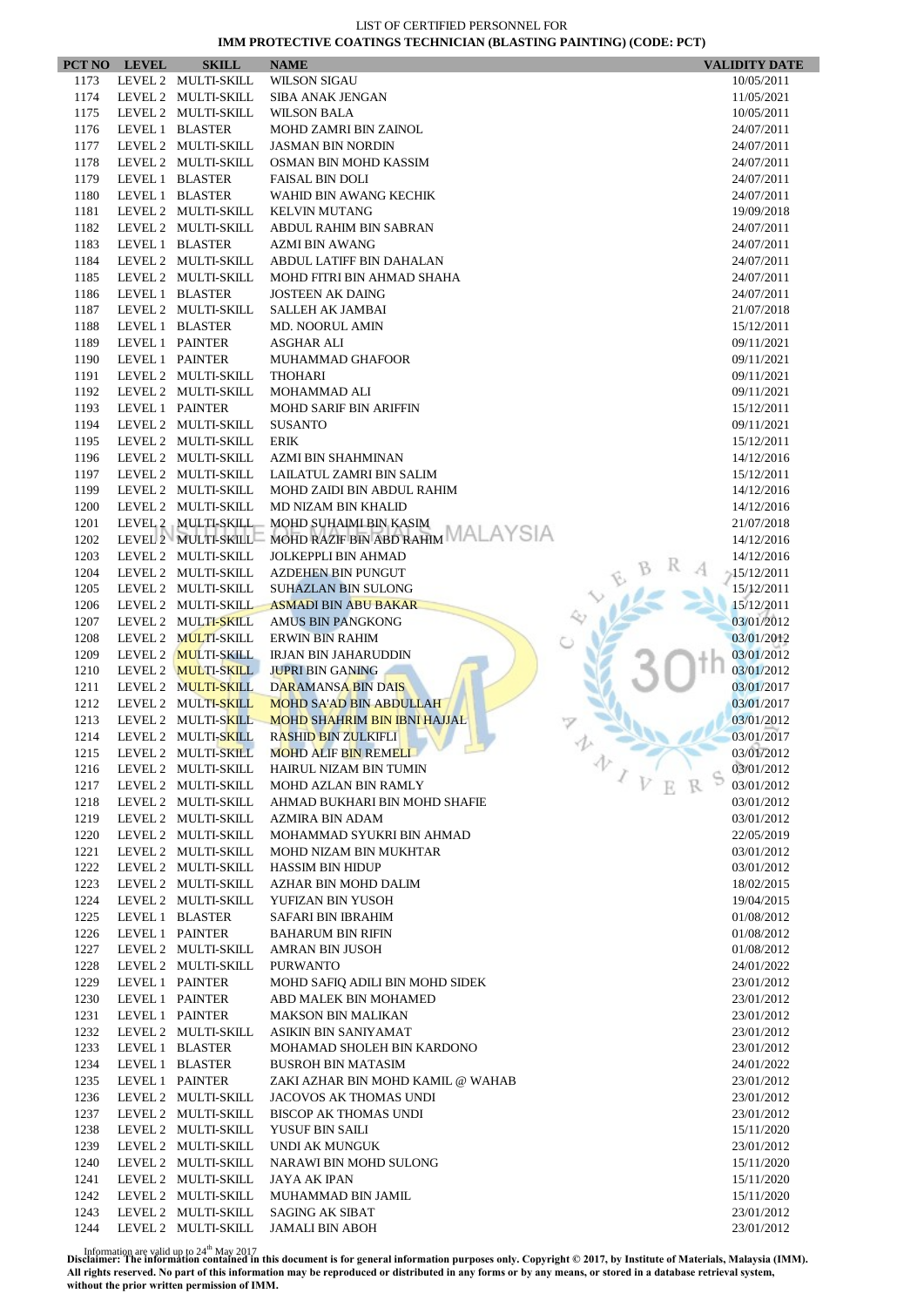|              | PCT NO LEVEL    | <b>SKILL</b>        | <b>NAME</b>                                                        |   | <b>VALIDITY DATE</b>     |
|--------------|-----------------|---------------------|--------------------------------------------------------------------|---|--------------------------|
| 1245         |                 | LEVEL 2 MULTI-SKILL | <b>KENNIDY AK ENTALAI</b>                                          |   | 23/01/2012               |
| 1246         |                 | LEVEL 2 MULTI-SKILL | NYAWAN ANAK UNGGAH                                                 |   | 23/01/2012               |
| 1247         |                 | LEVEL 2 MULTI-SKILL | <b>MAURISEN BIN BARAM</b>                                          |   | 23/01/2012               |
| 1248         |                 | LEVEL 2 MULTI-SKILL | ABDUL RAHMAN BIN ABANG AMIT                                        |   | 23/01/2012               |
| 1249         |                 | LEVEL 2 MULTI-SKILL | <b>JACKSON AK BEGIANG</b>                                          |   | 23/01/2012               |
| 1250         |                 | LEVEL 1 PAINTER     | <b>ENJA AK CHUAT</b>                                               |   | 15/11/2020               |
| 1251         |                 | LEVEL 1 PAINTER     | <b>JIMBUN AK BALAI</b>                                             |   | 15/11/2020               |
| 1252         | LEVEL 1 PAINTER |                     | CYNTHIA SITTIE ANAK LEBAN                                          |   | 23/01/2012               |
| 1253         |                 | LEVEL 1 PAINTER     | <b>GAWAI AK JIRAM</b>                                              |   | 23/01/2012               |
| 1254         |                 | LEVEL 2 MULTI-SKILL | THOMAS ANAK MASAM                                                  |   | 05/03/2012               |
| 1255         |                 | LEVEL 2 MULTI-SKILL | <b>ELIAS JAU</b>                                                   |   | 21/07/2018               |
| 1256         |                 | LEVEL 2 MULTI-SKILL | <b>CASSIDY ELIANG DEGAT</b>                                        |   | 05/03/2012               |
| 1257         |                 | LEVEL 2 MULTI-SKILL | ASHARI BIN ASDI                                                    |   | 05/03/2012               |
| 1258         |                 | LEVEL 2 MULTI-SKILL | <b>ABDUL KHOLIQ</b>                                                |   | 05/03/2012               |
| 1259         |                 | LEVEL 2 MULTI-SKILL | <b>JEMBON ANAK BUNGKONG</b>                                        |   | 05/03/2012               |
| 1260         |                 | LEVEL 2 MULTI-SKILL | MICHAEL ANAK JIMBAI                                                |   | 21/07/2018               |
| 1261         |                 | LEVEL 2 MULTI-SKILL | <b>ANTHONY AK ANGAS</b>                                            |   | 05/03/2012               |
| 1262         |                 | LEVEL 2 MULTI-SKILL | <b>FAHRUDIN ZUHRI</b>                                              |   | 05/03/2012               |
| 1263         |                 | LEVEL 2 MULTI-SKILL | <b>FRANCIS ANAK GIRING</b>                                         |   | 05/03/2012               |
| 1264         |                 | LEVEL 2 MULTI-SKILL | <b>DHIKRON BIN ASMAT</b>                                           |   | 05/03/2012               |
| 1265         |                 | LEVEL 2 MULTI-SKILL | <b>JOS ANAK NYOHENG</b>                                            |   | 05/03/2012               |
| 1266         |                 | LEVEL 2 MULTI-SKILL | <b>MONTONO</b>                                                     |   | 24/01/2022               |
| 1267         |                 | LEVEL 1 PAINTER     | <b>MOHAMAT SAIFUL ARIF</b>                                         |   | 24/01/2022               |
| 1268         |                 | LEVEL 2 MULTI-SKILL | MUHAIMIN BIN NATASIN                                               |   | 24/01/2022               |
| 1269         |                 | LEVEL 2 MULTI-SKILL | AB KADIR BIN ASMAD                                                 |   | 24/01/2022               |
| 1270         |                 | LEVEL 2 MULTI-SKILL | <b>LISMONO</b>                                                     |   | 24/01/2022               |
| 1271         |                 | LEVEL 1 PAINTER     | ALI SAPIAN BIN SALLEH                                              |   | 05/03/2012               |
| 1272         | LEVEL 1 PAINTER |                     | <b>GIMANG ANAK SEMILAN</b><br>ENTALAI ANAK GADOH-S, MALAYSIA       |   | 05/03/2012               |
| 1273         |                 | LEVEL 1 PAINTER     |                                                                    |   | 05/03/2012               |
| 1274         | LEVEL 1 PAINTER |                     | <b>ISMAIL BIN SALLEH</b>                                           |   | 05/03/2012               |
| 1275         |                 | LEVEL 1 PAINTER     | ROSENI ANAK GAJAH                                                  |   | 05/03/2012               |
| 1276<br>1277 | LEVEL 1 PAINTER | LEVEL 1 PAINTER     | JOHN MANJA ANAK LANANG<br><b>LARRY CHRISTOPER AK STEPHEN INSOL</b> |   | 05/03/2012<br>05/03/2012 |
| 1278         |                 | LEVEL 1 PAINTER     | <b>LEONALDO JILAN</b>                                              |   | 05/03/2012               |
| 1279         |                 | LEVEL 1 PAINTER     | LETA ANAK TINGGANG                                                 |   | 05/03/2012               |
| 1280         |                 | LEVEL 1 PAINTER     | NANDUM ANAK MAJA                                                   |   | 05/03/2012               |
| 1281         |                 | LEVEL 1 PAINTER     | <b>SEBI ANAK ANYUI</b>                                             |   | 05/03/2012               |
| 1282         |                 | LEVEL 2 MULTI-SKILL | <b>SIDU A/K LUTA</b>                                               |   | 05/03/2012               |
| 1283         |                 | LEVEL 2 MULTI-SKILL | <b>KAKAT ANAK MALINA</b>                                           |   | 05/03/2012               |
| 1284         |                 | LEVEL 2 MULTI-SKILL | <b>GERUNSIN NAK BRUIE</b>                                          |   | 05/03/2012               |
| 1285         |                 | LEVEL 2 MULTI-SKILL | <b>SILO ANAK JUGAH</b>                                             |   | 05/03/2012               |
| 1286         |                 | LEVEL 2 MULTI-SKILL | <b>ABDUL MAJID HUSAINI</b>                                         |   | 11/08/2021               |
| 1287         |                 | LEVEL 2 MULTI-SKILL | <b>ADENAN BIN MAJID</b>                                            | 办 | 19/03/2012               |
| 1288         |                 | LEVEL 2 MULTI-SKILL | ALIMOMIN BIN RAMLI                                                 |   | 19/03/2012               |
| 1289         |                 | LEVEL 2 MULTI-SKILL | ALISTER MERVYNE DWELLSON                                           |   | 19/03/2012               |
| 1290         |                 | LEVEL 2 MULTI-SKILL | DAVID JIMBAT                                                       |   | 19/03/2012               |
| 1291         |                 | LEVEL 2 MULTI-SKILL | DILLAH MOHAMMAD                                                    |   | 19/03/2012               |
| 1292         |                 | LEVEL 2 MULTI-SKILL | EDMUND JAWA AK JANGGONG                                            |   | 20/03/2022               |
| 1293         |                 | LEVEL 1 BLASTER     | <b>ELVIN APON</b>                                                  |   | 19/03/2017               |
| 1294         |                 | LEVEL 2 MULTI-SKILL | <b>FITTRI AG DAMIT</b>                                             |   | 19/03/2012               |
| 1295         |                 | LEVEL 2 MULTI-SKILL | <b>FRANKLIN AK JARIT</b>                                           |   | 19/03/2012               |
| 1296         |                 | LEVEL 1 BLASTER     | JACKLEN ANAK EKAU                                                  |   | 19/03/2012               |
| 1297         |                 | LEVEL 2 MULTI-SKILL | <b>JALI BIN MAON</b>                                               |   | 19/03/2012               |
| 1298         |                 | LEVEL 2 MULTI-SKILL | KENNY ANAK KADIR                                                   |   | 19/03/2012               |
| 1299         |                 | LEVEL 2 MULTI-SKILL | <b>MENGIN ANAK BELONG</b>                                          |   | 19/03/2012               |
| 1300         |                 | LEVEL 2 MULTI-SKILL | NOORHAZMAN BIN JACKY                                               |   | 16/07/2017               |
| 1301         |                 | LEVEL 2 MULTI-SKILL | TADA ANAK SEJUN                                                    |   | 19/03/2012               |
| 1302         |                 | LEVEL 2 MULTI-SKILL | HUZAIFAH BIN ABD RAHMAN                                            |   | 12/04/2012               |
| 1303         |                 | LEVEL 2 MULTI-SKILL | <b>JAMES ANAK BUNDAN</b>                                           |   | 12/04/2017               |
| 1304         |                 | LEVEL 2 MULTI-SKILL | <b>BUJANG ANAK CHABAK</b>                                          |   | 12/04/2012               |
| 1305         |                 | LEVEL 2 MULTI-SKILL | JOHN NIDI ANAK NYAR                                                |   | 12/04/2012               |
| 1306         |                 | LEVEL 2 MULTI-SKILL | <b>MD HARUN JONU</b>                                               |   | 12/04/2012               |
| 1307         |                 | LEVEL 2 MULTI-SKILL | <b>LITON</b>                                                       |   | 12/04/2012               |
| 1308         |                 | LEVEL 2 MULTI-SKILL | MOHD FAKKRUL ROZI BIN MUHAMMED                                     |   | 12/04/2012               |
| 1309         |                 | LEVEL 2 MULTI-SKILL | J. SHAMSURIDILYI BIN MOHAMED                                       |   | 12/04/2012               |
| 1310         |                 | LEVEL 2 MULTI-SKILL | ZULKIFLI ISMAIL                                                    |   | 12/04/2012               |
| 1311         |                 | LEVEL 2 MULTI-SKILL | MOHAMAD BIN OTHAMAN                                                |   | 12/04/2012               |
| 1312         |                 | LEVEL 2 MULTI-SKILL | ARIF BIN HUSIN                                                     |   | 12/04/2012               |
| 1313         |                 | LEVEL 2 MULTI-SKILL | ARMAN ISMAIL                                                       |   | 12/04/2012               |
| 1314         |                 | LEVEL 2 MULTI-SKILL | AB RAZAK BIN MD NOOR                                               |   | 26/03/2012               |
| 1315         |                 | LEVEL 2 MULTI-SKILL | AHMAD FAKRIZAN BIN OSMAN                                           |   | 26/03/2012               |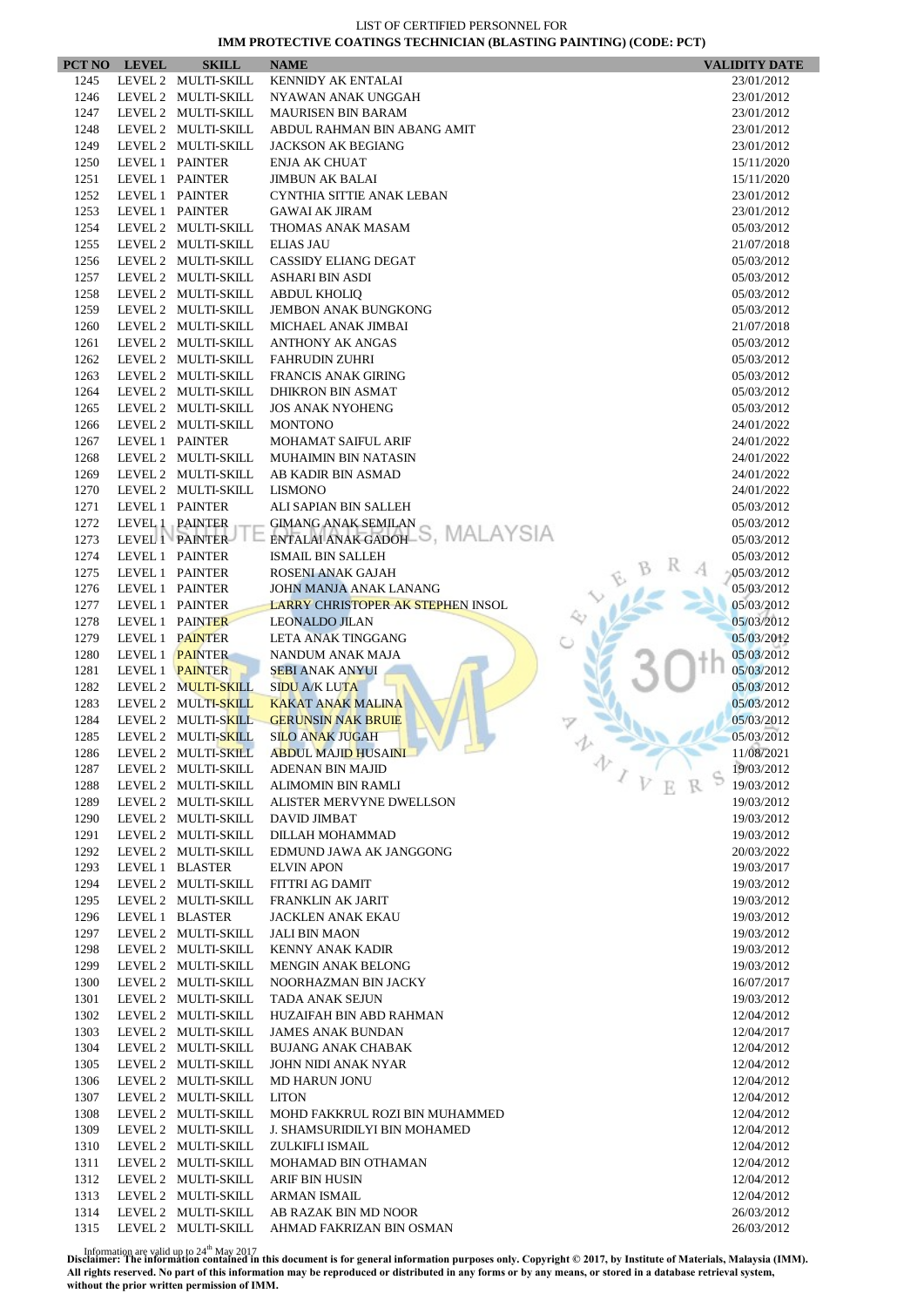| PCT NO       | <b>LEVEL</b> | <b>SKILL</b>                               | <b>NAME</b>                                                             | <b>VALIDITY DATE</b>     |
|--------------|--------------|--------------------------------------------|-------------------------------------------------------------------------|--------------------------|
| 1316         |              | LEVEL 2 MULTI-SKILL                        | AHMAD JALALUL HAKIM BIN MOHD ZAINON                                     | 26/03/2012               |
| 1317         |              | LEVEL 2 MULTI-SKILL                        | ARIFFIN BIN DOLLAH                                                      | 26/03/2012               |
| 1318         |              | LEVEL 2 MULTI-SKILL                        | <b>ASMADI B.MANAF</b>                                                   | 26/03/2012               |
| 1319         |              | LEVEL 2 MULTI-SKILL                        | AWANG SU BIN ISMAIL                                                     | 26/03/2012               |
| 1320         |              | LEVEL 2 MULTI-SKILL                        | AZMI BIN MOHD RAYA                                                      | 22/05/2019               |
| 1321<br>1322 |              | LEVEL 2 MULTI-SKILL<br>LEVEL 2 MULTI-SKILL | <b>CHE MAN BIN AWANG</b><br>CHE WAN KHAIRUL ISMA B. CHE WAN AB RAHMAN   | 26/03/2012<br>26/03/2012 |
| 1323         |              | LEVEL 2 MULTI-SKILL                        | <b>FADLI BIN AHMAD</b>                                                  | 26/03/2012               |
| 1324         |              | LEVEL 2 MULTI-SKILL                        | <b>FAUZI BIN MOHAMED SAH</b>                                            | 26/03/2012               |
| 1325         |              | LEVEL 2 MULTI-SKILL                        | <b>FAUDZI BIN MOHAMAD</b>                                               | 26/03/2012               |
| 1326         |              | LEVEL 2 MULTI-SKILL                        | <b>GHAZALI BIN MOHAMAD</b>                                              | 26/03/2012               |
| 1327         |              | LEVEL 2 MULTI-SKILL                        | <b>IMIRUDDIN BIN CHE MOHD MUKHTAR</b>                                   | 26/03/2012               |
| 1328         |              | LEVEL 2 MULTI-SKILL                        | <b>JELANI BIN MOHAMMED</b>                                              | 26/03/2012               |
| 1329         |              | LEVEL 2 MULTI-SKILL                        | KAMAL AZIZ BIN AHMAD                                                    | 26/03/2012               |
| 1330         |              | LEVEL 2 MULTI-SKILL                        | LASADAH BIN KANARI                                                      | 26/03/2012               |
| 1331         |              | LEVEL 2 MULTI-SKILL                        | LIAN ANAK MUNANG                                                        | 19/09/2018               |
| 1332<br>1333 |              | LEVEL 1 BLASTER                            | <b>MAT NOR BIN HARUN</b>                                                | 10/06/2017               |
| 1334         |              | LEVEL 2 MULTI-SKILL<br>LEVEL 2 MULTI-SKILL | MOHAMMAD AZHARDIE BIN ABDULLAH<br>MOHAMAD SAIFULLRIZAN BIN ABDUL RAHMAN | 26/03/2012<br>26/03/2012 |
| 1335         |              | LEVEL 2 MULTI-SKILL                        | MOHAMAD SHUKKRY BIN HASHIM                                              | 26/03/2012               |
| 1336         |              | LEVEL 2 MULTI-SKILL                        | <b>MOHAMAD BIN HARUN</b>                                                | 26/03/2012               |
| 1337         |              | LEVEL 2 MULTI-SKILL                        | MOHD AMRI BIN AHMAD                                                     | 26/03/2012               |
| 1338         |              | LEVEL 2 MULTI-SKILL                        | MOHAMAD FAUZI BIN SULAIMAN                                              | 29/10/2018               |
| 1339         |              | LEVEL 2 MULTI-SKILL                        | <b>MOHD FIRDAUS BIN MUSA</b>                                            | 26/03/2012               |
| 1340         |              | LEVEL 2 MULTI-SKILL                        | <b>MOHD HAFIZ BIN ARIFFIN</b>                                           | 26/03/2012               |
| 1341         |              | LEVEL 2 MULTI-SKILL                        | <b>MOHD HAIZAL BIN HARUN</b>                                            | 26/03/2012               |
| 1342         |              | LEVEL 2 MULTI-SKILL                        | MOHD IRWAN SHAMSUL BIN CHE MOHD MUKHTAR                                 | 26/03/2012               |
| 1343         |              | LEVEL 2 MULTI-SKILL                        | ROSLAN BIN MOHD ALIAS<br>MALAYSIA                                       | 26/03/2012               |
| 1344         |              | LEVEL 2 MULTI-SKILL                        | MOHD NAZMI MAT HASSAN                                                   | 28/03/2016               |
| 1345<br>1346 |              | LEVEL 2 MULTI-SKILL<br>LEVEL 2 MULTI-SKILL | MOHD RAZI BIN MOHD RAYA<br><b>MOHD RIZAL BIN FAZIL</b>                  | 26/03/2012<br>06/11/2018 |
| 1347         |              | LEVEL 2 MULTI-SKILL                        | MOHD SHAHREZA BIN KAMARUDIN                                             | 26/03/2012               |
| 1348         |              | LEVEL 2 MULTI-SKILL                        | <b>MOHAMAD SUPIAN BIN ABENI ISA</b>                                     | 26/03/2012               |
| 1349         |              | LEVEL 2 MULTI-SKILL                        | MOHD ZAILANI BIN MAT ALI                                                | 19/04/2015               |
| 1350         |              | LEVEL 2 MULTI-SKILL                        | <b>MOHD ZAKI BIN JAAFAR</b>                                             | 28/03/2016               |
| 1351         |              | LEVEL 2 MULTI-SKILL                        | MOHD ZOLKAFLI BIN EMBONG                                                | 26/03/2012               |
| 1352         |              | LEVEL 2 MULTI-SKILL                        | <b>MOHD ZUL ZAMALI BIN IBRAHIM</b>                                      | 26/03/2012               |
| 1353         |              | LEVEL 1 BLASTER                            | <b>MOHD ZUNAIDI BIN ZULKIFLI</b>                                        | 26/03/2012               |
| 1354         |              | LEVEL 2 MULTI-SKILL                        | <b>NOR AZAHAN BIN AWANG</b>                                             | 28/03/2016               |
| 1355<br>1356 |              | LEVEL 2 MULTI-SKILL<br>LEVEL 2 MULTI-SKILL | <b>NORAZMI BIN SENIN</b><br><b>RAFEZIN BIN ARIFIN</b>                   | 30/09/2016<br>11/02/2021 |
| 1357         |              | LEVEL 2 MULTI-SKILL                        | RAFHAN SALLEHUDDIN BIN ISMAIL                                           | 26/03/2012               |
| 1358         |              | LEVEL 2 MULTI-SKILL                        | 办<br>RAMZIZAM BIN MAT SHAH                                              | 26/03/2012               |
| 1359         |              | LEVEL 2 MULTI-SKILL                        | $\mathcal{I}$ $\mathcal{V}$<br>RASHID BIN ABDULLAH                      | 28/03/2016               |
| 1360         |              | LEVEL 2 MULTI-SKILL                        | RASHID BIN NGAH                                                         | 26/03/2012               |
| 1361         |              | LEVEL 2 MULTI-SKILL                        | <b>ROSLAN BIN ALI</b>                                                   | 26/03/2017               |
| 1362         |              | LEVEL 2 MULTI-SKILL                        | <b>ROZALI BIN ISMAIL</b>                                                | 26/03/2012               |
| 1363         |              | LEVEL 2 MULTI-SKILL                        | <b>RUSDI BIN MAMAT</b>                                                  | 06/11/2018               |
| 1364         |              | LEVEL 2 MULTI-SKILL                        | <b>MOHD NAZRI BIN SARIF</b>                                             | 28/03/2016               |
| 1365<br>1366 |              | LEVEL 2 MULTI-SKILL<br>LEVEL 2 MULTI-SKILL | SAGA ANAK BEJI<br><b>SHUIB BIN ABDUL</b>                                | 26/03/2012<br>26/03/2012 |
| 1368         |              | LEVEL 2 MULTI-SKILL                        | SUHAIMI BIN SHAADAN                                                     | 26/03/2012               |
| 1369         |              | LEVEL 2 MULTI-SKILL                        | SYAMSUL HADI BIN YUSOF                                                  | 26/03/2012               |
| 1370         |              | LEVEL 2 MULTI-SKILL                        | WAN MOHD SALLEH BIN WAN HUSIN                                           | 26/03/2012               |
| 1371         |              | LEVEL 2 MULTI-SKILL                        | ZAINAL BIN MOHAMAD                                                      | 26/03/2012               |
| 1372         |              | LEVEL 2 MULTI-SKILL                        | <b>IDRIS BIN TAHARIM</b>                                                | 26/03/2017               |
| 1373         |              | LEVEL 2 MULTI-SKILL                        | <b>SAJALI BIN TAJUDIN</b>                                               | 26/03/2012               |
| 1374         |              | LEVEL 2 MULTI-SKILL                        | HAIRUL ANUAR BIN TAJUDIN                                                | 26/03/2012               |
| 1375         |              | LEVEL 2 MULTI-SKILL                        | ABD HALIM BIN OMAR                                                      | 26/03/2012               |
| 1376         |              | LEVEL 2 MULTI-SKILL                        | AHMAD FITRI BIN SAJALI                                                  | 26/03/2012               |
| 1377<br>1378 |              | LEVEL 2 MULTI-SKILL<br>LEVEL 2 MULTI-SKILL | MOHD SUFIAN BIN MOHAMAD<br>MUSTAPA BIN HAMZAH                           | 26/03/2012<br>26/03/2012 |
| 1379         |              | LEVEL 2 MULTI-SKILL                        | MD SHAMSURI BIN MD SALLEH                                               | 25/04/2012               |
| 1380         |              | LEVEL 2 MULTI-SKILL                        | MOHD NIZAM BIN OTHMAN                                                   | 21/12/2019               |
| 1381         |              | LEVEL 2 MULTI-SKILL                        | <b>OHD ARIFFIN BIN SAAT</b>                                             | 25/04/2012               |
| 1382         |              | LEVEL 2 MULTI-SKILL                        | AHMAD RAFIE BIN MOHD SAHAR                                              | 25/04/2012               |
| 1383         |              | LEVEL 2 MULTI-SKILL                        | ARIFIN BIN NANZAL                                                       | 25/04/2017               |
| 1384         |              | LEVEL 2 MULTI-SKILL                        | MOHAMAD FAIRUZ BIN YACOB                                                | 25/04/2012               |
| 1385         |              | LEVEL 2 MULTI-SKILL                        | ROSZAILI BIN ALIAS                                                      | 25/04/2017               |
| 1386         |              | LEVEL 2 MULTI-SKILL                        | ROSZAILI BIN ALIAS                                                      | 25/04/2012               |
| 1387         |              | LEVEL 2 MULTI-SKILL                        | SHAH RIZAL BIN MOHAMED                                                  | 25/04/2012               |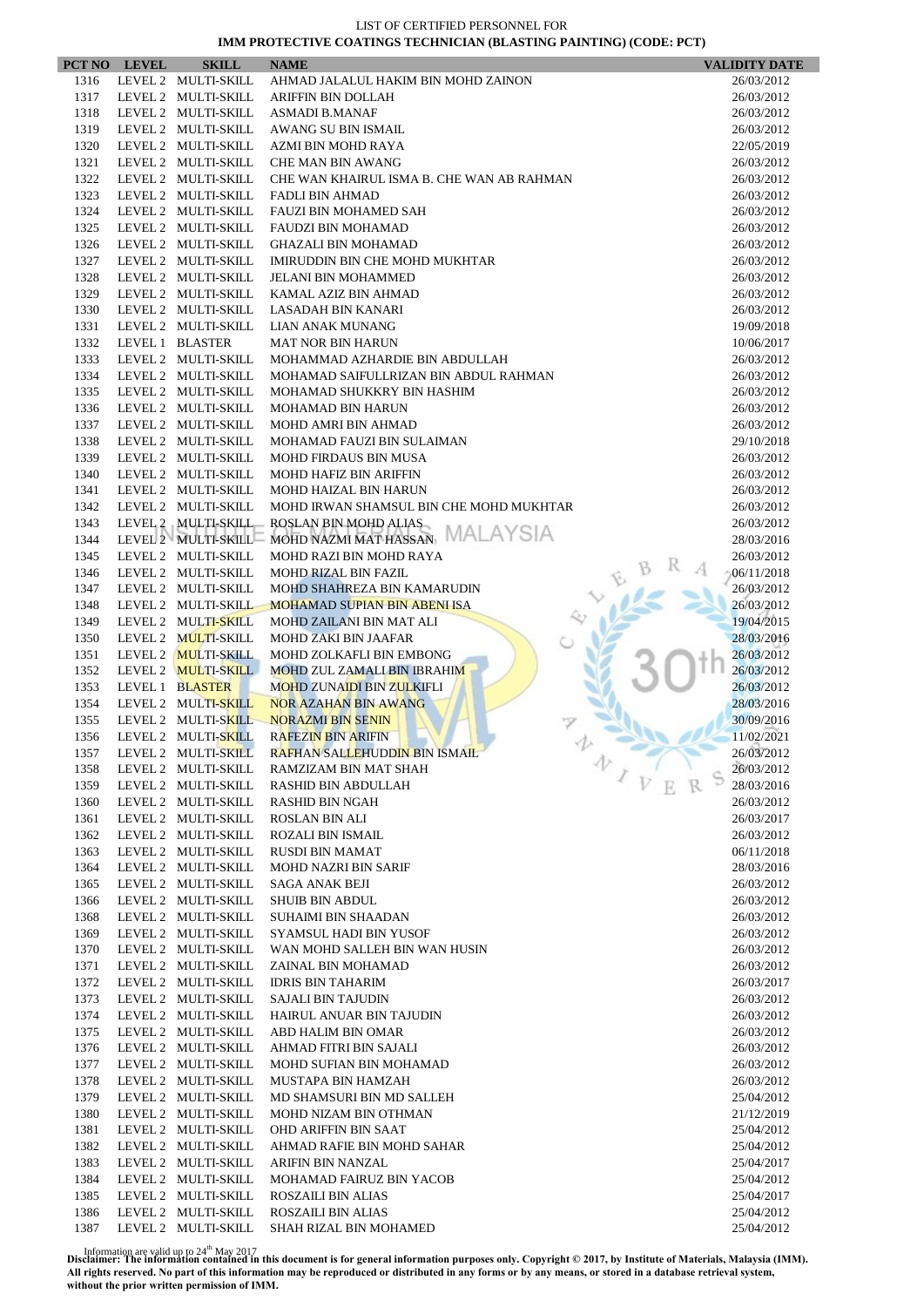|              | PCT NO LEVEL | <b>SKILL</b>                               | <b>NAME</b>                                                | <b>VALIDITY DATE</b>     |
|--------------|--------------|--------------------------------------------|------------------------------------------------------------|--------------------------|
| 1388         |              | LEVEL 2 MULTI-SKILL                        | <b>BDUL RASHID BIN BUROK</b>                               | 25/04/2012               |
| 1389         |              | LEVEL 2 MULTI-SKILL                        | <b>MOHAMAD ROFIQ</b>                                       | 25/04/2012               |
| 1390         |              | LEVEL 2 MULTI-SKILL                        | <b>GHAZALI BIN ABU BAKAR</b>                               | 06/05/2018               |
| 1391         |              | LEVEL 2 MULTI-SKILL                        | <b>JAMALUDIN BIN MAPA</b>                                  | 25/04/2017               |
| 1392         |              | LEVEL 2 MULTI-SKILL<br>LEVEL 2 MULTI-SKILL | EKO BUDI PRASETYO                                          | 25/04/2012               |
| 1393<br>1394 |              | LEVEL 2 MULTI-SKILL                        | <b>SALMAN</b><br>MUHAMAD YUSRI BIN MUSTAFA                 | 25/04/2012<br>25/04/2012 |
| 1395         |              | LEVEL 2 MULTI-SKILL                        | <b>SULTAN BIN LAMOCI</b>                                   | 25/04/2012               |
| 1396         |              | LEVEL 2 MULTI-SKILL                        | <b>SADRIAWAN</b>                                           | 25/04/2012               |
| 1397         |              | LEVEL 2 MULTI-SKILL                        | <b>SUHAIMI BIN AB BAKAR</b>                                | 25/04/2012               |
| 1398         |              | LEVEL 2 MULTI-SKILL                        | <b>SHAHRUN BIN KASSIM</b>                                  | 25/04/2012               |
| 1399         |              | LEVEL 1 BLASTER                            | MUHAMAD KHAIROL BIN OSMAN                                  | 25/04/2012               |
| 1400         |              | LEVEL 1 BLASTER                            | <b>AZLAN BIN TENTING</b>                                   | 25/04/2012               |
| 1401         |              | LEVEL 2 MULTI-SKILL                        | HASSAN BIN MOHAMAD HASHIM                                  | 25/04/2012               |
| 1402         |              | LEVEL 2 MULTI-SKILL                        | NORHADI BIN AHMIL                                          | 25/04/2012               |
| 1403         |              | LEVEL 2 MULTI-SKILL                        | <b>MOHD SYAMIN BIN ZOL</b>                                 | 25/04/2012               |
| 1404         |              | LEVEL 2 MULTI-SKILL                        | S MOHADAM BIN S MOHAMAD                                    | 11/05/2012               |
| 1405         |              | LEVEL 2 MULTI-SKILL                        | S. MOHAZAM BIN S. MOHAMAD                                  | 13/07/2019               |
| 1406         |              | LEVEL 2 MULTI-SKILL                        | MOHD SUKERI BIN DOLLAH                                     | 11/05/2012               |
| 1407         |              | LEVEL 2 MULTI-SKILL                        | SHAMSUL HERMAN BIN A RASHID                                | 11/05/2012               |
| 1409<br>1410 |              | LEVEL 2 MULTI-SKILL                        | ZAIRUL AFSHAM BIN ZAINAL ABIDIN                            | 11/05/2012               |
| 1411         |              | LEVEL 2 MULTI-SKILL<br>LEVEL 2 MULTI-SKILL | LAYANG ANAK ENTALAM<br>AHMAD SHAH BIN ABD RAHMAN           | 11/05/2017<br>15/06/2012 |
| 1412         |              | LEVEL 2 MULTI-SKILL                        | AMAT RAHMAD BIN IBRAHIM                                    | 15/06/2012               |
| 1413         |              | LEVEL 2 MULTI-SKILL                        | <b>AZIS BIN IBRAHIM</b>                                    | 15/06/2017               |
| 1414         |              | LEVEL 2 MULTI-SKILL                        | <b>AZRUL BIN ABDUL MULUP</b>                               | 15/06/2012               |
| 1415         |              | LEVEL 2 MULTI-SKILL                        | <b>CHAI HUNG GE</b>                                        | 15/06/2012               |
| 1416         |              | LEVEL 2 MULTI-SKILL                        | CHANDRAN A/L MANDAYAN                                      | 15/06/2012               |
| 1417         |              |                                            | LEVEL 2 MULTI-SKILL ENGKU FARID BIN CHE KU KASSIM          | 15/06/2017               |
| 1418         |              | LEVEL 2 MULTI-SKILL                        | <b>HANAFI BIN SAPAR</b>                                    | 15/06/2012               |
| 1419         |              | LEVEL 2 MULTI-SKILL                        | MOHD KHUSAIRY BIN DOLLAH                                   | $-15/06/2017$            |
| 1420         |              | LEVEL 2 MULTI-SKILL                        | MOHD NAZRI BIN ZAKARIA                                     | 15/06/2017               |
| 1421         |              | LEVEL 2 MULTI-SKILL                        | <b>MOHD SHARIM ISMAIL</b>                                  | 15/06/2017               |
| 1422         |              | LEVEL 2 MULTI-SKILL                        | MUHAMMAD HAFIZ BIN ABDUL AZIZ                              | 15/06/2012               |
| 1423         |              | LEVEL 2 MULTI-SKILL                        | SYED SYAHRUL BIN WAN ZAINAL                                | 15/06/2012               |
| 1424         |              | LEVEL 2 MULTI-SKILL                        | THIAGARAJAN A/L THANAPPAN                                  | 15/06/2012               |
| 1425<br>1426 |              | LEVEL 2 MULTI-SKILL<br>LEVEL 2 MULTI-SKILL | <b>DAUD BIN MUKHTAR</b><br><b>IBRAHIM BIN ABDUL RAHMAN</b> | 05/07/2017<br>05/07/2012 |
| 1427         |              | LEVEL 2 MULTI-SKILL                        | <b>JIMMY ANAK JULANG</b>                                   | 05/07/2012               |
| 1428         |              | LEVEL 2 MULTI-SKILL                        | <b>MOHD ADNAN BIN MOHD AZIZ</b>                            | 05/07/2012               |
| 1429         |              | LEVEL 2 MULTI-SKILL                        | <b>MESLAN BIN AWANG</b>                                    | 05/07/2017               |
| 1430         |              |                                            | LEVEL 2 MULTI-SKILL MOHD AINI BIN SANEP                    | 05/07/2012               |
| 1431         |              | LEVEL 2 MULTI-SKILL                        | 办<br>MOHD AZRIN BIN AZMAN                                  | 05/07/2012               |
| 1432         |              | LEVEL 2 MULTI-SKILL                        | MOHAMAD HASHIM BIN OSMAN                                   | 05/07/2017               |
| 1433         |              | LEVEL 2 MULTI-SKILL                        | MOHAMAD RIDWAN BIN ABDUL HAMID                             | 05/07/2012               |
| 1434         |              | LEVEL 2 MULTI-SKILL                        | MOHD SHAH RIZAL BIN MOHD ALI                               | 05/07/2012               |
| 1435         |              | LEVEL 2 MULTI-SKILL                        | MOHAMAD TAHIR BIN JUNAIDI                                  | 05/07/2012               |
| 1436         |              | LEVEL 2 MULTI-SKILL                        | NIK HUSSAIN BIN ABDULLAH                                   | 05/07/2012               |
| 1437         |              | LEVEL 2 MULTI-SKILL                        | OSMAN BIN SALLEH                                           | 05/07/2012               |
| 1438<br>1439 |              | LEVEL 2 MULTI-SKILL<br>LEVEL 2 MULTI-SKILL | <b>SUWARNO BIN SELAN</b><br>SUARDI BIN HAJI MUSTAPA        | 05/07/2017<br>05/07/2012 |
| 1440         |              | LEVEL 2 MULTI-SKILL                        | <b>SUNARTO BIN SOEKEINI</b>                                | 05/07/2017               |
| 1441         |              | LEVEL 2 MULTI-SKILL                        | <b>TARMUJI BIN BEJAN</b>                                   | 05/07/2012               |
| 1442         |              | LEVEL 2 MULTI-SKILL                        | ZAIRI BIN MOHAMED NASIR                                    | 05/07/2017               |
| 1443         |              | LEVEL 2 MULTI-SKILL                        | ZABHA BIN SUTIK                                            | 05/07/2012               |
| 1444         |              | LEVEL 2 MULTI-SKILL                        | <b>ABDUL LATIFF BIN IDRIS</b>                              | 05/07/2012               |
| 1445         |              | LEVEL 2 MULTI-SKILL                        | HELMI BIN MOHAMAD ZAWAWI                                   | 05/07/2012               |
| 1446         |              | LEVEL 2 MULTI-SKILL                        | MOHD KENALY BIN SELAMAT                                    | 05/07/2012               |
| 1447         |              | LEVEL 2 MULTI-SKILL                        | <b>SANALI BIN SEMIN</b>                                    | 05/07/2012               |
| 1448         |              | LEVEL 2 MULTI-SKILL                        | ZUL-I'ZZI BIN ADNAN                                        | 05/07/2012               |
| 1449         |              | LEVEL 1 PAINTER                            | ABDULLAH BIN MOHD ZAIN                                     | 17/07/2012               |
| 1450         |              | LEVEL 1 PAINTER                            | AZLAN SHAH BIN ISMAIL                                      | 17/07/2012               |
| 1451         |              | LEVEL 1 PAINTER                            | HANIFF BIN ABU BAKAR                                       | 17/07/2012               |
| 1452         |              | LEVEL 2 MULTI-SKILL                        | KHAIRUDIN BIN RAMLI                                        | 01/08/2015               |
| 1453<br>1454 |              | LEVEL 1 PAINTER<br>LEVEL 1 PAINTER         | LOGANATHAN A/L TANGESPARAN<br><b>MOHD NOR BIN SORIYATI</b> | 17/07/2012<br>17/07/2012 |
| 1455         |              | LEVEL 1 PAINTER                            | MOHD SHAM BIN SHAMSUDIN                                    | 17/07/2012               |
| 1456         |              | LEVEL 1 PAINTER                            | MOHD SIDEK BIN ABD AZIZ                                    | 17/07/2012               |
| 1457         |              | LEVEL 2 MULTI-SKILL                        | MUHAMAD IZHAM BIN AWALLUDDIN                               | 26/04/2015               |
| 1458         |              | LEVEL 1 PAINTER                            | RUZAINI BIN ABDULLAH                                       | 17/07/2012               |
| 1459         |              | LEVEL 2 MULTI-SKILL                        | <b>DULAMIT BIN MAIDIN</b>                                  | 07/08/2012               |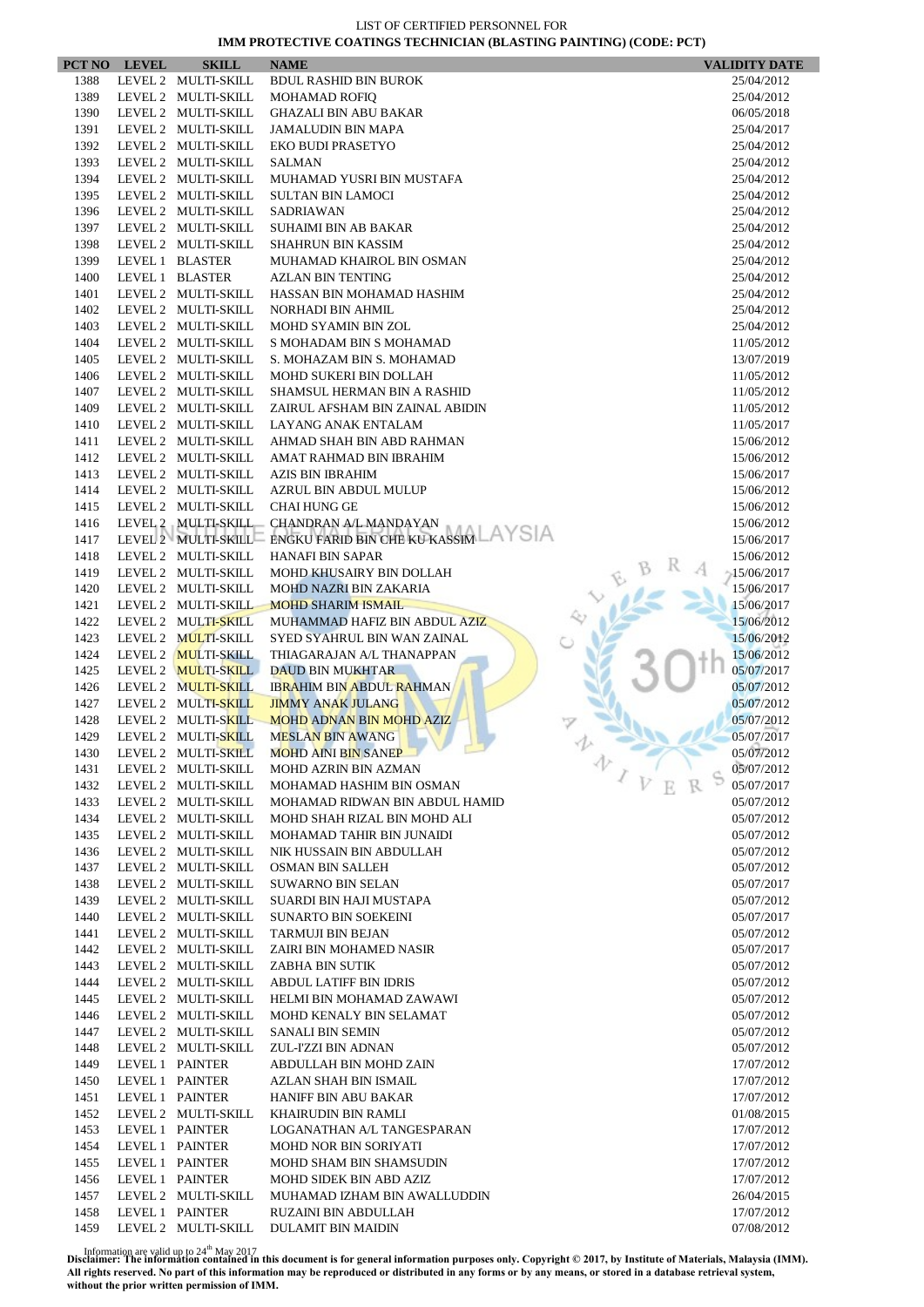|              | PCT NO LEVEL    | <b>SKILL</b>                               | <b>NAME</b>                                            | <b>VALIDITY DATE</b>          |
|--------------|-----------------|--------------------------------------------|--------------------------------------------------------|-------------------------------|
| 1460         |                 | LEVEL 2 MULTI-SKILL                        | HAMZAN BIN ABDUL RAHIM                                 | 07/08/2012                    |
| 1461         |                 | LEVEL 2 MULTI-SKILL                        | <b>ISMAIL BIN CHUCHU</b>                               | 19/09/2018                    |
| 1462         |                 | LEVEL 2 MULTI-SKILL                        | <b>JAMPANG ANAK EPAH</b>                               | 09/10/2018                    |
| 1463         |                 | LEVEL 2 MULTI-SKILL                        | KELLY BALANG BARAUK                                    | 07/08/2012                    |
| 1464         |                 | LEVEL 2 MULTI-SKILL                        | <b>LAWRENCE ANAK KAYONG</b>                            | 07/08/2012                    |
| 1465         |                 | LEVEL 2 MULTI-SKILL                        | <b>LEE ANAK MEDAN</b>                                  | 07/08/2017                    |
| 1466         |                 | LEVEL 2 MULTI-SKILL<br>LEVEL 2 MULTI-SKILL | MOHAMAD ARIF BIN MOHAMAD YUSOFF                        | 07/08/2012                    |
| 1467<br>1468 |                 | LEVEL 2 MULTI-SKILL                        | MOHD NOREHSAN BIN OSMAN<br>STEWARD BUDA ANAK BANGA     | 01/10/2018<br>07/08/2012      |
| 1469         |                 | LEVEL 2 MULTI-SKILL                        | AWANG AZZMIE BIN AWANG MOHAMMAD                        | 10/10/2012                    |
| 1470         |                 | LEVEL 2 MULTI-SKILL                        | <b>AZMAN BIN MHIDI</b>                                 | 22/09/2018                    |
| 1471         |                 | LEVEL 2 MULTI-SKILL                        | <b>BASMAWI BIN LUBOR</b>                               | 22/09/2018                    |
| 1472         |                 | LEVEL 2 MULTI-SKILL                        | FRANKLIN ANAK LEANALD                                  | 10/10/2012                    |
| 1473         |                 | LEVEL 2 MULTI-SKILL                        | MOHD ABDULLAH BIN NAJA                                 | 22/09/2018                    |
| 1474         |                 | LEVEL 2 MULTI-SKILL                        | <b>MOHD FIRDAOUS BIN AFFENDI</b>                       | 10/10/2012                    |
| 1475         |                 | LEVEL 2 MULTI-SKILL                        | MOHAMMAD HAIDAIR BIN MARZUKI                           | 10/10/2012                    |
| 1476         |                 | LEVEL 2 MULTI-SKILL                        | MOHAMMED IMRAN BIN ALI                                 | 10/10/2012                    |
| 1477         |                 | LEVEL 2 MULTI-SKILL                        | MOHAMED KHAIRUL BIN MOHAMED SAIDI                      | 10/10/2012                    |
| 1478         |                 | LEVEL 2 MULTI-SKILL                        | RONNIE ANAK EMAI                                       | 22/09/2018                    |
| 1479         |                 | LEVEL 2 MULTI-SKILL                        | <b>SAHBIDIN BIN TALIB</b>                              | 22/09/2018                    |
| 1480         |                 | LEVEL 2 MULTI-SKILL                        | SHAHRILL ESAM BIN ABENG                                | 10/10/2012                    |
| 1481         |                 | LEVEL 2 MULTI-SKILL                        | <b>SUHARTO ANAK RUDEY</b>                              | 14/03/2018                    |
| 1482         |                 | LEVEL 2 MULTI-SKILL                        | ZAKARIA BIN ABDULLAH                                   | 14/03/2018                    |
| 1483         |                 | LEVEL 1 BLASTER                            | ALEXANDER RIBUN ANAK SARAN<br><b>ALING ANAK MINDIN</b> | 16/11/2012                    |
| 1484<br>1485 | LEVEL 1 PAINTER | LEVEL 2 MULTI-SKILL                        | <b>ALONG BIN SAMIR</b>                                 | 16/11/2012<br>16/11/2012      |
| 1486         |                 | LEVEL 2 MULTI-SKILL                        | <b>GAIT ANAK NGUMBANG</b>                              | 16/11/2017                    |
| 1487         |                 | LEVEL 2 MULTI-SKILL                        | JOSHUA MILLAI ANAK LANANG                              | 16/11/2012                    |
| 1488         |                 | LEVEL 1 BLASTER                            | LAWRENCE ANAK RINGKAI                                  | 16/11/2017                    |
| 1489         |                 | LEVEL 2 MULTI-SKILL                        | <b>MARAWIE ANAK NUING</b>                              | 16/11/2017                    |
| 1490         |                 | LEVEL 1 BLASTER                            | THOMAS ANAK LAKUI                                      | $-16/11/2012$                 |
| 1491         |                 | LEVEL 2 MULTI-SKILL                        | ANCHAI ANAK NAMBI                                      | 16/11/2017                    |
| 1492         |                 | LEVEL 2 MULTI-SKILL                        | <b>ANDREW BALONG ANAK LUCHING</b>                      | 16/11/2017                    |
| 1493         |                 | LEVEL 2 MULTI-SKILL                        | <b>JANTING ANAK TOM</b>                                | 16/11/2017                    |
| 1494         |                 | LEVEL 2 MULTI-SKILL                        | <b>JELIAN ANAK NAMBI</b>                               | 16/11/2017                    |
| 1495         |                 | LEVEL 2 MULTI-SKILL                        | <b>KIAN ANAK TAKIT</b>                                 | 16/11/2012                    |
| 1496         |                 | LEVEL 2 MULTI-SKILL                        | <b>PAUL ANAK DAU</b>                                   | 16/11/2012                    |
| 1497         |                 | LEVEL 2 MULTI-SKILL                        | <b>TONY ANAK ENPARAN</b>                               | 16/11/2017                    |
| 1498         |                 | LEVEL 2 MULTI-SKILL                        | <b>UNCHANG ANAK BUDANG</b>                             | 16/11/2012                    |
| 1499         |                 | LEVEL 2 MULTI-SKILL                        | <b>ASPIRILAH BIN ARSAT</b>                             | 17/12/2012                    |
| 1500         |                 | LEVEL 2 MULTI-SKILL                        | <b>BAKAR BIN MOHTI</b><br><b>FAIZAL BIN MA'ON</b>      | 17/12/2012                    |
| 1501         |                 | LEVEL 2 MULTI-SKILL                        | <b>Contract Contract Contract</b><br>FAIZUL BIN SUHUT  | 17/12/2012<br>办<br>17/12/2012 |
| 1502<br>1503 |                 | LEVEL 2 MULTI-SKILL<br>LEVEL 2 MULTI-SKILL | <b>JAMANI BIN BORHANUDDIN</b>                          | 17/12/2012                    |
| 1504         |                 | LEVEL 1 BLASTER                            | JEFFREY BIN SANI                                       | 17/12/2012                    |
| 1505         |                 | LEVEL 2 MULTI-SKILL                        | <b>JOK ANAK KARIM</b>                                  | 17/12/2012                    |
| 1506         |                 | LEVEL 2 MULTI-SKILL                        | <b>MALANG ANAK ARO</b>                                 | 17/12/2012                    |
| 1507         |                 | LEVEL 2 MULTI-SKILL                        | PHILIP ARANG                                           | 17/12/2012                    |
| 1508         |                 | LEVEL 1 BLASTER                            | <b>SUDANA BIN HAMIDON</b>                              | 09/10/2018                    |
| 1509         |                 | LEVEL 2 MULTI-SKILL                        | <b>SUHAIMI BIN AWANG DAMIT</b>                         | 19/09/2018                    |
| 1510         |                 | LEVEL 2 MULTI-SKILL                        | TESSIER BUSUT ANAK NICHOLAS JAWA                       | 17/12/2012                    |
| 1511         |                 | LEVEL 2 MULTI-SKILL                        | <b>ILHAM MAHYUDIN</b>                                  | 22/03/2020                    |
| 1512         |                 | LEVEL 2 MULTI-SKILL                        | <b>HASLAN RAHMAN</b>                                   | 22/03/2020                    |
| 1513         |                 | LEVEL 2 MULTI-SKILL                        | LUTHFIL QULUB                                          | 22/03/2020                    |
| 1514         |                 | LEVEL 2 MULTI-SKILL                        | <b>MUHD SHAFIE ROSLAN</b>                              | 22/03/2020                    |
| 1515         |                 | LEVEL 2 MULTI-SKILL                        | <b>SIDIK</b>                                           | 22/03/2020                    |
| 1516         |                 | LEVEL 2 MULTI-SKILL                        | <b>ZULRAEN</b>                                         | 22/03/2020                    |
| 1517         |                 | LEVEL 2 MULTI-SKILL                        | AWANG@JAMIN BIN MUNAP                                  | 12/05/2018                    |
| 1518         |                 | LEVEL 2 MULTI-SKILL                        | <b>SIPIK BIN TUA</b>                                   | 12/05/2013                    |
| 1519<br>1520 |                 | LEVEL 2 MULTI-SKILL<br>LEVEL 1 BLASTER     | <b>GABRIEL UNDAH</b><br><b>RICHARD ASAP</b>            | 12/05/2013<br>12/05/2013      |
| 1521         |                 | LEVEL 2 MULTI-SKILL                        | ISMAIL BIN ALI                                         | 12/05/2013                    |
| 1522         |                 | LEVEL 2 MULTI-SKILL                        | JEFFERY BAKING ANAK AMAN                               | 12/05/2013                    |
| 1523         |                 | LEVEL 2 MULTI-SKILL                        | KARTI TURKIMIN BIN ROSHIDI                             | 12/05/2018                    |
| 1524         |                 | LEVEL 2 MULTI-SKILL                        | <b>MATHEW ANAK LENGOH</b>                              | 12/05/2013                    |
| 1525         |                 | LEVEL 1 BLASTER                            | MOHAMMAD FAIZUL BIN ISMAIL                             | 11/08/2021                    |
| 1526         |                 | LEVEL 1 BLASTER                            | MUSWANDY BIN MUSTAPHA                                  | 12/05/2013                    |
| 1527         |                 | LEVEL 2 MULTI-SKILL                        | <b>RAZIMAN BIN BAHARUDIN</b>                           | 12/05/2018                    |
| 1528         |                 | LEVEL 2 MULTI-SKILL                        | WILLIAM ANAK TICKET                                    | 12/05/2013                    |
| 1529         |                 | LEVEL 2 MULTI-SKILL                        | <b>AZLAN BIN SIRAT</b>                                 | 30/05/2013                    |
| 1530         |                 | LEVEL 2 MULTI-SKILL                        | DAVID PENGARAN BESAR                                   | 09/10/2018                    |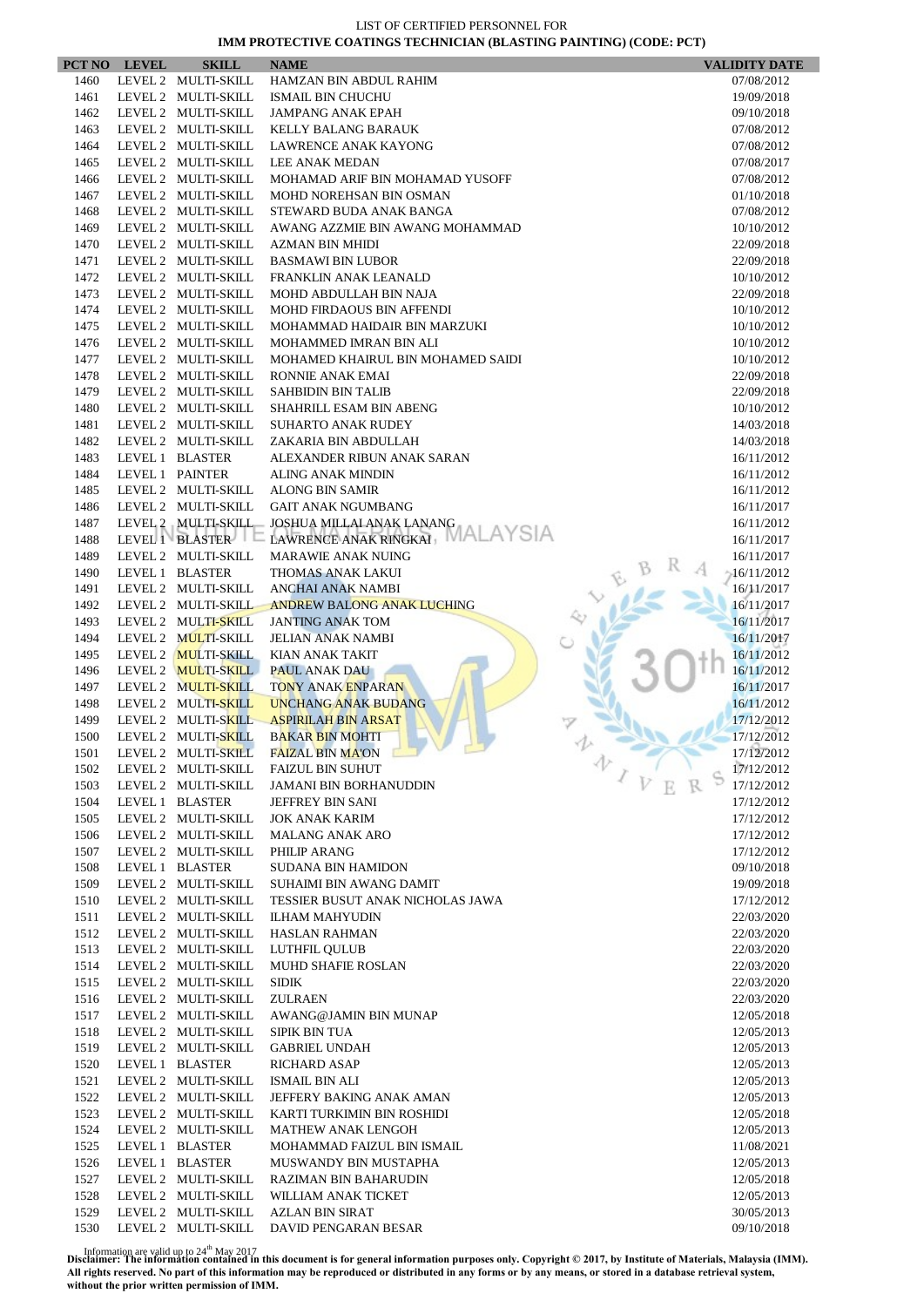|              | PCT NO LEVEL | <b>SKILL</b>                               | <b>NAME</b>                                               | <b>VALIDITY DATE</b>     |
|--------------|--------------|--------------------------------------------|-----------------------------------------------------------|--------------------------|
| 1531         |              | LEVEL 2 MULTI-SKILL                        | FELIX ANAK JUBANG                                         | 30/05/2013               |
| 1532         |              | LEVEL 2 MULTI-SKILL                        | FRANCIS ANAK NARI                                         | 30/05/2013               |
| 1533         |              | LEVEL 2 MULTI-SKILL                        | <b>GILBERT NGAU WAN</b>                                   | 30/05/2013               |
| 1534         |              | LEVEL 2 MULTI-SKILL                        | <b>MATHEW ANAK BERANDI</b>                                | 30/05/2013               |
| 1535         |              | LEVEL 1 BLASTER                            | MOHAMAD SHAIRUL FAISAL BIN SALLEH                         | 30/05/2013               |
| 1536         |              | LEVEL 2 MULTI-SKILL                        | <b>RICKIE ANAK JUGAH</b>                                  | 30/05/2013               |
| 1537         |              | LEVEL 2 MULTI-SKILL                        | ROBERTSON @ NEKLOS BIN JIRAN                              | 30/05/2013               |
| 1538         |              | LEVEL 2 MULTI-SKILL                        | SAIFOL RIZAL BIN JUMAT                                    | 30/05/2013               |
| 1539         |              | LEVEL 2 MULTI-SKILL                        | <b>SEBASTIAN KILE ANAK JATOK</b>                          | 30/05/2013               |
| 1540         |              | LEVEL 1 BLASTER                            | STEVE RIBUN ANAK CHAGAI                                   | 30/05/2013               |
| 1541         |              | LEVEL 2 MULTI-SKILL                        | STEVE SOLOMON MARIPA                                      | 30/05/2013               |
| 1542         |              | LEVEL 2 MULTI-SKILL                        | ABD RAHMAN BIN BUJANG                                     | 04/06/2018               |
| 1543         |              | LEVEL 2 MULTI-SKILL                        | ABDUL RAHIM BIN ISMAIL                                    | 04/06/2013               |
| 1544         |              | LEVEL 2 MULTI-SKILL                        | <b>AZIS BIN OMAR</b>                                      | 04/06/2013               |
| 1545         |              | LEVEL 2 MULTI-SKILL                        | AZMADI BIN MAHMOOD                                        | 04/06/2013               |
| 1546         |              | LEVEL 2 MULTI-SKILL                        | <b>ELIAS BIN SHUIB</b>                                    | 04/06/2013               |
| 1547         |              | LEVEL 2 MULTI-SKILL                        | ISMAIL BIN MOHAMMAD                                       | 04/06/2013               |
| 1548         |              | LEVEL 2 MULTI-SKILL                        | <b>MA'AROF BIN ENDIB</b>                                  | 04/06/2013               |
| 1549         |              | LEVEL 2 MULTI-SKILL                        | <b>MAJENI BIN AHMAD</b>                                   | 04/06/2013               |
| 1550         |              | LEVEL 2 MULTI-SKILL                        | MOHAMAD RIZAL BIN MOHAMED RAZALI                          | 04/06/2013               |
| 1551         |              | LEVEL 2 MULTI-SKILL                        | <b>MOHD ADNAN BIN YUNUS</b>                               | 04/06/2013               |
| 1552         |              | LEVEL 2 MULTI-SKILL                        | MOHD AZRUL BIN ABU BAKAR                                  | 04/06/2013               |
| 1553         |              | LEVEL 2 MULTI-SKILL<br>LEVEL 2 MULTI-SKILL | <b>MOHD FAIZAL BIN ISA</b><br><b>MOHD RIDZA BIN AWANG</b> | 04/06/2013<br>04/06/2013 |
| 1554         |              |                                            | <b>MOHD SOBRI BIN OMAR</b>                                |                          |
| 1555<br>1556 |              | LEVEL 2 MULTI-SKILL<br>LEVEL 2 MULTI-SKILL | <b>SANTUAW BIN BACHO</b>                                  | 04/06/2013<br>04/06/2013 |
| 1557         |              | LEVEL 2 MULTI-SKILL                        | SEGARAN A/L THATCHANA                                     | 04/06/2013               |
| 1558         |              | LEVEL 2 MULTI-SKILL                        | <b>SUFENO BIN RASEMO</b>                                  | 04/06/2013               |
| 1559         |              | LEVEL 2 MULTI-SKILL                        | ZAINUDIN BIN MOHAMADS, MALAYSIA                           | 04/06/2013               |
| 1560         |              | LEVEL 2 MULTI-SKILL                        | <b>BAKAR BIN MUSTAPA</b>                                  | 04/06/2013               |
| 1561         |              | LEVEL 2 MULTI-SKILL                        | <b>BARIS BIN MUKRI</b>                                    | 04/06/2013               |
| 1562         |              | LEVEL 2 MULTI-SKILL                        | <b>MOHD HAFIZI BIN SEBON</b>                              | 22/05/2019               |
| 1563         |              | LEVEL 2 MULTI-SKILL                        | <b>MOHD KAMARUDIN BIN YAHYA</b>                           | 04/06/2013               |
| 1564         |              | LEVEL 2 MULTI-SKILL                        | MOHD ZULNIZAM BIN ABDU SALIM                              | 22/05/2019               |
| 1565         |              | LEVEL 2 MULTI-SKILL                        | <b>MORNI BIN JOSEPH SAID</b>                              | 04/06/2013               |
| 1566         |              | LEVEL 2 MULTI-SKILL                        | PUNGOT BIN SALIM                                          | 04/06/2013               |
| 1567         |              | LEVEL 2 MULTI-SKILL                        | <b>RAHMAT BIN ABU HAIRAH</b>                              | 04/06/2013               |
| 1568         |              | LEVEL 2 MULTI-SKILL                        | <b>SAEDI BIN MAHWAN</b>                                   | 04/06/2013               |
| 1569         |              | LEVEL 2 MULTI-SKILL                        | <b>SUDARTO BIN KROMO</b>                                  | 04/06/2013               |
| 1570         |              | LEVEL 2 MULTI-SKILL                        | <b>SUHAIMI BIN KAMARUDDIN</b>                             | 22/05/2019               |
| 1571         |              | LEVEL 2 MULTI-SKILL                        | WAHAB BIN MAHMOOD                                         | 04/06/2013               |
| 1572         |              | LEVEL 2 MULTI-SKILL                        | <b>ABDUL HALIM BIN ZAKARIA</b>                            | 01/07/2013               |
| 1573         |              | LEVEL 2 MULTI-SKILL                        | ABDUL HAMID BIN HASSAN                                    | 办<br>01/07/2013          |
| 1574         |              | LEVEL 2 MULTI-SKILL                        | ALIFF MUHAMAD BIN ZULKIFFILI                              | 01/07/2013               |
| 1575         |              | LEVEL 2 MULTI-SKILL                        | AZIZI BIN MOHD NOOR                                       | 01/07/2013               |
| 1576         |              | LEVEL 2 MULTI-SKILL                        | <b>BUDI BIN YAHYA</b>                                     | 01/07/2013               |
| 1577         |              | LEVEL 2 MULTI-SKILL                        | <b>CHAN WAI SING</b>                                      | 01/07/2013               |
| 1578         |              | LEVEL 2 MULTI-SKILL                        | <b>LAY CHEE HOONG</b>                                     | 01/07/2013               |
| 1579         |              | LEVEL 2 MULTI-SKILL                        | <b>JUMMARI BIN SARNO</b>                                  | 01/07/2013               |
| 1580         |              | LEVEL 2 MULTI-SKILL                        | MOHAMMAD DANIAL BIN RAHMAT                                | 01/07/2013               |
| 1581         |              | LEVEL 2 MULTI-SKILL                        | M VERA BIN MOHAMED YATIM                                  | 01/07/2013               |
| 1582         |              | LEVEL 2 MULTI-SKILL                        | MUHAMMAD FAHEIMI BIN AHMAD                                | 16/07/2017               |
| 1583         |              | LEVEL 2 MULTI-SKILL                        | <b>MOHD SARIF BIN BASANUDIN</b>                           | 01/07/2013               |
| 1584         |              | LEVEL 2 MULTI-SKILL                        | <b>MOKHTAR BIN ISMAIL</b>                                 | 01/07/2013               |
| 1585         |              | LEVEL 2 MULTI-SKILL                        | <b>MOKTAR BIN LAMANI</b>                                  | 01/07/2013               |
| 1586         |              | LEVEL 2 MULTI-SKILL                        | SAIDI BIN MAMAT                                           | 01/07/2013               |
| 1587         |              | LEVEL 2 MULTI-SKILL                        | ZUBIR BIN YAHYA                                           | 01/07/2013               |
| 1588         |              | LEVEL 2 MULTI-SKILL                        | <b>ABDUL MALIK</b>                                        | 22/09/2013               |
| 1589         |              | LEVEL 2 MULTI-SKILL                        | <b>BAUDATUL ANAM</b>                                      | 22/09/2013               |
| 1590         |              | LEVEL 2 MULTI-SKILL                        | <b>BOKKA GANDHI</b>                                       | 22/09/2013               |
| 1591<br>1592 |              | LEVEL 1 PAINTER                            | BOKKA SRI HARI RAO                                        | 22/09/2013               |
| 1593         |              | LEVEL 1 PAINTER<br>LEVEL 2 MULTI-SKILL     | PALANIMUTHU SUBRAMANIYAN<br><b>GUBBALA NAGABABU</b>       | 22/09/2013<br>22/09/2013 |
| 1594         |              | LEVEL 2 MULTI-SKILL                        | <b>JUMADI BIN ABD LATIF</b>                               | 22/09/2013               |
| 1595         |              | LEVEL 1 PAINTER                            | MATTAPARTHI VEERARAGHAVULU                                |                          |
| 1596         |              | LEVEL 1 PAINTER                            | PITHANI BALAKRISHNA                                       | 22/09/2013<br>22/09/2013 |
| 1597         |              | LEVEL 2 MULTI-SKILL                        | SATHIA NATHAN A/L SETHU                                   | 22/09/2013               |
| 1598         |              | LEVEL 2 MULTI-SKILL                        | <b>BAJI ANAK DAMU</b>                                     | 22/09/2018               |
| 1599         |              | LEVEL 2 MULTI-SKILL                        | DOUGLAS KASA ANAK SWITHUN SIGI                            | 22/09/2018               |
| 1600         |              | LEVEL 2 MULTI-SKILL                        | EBI ANAK LIMA                                             | 22/09/2013               |
| 1601         |              | LEVEL 2 MULTI-SKILL                        | EDIK ANAK DUNGGAT                                         | 22/09/2013               |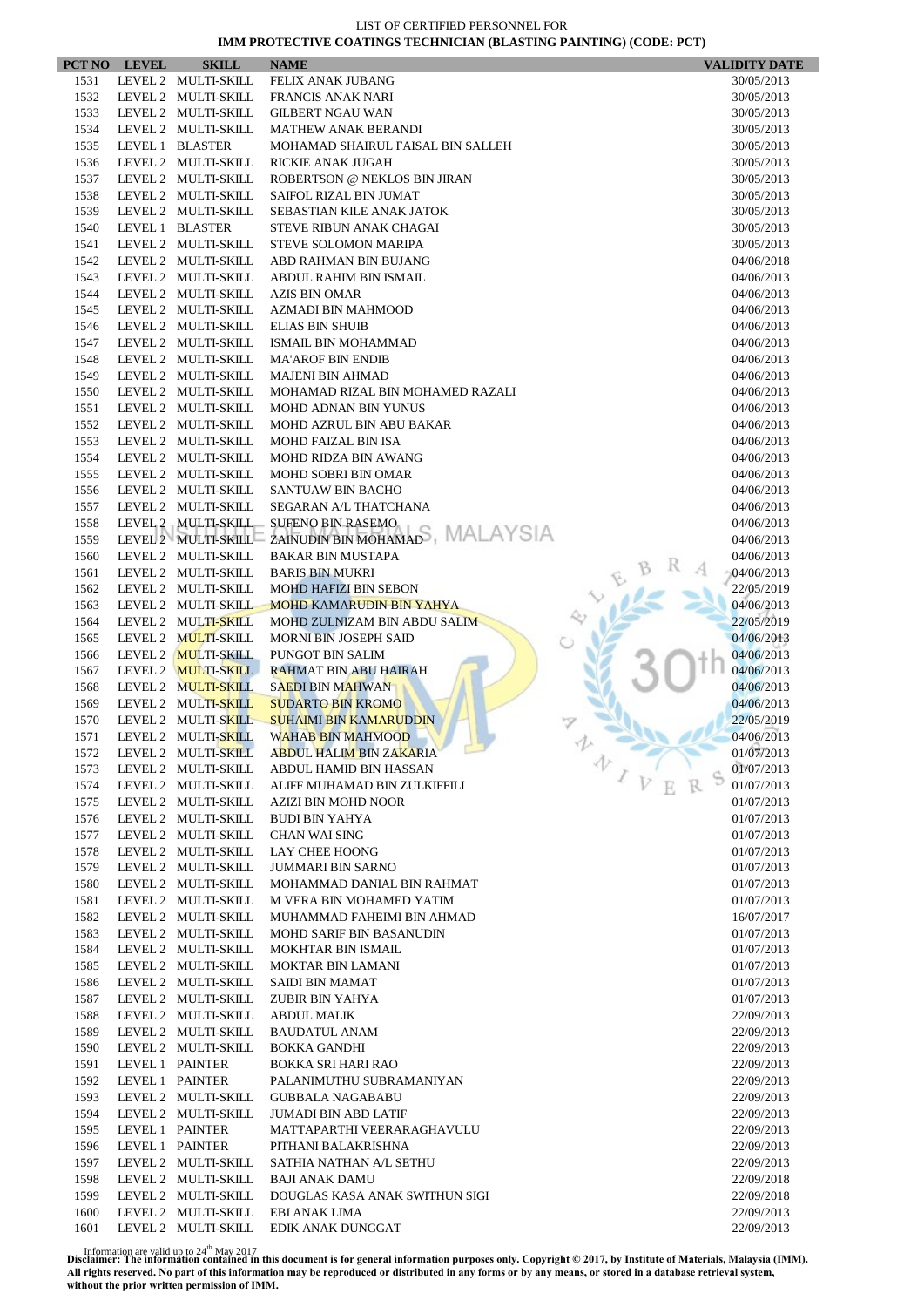|              | PCT NO LEVEL | <b>SKILL</b>                               | <b>NAME</b>                                         | <b>VALIDITY DATE</b>     |
|--------------|--------------|--------------------------------------------|-----------------------------------------------------|--------------------------|
| 1602         |              | LEVEL 2 MULTI-SKILL                        | <b>ENAU ANAK ANSAM</b>                              | 22/09/2018               |
| 1603         |              | LEVEL 2 MULTI-SKILL                        | MANGGANG ANAK DUNGGAT                               | 22/09/2018               |
| 1604         |              | LEVEL 2 MULTI-SKILL                        | <b>SAPREE BIN JAIE</b>                              | 22/09/2013               |
| 1605         |              | LEVEL 2 MULTI-SKILL                        | <b>DUMBUM ANAK ANSI</b>                             | 22/09/2013               |
| 1606         |              | LEVEL 2 MULTI-SKILL                        | <b>ERANG ENDA SIMAN</b>                             | 22/09/2013               |
| 1607         |              | LEVEL 2 MULTI-SKILL                        | <b>JALI ANAK UNGGANG</b>                            | 22/09/2018               |
| 1608         |              | LEVEL 2 MULTI-SKILL                        | <b>JOY UNTAN</b>                                    | 15/11/2020               |
| 1609         |              | LEVEL 2 MULTI-SKILL                        | <b>MAHDI BIN GAPOR</b>                              | 22/09/2013               |
| 1610         |              | LEVEL 2 MULTI-SKILL                        | <b>MORGAN ANAK BUI'EE</b>                           | 22/09/2013               |
| 1611         |              | LEVEL 2 MULTI-SKILL                        | NANANG ANAK JUGI                                    | 22/09/2018               |
| 1612         |              | LEVEL 2 MULTI-SKILL                        | <b>NAWI ANAK GERIJEH</b>                            | 22/09/2013               |
| 1613         |              | LEVEL 2 MULTI-SKILL                        | <b>RANTAU ANAK DUGEY</b>                            | 22/09/2018               |
| 1614         |              | LEVEL 2 MULTI-SKILL                        | RICKY ANAK SINGA                                    | 22/09/2013               |
| 1615         |              | LEVEL 2 MULTI-SKILL                        | <b>ROGER ANAK MELIN</b>                             | 22/09/2018               |
| 1616         |              | LEVEL 2 MULTI-SKILL                        | <b>SATIA BIN JAIE</b>                               | 22/09/2013               |
| 1617         |              | LEVEL 2 MULTI-SKILL<br>LEVEL 2 MULTI-SKILL | SEKRAN ANAK SAGOH                                   | 22/09/2018               |
| 1618         |              | LEVEL 2 MULTI-SKILL                        | <b>JOSEPH ANAK KUDA</b>                             | 22/09/2018               |
| 1619<br>1620 |              | LEVEL 1 BLASTER                            | JEFERY TEDONG ANAK HARRY SERUJI                     | 22/09/2013               |
| 1621         |              | LEVEL 2 MULTI-SKILL                        | ADAM ANAK IMBAN<br>LEWIS ANAK SAMPANG               | 22/09/2013<br>22/09/2013 |
| 1622         |              | LEVEL 2 MULTI-SKILL                        | RAMAN ANAK AJANG                                    |                          |
| 1623         |              | LEVEL 2 MULTI-SKILL                        | <b>ABD LATIFF BIN SIMAN</b>                         | 22/09/2013<br>22/09/2013 |
| 1624         |              | LEVEL 2 MULTI-SKILL                        | DAVID JOHN                                          | 22/09/2013               |
| 1625         |              | LEVEL 2 MULTI-SKILL                        | MOHAMAD SABTU BIN MATJANI                           | 22/09/2013               |
| 1626         |              | LEVEL 2 MULTI-SKILL                        | <b>RUSYDI BIN MASRI</b>                             | 22/09/2013               |
| 1627         |              | LEVEL 1 BLASTER                            | ALEX ANDRA ANAK JAYA                                | 22/09/2013               |
| 1628         |              | LEVEL 2 MULTI-SKILL                        | <b>ANDREW ANAK TAK</b>                              | 22/09/2018               |
| 1629         |              |                                            | LEVEL 2 MULTI-SKILL JAYA ANAK NYAMBUNG              | 21/12/2018               |
| 1630         |              |                                            | LEVEL2 MULTI-SKILL= JIKA ANAK BASIS VIALS, MALAYSIA | 22/09/2013               |
| 1631         |              | LEVEL 2 MULTI-SKILL                        | LAWRENCE DEAN ANAK HENRY                            | 22/09/2013               |
| 1632         |              | LEVEL 1 BLASTER                            | NGINDANG ANAK BUJAK                                 | 22/09/2013               |
| 1633         |              | LEVEL 2 MULTI-SKILL                        | <b>RAIMI BIN ABDUL KADIR</b>                        | 22/09/2013               |
| 1634         |              | LEVEL 2 MULTI-SKILL                        | <b>RICKY ANAK KEDU</b>                              | 22/09/2013               |
| 1635         |              | LEVEL 2 MULTI-SKILL                        | <b>SIMSON GAU</b>                                   | 22/09/2013               |
| 1636         |              | LEVEL 1 BLASTER                            | <b>ISA BIN GUSTAH</b>                               | 22/09/2013               |
| 1637         |              | LEVEL 1 BLASTER                            | <b>JUMAT BIN BINGKIL</b>                            | 22/09/2013               |
| 1638         |              | LEVEL 2 MULTI-SKILL                        | <b>JUMAT BIN RAMIN</b>                              | 22/09/2013               |
| 1639         |              | LEVEL 2 MULTI-SKILL                        | <b>SULAIMAN BIN SIKAL</b>                           | 22/09/2013               |
| 1640         |              | LEVEL 2 MULTI-SKILL                        | <b>WILSON ANAK FRANCIS EMPAM</b>                    | 22/09/2013               |
| 1641         |              | LEVEL 2 MULTI-SKILL                        | <b>ZAINUDDIN BIN ZAINAL</b>                         | 22/09/2013               |
| 1642         |              | LEVEL 2 MULTI-SKILL                        | <b>AZHAR BIN CHE HARUN</b>                          | 06/11/2018               |
| 1643         |              | LEVEL 2 MULTI-SKILL                        | GUNASAGARAN A/L VENGADASALAM                        | 06/11/2013               |
| 1644         |              | LEVEL 2 MULTI-SKILL                        | JOHN KENNEDY A/L SANTIAVO                           | v<br>06/11/2013          |
| 1645         |              | LEVEL 2 MULTI-SKILL                        | <b>MOHD NOR BIN ABU</b>                             | 06/11/2013               |
| 1646         |              | LEVEL 2 MULTI-SKILL                        | PERAGAS A/L GOVINDASAMY                             | 06/11/2013               |
| 1647         |              | LEVEL 2 MULTI-SKILL                        | RUSLI BIN HASHIM                                    | 06/11/2013               |
| 1648         |              | LEVEL 1 BLASTER                            | AMRI                                                | 06/11/2013               |
| 1649         |              | LEVEL 1 BLASTER                            | <b>KASTUWAR BIN SARUN</b>                           | 06/11/2013               |
| 1650         |              | LEVEL 2 MULTI-SKILL                        | MALIKAN                                             | 06/11/2013               |
| 1651         |              | LEVEL 2 MULTI-SKILL                        | <b>NAERI BIN RIDAWI</b>                             | 06/11/2013               |
| 1652         |              | LEVEL 2 MULTI-SKILL                        | <b>GAFFAR MOLLAH</b>                                | 06/11/2013               |
| 1653         |              | LEVEL 2 MULTI-SKILL                        | ISNAWAN                                             | 06/11/2013               |
| 1654         |              | LEVEL 2 MULTI-SKILL                        | KANNAN MAHALINGAM                                   | 06/11/2013               |
| 1655         |              | LEVEL 2 MULTI-SKILL                        | <b>MD ANWAR HOSSIAN</b>                             | 06/11/2013               |
| 1656         |              | LEVEL 2 MULTI-SKILL                        | AMIT ANAK LAMPAK                                    | 10/11/2018               |
| 1657         |              | LEVEL 1 BLASTER                            | ARUNACHALAM SARAVANAN                               | 10/11/2013               |
| 1658         |              | LEVEL 1 BLASTER                            | BIJAY KUMAR SAH                                     | 10/11/2018               |
| 1659         |              | LEVEL 2 MULTI-SKILL                        | CHITHIRAVELU KATHIRESAN                             | 19/06/2019               |
| 1660         |              | LEVEL 2 MULTI-SKILL                        | DIPAK RAI                                           | 19/06/2019               |
| 1661         |              | LEVEL 1 BLASTER                            | DIPAK SHAHI                                         | 10/11/2013               |
| 1662         |              | LEVEL 1 BLASTER                            | <b>JESURAJ THOMMAIAPPA</b>                          | 10/11/2013               |
| 1663         |              | LEVEL 2 MULTI-SKILL                        | <b>MANOJ PASWAN</b>                                 | 10/11/2013               |
| 1664         |              | LEVEL 2 MULTI-SKILL                        | MOHD SALLEH BIN A. BAKAR                            | 10/11/2018               |
| 1665         |              | LEVEL 2 MULTI-SKILL<br>LEVEL 2 MULTI-SKILL | MUSINI VEERA VENKATA SATYARAYANA                    | 10/11/2018               |
| 1666<br>1667 |              | LEVEL 2 MULTI-SKILL                        | NIM BAHADUR THAPA<br>PERIYASAMI PERUMAL             | 10/11/2018<br>10/11/2013 |
| 1668         |              | LEVEL 2 MULTI-SKILL                        | RAJAKUMARAN SUBBAIYA MAZHVARAR                      | 10/11/2013               |
| 1669         |              | LEVEL 2 MULTI-SKILL                        | RAJAN VELAYUDHAN                                    | 10/11/2013               |
| 1670         |              | LEVEL 1 BLASTER                            | RAJKUMAR MANNAN                                     | 10/11/2018               |
| 1671         |              | LEVEL 1 BLASTER                            | RAMESH KUNCHUMANI                                   | 10/11/2013               |
| 1672         |              | LEVEL 1 BLASTER                            | <b>RENISTON REVINTON</b>                            | 10/11/2013               |
|              |              |                                            |                                                     |                          |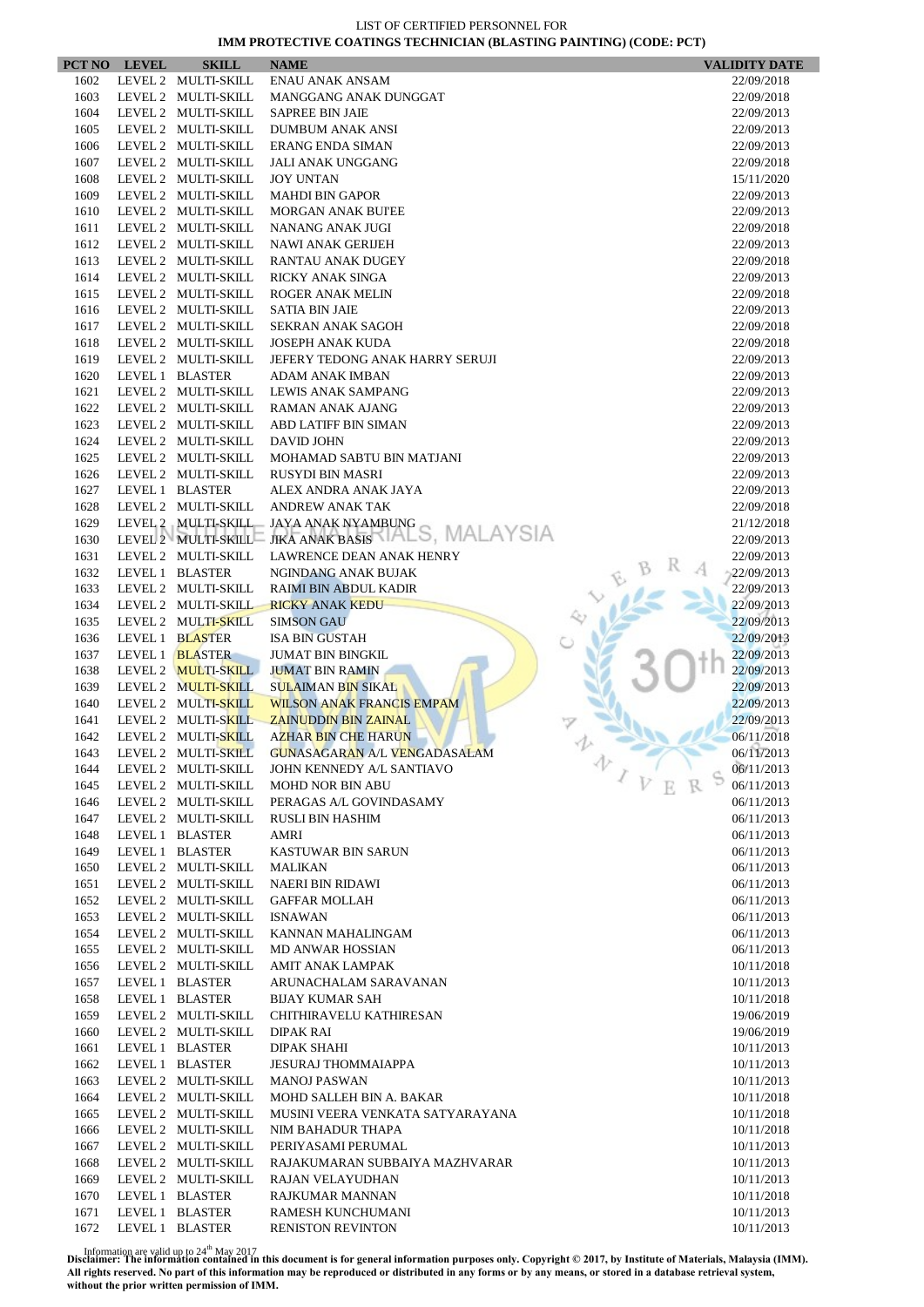|              | PCT NO LEVEL    | <b>SKILL</b>                               | <b>NAME</b>                                            | <b>VALIDITY DATE</b>     |
|--------------|-----------------|--------------------------------------------|--------------------------------------------------------|--------------------------|
| 1673         |                 | LEVEL 2 MULTI-SKILL                        | SANTHANA SAMY A/L ARUL                                 | 10/11/2018               |
| 1674         |                 | LEVEL 1 BLASTER                            | <b>SEBASTIAN MARIARAJ</b>                              | 10/11/2013               |
| 1675         |                 | LEVEL 2 MULTI-SKILL                        | VENKATA SURESH KODAVATI                                | 10/11/2018               |
| 1676         |                 | LEVEL 1 BLASTER                            | BILAL HOSSAIN, ABDUL KHALAK                            | 10/11/2013               |
| 1677         | LEVEL 1 PAINTER |                                            | ASMADI BIN MOHAMED NOR                                 | 10/11/2013               |
| 1678         | LEVEL 1 PAINTER |                                            | ATIKAH BINTI ABU BAKAR                                 | 10/11/2013               |
| 1679<br>1680 | LEVEL 1 PAINTER | LEVEL 1 PAINTER                            | FA'EZAH BINTI MAMAT<br><b>MAHUSIN BIN M.HASSAN</b>     | 10/11/2013               |
| 1681         |                 | LEVEL 1 PAINTER                            | MAT DANG BIN A. GHANI                                  | 10/11/2013<br>10/11/2013 |
| 1682         | LEVEL 1 PAINTER |                                            | <b>MAZLAN BIN MUSTAFA</b>                              | 10/11/2013               |
| 1683         | LEVEL 1 PAINTER |                                            | MOHD FAIZOL NIZAM BIN MOHD YUSUF                       | 10/11/2013               |
| 1684         |                 | LEVEL 1 PAINTER                            | MOHD HAMIZI BIN MAMAT                                  | 10/11/2013               |
| 1685         | LEVEL 1 PAINTER |                                            | MOHD JAMIL BIN MUSTAFFA                                | 10/11/2013               |
| 1686         | LEVEL 1 PAINTER |                                            | MOHD KANUN FIYAH BIN SULONG                            | 10/11/2013               |
| 1687         |                 | LEVEL 1 PAINTER                            | <b>MOHD RAPI BIN MAMAT</b>                             | 10/11/2013               |
| 1688         |                 | LEVEL 1 PAINTER                            | MOHD RAZLE BIN ISMAIL                                  | 10/11/2013               |
| 1689         | LEVEL 1 PAINTER |                                            | MOHD REDZUAN BIN RAZALI                                | 10/11/2013               |
| 1690         | LEVEL 1 PAINTER |                                            | MOHD ZULKEFLE BIN ABDULLAH                             | 10/11/2013               |
| 1691         | LEVEL 1 PAINTER |                                            | MOHD SYAMSUL BAHARI BIN MAT SILAH                      | 10/11/2013               |
| 1692         | LEVEL 1 PAINTER |                                            | MUHAMMAD ANUAR BIN LOT                                 | 10/11/2013               |
| 1693         | LEVEL 1 PAINTER |                                            | MUHAMMAD SUKRI BIN MOHAMAD@ISMAIL                      | 10/11/2013               |
| 1694         | LEVEL 1 PAINTER |                                            | NAZRI BIN MAT FIAH<br><b>NAZRI BIN MD ISA</b>          | 10/11/2013               |
| 1695<br>1696 | LEVEL 1 PAINTER | LEVEL 1 PAINTER                            | NOR AZLINA BINTI ABDUL RAHMAN                          | 10/11/2013<br>10/11/2013 |
| 1697         | LEVEL 1 PAINTER |                                            | NORHAMIRA BINTI MAHYIDIN                               | 10/11/2013               |
| 1698         | LEVEL 1 PAINTER |                                            | ONN JASMI BIN AWANG@JAAFAR                             | 10/11/2013               |
| 1699         | LEVEL 1 PAINTER |                                            | <b>ROZAIDY BIN RAZALI</b>                              | 10/11/2013               |
| 1700         | LEVEL 1 PAINTER |                                            | SARIFULLAH BIN MOHAMAD NOOR                            | 10/11/2013               |
| 1701         |                 | LEVEL 1 PAINTER                            | SITI NOR ALIZAR BINTI AHMAD                            | 10/11/2013               |
| 1702         |                 | LEVEL 1 PAINTER                            | YUSRI BIN HASIM                                        | 10/11/2013               |
| 1703         | LEVEL 1 PAINTER |                                            | ZURIAH BINTI ZAKARIA                                   | $-10/11/2013$            |
| 1704         |                 | LEVEL 1 BLASTER                            | <b>ABDUL HALIM MIAH</b>                                | 12/11/2013               |
| 1705         |                 | LEVEL 2 MULTI-SKILL                        | <b>AFPROLSAH ABDULLAH</b>                              | 12/11/2018               |
| 1706         |                 | LEVEL 1 PAINTER                            | <b>ALAMGIR</b>                                         | 12/11/2013               |
| 1707         | LEVEL 1 PAINTER |                                            | <b>ALI MUCHSIN</b>                                     | 12/11/2013               |
| 1708         |                 | LEVEL 2 <b>MULTI-SKILL</b>                 | AZIZAN ABD MANAN                                       | 12/11/2013               |
| 1709         |                 | LEVEL 1 BLASTER                            | <b>BADZLUR RASHID</b>                                  | 12/11/2013               |
| 1710         |                 | LEVEL 1 PAINTER                            | <b>BATEN MIAH</b>                                      | 12/11/2013               |
| 1711<br>1712 | LEVEL 1 PAINTER | LEVEL 1 BLASTER                            | <b>FAISAL BIN JAMAL</b><br><b>HARUNAR RASHID</b>       | 12/11/2013<br>12/11/2013 |
| 1713         |                 | LEVEL 1 BLASTER                            | <b>HILAL MIRDA</b>                                     | 12/11/2013               |
| 1714         | LEVEL 1 PAINTER |                                            | <b>IMTIZ BAKH SHIQ</b>                                 | 12/11/2013               |
| 1715         | LEVEL 1 PAINTER |                                            | 办<br><b>IMTIZ KHAN</b>                                 | 12/11/2013               |
| 1716         | LEVEL 1 PAINTER |                                            | $\sqrt{V}$<br>MUHAMMAD FIRDAUS BIN BAHARUDIN           | 12/11/2013               |
| 1717         |                 | LEVEL 1 PAINTER                            | M. JAVED                                               | 12/11/2013               |
| 1718         |                 | LEVEL 1 BLASTER                            | <b>MD SHAJU</b>                                        | 12/11/2013               |
| 1719         |                 | LEVEL 1 BLASTER                            | MOHAMMED DIN ISLAM                                     | 12/11/2013               |
| 1720         |                 | LEVEL 2 MULTI-SKILL                        | MOHD AZHAR BIN ABDULLAH                                | 12/11/2013               |
| 1721         |                 | LEVEL 1 PAINTER                            | <b>MOHD FADLI</b>                                      | 12/11/2013               |
| 1722         |                 | LEVEL 2 MULTI-SKILL                        | MOHD NIZAM MUHALAJAH                                   | 12/11/2013               |
| 1723         |                 | LEVEL 2 MULTI-SKILL                        | <b>MOHD RAFI ARIFIN</b>                                | 12/11/2013               |
| 1724         |                 | LEVEL 1 PAINTER                            | <b>MOHD RIAZ</b>                                       | 12/11/2013               |
| 1725<br>1726 |                 | LEVEL 1 PAINTER<br>LEVEL 2 MULTI-SKILL     | <b>MOHAMAD BIN ROSLI</b><br><b>MOHD SHAHRAN ROSLEE</b> | 12/11/2013<br>12/11/2013 |
| 1727         | LEVEL 1 PAINTER |                                            | <b>MONIR</b>                                           | 12/11/2013               |
| 1728         |                 | LEVEL 2 MULTI-SKILL                        | <b>MUHAMAD</b>                                         | 12/11/2013               |
| 1729         |                 | LEVEL 1 PAINTER                            | <b>MUNARJO</b>                                         | 12/11/2013               |
| 1730         |                 | LEVEL 1 BLASTER                            | MURSHIDUZZAMAN CHOWDHURY                               | 12/11/2013               |
| 1731         |                 | LEVEL 2 MULTI-SKILL                        | NOORSHAHID ABU BAKAR @ MANSOR                          | 12/11/2013               |
| 1732         |                 | LEVEL 1 BLASTER                            | <b>SAYED</b>                                           | 12/11/2013               |
| 1733         |                 | LEVEL 1 BLASTER                            | SHAHIDUL                                               | 12/11/2013               |
| 1734         |                 | LEVEL 2 MULTI-SKILL                        | SHAHRUL JOHARI                                         | 12/11/2013               |
| 1735         |                 | LEVEL 1 BLASTER                            | <b>SHAMSUL HAQE</b>                                    | 12/11/2013               |
| 1736         |                 | LEVEL 1 BLASTER                            | SHFIULLAH                                              | 12/11/2013               |
| 1737         |                 | LEVEL 1 PAINTER                            | <b>SULTAN AHMAD</b>                                    | 12/11/2013               |
| 1738         |                 | LEVEL 1 PAINTER                            | <b>TEHZEEB ARIF</b>                                    | 12/11/2013               |
| 1739         | LEVEL 1 PAINTER |                                            | ZAHID IQBAL                                            | 12/11/2013               |
| 1740         |                 | LEVEL 2 MULTI-SKILL                        | AMIRRUDIN BIN MAD YUSUF                                | 24/11/2013               |
| 1741<br>1742 |                 | LEVEL 2 MULTI-SKILL<br>LEVEL 2 MULTI-SKILL | <b>AZMAN BIN USOL</b>                                  | 24/11/2013               |
| 1743         |                 | LEVEL 2 MULTI-SKILL                        | <b>GRAMAN ANAK NOAH</b><br><b>HAMAS BIN HARIS</b>      | 24/11/2013<br>24/11/2013 |
|              |                 |                                            |                                                        |                          |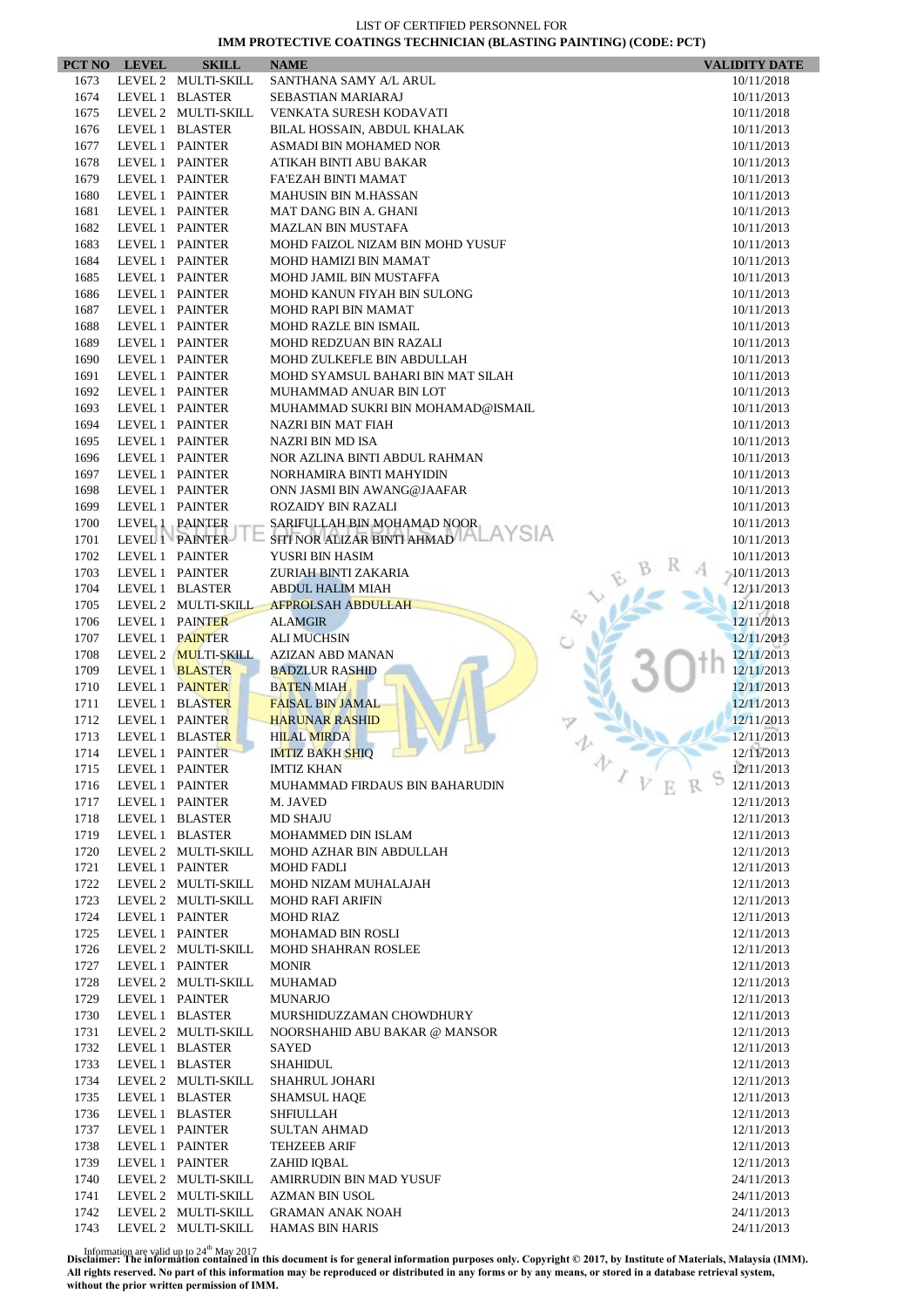|              | PCT NO LEVEL | <b>SKILL</b>                               | <b>NAME</b>                                             | <b>VALIDITY DATE</b>     |
|--------------|--------------|--------------------------------------------|---------------------------------------------------------|--------------------------|
| 1744         |              | LEVEL 2 MULTI-SKILL                        | JEFFRY BIN JAMIL                                        | 24/11/2013               |
| 1745         |              | LEVEL 2 MULTI-SKILL                        | <b>KARIM ULLAH</b>                                      | 24/11/2013               |
| 1746         |              | LEVEL 1 BLASTER                            | <b>MARAKAB KHAN</b>                                     | 24/11/2013               |
| 1747         |              | LEVEL 2 MULTI-SKILL                        | MOHAMAD NORFIRDAUS BIN AHMAD                            | 24/11/2013               |
| 1748         |              | LEVEL 2 MULTI-SKILL                        | MD NIZAM BIN MD JURI                                    | 24/11/2013               |
| 1749         |              | LEVEL 2 MULTI-SKILL                        | MOHD RASHID BIN MOHD JAFAR                              | 24/11/2013               |
| 1750         |              | LEVEL 2 MULTI-SKILL                        | <b>MOHD SANI BIN SAMIN</b>                              | 24/11/2013               |
| 1751<br>1752 |              | LEVEL 2 MULTI-SKILL<br>LEVEL 2 MULTI-SKILL | MOHD ZAKI BIN ABDULLAH<br>MUHAMAD FITRI BIN MAT ZAIK    | 24/11/2013<br>24/11/2013 |
| 1753         |              | LEVEL 2 MULTI-SKILL                        | MUHAMMAD TARIQ JAHANZEB                                 | 24/11/2013               |
| 1754         |              | LEVEL 2 MULTI-SKILL                        | NORHAZLI BIN HAMDAN                                     | 24/11/2013               |
| 1755         |              | LEVEL 2 MULTI-SKILL                        | SAQKABAR SHAH                                           | 24/11/2013               |
| 1756         |              | LEVEL 2 MULTI-SKILL                        | <b>SHARIFULLAH</b>                                      | 24/11/2013               |
| 1757         |              | LEVEL 2 MULTI-SKILL                        | SHEK NASYARATUL NAIM AHMAD                              | 24/11/2013               |
| 1758         |              | LEVEL 2 MULTI-SKILL                        | <b>SUMA BIN TAHANG</b>                                  | 29/11/2021               |
| 1759         |              | LEVEL 2 MULTI-SKILL                        | <b>SUWARNO BIN AJIS</b>                                 | 24/11/2013               |
| 1760         |              | LEVEL 2 MULTI-SKILL                        | <b>AG.ASMAN BIN BAKAR</b>                               | 27/11/2018               |
| 1761         |              | LEVEL 1 BLASTER                            | ANTHONY ANAK GUANG                                      | 27/11/2013               |
| 1762         |              | LEVEL 2 MULTI-SKILL                        | <b>CLARENCE CONSTANTINE</b>                             | 27/11/2013               |
| 1763         |              | LEVEL 2 MULTI-SKILL                        | DUGAT ANAK BUNDAN                                       | 27/11/2013               |
| 1764         |              | LEVEL 2 MULTI-SKILL                        | <b>JONATHAN ROBERT @ SYLVESTER</b>                      | 27/11/2018               |
| 1765         |              | LEVEL 2 MULTI-SKILL                        | NAZIRUL HASYIR BIN AWANG DAMIT                          | 19/09/2018               |
| 1766         |              | LEVEL 2 MULTI-SKILL                        | POWELL J AMPANG                                         | 27/11/2018               |
| 1767<br>1768 |              | LEVEL 2 MULTI-SKILL<br>LEVEL 2 MULTI-SKILL | <b>BUDA ANAK WILLIAM</b><br><b>DINLEE ANAK APO</b>      | 01/12/2013<br>01/12/2013 |
| 1769         |              | LEVEL 2 MULTI-SKILL                        | HAJI AWANG SALLEH BIN AWANG SERUJI                      | 01/12/2013               |
| 1770         |              | LEVEL 2 MULTI-SKILL                        | TONY LASAH ANAK DIO                                     | 01/12/2013               |
| 1771         |              |                                            | LEVEL 2 MULTI-SKILL UNYAT ANAK BAKAR                    | 01/12/2013               |
| 1772         |              |                                            | LEVEL 2 MULTI-SKILL JAGATHESAN AL NAGARAJA MALAYSIA     | 02/01/2014               |
| 1773         |              | LEVEL 2 MULTI-SKILL                        | <b>JAYASEELAN</b>                                       | 02/01/2014               |
| 1774         |              | LEVEL 2 MULTI-SKILL                        | <b>JEGATHIS A/L JAYASEELAN</b>                          | $-02/01/2014$            |
| 1775         |              | LEVEL 1 BLASTER                            | <b>NURUZZAMAN</b>                                       | 02/01/2014               |
| 1776         |              | LEVEL 1 BLASTER                            | <b>SAIFUL ISLAM</b>                                     | 02/01/2014               |
| 1777         |              | LEVEL 2 MULTI-SKILL                        | ADI SAPUTRO ARIWIBOWO                                   | 02/01/2014               |
| 1778         |              | LEVEL 1 BLASTER                            | <b>HASAN BIN MAHLI</b>                                  | 02/01/2019               |
| 1779         |              | LEVEL 2 MULTI-SKILL                        | <b>INDRA FIRMANSAH</b>                                  | 02/01/2014               |
| 1780         |              | LEVEL 2 MULTI-SKILL                        | <b>KHOIRUL FATA</b>                                     | 02/01/2019               |
| 1781         |              | LEVEL 1 PAINTER                            | <b>MAQSOOD AHMAD</b>                                    | 02/01/2014               |
| 1782         |              | LEVEL 2 MULTI-SKILL                        | <b>MOHAMAD ARIFIN</b>                                   | 02/01/2014               |
| 1783<br>1784 |              | LEVEL 2 MULTI-SKILL<br>LEVEL 2 MULTI-SKILL | <b>MOHAMMAD SUWANDI</b><br>MOHD ZULFADLI BIN JAMALLUDIN | 02/01/2014<br>02/01/2019 |
| 1785         |              |                                            | LEVEL 2 MULTI-SKILL MAHALINGAM                          | 21/12/2019               |
| 1786         |              | LEVEL 2 MULTI-SKILL                        | MUHAMMAD SURYA DARMA                                    | 办<br>02/01/2014          |
| 1787         |              | LEVEL 2 MULTI-SKILL                        | MOHAMMAD ANOWAR HOSSAIN                                 | 21/12/2019               |
| 1788         |              | LEVEL 2 MULTI-SKILL                        | <b>WILSON SIGAU</b>                                     | 01/12/2013               |
| 1789         |              | LEVEL 2 MULTI-SKILL                        | NANDLAL                                                 | 21/12/2019               |
| 1790         |              | LEVEL 2 MULTI-SKILL                        | <b>ALONG ARANG</b>                                      | 16/07/2017               |
| 1791         |              | LEVEL 2 MULTI-SKILL                        | <b>JOEL ANAK JULIAN</b>                                 | 01/12/2013               |
| 1792         |              | LEVEL 1 BLASTER                            | ROLLAND MALLANG                                         | 01/12/2013               |
| 1793         |              | LEVEL 2 MULTI-SKILL                        | <b>AWANG BIN OMAR</b>                                   | 12/02/2014               |
| 1794         |              | LEVEL 2 MULTI-SKILL                        | HARIFFADILLAH BIN ZULKIFLI                              | 12/02/2014               |
| 1795         |              | LEVEL 2 MULTI-SKILL                        | <b>IDRIS BIN SALLEH</b>                                 | 12/02/2014               |
| 1796         |              | LEVEL 2 MULTI-SKILL                        | <b>JANUDIN BIN JOHARI</b>                               | 12/02/2014               |
| 1797         |              | LEVEL 2 MULTI-SKILL                        | MOHAMAD FAIZ BIN ABDUL GHANI                            | 12/02/2014               |
| 1798         |              | LEVEL 2 MULTI-SKILL                        | MUHAMAD SHAHRIL BIN ABDUL GHANI                         | 12/02/2014               |
| 1799<br>1800 |              | LEVEL 2 MULTI-SKILL<br>LEVEL 2 MULTI-SKILL | MOHD KHAIDIR BIN ISHAK                                  | 12/02/2014               |
| 1801         |              | LEVEL 2 MULTI-SKILL                        | <b>MOHD SABIR BIN KARTO</b><br><b>SULAIMAN BIN RAUF</b> | 12/02/2014<br>12/02/2014 |
| 1802         |              | LEVEL 2 MULTI-SKILL                        | ABD RAHMAN BIN JAMIL                                    | 12/02/2014               |
| 1803         |              | LEVEL 2 MULTI-SKILL                        | <b>IBRAHIM BIN SALLEH</b>                               | 12/02/2014               |
| 1804         |              | LEVEL 2 MULTI-SKILL                        | <b>IDERIS BIN ABDUL HAMID</b>                           | 12/02/2014               |
| 1805         |              | LEVEL 2 MULTI-SKILL                        | KHAIRUL MABESOR BIN WAHID                               | 06/11/2018               |
| 1806         |              | LEVEL 2 MULTI-SKILL                        | LANIAT BIN EMBOK SELONG                                 | 12/02/2014               |
| 1807         |              | LEVEL 2 MULTI-SKILL                        | NORDIN BIN MD NUR                                       | 12/02/2014               |
| 1808         |              | LEVEL 2 MULTI-SKILL                        | <b>RAZIF BIN TUKIMON</b>                                | 12/02/2014               |
| 1809         |              | LEVEL 2 MULTI-SKILL                        | <b>ROSDI BIN MAT</b>                                    | 12/02/2014               |
| 1810         |              | LEVEL 2 MULTI-SKILL                        | SHAHRULNIZAM BIN MOHD NOOR                              | 12/02/2014               |
| 1811         |              | LEVEL 2 MULTI-SKILL                        | SILVARAJOO A/L MARIMUTHU                                | 12/02/2014               |
| 1812         |              | LEVEL 2 MULTI-SKILL                        | VIKHTASAMY A/L NAGAN                                    | 12/02/2014               |
| 1813         |              | LEVEL 2 MULTI-SKILL                        | WAN AHMAD AZMAN BIN WAN HUSSIN                          | 12/02/2014               |
| 1814         |              | LEVEL 2 MULTI-SKILL                        | WAN ROHADZAD BIN WAN OTHMAN                             | 12/02/2014               |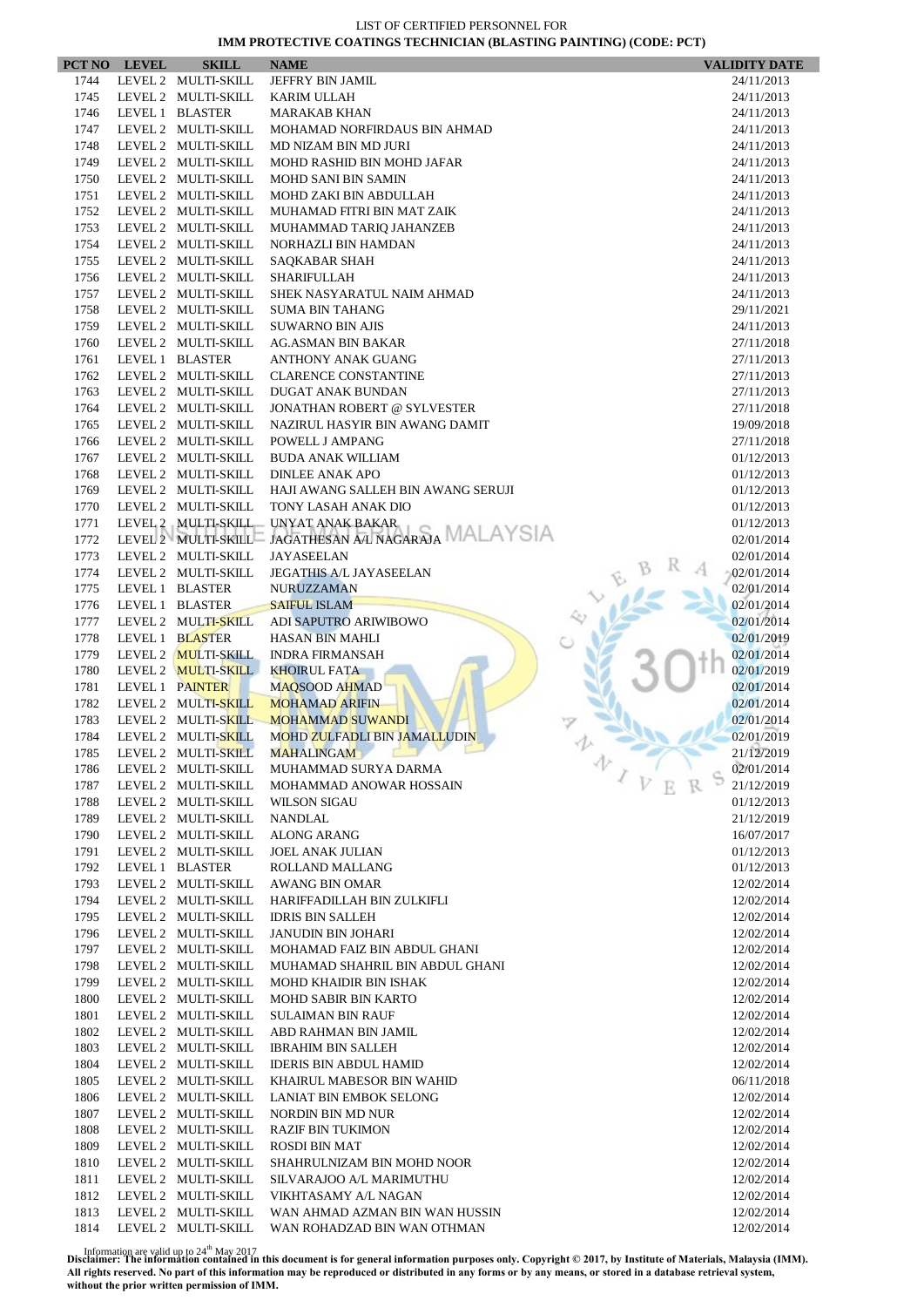|      | PCT NO LEVEL    | <b>SKILL</b>                               | <b>NAME</b>                                          | <b>VALIDITY DATE</b> |
|------|-----------------|--------------------------------------------|------------------------------------------------------|----------------------|
| 1815 |                 | LEVEL 2 MULTI-SKILL                        | ZAINUDIN BIN MOHAMED ALI                             | 12/02/2014           |
| 1816 |                 | LEVEL 1 BLASTER                            | ALI                                                  | 12/02/2014           |
| 1817 |                 | LEVEL 1 PAINTER                            | <b>ANWAR</b>                                         | 12/02/2014           |
| 1818 |                 | LEVEL 2 MULTI-SKILL                        | <b>MAMUN</b>                                         | 12/02/2014           |
| 1819 |                 | LEVEL 2 MULTI-SKILL                        | MD OASIM                                             | 12/02/2014           |
| 1820 |                 | LEVEL 2 MULTI-SKILL                        | <b>SATTAR</b>                                        | 12/02/2014           |
| 1821 |                 | LEVEL 2 MULTI-SKILL                        | AHMAD FAIZAL BIN HAMZAH                              | 30/03/2014           |
| 1822 |                 | LEVEL 2 MULTI-SKILL                        | <b>AZMI BIN AWANG</b>                                | 30/03/2014           |
| 1823 |                 | LEVEL 2 MULTI-SKILL                        | KHARUNIZAN BIN ABD AZIZ                              | 30/03/2014           |
| 1824 |                 | LEVEL 2 MULTI-SKILL                        | <b>MAHYUDDIN BIN YUSUF</b>                           | 30/03/2014           |
| 1825 |                 | LEVEL 2 MULTI-SKILL                        | MOHAMAD AZUAN BIN SIDEK                              | 30/03/2014           |
| 1826 |                 | LEVEL 2 MULTI-SKILL                        | MOHD KHAIRISAM BIN ABD AZIZ                          | 30/03/2014           |
| 1827 |                 | LEVEL 2 MULTI-SKILL                        | MOHD NASHARUDDIN BIN ALIAS                           | 30/03/2014           |
| 1828 |                 | LEVEL 2 MULTI-SKILL                        | MOHD SHAHRUL BIN MUSTAFA                             | 30/03/2014           |
| 1829 |                 | LEVEL 2 MULTI-SKILL                        | MUHAMAD KARAMI BIN ROSLI                             | 30/03/2014           |
| 1830 |                 | LEVEL 2 MULTI-SKILL                        | MUHAMAD SUHAIMI BIN JUSOH                            | 30/03/2014           |
| 1831 |                 | LEVEL 2 MULTI-SKILL                        | MUSTAFA BIN MAMAT                                    | 30/03/2014           |
| 1832 |                 | LEVEL 2 MULTI-SKILL                        | <b>ROSLI BIN AWANG</b>                               | 29/10/2018           |
| 1833 |                 | LEVEL 2 MULTI-SKILL                        | WAN ABDULLAH BIN WAN HASSAN                          | 30/03/2014           |
| 1834 |                 | LEVEL 2 MULTI-SKILL                        | WAN HUSIN WAN JUNAIDI                                | 30/03/2014           |
| 1835 |                 | LEVEL 2 MULTI-SKILL                        | WAN MOHD NAZRE BIN W. MOHD NAWI                      | 30/03/2014           |
| 1836 |                 | LEVEL 2 MULTI-SKILL                        | ZAMZURI BIN MOHAMAD                                  | 30/03/2014           |
| 1837 |                 | LEVEL 2 MULTI-SKILL                        | <b>BERIAK ANAK ULOK</b>                              | 18/04/2014           |
| 1838 |                 | LEVEL 1 BLASTER                            | <b>JACKINE ANAK KAMPONG</b>                          | 18/04/2019           |
| 1839 |                 | LEVEL 2 MULTI-SKILL                        | <b>KESONG ANAK MOPENG</b>                            | 18/04/2014           |
| 1840 |                 | LEVEL 2 MULTI-SKILL                        | <b>MASAM ANAK SLAT</b>                               | 18/04/2014           |
| 1841 |                 | LEVEL 2 MULTI-SKILL                        | MONGGIE ANAK JANGGU                                  | 18/04/2014           |
| 1842 |                 | LEVEL 2 MULTI-SKILL                        | SEBASTIAN ANAU LENJAU                                | 18/04/2014           |
| 1843 |                 |                                            | LEVEL 2 MULTI-SKILL STANLY BISA ANAK SANA, MALAYSIA  | 18/04/2019           |
| 1844 |                 | LEVEL 1 BLASTER                            | <b>SYAZIRIN BIN SA'AT</b>                            | 18/04/2014           |
| 1845 |                 | LEVEL 2 MULTI-SKILL                        | <b>MUHAMMAD</b>                                      | 26/06/2014           |
| 1846 |                 | LEVEL 2 MULTI-SKILL                        | <b>PARTO</b>                                         | 26/06/2014           |
| 1847 |                 | LEVEL 2 MULTI-SKILL                        | <b>MOHAMAD HAFIS BIN MOHD NAWI</b>                   | 26/06/2014           |
| 1848 |                 | LEVEL 2 MULTI-SKILL                        | MOHD AZZALI BIN MOHD ESA                             | 26/06/2014           |
| 1849 |                 | LEVEL 1 PAINTER                            | <b>MOHD YUSOF BIN AHMAD</b>                          | 26/06/2014           |
| 1850 |                 | LEVEL 2 MULTI-SKILL                        | EDY HAFIS ZULAINI BIN TAMAT                          | 26/06/2014           |
| 1851 |                 | LEVEL 2 MULTI-SKILL                        | <b>MUHAMAD FAIS BIN ABDUL MAJID</b>                  | 26/06/2019           |
| 1852 |                 | LEVEL 2 MULTI-SKILL                        | <b>MOHD HAFIZ BIN ZAHARI</b>                         | 26/06/2014           |
| 1853 |                 | LEVEL 1 PAINTER                            | <b>SEPARIDDIN BIN HUSIAN</b>                         | 26/06/2014           |
| 1854 |                 |                                            | LEVEL 2 MULTI-SKILL MUHAMMAD SHAKIZAN BIN HASSAN TAN | 26/06/2014           |
| 1855 |                 | LEVEL 2 MULTI-SKILL                        | SHAMSUDDIN BIN RAMLI                                 | 26/06/2014           |
|      |                 |                                            | 1856 LEVEL 2 MULTI-SKILL MOHD NAZARUDDIN BIN SENAN   | 26/06/2014           |
|      |                 |                                            |                                                      | 办                    |
| 1857 |                 | LEVEL 2 MULTI-SKILL<br>LEVEL 2 MULTI-SKILL | MOHAMAD NOR BIN SUJIMAN                              | 26/06/2014           |
| 1858 |                 |                                            | NOR ZAN AFFZAN BIN ZANAL                             | 26/06/2014           |
| 1859 |                 | LEVEL 2 MULTI-SKILL                        | <b>RASID BIN KARIM</b>                               | 26/06/2014           |
| 1860 |                 | LEVEL 2 MULTI-SKILL                        | ANDREW ANAK MELIAU                                   | 22/03/2020           |
| 1861 |                 | LEVEL 1 PAINTER                            | ANDRIA IJAU ANAK UNDI                                | 29/07/2014           |
| 1862 |                 | LEVEL 2 MULTI-SKILL                        | <b>BANGGAI ANAK TUKIK</b>                            | 23/03/2020           |
| 1863 |                 | LEVEL 2 MULTI-SKILL                        | CHULIN ANAK SABI                                     | 29/07/2014           |
| 1864 |                 | LEVEL 1 PAINTER                            | <b>CLIFFORD DUNDANG</b>                              | 29/07/2014           |
| 1865 |                 | LEVEL 1 PAINTER                            | <b>COLLIN ANAK NUING</b>                             | 29/07/2014           |
| 1866 |                 | LEVEL 2 MULTI-SKILL                        | DARREL ANAK DANIEL                                   | 10/11/2019           |
| 1867 |                 | LEVEL 2 MULTI-SKILL                        | DONY LEE ANAK LEMBANG                                | 29/07/2014           |
| 1868 |                 | LEVEL 1 PAINTER                            | ENTALAI ANAK GADOH                                   | 22/03/2020           |
| 1869 |                 | LEVEL 1 PAINTER                            | <b>GAWAN ANAK LUTA</b>                               | 22/03/2020           |
| 1870 |                 | LEVEL 1 PAINTER                            | <b>ILAN ANAK GANGGANG</b>                            | 29/07/2014           |
| 1871 |                 | LEVEL 1 PAINTER                            | <b>JOSEPH ANAK DUGAT</b>                             | 29/07/2014           |
| 1872 |                 | LEVEL 1 PAINTER                            | JOSH ANAK JAMBA                                      | 29/07/2014           |
| 1873 |                 | LEVEL 1 PAINTER                            | KEVIN KEEGAN HEW HUA SIN                             | 29/07/2014           |
| 1874 |                 | LEVEL 2 MULTI-SKILL                        | LARRY MUSA                                           | 29/07/2014           |
| 1875 |                 | LEVEL 1 PAINTER                            | ${\rm LIM}$ JUNE ${\rm HIN}$                         | 29/07/2014           |
| 1876 |                 | LEVEL 2 MULTI-SKILL                        | LO@STEPHEN YONG ANAK SABI                            | 23/03/2020           |
| 1877 |                 | LEVEL 1 PAINTER                            | <b>MARTIN ANAK LIMPENG</b>                           | 29/07/2014           |
| 1878 |                 | LEVEL 1 PAINTER                            | MINGGU ANAK TALIT                                    | 29/07/2014           |
| 1879 |                 | LEVEL 1 PAINTER                            | <b>MULIT ANAK GENA</b>                               | 29/07/2014           |
| 1880 |                 | LEVEL 1 PAINTER                            | NICHOLAS ANAK KERAN                                  | 22/03/2020           |
| 1881 |                 | LEVEL 1 PAINTER                            | ROBBY ANAK TINGKAT                                   | 29/07/2014           |
| 1882 |                 | LEVEL 1 PAINTER                            | SANDRICK ANAK DANGO @ DANGU                          | 29/07/2014           |
| 1883 |                 | LEVEL 1 PAINTER                            | SILANG ANAK JOHNNY                                   | 29/07/2014           |
| 1884 | LEVEL 1 PAINTER |                                            | STEPHEN ANAK CALAMENT                                | 29/07/2014           |
| 1885 |                 | LEVEL 2 MULTI-SKILL                        | DANIEL UNYONG                                        | 07/11/2019           |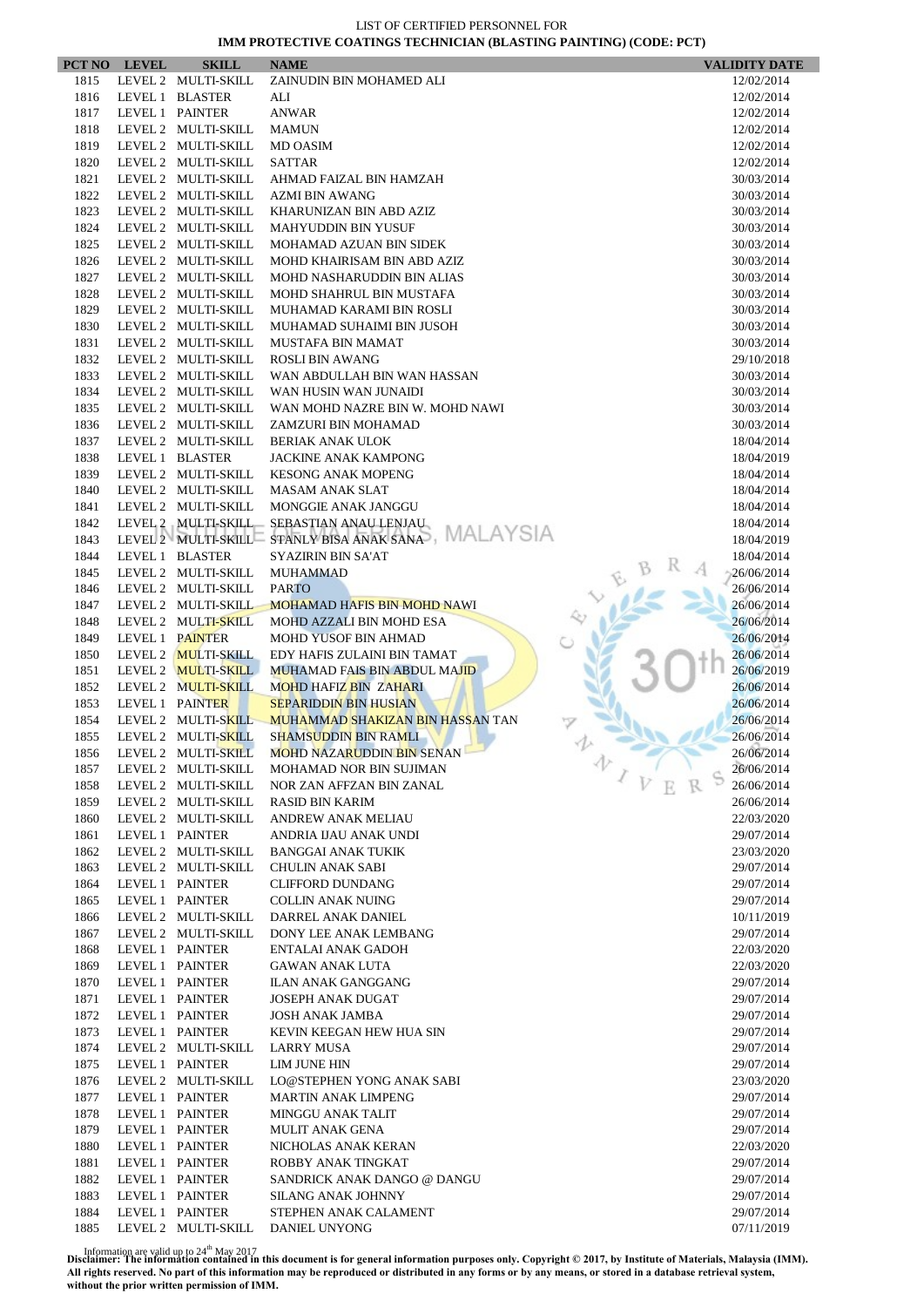|      | PCT NO LEVEL | <b>SKILL</b>        | <b>NAME</b>                                   | <b>VALIDITY DATE</b> |
|------|--------------|---------------------|-----------------------------------------------|----------------------|
| 1886 |              | LEVEL 2 MULTI-SKILL | DAVID ANAK RENAU                              | 29/03/2017           |
| 1887 |              | LEVEL 1 PAINTER     | DICKSON ANAK DOMINIT                          | 29/07/2014           |
| 1888 |              | LEVEL 1 PAINTER     | <b>INGKONG ANAK KALONG</b>                    | 29/07/2014           |
| 1889 |              | LEVEL 1 BLASTER     | <b>MAC THONY ANAK KEPU</b>                    | 29/07/2014           |
| 1890 |              | LEVEL 1 PAINTER     | MOHAMAD SAFRI IRAWAN BIN ROSLAN               | 29/07/2014           |
| 1891 |              | LEVEL 1 PAINTER     | MOHD FAIZAL BIN ABDULLAH                      | 29/07/2014           |
| 1892 |              | LEVEL 2 MULTI-SKILL | <b>RAHIM ANAK PANAU</b>                       | 29/07/2014           |
| 1893 |              | LEVEL 2 MULTI-SKILL | <b>SHUKRY BIN ZAINALBIDIN</b>                 | 29/07/2014           |
| 1894 |              | LEVEL 2 MULTI-SKILL | <b>SUING ANAK LUTOR</b>                       | 29/07/2017           |
| 1895 |              | LEVEL 2 MULTI-SKILL | YULIUS ANAK SANGAU                            | 29/07/2014           |
| 1896 |              | LEVEL 1 PAINTER     | ZULIZAM BIN JUNI                              | 29/07/2014           |
| 1897 |              | LEVEL 2 MULTI-SKILL | <b>ASIN ANAK MAN</b>                          | 29/07/2014           |
| 1898 |              | LEVEL 2 MULTI-SKILL | AZMYDY MOHAMAD                                | 29/07/2014           |
| 1899 |              | LEVEL 2 MULTI-SKILL | <b>BAKI ANAK CHAMBAI</b>                      | 29/07/2014           |
| 1900 |              | LEVEL 2 MULTI-SKILL | <b>EMBAK ANAK GERANG</b>                      | 29/03/2017           |
| 1901 |              | LEVEL 2 MULTI-SKILL | <b>JANIN ANAK JAWIE</b>                       | 29/07/2014           |
| 1902 |              | LEVEL 2 MULTI-SKILL | <b>STONEY PADAN</b>                           | 09/10/2018           |
| 1903 |              | LEVEL 2 MULTI-SKILL | USING ANAK RINGKAI                            | 29/07/2014           |
| 1904 |              | LEVEL 2 MULTI-SKILL | LENDL USAT LAPOH                              | 29/07/2014           |
| 1905 |              | LEVEL 2 MULTI-SKILL | AHMAD FAUZI BIN SAILI                         | 15/11/2020           |
| 1906 |              | LEVEL 2 MULTI-SKILL | AWANG ISMAIL BIN AWANG IBRAHIM                | 15/11/2020           |
| 1907 |              | LEVEL 2 MULTI-SKILL | <b>ESRI BIN SANGGAT</b>                       | 15/11/2020           |
| 1908 |              | LEVEL 2 MULTI-SKILL | FEDRICK NYAYUM ANAK SIGAH                     | 15/11/2020           |
| 1909 |              | LEVEL 2 MULTI-SKILL | <b>GERUNUNG ANAK RANGIE</b>                   | 31/07/2014           |
| 1910 |              | LEVEL 2 MULTI-SKILL | <b>HERRY SERING</b>                           | 31/07/2014           |
| 1911 |              | LEVEL 1 PAINTER     | <b>JATI ANAK ENSENBAN</b>                     | 31/07/2014           |
| 1912 |              | LEVEL 2 MULTI-SKILL | KAYONG ANAK KAYA                              | 31/07/2014           |
| 1913 |              | LEVEL 2 MULTI-SKILL | <b>KEMPAS ANAK TAGE</b>                       | 31/07/2014           |
| 1914 |              | LEVEL 1 PAINTER     | MARY ANAK MARIA ALS, MALAYSIA                 | 15/11/2020           |
| 1915 |              | LEVEL 1 PAINTER     | NAYA ANAK KALUKUT                             | 15/11/2020           |
| 1916 |              | LEVEL 2 MULTI-SKILL | NELSON KERIPAN ANAK WILSON SERUDIN            | $-15/11/2020$        |
| 1917 |              | LEVEL 2 MULTI-SKILL | <b>RICKY ANAK BELONG</b>                      | 31/07/2014           |
| 1918 |              | LEVEL 2 MULTI-SKILL | <b>SEMAN BIN JAMIL</b>                        | 31/07/2014           |
| 1919 |              | LEVEL 2 MULTI-SKILL | <b>ULAK ANAK USAT</b>                         | 31/07/2014           |
| 1920 |              | LEVEL 1 PAINTER     | URIE ANAK UDIN                                | 31/07/2014           |
| 1921 |              | LEVEL 2 MULTI-SKILL | MOHD NAZIRILLAH BIN OTHMAN                    | 31/07/2014           |
| 1922 |              | LEVEL 2 MULTI-SKILL | MUHAMMAD NUR SHAFIQ ZAHIDI NYUAK BIN ABDULLAH | 31/07/2014           |
| 1923 |              | LEVEL 2 MULTI-SKILL | MUHAMMAD GHADAPI BIN ZAKARIA                  | 31/07/2014           |
| 1924 |              | LEVEL 2 MULTI-SKILL | <b>MOHD KHAIRUL BIN RUSDI</b>                 | 31/07/2014           |
| 1925 |              | LEVEL 2 MULTI-SKILL | <b>MOHD NOR AIZAT BIN ABD HALIL</b>           | 31/07/2014           |
| 1926 |              | LEVEL 2 MULTI-SKILL | <b>HARIYANTO</b>                              | 31/07/2019           |
| 1927 |              |                     | LEVEL 2 MULTI-SKILL AHMAD FUAD                | 08/12/2019           |
| 1928 |              | LEVEL 2 MULTI-SKILL | v<br><b>AINUL HUMAM</b>                       | 08/12/2019           |
| 1929 |              | LEVEL 2 MULTI-SKILL | <b>SUPRIADI</b>                               | 31/07/2014           |
| 1930 |              | LEVEL 2 MULTI-SKILL | MOHD ALFAN BIN SALIM                          | 31/07/2014           |
| 1931 |              | LEVEL 2 MULTI-SKILL | <b>AHMAD FAUZAN</b>                           | 31/07/2014           |
| 1932 |              | LEVEL 2 MULTI-SKILL | AHMADI                                        | 31/07/2014           |
| 1933 |              | LEVEL 2 MULTI-SKILL | <b>ALI SHODIQIN</b>                           | 08/12/2019           |
| 1934 |              | LEVEL 2 MULTI-SKILL | AZWAN BIN MOHD HARUN                          | 31/07/2014           |
| 1935 |              | LEVEL 2 MULTI-SKILL | <b>HOLIL SHOFI</b>                            | 31/07/2014           |
| 1936 |              | LEVEL 2 MULTI-SKILL | <b>LIN AUNG</b>                               | 08/12/2019           |
| 1937 |              | LEVEL 2 MULTI-SKILL | MOHAMMAD YOUSAF                               | 31/07/2014           |
| 1938 |              | LEVEL 2 MULTI-SKILL | MOHD HAKIS BIN MD ANUAR                       | 31/07/2014           |
| 1939 |              | LEVEL 2 MULTI-SKILL | SAJUNAIRI BIN NAFI                            | 31/07/2014           |
| 1940 |              | LEVEL 2 MULTI-SKILL | <b>SUPENO</b>                                 | 31/07/2014           |
| 1941 |              | LEVEL 2 MULTI-SKILL | TUAN HAFISZAM BIN TUAN SOH                    | 31/07/2014           |
| 1942 |              | LEVEL 2 MULTI-SKILL | ROBERT ANAK GANGAN                            | 15/08/2014           |
| 1943 |              | LEVEL 2 MULTI-SKILL | MOHD ISNAWI BIN ABDULLAH                      | 15/08/2014           |
| 1944 |              | LEVEL 2 MULTI-SKILL |                                               |                      |
|      |              |                     | DANIEL NGAU JOK                               | 15/08/2014           |
| 1945 |              | LEVEL 2 MULTI-SKILL | <b>JACKY LINANG</b>                           | 29/03/2017           |
| 1946 |              | LEVEL 2 MULTI-SKILL | <b>JIMBO ANAK LASA</b>                        | 15/08/2014           |
| 1947 |              | LEVEL 1 BLASTER     | <b>SAWAL BIN YUNUS</b>                        | 15/08/2014           |
| 1948 |              | LEVEL 1 BLASTER     | SARDI BIN NOHAJIT                             | 15/08/2014           |
| 1949 |              | LEVEL 2 MULTI-SKILL | <b>JUHAN ANAK JIPIN</b>                       | 15/08/2014           |
| 1950 |              | LEVEL 2 MULTI-SKILL | <b>MURANG UKONG</b>                           | 22/04/2020           |
| 1951 |              | LEVEL 2 MULTI-SKILL | UJEH ANAK DULLAH                              | 21/09/2019           |
| 1952 |              | LEVEL 2 MULTI-SKILL | ENTAYAH ANAK WAN                              | 21/09/2019           |
| 1953 |              | LEVEL 2 MULTI-SKILL | ISING ANAK NYALANG                            | 15/08/2014           |
| 1954 |              | LEVEL 2 MULTI-SKILL | ANSELM ANSA ANAK KAMPIT                       | 07/11/2019           |
| 1955 |              | LEVEL 2 MULTI-SKILL | TALIT ANAK TUAN                               | 15/08/2014           |
| 1956 |              | LEVEL 2 MULTI-SKILL | TAWAN ANAK TINDIN                             | 15/08/2014           |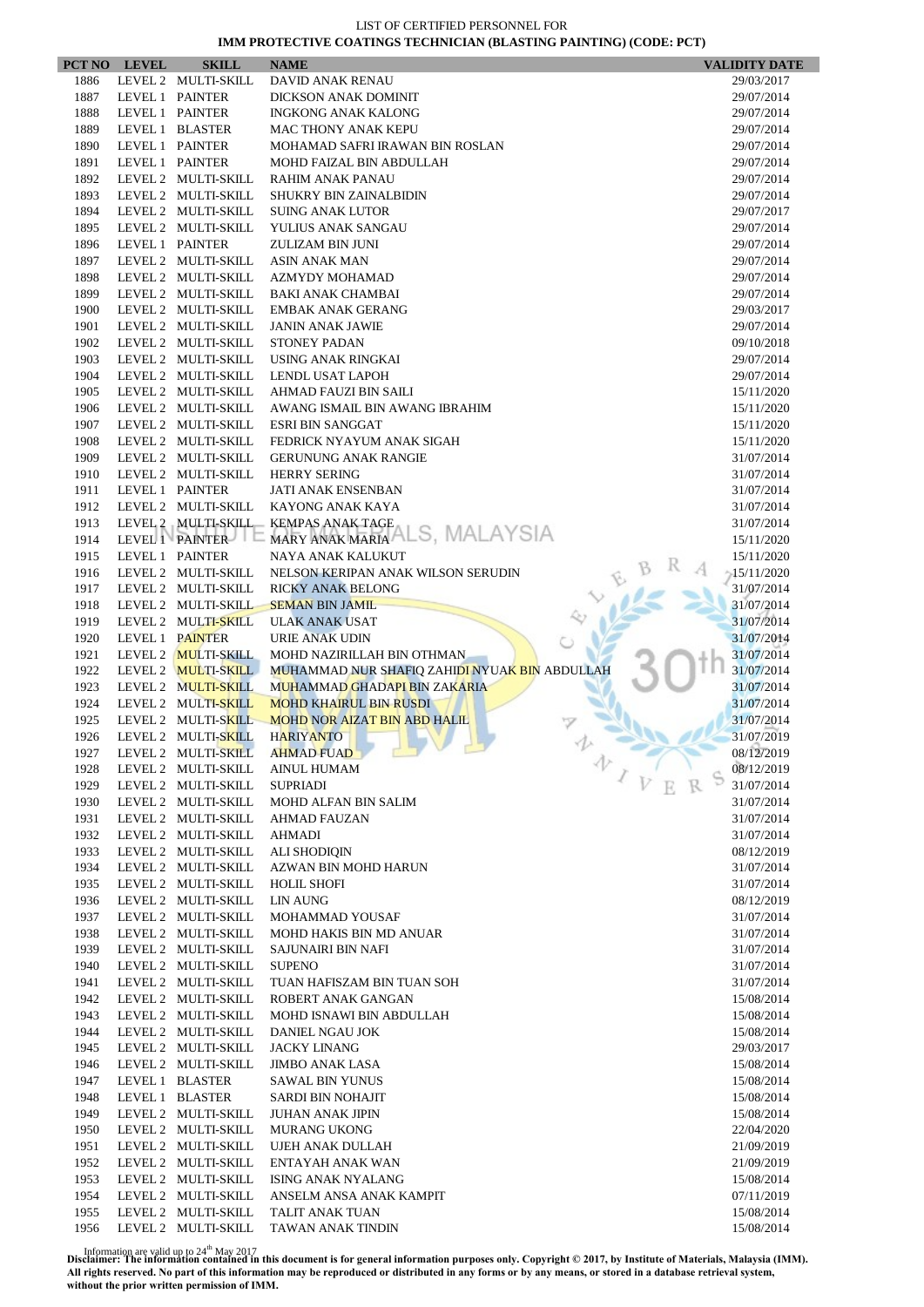|              | PCT NO LEVEL | <b>SKILL</b>                               | <b>NAME</b>                                        | <b>VALIDITY DATE</b>     |
|--------------|--------------|--------------------------------------------|----------------------------------------------------|--------------------------|
| 1957         |              | LEVEL 2 MULTI-SKILL                        | <b>JATOK ANAK BUS</b>                              | 14/07/2018               |
| 1958         |              | LEVEL 2 MULTI-SKILL                        | SANTAP ANAK GERA                                   | 15/08/2014               |
| 1959         |              | LEVEL 2 MULTI-SKILL                        | <b>SIMON ANAK ENGKLANYAU</b>                       | 22/12/2018               |
| 1960         |              | LEVEL 2 MULTI-SKILL                        | TONI ANAK NYANAU                                   | 15/08/2014               |
| 1961         |              | LEVEL 2 MULTI-SKILL                        | <b>BELAKA ANAK SABUT</b>                           | 15/08/2014               |
| 1962         |              | LEVEL 2 MULTI-SKILL                        | AMBUN ANAK DANGGAT                                 | 15/08/2014               |
| 1963         |              | LEVEL 2 MULTI-SKILL                        | JEFFERY ANAK LANGA                                 | 01/10/2014               |
| 1964         |              | LEVEL 1 BLASTER                            | <b>MAZLAN BIN MOHSEN</b>                           | 01/10/2014               |
| 1965         |              | LEVEL 2 MULTI-SKILL                        | FAIZAN BIN ABDUL MANAF                             | 01/10/2014               |
| 1966         |              | LEVEL 2 MULTI-SKILL                        | <b>GARRY ANAK PANDONG</b>                          | 01/10/2014               |
| 1967         |              | LEVEL 2 MULTI-SKILL                        | <b>SAING ANAK UNSA</b>                             | 01/10/2014               |
| 1968         |              | LEVEL 2 MULTI-SKILL                        | <b>MASAM ANAK GASING</b>                           | 01/10/2014               |
| 1969         |              | LEVEL 2 MULTI-SKILL                        | EBI ANAK MEDANG                                    | 01/10/2014               |
| 1970         |              | LEVEL 2 MULTI-SKILL                        | <b>CHAN KEE LIANG</b>                              | 01/10/2014               |
| 1971         |              | LEVEL 2 MULTI-SKILL                        | UDIN ANAK SAGAI                                    | 01/10/2014               |
| 1972         |              | LEVEL 2 MULTI-SKILL                        | <b>NGIRING ANAK SUMIL</b>                          | 01/10/2014               |
| 1973<br>1974 |              | LEVEL 2 MULTI-SKILL                        | LENNY JETAM ANAK AJAU                              | 10/05/2020               |
| 1975         |              | LEVEL 2 MULTI-SKILL<br>LEVEL 2 MULTI-SKILL | <b>BIDIN ANAK JUBIN</b>                            | 19/10/2014               |
| 1976         |              | LEVEL 2 MULTI-SKILL                        | <b>JACKSON ANAK ANDREW</b><br>STEPHEN ANAK NUENG   | 09/12/2016<br>25/11/2016 |
| 1977         |              | LEVEL 2 MULTI-SKILL                        | <b>JALIN AK TUGAU</b>                              | 01/10/2018               |
| 1978         |              | LEVEL 2 MULTI-SKILL                        | <b>SAIT ANAK KUNCHU</b>                            | 19/10/2014               |
| 1979         |              | LEVEL 2 MULTI-SKILL                        | JEFFRY ANAK NYAMBAR                                | 03/05/2015               |
| 1980         |              | LEVEL 2 MULTI-SKILL                        | JACKSON ANAK JUGAH                                 | 19/10/2014               |
| 1981         |              | LEVEL 2 MULTI-SKILL                        | <b>JUTI ANAK MAPI</b>                              | 21/09/2019               |
| 1982         |              | LEVEL 2 MULTI-SKILL                        | <b>GABRIEL TAYAI ANAK SELIMAN</b>                  | 19/10/2014               |
| 1983         |              | LEVEL 2 MULTI-SKILL                        | <b>JEFFSON LAING</b>                               | 19/10/2014               |
| 1984         |              | LEVEL 1 BLASTER                            | <b>CYRIL ANAK MARTIN</b>                           | 19/10/2014               |
| 1985         |              | LEVEL 2 MULTI-SKILL                        | STEPHEN ANYAU ANAK JACOB ALAYSIA                   | 21/09/2019               |
| 1986         |              | LEVEL 1 BLASTER                            | RODGER ANAK ANDY AJI                               | 19/10/2014               |
| 1987         |              | LEVEL 2 MULTI-SKILL                        | JEFFRI ANAK PILET                                  | 01/10/2018               |
| 1988         |              | LEVEL 2 MULTI-SKILL                        | <b>RICKY ANAK ALANG</b>                            | 21/09/2019               |
| 1989         |              | LEVEL 2 MULTI-SKILL                        | <b>ASSAN AK GAYAH</b>                              | 19/10/2014               |
| 1990         |              | LEVEL 2 MULTI-SKILL                        | <b>GABIREL ANAK ROBERT CHIMBANG</b>                | 19/10/2014               |
| 1991         |              | LEVEL 2 MULTI-SKILL                        | <b>MAZA'AZIRAN BIN ZAKARIA</b>                     | 19/10/2014               |
| 1992         |              | LEVEL 2 MULTI-SKILL                        | <b>LINGGI ANAK EMPIN</b>                           | 19/10/2014               |
| 1993         |              | LEVEL 2 MULTI-SKILL                        | <b>BAJING ANAK AWAI</b>                            | 19/10/2014               |
| 1994         |              | LEVEL 2 MULTI-SKILL                        | <b>ROBERT ANAK AMAN</b>                            | 23/11/2019               |
| 1995         |              | LEVEL 2 MULTI-SKILL                        | <b>GANI ANAK JINGGA</b>                            | 19/10/2014               |
| 1996         |              | LEVEL 2 MULTI-SKILL                        | <b>GALAU JALAK</b>                                 | 22/04/2020               |
| 1997         |              | LEVEL 1 BLASTER                            | <b>SUKAN ANAK BITA</b>                             | 29/10/2019               |
| 1998         |              | LEVEL 2 MULTI-SKILL                        | <b>IRVIN BETAP ANAK KUDANG</b><br>办                | 02/11/2014               |
| 1999         |              | LEVEL 2 MULTI-SKILL                        | PATRUS FRADULINARKAN                               | 02/11/2014               |
| 2000         |              | LEVEL 2 MULTI-SKILL                        | <b>FRANKIE RAUTH SABIN</b>                         | 02/11/2014               |
| 2001         |              | LEVEL 2 MULTI-SKILL                        | <b>BONIFACE LINGGI ANAK JEBIN</b>                  | 01/10/2018               |
| 2002         |              | LEVEL 2 MULTI-SKILL                        | <b>VINCENT JAU</b>                                 | 02/11/2014               |
| 2003         |              | LEVEL 2 MULTI-SKILL                        | <b>BILLY LENJAU JOK</b>                            | 01/10/2018               |
| 2004         |              | LEVEL 1 BLASTER                            | ALFRED JABU ANAK ATAT                              | 02/11/2014               |
| 2005         |              | LEVEL 1 BLASTER                            | <b>JOEVI ANAK GAON</b>                             | 02/11/2014               |
| 2006         |              | LEVEL 1 BLASTER                            | DESMOND DAS JINGGONG AK BIGOL                      | 02/11/2014               |
| 2007         |              | LEVEL 2 MULTI-SKILL                        | FRADDY JULEIN BUJANG                               | 02/11/2014               |
| 2008         |              | LEVEL 2 MULTI-SKILL                        | DANIEL WILSON JAU                                  | 02/11/2014               |
| 2009         |              | LEVEL 2 MULTI-SKILL                        | ROLAND PURAIT ACHUNG                               | 02/11/2014               |
| 2010         |              | LEVEL 1 BLASTER                            | <b>HENRY ANAK TALIT</b>                            | 02/11/2014               |
| 2011         |              | LEVEL 1 BLASTER                            | NEI-AN ANAK AGAT                                   | 02/11/2014               |
| 2012<br>2013 |              | LEVEL 2 MULTI-SKILL<br>LEVEL 2 MULTI-SKILL | LAU CHEE KHIONG                                    | 02/11/2014               |
| 2014         |              | LEVEL 1 BLASTER                            | <b>JALIUS MARGRET@JIRUS</b>                        | 02/11/2017               |
| 2015         |              | LEVEL 2 MULTI-SKILL                        | ALEX ANAK ENTAYAH<br><b>BASIH ANAK JALANG</b>      | 21/09/2019               |
| 2016         |              |                                            |                                                    | 23/11/2014               |
| 2017         |              | LEVEL 1 BLASTER<br>LEVEL 2 MULTI-SKILL     | <b>BATO ANAK EMBANG</b><br><b>COMIS ANAK DARIN</b> | 23/11/2014<br>23/11/2019 |
| 2018         |              | LEVEL 2 MULTI-SKILL                        | DENNIS ANAK SIMON                                  | 21/09/2019               |
| 2019         |              | LEVEL 1 BLASTER                            | <b>GEORGE LEWIS ANAK SIMON</b>                     | 23/11/2014               |
| 2020         |              | LEVEL 1 BLASTER                            | HASMADI BIN TAHA                                   | 23/11/2014               |
| 2021         |              | LEVEL 1 BLASTER                            | <b>HENRY DING</b>                                  | 23/11/2014               |
| 2022         |              | LEVEL 2 MULTI-SKILL                        | <b>JAMES ANAK DUNGGANG</b>                         | 23/11/2014               |
| 2023         |              | LEVEL 1 BLASTER                            | JAWI ANAK IGOH@EGOH                                | 23/11/2014               |
| 2024         |              | LEVEL 2 MULTI-SKILL                        | KIRBY JOHN ANAK HENRY                              | 23/11/2019               |
| 2025         |              | LEVEL 2 MULTI-SKILL                        | KUNSIL ANAK JANTING                                | 23/11/2014               |
| 2026         |              | LEVEL 2 MULTI-SKILL                        | MOHAMAD SHAHRUL BIN WAHAB                          | 23/11/2014               |
| 2027         |              | LEVEL 1 BLASTER                            | NGAU DING                                          | 23/11/2014               |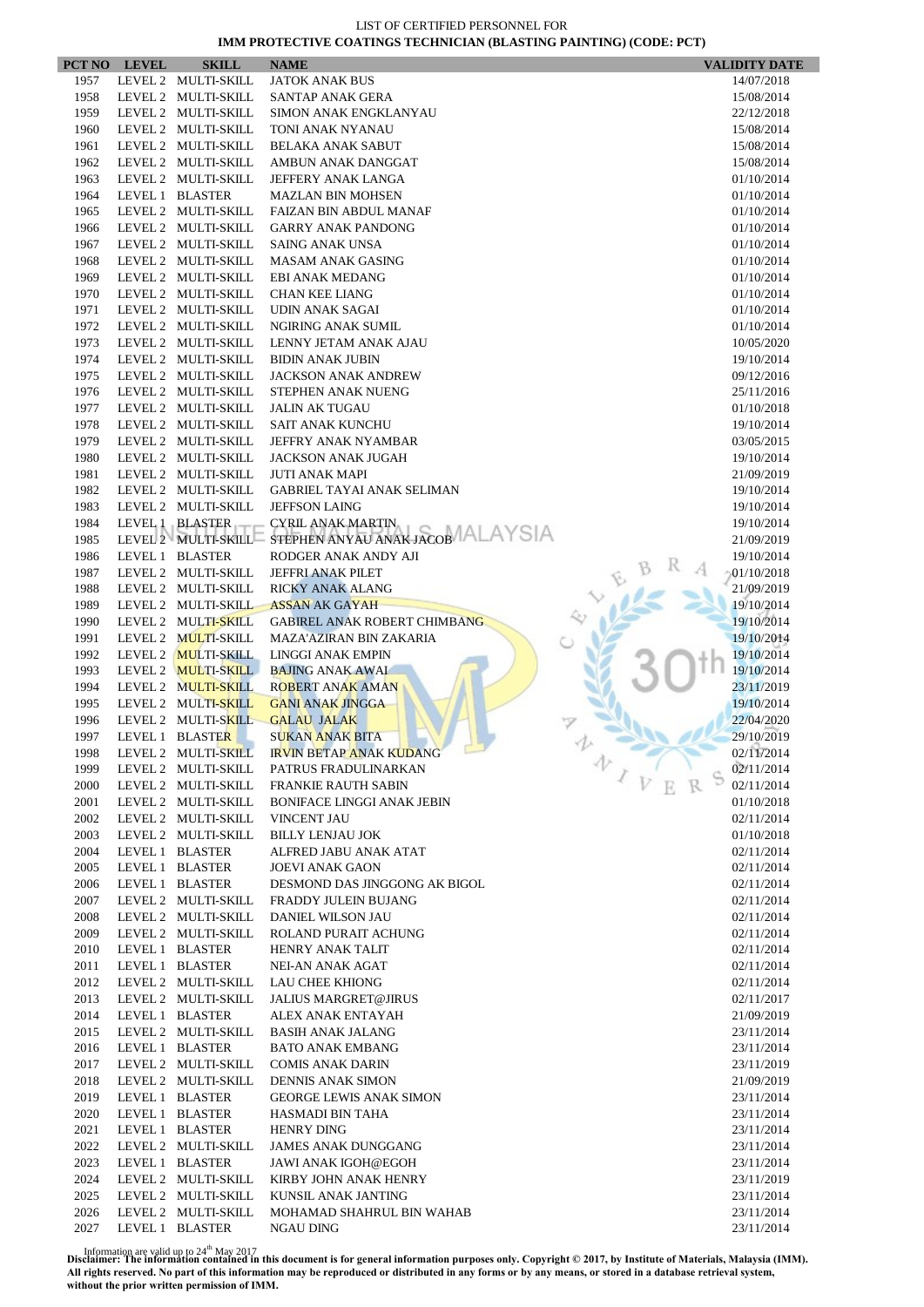|              | PCT NO LEVEL    | <b>SKILL</b>                           | <b>NAME</b>                                             | <b>VALIDITY DATE</b>     |
|--------------|-----------------|----------------------------------------|---------------------------------------------------------|--------------------------|
| 2028         |                 | LEVEL 1 BLASTER                        | PATRUS ANAK NGAYONG                                     | 23/11/2014               |
| 2029         |                 | LEVEL 2 MULTI-SKILL                    | <b>RASUL ANAK LANTING</b>                               | 23/11/2014               |
| 2030         |                 | LEVEL 1 BLASTER                        | <b>REYNOLD ANAK ABON</b>                                | 03/05/2015               |
| 2031         |                 | LEVEL 2 MULTI-SKILL                    | STANLEY STEFAN TOKOH                                    | 23/11/2014               |
| 2032         |                 | LEVEL 2 MULTI-SKILL                    | <b>STEPHEN DING</b>                                     | 23/11/2014               |
| 2033         |                 | LEVEL 2 MULTI-SKILL                    | WILLY ANAK JANANG                                       | 23/11/2014               |
| 2048         |                 | LEVEL 2 MULTI-SKILL                    | <b>AZMAN BIN YUSOP</b>                                  | 15/12/2020               |
| 2049         |                 | LEVEL 1 BLASTER                        | OLEIVER ANAK PETRUS JULINE                              | 04/01/2015               |
| 2050         |                 | LEVEL 1 BLASTER                        | <b>RONNIE GOH</b>                                       | 04/01/2015               |
| 2051         |                 | LEVEL 2 MULTI-SKILL                    | <b>JANTING ANAK JABENG</b>                              | 04/01/2015               |
| 2052         |                 | LEVEL 2 MULTI-SKILL                    | STEVEN ADAL ANAK BIDAI                                  | 04/01/2015               |
| 2053<br>2054 |                 | LEVEL 1 BLASTER<br>LEVEL 2 MULTI-SKILL | DENNIS ANAK WILLIAM BALANDA<br>ROBERT NUING ANAK NANANG | 04/01/2015               |
| 2055         |                 | LEVEL 2 MULTI-SKILL                    | ROLAND LAJANG ANAK UBUNG                                | 04/01/2015<br>04/01/2015 |
| 2056         |                 | LEVEL 2 MULTI-SKILL                    | AUGUSTINE ANAK GELUNGAN                                 | 04/01/2015               |
| 2057         |                 | LEVEL 2 MULTI-SKILL                    | JOHN LINGGAN ANAK BUJANG                                | 04/01/2015               |
| 2058         |                 | LEVEL 2 MULTI-SKILL                    | <b>SULAU ANAK ENGKALANG</b>                             | 04/01/2015               |
| 2059         |                 | LEVEL 1 BLASTER                        | KENNETH DARY ANAK ALOS                                  | 04/01/2015               |
| 2060         |                 | LEVEL 2 MULTI-SKILL                    | MD ABDUL HALIM                                          | 04/01/2015               |
| 2061         |                 | LEVEL 2 MULTI-SKILL                    | <b>ABDUL GAFAR</b>                                      | 04/01/2015               |
| 2062         |                 | LEVEL 2 MULTI-SKILL                    | <b>MOHAMMED SUMON</b>                                   | 04/01/2015               |
| 2063         |                 | LEVEL 2 MULTI-SKILL                    | <b>AMAMAUL HOSSAIN</b>                                  | 04/01/2015               |
| 2064         |                 | LEVEL 2 MULTI-SKILL                    | <b>RAFI UDDIN</b>                                       | 04/01/2015               |
| 2065         |                 | LEVEL 2 MULTI-SKILL                    | MOHAMMAD MOSTAFA                                        | 04/01/2015               |
| 2066         |                 | LEVEL 2 MULTI-SKILL                    | <b>SHAH ALAM</b>                                        | 04/01/2015               |
| 2067         |                 | LEVEL 2 MULTI-SKILL                    | <b>FOYSAL</b>                                           | 04/01/2015               |
| 2068         |                 | LEVEL 2 MULTI-SKILL                    | MOHAMMAD ALI KHONDOKAR                                  | 04/01/2015               |
| 2069         |                 | LEVEL 2 MULTI-SKILL                    | <b>SHAMIM</b>                                           | 04/01/2015               |
| 2070         |                 | LEVEL 2 MULTI-SKILL                    | SIMON AL SAMUEL ALS, MALAYSIA                           | 04/01/2015               |
| 2071         |                 | LEVEL 1 BLASTER                        | <b>AHMAT TOHARI</b>                                     | 04/01/2015               |
| 2072         |                 | LEVEL 1 BLASTER                        | <b>HAMDI</b>                                            | 26/10/2020               |
| 2073         |                 | LEVEL 1 PAINTER                        | <b>SUKARDI</b>                                          | 26/10/2020               |
| 2074         | LEVEL 1 PAINTER |                                        | <b>NAUFAL</b>                                           | 26/10/2020               |
| 2075         |                 | LEVEL 2 MULTI-SKILL                    | <b>GAIT ANAK GRAMONG</b>                                | 26/10/2020               |
| 2076         |                 | LEVEL 2 MULTI-SKILL                    | <b>MANG ANAK ANGANG</b>                                 | 18/01/2015               |
| 2077         |                 | LEVEL 2 MULTI-SKILL                    | <b>RUDA ANAK SUNGOR</b>                                 | 30/11/2020               |
| 2078         |                 | LEVEL 2 MULTI-SKILL                    | <b>RUNGOH ANAK LAJUN</b>                                | 30/11/2020               |
| 2079         |                 | LEVEL 2 MULTI-SKILL                    | <b>BIBI ANAK ENGKAMAT</b>                               | 30/11/2020               |
| 2080         |                 | LEVEL 2 MULTI-SKILL                    | <b>MOHAMMAD JELAI ABDULLAH</b>                          | 18/01/2015               |
| 2081         |                 | LEVEL 1 PAINTER                        | <b>PAWIE ANAK TEDONG</b>                                | 30/11/2020               |
| 2082         | LEVEL 1 PAINTER |                                        | PHILIP ANAK IMBA                                        | 18/01/2015               |
| 2083         | LEVEL 1 PAINTER |                                        | <b>EKUM ANAK BUNDAN</b>                                 | 18/01/2015<br>办          |
| 2084         |                 | LEVEL 2 MULTI-SKILL                    | TONY KERSTILO ANAK BANGGA                               | 03/02/2019               |
| 2085         |                 | LEVEL 1 BLASTER                        | DOMINIC GIMA ANAK STEPHEN NGONG                         | 30/11/2020               |
| 2086<br>2087 |                 | LEVEL 1 BLASTER<br>LEVEL 1 BLASTER     | <b>COLIN A/L KUTI</b><br>LIE ANAK CHUKAI                | 18/01/2015<br>18/01/2015 |
| 2088         |                 | LEVEL 1 BLASTER                        | <b>MAMBANG ANAK KANA</b>                                | 30/11/2020               |
| 2089         |                 | LEVEL 1 BLASTER                        | <b>SIMON ANAK IMBAR</b>                                 | 30/11/2020               |
| 2090         |                 | LEVEL 1 BLASTER                        | ALBERT ANAK MUNTAI                                      | 30/11/2020               |
| 2091         |                 | LEVEL 2 MULTI-SKILL                    | <b>ALFIAN</b>                                           | 14/01/2015               |
| 2092         |                 | LEVEL 1 BLASTER                        | AMALI FAUZI BIN REBO                                    | 14/01/2015               |
| 2093         |                 | LEVEL 1 BLASTER                        | <b>AMRIL SOPYAN</b>                                     | 14/01/2015               |
| 2094         |                 | LEVEL 1 BLASTER                        | ANWAR                                                   | 14/01/2015               |
| 2095         |                 | LEVEL 1 BLASTER                        | <b>BUI NGOC THI</b>                                     | 14/01/2015               |
| 2096         |                 | LEVEL 2 MULTI-SKILL                    | <b>CHUA HENG LIM</b>                                    | 14/01/2015               |
| 2097         |                 | LEVEL 2 MULTI-SKILL                    | <b>GOW BOON LIN</b>                                     | 14/01/2015               |
| 2098         |                 | LEVEL 1 BLASTER                        | KAMAROZAMAN BIN SHAHARUDIN                              | 14/01/2015               |
| 2099         |                 | LEVEL 1 BLASTER                        | LUKMAN CHAKIM                                           | 14/01/2015               |
| 2100         |                 | LEVEL 2 MULTI-SKILL                    | MOHD HAIRABI BIN RAHMAT                                 | 14/01/2015               |
| 2101         |                 | LEVEL 1 BLASTER                        | MOHD JASMAN BIN JONIT                                   | 14/01/2015               |
| 2102         |                 | LEVEL 1 BLASTER                        | TARSUDI                                                 | 14/01/2015               |
| 2103         |                 | LEVEL 1 BLASTER                        | WAHYUDI                                                 | 14/01/2015               |
| 2104         |                 | LEVEL 2 MULTI-SKILL                    | TARMIZI BIN BAHADI                                      | 14/01/2015               |
| 2105         |                 | LEVEL 2 MULTI-SKILL                    | MOHD.AZMI BIN ABDULLAH                                  | 18/02/2015               |
| 2106         |                 | LEVEL 2 MULTI-SKILL                    | <b>SALLEH BIN ISHAK</b>                                 | 18/02/2015               |
| 2107         |                 | LEVEL 2 MULTI-SKILL                    | AMRAN BIN MOHAMED SAID                                  | 18/02/2015               |
| 2108         |                 | LEVEL 2 MULTI-SKILL                    | MOHD ZAIN BIN MAMAT                                     | 18/02/2015               |
| 2109         |                 | LEVEL 2 MULTI-SKILL                    | LEE CHONG CHING                                         | 18/02/2015               |
| 2110         |                 | LEVEL 2 MULTI-SKILL                    | WAN MOHD BADIUZZAMAN BIN WAN JAFFAR                     | 18/02/2015               |
| 2111         |                 | LEVEL 2 MULTI-SKILL                    | <b>ISMAIL BIN RAMLE</b>                                 | 18/02/2015               |
| 2112         |                 | LEVEL 2 MULTI-SKILL                    | MUHAMMAD NORHISHAM BIN NAIM                             | 18/02/2015               |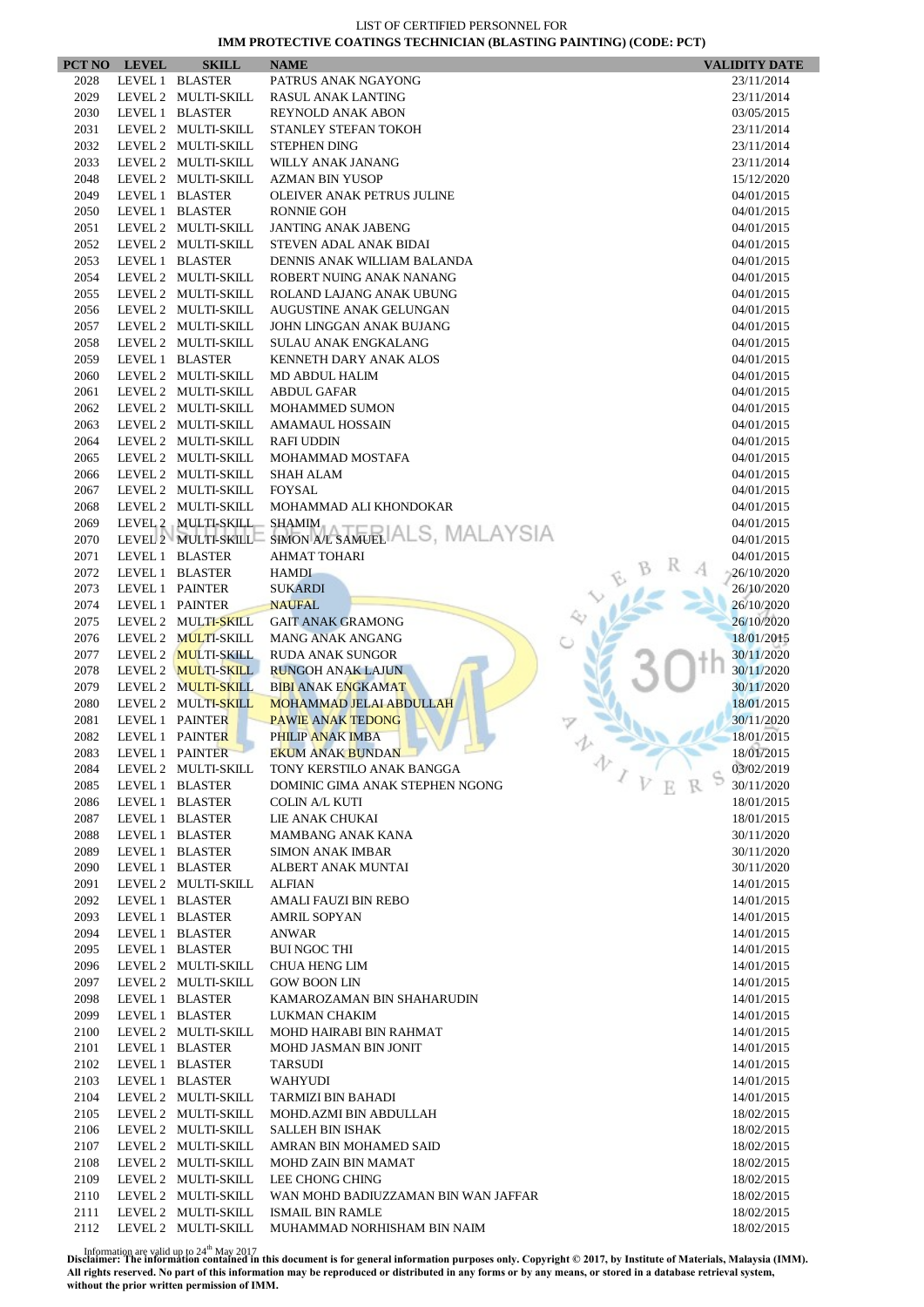|              | PCT NO LEVEL    | <b>SKILL</b>                               | <b>NAME</b>                                                                            | <b>VALIDITY DATE</b>     |
|--------------|-----------------|--------------------------------------------|----------------------------------------------------------------------------------------|--------------------------|
| 2113         |                 | LEVEL 2 MULTI-SKILL                        | MOHD RIDZUAN BIN ABD MUTALEK                                                           | 18/02/2015               |
| 2114         |                 | LEVEL 2 MULTI-SKILL                        | MOHD AZLAN BIN SEDEK                                                                   | 18/02/2015               |
| 2115         |                 | LEVEL 2 MULTI-SKILL                        | ZUNARDI BIN MAMAT                                                                      | 18/02/2015               |
| 2116         |                 | LEVEL 2 MULTI-SKILL                        | RAMLEE BIN MOHAMAD @AZIZ                                                               | 18/02/2015               |
| 2117         |                 | LEVEL 1 BLASTER                            | AZNAN BIN ABDUL GHANI                                                                  | 18/02/2020               |
| 2118         |                 | LEVEL 2 MULTI-SKILL                        | A.K AHMAD NASRUN BIN PG MOHD TAHIR                                                     | 18/02/2015               |
| 2119         |                 | LEVEL 1 BLASTER                            | MOHAMAD JAMAL BIN ZAINAL                                                               | 19/04/2015               |
| 2120<br>2121 |                 | LEVEL 2 MULTI-SKILL<br>LEVEL 1 BLASTER     | MOHAMAD SYAHRILL BIN ABD SAMAD<br>MUHAMAD ZULKIFLI BIN ABDUL RAHIM                     | 19/04/2015<br>19/04/2015 |
| 2122         |                 | LEVEL 1 BLASTER                            | NUR MOHD FAZLEE BIN RUSLAN                                                             | 19/04/2015               |
| 2123         |                 | LEVEL 2 MULTI-SKILL                        | ZULHAIMI BIN ADAM                                                                      | 19/04/2015               |
| 2124         |                 | LEVEL 2 MULTI-SKILL                        | <b>CHE HAZLI BIN CHE YUSUF</b>                                                         | 19/04/2015               |
| 2125         |                 | LEVEL 2 MULTI-SKILL                        | ALJABAR BIN ISMAIL                                                                     | 19/04/2015               |
| 2126         |                 | LEVEL 2 MULTI-SKILL                        | MOHD KHAIRUDDIN BIN ABDUL AZIZ                                                         | 19/04/2015               |
| 2127         |                 | LEVEL 2 MULTI-SKILL                        | MOHD SHAFUAN BIN CHE SOH                                                               | 19/04/2015               |
| 2128         |                 | LEVEL 2 MULTI-SKILL                        | CHE KU AZMAN BIN CHE KU HUSSIN                                                         | 19/04/2015               |
| 2129         |                 | LEVEL 2 MULTI-SKILL                        | MOHD ZAHARI BIN YAZAN                                                                  | 19/04/2015               |
| 2130         |                 | LEVEL 2 MULTI-SKILL                        | ABDUL LATIF BIN RANI                                                                   | 19/04/2015               |
| 2131         |                 | LEVEL 2 MULTI-SKILL                        | MOHD SHAHRUL FAIZAL BIN ABDUL GHANI                                                    | 19/04/2015               |
| 2132         |                 | LEVEL 2 MULTI-SKILL                        | AMINUDDIN BIN IBRAHIM                                                                  | 19/04/2015               |
| 2133         |                 | LEVEL 1 BLASTER                            | MOHD FARHAN BIN MUSTOFA                                                                | 19/04/2015               |
| 2134         |                 | LEVEL 1 BLASTER                            | WAN MOHD IZZUAN BIN WAN JUNAIDI                                                        | 19/04/2015               |
| 2135         |                 | LEVEL 1 BLASTER                            | MOHD ZAIDI BIN ZAKARIYA                                                                | 19/04/2015               |
| 2136<br>2137 |                 | LEVEL 2 MULTI-SKILL<br>LEVEL 2 MULTI-SKILL | MOHD JOHARI BIN SALLEH<br>AHMAD ZIKRIE HAKIEM BIN MOHAMMAD                             | 19/04/2015               |
| 2138         |                 | LEVEL 1 BLASTER                            | NIK MOHD KHAIRUL AZFAR BIN MOKHTAR                                                     | 19/04/2015<br>19/04/2015 |
| 2139         |                 | LEVEL 1 BLASTER                            | OTHMAN BIN ZAKARIA                                                                     | 19/04/2015               |
| 2140         |                 | LEVEL 1 BLASTER                            |                                                                                        | 19/04/2015               |
| 2141         |                 |                                            | LEVEL 1 BLASTER ROSDI BIN RANI<br>LEVEL 2 MULTI-SKILL ANDREW CHUNDI ANAK TAIT MALAYSIA | 26/04/2015               |
| 2142         |                 | LEVEL 2 MULTI-SKILL                        | SUBAH ANAK CHANGGAN                                                                    | 25/11/2017               |
| 2143         |                 | LEVEL 2 MULTI-SKILL                        | <b>FRANCIS ANAK ALEK</b>                                                               | 26/04/2015               |
| 2144         |                 | LEVEL 1 PAINTER                            | <b>JEFERRY ANAK ANTHONY</b>                                                            | 26/04/2015               |
| 2145         |                 | LEVEL 1 PAINTER                            | NICHOLAS ANAK RUMPANG                                                                  | 26/04/2015               |
| 2146         |                 | LEVEL 1 PAINTER                            | <b>EMANG ANAK KATIN</b>                                                                | 26/04/2015               |
| 2147         |                 | LEVEL 2 MULTI-SKILL                        | <b>MATHEW ANAK TAIT</b>                                                                | 25/11/2016               |
| 2148         |                 | LEVEL 2 <b>MULTI-SKILL</b>                 | <b>JOSELY ULUI LAING</b>                                                               | 26/04/2015               |
| 2149         |                 | LEVEL 1 PAINTER                            | <b>JUNGUT ANAK PANGKAS</b>                                                             | 26/04/2015               |
| 2150         |                 | LEVEL 2 MULTI-SKILL                        | NICHOLAS GIMA ANAK SINING                                                              | 25/11/2016               |
| 2151         |                 | LEVEL 2 MULTI-SKILL                        | <b>ROY MARTIN ANAK SIBAK</b>                                                           | 09/12/2016               |
| 2152<br>2153 |                 | LEVEL 1 BLASTER<br>LEVEL 2 MULTI-SKILL     | <b>ELAIZER SUNYUNG SENGA</b><br><b>GIUSTI SALAT</b>                                    | 26/04/2015<br>26/04/2015 |
| 2154         | LEVEL 1 PAINTER |                                            | WILLIAM ANAK CHAING                                                                    | 26/04/2015               |
| 2155         |                 | LEVEL 2 MULTI-SKILL                        | 办<br><b>WELLSON BIN SALONG</b>                                                         | 26/04/2015               |
| 2156         |                 | LEVEL 1 BLASTER                            | ADRIAN SAMUEL LABO                                                                     | 26/04/2015               |
| 2157         |                 | LEVEL 2 MULTI-SKILL                        | <b>CHRISTOPER ANAU</b>                                                                 | 26/04/2015               |
| 2158         |                 | LEVEL 2 MULTI-SKILL                        | MOSTAFFA NAREZAM BIN BAKAR                                                             | 26/04/2015               |
| 2159         |                 | LEVEL 2 MULTI-SKILL                        | <b>MOHD HARRIS BIN ARSHAD</b>                                                          | 26/04/2015               |
| 2160         |                 | LEVEL 2 MULTI-SKILL                        | <b>MOHD SHAFIE BIN MAJELAN</b>                                                         | 26/04/2015               |
| 2161         |                 | LEVEL 1 BLASTER                            | MOHAMAD KHAMDIHI                                                                       | 26/10/2020               |
| 2162         |                 | LEVEL 1 BLASTER                            | <b>SAIFUL ANAM</b>                                                                     | 26/10/2020               |
| 2163         |                 | LEVEL 1 PAINTER                            | <b>AUNUR ROHIM</b>                                                                     | 26/10/2020               |
| 2164         |                 | LEVEL 1 PAINTER                            | <b>FIRMAN</b>                                                                          | 26/10/2020               |
| 2165         |                 | LEVEL 2 MULTI-SKILL                        | MUHAMMAD MUQSITH BIN MAT ABU                                                           | 26/04/2015               |
| 2166         |                 | LEVEL 2 MULTI-SKILL                        | KENNY WAN NGAU                                                                         | 03/05/2015               |
| 2167         |                 | LEVEL 2 MULTI-SKILL                        | <b>BUDDIE ANAK TEMBAN</b>                                                              | 03/05/2015               |
| 2168         |                 | LEVEL 1 PAINTER                            | EFFERSON ANAK DOMINIC                                                                  | 03/05/2015               |
| 2169         |                 | LEVEL 2 MULTI-SKILL                        | WILLIAM TADAM                                                                          | 03/05/2015               |
| 2170<br>2171 |                 | LEVEL 2 MULTI-SKILL<br>LEVEL 2 MULTI-SKILL | SELIANG ANAK KUNJAN<br>STANLY ANAK UGAI                                                | 03/05/2015<br>03/05/2015 |
| 2172         |                 | LEVEL 1 PAINTER                            | RONNY ANAK DAIS                                                                        | 03/05/2015               |
| 2173         |                 | LEVEL 2 MULTI-SKILL                        | <b>WILSON ANAK SELO</b>                                                                | 03/05/2015               |
| 2174         |                 | LEVEL 1 PAINTER                            | THOMAS ANAK LUTOR                                                                      | 03/05/2015               |
| 2175         |                 | LEVEL 1 BLASTER                            | <b>MATIUS BALANG</b>                                                                   | 03/05/2015               |
| 2176         |                 | LEVEL 2 MULTI-SKILL                        | ISMAIL BIN JAAFAR                                                                      | 24/06/2015               |
| 2177         |                 | LEVEL 2 MULTI-SKILL                        | <b>MOHD RADZI BIN AMBAK</b>                                                            | 24/06/2015               |
| 2178         |                 | LEVEL 2 MULTI-SKILL                        | MOHD SAHARUDDIN BIN SHAARI                                                             | 24/06/2015               |
| 2179         |                 | LEVEL 2 MULTI-SKILL                        | MUHAMMAD AZWAN BIN AZMAN                                                               | 24/06/2015               |
| 2180         |                 | LEVEL 2 MULTI-SKILL                        | MUHD ZULFAZREEL BIN ISMAIL                                                             | 05/08/2020               |
| 2181         |                 | LEVEL 2 MULTI-SKILL                        | NIK NAZRI BIN NIK HIN                                                                  | 24/06/2015               |
| 2182         |                 | LEVEL 2 MULTI-SKILL                        | SHAHZELY BIN CHE DANDANG                                                               | 24/06/2015               |
| 2183         |                 | LEVEL 2 MULTI-SKILL                        | WAN ZULKIFELY BIN WAN YUSOFF                                                           | 24/06/2015               |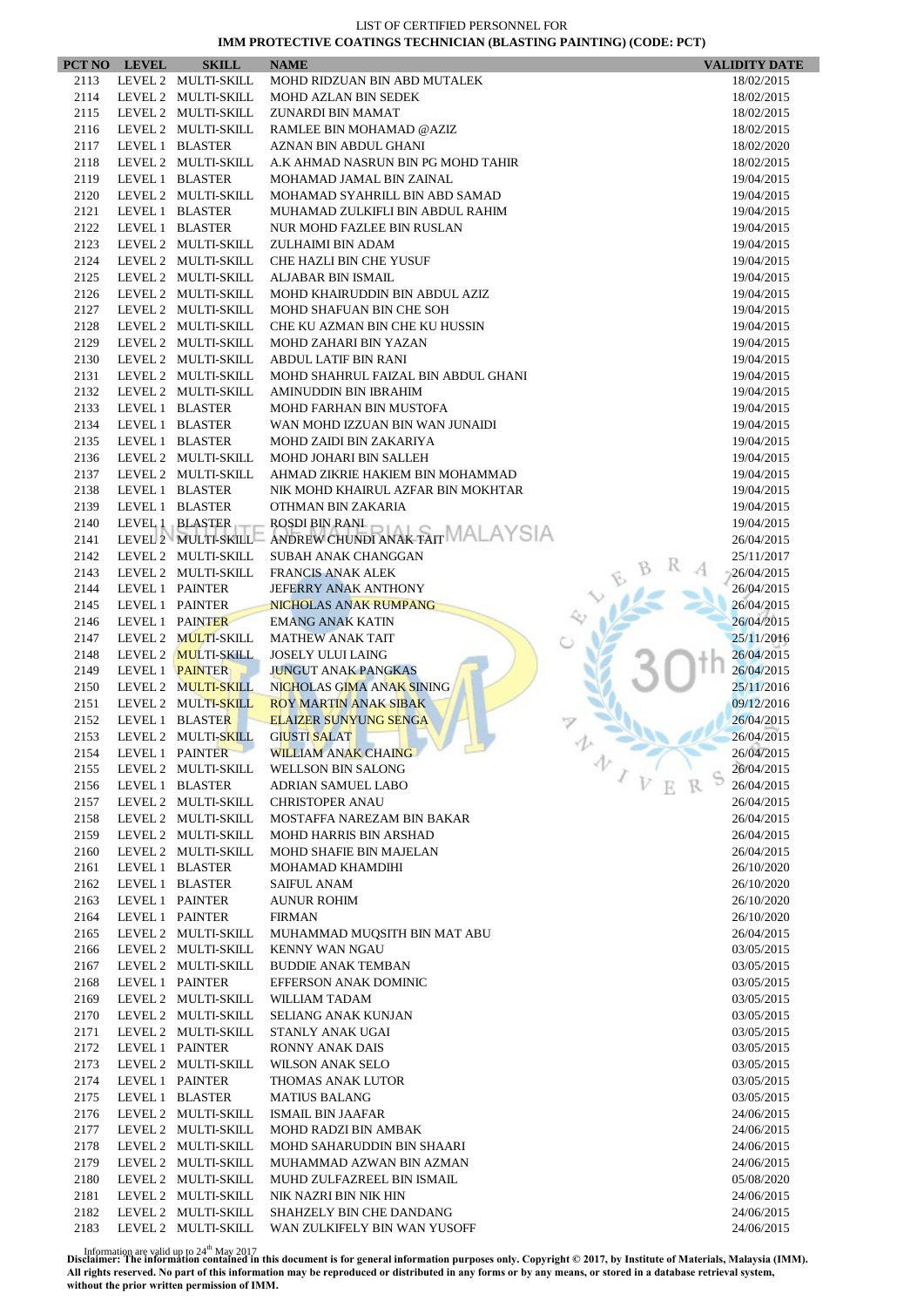|              | PCT NO LEVEL | <b>SKILL</b>                               | <b>NAME</b>                                                |                   | <b>VALIDITY DATE</b>     |
|--------------|--------------|--------------------------------------------|------------------------------------------------------------|-------------------|--------------------------|
| 2184         |              | LEVEL 2 MULTI-SKILL                        | ABDUL AZIZ BIN ABDUL ALIM                                  |                   | 01/08/2015               |
| 2185         |              | LEVEL 1 PAINTER                            | ASRAD BIN ALI                                              |                   | 01/08/2015               |
| 2186         |              | LEVEL 2 MULTI-SKILL                        | <b>JAMALUDDIN BIN ZULKAFLEY</b>                            |                   | 01/08/2015               |
| 2187         |              | LEVEL 2 MULTI-SKILL                        | MOHAMMAD ALI BIN MOHD HASSIM                               |                   | 01/08/2015               |
| 2188         |              | LEVEL 1 BLASTER                            | MOHD FARIED BIN ALI MUSTAFFA                               |                   | 01/08/2015               |
| 2189         |              | LEVEL 2 MULTI-SKILL                        | MUHAMAD FAIRUSS BIN RAMLI                                  |                   | 01/08/2015               |
| 2190<br>2191 |              | LEVEL 2 MULTI-SKILL<br>LEVEL 2 MULTI-SKILL | MUHAMAD MUSTAKIM BIN OMAR<br>MUHAMMAD EFANDI BIN KAMARUDIN |                   | 01/08/2015               |
| 2192         |              | LEVEL 2 MULTI-SKILL                        | MUHAMMAD HAZLI BIN AYOB                                    |                   | 01/08/2015<br>01/08/2015 |
| 2193         |              | LEVEL 2 MULTI-SKILL                        | <b>SAHRIN BIN MAWARDI</b>                                  |                   | 01/08/2015               |
| 2194         |              | LEVEL 2 MULTI-SKILL                        | SAKTHIVEL A/L SHANMUGAM                                    |                   | 01/08/2015               |
| 2195         |              | LEVEL 2 MULTI-SKILL                        | <b>SAZALI BIN SAWAL</b>                                    |                   | 30/07/2020               |
| 2196         |              | LEVEL 2 MULTI-SKILL                        | SHARIFFUDDIN BIN BASIRON                                   |                   | 01/08/2015               |
| 2197         |              | LEVEL 2 MULTI-SKILL                        | SHERITHARAN A/L VALLIATHAN                                 |                   | 01/08/2015               |
| 2198         |              | LEVEL 2 MULTI-SKILL                        | <b>FRANKIE ANAK ASAM</b>                                   |                   | 23/08/2015               |
| 2199         |              | LEVEL 2 MULTI-SKILL                        | JEREMIAH JEW USEH                                          |                   | 23/08/2015               |
| 2200         |              | LEVEL 2 MULTI-SKILL                        | OLIVER SPENCER ANAK ANDI                                   |                   | 23/08/2015               |
| 2201         |              | LEVEL 2 MULTI-SKILL                        | MICHAEL ANAK LUJING                                        |                   | 23/08/2015               |
| 2202         |              | LEVEL 2 MULTI-SKILL                        | <b>JIMMY ANAK KILAU</b>                                    |                   | 23/08/2015               |
| 2203         |              | LEVEL 1 BLASTER                            | WILFRED ANAK RICKET                                        |                   | 23/08/2015               |
| 2204         |              | LEVEL 2 MULTI-SKILL                        | DOUGLAS ANAK JANTONG                                       |                   | 23/08/2020               |
| 2205         |              | LEVEL 2 MULTI-SKILL                        | <b>MARCOS A/L HARUDAS</b>                                  |                   | 23/08/2015               |
| 2206         |              | LEVEL 2 MULTI-SKILL                        | DAVID BELAWAN ANYI                                         |                   | 23/08/2015               |
| 2207         |              | LEVEL 2 MULTI-SKILL                        | ALFOUNSO ANAK JEEHIT<br><b>ANTHONY LIEW</b>                |                   | 23/08/2015               |
| 2208<br>2209 |              | LEVEL 2 MULTI-SKILL<br>LEVEL 2 MULTI-SKILL | <b>DANNY DOMINIC</b>                                       |                   | 23/08/2015<br>23/08/2015 |
| 2210         |              | LEVEL 2 MULTI-SKILL                        | DUNGAU JALONG                                              |                   | 23/08/2015               |
| 2211         |              |                                            | LEVEL 2 MULTI-SKILL EDWARD UGAK                            |                   | 23/08/2015               |
| 2212         |              | LEVEL 2 MULTI-SKILL                        | FREEMANN ANAK MICHAEL MALAYSIA                             |                   | 23/08/2015               |
| 2213         |              | LEVEL 2 MULTI-SKILL                        | <b>GINEA ANAK AKAM</b>                                     |                   | 23/08/2015               |
| 2214         |              | LEVEL 2 MULTI-SKILL                        | <b>JEFFERY BILONG</b>                                      |                   | 23/08/2015               |
| 2215         |              | LEVEL 2 MULTI-SKILL                        | <b>LIM YONG KHIANG</b>                                     |                   | 23/08/2015               |
| 2216         |              | LEVEL 2 MULTI-SKILL                        | <b>LIN ANAK BATAN</b>                                      |                   | 23/08/2015               |
| 2217         |              | LEVEL 2 MULTI-SKILL                        | REYNOLD ANAK DRAGAM                                        |                   | 23/08/2015               |
| 2218         |              | LEVEL 2 MULTI-SKILL                        | RICHARD ANAK SUNGAT                                        |                   | 23/08/2015               |
| 2219         |              | LEVEL 2 MULTI-SKILL                        | SPENCER JOSEPH ANAK BENJAMIN                               |                   | 23/08/2015               |
| 2220         |              | LEVEL 2 MULTI-SKILL                        | <b>TARANG ANAK GANA</b>                                    |                   | 23/08/2015               |
| 2221         |              | LEVEL 2 MULTI-SKILL                        | <b>THOMAS MALONG DITA</b>                                  |                   | 23/08/2015               |
| 2222         |              | LEVEL 2 MULTI-SKILL                        | <b>VALENTINE JALONG</b>                                    |                   | 23/08/2015               |
| 2223         |              | LEVEL 2 MULTI-SKILL                        | <b>AGUS BAIDLOWI</b>                                       |                   | 25/08/2015               |
| 2224<br>2225 |              | LEVEL 2 MULTI-SKILL<br>LEVEL 2 MULTI-SKILL | <b>FATHUR ROHMAN</b><br><b>GELUNGAN ANAK JANA</b>          |                   | 25/08/2015<br>21/07/2018 |
| 2226         |              | LEVEL 2 MULTI-SKILL                        | <b>SAWALI BIN SARTAWI</b>                                  | 办                 | 09/10/2018               |
| 2227         |              | LEVEL 2 MULTI-SKILL                        | <b>UMAR MARUF</b>                                          | $\mathcal{L}_{V}$ | 25/08/2015               |
| 2228         |              | LEVEL 2 MULTI-SKILL                        | AMIR BIN AHMAD                                             |                   | 25/08/2015               |
| 2229         |              | LEVEL 2 MULTI-SKILL                        | <b>EMSANI BIN SUKIMI</b>                                   |                   | 25/08/2015               |
| 2230         |              | LEVEL 2 MULTI-SKILL                        | <b>HASSAN BIN HUSIN</b>                                    |                   | 25/08/2015               |
| 2231         |              | LEVEL 2 MULTI-SKILL                        | <b>ISMAIL BIN HUSIN</b>                                    |                   | 25/08/2015               |
| 2232         |              | LEVEL 2 MULTI-SKILL                        | MD ZIN BIN MOHD                                            |                   | 25/08/2015               |
| 2233         |              | LEVEL 2 MULTI-SKILL                        | MOHD RASHID BIN HASHIM                                     |                   | 25/08/2015               |
| 2234         |              | LEVEL 2 MULTI-SKILL                        | MOHD SHAHRI BIN RAZALI                                     |                   | 25/08/2015               |
| 2235         |              | LEVEL 2 MULTI-SKILL                        | <b>VELU MURUGAN</b>                                        |                   | 25/08/2015               |
| 2236         |              | LEVEL 2 MULTI-SKILL                        | OLIVER ANAK JAMES PENGOS                                   |                   | 25/08/2015               |
| 2237         |              | LEVEL 2 MULTI-SKILL                        | RAJA KANESAN                                               |                   | 25/08/2015               |
| 2238         |              | LEVEL 2 MULTI-SKILL                        | SABAR BIN KADIO                                            |                   | 25/08/2015               |
| 2239         |              | LEVEL 2 MULTI-SKILL                        | <b>SAMSUL BIN HASSAN</b>                                   |                   | 25/08/2015               |
| 2240         |              | LEVEL 2 MULTI-SKILL                        | <b>SUKAMTO</b>                                             |                   | 25/08/2015               |
| 2241         |              | LEVEL 2 MULTI-SKILL                        | WAN MOHD JUHARI BIN WAN ABU BAKAR                          |                   | 25/08/2015               |
| 2242         |              | LEVEL 2 MULTI-SKILL                        | ARSHAD BIN IBRAHIM                                         |                   | 27/09/2020               |
| 2243         |              | LEVEL 2 MULTI-SKILL<br>LEVEL 2 MULTI-SKILL | <b>BADRUDIN BIN HAMAT</b><br>EZHAK @ EZHAR BIN KELING      |                   | 27/09/2015               |
| 2244<br>2245 |              | LEVEL 2 MULTI-SKILL                        | <b>HAMIDON BIN JAMIL</b>                                   |                   | 27/09/2015<br>27/09/2015 |
| 2246         |              | LEVEL 2 MULTI-SKILL                        | <b>HARON BIN JONAWI</b>                                    |                   | 27/09/2015               |
| 2247         |              | LEVEL 2 MULTI-SKILL                        | HASSAN BASRI BIN MEGAT AHAMAD                              |                   | 27/09/2015               |
| 2248         |              | LEVEL 2 MULTI-SKILL                        | <b>HERMAN BIN IDRUS</b>                                    |                   | 27/09/2015               |
| 2249         |              | LEVEL 2 MULTI-SKILL                        | <b>ISMAIL BIN EN</b>                                       |                   | 27/09/2015               |
| 2250         |              | LEVEL 2 MULTI-SKILL                        | <b>ISMAIL BIN HASHIN</b>                                   |                   | 27/09/2015               |
| 2251         |              | LEVEL 2 MULTI-SKILL                        | JAFRI BIN AHMAD                                            |                   | 27/09/2015               |
| 2252         |              | LEVEL 2 MULTI-SKILL                        | <b>MAZLAN BIN MAT ISA</b>                                  |                   | 27/09/2015               |
| 2253         |              | LEVEL 2 MULTI-SKILL                        | MOHAMAD BIN ADENAN                                         |                   | 27/09/2015               |
| 2254         |              | LEVEL 2 MULTI-SKILL                        | MOHD FAISH BIN KASNO                                       |                   | 27/09/2015               |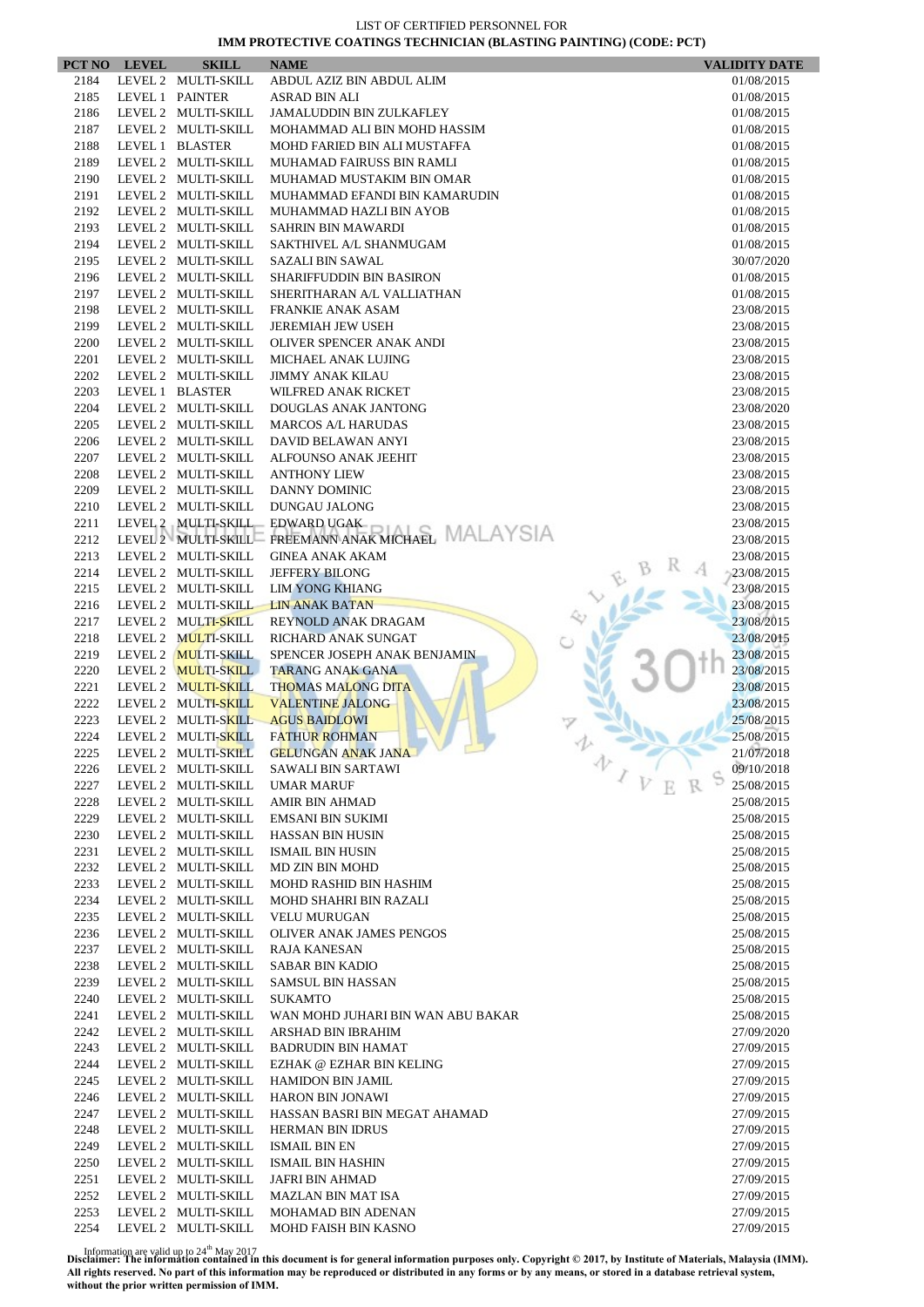| PCT NO       | <b>LEVEL</b>    | <b>SKILL</b>                               | <b>NAME</b>                                         | <b>VALIDITY DATE</b>     |
|--------------|-----------------|--------------------------------------------|-----------------------------------------------------|--------------------------|
| 2255         |                 | LEVEL 2 MULTI-SKILL                        | <b>MOHD HARUN BIN SULAIMAN</b>                      | 27/09/2015               |
| 2256         |                 | LEVEL 2 MULTI-SKILL                        | <b>MOHD NASIR BIN HUSSIN</b>                        | 27/09/2015               |
| 2257         |                 | LEVEL 2 MULTI-SKILL                        | MOHD NUR SYAHMI BIN ABDULLAH                        | 27/09/2015               |
| 2258         |                 | LEVEL 2 MULTI-SKILL                        | <b>MOHD SHAH BIN PAIMIN</b>                         | 27/09/2015               |
| 2259         |                 | LEVEL 2 MULTI-SKILL                        | <b>NURIAN BIN NURSIN</b>                            | 27/09/2015               |
| 2260         |                 | LEVEL 2 MULTI-SKILL                        | SABARUDIN BIN HASSAN                                | 27/09/2015               |
| 2261         |                 | LEVEL 2 MULTI-SKILL                        | <b>SUMARJI BIN SAMAN</b>                            | 27/09/2015               |
| 2262         |                 | LEVEL 2 MULTI-SKILL                        | <b>ZUHIAR BIN YAACOB</b>                            | 27/09/2015               |
| 2263         |                 | LEVEL 2 MULTI-SKILL                        | ZULKIFLE BIN MOHD IDRIS                             | 27/09/2015               |
| 2264         |                 | LEVEL 2 MULTI-SKILL                        | <b>EMBA ANAK SURING</b>                             | 19/10/2015               |
| 2265         |                 | LEVEL 2 MULTI-SKILL                        | HENDRY LIUM ANAK RAMPING                            | 19/10/2015               |
| 2266         |                 | LEVEL 2 MULTI-SKILL                        | JAWAH ANAK SERADIN                                  | 19/10/2015               |
| 2267         |                 | LEVEL 2 MULTI-SKILL                        | <b>LANYAU ANAK JABUN</b>                            | 19/10/2015               |
| 2268         |                 | LEVEL 2 MULTI-SKILL                        | LAWRENCE ANAK LEMBANG                               | 19/10/2015               |
| 2269         |                 | LEVEL 2 MULTI-SKILL                        | <b>MOSES ANAK MENANG</b>                            | 19/10/2015               |
| 2270         | LEVEL 1 PAINTER |                                            | REGINA ANAK USAH                                    | 19/10/2015               |
| 2271         | LEVEL 1 PAINTER |                                            | SOFIANA HAWING                                      | 19/10/2015               |
| 2272         |                 | LEVEL 2 MULTI-SKILL                        | <b>TERAZAN ANAK CHOUP</b>                           | 19/10/2015               |
| 2273         |                 | LEVEL 2 MULTI-SKILL                        | CHRISTOPHER AMAN ANAK PAUL                          | 19/10/2015               |
| 2274         |                 | LEVEL 2 MULTI-SKILL                        | NGADI ANAK LANGUP                                   | 19/10/2015               |
| 2275         |                 | LEVEL 2 MULTI-SKILL                        | PETER ANAK SARAWA                                   | 19/10/2015               |
| 2276         |                 | LEVEL 2 MULTI-SKILL                        | PHILIPINE ANAK LULAH                                | 19/10/2020               |
| 2277         |                 | LEVEL 2 MULTI-SKILL                        | PZIUSLY NGIRING ANAK BULOH                          | 19/10/2020               |
| 2278         |                 | LEVEL 2 MULTI-SKILL                        | RANTAI ANAK ANYUT                                   | 19/10/2015               |
| 2279         |                 | LEVEL 2 MULTI-SKILL                        | RICHARD ANAK UNSA                                   | 19/10/2015               |
| 2280         |                 | LEVEL 2 MULTI-SKILL                        | STEPHEN ANAK EJAH                                   | 19/10/2015               |
| 2281         |                 | LEVEL 2 MULTI-SKILL                        | <b>BULOH ANAK IMAN</b>                              | 19/10/2020               |
| 2282         |                 | LEVEL 2 MULTI-SKILL                        | ABDUL LATIFF BIN MD SOM                             | 29/10/2015               |
| 2283         |                 |                                            | LEVEL 2 MULTI-SKILL AIDIL BIN JASMAN IALS, MALAYSIA | 29/10/2015               |
| 2284         |                 | LEVEL 2 MULTI-SKILL                        | ARMANTO BIN IBRAHIM                                 | 29/10/2015               |
| 2285         |                 | LEVEL 2 MULTI-SKILL                        | <b>HAISEN BIN SUNGKIT</b>                           | 29/10/2020               |
| 2286         |                 | LEVEL 2 MULTI-SKILL                        | HARRY @ ALFONSO ANAK NELSON KUNDAI                  | 29/10/2015               |
| 2287         |                 | LEVEL 2 MULTI-SKILL                        | <b>HERWAN BIN ALI</b>                               | 29/10/2015               |
| 2288         |                 | LEVEL 2 MULTI-SKILL                        | <b>JAMALUDDIN</b>                                   | 29/10/2015               |
| 2289         |                 | LEVEL 2 MULTI-SKILL                        | <b>JUNAID BIN SYAMSUL</b>                           | 29/10/2015               |
| 2290         |                 | LEVEL 2 MULTI-SKILL                        | KAMARUZZAMAN BIN KASBI                              | 29/10/2015               |
| 2292         |                 | LEVEL 2 MULTI-SKILL                        | <b>MOHD ALFASIEA BIN SAIDIN</b>                     | 29/10/2015               |
| 2293         |                 | LEVEL 2 MULTI-SKILL                        | <b>MOHD ASRIN BIN ABDUL AZIZ</b>                    | 29/10/2015               |
| 2294         |                 | LEVEL 2 MULTI-SKILL                        | RAJA MOHD ZAIMI BIN RAJA SULAIMAN                   | 29/10/2015               |
| 2295         |                 | LEVEL 1 PAINTER                            | <b>SEVERINUS RAIMON</b>                             | 29/10/2015               |
| 2296         |                 | LEVEL 2 MULTI-SKILL                        | <b>TAMMAT</b>                                       | 29/10/2015               |
| 2297         |                 | LEVEL 1 BLASTER                            | <b>ABDURROCHMAN BIN NURSO</b>                       | 09/11/2015               |
| 2298         |                 | LEVEL 2 MULTI-SKILL                        | AHMAD ROZIMI BIN MUDA                               | 办<br>09/11/2015          |
| 2299         |                 | LEVEL 1 PAINTER                            | ANOWAR                                              | 09/11/2015               |
| 2300         |                 | LEVEL 1 BLASTER                            | <b>BODUR UDDIN</b>                                  | 09/11/2015               |
| 2301         |                 | LEVEL 1 BLASTER                            | ISMAIL BIN AHMAD                                    | 09/11/2015               |
| 2302         |                 | LEVEL 1 BLASTER                            | KAMIN BIN KASMAN                                    | 09/11/2015               |
| 2303         |                 | LEVEL 1 PAINTER                            | ROZALI BIN HAMID                                    | 09/11/2015               |
| 2304         |                 | LEVEL 1 PAINTER                            | SAGOR                                               | 09/11/2015               |
| 2305         |                 | LEVEL 1 PAINTER                            | <b>SALEKAN BIN KARMAN</b>                           | 09/11/2015               |
| 2306         |                 | LEVEL 2 MULTI-SKILL                        | ALDRINE ANAK BRAOH                                  | 22/11/2015               |
| 2307         |                 | LEVEL 2 MULTI-SKILL                        | EDWIN DING ARANG                                    | 22/11/2015               |
| 2308         |                 | LEVEL 2 MULTI-SKILL                        | <b>GLEN MUSICK ANAK DULING</b>                      | 22/11/2015               |
| 2309         |                 | LEVEL 2 MULTI-SKILL                        | <b>JACOB AGONG SULTAN</b>                           | 22/11/2015               |
| 2310         |                 | LEVEL 2 MULTI-SKILL                        | <b>MESA ANAK UMIN</b>                               | 09/10/2018               |
| 2311         |                 | LEVEL 2 MULTI-SKILL                        | MOHAMAD AL HALEQ BIN MOHAMED HANIF                  | 22/11/2015               |
| 2312         |                 | LEVEL 2 MULTI-SKILL                        | MOHAMMAD FAIRUZ BIN ALLIAS                          | 22/11/2015               |
| 2313         |                 | LEVEL 2 MULTI-SKILL                        | MOHD ISWANDI@JAPAR BIN ABDULLAH                     | 22/11/2015               |
| 2314         |                 | LEVEL 2 MULTI-SKILL                        | OLI ANAK MAMBANG                                    | 22/11/2015               |
| 2315         |                 | LEVEL 2 MULTI-SKILL                        | OSMAN BIN AHMAD                                     | 22/11/2015               |
| 2316         |                 | LEVEL 2 MULTI-SKILL                        | ROZAINI BIN ZANUDIN                                 | 22/11/2015               |
| 2317         |                 | LEVEL 2 MULTI-SKILL                        | TOMMY@TINGGOM ANAK URENG                            | 22/11/2015               |
| 2318         |                 | LEVEL 2 MULTI-SKILL                        | TREVOR FRANCIS LENJAU                               | 22/11/2015               |
| 2319         |                 | LEVEL 2 MULTI-SKILL                        | ALBIAN SIAH TIAN                                    | 22/11/2015               |
| 2320         |                 | LEVEL 2 MULTI-SKILL                        | FREDDY BIN ASIH                                     | 22/11/2015               |
| 2321         |                 | LEVEL 2 MULTI-SKILL                        | <b>JIMPIN BIN INNI</b>                              | 22/11/2015               |
| 2322         |                 | LEVEL 2 MULTI-SKILL                        | JEREMY LAWAI USEH                                   |                          |
|              |                 |                                            |                                                     | 22/11/2015               |
| 2323<br>2324 |                 | LEVEL 2 MULTI-SKILL<br>LEVEL 2 MULTI-SKILL | <b>JULIS ANAK ANGGAT</b><br>RICKET ANAK NANANG      | 22/11/2015               |
| 2325         | LEVEL 1 PAINTER |                                            | ADI MAHADZAR DEWA BIN MOHAMED                       | 22/11/2015<br>07/02/2016 |
| 2326         | LEVEL 1 PAINTER |                                            | AHMAD NASARUDIN BIN SAZALI                          | 07/02/2016               |
|              |                 |                                            |                                                     |                          |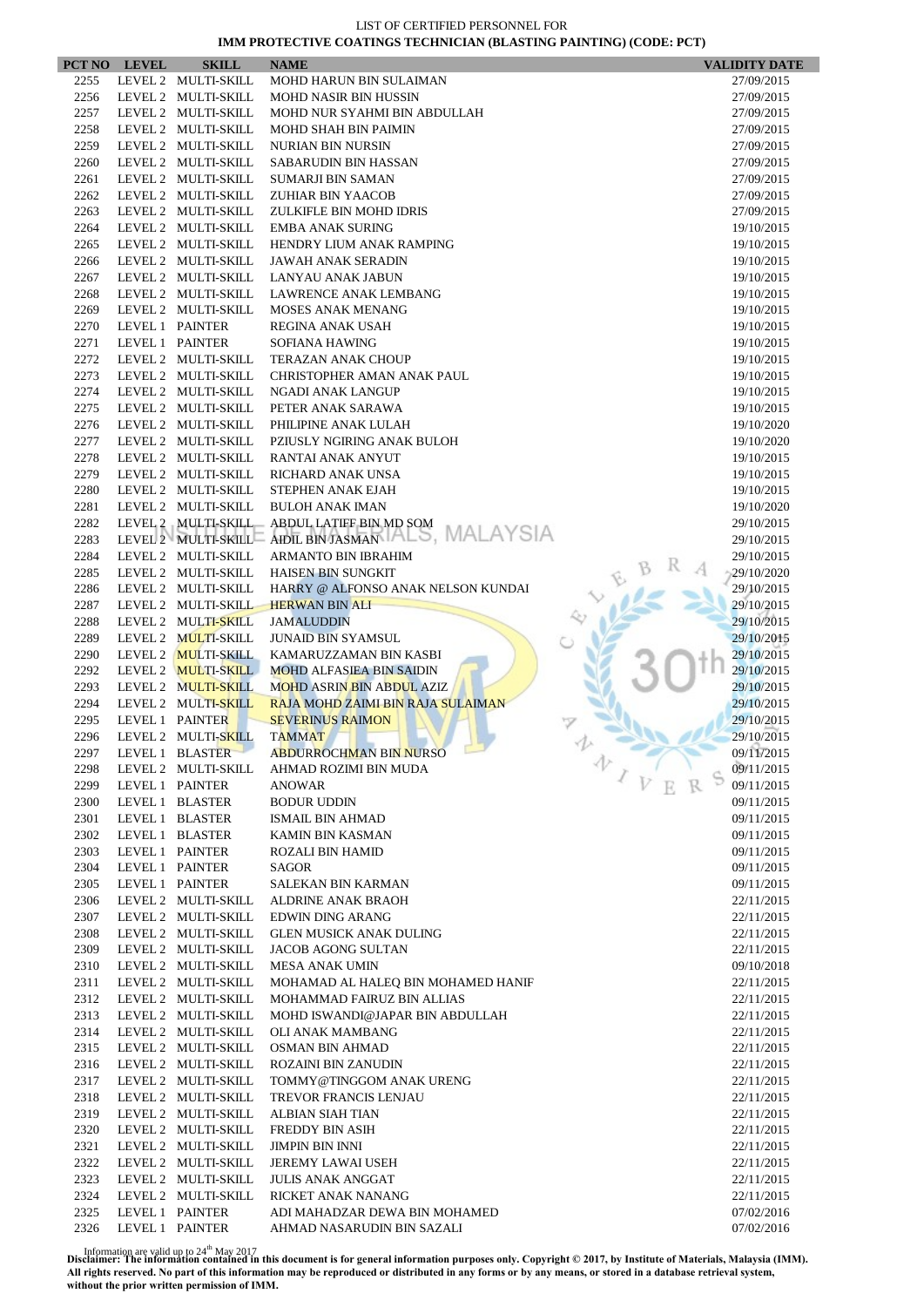|      | PCT NO LEVEL | <b>SKILL</b>        | <b>NAME</b>                                    | <b>VALIDITY DATE</b>     |
|------|--------------|---------------------|------------------------------------------------|--------------------------|
| 2327 |              | LEVEL 2 MULTI-SKILL | AMIRNASRULLAH BIN ZUKFILE                      | 07/02/2016               |
| 2328 |              | LEVEL 2 MULTI-SKILL | KAMARUL ZAMAN BIN MOHD ZAITON                  | 07/02/2016               |
| 2329 |              | LEVEL 2 MULTI-SKILL | KHAIRUN IKMAL BIN AHMAD                        | 07/02/2016               |
| 2330 |              | LEVEL 1 PAINTER     | MOHD HAMIDI BIN A RAHMAN                       | 06/02/2021               |
| 2331 |              | LEVEL 2 MULTI-SKILL | MOHAMMAD HANAFIAH BIN KHOLID                   | 07/02/2016               |
| 2332 |              | LEVEL 1 PAINTER     | <b>MOHD SAUFI BIN ADAM</b>                     | 07/02/2016               |
| 2333 |              | LEVEL 2 MULTI-SKILL | MOHD ZULHAILI BIN MOHD TAHA                    | 07/02/2021               |
| 2334 |              | LEVEL 2 MULTI-SKILL | <b>MUSHAIMI BIN ALIAS</b>                      | 07/02/2021               |
| 2335 |              | LEVEL 1 PAINTER     | <b>ROSSI BIN MANSOR</b>                        | 07/02/2016               |
| 2336 |              | LEVEL 1 PAINTER     | WAN ADNAN BIN WAN JUSOH @ WAN NOR              | 07/02/2016               |
| 2337 |              | LEVEL 2 MULTI-SKILL | WAN MOHAMAD BAHIKI BIN WAN JUSOH               | 06/02/2021               |
| 2338 |              | LEVEL 1 BLASTER     | <b>ZAIMI BIN SIDEK</b>                         | 07/02/2016               |
| 2339 |              | LEVEL 2 MULTI-SKILL | ZAINUDDIN BIN ZAINAL ABIDIN                    | 07/02/2016               |
| 2340 |              | LEVEL 2 MULTI-SKILL | <b>ABU BIN SAIEN</b>                           | 17/02/2016               |
| 2341 |              | LEVEL 2 MULTI-SKILL | <b>BHARATHI ARUMUGAM</b>                       | 17/02/2016               |
| 2342 |              | LEVEL 2 MULTI-SKILL | DEIVANATHAN PACKIRISAMY                        | 17/02/2016               |
| 2343 |              | LEVEL 2 MULTI-SKILL | DINESH PRASAD GUPTA                            | 17/02/2016               |
| 2344 |              | LEVEL 2 MULTI-SKILL | EKA ANDI SAMPURNA                              | 17/02/2016               |
| 2345 |              | LEVEL 2 MULTI-SKILL | <b>GIMAN ANAK NAGEG</b>                        | 17/02/2016               |
| 2346 |              | LEVEL 2 MULTI-SKILL | GOVINDARAJI SHANMUGAM                          | 17/02/2016               |
| 2347 |              | LEVEL 2 MULTI-SKILL | <b>JAYA BABU MUPPIDI</b>                       | 17/02/2016               |
| 2348 |              | LEVEL 2 MULTI-SKILL | KHAIRUL AMIR LIM BIN ABDULLAH                  | 17/02/2016               |
| 2349 |              | LEVEL 2 MULTI-SKILL | KUMARESAN PARASURAMAN                          | 17/02/2016               |
| 2350 |              | LEVEL 2 MULTI-SKILL | MOHD KHARIM BIN MOHD AMIN                      | 17/02/2016               |
| 2351 |              | LEVEL 2 MULTI-SKILL | PHAUDAMAN GURUNG                               | 17/02/2016               |
| 2352 |              | LEVEL 2 MULTI-SKILL | PRODENCIO FRIANEZA PATAWARAN                   | 17/02/2016               |
| 2353 |              | LEVEL 2 MULTI-SKILL | SELVAKUMAR RAJADURAI                           | 17/02/2016               |
| 2354 |              | LEVEL 2 MULTI-SKILL | SHANMUGAM RADHAKRISHNAN                        | 17/02/2016               |
| 2355 |              | LEVEL 2 MULTI-SKILL | SHISAH ANAK SIMOIALS, MAL                      | 17/02/2021               |
| 2356 |              | LEVEL 2 MULTI-SKILL | SRINIVASA RAO BORRA                            | 17/02/2016               |
| 2357 |              | LEVEL 2 MULTI-SKILL | SRINIVASA RAO BYLIPUDI                         | $-17/02/2016$            |
| 2358 |              | LEVEL 2 MULTI-SKILL | SRINIVASA RAO NADIPALLI                        | 17/02/2016               |
| 2359 |              | LEVEL 2 MULTI-SKILL | <b>SUNIL BISHWAKARMA</b>                       | 17/02/2016               |
| 2360 |              | LEVEL 2 MULTI-SKILL | <b>TAHIR BIN SULONG</b>                        | 17/02/2016               |
| 2361 |              | LEVEL 2 MULTI-SKILL | ZAIDI BIN MOHAMED                              | 17/02/2016               |
| 2362 |              | LEVEL 2 MULTI-SKILL | AMZANI BIN JOHARI                              | 17/02/2016               |
| 2363 |              | LEVEL 2 MULTI-SKILL | <b>WALLACE ANAK BELULOK</b>                    | 17/02/2016               |
| 2364 |              | LEVEL 2 MULTI-SKILL | AHMAD FADILAH BIN MD JUSOH                     | 21/02/2016               |
| 2365 |              | LEVEL 2 MULTI-SKILL | <b>BADRUL AFRIZAL BIN ROSLAN</b>               | 21/02/2016               |
| 2366 |              | LEVEL 2 MULTI-SKILL | <b>CHE MUHAMAT ZAINUDIN BIN HASAN</b>          | 21/02/2016               |
| 2367 |              | LEVEL 2 MULTI-SKILL | KHAIRIL IDZUAN BIN AB LATIF                    | 21/02/2016               |
| 2368 |              |                     | LEVEL 2 MULTI-SKILL MOHD AMIERIZAN BIN MAHAZAN | 21/02/2016               |
| 2369 |              | LEVEL 2 MULTI-SKILL | MOHD JOSHARI BIN ISMAIL                        | 办<br>21/02/2016          |
| 2370 |              | LEVEL 2 MULTI-SKILL | <b>SHARIF BIN YUSOFF</b>                       | $\sqrt{V}$<br>21/02/2016 |
| 2371 |              | LEVEL 2 MULTI-SKILL | MUHAMAD SUKRI BIN LATIF                        | 21/02/2021               |
| 2372 |              | LEVEL 2 MULTI-SKILL | <b>OSMAN BIN YUSOFF</b>                        | 21/02/2016               |
| 2373 |              | LEVEL 2 MULTI-SKILL | <b>ROSLAM BIN MAT LAZIN</b>                    | 21/02/2016               |
| 2374 |              | LEVEL 2 MULTI-SKILL | <b>AZALI BIN ABDUL LATIF</b>                   | 28/03/2016               |
| 2375 |              | LEVEL 2 MULTI-SKILL | HAMIERUL BIN HAMZAH                            | 28/03/2016               |
| 2376 |              | LEVEL 2 MULTI-SKILL | MOHD ALHADI BIN AHMAD                          | 28/03/2016               |
| 2377 |              | LEVEL 2 MULTI-SKILL | MOHD AYUB BIN WAHAB                            | 28/03/2021               |
| 2378 |              | LEVEL 2 MULTI-SKILL | MOHD AZAM BIN MOHD ARZMI                       | 28/03/2016               |
| 2379 |              | LEVEL 2 MULTI-SKILL | MOHD FIKRI BIN HAMZAH                          | 28/03/2021               |
| 2380 |              | LEVEL 2 MULTI-SKILL | MOHD HAFEZ BIN MOHD ARIFFIN                    | 28/03/2016               |
| 2381 |              | LEVEL 2 MULTI-SKILL | <b>MOHD HELMI BIN BAKRI</b>                    | 28/03/2016               |
| 2382 |              | LEVEL 2 MULTI-SKILL | MOHD LOKMAN BIN MOHD ALIAS                     | 28/03/2016               |
| 2383 |              | LEVEL 2 MULTI-SKILL | MOHD SANYFAIZAL BIN SAIDUN                     | 28/03/2016               |
| 2384 |              | LEVEL 2 MULTI-SKILL | MOHD SHAHRIL NORFAIZAL BIN GHAZALI             | 28/03/2016               |
| 2385 |              | LEVEL 2 MULTI-SKILL | MOHD SUHAIRI BIN MAT AMIN                      | 28/03/2016               |
| 2386 |              | LEVEL 2 MULTI-SKILL | RIANTO BIN KASIM                               | 28/03/2016               |
| 2387 |              | LEVEL 2 MULTI-SKILL | TUAN MOHD IZAN AZWAN BIN TUAN PERANG           | 28/03/2016               |
| 2388 |              | LEVEL 2 MULTI-SKILL | TUAN RAMLI BIN TUAN AHMAD                      | 28/03/2016               |
| 2389 |              | LEVEL 2 MULTI-SKILL | WAN MOHD AZMAN BIN WAN JUNAIDI                 | 28/03/2016               |
| 2390 |              | LEVEL 2 MULTI-SKILL | ABDUL SARDAR BIN NORDIN                        | 28/03/2016               |
| 2391 |              | LEVEL 2 MULTI-SKILL | AHMAD AFIFI BIN MAT AMIN                       | 28/03/2021               |
| 2392 |              | LEVEL 2 MULTI-SKILL | AHMAD RAZIDI BIN AHMAD RIDZWAN                 | 28/03/2016               |
| 2393 |              | LEVEL 2 MULTI-SKILL | AHMAD SOBRI BIN MAMAT                          | 28/03/2016               |
| 2394 |              | LEVEL 2 MULTI-SKILL | AZMAN BIN JOHARI                               | 28/03/2016               |
| 2395 |              | LEVEL 2 MULTI-SKILL | AZRUL HISHAM BIN MOHD JAAFAR                   | 28/03/2016               |
| 2396 |              | LEVEL 2 MULTI-SKILL | FAIRUL HISHAM BIN CHE NGAH                     | 28/03/2016               |
| 2397 |              | LEVEL 2 MULTI-SKILL | MOHD AZMI BIN MAT LUDIN                        | 28/03/2016               |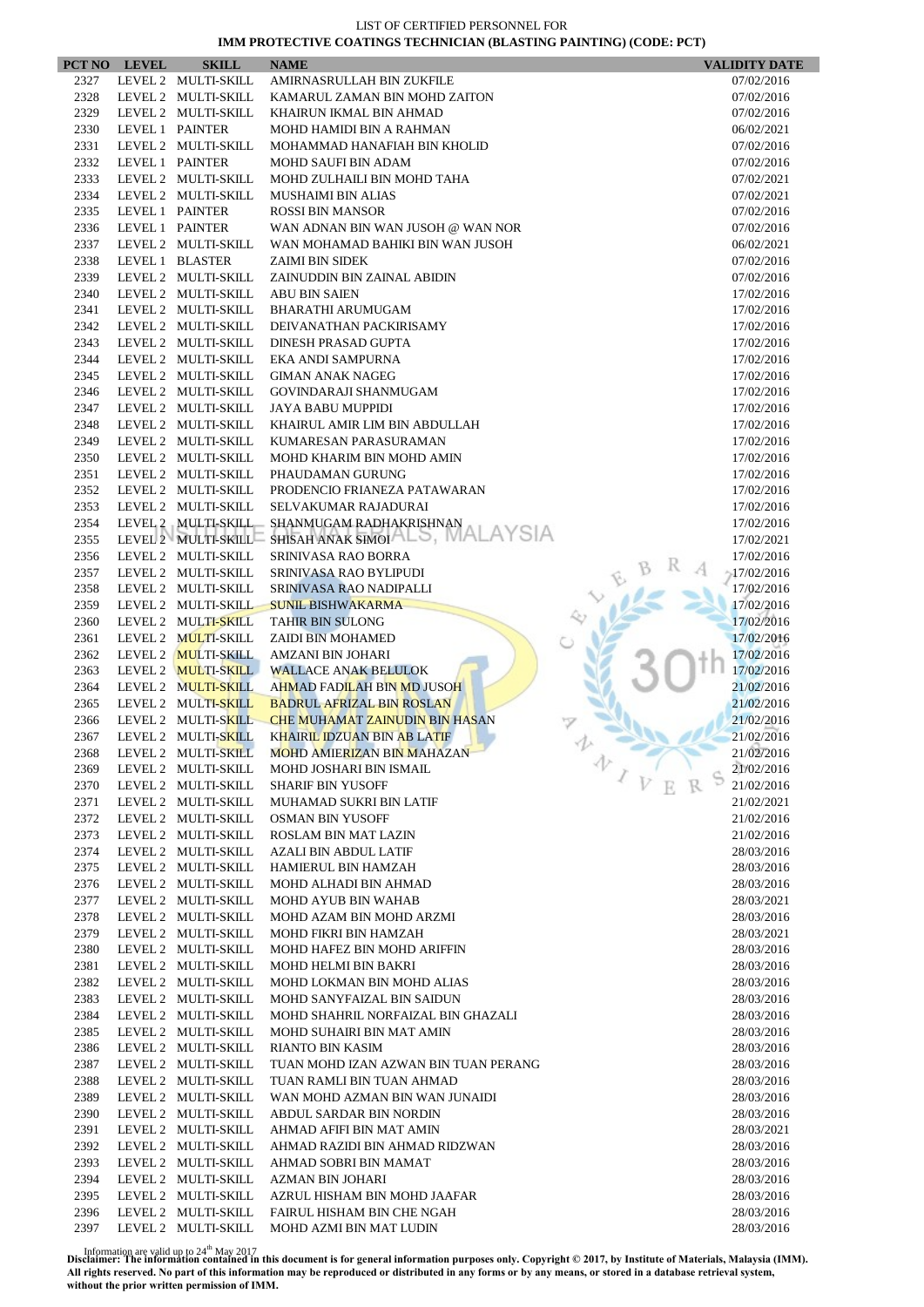|              | PCT NO LEVEL    | <b>SKILL</b>                               | <b>NAME</b>                                   | <b>VALIDITY DATE</b>     |
|--------------|-----------------|--------------------------------------------|-----------------------------------------------|--------------------------|
| 2398         |                 | LEVEL 2 MULTI-SKILL                        | MOHD FAHMY BIN ABDUL AZIZ                     | 06/11/2018               |
| 2399         |                 | LEVEL 2 MULTI-SKILL                        | MOHD FAIZAL BIN ABDUL KADIR                   | 12/06/2021               |
| 2400         |                 | LEVEL 2 MULTI-SKILL                        | <b>MOHD ISANUDIN BIN ISHAK</b>                | 29/10/2018               |
| 2401         |                 | LEVEL 2 MULTI-SKILL                        | MOHD NAZRI BIN MUDA @ LONG                    | 28/03/2021               |
| 2402         |                 | LEVEL 2 MULTI-SKILL                        | <b>MOHD NIZAM BIN RAHIM</b>                   | 28/03/2016               |
| 2403         |                 | LEVEL 2 MULTI-SKILL                        | MUHAMMAD ZUBAIDI BIN ABDUL WAHAB              | 28/03/2016               |
| 2404         |                 | LEVEL 2 MULTI-SKILL                        | MUHAMMAD ZULHILMI BIN ABDUL WAHAB             | 28/03/2016               |
| 2405         |                 | LEVEL 2 MULTI-SKILL                        | ZAMRI BIN GHAZALI                             | 28/03/2016               |
| 2406         |                 | LEVEL 2 MULTI-SKILL                        | ZULKIFILY BIN ABD RAHMAN                      | 28/03/2016               |
| 2407         |                 | LEVEL 1 BLASTER                            | ABBAS BIN MATTU                               | 04/04/2016               |
| 2408         |                 | LEVEL 2 MULTI-SKILL                        | <b>ASING BIN ALEX</b>                         | 04/04/2016               |
| 2409         |                 | LEVEL 1 BLASTER                            | BARAKING BIN MOHAMAD ALI                      | 04/04/2016               |
| 2410         |                 | LEVEL 1 BLASTER                            | <b>BARMAS BIN HAJI ARDAM</b>                  | 04/04/2016               |
| 2411         |                 | LEVEL 2 MULTI-SKILL                        | <b>BOY BIN ABDUL RASID</b>                    | 01/03/2018               |
| 2412         |                 | LEVEL 1 BLASTER                            | <b>BURHAN BIN HUSEN</b>                       | 04/04/2016               |
| 2413         |                 | LEVEL 2 MULTI-SKILL                        | EMBASSAL BIN TADJALA                          | 04/04/2016               |
| 2414         |                 | LEVEL 1 BLASTER                            | JAINAL ABIRIN BIN ABDURAJAK                   | 04/04/2016               |
| 2415         |                 | LEVEL 1 BLASTER                            | <b>KARNO BIN YASSIN</b>                       | 04/04/2016               |
| 2416         |                 | LEVEL 1 BLASTER                            | <b>LAUDIN BIN SURUDIN</b>                     | 04/04/2016               |
| 2417         |                 | LEVEL 1 BLASTER                            | <b>MATNOR BIN KURUS</b>                       | 04/04/2016               |
| 2418         |                 | LEVEL 1 BLASTER                            | MD BASIL BIN HALPI                            | 04/04/2016               |
| 2419         | LEVEL 1 PAINTER |                                            | MOHD FAZLAN BIN MD BASIL                      | 04/04/2016               |
| 2420         |                 | LEVEL 1 PAINTER                            | MUHAMMAD ANIZAM BIN ABDULLAH                  | 04/04/2016               |
| 2421         |                 | LEVEL 2 MULTI-SKILL                        | <b>MUMAR BIN HAPIE</b>                        | 04/04/2016               |
| 2422<br>2423 |                 | LEVEL 1 BLASTER<br>LEVEL 1 BLASTER         | <b>MUNAP BIN JAKARIA</b>                      | 04/04/2016               |
| 2424         |                 | LEVEL 1 BLASTER                            | MUSA BIN MOHD LUDIN<br><b>NASRI BIN ARING</b> | 04/04/2016<br>04/04/2016 |
| 2425         |                 | LEVEL 1 BLASTER                            | <b>NESTOR BIN ASMAD</b>                       | 04/04/2016               |
| 2426         |                 | LEVEL 1 BLASTER                            | NUR HASSAN BIN ARINA S, MALAYSIA              | 04/04/2016               |
| 2427         |                 | LEVEL 2 MULTI-SKILL                        | <b>RIBONG AK MAWA</b>                         | 04/04/2016               |
| 2428         |                 | LEVEL 1 BLASTER                            | USERI BIN KASMAN                              | 04/04/2016               |
| 2429         |                 | LEVEL 1 BLASTER                            | <b>ARMAN BIN HUSSAIN</b>                      | 04/04/2016               |
| 2430         |                 | LEVEL 1 BLASTER                            | <b>BALI BIN DAHALAN @ DAHLAN</b>              | 04/04/2016               |
| 2431         |                 | LEVEL 2 MULTI-SKILL                        | LASIM @ LASIN BIN MUNTOI                      | 04/04/2016               |
| 2432         |                 | LEVEL 1 BLASTER                            | <b>NARAWEI BIN BALI</b>                       | 04/04/2016               |
| 2433         |                 | LEVEL 1 <b>BLASTER</b>                     | <b>ROMAINOR BIN KADIR</b>                     | 04/04/2016               |
| 2434         |                 | LEVEL 2 MULTI-SKILL                        | <b>ROY BIN AHMAD</b>                          | 04/04/2016               |
| 2435         |                 | LEVEL 2 MULTI-SKILL                        | <b>SABRY BIN SHAMSUDDIN</b>                   | 04/04/2016               |
| 2436         |                 | LEVEL 2 MULTI-SKILL                        | <b>INDERAT BIN MISDAR</b>                     | 24/05/2016               |
| 2437         |                 | LEVEL 2 MULTI-SKILL                        | <b>WIDDY SAPITIN</b>                          | 24/05/2021               |
| 2438         |                 | LEVEL 2 MULTI-SKILL                        | <b>MOHD AFIQ FIKRI BIN ABD HAZIS</b>          | 24/05/2016               |
| 2439         |                 |                                            | LEVEL 2 MULTI-SKILL MOHD FARID BIN SEMAN      | 24/05/2016<br>办          |
| 2440         |                 | LEVEL 2 MULTI-SKILL                        | MOHAMMAD HAZIZI BIN MOHAMAD KHALID            | 24/05/2016               |
| 2441         |                 | LEVEL 1 PAINTER                            | MOHAMAD FIKRI BIN ROSMAN                      | 24/05/2016               |
| 2442         |                 | LEVEL 2 MULTI-SKILL                        | ABDUL GHANI BIN SURATMAN                      | 24/05/2016               |
| 2443         |                 | LEVEL 2 MULTI-SKILL                        | ALBERT AGUILAR LANJONG                        | 30/05/2016               |
| 2444         |                 | LEVEL 1 BLASTER                            | <b>AYEN YAHYA</b>                             | 30/05/2016               |
| 2445         |                 | LEVEL 2 MULTI-SKILL                        | <b>JANIN ANAK DELAN</b>                       | 30/05/2016               |
| 2446         |                 | LEVEL 2 MULTI-SKILL                        | DRAGAM ANAK LUNDA                             | 30/05/2021               |
| 2447         |                 | LEVEL 2 MULTI-SKILL                        | BERNARD LEJAU WANG                            | 30/05/2016               |
| 2448         |                 | LEVEL 1 BLASTER                            | <b>JEFISSA ANAK JULIE</b>                     | 30/05/2016               |
| 2449         |                 | LEVEL 2 MULTI-SKILL                        | <b>ROY MARTIN</b>                             | 30/05/2016               |
| 2450         |                 | LEVEL 2 MULTI-SKILL                        | MOHAMAD NASRODIN BIN NAWAWI                   | 30/05/2016               |
| 2451         |                 | LEVEL 2 MULTI-SKILL                        | <b>KEVIN LAWAI SULUI</b>                      | 30/05/2016               |
| 2452         |                 | LEVEL 2 MULTI-SKILL                        | <b>BILONG ANAK RANDU</b>                      | 30/05/2016               |
| 2454         |                 | LEVEL 2 MULTI-SKILL<br>LEVEL 2 MULTI-SKILL | NELSON COLLINE ANAK PANJAT                    | 30/05/2016               |
| 2455<br>2456 |                 | LEVEL 2 MULTI-SKILL                        | DAVID ANAK SALLEH<br><b>ISMAIL ANAK MEDAN</b> | 30/05/2016<br>30/05/2016 |
| 2457         |                 | LEVEL 2 MULTI-SKILL                        |                                               |                          |
| 2458         |                 | LEVEL 2 MULTI-SKILL                        | ABDUL MALEK BIN HASHIM<br>AHMAD BIN DESA      | 30/06/2016<br>30/06/2016 |
| 2459         |                 | LEVEL 2 MULTI-SKILL                        | ALI BIN ABDULLAH                              | 30/06/2021               |
| 2460         |                 | LEVEL 2 MULTI-SKILL                        | ANUAR BIN MD ALI                              | 30/06/2016               |
| 2461         |                 | LEVEL 2 MULTI-SKILL                        | ANWAR BIN SAAD                                | 30/06/2016               |
| 2462         |                 | LEVEL 2 MULTI-SKILL                        | AZHAR BIN AHMAD                               | 30/06/2016               |
| 2463         |                 | LEVEL 2 MULTI-SKILL                        | HAMRI BIN ABDUL LATIFF                        | 30/06/2016               |
| 2464         |                 | LEVEL 2 MULTI-SKILL                        | LUKMAN BIN ISMAIL                             | 30/06/2016               |
| 2465         |                 | LEVEL 2 MULTI-SKILL                        | <b>MALIK BIN KASO</b>                         | 30/06/2016               |
| 2466         |                 | LEVEL 2 MULTI-SKILL                        | MAT KASSIM BIN NGAH                           | 30/06/2016               |
| 2467         |                 | LEVEL 2 MULTI-SKILL                        | MOHAMAD DALI BIN SHAFIQUR RAHMAN              | 30/06/2016               |
| 2468         |                 | LEVEL 2 MULTI-SKILL                        | <b>MOHD FAIRUL BIN MOHD NASIR</b>             | 30/06/2016               |
| 2469         |                 | LEVEL 2 MULTI-SKILL                        | MOHD FAISAL BIN ABD AZIZ                      | 30/06/2016               |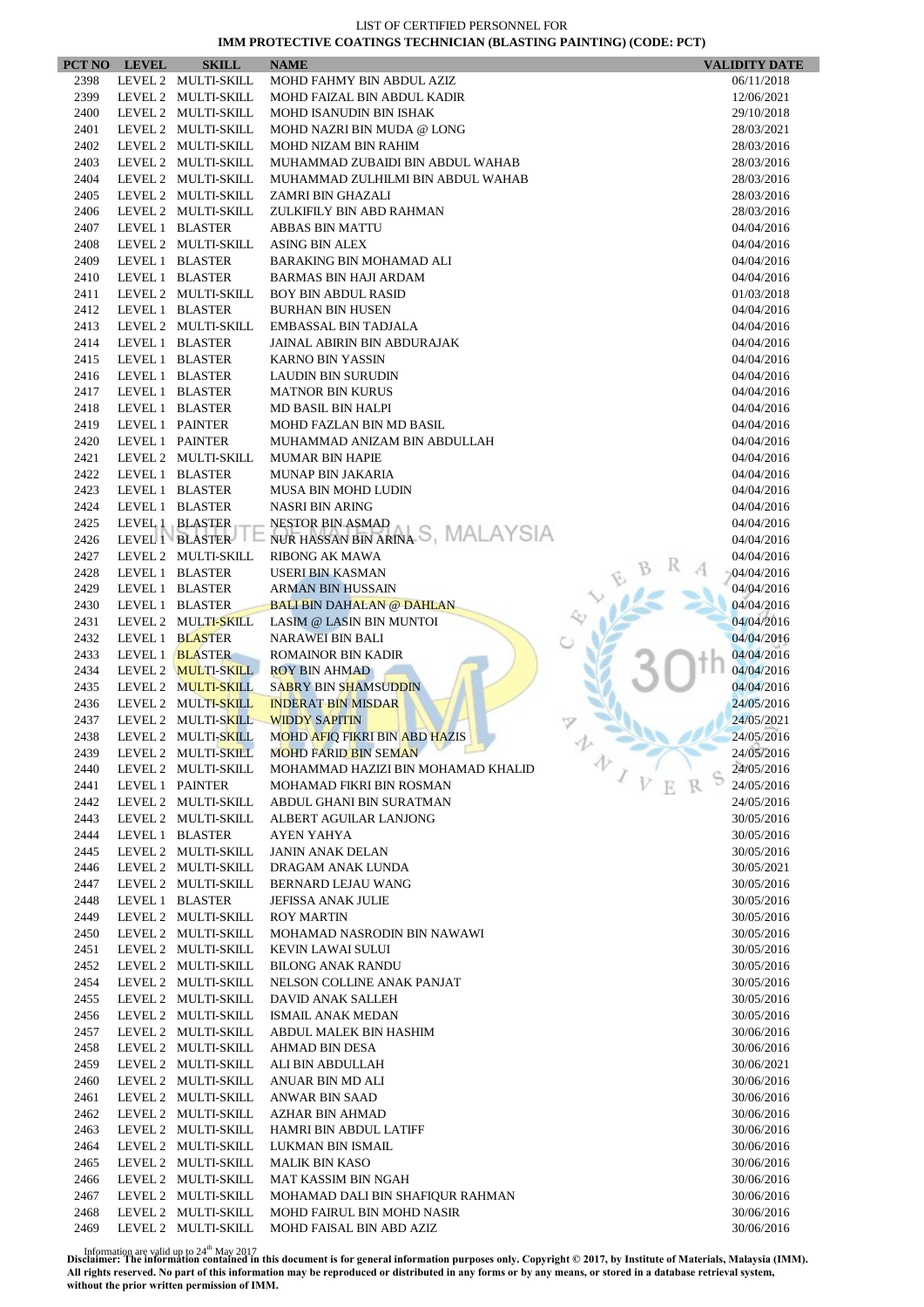|              | PCT NO LEVEL | <b>SKILL</b>                               | <b>NAME</b>                                         | <b>VALIDITY DATE</b>     |
|--------------|--------------|--------------------------------------------|-----------------------------------------------------|--------------------------|
| 2470         |              | LEVEL 2 MULTI-SKILL                        | MOHD LAILI BIN CHE ABDUL GHANI                      | 30/06/2016               |
| 2471         |              | LEVEL 2 MULTI-SKILL                        | MOHD NAZRI BIN ABD WAHAB                            | 30/06/2016               |
| 2472         |              | LEVEL 2 MULTI-SKILL                        | <b>MOHD ZAMRI BIN SALLEH</b>                        | 29/06/2021               |
| 2473         |              | LEVEL 2 MULTI-SKILL                        | <b>MUHAJID BIN NORDIN</b>                           | 30/06/2016               |
| 2474         |              | LEVEL 2 MULTI-SKILL                        | MUHAMAD ASYRAF BIN HIBRAHIM                         | 30/06/2016               |
| 2475         |              | LEVEL 2 MULTI-SKILL                        | NORFADLI HISSAM BIN ARIFFIN                         | 30/06/2016               |
| 2476<br>2477 |              | LEVEL 2 MULTI-SKILL<br>LEVEL 2 MULTI-SKILL | ROSLI BIN MOHAMAD<br>SAHRIR BIN ABDUL HAKIM         | 30/06/2016<br>30/06/2016 |
| 2478         |              | LEVEL 2 MULTI-SKILL                        | SYED FARIQ BIN SYED ABDULLAH                        | 30/06/2016               |
| 2479         |              | LEVEL 2 MULTI-SKILL                        | W MOHD AMRIZAL BIN WAN ISA                          | 29/06/2021               |
| 2480         |              | LEVEL 2 MULTI-SKILL                        | WAN MOHD SAWADI BIN WAN SALLEH                      | 30/06/2016               |
| 2481         |              | LEVEL 2 MULTI-SKILL                        | WAN MOHD SHAH BIN WAN HARUN                         | 30/06/2016               |
| 2482         |              | LEVEL 2 MULTI-SKILL                        | YAHAYA BIN ABDUL RAHMAN                             | 30/06/2021               |
| 2483         |              | LEVEL 2 MULTI-SKILL                        | <b>BUNGAI ANAK NYIRAHPONG</b>                       | 21/07/2016               |
| 2484         |              | LEVEL 2 MULTI-SKILL                        | <b>BUNGEN ANAK MAGAH</b>                            | 21/07/2016               |
| 2485         |              | LEVEL 2 MULTI-SKILL                        | EDWARD ANAK JENGING                                 | 21/07/2016               |
| 2486         |              | LEVEL 2 MULTI-SKILL                        | FATHARUDIN IKMAN BIN REDZUAN                        | 03/02/2019               |
| 2487         |              | LEVEL 2 MULTI-SKILL                        | <b>JOVITA JUING ANAK BERAYUN</b>                    | 21/07/2016               |
| 2488         |              | LEVEL 2 MULTI-SKILL                        | <b>KAMPIT ANAK BARAN</b>                            | 21/07/2016               |
| 2489         |              | LEVEL 2 MULTI-SKILL                        | <b>MESA ANAK PAYENG</b>                             | 21/07/2016               |
| 2490         |              | LEVEL 1 BLASTER                            | <b>MOHAMAD BOLHAN BIN RASIT</b>                     | 21/07/2016               |
| 2491         |              | LEVEL 1 BLASTER                            | <b>MOSES ANAK LEMBANG</b>                           | 21/07/2016               |
| 2492         |              | LEVEL 2 MULTI-SKILL                        | PETER ANAK JUSLI                                    | 21/07/2016               |
| 2493         |              | LEVEL 1 BLASTER                            | PHILIP ANAK SIJU                                    | 21/07/2016               |
| 2494<br>2495 |              | LEVEL 2 MULTI-SKILL<br>LEVEL 2 MULTI-SKILL | <b>RUZAIMEE BIN BAKAR</b><br>TONNY ANAK JOHN SULTAN | 21/07/2016<br>21/07/2016 |
| 2496         |              | LEVEL 1 PAINTER                            | WELLA ANAK ENNENG                                   | 21/07/2016               |
| 2497         |              |                                            | LEVEL 2 MULTI-SKILL DASRIEL BIN KHADIR              | 21/07/2016               |
| 2498         |              | LEVEL 2 MULTI-SKILL                        | .AYSIA<br>MOHAMAD FADHILAH BIN HUSAIN               | 20/07/2021               |
| 2499         |              | LEVEL 2 MULTI-SKILL                        | MOHD AMRUL BIN MAT YUSOFF                           | 20/07/2021               |
| 2500         |              | LEVEL 2 MULTI-SKILL                        | MOHD ARIF BIN ISMAIL                                | 21/07/2016               |
| 2501         |              | LEVEL 2 MULTI-SKILL                        | MOHD HANAPI BIN YA'ACOB                             | 20/07/2021               |
| 2502         |              | LEVEL 2 MULTI-SKILL                        | <b>MOHD HAZIZAN BIN MAT ALI</b>                     | 21/07/2016               |
| 2503         |              | LEVEL 2 MULTI-SKILL                        | MOHD KHAIRUL ANUAR BIN AZIZ                         | 21/07/2016               |
| 2504         |              | LEVEL 2 MULTI-SKILL                        | MOHAMAD MUSLIM BIN ALIAS                            | 21/07/2021               |
| 2505         |              | LEVEL 2 MULTI-SKILL                        | MOHD RIDUWAN BIN A RAHMAN                           | 21/07/2016               |
| 2506         |              | LEVEL 2 MULTI-SKILL                        | <b>MOHD RIDZUAN BIN ABDULLAH @ HUSSIN</b>           | 21/07/2016               |
| 2507         |              | LEVEL 2 MULTI-SKILL                        | <b>MOHD SUHAIRY BIN SAPIE</b>                       | 21/07/2016               |
| 2508         |              | LEVEL 2 MULTI-SKILL                        | <b>MUS'ID BIN MOHAMAD RAZI</b>                      | 29/10/2018               |
| 2509         |              | LEVEL 2 MULTI-SKILL                        | <b>ROSDI BIN ABDULLAH</b>                           | 21/07/2016               |
| 2510         |              | LEVEL 2 MULTI-SKILL                        | <b>MOHAMMAD ZAMRI BIN MUSTAFA</b>                   | 21/07/2016               |
| 2511         |              | LEVEL 2 MULTI-SKILL                        | <b>BERAUH ANAK LUDAN</b><br>MATHEW CANDY ANAK NANCY | 25/07/2016<br>办          |
| 2512<br>2513 |              | LEVEL 2 MULTI-SKILL<br>LEVEL 2 MULTI-SKILL | MOHD. AISAMUDDIN BIN SUAIDI                         | 25/07/2016<br>25/07/2016 |
| 2514         |              | LEVEL 2 MULTI-SKILL                        | NUING ANAK JUBI                                     | 25/07/2016               |
| 2515         |              | LEVEL 2 MULTI-SKILL                        | ABDUL GANI BIN AHMAT                                | 25/07/2016               |
| 2516         |              | LEVEL 2 MULTI-SKILL                        | <b>DENNIS ANAK JANIS</b>                            | 25/07/2016               |
| 2517         |              | LEVEL 2 MULTI-SKILL                        | <b>IMBAR ANAK LAJUN</b>                             | 25/07/2016               |
| 2518         |              | LEVEL 2 MULTI-SKILL                        | LIDI ANAK JELAI                                     | 25/07/2016               |
| 2519         |              | LEVEL 2 MULTI-SKILL                        | <b>MATHEW ANAK UGANG</b>                            | 25/07/2016               |
| 2520         |              | LEVEL 2 MULTI-SKILL                        | <b>NELSON ANAK BONIFACE</b>                         | 25/07/2016               |
| 2521         |              | LEVEL 2 MULTI-SKILL                        | <b>RICKY ANAK RUNGOH</b>                            | 25/07/2016               |
| 2522         |              | LEVEL 2 MULTI-SKILL                        | TUGAU ANAK BANGAU                                   | 25/07/2016               |
| 2523         |              | LEVEL 2 MULTI-SKILL                        | ALEXANDER GERINANG ANAK BARANG                      | 25/07/2021               |
| 2524         |              | LEVEL 2 MULTI-SKILL                        | ANDRIA SUMPING ANAK KAMBA                           | 25/07/2021               |
| 2525         |              | LEVEL 2 MULTI-SKILL                        | <b>BOON FOO SIONG</b>                               | 25/07/2016               |
| 2526         |              | LEVEL 2 MULTI-SKILL                        | CASSIDY ANAK LUJING                                 | 25/07/2016               |
| 2527         |              | LEVEL 2 MULTI-SKILL                        | ELIJA ANAK CHARLES                                  | 25/07/2016               |
| 2528         |              | LEVEL 2 MULTI-SKILL                        | <b>JITIEM ANAK BOHEN</b>                            | 25/07/2021               |
| 2529         |              | LEVEL 2 MULTI-SKILL                        | <b>JOSHUA NELSON @ BODONG ANAK KESONG</b>           | 25/07/2016               |
| 2530         |              | LEVEL 2 MULTI-SKILL                        | ABD JALIL BIN MAHADI                                | 30/09/2016               |
| 2531<br>2532 |              | LEVEL 1 BLASTER<br>LEVEL 1 BLASTER         | HASSAN BIN ABD RAHMAN<br><b>MD FULZAR RAHMAN</b>    | 30/09/2016<br>30/09/2016 |
| 2533         |              | LEVEL 1 BLASTER                            | MD HUMAYUN KABIR                                    | 29/09/2021               |
| 2534         |              | LEVEL 2 MULTI-SKILL                        | <b>MEHBOOB ALI</b>                                  | 30/09/2016               |
| 2535         |              | LEVEL 2 MULTI-SKILL                        | MOHD NAZRAN BIN AB RAHMAN                           | 30/09/2016               |
| 2536         |              | LEVEL 2 MULTI-SKILL                        | MOHD NUR RIDZWAN BIN ANUAR MUDIN                    | 30/09/2016               |
| 2537         |              | LEVEL 2 MULTI-SKILL                        | RUBISORJONO ANAK NIGOL                              | 30/09/2016               |
| 2538         |              | LEVEL 1 BLASTER                            | SAHARI BIN SULONG                                   | 30/09/2016               |
| 2539         |              | LEVEL 1 BLASTER                            | <b>SHAMSUDIN BIN TIPOK</b>                          | 30/09/2016               |
| 2540         |              | LEVEL 1 BLASTER                            | <b>SARIPUDDIN ABD LATIF</b>                         | 30/09/2016               |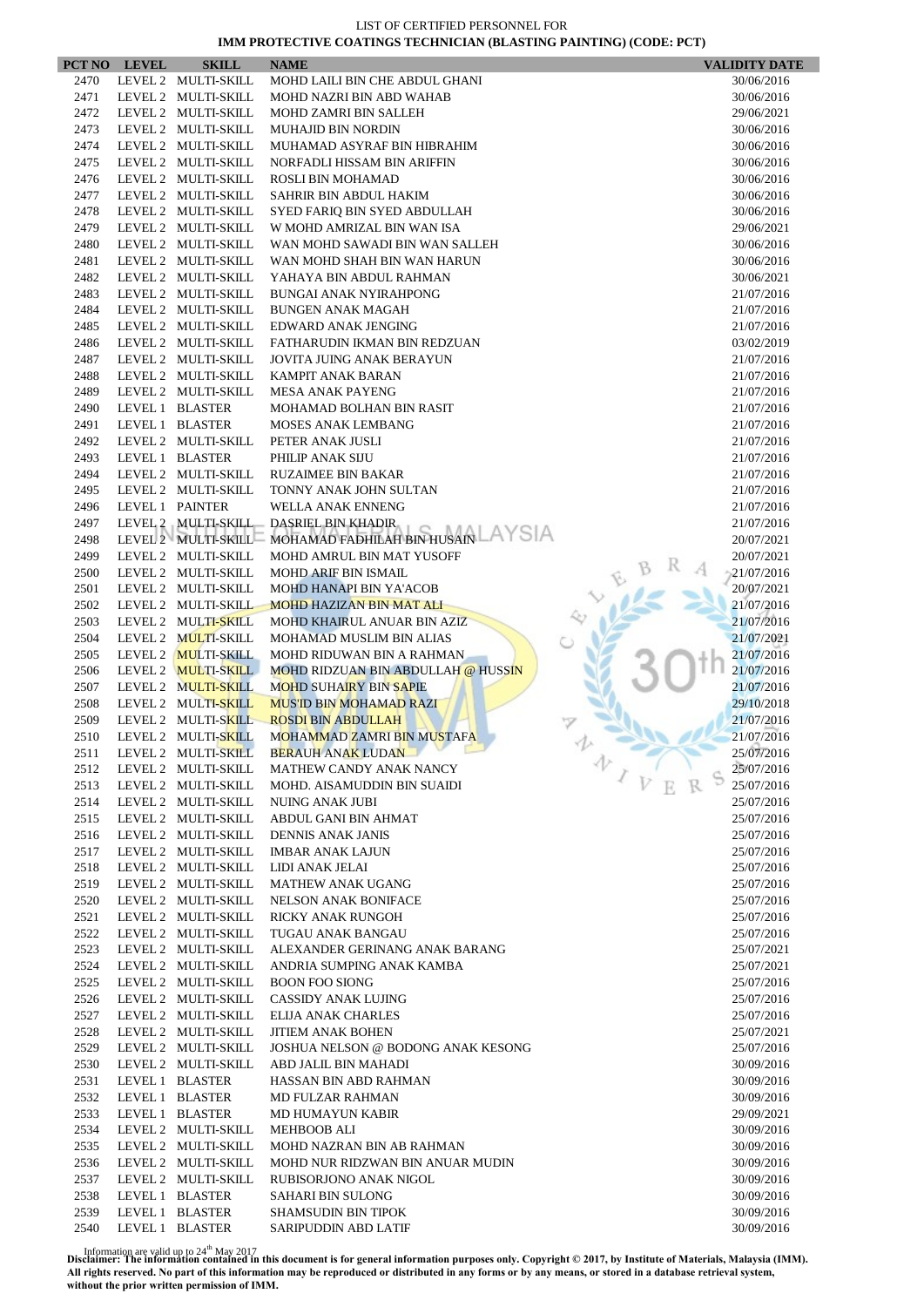|              | PCT NO LEVEL | <b>SKILL</b>                                  | <b>NAME</b>                                                              | <b>VALIDITY DATE</b>     |
|--------------|--------------|-----------------------------------------------|--------------------------------------------------------------------------|--------------------------|
| 2541         |              | LEVEL 1 BLASTER                               | SHEK ASY'AT BIN AHMAD                                                    | 30/09/2016               |
| 2542         |              | LEVEL 1 BLASTER                               | <b>SURIMIN BIN SUPARMAN</b>                                              | 30/09/2016               |
| 2543         |              | LEVEL 2 MULTI-SKILL                           | <b>ADILLAH BIN HUSSEIN</b>                                               | 13/10/2016               |
| 2544         |              | LEVEL 2 MULTI-SKILL                           | AFENDIE ANAK SULONG                                                      | 22/09/2018               |
| 2545         |              | LEVEL 2 MULTI-SKILL                           | ALIAS BIN ALI                                                            | 13/10/2016               |
| 2546         |              | LEVEL 2 MULTI-SKILL                           | AMIRUL ASHRAF BIN ABD MALIK                                              | 22/09/2018               |
| 2547         |              | LEVEL 2 MULTI-SKILL                           | <b>BAHSAN MERIAM</b>                                                     | 13/10/2016               |
| 2548         |              | LEVEL 2 MULTI-SKILL                           | <b>JAYA BIN AYUP</b>                                                     | 13/10/2016               |
| 2549         |              | LEVEL 2 MULTI-SKILL                           | <b>MASUDI BIN ABONG</b>                                                  | 13/10/2016               |
| 2550         |              | LEVEL 2 MULTI-SKILL                           | MOHAMAD HAFITZ BIN ABDULLAH                                              | 19/05/2019               |
| 2551         |              | LEVEL 2 MULTI-SKILL                           | MOHAMAD SARDON BIN ZAINAL                                                | 13/10/2016               |
| 2552         |              | LEVEL 2 MULTI-SKILL                           | MOHD TAUFIK BIN MOHAMAD SHUKRI                                           | 13/10/2016               |
| 2553         |              | LEVEL 2 MULTI-SKILL                           | NORAZIMAN BIN MOHD BADROL AZHAR                                          | 22/09/2018               |
| 2554         |              | LEVEL 2 MULTI-SKILL                           | <b>NORDEIN BIN BAIEE</b>                                                 | 13/10/2016               |
| 2555         |              | LEVEL 2 MULTI-SKILL                           | RONALD BONIFACIO ANAK AHONG                                              | 22/09/2018               |
| 2556         |              | LEVEL 2 MULTI-SKILL                           | SHEIK ABI SUFIAN AL-MARDAEE BIN ALI                                      | 13/10/2016               |
| 2557         |              | LEVEL 2 MULTI-SKILL                           | SOBIAN HADI BIN MOHD BAHARI                                              | 13/10/2016               |
| 2558         |              | LEVEL 2 MULTI-SKILL                           | PAULUS ELWIN UGAN                                                        | 18/10/2016               |
| 2559         |              | LEVEL 2 MULTI-SKILL                           | <b>OSMAND ARANG</b>                                                      | 18/10/2016               |
| 2560         |              | LEVEL 2 MULTI-SKILL                           | <b>RONNIE SIMON DAMIT</b>                                                | 18/10/2016               |
| 2561         |              | LEVEL 2 MULTI-SKILL                           | <b>ALEXANDER AGONG</b>                                                   | 18/10/2016               |
| 2562         |              | LEVEL 2 MULTI-SKILL                           | <b>DOUGLAS AKAL</b>                                                      | 18/10/2016               |
| 2563         |              | LEVEL 2 MULTI-SKILL                           | <b>KASA ANAK NGADAN</b>                                                  | 18/10/2016               |
| 2564         |              | LEVEL 1 BLASTER                               | <b>VENOM APOI ARANG</b>                                                  | 18/10/2016               |
| 2565         |              | LEVEL 2 MULTI-SKILL                           | NATHANIAL SARA                                                           | 18/10/2016               |
| 2566         |              | LEVEL 2 MULTI-SKILL                           | RENISTER ANAK VINNIT                                                     | 18/10/2016               |
| 2567         |              | LEVEL 1 BLASTER                               | <b>CABRINI EDWARD</b>                                                    | 18/10/2016               |
| 2568         |              | LEVEL 1 BLASTER                               | MOHAMAD HISHAM NURI BIN ABU BAKAR                                        | 19/10/2016               |
| 2569         |              |                                               | LEVEL 2 MULTI-SKILL MOHD KHALID BIN KAMARUDIN                            | 19/10/2016               |
| 2570         |              | LEVEL 2 MULTI-SKILL                           | MOHD LUKMAN BIN MOHAMAD                                                  | 19/10/2016               |
| 2571         |              | LEVEL 1 BLASTER                               | WAN HUSIN BIN ABD RAHMAN                                                 | $-19/10/2016$            |
| 2572         |              | LEVEL 1 BLASTER                               | <b>ROSDI BIN YAHYA</b>                                                   | 19/10/2016               |
| 2573         |              | LEVEL 2 MULTI-SKILL                           | <b>AZLAN BIN ADAM</b>                                                    | 19/10/2016               |
| 2574         |              | LEVEL 1 PAINTER                               | <b>MOHAMMAD BIN ISMAIL</b>                                               | 19/10/2016               |
| 2575         |              | LEVEL 1 BLASTER                               | MOHAMAD ISHAR BIN A. AZIZ                                                | 19/10/2016               |
| 2576<br>2577 |              | LEVEL 2 <b>MULTI-SKILL</b><br>LEVEL 1 BLASTER | MUHAMMAD HILMI BIN IDRIS                                                 | 19/10/2016<br>19/10/2016 |
| 2578         |              | LEVEL 2 MULTI-SKILL                           | <b>MOHD AMZAR HAFIZ BIN SHAMPUDDIN</b><br><b>MOHD IZWAN BIN ABDULLAH</b> | 17/11/2021               |
| 2579         |              | LEVEL 2 MULTI-SKILL                           | <b>IZAM BUSLI BIN BERAHIM</b>                                            | 19/10/2016               |
| 2580         |              | LEVEL 2 MULTI-SKILL                           | <b>MOHD AMRAN BIN SALEHUDIN</b>                                          | 19/10/2016               |
| 2581         |              | LEVEL 2 MULTI-SKILL                           | ZAHARUL HAKIMI BIN ZAINUDIN                                              | 19/10/2016               |
| 2582         |              | LEVEL 2 MULTI-SKILL                           | <b>MOHD HASLAN BIN MAT HUSSIN</b>                                        | 19/10/2016               |
| 2583         |              | LEVEL 1 BLASTER                               | MOHAMAD HAFIZ BIN DZIAUDDIN                                              | 办<br>19/10/2016          |
| 2584         |              | LEVEL 2 MULTI-SKILL                           | AMETAMBACHAN ANAK SIPIJ                                                  | 04/11/2017               |
| 2585         |              | LEVEL 1 BLASTER                               | <b>FRANCIS AYE</b>                                                       | 25/11/2016               |
| 2586         |              | LEVEL 2 MULTI-SKILL                           | <b>KENNY ANAK BUNIN</b>                                                  | 25/11/2016               |
| 2587         |              | LEVEL 2 MULTI-SKILL                           | <b>LARRY ANAK SUNTEK</b>                                                 | 25/11/2016               |
| 2588         |              | LEVEL 2 MULTI-SKILL                           | <b>MEGUN ANAK KAKUNG</b>                                                 | 25/11/2016               |
| 2589         |              | LEVEL 2 MULTI-SKILL                           | <b>MIZAN BIN ROSLI</b>                                                   | 25/11/2016               |
| 2590         |              | LEVEL 1 BLASTER                               | MUHAMMAD RIZAL RASSHIDY ABDULLAH                                         | 27/10/2021               |
| 2591         |              | LEVEL 1 BLASTER                               | PENYIRA AMIR                                                             | 25/11/2016               |
| 2592         |              | LEVEL 2 MULTI-SKILL                           | SIMON ABANG ANAK NANYANG                                                 | 25/11/2016               |
| 2593         |              | LEVEL 2 MULTI-SKILL                           | STALIN ANAK TINDIT                                                       | 25/11/2016               |
| 2594         |              | LEVEL 2 MULTI-SKILL                           | ADIT ANAK JINGGONG                                                       | 09/12/2016               |
| 2595         |              | LEVEL 2 MULTI-SKILL                           | <b>GIRA ANAK SUMIL</b>                                                   | 08/12/2021               |
| 2596         |              | LEVEL 1 PAINTER                               | HAMPHRY RANGGA ANAK JUGAH                                                | 09/12/2016               |
| 2597         |              | LEVEL 1 BLASTER                               | JOHNSON ANAK GILBERT BENJIE                                              | 09/12/2016               |
| 2598         |              | LEVEL 2 MULTI-SKILL                           | ZAKARIAH LISU TUSAU                                                      | 09/12/2016               |
| 2599         |              | LEVEL 1 PAINTER                               | <b>SALIM RAZA</b>                                                        | 09/12/2016               |
| 2600         |              | LEVEL 1 BLASTER                               | ALEK                                                                     | 09/12/2016               |
| 2601         |              | LEVEL 1 BLASTER                               | <b>REHAN SIDDIQUE</b>                                                    | 09/12/2016               |
| 2602         |              | LEVEL 1 PAINTER                               | PARASH HOWLADER                                                          | 09/12/2016               |
| 2603         |              | LEVEL 1 PAINTER                               | <b>NURUL AMIN</b>                                                        | 09/12/2016               |
| 2604         |              | LEVEL 1 BLASTER                               | SHAFIQUL                                                                 | 09/12/2016               |
| 2605         |              | LEVEL 1 PAINTER                               | RUBEL                                                                    | 09/12/2016               |
| 2606         |              | LEVEL 2 MULTI-SKILL                           | AKUL                                                                     | 09/12/2016               |
| 2607         |              | LEVEL 1 PAINTER                               | <b>MAZED</b>                                                             | 09/12/2016               |
| 2608         |              | LEVEL 2 MULTI-SKILL                           | MOHD SOIB BIN ABDUL GHANI                                                | 09/12/2016               |
| 2609         |              | LEVEL 1 PAINTER                               | <b>KYAW SWAR LIN</b>                                                     | 09/12/2016               |
| 2610         |              | LEVEL 2 MULTI-SKILL                           | SHAH ALAM                                                                | 09/12/2016               |
| 2611         |              | LEVEL 2 MULTI-SKILL                           | <b>ZIAUR RAHMAN</b>                                                      | 09/12/2016               |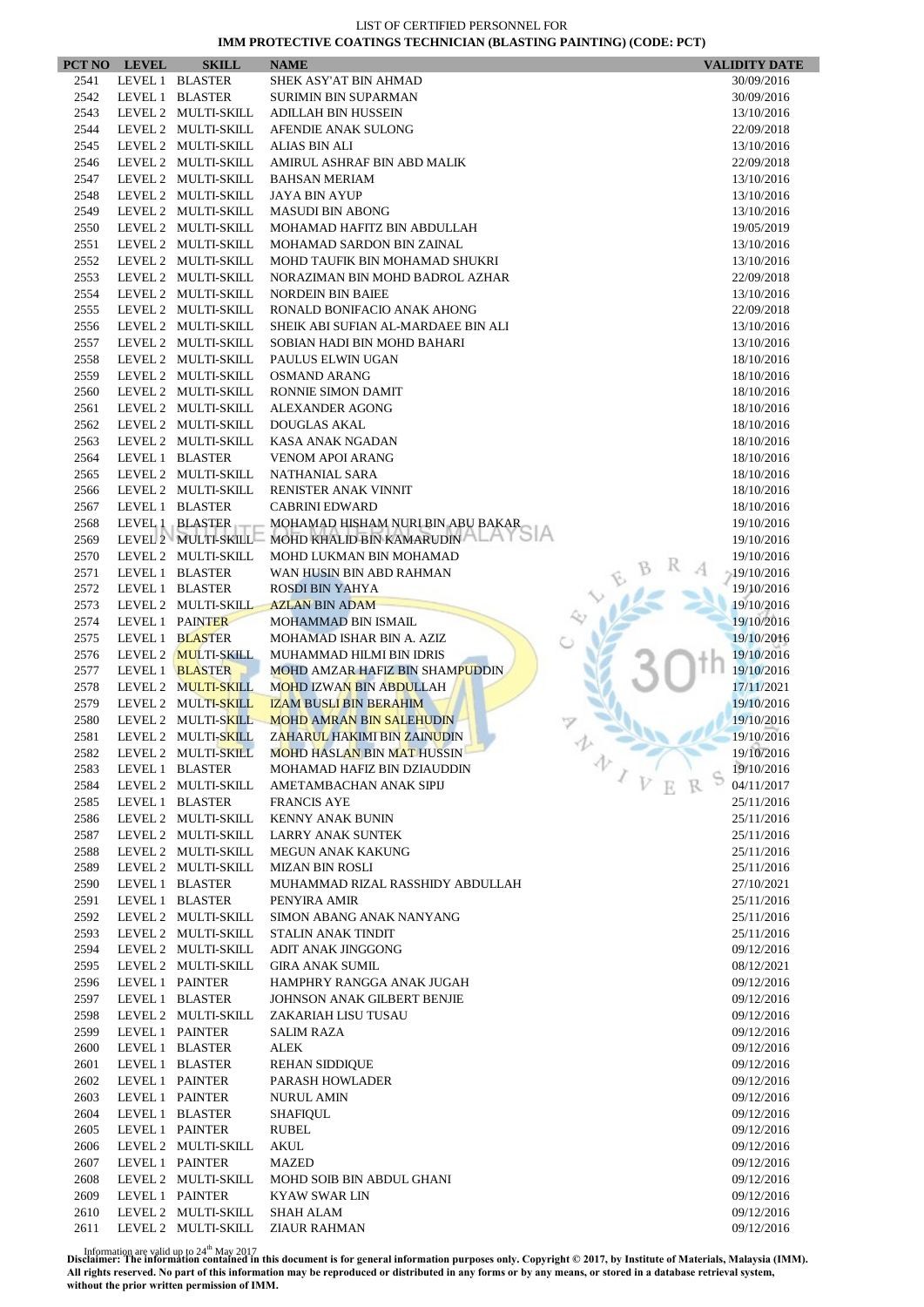$\overline{\phantom{a}}$ 

| PCT NO       | <b>LEVEL</b> | <b>SKILL</b>                               | <b>NAME</b>                            |                | <b>VALIDITY DATE</b> |
|--------------|--------------|--------------------------------------------|----------------------------------------|----------------|----------------------|
| 2612         |              | LEVEL 2 MULTI-SKILL                        | <b>IMRAN HOSSAIN</b>                   |                | 09/12/2016           |
| 2613         |              | LEVEL 2 MULTI-SKILL                        | <b>MAZHARUL ISLAM</b>                  |                | 09/12/2016           |
| 2614         |              | LEVEL 2 MULTI-SKILL                        | <b>ALAMGIR</b>                         |                | 09/12/2016           |
| 2615         |              | LEVEL 1 PAINTER                            | <b>AUNG AUNG</b>                       |                | 09/12/2016           |
| 2616         |              | LEVEL 1 PAINTER                            | <b>MYINT ZAW</b>                       |                | 09/12/2016           |
| 2617         |              | LEVEL 2 MULTI-SKILL                        | MOHD SAHAR BIN ABD RAMAN               |                | 09/12/2016           |
| 2619         |              | LEVEL 2 MULTI-SKILL                        | MOHD ZUKI BIN ISMAIL                   |                | 29/10/2018           |
| 2620         |              | LEVEL 2 MULTI-SKILL                        | MOHD JUNID BIN AHMAD SABRI             |                | 06/11/2018           |
| 2621         |              | LEVEL 2 MULTI-SKILL                        | MUHAMAD ARIFIN BIN MOHAMAD ZAKI        |                | 29/01/2017           |
| 2622         |              | LEVEL 1 PAINTER                            | <b>MOHD SUKRI BIN YUSOFF</b>           |                | 29/01/2017           |
| 2623         |              | LEVEL 2 MULTI-SKILL                        | ZULKEFLI BIN BAHARI                    |                | 29/01/2017           |
| 2624         |              | LEVEL 2 MULTI-SKILL                        | MUHAMAD SABRI BIN ZAKARIA              |                | 29/01/2017           |
| 2625         |              | LEVEL 2 MULTI-SKILL                        | <b>JOHAN BIN MAMAT</b>                 |                | 29/01/2017           |
| 2626         |              | LEVEL 2 MULTI-SKILL                        | AZAHA BIN A RAHMAN                     |                | 29/01/2017           |
| 2627         |              | LEVEL 2 MULTI-SKILL                        | <b>MAT ZURI BIN BAHARUDIN</b>          |                | 29/01/2017           |
| 2628         |              | LEVEL 2 MULTI-SKILL                        | <b>KEPLE BIN ABU BAKAR</b>             |                | 29/01/2017           |
| 2629         |              | LEVEL 1 PAINTER                            | <b>MOHD AMIRUL AZMI BIN IDRIS</b>      |                | 29/01/2017           |
| 2630         |              | LEVEL 1 PAINTER                            | MUHAMAD HARITH BIN HAMZAH              |                | 29/01/2017           |
| 2631         |              | LEVEL 1 PAINTER                            | <b>MOHD HARIS BIN IDRUS</b>            |                | 29/01/2017           |
| 2632         |              | LEVEL 2 MULTI-SKILL                        | <b>MOHD ZIRO BIN MUSTAFA</b>           |                | 29/01/2017           |
| 2633         |              | LEVEL 1 BLASTER                            | <b>ADRIAN ANAK AMPAN</b>               |                | 05/02/2017           |
| 2634         |              | LEVEL 2 MULTI-SKILL                        | <b>JOHNSON ANAK SUEL</b>               |                | 29/03/2017           |
| 2635         |              | LEVEL 1 PAINTER                            | <b>CLARANCE CHELA ANAK JAMES GENTA</b> |                | 05/02/2017           |
| 2636         |              | LEVEL 1 BLASTER                            | <b>JIT ANAK ABIT</b>                   |                | 05/02/2017           |
| 2637         |              | LEVEL 1 PAINTER                            | STANLY ANAK DUNGGAU                    |                | 05/02/2017           |
| 2638         |              | LEVEL 2 MULTI-SKILL                        | <b>JOSEPH ANAK MUNJAI</b>              |                | 05/02/2017           |
| 2639         |              | LEVEL 2 MULTI-SKILL                        | <b>JURIMIEE BIN BAKAR</b>              |                | 05/02/2017           |
| 2640         |              | LEVEL 1 BLASTER                            | <b>JUTIE ANAK SAGOI</b>                |                | 05/02/2017           |
| 2641         |              | LEVEL 1 BLASTER                            | MEGONG ANAK MULING S, MALAYSIA         |                | 05/02/2017           |
| 2642         |              | LEVEL 2 MULTI-SKILL                        | MORRISON BARRY ANAK ANYIM              |                | 05/02/2017           |
| 2643         |              | LEVEL 1 BLASTER                            | <b>AUGUSTINE KALANG APOI</b>           |                | 05/02/2017           |
| 2644         |              | LEVEL 1 BLASTER                            | MICHAEL LEJAU PETER                    |                | 05/02/2017           |
| 2645         |              | LEVEL 1 BLASTER                            | <b>MATU ANAK ALAM</b>                  |                | 05/02/2017           |
| 2646         |              | LEVEL 2 MULTI-SKILL                        | <b>MELLAI JOK</b>                      |                | 05/02/2017           |
| 2647         |              | LEVEL 2 MULTI-SKILL                        | LEANARD JANGGU ANAK BRIAN              |                | 05/02/2017           |
| 2648         |              | LEVEL 2 MULTI-SKILL                        | <b>MANGLUN BIN JUBAL</b>               |                | 06/03/2022           |
| 2649         |              | LEVEL 2 MULTI-SKILL                        | <b>ALIDIN BIN SAID</b>                 |                | 05/03/2017           |
| 2650         |              | LEVEL 2 MULTI-SKILL                        | <b>SAMBILAN BIN BAYER</b>              |                | 05/03/2017           |
| 2651         |              | LEVEL 2 MULTI-SKILL                        | <b>ISMAIL BIN SAMAN</b>                |                | 05/03/2017           |
| 2652         |              | LEVEL 2 MULTI-SKILL                        | <b>ROZER BIN SAMEH</b>                 |                | 05/03/2017           |
| 2653         |              | LEVEL 2 MULTI-SKILL                        | <b>ALI BIN SAMAN</b>                   |                | 05/03/2017           |
| 2654         |              | LEVEL 2 MULTI-SKILL                        | <b>JULAINI BIN LANI</b>                |                | 05/03/2017           |
| 2655         |              | LEVEL 1 BLASTER                            | MOHD. SAFWAN BIN MANGLUN               | 办              | 05/03/2017           |
| 2656         |              | LEVEL 1 BLASTER                            | MOHD SAIFFUL AZWAN BIN AWANG JAHRI     | $\overline{V}$ | 05/03/2017           |
| 2657         |              | LEVEL 1 BLASTER                            | <b>JUNIDY BIN ISMAIL</b>               |                | 05/03/2017           |
| 2658         |              | LEVEL 1 BLASTER                            | <b>MOHD SHAHRI BIN LIAU</b>            |                | 05/03/2017           |
| 2659         |              | LEVEL 2 MULTI-SKILL                        | AKMAD BIN WAJAD                        |                | 05/03/2017           |
| 2660         |              | LEVEL 2 MULTI-SKILL                        | MOHD.FAZLEENI BIN HAMDANI              |                | 05/03/2017           |
| 2661         |              | LEVEL 2 MULTI-SKILL                        | <b>MOHD. FAHMEY ZAINUDIN</b>           |                | 05/03/2017           |
| 2662         |              | LEVEL 2 MULTI-SKILL                        | ABU HANIP BIN ABDUL                    |                | 05/03/2017           |
| 2663         |              | LEVEL 2 MULTI-SKILL                        | ALFRED JOSEPH ABI                      |                | 05/03/2017           |
| 2664         |              | LEVEL 2 MULTI-SKILL                        | AMIR SHAH BIN JANI                     |                | 05/03/2017           |
| 2665         |              | LEVEL 2 MULTI-SKILL                        | CANEDY DAVIS ANAK POSEN                |                | 05/03/2017           |
| 2666         |              | LEVEL 1 BLASTER                            | BONNEY LAMAT ANAK SUMBAI               |                | 29/03/2017           |
| 2667         |              | LEVEL 1 BLASTER                            | WILSON ANAK BRAUH @ GERAMAN            |                | 29/03/2017           |
| 2668         |              | LEVEL 2 MULTI-SKILL                        | <b>GINGA ANAK MANGGIE</b>              |                | 29/03/2017           |
| 2669         |              | LEVEL 1 PAINTER                            | <b>TONY GEORGE</b>                     |                | 29/03/2017           |
| 2670         |              | LEVEL 2 MULTI-SKILL                        | JAMAL BIN BOJENG                       |                | 29/03/2017           |
| 2671         |              | LEVEL 1 BLASTER                            | <b>ABON ANAK GERANG</b>                |                | 29/03/2017           |
| 2672         |              | LEVEL 1 BLASTER                            | HENDRY ANAK RENGGI                     |                | 30/03/2022           |
| 2673         |              | LEVEL 2 MULTI-SKILL                        | <b>JACKSON ANAK GAWANG</b>             |                | 29/03/2017           |
| 2674         |              | LEVEL 2 MULTI-SKILL                        | <b>GAMANG ANAK BELANDA</b>             |                | 30/03/2022           |
| 2675         |              | LEVEL 1 BLASTER                            | SOPIAN BIN NAN                         |                | 30/03/2022           |
| 2676         |              | LEVEL 2 MULTI-SKILL                        | FRANCIS INCABO PARBA                   |                | 29/03/2017           |
| 2677         |              | LEVEL 2 MULTI-SKILL                        | <b>CALADIUS GOLONTUH</b>               |                | 29/03/2017           |
|              |              |                                            |                                        |                |                      |
| 2678         |              | LEVEL 2 MULTI-SKILL<br>LEVEL 1 BLASTER     | AG.RAMDAN BIN AG.MANAI                 |                | 30/03/2022           |
| 2679         |              |                                            | CHRISTOPHER UNCHAT ANAK MICHAEL MULI   |                | 30/03/2022           |
| 2680         |              | LEVEL 2 MULTI-SKILL                        | ARNIZAR BIN DAMIH                      |                | 30/03/2022           |
| 2681<br>2682 |              | LEVEL 2 MULTI-SKILL<br>LEVEL 2 MULTI-SKILL | <b>MATHEW ANAK PINAMA</b>              |                | 30/03/2022           |
|              |              |                                            | BADA ANAK MADANG                       |                | 29/03/2017           |
| 2683         |              | LEVEL 2 MULTI-SKILL                        | <b>GOH JIAN CHERNG</b>                 |                | 29/03/2017           |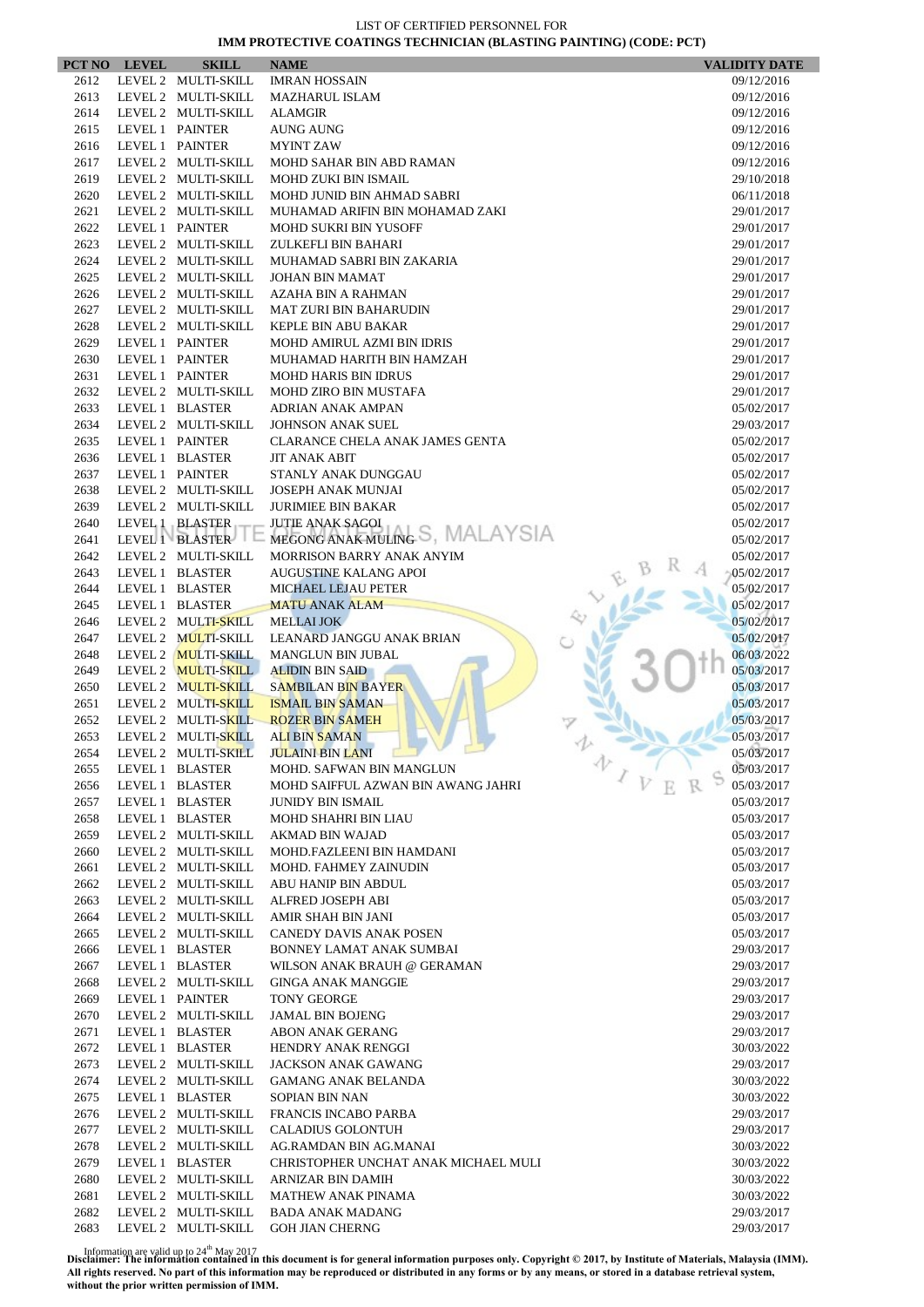| PCT NO       | <b>LEVEL</b>    | <b>SKILL</b>                               | <b>NAME</b>                                      | <b>VALIDITY DATE</b>     |
|--------------|-----------------|--------------------------------------------|--------------------------------------------------|--------------------------|
| 2684         |                 | LEVEL 2 MULTI-SKILL                        | <b>ASMAYEH BIN ISMAIL</b>                        | 15/04/2017               |
| 2685         |                 | LEVEL 1 BLASTER                            | MOHD. MARDISYAH BIN MOHD DIN                     | 15/04/2017               |
| 2686         |                 | LEVEL 1 BLASTER                            | <b>HALIDUN BIN UJAD</b>                          | 15/04/2017               |
| 2687         |                 | LEVEL 1 BLASTER                            | <b>MOHD RIZWAN BIN MARUN</b>                     | 15/04/2017               |
| 2688         |                 | LEVEL 1 BLASTER                            | ROSMAN BIN BANASAN                               | 16/04/2022               |
| 2689         |                 | LEVEL 1 BLASTER                            | <b>AMIN BIN RIFIN</b>                            | 15/04/2017               |
| 2690         |                 | LEVEL 2 MULTI-SKILL                        | <b>TEDONG ANAK UBAN</b>                          | 25/04/2017               |
| 2692         |                 | LEVEL 1 BLASTER                            | <b>JINI ANAK TEDONG</b>                          | 25/04/2017               |
| 2693         |                 | LEVEL 1 BLASTER                            | DAVID ANAK ENGAM                                 | 25/04/2017               |
| 2694         |                 | LEVEL 2 MULTI-SKILL                        | LEROY ANAK BUKI                                  | 19/09/2018               |
| 2695         |                 | LEVEL 2 MULTI-SKILL                        | <b>BUNYIH ANAK LUTA</b>                          | 25/04/2017               |
| 2696         |                 | LEVEL 1 BLASTER                            | <b>REGGIE ANAK NYAWIN</b>                        | 25/04/2017               |
| 2697         |                 | LEVEL 2 MULTI-SKILL                        | ATONG ANAK LABING                                | 25/04/2017               |
| 2698         |                 | LEVEL 2 MULTI-SKILL                        | LISTER ANAK ERIC                                 | 25/04/2017               |
| 2699         |                 | LEVEL 2 MULTI-SKILL                        | EDWIN ANAK UNYAU                                 | 25/04/2017               |
| 2700         |                 | LEVEL 2 MULTI-SKILL                        | <b>BUJANG ANAK LIGOM</b>                         | 25/04/2017               |
| 2701         |                 | LEVEL 1 BLASTER                            | EDWARD ANAK MINGGU                               | 25/04/2017               |
| 2702         |                 | LEVEL 1 BLASTER                            | <b>MUJAH ANAK EMPARAK</b>                        | 25/04/2017               |
| 2703         |                 | LEVEL 2 MULTI-SKILL                        | AUGUSTINE ANAK MOT @ UNDIE                       | 25/04/2017               |
| 2704         |                 | LEVEL 1 BLASTER                            | <b>GERALD KANDAU ANAK DUNDANG</b>                | 25/04/2017               |
| 2705         |                 | LEVEL 1 BLASTER                            | <b>FREDRICK ANAK RIMET</b>                       | 25/04/2017               |
| 2706         |                 | LEVEL 2 MULTI-SKILL                        | STEWARD ANAK GRUNSEN                             | 25/04/2017               |
| 2707         |                 | LEVEL 2 MULTI-SKILL                        | <b>JULIE ANAK JUANG</b>                          | 25/04/2017               |
| 2708         |                 | LEVEL 2 MULTI-SKILL                        | <b>SEBASTIAN ANAK DUBLIN</b>                     | 25/04/2017               |
| 2709         |                 | LEVEL 1 BLASTER                            | PANTING ANAK EMPAWI                              | 25/04/2017               |
| 2710         |                 | LEVEL 1 BLASTER                            | <b>CANITIUS ANAK ENJIE</b>                       | 25/04/2017               |
| 2711         |                 | LEVEL 1 BLASTER                            | FALEXIUS DANA ANAK KALONG                        | 25/04/2017               |
| 2712         |                 | LEVEL 1 BLASTER                            | PETER ANAK TUNJANG                               | 25/04/2017               |
| 2713         |                 | LEVEL 1 BLASTER                            | GANA ANAK UGAN TALS, MALAYSIA                    | 25/04/2017               |
| 2714         |                 | LEVEL 1 BLASTER                            | <b>MAYVIN LAING</b>                              | 25/04/2017               |
| 2715         |                 | LEVEL 1 BLASTER                            | <b>WILSON FAM</b>                                | 25/04/2017               |
| 2716         |                 | LEVEL 1 BLASTER                            | <b>SAGING ANYI</b>                               | 25/04/2017               |
| 2717         |                 | LEVEL 2 MULTI-SKILL                        | <b>EDER ANAK EDWARD MAMUT</b>                    | 25/04/2017               |
| 2718         |                 | LEVEL 1 BLASTER                            | TUJOH AK CHAKONG                                 | 06/05/2017               |
| 2719         |                 | LEVEL 2 MULTI-SKILL                        | PHILIP UJAN DANA                                 | 06/05/2017               |
| 2720         |                 | LEVEL 1 BLASTER                            | KALVIN GANANG DOMINIC                            | 06/05/2017               |
| 2721         |                 | LEVEL 2 MULTI-SKILL                        | <b>MOHAMMAD AZMI BIN MOHAMMAD SALIM</b>          | 06/05/2017               |
| 2722         |                 | LEVEL 1 BLASTER                            | <b>HENDERICK AK UGIL</b>                         | 06/05/2017               |
| 2723         |                 | LEVEL 1 PAINTER                            | <b>LAU AK JAWENG</b>                             | 06/05/2017               |
| 2724         |                 | LEVEL 2 MULTI-SKILL                        | <b>RODDY ANUR BAYAN</b>                          | 06/05/2017               |
| 2725         | LEVEL 1 PAINTER |                                            | <b>KASSIM BIN DRAHMAN</b>                        | 06/05/2017               |
|              |                 | 2726 LEVEL 1 BLASTER                       | <b>GORDON ARUN SIA</b>                           | 06/05/2017<br>办          |
| 2727         |                 | LEVEL 1 BLASTER                            | FREDERICK LEJUN APOI                             | 06/05/2017               |
| 2728         |                 | LEVEL 2 MULTI-SKILL                        | MOHD ZAMRI BIN ISHAK                             | 13/04/2017               |
| 2729         |                 | LEVEL 2 MULTI-SKILL                        | MOHD SYUKUR BIN IRSHAD                           | 13/04/2017               |
| 2730         |                 | LEVEL 2 MULTI-SKILL                        | MUHAMMAD SYAKIR BIN AHMAD                        | 13/04/2017               |
| 2731         |                 | LEVEL 2 MULTI-SKILL                        | MOHD FIRDAUS BIN MOHAMMAD                        | 14/04/2022               |
| 2732         |                 | LEVEL 2 MULTI-SKILL                        | MUHAMMAD FIRDAUS BIN YUSOP                       | 13/04/2017               |
| 2733<br>2734 |                 | LEVEL 2 MULTI-SKILL<br>LEVEL 2 MULTI-SKILL | MOHD SHUKRI BIN OSMAN                            | 13/04/2017               |
| 2735         |                 | LEVEL 2 MULTI-SKILL                        | MOHD HARIRI BIN ZAINOL<br>SAHRUL AMIN BIN YAAKOB | 13/04/2017<br>13/04/2017 |
| 2736         |                 | LEVEL 2 MULTI-SKILL                        | KHAIRUL AZLAN BIN ZAKARIA                        | 13/04/2017               |
| 2737         |                 | LEVEL 2 MULTI-SKILL                        | MUHAMMAD FARITH BIN ISMAIL                       | 13/04/2017               |
| 2738         |                 | LEVEL 2 MULTI-SKILL                        | MUHAMMAD TAJUDDIN BIN ISMAIL                     | 13/04/2017               |
| 2739         |                 | LEVEL 2 MULTI-SKILL                        | MOHAMAD ZUL HELMI BIN ABD RAZAK                  | 13/04/2017               |
| 2740         |                 | LEVEL 2 MULTI-SKILL                        | <b>MOHD NAZRI BIN ZAIHIDIN</b>                   | 13/04/2017               |
| 2741         |                 | LEVEL 2 MULTI-SKILL                        | <b>MOHD HAFIZI BIN SALLEH</b>                    | 13/04/2017               |
| 2742         |                 | LEVEL 2 MULTI-SKILL                        | NAN KO                                           | 13/04/2017               |
| 2743         |                 | LEVEL 2 MULTI-SKILL                        | WIN HTAY                                         | 13/04/2017               |
| 2744         |                 | LEVEL 2 MULTI-SKILL                        | <b>MAULANA YUSUF</b>                             | 13/04/2017               |
| 2745         |                 | LEVEL 1 BLASTER                            | DEBENDRA MAHATO                                  | 25/04/2017               |
| 2746         |                 | LEVEL 1 BLASTER                            | ROFIQUL ISLAM                                    | 25/04/2017               |
| 2747         |                 | LEVEL 1 BLASTER                            | SHARIFUL ISLAM                                   | 25/04/2017               |
| 2748         |                 | LEVEL 1 PAINTER                            | <b>BAHARUL ISLAM</b>                             | 25/04/2017               |
| 2749         |                 | LEVEL 2 MULTI-SKILL                        | SHOLAYMAN HOSSAIN                                | 25/04/2017               |
| 2750         |                 | LEVEL 1 PAINTER                            | <b>IQBAL HOSSAIN</b>                             | 25/04/2017               |
| 2751         |                 | LEVEL 1 PAINTER                            | <b>EKRATUL</b>                                   | 25/04/2017               |
| 2752         |                 | LEVEL 1 PAINTER                            | <b>GOLAM KUDDUS</b>                              | 25/04/2017               |
| 2753         |                 | LEVEL 2 MULTI-SKILL                        | <b>GANESH KUMAR MAHATO</b>                       | 25/04/2017               |
| 2754         |                 | LEVEL 1 PAINTER                            | SHAMEM MIAH                                      | 25/04/2017               |
| 2755         |                 | LEVEL 1 BLASTER                            | WAHIDUL ISLAM                                    | 25/04/2017               |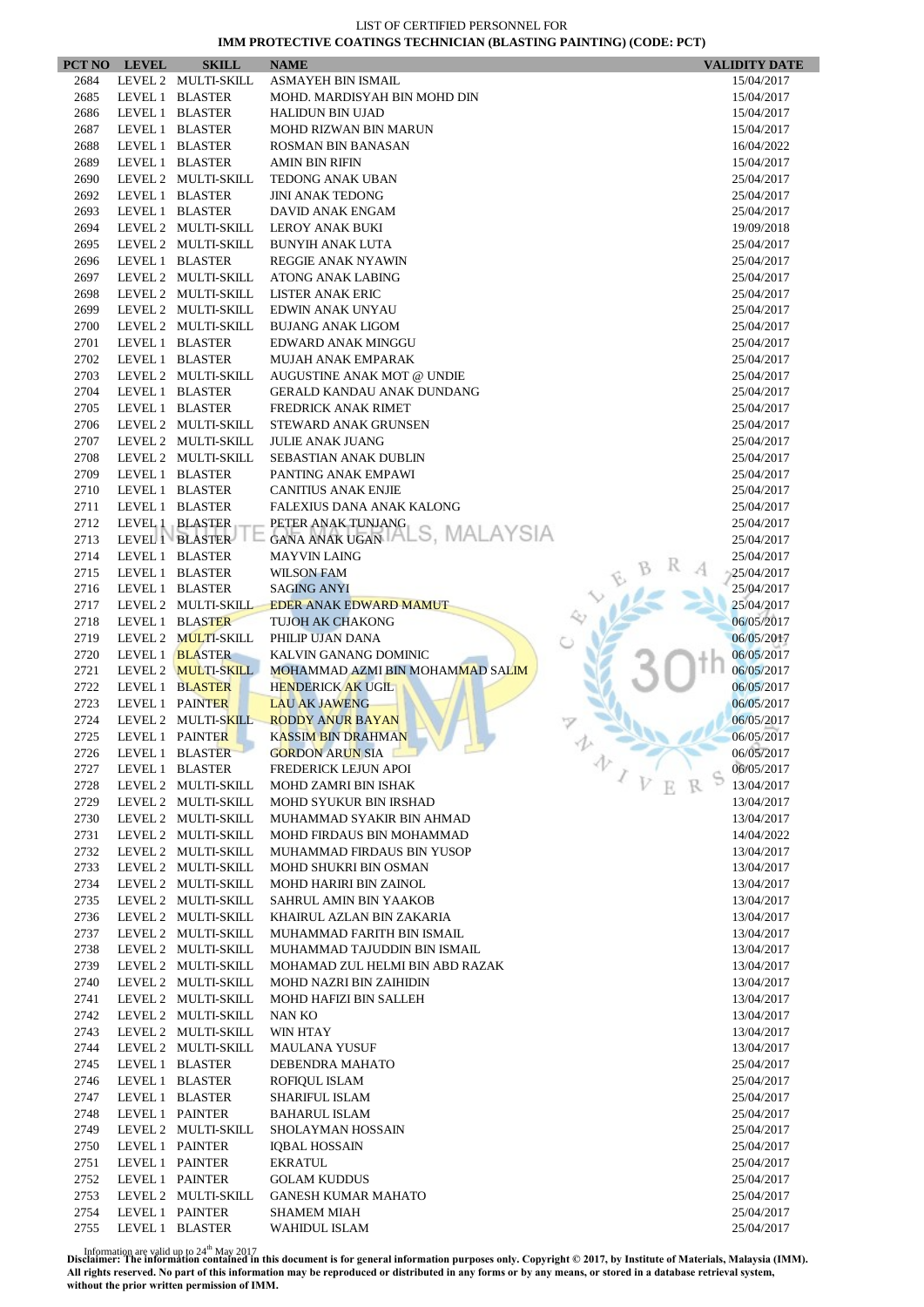|      | PCT NO LEVEL | <b>SKILL</b>        | <b>NAME</b>                              | <b>VALIDITY DATE</b>         |
|------|--------------|---------------------|------------------------------------------|------------------------------|
| 2756 |              | LEVEL 1 BLASTER     | HAFEZ MD MONIRUL ALAM                    | 05/02/2017                   |
| 2757 |              | LEVEL 2 MULTI-SKILL | ZAILE BIN ZAINUDIN                       | 05/02/2017                   |
| 2758 |              | LEVEL 2 MULTI-SKILL | NOOR AZMI BIN MOHAMMED                   | 05/02/2017                   |
| 2759 |              | LEVEL 1 BLASTER     | <b>MASUM BILLAH</b>                      | 05/02/2017                   |
| 2760 |              | LEVEL 1 BLASTER     | KAMARUDDIN BIN BUANG                     | 05/02/2017                   |
| 2761 |              | LEVEL 2 MULTI-SKILL | <b>NORDIE ANAK LYNDON</b>                | 13/05/2017                   |
| 2762 |              | LEVEL 2 MULTI-SKILL | ALDEN SHANE SIAH                         | 13/05/2017                   |
| 2763 |              | LEVEL 2 MULTI-SKILL | <b>HOLIN LIBAU ANAK JANGGIE</b>          | 13/05/2017                   |
| 2764 |              | LEVEL 2 MULTI-SKILL | <b>AUGUSTINE ANAK DERUS</b>              | 13/05/2017                   |
| 2765 |              | LEVEL 2 MULTI-SKILL | <b>MAXWELL AK JULAI</b>                  | 13/05/2017                   |
| 2766 |              | LEVEL 2 MULTI-SKILL | MOHAMMAD NAJMIN BIN KIPRAWI              | 13/05/2017                   |
| 2767 |              | LEVEL 2 MULTI-SKILL | <b>RUDY BIN SAMSURI</b>                  | 13/05/2017                   |
| 2768 |              | LEVEL 2 MULTI-SKILL | <b>UMBONG ANAK KOAI</b>                  | 13/05/2017                   |
| 2769 |              | LEVEL 2 MULTI-SKILL | NYAGUN ANAK ITAM                         | 13/05/2017                   |
| 2770 |              | LEVEL 2 MULTI-SKILL | RICHARD LAI TED BOON                     | 13/05/2017                   |
| 2771 |              | LEVEL 2 MULTI-SKILL | PETER ANAK PARTI                         | 13/05/2017                   |
| 2772 |              | LEVEL 2 MULTI-SKILL | <b>MAMING ANAK NANTA</b>                 | 13/05/2017                   |
| 2773 |              | LEVEL 2 MULTI-SKILL | AMBROSE FELANI ANAK MENA                 | 13/05/2017                   |
| 2774 |              | LEVEL 2 MULTI-SKILL | WALLY ANAK TINGGI                        | 13/05/2017                   |
| 2775 |              | LEVEL 2 MULTI-SKILL | <b>BENSON ANAK LUNANG</b>                | 13/05/2017                   |
| 2776 |              | LEVEL 2 MULTI-SKILL | <b>KELING ANAK GARAMONG</b>              | 13/05/2017                   |
| 2777 |              | LEVEL 2 MULTI-SKILL | KENNEDY ANAK MUNGKA                      | 13/05/2017                   |
| 2778 |              | LEVEL 2 MULTI-SKILL | <b>FABIAN ROMA ANAK JOHN</b>             | 13/05/2017                   |
| 2779 |              | LEVEL 2 MULTI-SKILL | JEFFERY ANAK BELANDA                     | 13/05/2017                   |
| 2781 |              | LEVEL 1 PAINTER     | <b>ARSHAD ALI</b>                        | 25/04/2017                   |
| 2782 |              | LEVEL 2 MULTI-SKILL | MUHAMAD NAZARI BIN ABDUL RAHIM           | 04/06/2017                   |
| 2783 |              | LEVEL 2 MULTI-SKILL | <b>HERMA BIN JAAFAR</b>                  | 04/06/2017                   |
| 2784 |              | LEVEL 2 MULTI-SKILL | WAN MOHD FADLI BIN WAN MAMAT             | 04/06/2017                   |
| 2785 |              | LEVEL 1 BLASTER     | MOHD FIRDAUS BIN MOHAMAD ALAYSIA         | 04/06/2017                   |
| 2786 |              | LEVEL 2 MULTI-SKILL | MOHAMAD KAMARUL AZIZI BIN MUSTOFA        | 04/06/2017                   |
| 2787 |              | LEVEL 1 BLASTER     | NIZAMULLAH BIN ASMAWI                    | 04/06/2017                   |
| 2788 |              | LEVEL 2 MULTI-SKILL | ROSHAFIZAN BIN JAAFAR                    | 04/06/2017                   |
| 2789 |              | LEVEL 1 BLASTER     | <b>MUHAMAD SHUKRI BIN MOHAMAD RAZALI</b> | 04/06/2017                   |
| 2790 |              | LEVEL 2 MULTI-SKILL | AHMAD REDZUAN BIN MOHAMAD RAZALI         | 04/06/2017                   |
| 2791 |              | LEVEL 2 MULTI-SKILL | MOHD ZULANI BIN ZULKIFLI                 | 04/06/2017                   |
| 2792 |              | LEVEL 2 MULTI-SKILL | AHMAD HAFIZULLAH BIN ALIS                | 04/06/2017                   |
| 2793 |              | LEVEL 2 MULTI-SKILL | <b>MOHD AZIZUL BIN SIDEK</b>             | 04/06/2017                   |
| 2794 |              | LEVEL 2 MULTI-SKILL | <b>MOHD BADRUL FIRDAUS BIN GHANI</b>     | 04/06/2017                   |
| 2795 |              | LEVEL 2 MULTI-SKILL | <b>ABDUL MUIES BIN IBRAHIM</b>           | 04/06/2017                   |
| 2796 |              | LEVEL 2 MULTI-SKILL | <b>SAIFUL AZHAR BIN MOHD</b>             | 04/06/2017                   |
| 2797 |              | LEVEL 2 MULTI-SKILL | WAN MOHD FAUZAN BIN W MOHD GHANI         | 10/06/2017                   |
| 2798 |              | LEVEL 2 MULTI-SKILL | <b>MOHD SUFIAN BIN MOHAMAD</b>           | 10/06/2017                   |
| 2799 |              | LEVEL 2 MULTI-SKILL | AWANG HISHAMUDDEN BIN HASHIM             | 办<br>10/06/2017              |
| 2800 |              | LEVEL 2 MULTI-SKILL | WAN MAZLAN BIN WAN SALLEH                | $\overline{V}$<br>10/06/2017 |
| 2801 |              | LEVEL 2 MULTI-SKILL | KHAIRU AMRUL ARIFIN BIN ABU              | 10/06/2017                   |
| 2802 |              | LEVEL 2 MULTI-SKILL | PAIZA BIN MAMAT                          | 10/06/2017                   |
| 2803 |              | LEVEL 2 MULTI-SKILL | ROZALI BIN AHMAD                         | 10/06/2017                   |
| 2804 |              | LEVEL 2 MULTI-SKILL | ASMAWI BIN MOHAMAD                       | 09/06/2022                   |
| 2805 |              | LEVEL 2 MULTI-SKILL | SYED MOHD AZMIL BIN SYED ALI             | 10/06/2017                   |
| 2806 |              | LEVEL 2 MULTI-SKILL | SYED ABDUL RAHMAN BIN SYED HUSSIN        | 10/06/2017                   |
| 2807 |              | LEVEL 1 BLASTER     | ZUL JALAL IKRAM BIN BESAR                | 10/06/2017                   |
| 2808 |              | LEVEL 1 BLASTER     | MOHD SYAFIQ BIN A. RAHMAN                | 10/06/2017                   |
| 2809 |              | LEVEL 2 MULTI-SKILL | MOHD ARIF BIN HASBULLAH SABRI            | 10/06/2017                   |
| 2810 |              | LEVEL 2 MULTI-SKILL | MOHD ARIF BIN AWANG                      | 10/06/2017                   |
| 2811 |              | LEVEL 2 MULTI-SKILL | RUMIZAIRIL BIN RUMELI                    | 10/06/2017                   |
| 2812 |              | LEVEL 2 MULTI-SKILL | AHMAD FADZELIN BIN MAT DELI              | 10/06/2017                   |
| 2813 |              | LEVEL 2 MULTI-SKILL | <b>SIVA A/L MUNION</b>                   | 10/06/2017                   |
| 2814 |              | LEVEL 2 MULTI-SKILL | MOHD HAMDAN BIN MOHD TAIB                | 10/06/2017                   |
| 2815 |              | LEVEL 2 MULTI-SKILL | ROSMAN BIN BABA                          | 10/06/2017                   |
| 2816 |              | LEVEL 2 MULTI-SKILL | MUHAMMAD BIN MOHD JURI                   | 10/06/2017                   |
| 2817 |              | LEVEL 2 MULTI-SKILL | <b>MOHD FIRDAUS BIN DAUD</b>             | 10/06/2017                   |
| 2818 |              | LEVEL 2 MULTI-SKILL | <b>UZAIR BIN BEROHAN</b>                 | 10/06/2017                   |
| 2819 |              | LEVEL 2 MULTI-SKILL | MOHD FAEZAL BIN MD BAHARI                | 10/06/2017                   |
| 2820 |              | LEVEL 2 MULTI-SKILL | MOHAMMAD AZIZUL BIN AHMAD                | 10/06/2017                   |
| 2821 |              | LEVEL 2 MULTI-SKILL | <b>HAMAD BIN MAJIT</b>                   | 10/06/2017                   |
| 2822 |              | LEVEL 2 MULTI-SKILL | <b>NORDIN BIN HARUN</b>                  |                              |
| 2823 |              | LEVEL 2 MULTI-SKILL | MOHD RAMZAN BIN AHMAD                    | 10/06/2017<br>10/06/2017     |
| 2824 |              | LEVEL 2 MULTI-SKILL | MOHD AZLIZAN BIN KASMON                  | 10/06/2017                   |
| 2825 |              | LEVEL 2 MULTI-SKILL | NORZAN BIN MUSTAFA                       | 10/06/2017                   |
| 2826 |              | LEVEL 2 MULTI-SKILL | ABDUL RAZAK BIN RANI                     | 10/06/2017                   |
| 2827 |              | LEVEL 2 MULTI-SKILL | KAMARUDZAMAN BIN RAMLI                   | 10/06/2017                   |
|      |              |                     |                                          |                              |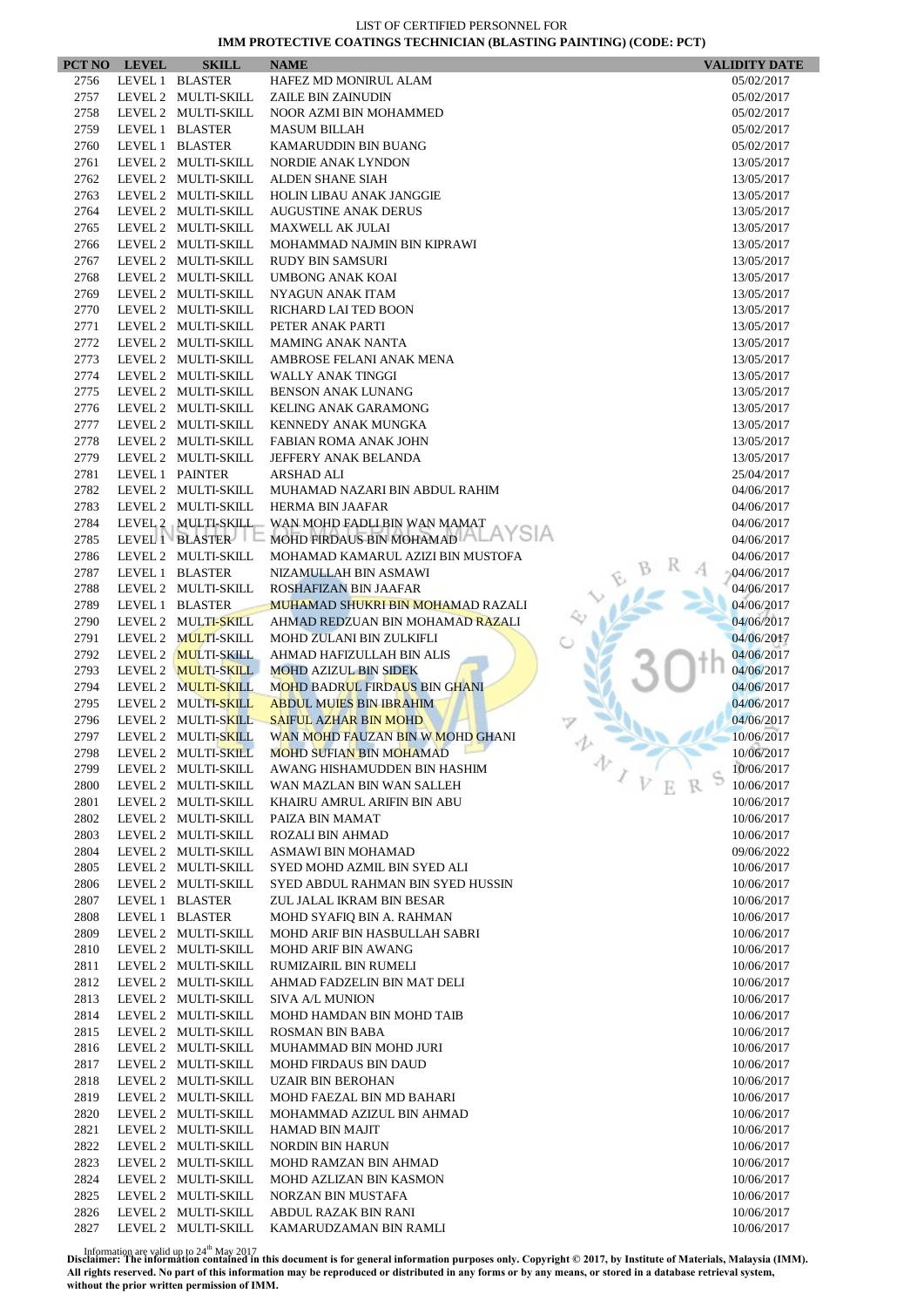|              | PCT NO LEVEL | <b>SKILL</b>                               | <b>NAME</b>                                                  | <b>VALIDITY DATE</b>     |
|--------------|--------------|--------------------------------------------|--------------------------------------------------------------|--------------------------|
| 2828         |              | LEVEL 2 MULTI-SKILL                        | <b>NORAZMAN BIN ELIAS</b>                                    | 10/06/2017               |
| 2829         |              | LEVEL 2 MULTI-SKILL                        | MOHD KAMARULZAMAN BIN ABDUL AZIZ                             | 10/06/2017               |
| 2830         |              | LEVEL 2 MULTI-SKILL                        | ABU BAKAR BIN MD TAIB                                        | 10/06/2017               |
| 2831         |              | LEVEL 1 PAINTER                            | PATRICK ANAK ACHAN                                           | 10/06/2017               |
| 2832         |              | LEVEL 1 BLASTER                            | <b>ADI ANAK RUNIE</b>                                        | 10/06/2017               |
| 2833         |              | LEVEL 2 MULTI-SKILL                        | MOHAMMAD JEFFRI BIN DICK @ JAAPAR                            | 10/06/2017               |
| 2834         |              | LEVEL 1 PAINTER                            | RONEY MAWAN AK ANTHONY                                       | 10/06/2017               |
| 2835         |              | LEVEL 2 MULTI-SKILL                        | MOHD REDUAN BIN ABDULLAH                                     | 10/06/2017               |
| 2836         |              | LEVEL 1 BLASTER                            | <b>GULLIT FELLICIO ANAK TINI</b>                             | 10/06/2017               |
| 2837         |              | LEVEL 2 MULTI-SKILL                        | THOMAS ANAK FREDRICK BELAJA                                  | 19/09/2018               |
| 2838         |              | LEVEL 2 MULTI-SKILL                        | <b>CHUNI B. TUBAM</b>                                        | 11/06/2022               |
| 2839         |              | LEVEL 1 PAINTER                            | FREDDIE WILSON SIGAT                                         | 10/06/2017               |
| 2840         |              | LEVEL 1 PAINTER                            | WASEN ANAK MUYAN                                             | 10/06/2017               |
| 2841         |              | LEVEL 1 BLASTER                            | VINCENT SABOK AK DANA                                        | 10/06/2017               |
| 2842         |              | LEVEL 1 PAINTER                            | <b>EMPAWI ANAK ELANG</b>                                     | 10/06/2017               |
| 2843         |              | LEVEL 2 MULTI-SKILL                        | MARK LIMMA ANAK DANSON BULLI                                 | 10/06/2017               |
| 2844         |              | LEVEL 1 BLASTER                            | RUDYONO ANAK ENTILI                                          | 16/07/2017               |
| 2845         |              | LEVEL 2 MULTI-SKILL                        | RAHMAN ANAK MINGGAT                                          | 16/07/2017               |
| 2846         |              | LEVEL 2 MULTI-SKILL                        | <b>SULAIMAN BIN YAKUB</b>                                    | 16/07/2017               |
| 2847         |              | LEVEL 1 BLASTER                            | ABDUL RAHIM BIN MARIADI                                      | 16/07/2017               |
| 2848         |              | LEVEL 2 MULTI-SKILL                        | <b>TINGGOM ANAK BELI</b>                                     | 16/07/2017               |
| 2849         |              | LEVEL 2 MULTI-SKILL                        | RAHIMEE BIN AHMAD                                            | 16/07/2022               |
| 2850         |              | LEVEL 2 MULTI-SKILL                        | VINCENT ANAK BEGAU                                           | 16/07/2017               |
| 2851         |              | LEVEL 2 MULTI-SKILL                        | MOHD SAIPUL BIN MOHD SHARIF                                  | 16/07/2017               |
| 2852         |              | LEVEL 2 MULTI-SKILL                        | MOHD ASSUAP BIN ISMAIL                                       | 16/07/2017               |
| 2853         |              | LEVEL 2 MULTI-SKILL                        | <b>MOHD ASMADI BIN ALIAS</b>                                 | 16/07/2017               |
| 2854<br>2855 |              | LEVEL 2 MULTI-SKILL<br>LEVEL 2 MULTI-SKILL | ISMAIL BIN AB RAHMAN                                         | 16/07/2017               |
| 2856         |              | LEVEL 2 MULTI-SKILL                        | AHMAD NAZAFUDIN BIN ABDUL KARIM<br>SHALMI BIN SHAFIE 3, WALA | 16/07/2017               |
| 2857         |              | LEVEL 2 MULTI-SKILL                        | <b>AIPIE BIN ISMAIL</b>                                      | 16/07/2017<br>16/07/2017 |
| 2858         |              | LEVEL 2 MULTI-SKILL                        | TENGKU FAUZAN BIN TENGKU AB. GHANI                           | 16/07/2017               |
| 2859         |              | LEVEL 2 MULTI-SKILL                        | WAN MOHD ZULKIFLI BIN WAN AZIZ                               | 16/07/2017               |
| 2860         |              | LEVEL 2 MULTI-SKILL                        | <b>MANSUR BIN MD NOR</b>                                     | 16/07/2017               |
| 2861         |              | LEVEL 2 MULTI-SKILL                        | MOHD SAIFUL BIN A HAMID                                      | 16/07/2017               |
| 2862         |              | LEVEL 2 MULTI-SKILL                        | <b>SHAARIF BIN SALIM</b>                                     | 16/07/2017               |
| 2863         |              | LEVEL 2 MULTI-SKILL                        | <b>MOHD ROKIMI BIN HAMID</b>                                 | 16/07/2017               |
| 2864         |              | LEVEL 2 MULTI-SKILL                        | <b>KAMARUL HISHAM BIN OTHMAN</b>                             | 16/07/2017               |
| 2865         |              | LEVEL 2 MULTI-SKILL                        | MOHD KHAIRUL ANUAR BIN MOHD HUSSIN                           | 16/07/2017               |
| 2866         |              | LEVEL 2 MULTI-SKILL                        | <b>MOHD SHAH RAZHAN BIN HAMID</b>                            | 16/07/2017               |
| 2867         |              | LEVEL 2 MULTI-SKILL                        | <b>KHAMIZAN HAFIS BIN GHANI</b>                              | 16/07/2017               |
| 2868         |              | LEVEL 2 MULTI-SKILL                        | <b>SUHAIMI BIN MOHD @ RAZALI</b>                             | 16/07/2017               |
| 2869         |              | LEVEL 2 MULTI-SKILL                        | <b>MOHD AZANI BIN ABD RAHIM</b>                              | 16/07/2017               |
| 2870         |              | LEVEL 2 MULTI-SKILL                        | MOHD RIDZUAN BIN ISMAIL                                      | 办<br>16/07/2017          |
| 2871         |              | LEVEL 2 MULTI-SKILL                        | ROSMAN BIN MAMAT                                             | $\sqrt{V}$<br>16/07/2017 |
| 2872         |              | LEVEL 2 MULTI-SKILL                        | MUHAMAD HAFIZ BIN MUSTAFA KAMAL                              | 16/07/2017               |
| 2873         |              | LEVEL 2 MULTI-SKILL                        | MOHD SABRI BIN ZAKARIA                                       | 16/07/2017               |
| 2874         |              | LEVEL 2 MULTI-SKILL                        | AHMAD ZULFADHLI BIN MOHD                                     | 16/07/2017               |
| 2875         |              | LEVEL 2 MULTI-SKILL                        | MOHAMMAD KHAIRIL BIN SIDEK                                   | 16/07/2017               |
| 2876         |              | LEVEL 2 MULTI-SKILL                        | SYAHRULZIMAN BIN SAMSUL AZMAN                                | 16/07/2017               |
| 2877         |              | LEVEL 2 MULTI-SKILL                        | MOHD RADHI BIN HASBULLAH                                     | 16/07/2017               |
| 2878         |              | LEVEL 2 MULTI-SKILL                        | SYED MUHAMMAD IKMAL BIN SYED MOHD                            | 16/07/2017               |
| 2879         |              | LEVEL 2 MULTI-SKILL                        | MOHD ALIAS BIN AHMAD                                         | 16/07/2017               |
| 2880         |              | LEVEL 2 MULTI-SKILL                        | MOHD ISSAN BIN MAMAT                                         | 16/07/2017               |
| 2881         |              | LEVEL 2 MULTI-SKILL                        | MOHD SHAMSUL KAZURI BIN MOHAMMAD                             | 16/07/2017               |
| 2882         |              | LEVEL 2 MULTI-SKILL                        | WAN MOHD FAIZAL BIN WAN ISA                                  | 16/07/2017               |
| 2883         |              | LEVEL 2 MULTI-SKILL                        | MUHAMMAD ZULKIFLI BIN ABD SANI                               | 16/07/2017               |
| 2884         |              | LEVEL 2 MULTI-SKILL                        | MOHD ABDUL FATAH BIN WAHIB                                   | 16/07/2017               |
| 2885         |              | LEVEL 2 MULTI-SKILL                        | MOHD AZRUL HAFIZUL BIN SUDIN                                 | 16/07/2017               |
| 2886         |              | LEVEL 2 MULTI-SKILL                        | MOHD ADIB BIN ZOL                                            | 16/07/2017               |
| 2887         |              | LEVEL 2 MULTI-SKILL                        | MOHD KHAIRUL AZMI BIN SUDIN                                  | 16/07/2017               |
| 2888         |              | LEVEL 2 MULTI-SKILL                        | SYED RIDZUAN BIN SYED MOHD HEFFENI                           | 16/07/2017               |
| 2889<br>2890 |              | LEVEL 2 MULTI-SKILL<br>LEVEL 2 MULTI-SKILL | MOHD BAIZUDIN BIN ABDUL BASID                                | 06/11/2018               |
| 2891         |              | LEVEL 2 MULTI-SKILL                        | MOHD ZULFAHMI MIFDHAL BIN JUHARI<br>JAMALUDDIN SALAHUDIN     | 16/07/2017<br>16/07/2017 |
| 2892         |              | LEVEL 2 MULTI-SKILL                        | MUHAMAD SHAIFULLAH BIN HAMZAH                                | 10/06/2017               |
| 2893         |              | LEVEL 2 MULTI-SKILL                        | <b>ASMIN BIN MAHMUD</b>                                      | 10/06/2017               |
| 2894         |              | LEVEL 2 MULTI-SKILL                        | <b>FAZIL BIN ABU</b>                                         | 10/06/2017               |
| 2895         |              | LEVEL 1 PAINTER                            | SYLVESTER MELINA ANAK UMPANG                                 | 09/09/2017               |
| 2896         |              | LEVEL 2 MULTI-SKILL                        | <b>MAURICE ANAK YANGKAI</b>                                  | 09/09/2017               |
| 2897         |              | LEVEL 2 MULTI-SKILL                        | FREDY ANAK SULTAN                                            | 09/09/2017               |
| 2898         |              | LEVEL 2 MULTI-SKILL                        | <b>BARRY BRAWN ANAK BEJI</b>                                 | 09/09/2017               |
|              |              |                                            |                                                              |                          |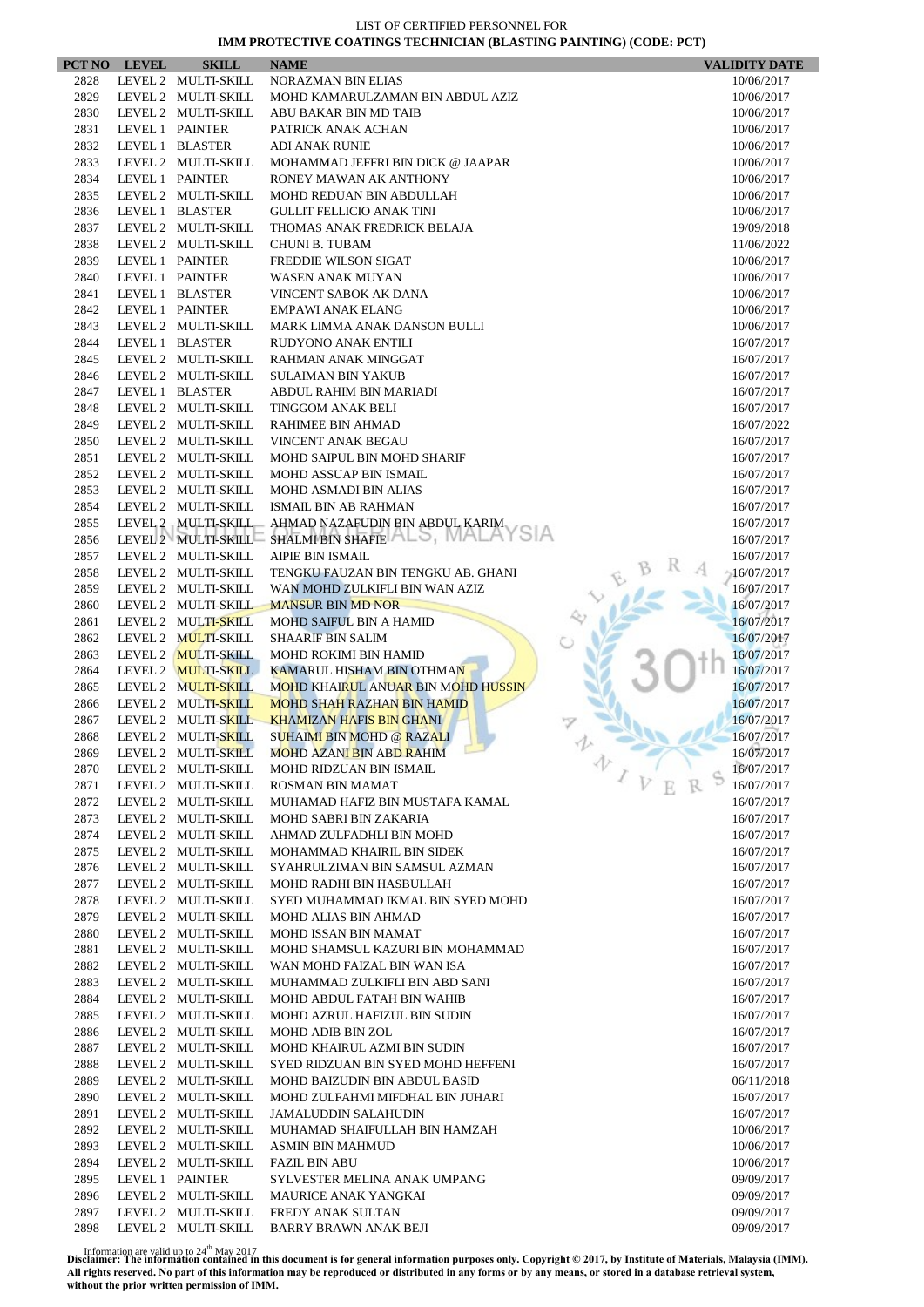|      | PCT NO LEVEL | <b>SKILL</b>        | <b>NAME</b>                                   | <b>VALIDITY DATE</b>     |
|------|--------------|---------------------|-----------------------------------------------|--------------------------|
| 2899 |              | LEVEL 2 MULTI-SKILL | GAWING@SAWING ANAK SAMPI                      | 09/09/2017               |
| 2900 |              | LEVEL 1 PAINTER     | AHMAD NUREEZAM BIN RADUAN                     | 09/09/2017               |
| 2901 |              | LEVEL 2 MULTI-SKILL | MOHAMMAD SAIFULNIZA BIN EFFENDY               | 09/09/2017               |
| 2902 |              | LEVEL 2 MULTI-SKILL | STANLEY ROBINSON ANAK RUSTAM                  | 09/09/2017               |
| 2903 |              | LEVEL 2 MULTI-SKILL | WESLY ANAK SAMI                               | 09/09/2017               |
| 2904 |              | LEVEL 2 MULTI-SKILL | NICHOLAS ANAK BANGAU                          | 09/09/2017               |
| 2905 |              | LEVEL 2 MULTI-SKILL | <b>MARU ANAK ALAU</b>                         | 09/09/2017               |
| 2906 |              | LEVEL 2 MULTI-SKILL | <b>NELSON ANAK JAMES</b>                      | 09/09/2017               |
| 2907 |              | LEVEL 2 MULTI-SKILL | <b>SELLY ANAK AMPIK</b>                       | 09/09/2017               |
| 2908 |              | LEVEL 2 MULTI-SKILL | NGELAI ANAK KEYAI                             | 09/09/2017               |
| 2909 |              | LEVEL 2 MULTI-SKILL | HENK VENEMA ANAK NYALAU                       | 09/09/2017               |
| 2910 |              | LEVEL 2 MULTI-SKILL | <b>STEAVFALLIC LIHAN</b>                      | 09/09/2017               |
| 2911 |              | LEVEL 2 MULTI-SKILL | WHEELER BIN GALITANG                          | 09/09/2017               |
| 2912 |              | LEVEL 2 MULTI-SKILL | RICHARD ANAK ASSAN                            | 09/09/2017               |
| 2913 |              | LEVEL 2 MULTI-SKILL | <b>RAZIF ANAK ENSERIBAN</b>                   | 09/09/2017               |
| 2914 |              | LEVEL 1 BLASTER     | JACKSON JELIAN ANAK JALANG                    | 12/09/2017               |
| 2915 |              | LEVEL 1 BLASTER     | METSELLAR CHUNDIN ANAK BILLY                  | 12/09/2017               |
| 2916 |              | LEVEL 2 MULTI-SKILL | HARRY ANAK MEDAN                              | 12/09/2017               |
| 2917 |              | LEVEL 2 MULTI-SKILL | ANDY ANAK JEMAT                               | 12/09/2017               |
| 2918 |              | LEVEL 1 BLASTER     | <b>JESREL ANAK MEDAN</b>                      | 12/09/2017               |
| 2919 |              | LEVEL 1 BLASTER     | WELFRED BIN KUMIN                             | 12/09/2017               |
| 2920 |              | LEVEL 1 BLASTER     | <b>HILTON ANAK DELI</b>                       | 12/09/2017               |
| 2921 |              | LEVEL 2 MULTI-SKILL | ANTHONY ANAK SUDING                           | 12/09/2017               |
| 2922 |              | LEVEL 2 MULTI-SKILL | HISYAMUDDIN BIN RAMLI                         | 12/09/2017               |
| 2923 |              | LEVEL 1 BLASTER     | DEBONESHER LENG                               | 12/09/2017               |
| 2924 |              | LEVEL 2 MULTI-SKILL | <b>JOHN KANYAWANG</b>                         | 12/09/2017               |
| 2925 |              | LEVEL 2 MULTI-SKILL | <b>JOHNNY ANAK MELIN</b>                      | 12/09/2017               |
| 2926 |              | LEVEL 2 MULTI-SKILL | JEFFERY ANAK IGOH                             | 12/09/2017               |
| 2927 |              | LEVEL 1 BLASTER E   | DEILY ANAK EDDY TALS, MALAYSIA                | 12/09/2017               |
| 2928 |              | LEVEL 2 MULTI-SKILL | FRANKLYN ANAK MANGGAI                         | 12/09/2017               |
| 2929 |              | LEVEL 2 MULTI-SKILL | <b>DANIEL PARIR FRANCIS</b>                   | $-12/09/2017$            |
| 2930 |              | LEVEL 1 BLASTER     | <b>JACKIE KENNEDY HENJOK</b>                  | 28/10/2017               |
| 2931 |              | LEVEL 2 MULTI-SKILL | <b>JOHNICAL JUIN</b>                          | 28/10/2017               |
| 2932 |              | LEVEL 2 MULTI-SKILL | MOHAMMAD RINOSHARIF BIN JAMAN                 | 28/10/2017               |
| 2933 |              | LEVEL 2 MULTI-SKILL | <b>REVON ANAK JAUNG</b>                       | 28/10/2017               |
| 2934 |              | LEVEL 2 MULTI-SKILL | KENNETH ANAK KERANI                           | 28/10/2017               |
| 2935 |              | LEVEL 1 BLASTER     | ALVIN KESTERSON ANAK DAVID                    | 28/10/2017               |
| 2936 |              | LEVEL 2 MULTI-SKILL | <b>GLENN HANSEN ANAK MANJA</b>                | 04/11/2017               |
| 2937 |              | LEVEL 2 MULTI-SKILL | <b>JOSIAH LAJIM</b>                           | 04/11/2017               |
| 2938 |              | LEVEL 2 MULTI-SKILL | <b>JERRY EMANG LAING</b>                      | 04/11/2017               |
| 2939 |              | LEVEL 2 MULTI-SKILL | <b>CHRISTOPHER BUAS</b>                       | 04/11/2017               |
| 2941 |              | LEVEL 2 MULTI-SKILL | <b>GEORGE KAMIS</b>                           | 04/11/2017               |
| 2942 |              | LEVEL 2 MULTI-SKILL | KRISTIANHASZ KALANG ANAK ABA                  | 办<br>04/11/2017          |
| 2943 |              | LEVEL 2 MULTI-SKILL | JOHN PAUL BELARE KAJAN                        | 04/11/2017               |
| 2944 |              | LEVEL 2 MULTI-SKILL | ASHRAF TAN BOON KIM                           | 04/11/2017               |
| 2945 |              | LEVEL 2 MULTI-SKILL | KHAIROOL AKHMA BIN SEDI                       | 04/11/2017               |
| 2946 |              | LEVEL 2 MULTI-SKILL | MOHAMAD RIZAL ABDULLAH                        | 04/11/2017               |
| 2947 |              | LEVEL 2 MULTI-SKILL | DANNY WILLIAM ANAK MINGGU                     | 04/11/2017               |
| 2948 |              | LEVEL 2 MULTI-SKILL | TERENCE SAMPAR ANAK ENJOP                     | 04/11/2017               |
| 2949 |              | LEVEL 2 MULTI-SKILL | RANDY NGAU WAN                                | 04/11/2017               |
| 2950 |              | LEVEL 2 MULTI-SKILL | MARTIN AJANG UVANG                            | 04/11/2017               |
| 2951 |              | LEVEL 1 BLASTER     | MOHD. NAJIB BIN ABDUL MAJID                   | 25/11/2017               |
| 2952 |              | LEVEL 1 BLASTER     | ABDUL MALIK BIN MANING                        | 25/11/2017               |
| 2953 |              | LEVEL 1 BLASTER     | <b>RAZWAN BIN RASMAN</b>                      | 25/11/2017               |
| 2954 |              | LEVEL 2 MULTI-SKILL | MOHD. ZAHARUDIN BIN DARHAM                    | 25/11/2017               |
| 2955 |              | LEVEL 2 MULTI-SKILL | <b>SUFIAN BIN SUTOPO</b>                      | 25/11/2017               |
| 2956 |              | LEVEL 1 PAINTER     | NEALSON PAJUNG BIN KOPONG                     | 25/11/2017               |
| 2957 |              | LEVEL 2 MULTI-SKILL | RAMLI BIN HALING                              | 25/11/2022               |
| 2958 |              | LEVEL 2 MULTI-SKILL | MUHD. MU'IZZUDDIN BIN RUSEH                   | 25/11/2017               |
| 2959 |              | LEVEL 2 MULTI-SKILL |                                               |                          |
| 2960 |              | LEVEL 1 BLASTER     | MOHD YUSRI BIN AMATAN<br>MOHD YUNUS BIN YUSUP | 30/11/2022<br>25/11/2017 |
| 2961 |              | LEVEL 2 MULTI-SKILL | AFRIAN ADI BIN YOHANSHAH                      |                          |
|      |              | LEVEL 2 MULTI-SKILL |                                               | 25/11/2022               |
| 2962 |              |                     | MOHD. FADZRUL BIN YAZIL                       | 25/11/2017               |
| 2963 |              | LEVEL 2 MULTI-SKILL | ANDI MUHAMAD PAIRUS BIN NAWIR                 | 30/11/2022               |
| 2964 |              | LEVEL 1 BLASTER     | <b>MOHD. RAZZLEE BIN UDDIN</b>                | 16/12/2022               |
| 2965 |              | LEVEL 2 MULTI-SKILL | <b>MOHD. ZAWAWI BIN AMIR</b>                  | 30/11/2022               |
| 2966 |              | LEVEL 2 MULTI-SKILL | HANIF BIN MAHARANI                            | 16/12/2022               |
| 2967 |              | LEVEL 2 MULTI-SKILL | GANGGANG ANGKAH                               | 02/12/2022               |
| 2968 |              | LEVEL 1 BLASTER     | DENNY NANYANG ANAK JUING                      | 13/11/2017               |
| 2969 |              | LEVEL 1 BLASTER     | MUHAMMAD NAZRULLAH BIN PUTIT                  | 13/11/2017               |
| 2970 |              | LEVEL 2 MULTI-SKILL | OSMAN BIN ABDULLAH                            | 13/11/2017               |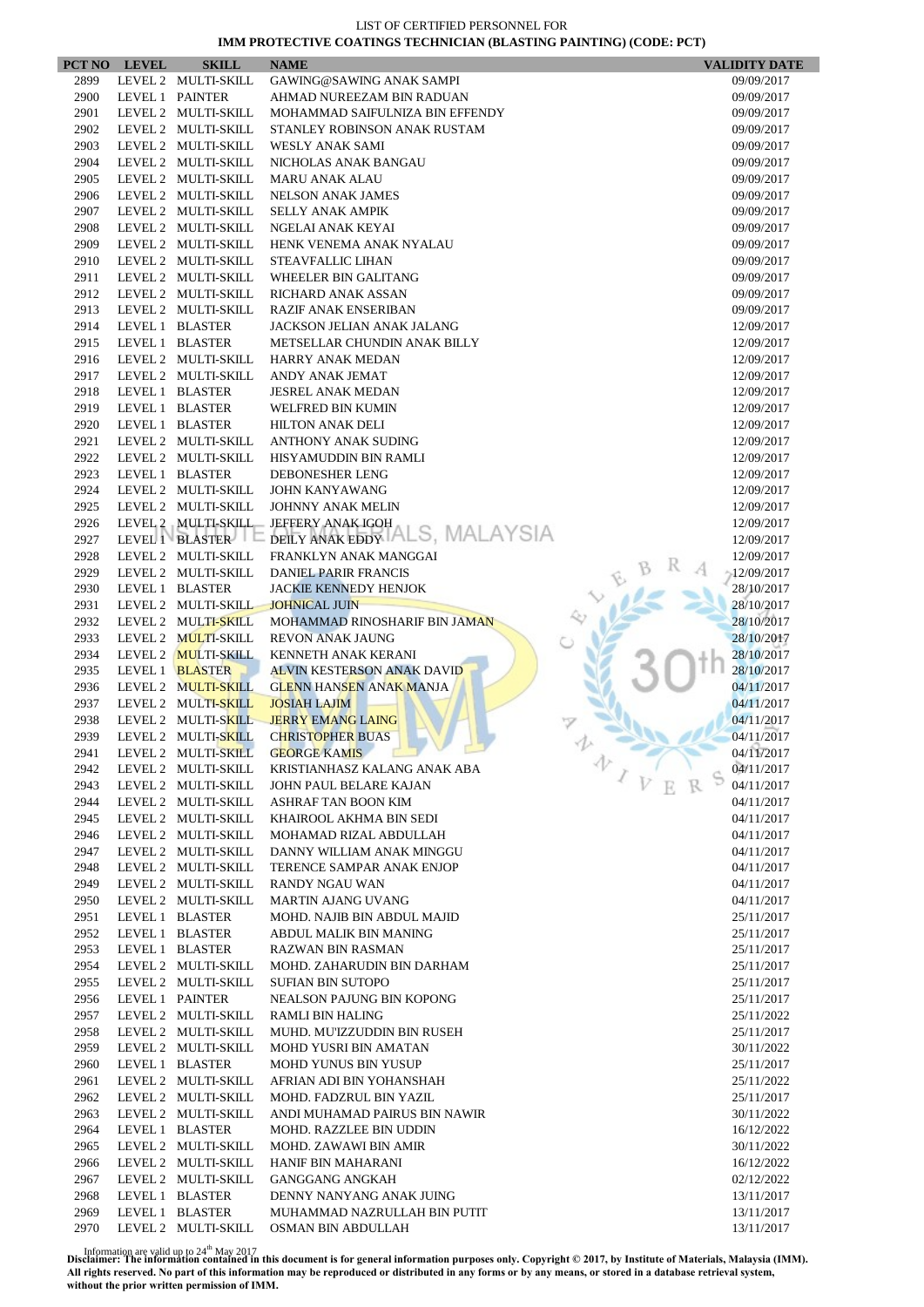|              | PCT NO LEVEL    | <b>SKILL</b>                               | <b>NAME</b>                                                | <b>VALIDITY DATE</b>     |
|--------------|-----------------|--------------------------------------------|------------------------------------------------------------|--------------------------|
| 2971         |                 | LEVEL 1 BLASTER                            | MUHAMMAD RAFIS BIN NORDIN                                  | 13/11/2017               |
| 2972         |                 | LEVEL 2 MULTI-SKILL                        | TAJUDDIN BIN ABDULLAH                                      | 04/12/2020               |
| 2973         |                 | LEVEL 1 BLASTER                            | <b>DASS ANAK PHILIP</b>                                    | 13/11/2017               |
| 2974         |                 | LEVEL 2 MULTI-SKILL                        | LINANG ANAK CHANGGOL                                       | 13/11/2017               |
| 2975         |                 | LEVEL 2 MULTI-SKILL                        | VICTORIAN ANAK JENI                                        | 13/11/2017               |
| 2976         |                 | LEVEL 2 MULTI-SKILL                        | PANDI ANAK JALAI                                           | 13/11/2017               |
| 2977         |                 | LEVEL 2 MULTI-SKILL                        | MENKAR ANAK JAPOK                                          | 13/11/2017               |
| 2978         |                 | LEVEL 2 MULTI-SKILL                        | ROBERT DEEGRANDIS BIN ROBIN                                | 13/11/2017               |
| 2979         |                 | LEVEL 1 BLASTER                            | MINGGAI ANAK UNJAP                                         | 13/11/2017               |
| 2980         |                 | LEVEL 1 BLASTER                            | <b>NEIL ANAK BAJENG</b>                                    | 13/11/2017               |
| 2981         |                 | LEVEL 1 BLASTER                            | MOHD SHAH ISKANDAR BIN MOHD SAID                           | 25/11/2017               |
| 2982         |                 | LEVEL 2 MULTI-SKILL                        | AMIR AZNAN B. SHAIFUL BHARI                                | 25/11/2017               |
| 2983         |                 | LEVEL 1 BLASTER                            | MOHAMAD KAMALRUZZAMAN BIN RUHAIMI                          | 25/11/2017               |
| 2984         |                 | LEVEL 1 BLASTER                            | UDANI B. ABU BAKAR                                         | 25/11/2017               |
| 2985         |                 | LEVEL 2 MULTI-SKILL                        | ROSMAZLI BIN MAT @ MUHAMAD                                 | 25/11/2017               |
| 2986         |                 | LEVEL 2 MULTI-SKILL                        | MUHAMAD NASIR BIN BAHARUDDIN                               | 25/11/2017               |
| 2987         |                 | LEVEL 2 MULTI-SKILL                        | MUHAMMAD NORAZMIN BIN MD ISA                               | 25/11/2017               |
| 2988         |                 | LEVEL 2 MULTI-SKILL                        | <b>RUSMIRZA BIN RUSLAN</b>                                 | 25/11/2017               |
| 2989         |                 | LEVEL 2 MULTI-SKILL                        | MOHAMMAD IZUAN B. ARBAIN                                   | 25/11/2017               |
| 2990         |                 | LEVEL 2 MULTI-SKILL                        | MOHAMMAD NAZREEN BIN NAZIULA                               | 25/11/2017               |
| 2991         |                 | LEVEL 2 MULTI-SKILL                        | MOHAMAD HABIBULLAH B JAMHARI                               | 25/11/2017               |
| 2992         |                 | LEVEL 2 MULTI-SKILL                        | MUHAMAD RIZZUAN BIN ZAINI                                  | 25/11/2017               |
| 2993         |                 | LEVEL 2 MULTI-SKILL                        | MOHAMAD NOR EMAN B. ABD LATIF                              | 25/11/2017               |
| 2994         |                 | LEVEL 2 MULTI-SKILL                        | MOHAMMAD AIZAT BIN SULAIMAN                                | 25/11/2017               |
| 2995         |                 | LEVEL 2 MULTI-SKILL                        | MOHAMAD HAZWAN SYAFAIZ BIN HAMDAN                          | 25/11/2017               |
| 2996         |                 | LEVEL 2 MULTI-SKILL                        | ZULFIKAH B. IBERAHIM                                       | 25/11/2017               |
| 2997         |                 | LEVEL 2 MULTI-SKILL                        | MOHD HAMZATUL AKMA B. IBRAHIM                              | 25/11/2017               |
| 2998         |                 | LEVEL 2 MULTI-SKILL                        | MOHAMAD ALIF BIN BAKRI<br>SYARULALFITRY B. SAIDUN MALAYSIA | 25/11/2017               |
| 2999         |                 | LEVEL 2 MULTI-SKILL                        |                                                            | 25/11/2017               |
| 3000         |                 | LEVEL 2 MULTI-SKILL                        | <b>CHAI MUN PUN</b>                                        | 25/11/2017               |
| 3001<br>3002 |                 | LEVEL 2 MULTI-SKILL<br>LEVEL 2 MULTI-SKILL | MOHAMAD SUKRI BIN ABDUL HAMID<br>SUDIRMAN BIN YAKKA        | 25/11/2017<br>31/01/2023 |
| 3003         |                 | LEVEL 1 BLASTER                            | <b>ISRIYAN BIN MOHAMMAD SALLEH</b>                         | 31/01/2018               |
| 3004         |                 | LEVEL 1 BLASTER                            | MOHD SABRI BIN MOHD SAING                                  | 31/01/2018               |
| 3005         |                 | LEVEL 1 BLASTER                            | RIZWANSHAH BIN ARSAT                                       | 31/01/2018               |
| 3006         |                 | LEVEL 1 BLASTER                            | MOHD. SUFFIAN ANAK JOHN                                    | 31/01/2018               |
| 3007         |                 | LEVEL 2 MULTI-SKILL                        | <b>FERDIANSAH ARDIN</b>                                    | 07/11/2019               |
| 3008         |                 | LEVEL 1 BLASTER                            | <b>MUHAMMAD ROSDI BIN UDIN</b>                             | 31/01/2018               |
| 3009         |                 | LEVEL 2 MULTI-SKILL                        | <b>ARDIANTO BIN RIBIANTO</b>                               | 31/01/2018               |
| 3010         | LEVEL 1 PAINTER |                                            | <b>MOHD. AIMRAN BIN OSMAN</b>                              | 31/01/2018               |
| 3011         |                 | LEVEL 2 MULTI-SKILL                        | HENDRA ARFIANDI BIN WAHYONO                                | 31/01/2018               |
| 3012         |                 | LEVEL 2 MULTI-SKILL                        | <b>ADLAN KAMAL BIN RAHMAN</b>                              | 31/01/2018               |
| 3013         |                 | LEVEL 2 MULTI-SKILL                        | v<br>SULAIMAN BIN ABDULLAH                                 | 31/01/2023               |
| 3014         |                 | LEVEL 2 MULTI-SKILL                        | <b>SHARUL BIN SHAMSUDDIN</b>                               | 31/01/2018               |
| 3015         |                 | LEVEL 2 MULTI-SKILL                        | MOHD. SAIFUL BAHRI BIN MAPPAHLI                            | 30/11/2023               |
| 3016         |                 | LEVEL 2 MULTI-SKILL                        | <b>MARHAN BIN JAMALUDDIN</b>                               | 30/11/2023               |
| 3017         |                 | LEVEL 2 MULTI-SKILL                        | <b>RUSLI BIN AMPONG</b>                                    | 30/11/2023               |
| 3018         |                 | LEVEL 2 MULTI-SKILL                        | AMIRUDDIN BIN LADULA                                       | 31/01/2018               |
| 3019         |                 | LEVEL 2 MULTI-SKILL                        | MUHAMMAD ARAPA BIN LAMBOTANG                               | 31/01/2023               |
| 3020         |                 | LEVEL 2 MULTI-SKILL                        | MUHAMMAD MIRDAT BIN NASIR                                  | 31/01/2018               |
| 3021         |                 | LEVEL 1 BLASTER                            | MOHD AUDRY BIN PAULUS @ MOHD AZMI                          | 01/03/2018               |
| 3022         |                 | LEVEL 2 MULTI-SKILL                        | AG JAHARI BIN AG TAIB                                      | 01/03/2018               |
| 3023         |                 | LEVEL 1 BLASTER                            | RAYMOND GERU ANAK PURAH                                    | 01/03/2018               |
| 3024         |                 | LEVEL 2 MULTI-SKILL                        | ZAHARINA BINTI RAMDAN                                      | 01/03/2018               |
| 3025         |                 | LEVEL 2 MULTI-SKILL                        | AJIH ANAK NGEBOK                                           | 01/03/2018               |
| 3026         |                 | LEVEL 2 MULTI-SKILL                        | LIMPENG ANAK DINING                                        | 01/03/2018               |
| 3027         |                 | LEVEL 2 MULTI-SKILL                        | RONNIE ANAK BILUN                                          | 03/02/2019               |
| 3028         |                 | LEVEL 2 MULTI-SKILL                        | MOHAMMAD KHAWARIZMI BIN YASRI                              | 01/03/2018               |
| 3029         |                 | LEVEL 1 BLASTER                            | YASMIN BIN MOHD SALAM                                      | 01/03/2018               |
| 3030         |                 | LEVEL 2 MULTI-SKILL                        | MOHD AIDIH BIN MUSAD                                       | 01/03/2018               |
| 3031         |                 | LEVEL 2 MULTI-SKILL                        | RONALD @ LOUIS DOMINGO                                     | 01/03/2018               |
| 3032         |                 | LEVEL 2 MULTI-SKILL                        | <b>JAMES E ALEXSIUS</b>                                    | 01/03/2018               |
| 3033         |                 | LEVEL 1 BLASTER                            | MOHD SAYFFUL BIN NURHUDIN                                  | 01/03/2018               |
| 3034         |                 | LEVEL 2 MULTI-SKILL                        | MOHD AZIAN BIN AG ABASS                                    | 01/03/2018               |
| 3035         |                 | LEVEL 2 MULTI-SKILL                        | AWANG HAMZAH BIN AG TUAH                                   | 01/03/2018               |
| 3036         |                 | LEVEL 2 MULTI-SKILL                        | <b>ROSLAN BIN HARUN</b>                                    | 01/03/2018               |
| 3037<br>3038 |                 | LEVEL 1 BLASTER                            | SHAHIRUL NIZAM BIN DZULKIFLI                               | 01/03/2018               |
| 3039         |                 | LEVEL 1 BLASTER<br>LEVEL 2 MULTI-SKILL     | <b>JASMIN BIN ASIS</b><br><b>MOHD RIDUAN BIN RAMLAN</b>    | 01/03/2018<br>01/03/2018 |
| 3040         |                 | LEVEL 1 BLASTER                            | PG MOHAMMAD RIZWAN BIN PG TAJUDIN                          | 01/03/2018               |
| 3041         |                 | LEVEL 2 MULTI-SKILL                        | JIPON BIN MADSATAH                                         | 01/03/2018               |
|              |                 |                                            |                                                            |                          |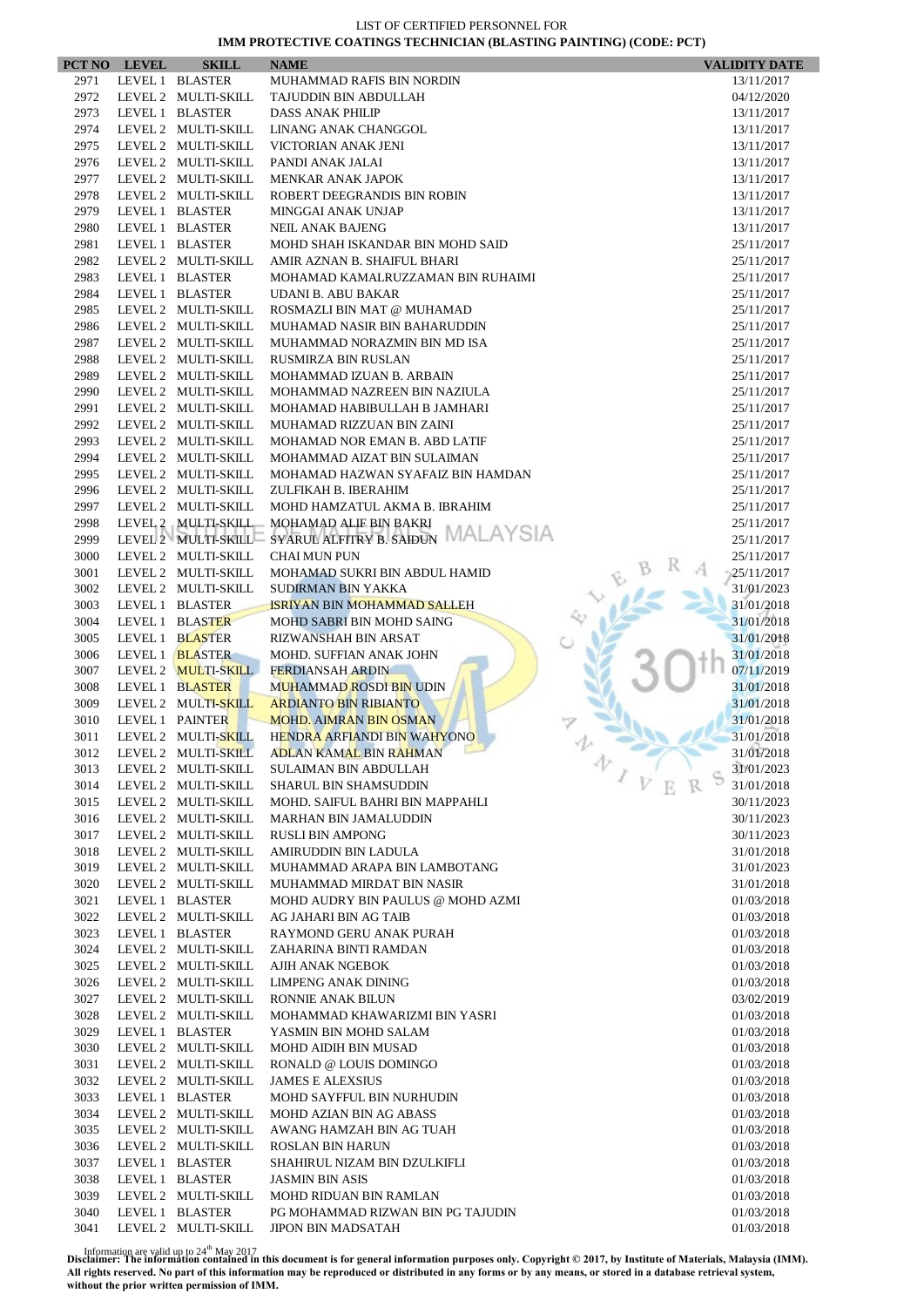|      | PCT NO LEVEL    | <b>SKILL</b>        | <b>NAME</b>                                              | <b>VALIDITY DATE</b> |
|------|-----------------|---------------------|----------------------------------------------------------|----------------------|
| 3042 |                 | LEVEL 2 MULTI-SKILL | MOHD SAFAR BIN MAULANA                                   | 01/03/2018           |
| 3043 |                 | LEVEL 2 MULTI-SKILL | AFFENDY BIN AG OTHMAN                                    | 01/03/2018           |
| 3044 |                 | LEVEL 2 MULTI-SKILL | <b>HANAN BIN ISMAIL</b>                                  | 01/03/2018           |
| 3045 |                 | LEVEL 1 BLASTER     | FRANCIS KANYAN ANAK UGAK                                 | 17/03/2018           |
| 3046 |                 | LEVEL 2 MULTI-SKILL | <b>WESLEY AK CLEMENT</b>                                 | 17/03/2018           |
| 3047 |                 | LEVEL 2 MULTI-SKILL | STANLEY LENJAU DUDONG                                    | 17/03/2018           |
| 3048 |                 | LEVEL 2 MULTI-SKILL | JEFFERY ANAK OLI                                         | 17/03/2018           |
| 3049 |                 | LEVEL 2 MULTI-SKILL | <b>MUBOK ANAK LIUM</b>                                   | 17/03/2018           |
| 3050 |                 | LEVEL 2 MULTI-SKILL | WIDRA KASNOR BIN ALIM                                    | 17/03/2018           |
| 3051 |                 | LEVEL 1 BLASTER     | <b>BONIFACE JUBANG ANAK JIKY</b>                         | 17/03/2018           |
| 3052 |                 | LEVEL 2 MULTI-SKILL | LAJA ANAK UGAK                                           | 17/03/2018           |
| 3053 |                 | LEVEL 2 MULTI-SKILL | ALIF FARHAN BIN BUJANG                                   | 17/03/2018           |
| 3054 |                 | LEVEL 2 MULTI-SKILL | <b>JOSSY ANAK ANTHONY</b>                                | 17/03/2018           |
| 3055 |                 | LEVEL 2 MULTI-SKILL | DAVIS ANAK CHARLIE                                       | 17/03/2018           |
| 3056 |                 | LEVEL 2 MULTI-SKILL | NOREKIE AK STEPHEN MATHEW NYALOI                         | 17/03/2018           |
| 3057 |                 | LEVEL 1 BLASTER     | <b>SHAH FRIE BIN ZULKIFLI</b>                            | 17/03/2018           |
| 3058 |                 | LEVEL 2 MULTI-SKILL | PETERSON ANAK KALONG                                     | 17/03/2018           |
| 3059 |                 | LEVEL 2 MULTI-SKILL | <b>ISMAIL BIN PITA</b>                                   | 17/03/2018           |
| 3060 |                 | LEVEL 2 MULTI-SKILL | <b>DICKSON MARTEN</b>                                    | 17/03/2018           |
| 3061 |                 | LEVEL 2 MULTI-SKILL | FREDI MICHEAL LAWREL LINGAN                              | 17/03/2018           |
| 3062 |                 | LEVEL 1 BLASTER     | <b>ASSON ANAK GONG</b>                                   | 25/03/2018           |
| 3063 |                 | LEVEL 1 BLASTER     | JOANNES LIDAM AK MAJA                                    | 25/03/2018           |
| 3064 |                 | LEVEL 2 MULTI-SKILL | <b>NORRIS ANAK NEUS</b>                                  | 25/03/2018           |
| 3065 |                 | LEVEL 2 MULTI-SKILL | <b>MELVINE ANAK SAREK</b>                                | 25/03/2018           |
| 3066 |                 | LEVEL 2 MULTI-SKILL | <b>JOANNES ANAK SIMIN</b>                                | 25/03/2018           |
| 3067 |                 | LEVEL 1 BLASTER     | FRED ANAK MELENG                                         | 25/03/2018           |
| 3068 |                 | LEVEL 2 MULTI-SKILL | <b>JOEL ANAK ABONG</b>                                   | 25/03/2018           |
| 3069 |                 | LEVEL 2 MULTI-SKILL | BONIFACE KEMARAU ANAK AUGUSTINE                          | 13/07/2018           |
| 3070 |                 | LEVEL 1 BLASTER     | RAYMOND ANAK EDWIN                                       | 25/03/2018           |
| 3071 | LEVEL 1 PAINTER |                     | HASLAN BIN MOHD HASNULI                                  | 25/03/2018           |
| 3072 |                 | LEVEL 2 MULTI-SKILL | <b>ALIN ANAK IKOM</b>                                    | 25/03/2018           |
| 3073 |                 | LEVEL 2 MULTI-SKILL | <b>MARCOS ANAK NYANGGAN</b>                              | 25/03/2018           |
| 3074 |                 | LEVEL 2 MULTI-SKILL | <b>RUSSEL KUNDING</b>                                    | 25/03/2018           |
| 3075 |                 | LEVEL 1 BLASTER     | <b>JONIE ANAK SAMPURAI</b>                               | 25/03/2018           |
| 3076 |                 | LEVEL 2 MULTI-SKILL | <b>MUNAN ANAK SUMBANG</b>                                | 25/03/2018           |
| 3077 |                 | LEVEL 2 MULTI-SKILL | ALEXANDER ANAK BALAN                                     | 25/03/2018           |
| 3078 |                 | LEVEL 1 BLASTER     | PETER ANAK MICHAEL                                       | 25/03/2018           |
| 3079 |                 | LEVEL 1 BLASTER     | <b>RAINER NUING RAYMOND</b>                              | 25/03/2018           |
| 3080 |                 | LEVEL 2 MULTI-SKILL | <b>GISON ABUK</b>                                        | 14/03/2018           |
| 3081 |                 | LEVEL 2 MULTI-SKILL | <b>AUDREY ANAK DIMUK</b>                                 | 14/03/2018           |
| 3082 |                 | LEVEL 2 MULTI-SKILL | AZLAN BIN ABDUL RAHMAN                                   | 14/03/2018           |
| 3083 |                 | LEVEL 1 BLASTER     | DICKEN ANAK BABOH                                        | 14/03/2018           |
| 3084 |                 | LEVEL 2 MULTI-SKILL | MOHAMAD RIZAL BIN DAWDA                                  | 办<br>14/03/2018      |
| 3085 |                 | LEVEL 1 BLASTER     | <b>BOHARI BIN MAHIDI</b>                                 | 14/03/2018           |
| 3086 |                 | LEVEL 2 MULTI-SKILL | DESMOND ANAK JIRUD                                       | 14/03/2018           |
| 3087 |                 | LEVEL 2 MULTI-SKILL | <b>RASIDI ANAK RUDEY</b>                                 | 14/03/2018           |
| 3088 |                 | LEVEL 2 MULTI-SKILL | ZAKARIA BIN SENI                                         | 14/03/2018           |
| 3089 |                 | LEVEL 2 MULTI-SKILL | PATRICK ANAK KUE                                         | 14/03/2018           |
| 3090 |                 | LEVEL 1 BLASTER     | WIFRED ANAK ADANG                                        | 14/03/2018           |
| 3091 |                 | LEVEL 2 MULTI-SKILL | <b>SIM HANG KAU</b>                                      | 14/03/2018           |
| 3092 |                 | LEVEL 2 MULTI-SKILL | NAVIN KUMAR A/L SUNKARAN                                 | 14/04/2018           |
| 3093 |                 | LEVEL 2 MULTI-SKILL | TIRUMURUGON A/L SHANMUGAM                                | 14/04/2018           |
| 3094 |                 | LEVEL 2 MULTI-SKILL |                                                          |                      |
| 3095 |                 | LEVEL 2 MULTI-SKILL | MUHAMMAD SYARIFUDDIN BIN RUSLAN<br>MOHD HAFIZ BIN OTHMAN | 14/04/2018           |
|      |                 |                     |                                                          | 14/04/2018           |
| 3096 |                 | LEVEL 2 MULTI-SKILL | PRAGASH A/L MARIMUTHU                                    | 14/04/2018           |
| 3097 |                 | LEVEL 2 MULTI-SKILL | <b>MD MOSHAROF BASHED</b>                                | 14/04/2018           |
| 3098 |                 | LEVEL 2 MULTI-SKILL | HAFIZUR RAHMAN KAZAM UDDIN                               | 14/04/2018           |
| 3099 |                 | LEVEL 2 MULTI-SKILL | <b>ZAINAL ABIDIN</b>                                     | 14/04/2018           |
| 3100 |                 | LEVEL 2 MULTI-SKILL | STEVEN LEO ANAK AMBAU                                    | 02/05/2018           |
| 3101 |                 | LEVEL 2 MULTI-SKILL | DANNY DIEMONG MICHEAL                                    | 02/05/2018           |
| 3102 |                 | LEVEL 2 MULTI-SKILL | SYLVESTER JAMBA ANAK ENGKONG                             | 02/05/2018           |
| 3103 |                 | LEVEL 2 MULTI-SKILL | TIMMY ANAK MUMIN                                         | 02/05/2018           |
| 3104 |                 | LEVEL 1 BLASTER     | <b>BICKELLE PETER PANG</b>                               | 02/05/2018           |
| 3105 |                 | LEVEL 2 MULTI-SKILL | JEFFERY KIDING ANAK RENJIS                               | 02/05/2018           |
| 3106 |                 | LEVEL 1 BLASTER     | STANLEY PARAN PETER                                      | 02/05/2018           |
| 3107 |                 | LEVEL 2 MULTI-SKILL | <b>BALDRIC JOEL JOSEPH</b>                               | 02/05/2018           |
| 3108 |                 | LEVEL 2 MULTI-SKILL | SANI ANAK LAMBAI                                         | 02/05/2018           |
| 3109 |                 | LEVEL 2 MULTI-SKILL | LEWIS ANAK CISSPHER                                      | 02/05/2018           |
| 3110 |                 | LEVEL 1 BLASTER     | FREDRICK MANAN ANAK TUHAH                                | 02/05/2018           |
| 3111 |                 | LEVEL 2 MULTI-SKILL | LEE ANAK FRANCIS                                         | 02/05/2018           |
| 3112 |                 | LEVEL 1 BLASTER     | LAWRENCE LIAN LAWAI                                      | 02/05/2018           |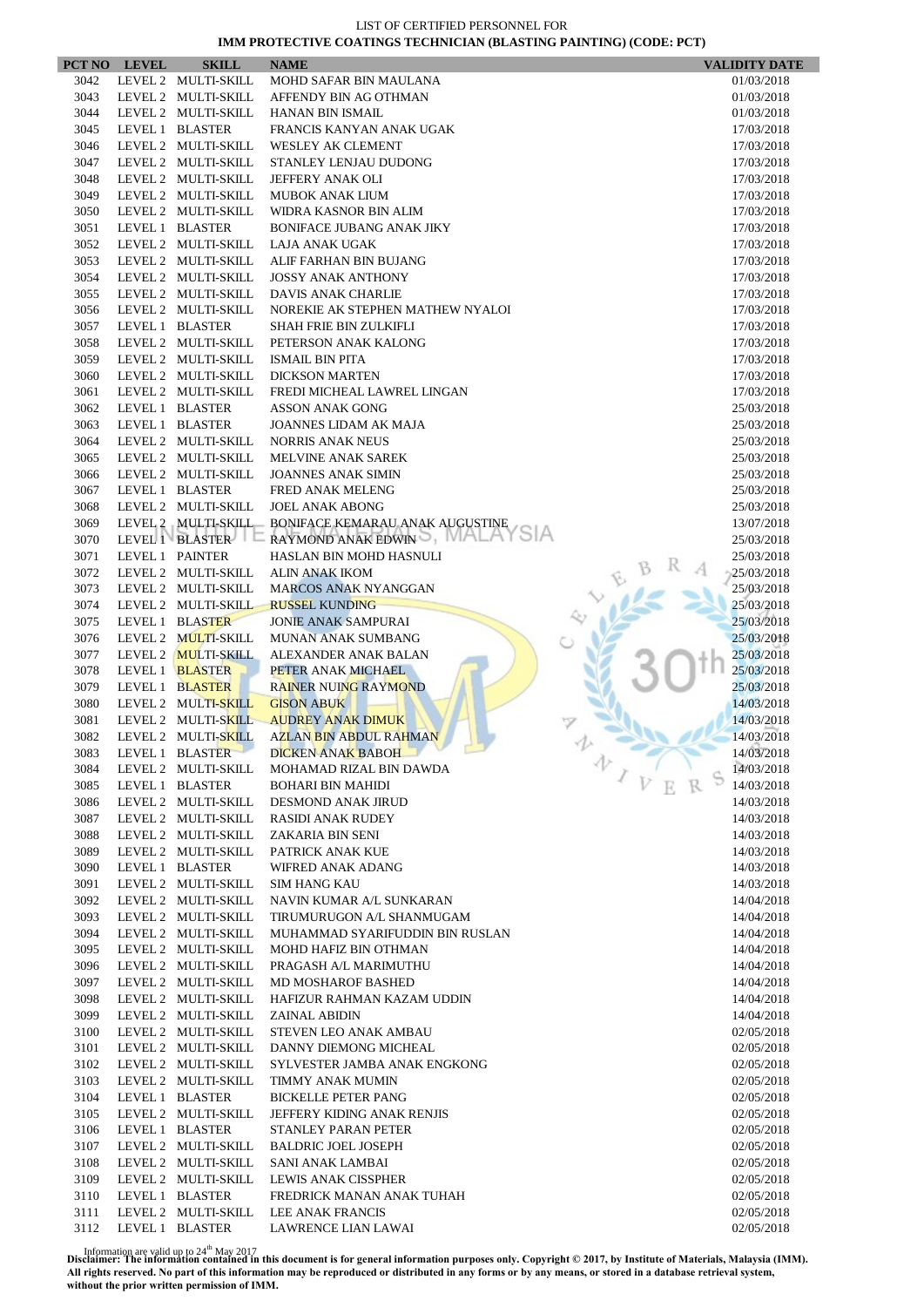|              | PCT NO LEVEL    | <b>SKILL</b>                               | <b>NAME</b>                                                   | <b>VALIDITY DATE</b>     |
|--------------|-----------------|--------------------------------------------|---------------------------------------------------------------|--------------------------|
| 3113         |                 | LEVEL 2 MULTI-SKILL                        | KADOM ANAK TEMBAN                                             | 02/05/2018               |
| 3114         |                 | LEVEL 2 MULTI-SKILL                        | DONALD ANAK LANGI                                             | 02/05/2018               |
| 3115         |                 | LEVEL 2 MULTI-SKILL                        | ANDY KASO SIA                                                 | 02/05/2018               |
| 3116         |                 | LEVEL 2 MULTI-SKILL                        | MICHAEL ANAK LAJANG                                           | 02/05/2018               |
| 3117         |                 | LEVEL 2 MULTI-SKILL                        | MASRULHAIZA BIN BUSHAH                                        | 06/05/2018               |
| 3118         |                 | LEVEL 2 MULTI-SKILL                        | <b>ROSLI BIN MUSA</b>                                         | 06/05/2018               |
| 3119<br>3120 |                 | LEVEL 2 MULTI-SKILL<br>LEVEL 2 MULTI-SKILL | MOHD FIDAUS BIN MOHD JAMAL<br>KHIRUL AZENDIN BIN ABDUL YADZID | 06/05/2018               |
| 3121         |                 | LEVEL 2 MULTI-SKILL                        | MUHAMAD IZZARUDDIN BIN JUNUS                                  | 06/05/2018<br>06/05/2018 |
| 3122         |                 | LEVEL 2 MULTI-SKILL                        | AIZAIRUL SHAH BIN AMIN                                        | 06/05/2018               |
| 3123         |                 | LEVEL 2 MULTI-SKILL                        | SAHANUDIN BIN HASSAN                                          | 06/05/2018               |
| 3124         |                 | LEVEL 2 MULTI-SKILL                        | AHMAD SHAWAL BIN WAHAB                                        | 06/05/2018               |
| 3125         |                 | LEVEL 2 MULTI-SKILL                        | ABDUL RAHMAN BIN ABDULLAH                                     | 06/05/2018               |
| 3126         |                 | LEVEL 2 MULTI-SKILL                        | AZRUL BIN MOHAMAD                                             | 06/05/2018               |
| 3127         |                 | LEVEL 2 MULTI-SKILL                        | WAN MAZRUL NAIM BIN WAN MANZELAN                              | 06/05/2018               |
| 3128         |                 | LEVEL 2 MULTI-SKILL                        | <b>HERMAN</b>                                                 | 25/06/2018               |
| 3129         |                 | LEVEL 2 MULTI-SKILL                        | <b>ISWADI PUTRA</b>                                           | 25/06/2018               |
| 3130         | LEVEL 1 PAINTER |                                            | MAKBUL                                                        | 25/06/2018               |
| 3131         | LEVEL 1 PAINTER |                                            | <b>MASRI</b>                                                  | 25/06/2018               |
| 3132         |                 | LEVEL 2 MULTI-SKILL                        | <b>RIDWAN</b>                                                 | 25/06/2018               |
| 3133         |                 | LEVEL 2 MULTI-SKILL                        | RUDY                                                          | 25/06/2018               |
| 3134         |                 | LEVEL 2 MULTI-SKILL                        | <b>HERWANTO</b>                                               | 25/06/2018               |
| 3135         |                 | LEVEL 1 BLASTER                            | <b>ROKON</b>                                                  | 25/06/2018               |
| 3136         |                 | LEVEL 1 BLASTER                            | <b>SAJAL</b>                                                  | 25/06/2018               |
| 3137         |                 | LEVEL 2 MULTI-SKILL<br>LEVEL 2 MULTI-SKILL | <b>SABUJ</b>                                                  | 25/06/2018               |
| 3138<br>3139 |                 | LEVEL 2 MULTI-SKILL                        | <b>NAZRI BIN JARA'EE</b><br>MUHD FADHLULAH BIN EMBONG         | 25/06/2018<br>25/06/2018 |
| 3140         |                 | LEVEL 2 MULTI-SKILL                        | KENNY RAMSAY FREDDY WOODFORD                                  | 03/02/2019               |
| 3141         |                 | LEVEL 2 MULTI-SKILL                        | MORRIS ANAK TUKOK                                             | 13/07/2018               |
| 3142         |                 | LEVEL 2 MULTI-SKILL                        | MANGKAM ANAK PUTING                                           | 22/12/2018               |
| 3143         |                 | LEVEL 2 MULTI-SKILL                        | ROBERT ANAK FREDERICK GELAU                                   | $-13/07/2018$            |
| 3144         |                 | LEVEL 2 MULTI-SKILL                        | <b>AMBAU GAWAN</b>                                            | 07/11/2019               |
| 3145         | LEVEL 1 PAINTER |                                            | <b>KENDAWANG ANAK KANA</b>                                    | 13/07/2018               |
| 3146         |                 | LEVEL 1 BLASTER                            | MOHD NAIMUDIN BIN SAIFUL NAZRIRUDIN                           | 13/07/2018               |
| 3147         |                 | LEVEL 1 BLASTER                            | <b>REKAN ANAK SANDOM</b>                                      | 13/07/2018               |
| 3148         |                 | LEVEL 2 MULTI-SKILL                        | MOHAMMAD NAZIM BIN MUSTAFAH                                   | 02/11/2019               |
| 3149         |                 | LEVEL 1 BLASTER                            | AWANG ZULFAREEZ BIN AWAN <mark>G Z</mark> AITIA               | 13/07/2018               |
| 3150         |                 | LEVEL 1 BLASTER                            | <b>MOHD AZRI BIN RAMBLI</b>                                   | 13/07/2018               |
| 3151         |                 | LEVEL 1 BLASTER                            | <b>MOHAMAD FEDELE BIN MOHSIN</b>                              | 13/07/2018               |
| 3152         |                 | LEVEL 1 BLASTER                            | <b>MOHD FAIZAL BIN ISMAIL</b>                                 | 13/07/2018               |
| 3153         |                 | LEVEL 1 BLASTER                            | <b>BAKERI BIN KARIM</b>                                       | 13/07/2018               |
| 3154         |                 | LEVEL 2 MULTI-SKILL                        | <b>MOHD KHAIRUL BIN KELANA</b><br>办                           | 13/07/2018               |
| 3155<br>3156 |                 | LEVEL 1 PAINTER<br>LEVEL 2 MULTI-SKILL     | FRANCIS ANAK ACHU<br>JEV HILMAN ANAK SINGUN                   | 13/07/2018<br>02/12/2023 |
| 3157         |                 | LEVEL 1 PAINTER                            | WAN AMIRUL MARWAN BIN WAN ALWI                                | 13/07/2018               |
| 3158         |                 | LEVEL 2 MULTI-SKILL                        | LEN ANAK JOSEPH SUKA                                          | 13/07/2018               |
| 3159         |                 | LEVEL 1 BLASTER                            | <b>BOBBY DING ANYIE</b>                                       | 13/07/2018               |
| 3160         |                 | LEVEL 1 BLASTER                            | MOHD IQBAL MUSTAQIM BIN MOHD MORNI                            | 13/07/2018               |
| 3161         |                 | LEVEL 1 PAINTER                            | UGAK ANAK AMUN                                                | 13/07/2018               |
| 3162         |                 | LEVEL 1 BLASTER                            | BADRI HUZAIL BIN RAZALI                                       | 13/07/2018               |
| 3163         |                 | LEVEL 1 BLASTER                            | MOHD ISWANDY BIN ISMAWI                                       | 13/07/2018               |
| 3164         |                 | LEVEL 2 MULTI-SKILL                        | <b>MAHMUD BIN YAAKOB</b>                                      | 13/07/2018               |
| 3165         |                 | LEVEL 1 BLASTER                            | MOHD NAZRI BIN KASSIM                                         | 13/07/2018               |
| 3166         |                 | LEVEL 1 BLASTER                            | HASFANDY BIN HASSAN                                           | 13/07/2018               |
| 3167         |                 | LEVEL 1 BLASTER                            | MOHD NAZRI BIN MUSTAFAH                                       | 13/07/2018               |
| 3168         |                 | LEVEL 2 MULTI-SKILL                        | <b>GERAMAN ANAK BUJAH</b>                                     | 09/10/2018               |
| 3169         |                 | LEVEL 2 MULTI-SKILL                        | SABANG ANAK BANYAN                                            | 13/07/2018               |
| 3170         |                 | LEVEL 2 MULTI-SKILL                        | WESLY ANAK GAU                                                | 03/02/2019               |
| 3171         |                 | LEVEL 2 MULTI-SKILL                        | LARRY EDWARD SUBING                                           | 19/01/2019               |
| 3172<br>3173 |                 | LEVEL 2 MULTI-SKILL<br>LEVEL 1 BLASTER     | MICHEAL SAMBANG ANAK BENANG                                   | 13/07/2018               |
| 3174         |                 | LEVEL 2 MULTI-SKILL                        | LAYAU ANAK BANYAN<br>WINSTION NGELAMBONG ANAK STEPHEN         | 13/07/2018<br>13/07/2018 |
| 3175         |                 | LEVEL 1 BLASTER                            | MOHD. ALIF BIN ISMAIL                                         | 13/07/2018               |
| 3176         |                 | LEVEL 2 MULTI-SKILL                        | LAGIL ANAL LADIN                                              | 10/11/2018               |
| 3177         |                 | LEVEL 2 MULTI-SKILL                        | <b>SUDIN ANAK JINI</b>                                        | 10/11/2018               |
| 3178         |                 | LEVEL 2 MULTI-SKILL                        | <b>MORRISON NGAU</b>                                          | 13/07/2018               |
| 3179         |                 | LEVEL 2 MULTI-SKILL                        | STIPANUS LIAN NGAU                                            | 13/07/2018               |
| 3180         |                 | LEVEL 1 BLASTER                            | JEFFRY BALAN                                                  | 13/07/2018               |
| 3181         |                 | LEVEL 1 BLASTER                            | HENDRY LENGGANG                                               | 13/07/2018               |
| 3182         |                 | LEVEL 2 MULTI-SKILL                        | <b>MICHAEL AWAN</b>                                           | 13/07/2018               |
| 3183         |                 | LEVEL 2 MULTI-SKILL                        | ROY BILONG LUSAT                                              | 13/07/2018               |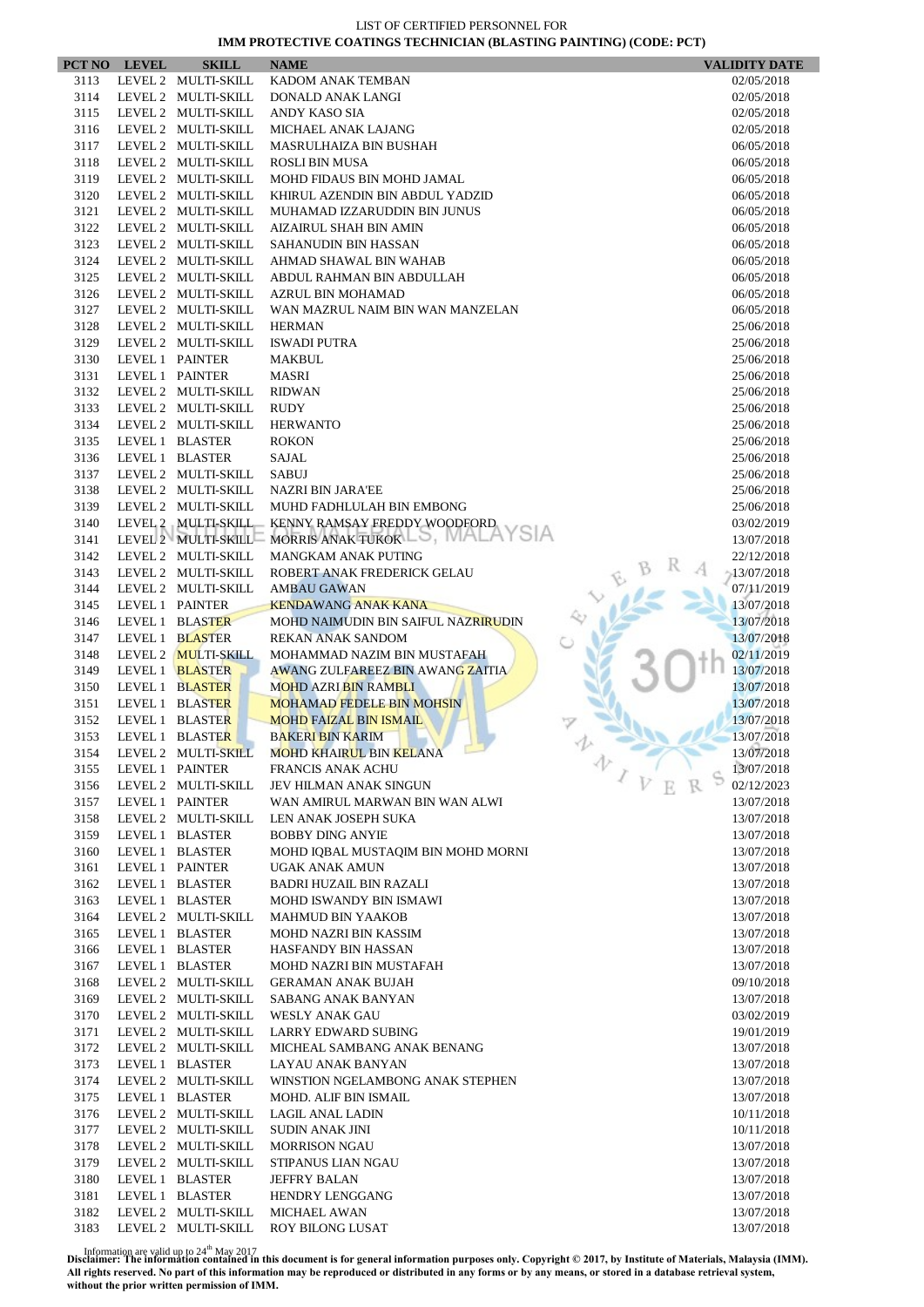|              | PCT NO LEVEL | <b>SKILL</b>                               | <b>NAME</b>                                                   | <b>VALIDITY DATE</b>     |
|--------------|--------------|--------------------------------------------|---------------------------------------------------------------|--------------------------|
| 3184         |              | LEVEL 2 MULTI-SKILL                        | <b>KENSY MEDIK</b>                                            | 13/07/2018               |
| 3185         |              | LEVEL 1 BLASTER                            | <b>GERALD ENGAN</b>                                           | 13/07/2018               |
| 3186         |              | LEVEL 1 BLASTER                            | <b>OWEN NJOK JALONG</b>                                       | 13/07/2018               |
| 3187         |              | LEVEL 2 MULTI-SKILL                        | DAVID NGAU                                                    | 13/07/2018               |
| 3188         |              | LEVEL 2 MULTI-SKILL                        | ANDREAS TINGANG LEO                                           | 11/02/2019               |
| 3189<br>3190 |              | LEVEL 1 BLASTER<br>LEVEL 2 MULTI-SKILL     | STEWART PAREN KALANG<br>DARMA SUCIPTO BIN ISMAIL              | 13/07/2018<br>21/07/2018 |
| 3191         |              | LEVEL 2 MULTI-SKILL                        | <b>CHUA HENG SIM</b>                                          | 21/07/2018               |
| 3192         |              | LEVEL 2 MULTI-SKILL                        | <b>MINGGU ANAK VINCENT</b>                                    | 21/07/2018               |
| 3193         |              | LEVEL 2 MULTI-SKILL                        | KADIAH ANAK UNTAI                                             | 21/07/2018               |
| 3194         |              | LEVEL 2 MULTI-SKILL                        | AHMAD NASRI BIN MOHAMMAD NASRI CHOO                           | 21/07/2018               |
| 3195         |              | LEVEL 2 MULTI-SKILL                        | <b>HUZAINI BIN KASBOLAH</b>                                   | 21/07/2018               |
| 3196         |              | LEVEL 2 MULTI-SKILL                        | NOOR FADZILLY BIN MD PADZIL                                   | 21/07/2018               |
| 3197         |              | LEVEL 2 MULTI-SKILL                        | FATHUL ILMI BIN AMER                                          | 21/07/2018               |
| 3198         |              | LEVEL 2 MULTI-SKILL                        | MOHD SOLLEH BIN MUKHTAR                                       | 21/07/2018               |
| 3199         |              | LEVEL 2 MULTI-SKILL                        | RAHIZAN BIN RAMLI                                             | 21/07/2018               |
| 3200         |              | LEVEL 2 MULTI-SKILL                        | <b>IBNU THAMIN BIN AMER</b>                                   | 21/07/2018               |
| 3201         |              | LEVEL 2 MULTI-SKILL                        | MOHD NIKMAT BIN MOHD HAMBALI                                  | 21/07/2018               |
| 3202         |              | LEVEL 2 MULTI-SKILL                        | LOH WEI YUN                                                   | 21/07/2018               |
| 3203<br>3204 |              | LEVEL 2 MULTI-SKILL<br>LEVEL 2 MULTI-SKILL | YAP WEE KEEN<br>HASRUL HISAM BIN AMIRULLAH                    | 21/07/2018               |
| 3205         |              | LEVEL 2 MULTI-SKILL                        | MOHD SHAFIE BIN ABDUL SAMAT                                   | 21/07/2018<br>21/07/2018 |
| 3206         |              | LEVEL 2 MULTI-SKILL                        | MOHAMAD KHAIRUL DIN BIN ABU SHAH                              | 21/07/2018               |
| 3207         |              | LEVEL 1 PAINTER                            | <b>HABIB BIN KHALID</b>                                       | 21/07/2018               |
| 3208         |              | LEVEL 1 PAINTER                            | MOHAMMAD FAIZAL BIN PAUZI                                     | 21/07/2018               |
| 3209         |              | LEVEL 2 MULTI-SKILL                        | AHMAD FAHMI BIN ABDULLAH                                      | 21/07/2018               |
| 3210         |              | LEVEL 2 MULTI-SKILL                        | <b>AZMAN BIN SULONG</b>                                       | 21/07/2018               |
| 3211         |              | LEVEL 2 MULTI-SKILL                        | UBAIDULLAH BIN JAMALUDIN                                      | 21/07/2018               |
| 3212         |              | LEVEL 2 MULTI-SKILL                        | MOHD HAZMAN BIN CHE MOD VALAYSIA                              | 21/07/2018               |
| 3213         |              | LEVEL 2 MULTI-SKILL                        | RAFIZAL BIN RAHMAT                                            | 21/07/2018               |
| 3214         |              | LEVEL 2 MULTI-SKILL                        | HABALI BIN MAT DAHAN                                          | $-21/07/2018$            |
| 3215         |              | LEVEL 2 MULTI-SKILL                        | YOGENDRAN A/L RAJANDARAN                                      | 21/07/2018               |
| 3216         |              | LEVEL 2 MULTI-SKILL                        | MUHAMMAD ATHUF BIN KHAIRUL ANAM                               | 21/07/2018               |
| 3217         |              | LEVEL 2 MULTI-SKILL                        | ILYAS IRSYAD BIN AHMAD                                        | 21/07/2018               |
| 3718         |              | LEVEL 2 MULTI-SKILL                        | AMBROSE ANAK ALEXANDER JELUM                                  | 21/07/2018               |
| 3719<br>3720 |              | LEVEL 2 MULTI-SKILL<br>LEVEL 2 MULTI-SKILL | AHMAD FAISAL BIN AYOB<br><b>MOHD NURHARRIZ BIN MOHD RAZDI</b> | 21/07/2018<br>21/07/2018 |
| 3721         |              | LEVEL 2 MULTI-SKILL                        | <b>MOHD POZI BIN AHMAD</b>                                    | 21/07/2018               |
| 3722         |              | LEVEL 2 MULTI-SKILL                        | <b>SAHARUN BIN ISMAIL</b>                                     | 21/07/2018               |
| 3723         |              | LEVEL 2 MULTI-SKILL                        | <b>KHALIFAH DIN BIN KHALIDI</b>                               | 21/07/2018               |
| 3724         |              | LEVEL 2 MULTI-SKILL                        | <b>MATHEW ANAK BANA</b>                                       | 21/07/2018               |
| 3725         |              |                                            | LEVEL 2 MULTI-SKILL MOHAMAD SAIFULLAH BIN SAUPI               | 21/07/2018               |
| 3726         |              | LEVEL 2 MULTI-SKILL                        | MUHAMMAD SHAHRIZAL BIN JUNOH                                  | 办<br>21/07/2018          |
| 3727         |              | LEVEL 2 MULTI-SKILL                        | HASAN@HASSAN BIN JININ                                        | $\sqrt{V}$<br>21/07/2018 |
| 3728         |              | LEVEL 2 MULTI-SKILL                        | <b>TIRMIZI BIN EMBRAN</b>                                     | 21/07/2018               |
| 3729         |              | LEVEL 2 MULTI-SKILL                        | <b>NORALIMAN BIN NASIB</b>                                    | 21/07/2018               |
| 3730         |              | LEVEL 2 MULTI-SKILL                        | <b>CHARLES INIK</b>                                           | 21/07/2018               |
| 3731<br>3732 |              | LEVEL 2 MULTI-SKILL<br>LEVEL 2 MULTI-SKILL | MUHAMMAD HANIS BIN HASSAN<br><b>SAMSUDIN BIN SUDDING</b>      | 21/07/2018               |
| 3733         |              | LEVEL 2 MULTI-SKILL                        | ANDY LAWRENCE ANAK LISA                                       | 21/07/2018<br>21/07/2023 |
| 3734         |              | LEVEL 2 MULTI-SKILL                        | HASSAN BIN OTHMAN                                             | 21/07/2018               |
| 3735         |              | LEVEL 1 BLASTER                            | LENIKER DAIVIES PALONG                                        | 21/07/2018               |
| 3736         |              | LEVEL 1 BLASTER                            | <b>LARRY ANAK JUIN</b>                                        | 21/07/2018               |
| 3737         |              | LEVEL 2 MULTI-SKILL                        | RAYMONDRE BALAWING ANAK SUIN                                  | 21/07/2018               |
| 3738         |              | LEVEL 2 MULTI-SKILL                        | STEWART ANAK PHILIP                                           | 21/07/2018               |
| 3739         |              | LEVEL 2 MULTI-SKILL                        | <b>RUBIS JALAI</b>                                            | 21/07/2018               |
| 3740         |              | LEVEL 1 BLASTER                            | PATRICK ARIZONI WILLIM                                        | 21/07/2018               |
| 3741         |              | LEVEL 2 MULTI-SKILL                        | <b>GASAN ANAK JEREMAN</b>                                     | 21/07/2018               |
| 3742         |              | LEVEL 1 BLASTER                            | STARLONE LABO                                                 | 21/07/2018               |
| 3743         |              | LEVEL 1 BLASTER                            | FRANCIS BERINYANG ANAK RANDI                                  | 21/07/2018               |
| 3744         |              | LEVEL 1 BLASTER                            | <b>CHAONG ANAK AGANG</b>                                      | 21/07/2018               |
| 3745         |              | LEVEL 2 MULTI-SKILL                        | TEDONG ANAK LANYAU                                            | 21/07/2018               |
| 3746         |              | LEVEL 1 BLASTER                            | PHILIP ANAK LANGU                                             | 21/07/2018               |
| 3747         |              | LEVEL 1 BLASTER                            | BEDINDANG ANAK RANTAI                                         | 21/07/2018               |
| 3748<br>3749 |              | LEVEL 2 MULTI-SKILL<br>LEVEL 2 MULTI-SKILL | THOMAS ANAK GENDANG<br>MD ABU KALAM AJAD                      | 21/07/2018<br>25/08/2018 |
| 3750         |              | LEVEL 2 MULTI-SKILL                        | AL AMIN                                                       | 25/08/2018               |
| 3751         |              | LEVEL 2 MULTI-SKILL                        | MD BADAL DHALI                                                | 25/08/2018               |
| 3752         |              | LEVEL 2 MULTI-SKILL                        | MD UZZUL                                                      | 25/08/2018               |
| 3753         |              | LEVEL 2 MULTI-SKILL                        | <b>HASNAN BIN HUSAIN</b>                                      | 25/08/2018               |
| 3754         |              | LEVEL 2 MULTI-SKILL                        | <b>ANTON</b>                                                  | 25/08/2018               |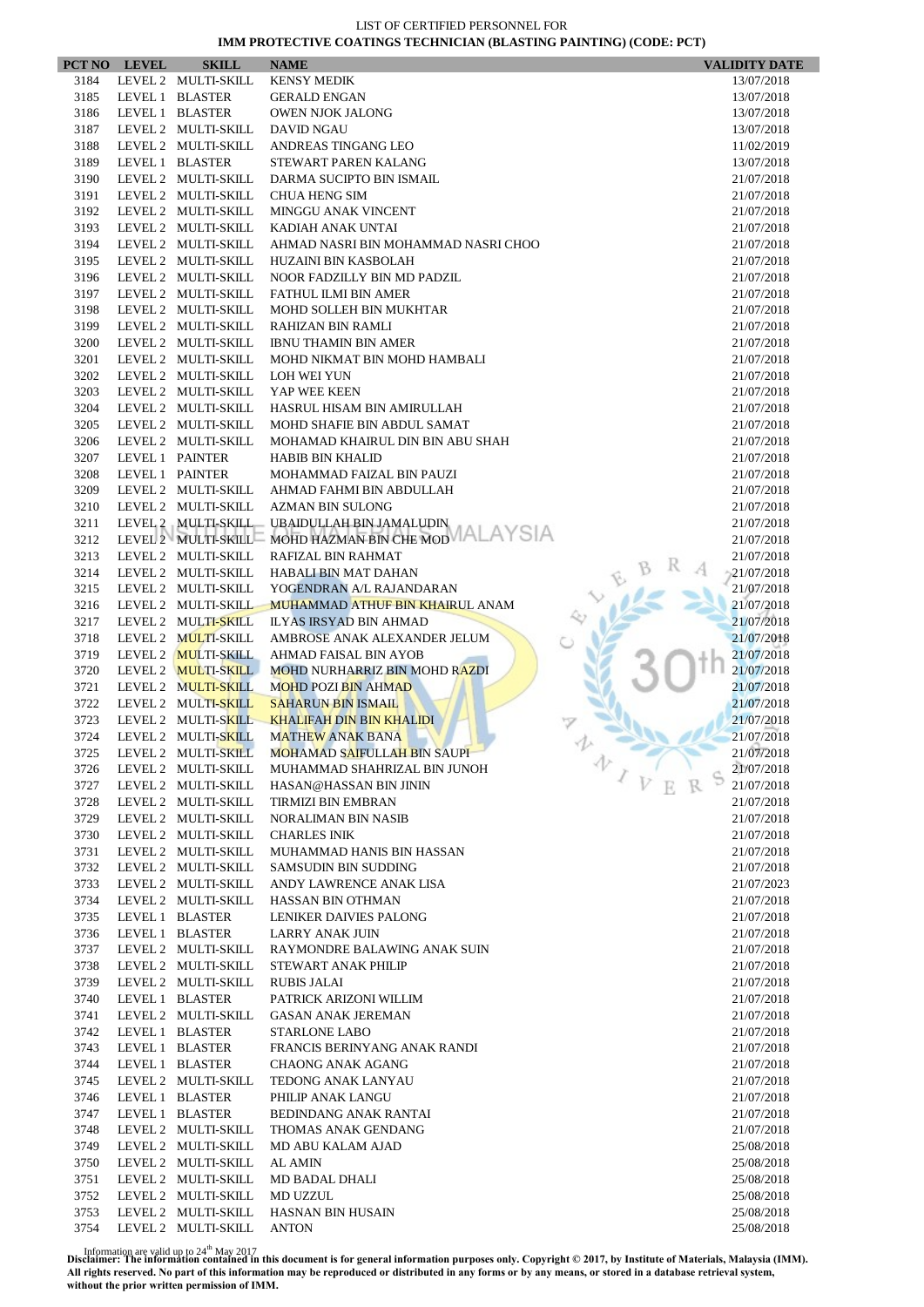|              | PCT NO LEVEL | <b>SKILL</b>                               | <b>NAME</b>                                           |   | <b>VALIDITY DATE</b>     |
|--------------|--------------|--------------------------------------------|-------------------------------------------------------|---|--------------------------|
| 3755         |              | LEVEL 2 MULTI-SKILL                        | FACHRUDIN YAHYA                                       |   | 25/08/2018               |
| 3756         |              | LEVEL 2 MULTI-SKILL                        | ABDULLAH BIN SALIH                                    |   | 25/08/2018               |
| 3757         |              | LEVEL 2 MULTI-SKILL                        | MYO ZAW OO                                            |   | 25/08/2018               |
| 3758         |              | LEVEL 2 MULTI-SKILL                        | <b>MYO AUNG</b>                                       |   | 25/08/2018               |
| 3759         |              | LEVEL 2 MULTI-SKILL                        | <b>HADANAN BIN SABTU</b>                              |   | 25/08/2018               |
| 3760         |              | LEVEL 2 MULTI-SKILL                        | <b>ABDULLAH MUJIB</b>                                 |   | 25/08/2018               |
| 3761         |              | LEVEL 2 MULTI-SKILL                        | ALI MUHTAROM                                          |   | 25/08/2018               |
| 3762<br>3763 |              | LEVEL 2 MULTI-SKILL<br>LEVEL 2 MULTI-SKILL | <b>FACHRUDIN BIN ANWAR</b><br><b>SAMURI BIN SODIK</b> |   | 25/08/2018               |
| 3764         |              | LEVEL 2 MULTI-SKILL                        | NAHWIL MUTAWADLIK                                     |   | 25/08/2018<br>25/08/2018 |
| 3765         |              | LEVEL 2 MULTI-SKILL                        | <b>MUJTAHIDIL AOSO</b>                                |   | 25/08/2018               |
| 3766         |              | LEVEL 2 MULTI-SKILL                        | MOHD. SAIFULLAH BIN AHMAD                             |   | 08/09/2018               |
| 3767         |              | LEVEL 2 MULTI-SKILL                        | MOHAMAD LUKMAN BIN HUSIN                              |   | 08/09/2018               |
| 3768         |              | LEVEL 1 BLASTER                            | MOHD ZAMRI BIN AWANG NGAH                             |   | 08/09/2018               |
| 3769         |              | LEVEL 2 MULTI-SKILL                        | AHMAD OTHMAN BIN ALI                                  |   | 08/09/2018               |
| 3770         |              | LEVEL 2 MULTI-SKILL                        | HISHAMUDDIN BIN HUSIN                                 |   | 08/09/2018               |
| 3771         |              | LEVEL 2 MULTI-SKILL                        | MOHAMMAD AZAMIE BIN ISMAIL                            |   | 08/09/2018               |
| 3772         |              | LEVEL 2 MULTI-SKILL                        | MUHAMMAD HANIF BIN HASHIM                             |   | 08/09/2018               |
| 3773         |              | LEVEL 1 BLASTER                            | MOHD NORIZHAM FAREZ BIN RAMLI                         |   | 08/09/2018               |
| 3774         |              | LEVEL 1 BLASTER                            | AHMAD FARID BIN MOHD                                  |   | 08/09/2018               |
| 3775         |              | LEVEL 1 BLASTER                            | MUHAMAD AZMI BIN CHE EMBONG                           |   | 08/09/2018               |
| 3776         |              | LEVEL 1 BLASTER                            | MOHD JAMIEL SHAH BIN MOHD HANIPAH                     |   | 08/09/2018               |
| 3777         |              | LEVEL 2 MULTI-SKILL                        | AHMAD SYUKRI BIN AWANG                                |   | 08/09/2018               |
| 3778         |              | LEVEL 2 MULTI-SKILL                        | MUHAMMAD AMIN BIN AWANG                               |   | 08/09/2018               |
| 3779         |              | LEVEL 2 MULTI-SKILL                        | WAN MOHD RUSHDAN BIN WAN AHMAD PAUZI                  |   | 08/09/2018               |
| 3780         |              | LEVEL 2 MULTI-SKILL                        | MOHD SHAHRUL ADLI HJ ABDUL RAHMAN                     |   | 08/09/2018               |
| 3781<br>3782 |              | LEVEL 2 MULTI-SKILL<br>LEVEL 2 MULTI-SKILL | ROSHAIRI BIN SALLEH<br>KHAIRUNNISAA BINTI YUSOF       |   | 08/09/2018<br>08/09/2018 |
| 3783         |              | LEVEL 2 MULTI-SKILL                        | AHMAD AZHARI BIN JUSOH, MALAYSIA                      |   | 08/09/2018               |
| 3784         |              | LEVEL 2 MULTI-SKILL                        | MOHAMAD ZAHARI BIN ABDUL GHANI                        |   | 08/09/2018               |
| 3785         |              | LEVEL 2 MULTI-SKILL                        | MOHAMMAD KEERI BIN MOHD NOOR                          |   | 08/09/2018               |
| 3786         |              | LEVEL 2 MULTI-SKILL                        | SITI NURAZIAN BINTI MUHAMAD NAZRI                     |   | 08/09/2018               |
| 3787         |              | LEVEL 2 MULTI-SKILL                        | <b>KHAIRUL NIZAM BIN ADNAN</b>                        |   | 08/09/2018               |
| 3788         |              | LEVEL 2 MULTI-SKILL                        | MOHAMAD FIRDAUS BIN SEMAN                             |   | 08/09/2018               |
| 3789         |              | LEVEL 2 MULTI-SKILL                        | <b>KHIEW LIM BING</b>                                 |   | 19/09/2018               |
| 3790         |              | LEVEL 2 MULTI-SKILL                        | <b>AKIN ANAK MIDOL</b>                                |   | 19/09/2018               |
| 3791         |              | LEVEL 1 BLASTER                            | <b>REPORT ANAK MARIKEN</b>                            |   | 19/09/2018               |
| 3792         |              | LEVEL 2 MULTI-SKILL                        | RAJA M. AMIN SHAH BIN RAJA SULAIMAN                   |   | 19/09/2018               |
| 3793         |              | LEVEL 2 MULTI-SKILL                        | <b>MOHD HANAFIAH BIN AZIZAN</b>                       |   | 19/09/2018               |
| 3794         |              | LEVEL 2 MULTI-SKILL                        | NAZIRUL MUBIN MAQIUDIN BIN AHMAD SATIBI               |   | 19/09/2018               |
| 3795         |              | LEVEL 2 MULTI-SKILL                        | MOHD HUSAINI BIN MOHAMMED NOOR                        |   | 19/09/2018               |
| 3796         |              | LEVEL 2 MULTI-SKILL                        | <b>SHAH FARID BIN SAMSUDDIN</b>                       | 办 | 19/09/2018               |
| 3797         |              | LEVEL 2 MULTI-SKILL                        | MOHD AMIN BIN ALIFIAH                                 |   | 19/09/2018               |
| 3798         |              | LEVEL 2 MULTI-SKILL                        | ABDUL RAHIM BIN ISMAIL<br>AHMAD RAFIE BIN MOHD EUSOFF |   | 19/09/2018               |
| 3799<br>3800 |              | LEVEL 2 MULTI-SKILL<br>LEVEL 2 MULTI-SKILL | ABDUL SAMAD BIN MD ZAIN                               |   | 19/09/2018<br>19/09/2018 |
| 3801         |              | LEVEL 2 MULTI-SKILL                        | KAMARUL HISHAM BIN MOHD RASHID                        |   | 19/09/2018               |
| 3802         |              | LEVEL 2 MULTI-SKILL                        | ABDUL SHUHUR BIN IBRAHIM                              |   | 19/09/2018               |
| 3803         |              | LEVEL 2 MULTI-SKILL                        | ZAHARIM BIN MAT NOH                                   |   | 19/09/2018               |
| 3804         |              | LEVEL 2 MULTI-SKILL                        | <b>MALIKI BIN DAUD</b>                                |   | 19/09/2018               |
| 3805         |              | LEVEL 2 MULTI-SKILL                        | MOHD SYIFFUL ADLI BIN ABU ABIDAH                      |   | 19/09/2018               |
| 3806         |              | LEVEL 2 MULTI-SKILL                        | SOBRI MOHAMMAD BIN MAT HASHIM @ ISMAIL                |   | 19/09/2018               |
| 3807         |              | LEVEL 2 MULTI-SKILL                        | <b>JONEY ANAK JEMAT</b>                               |   | 22/09/2018               |
| 3808         |              | LEVEL 2 MULTI-SKILL                        | JA'AFAR BIN ZAINUDDIN                                 |   | 22/09/2018               |
| 3809         |              | LEVEL 2 MULTI-SKILL                        | <b>JASNIH BIN BUJANG</b>                              |   | 22/09/2018               |
| 3810         |              | LEVEL 2 MULTI-SKILL                        | <b>HALIK BIN HAMID</b>                                |   | 22/09/2018               |
| 3811         |              | LEVEL 2 MULTI-SKILL                        | MOHAMAD HAZIQ BIN ABDULLAH                            |   | 22/09/2018               |
| 3812         |              | LEVEL 2 MULTI-SKILL                        | ZAMI BIN NAN                                          |   | 22/09/2018               |
| 3813         |              | LEVEL 2 MULTI-SKILL                        | WAN FIRDAUS BIN WAN JULIHI                            |   | 22/09/2018               |
| 3814         |              | LEVEL 2 MULTI-SKILL                        | <b>ROSMAN BIN WASLI</b>                               |   | 22/09/2018               |
| 3815         |              | LEVEL 2 MULTI-SKILL                        | WAN ADANAN BIN WAN ALUI                               |   | 22/09/2018               |
| 3816<br>3817 |              | LEVEL 2 MULTI-SKILL<br>LEVEL 2 MULTI-SKILL | NICHLES ANAK MAREDAN                                  |   | 22/09/2018               |
| 3818         |              | LEVEL 2 MULTI-SKILL                        | HERRUL BIN AMAN<br>MOHAMED SAFFRI BIN SHUKOR          |   | 22/09/2018<br>22/09/2018 |
| 3819         |              | LEVEL 2 MULTI-SKILL                        | <b>IHKSAN BIN AHMAD</b>                               |   | 22/09/2018               |
| 3820         |              | LEVEL 2 MULTI-SKILL                        | JEFFRY ANAK SULANG                                    |   | 22/09/2018               |
| 3821         |              | LEVEL 2 MULTI-SKILL                        | MOHD HIDAYATULLAH BIN MOHD BUSTAMI                    |   | 22/09/2018               |
| 3822         |              | LEVEL 2 MULTI-SKILL                        | TELAJAN ANAK KALOM                                    |   | 24/09/2018               |
| 3823         |              | LEVEL 2 MULTI-SKILL                        | <b>JULI ANAK PAGAN</b>                                |   | 24/09/2018               |
| 3824         |              | LEVEL 1 BLASTER                            | <b>GINDI ANAK GAWING</b>                              |   | 24/09/2018               |
| 3825         |              | LEVEL 2 MULTI-SKILL                        | SENLIE ANAK BUNDAK                                    |   | 24/09/2018               |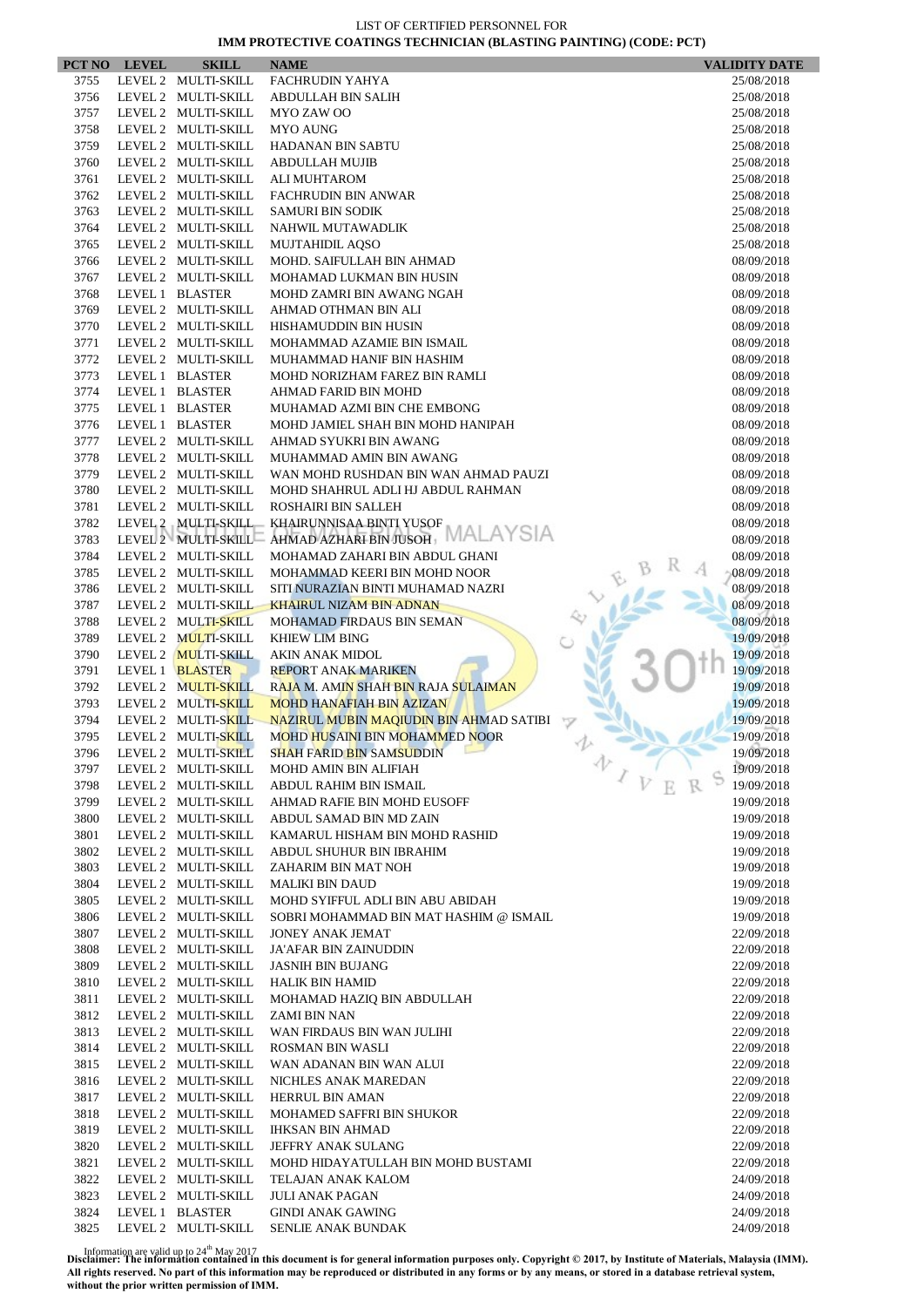|              | PCT NO LEVEL    | <b>SKILL</b>                               | <b>NAME</b>                                          | <b>VALIDITY DATE</b>     |
|--------------|-----------------|--------------------------------------------|------------------------------------------------------|--------------------------|
| 3826         |                 | LEVEL 2 MULTI-SKILL                        | <b>JACOB GEE LISA</b>                                | 24/09/2018               |
| 3827         |                 | LEVEL 2 MULTI-SKILL                        | <b>JACKSON SAMI ANAK IRY</b>                         | 24/09/2018               |
| 3828         |                 | LEVEL 1 BLASTER                            | <b>JUNI ANAK AMOI</b>                                | 24/09/2018               |
| 3829         |                 | LEVEL 2 MULTI-SKILL                        | <b>MATHEW GHANI ANAK JUDI</b>                        | 24/09/2018               |
| 3830         |                 | LEVEL 1 PAINTER                            | TREGOUBOV ANAK JACK BALA                             | 24/09/2018               |
| 3831         |                 | LEVEL 2 MULTI-SKILL                        | <b>ANDRIA JAU</b>                                    | 24/09/2018               |
| 3832         |                 | LEVEL 1 BLASTER                            | <b>SUNGGOM ANAK JETIK</b>                            | 24/09/2018               |
| 3833         |                 | LEVEL 2 MULTI-SKILL                        | <b>BANGAN ANAK LEGA</b>                              | 24/09/2018               |
| 3834         |                 | LEVEL 2 MULTI-SKILL                        | AMIRIN BIN NGATIMAN                                  | 24/09/2018               |
| 3835         |                 | LEVEL 2 MULTI-SKILL                        | <b>SAIFUDDIN BIN SAHADI</b>                          | 24/09/2018               |
| 3836         |                 | LEVEL 2 MULTI-SKILL                        | <b>MUSHOLIN</b>                                      | 24/09/2018               |
| 3837         |                 | LEVEL 2 MULTI-SKILL                        | <b>MUHAMMAD FATIR</b>                                | 24/09/2018               |
| 3838         |                 | LEVEL 2 MULTI-SKILL                        | <b>ALI ROHMAN</b>                                    | 24/09/2018               |
| 3839<br>3840 |                 | LEVEL 2 MULTI-SKILL<br>LEVEL 2 MULTI-SKILL | <b>AGUS BUDIONO</b>                                  | 24/09/2018               |
| 3841         |                 | LEVEL 2 MULTI-SKILL                        | <b>RIFA'UL UMAM</b><br>MUHAMMAD SHOHIB               | 24/09/2018<br>24/09/2018 |
| 3842         |                 | LEVEL 2 MULTI-SKILL                        | NORSYAFIQ BIN NORDIN                                 | 24/09/2018               |
| 3843         |                 | LEVEL 2 MULTI-SKILL                        | <b>SUGENG</b>                                        | 24/09/2018               |
| 3844         |                 | LEVEL 2 MULTI-SKILL                        | <b>ASYHARUL UMAM</b>                                 | 24/09/2018               |
| 3845         |                 | LEVEL 2 MULTI-SKILL                        | MOHD HANAFI BIN OTHMAN                               | 24/09/2018               |
| 3846         |                 | LEVEL 2 MULTI-SKILL                        | <b>DOMINIC NYAOH KASSIN</b>                          | 02/10/2023               |
| 3847         |                 | LEVEL 2 MULTI-SKILL                        | JOFFRY JANTAN BIN FAISSAL                            | 02/10/2018               |
| 3848         |                 | LEVEL 2 MULTI-SKILL                        | <b>RICKY SAOH</b>                                    | 02/10/2018               |
| 3849         |                 | LEVEL 2 MULTI-SKILL                        | <b>MARTIN BUNYAU</b>                                 | 02/10/2018               |
| 3850         |                 | LEVEL 2 MULTI-SKILL                        | <b>SIMON JAYA</b>                                    | 02/10/2018               |
| 3851         |                 | LEVEL 2 MULTI-SKILL                        | <b>GLEN CLARK ANAK ANDI</b>                          | 02/10/2018               |
| 3852         |                 | LEVEL 2 MULTI-SKILL                        | <b>EPESUS ANAK RICHARD</b>                           | 02/10/2018               |
| 3853         |                 | LEVEL 2 MULTI-SKILL                        | RICHARD ANAK SANDANG @ JOSEPH                        | 02/10/2018               |
| 3854         |                 | LEVEL 2 MULTI-SKILL                        | ALEXANDER JUGAH ANAK AUGUSTINE Y SIA                 | 02/10/2018               |
| 3855         |                 | LEVEL 2 MULTI-SKILL                        | <b>ALEXANDER ANYI</b>                                | 09/10/2018               |
| 3856         |                 | LEVEL 2 MULTI-SKILL                        | <b>RAYMOND ANAK SUEL</b>                             | 09/10/2018               |
| 3857         |                 | LEVEL 2 MULTI-SKILL                        | <b>GADOI ANAK JOHN</b>                               | 09/10/2018               |
| 3858         |                 | LEVEL 2 MULTI-SKILL                        | <b>JONATHAN NGINDANG ANAK SUMBAI</b>                 | 09/10/2018               |
| 3859         |                 | LEVEL 2 MULTI-SKILL                        | KANAWANG ANAK NYANTAU                                | 09/10/2018               |
| 3860         |                 | LEVEL 2 MULTI-SKILL                        | <b>RADZALI BIN RA'EE</b>                             | 09/10/2018               |
| 3861         |                 | LEVEL 2 MULTI-SKILL                        | <b>HENRY ENKAJA</b>                                  | 09/10/2018               |
| 3862         |                 | LEVEL 2 MULTI-SKILL                        | <b>JEFFOLA ANAK IGAI</b>                             | 09/10/2018               |
| 3863         |                 | LEVEL 2 MULTI-SKILL                        | <b>BAKAT ANAK BUNSU</b>                              | 09/10/2018               |
| 3864         |                 | LEVEL 2 MULTI-SKILL                        | <b>MACMILLAN MARAN ANAK PAUL MARTIN</b>              | 09/10/2018               |
| 3865         |                 | LEVEL 2 MULTI-SKILL                        | <b>MOHAMMAD IRADAT BIN LED</b>                       | 09/10/2018               |
| 3866         |                 | LEVEL 2 MULTI-SKILL                        | <b>FIRDAUS BIN ABDULLAH</b>                          | 09/10/2018               |
| 3867         |                 | LEVEL 2 MULTI-SKILL                        | ANDAM ANAK AGOH                                      | 09/10/2018<br>v          |
| 3868         |                 | LEVEL 2 MULTI-SKILL                        | <b>ELLUTHER TADEM</b>                                | 09/10/2018               |
| 3869         |                 | LEVEL 2 MULTI-SKILL                        | <b>CHARLES BALAN</b>                                 | 09/10/2018               |
| 3870         |                 | LEVEL 2 MULTI-SKILL                        | PAGAN ANAK JUBIN                                     | 09/10/2018               |
| 3871         | LEVEL 1 PAINTER | LEVEL 2 MULTI-SKILL                        | LIM ANAK SUYANG                                      | 09/10/2018               |
| 3872<br>3873 |                 | LEVEL 2 MULTI-SKILL                        | <b>DINDY ANAK COSMAS</b><br><b>JANIN AK CHANGGAN</b> | 09/10/2018               |
| 3874         |                 | LEVEL 2 MULTI-SKILL                        | DUNCAN AK SUNGGAM                                    | 09/10/2018<br>09/10/2018 |
| 3875         |                 | LEVEL 2 MULTI-SKILL                        | <b>RAWING ANAK SETAR</b>                             | 09/10/2018               |
| 3876         |                 | LEVEL 2 MULTI-SKILL                        | <b>BUJANG CARLOS JOHNY WEISS</b>                     | 09/10/2018               |
| 3877         |                 | LEVEL 2 MULTI-SKILL                        | MICHEL ANAK RAHMAN                                   | 09/10/2018               |
| 3878         |                 | LEVEL 2 MULTI-SKILL                        | <b>MAHATHIR B. TUAH</b>                              | 09/10/2018               |
| 3879         |                 | LEVEL 2 MULTI-SKILL                        | <b>JOANNIS AK LANGGONG</b>                           | 09/10/2018               |
| 3880         |                 | LEVEL 2 MULTI-SKILL                        | <b>RUGIS AK LISA</b>                                 | 09/10/2018               |
| 3881         |                 | LEVEL 2 MULTI-SKILL                        | <b>JAMBI AK LISA</b>                                 | 09/10/2018               |
| 3882         |                 | LEVEL 2 MULTI-SKILL                        | BERENGEN ANAK CHANGGAN                               | 09/10/2018               |
| 3883         |                 | LEVEL 2 MULTI-SKILL                        | MOHD ABDUL KADIR BIN SUFFIAN                         | 09/10/2018               |
| 3884         |                 | LEVEL 2 MULTI-SKILL                        | <b>MARCUS PARAN</b>                                  | 09/10/2018               |
| 3885         |                 | LEVEL 2 MULTI-SKILL                        | MUHAMMAD NUR AZAHARI BIN SABAR                       | 29/10/2018               |
| 3886         |                 | LEVEL 2 MULTI-SKILL                        | MOHAMAD ZHAFRI BIN HARUN                             | 29/10/2018               |
| 3887         |                 | LEVEL 2 MULTI-SKILL                        | MOHAMAD AFIF AIZAT BIN MOHAMAD AMIN                  | 29/10/2018               |
| 3888         |                 | LEVEL 2 MULTI-SKILL                        | MOHD AZRIMAN BIN MOHD ZULKIFLI                       | 29/10/2018               |
| 3889         |                 | LEVEL 2 MULTI-SKILL                        | HASNUL HAKIMI BIN AHMAD                              | 29/10/2018               |
| 3890         |                 | LEVEL 2 MULTI-SKILL                        | MUHAMMAD FITRI BIN JAILANI                           | 29/10/2018               |
| 3891         |                 | LEVEL 2 MULTI-SKILL                        | MUHAMAD ZULAZNIZAM BIN MD AZMI                       | 29/10/2018               |
| 3892         |                 | LEVEL 2 MULTI-SKILL                        | MUHAMAAD NURHAKIM BIN MOHD AKHIR                     | 29/10/2018               |
| 3893         |                 | LEVEL 2 MULTI-SKILL                        | AHMAD JEFRI BIN ZAKARIA                              | 29/10/2018               |
| 3894         |                 | LEVEL 2 MULTI-SKILL                        | MUHAMMAD AMMAR BIN MOHD YUSOFF                       | 29/10/2018               |
| 3895         |                 | LEVEL 2 MULTI-SKILL                        | MOHAMAD AMIR HAMZAH BIN MUSTAFA MAAROP               | 29/10/2018               |
| 3896         |                 | LEVEL 2 MULTI-SKILL                        | AIMAN BIN ZULKIFLI                                   | 29/10/2018               |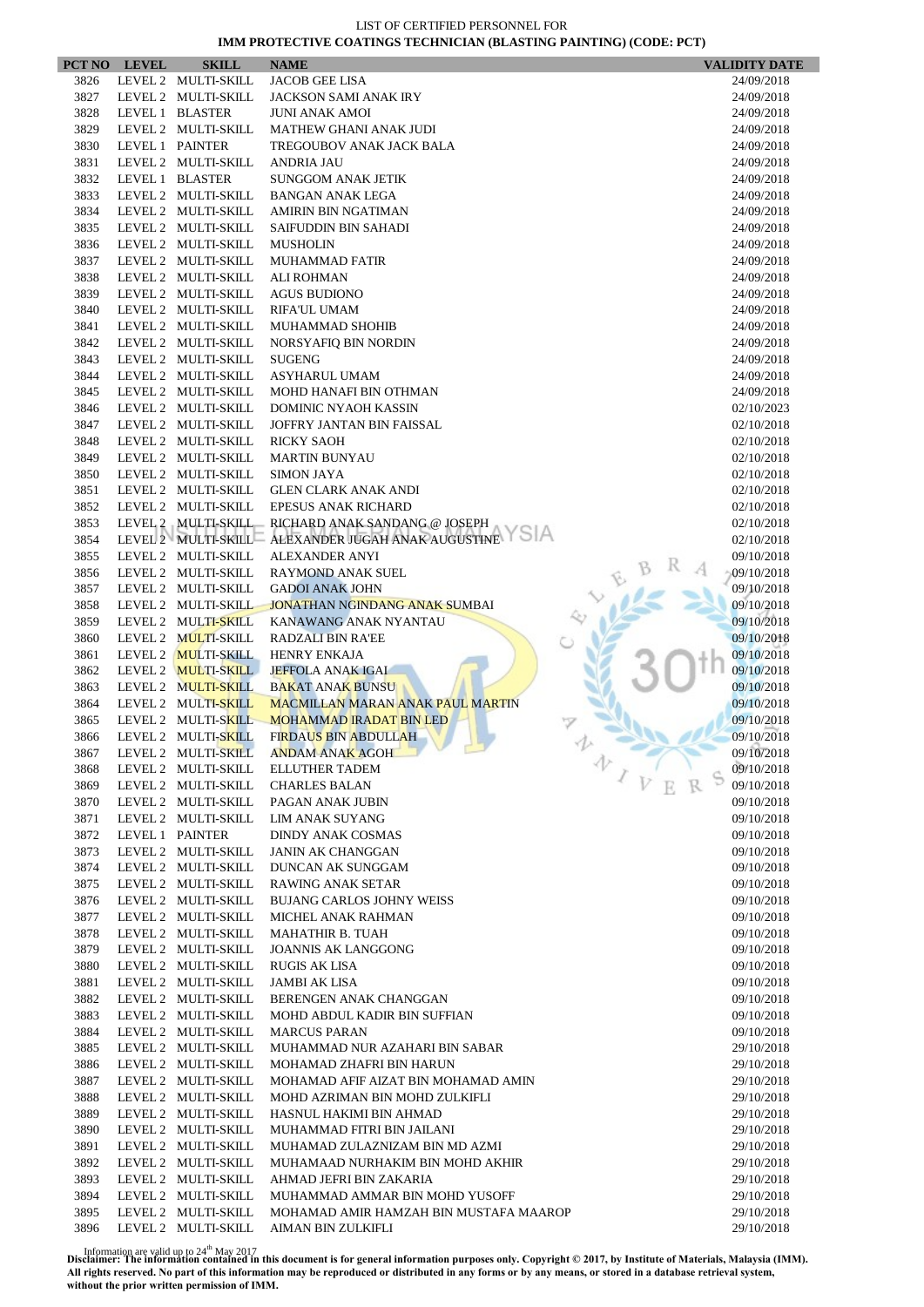|      | PCT NO LEVEL | <b>SKILL</b>        | <b>NAME</b>                                 | <b>VALIDITY DATE</b>     |
|------|--------------|---------------------|---------------------------------------------|--------------------------|
| 3897 |              | LEVEL 2 MULTI-SKILL | MOHAMAD AFIQ BIN ALZAHAR                    | 29/10/2018               |
| 3898 |              | LEVEL 2 MULTI-SKILL | MUHAMMAD NORAZMIZI BIN A RAHMAN             | 29/10/2018               |
| 3899 |              | LEVEL 2 MULTI-SKILL | CHEK NORMUSWARI BIN CHEK NOR                | 29/10/2018               |
| 3900 |              | LEVEL 2 MULTI-SKILL | AZIZOL IEZUAN BIN SHUKOR                    | 29/10/2018               |
| 3901 |              | LEVEL 2 MULTI-SKILL | MOHAMAD FARID BIN OSMAN                     | 29/10/2018               |
| 3902 |              | LEVEL 2 MULTI-SKILL | AHMAD RIZAL BIN AHAD SUKIMAN                | 29/10/2018               |
| 3903 |              | LEVEL 2 MULTI-SKILL | AHMAD HARIZ HAFIZIETY BIN MUHAMAD           | 29/10/2018               |
| 3904 |              | LEVEL 2 MULTI-SKILL | MUHAMMAD AMIRRUL BIN ALI                    | 29/10/2018               |
| 3905 |              | LEVEL 2 MULTI-SKILL | MOHAMAD NIDZHAM BIN ARIF                    | 29/10/2018               |
| 3906 |              | LEVEL 2 MULTI-SKILL | WAN MUHAMMAD NAZEEM B WAN OMAR              | 29/10/2018               |
| 3907 |              | LEVEL 2 MULTI-SKILL | MUHAMMAD ZAWAWI B SEMAIL                    | 29/10/2018               |
| 3908 |              | LEVEL 2 MULTI-SKILL | MUHAMAD FAZLY BIN JELAINI                   | 29/10/2018               |
| 3909 |              | LEVEL 2 MULTI-SKILL | <b>ABD TALIB BIN SAID</b>                   | 29/10/2018               |
| 3910 |              | LEVEL 2 MULTI-SKILL | MOHD HASRUL NIZAM BIN DRAMAN                | 29/10/2018               |
| 3911 |              | LEVEL 2 MULTI-SKILL | AHMAD SUHAIMI BIN GHANI                     | 29/10/2018               |
| 3912 |              | LEVEL 2 MULTI-SKILL | <b>MOHD SAIDI BIN TAIB</b>                  | 29/10/2018               |
| 3913 |              | LEVEL 2 MULTI-SKILL | <b>JERFANDI BIN SEMAN</b>                   | 29/10/2018               |
| 3914 |              | LEVEL 2 MULTI-SKILL | <b>BAKHTIAR BIN MUDA</b>                    | 29/10/2018               |
| 3915 |              | LEVEL 2 MULTI-SKILL | MOHD ARIFF FIRDAUS BIN MOHD                 | 29/10/2018               |
| 3916 |              | LEVEL 2 MULTI-SKILL | MOHD HAZIMAN BIN MUSTAFFA                   | 29/10/2018               |
| 3917 |              | LEVEL 2 MULTI-SKILL | <b>SULAIMAN BIN ALIAS</b>                   | 29/10/2018               |
| 3918 |              | LEVEL 2 MULTI-SKILL | <b>MOHD BASHID BIN ISMAIL</b>               | 29/10/2018               |
| 3919 |              | LEVEL 2 MULTI-SKILL | MOHD BAKHTIAR BIN GHANI                     | 29/10/2018               |
| 3920 |              | LEVEL 2 MULTI-SKILL | WAN ZALANI WAN RAZAK                        | 29/10/2018               |
| 3921 |              | LEVEL 2 MULTI-SKILL | <b>ADAM BIN CHIK</b>                        | 29/10/2018               |
| 3922 |              | LEVEL 2 MULTI-SKILL | MUHAMMAD RIDUAN MAAROF                      | 29/10/2018               |
| 3923 |              | LEVEL 2 MULTI-SKILL | MOHD HAIZAL BIN HARUN                       | 29/10/2018               |
| 3924 |              | LEVEL 2 MULTI-SKILL | MUHAMAD FIRDAUS BIN ZULKIFLI                | 29/10/2018               |
| 3925 |              |                     | LEVEL 2 MULTI-SKILL FADELEE B. OMAR ALO, MA | 29/10/2018               |
| 3926 |              | LEVEL 2 MULTI-SKILL | MUHAMAD FAIZUDDIN BIN ENDUT                 | 06/11/2018               |
| 3927 |              | LEVEL 2 MULTI-SKILL | <b>MOHD FAISA BIN OMAR</b>                  | 06/11/2018               |
| 3928 |              | LEVEL 2 MULTI-SKILL | <b>AZMAN BIN HASSAN</b>                     | 06/11/2018               |
| 3929 |              | LEVEL 2 MULTI-SKILL | <b>MOHD RIZUAN BIN SHAFIE</b>               | 06/11/2018               |
| 3930 |              | LEVEL 2 MULTI-SKILL | <b>MOHD ARIF ISMAIL</b>                     | 06/11/2018               |
| 3931 |              | LEVEL 2 MULTI-SKILL | MUHAMMAD KHAIRI BIN JUSOH                   | 06/11/2018               |
| 3932 |              | LEVEL 2 MULTI-SKILL | MINGGU ANAK GENDI                           | 06/11/2018               |
| 3933 |              | LEVEL 2 MULTI-SKILL | <b>MOHD ADY FAIZOL BIN HANAFIAH</b>         | 06/11/2018               |
| 3934 |              | LEVEL 2 MULTI-SKILL | <b>SANDAH ANAK GENDI</b>                    | 06/11/2018               |
| 3935 |              | LEVEL 2 MULTI-SKILL | <b>JERRY ANAK LAMAN</b>                     | 06/11/2018               |
| 3936 |              | LEVEL 2 MULTI-SKILL | <b>ITU ANAK SITA</b>                        | 06/11/2018               |
| 3937 |              | LEVEL 2 MULTI-SKILL | <b>SAMBANG ANAK IBUN</b>                    | 06/11/2018               |
| 3938 |              | LEVEL 2 MULTI-SKILL | <b>MOHD SHUKRI BIN YAHYA</b>                | 06/11/2018               |
| 3939 |              | LEVEL 2 MULTI-SKILL | MOHD FIRDAUS BIN SULIMAN                    | 办<br>06/11/2018          |
| 3940 |              | LEVEL 2 MULTI-SKILL | MOHD ZUL ZAMALI B IBRAHIM                   | 06/11/2018               |
| 3941 |              | LEVEL 2 MULTI-SKILL | <b>MOHD RUZAIDI B ROSLAN</b>                | 06/11/2018               |
| 3942 |              | LEVEL 2 MULTI-SKILL | NIK MOHD YASIN BIN MOHD KAMIL @ WAHAB       | 06/11/2018               |
| 3943 |              | LEVEL 2 MULTI-SKILL | MOHAMMAD SYAMIM NIM MOHAMAD NASIR           | 10/11/2018               |
| 3944 |              | LEVEL 2 MULTI-SKILL | MOHAMMAD AIZAT BIN ROSLI                    | 10/11/2018               |
| 3945 |              | LEVEL 2 MULTI-SKILL | MOHAMMAD ZAL HAZMI BIN SOPATHI              | 10/11/2018               |
| 3946 |              | LEVEL 2 MULTI-SKILL | MUHAMAD AMAR BIN MD FADZIL                  | 10/11/2018               |
| 3947 |              | LEVEL 2 MULTI-SKILL | HASBULLAH BIN MOHAMAD ZIN                   | 10/11/2018               |
| 3948 |              | LEVEL 2 MULTI-SKILL | MOHD RAFI'UDDIN BIN CHE MANSOR              | 10/11/2018               |
| 3949 |              | LEVEL 2 MULTI-SKILL | MOHAMAD ZULHAFIQ BIN RAMLEE                 | 10/11/2018               |
| 3950 |              | LEVEL 2 MULTI-SKILL | MOHAMMAD HAFIZ BIN TAMJIS @ TAMYIS          | 10/11/2018               |
| 3951 |              | LEVEL 2 MULTI-SKILL | MUHAMMAD RAFIZAN BIN ABD RAHIM              | 10/11/2018               |
| 3952 |              | LEVEL 2 MULTI-SKILL | MOHAMMAD AMIRRUL NAZRI MOHD AMRAN           | 10/11/2018               |
| 3953 |              | LEVEL 2 MULTI-SKILL | MOHD HAZIZI BIN HAMZAH                      | 10/11/2018               |
| 3954 |              | LEVEL 2 MULTI-SKILL | AHMAD FIRDAUS BIN MAZLAN                    | 10/11/2018               |
| 3955 |              | LEVEL 2 MULTI-SKILL | MUHAMMAD HAFIZ BIN AHMAD                    | 10/11/2018               |
| 3956 |              | LEVEL 2 MULTI-SKILL | MOHD FIA'IY BIN ABDULLAH                    | 10/11/2018               |
| 3957 |              | LEVEL 2 MULTI-SKILL | AZLAN BIN SULEIMAN                          | 10/11/2018               |
| 3958 |              | LEVEL 2 MULTI-SKILL | MOHD NAZIB BIN HASSAN                       | 10/11/2018               |
| 3959 |              | LEVEL 2 MULTI-SKILL | MOHD HAFIZ BIN MOHD RAFI                    | 10/11/2018               |
| 3960 |              | LEVEL 2 MULTI-SKILL | MUHAMMAD SHAFIQ BIN MOHD SABAR              | 10/11/2018               |
| 3961 |              | LEVEL 2 MULTI-SKILL | MOHAMAD SABERI BIN OTHMAN                   | 10/11/2018               |
| 3962 |              | LEVEL 2 MULTI-SKILL | M. HAYYUL QAYYUM BIN NOHTAJA                | 10/11/2018               |
| 3963 |              | LEVEL 2 MULTI-SKILL | ALBERT INYANG ANAK INCHAM                   | 10/11/2018               |
| 3964 |              | LEVEL 2 MULTI-SKILL |                                             |                          |
| 3965 |              | LEVEL 2 MULTI-SKILL | DENNIS BIN BAN<br>ENAM ANAK RAGAK           | 10/11/2018<br>10/11/2018 |
| 3966 |              | LEVEL 2 MULTI-SKILL | <b>JAMIN LINANG</b>                         | 10/11/2018               |
| 3967 |              | LEVEL 1 BLASTER     | JACK SPARROW ANAK BERUDI                    | 10/11/2018               |
|      |              |                     |                                             |                          |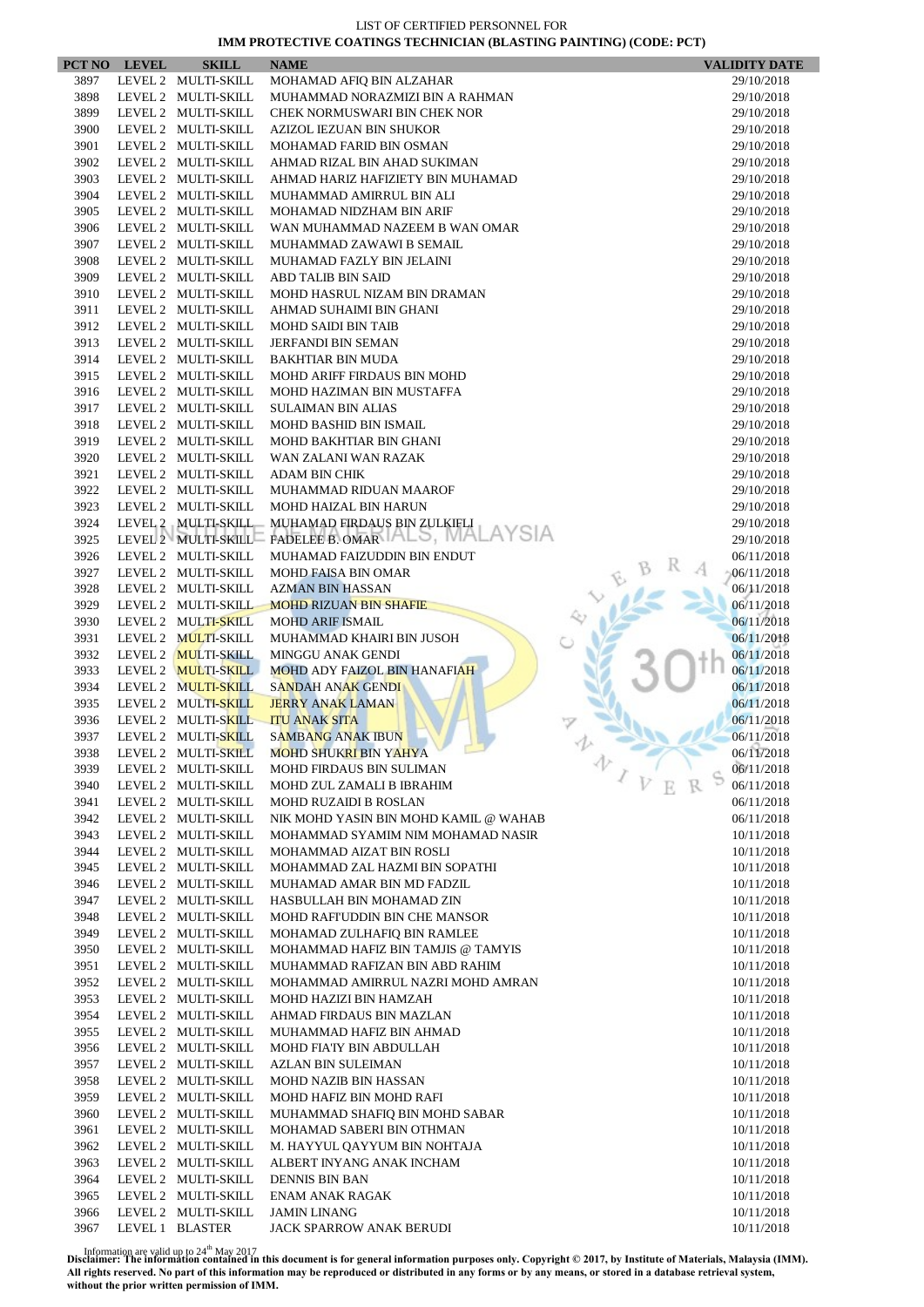|      | PCT NO LEVEL | <b>SKILL</b>        | <b>NAME</b>                    | <b>VALIDITY DATE</b> |
|------|--------------|---------------------|--------------------------------|----------------------|
| 3968 |              | LEVEL 2 MULTI-SKILL | <b>LILON ANAK GRAMBEH</b>      | 10/11/2018           |
| 3969 |              | LEVEL 1 PAINTER     | <b>CHAM YACHO</b>              | 09/10/2018           |
| 3970 |              | LEVEL 2 MULTI-SKILL | DESMOND ANAK BAJAI             | 10/11/2018           |
| 3971 |              | LEVEL 2 MULTI-SKILL | YUSUP MILI TAMA                | 10/11/2018           |
| 3972 |              | LEVEL 2 MULTI-SKILL | <b>BAWI DAUD</b>               | 10/11/2018           |
| 3973 |              | LEVEL 2 MULTI-SKILL | <b>MUSTAPHA BARUDIN</b>        | 10/11/2018           |
| 3974 |              | LEVEL 2 MULTI-SKILL | <b>AGOK ANAK SAOH</b>          | 10/11/2018           |
| 3975 |              | LEVEL 2 MULTI-SKILL | <b>MORSHIDI BIN BRAHIM</b>     | 10/11/2018           |
| 3976 |              | LEVEL 2 MULTI-SKILL | <b>ELIAS BINOS</b>             | 10/11/2018           |
| 3977 |              | LEVEL 2 MULTI-SKILL | <b>GUYANG ANAK ANYAK</b>       | 10/11/2018           |
| 3978 |              | LEVEL 1 BLASTER     | UGAN ANAK ANGKABANG            | 10/11/2018           |
| 3979 |              | LEVEL 1 BLASTER     | DAVID ANAK JIMBAT              | 22/10/2018           |
| 3980 |              | LEVEL 2 MULTI-SKILL | FEINSTEIN JIMBUN ANAK BUNDAK   | 22/10/2018           |
| 3981 |              | LEVEL 2 MULTI-SKILL | LANGGU ANAK REBA               | 10/11/2018           |
| 3982 |              | LEVEL 2 MULTI-SKILL | <b>BENSON ANAK ASON</b>        | 10/11/2018           |
| 3983 |              | LEVEL 2 MULTI-SKILL | <b>SILI ANAK JUBEN</b>         | 10/11/2018           |
| 3984 |              | LEVEL 2 MULTI-SKILL | SMITH ALAN MUSA                | 10/11/2018           |
| 3985 |              | LEVEL 2 MULTI-SKILL | <b>CHIN KIAN TAP</b>           | 10/11/2018           |
| 3986 |              | LEVEL 1 BLASTER     | <b>GILBERT NGERONG LIAN</b>    | 10/11/2018           |
| 3987 |              | LEVEL 2 MULTI-SKILL | KANYAN ANAK JUNGAN             | 10/11/2018           |
| 3988 |              | LEVEL 2 MULTI-SKILL | <b>GREFFRIN ANAK STUHI</b>     | 10/11/2018           |
| 3989 |              | LEVEL 1 BLASTER     | <b>BONIFACE ANAK RINI</b>      | 10/11/2018           |
| 3990 |              | LEVEL 2 MULTI-SKILL | <b>MASRUFIN</b>                | 15/12/2018           |
| 3991 |              | LEVEL 2 MULTI-SKILL | <b>ARIYA</b>                   | 15/12/2018           |
| 3992 |              | LEVEL 2 MULTI-SKILL | VENKATESULU AVULU              | 15/12/2018           |
| 3993 |              | LEVEL 2 MULTI-SKILL | <b>ADDILLAH</b>                | 15/12/2018           |
| 3994 |              | LEVEL 2 MULTI-SKILL | CHALICHEEMALA KIRAN KUMAR      | 15/12/2018           |
| 3995 |              | LEVEL 2 MULTI-SKILL | <b>MIRUL</b>                   | 15/12/2018           |
| 3996 |              | LEVEL 2 MULTI-SKILL | MOHAMAD SYARIFUDIN S, MALAYSIA | 15/12/2018           |
| 3997 |              | LEVEL 2 MULTI-SKILL | <b>AMIRIL MAKIS</b>            | 15/12/2018           |
| 3998 |              | LEVEL 1 PAINTER     | <b>SRINU MANEPALLI</b>         | $-15/12/2018$        |
| 3999 |              | LEVEL 2 MULTI-SKILL | MOHAMAD ZAKI BIN SAMINGAN      | 15/12/2018           |
| 4000 |              | LEVEL 2 MULTI-SKILL | <b>MOHAMAD NOH BIN YAHAYA</b>  | 15/12/2018           |
| 4001 |              | LEVEL 2 MULTI-SKILL | MUHAMAD ASLAM BIN OSMAN        | 15/12/2018           |
| 4002 |              | LEVEL 2 MULTI-SKILL | MUHAMMAD TAUFIQ BIN HARON      | 15/12/2018           |
| 4003 |              | LEVEL 2 MULTI-SKILL | THAN KYAW                      | 15/12/2018           |
| 4004 |              | LEVEL 2 MULTI-SKILL | <b>RABBI BEPARI</b>            | 25/12/2018           |
| 4005 |              | LEVEL 2 MULTI-SKILL | <b>HAMID WASIR</b>             | 25/12/2018           |
| 4006 |              | LEVEL 2 MULTI-SKILL | <b>DELWAR</b>                  | 25/12/2018           |
| 4007 |              | LEVEL 2 MULTI-SKILL | <b>BABUL</b>                   | 25/12/2018           |
| 4008 |              | LEVEL 2 MULTI-SKILL | <b>HANIFUR RAHMAN</b>          | 25/12/2018           |
| 4009 |              | LEVEL 2 MULTI-SKILL | DEDI SLAMET SURHOHMAT          | 25/12/2018           |
| 4010 |              | LEVEL 2 MULTI-SKILL | 办<br><b>SOHAG BEPARI</b>       | 25/12/2018           |
| 4011 |              | LEVEL 2 MULTI-SKILL | <b>AHMAD SOBRI</b>             | 25/12/2018           |
| 4012 |              | LEVEL 2 MULTI-SKILL | WAN AMRI SHAH BIN HJ SAMSUL    | 25/12/2018           |
| 4013 |              | LEVEL 2 MULTI-SKILL | <b>SAIFUL BEPARI</b>           | 25/12/2018           |
| 4014 |              | LEVEL 2 MULTI-SKILL | TAI WAY SIANG                  | 25/12/2018           |
| 4015 |              | LEVEL 2 MULTI-SKILL | <b>SUKARTA BIN MUKRAM</b>      | 25/12/2018           |
| 4016 |              | LEVEL 1 PAINTER     | WILLY ADOLF JAU                | 19/01/2019           |
| 4017 |              | LEVEL 2 MULTI-SKILL | CHRISTOPHER ANAK PETER KAPINTA | 19/01/2019           |
| 4018 |              | LEVEL 2 MULTI-SKILL | MANGGAT ANAK JENANG            | 22/12/2018           |
| 4019 |              | LEVEL 2 MULTI-SKILL | <b>JIMMY ANAK JOHN</b>         | 19/01/2019           |
| 4020 |              | LEVEL 2 MULTI-SKILL | <b>JAMPIUS BIN PUKAN</b>       | 19/01/2019           |
| 4021 |              | LEVEL 2 MULTI-SKILL | FRANCIS GASAH ANAK RENANG      | 19/01/2019           |
| 4022 |              | LEVEL 2 MULTI-SKILL | <b>REMOND ANAK MAJA</b>        | 19/01/2019           |
| 4023 |              | LEVEL 1 BLASTER     | MARADONA ANAK UNGKOT           | 19/01/2019           |
| 4024 |              | LEVEL 2 MULTI-SKILL | <b>ANCHIE ANAK ARON</b>        | 19/01/2019           |
| 4025 |              | LEVEL 2 MULTI-SKILL | FRANCIS ANAK PETER KAPINTA     | 19/01/2019           |
| 4026 |              | LEVEL 2 MULTI-SKILL | RAYMOND GERU ANAK PURAH        | 19/01/2019           |
| 4027 |              | LEVEL 2 MULTI-SKILL | <b>MANGGIE ANAK LAJA</b>       | 19/01/2019           |
| 4028 |              | LEVEL 2 MULTI-SKILL | <b>JUBIN ANAK EMBUYANG</b>     | 19/01/2019           |
| 4029 |              | LEVEL 2 MULTI-SKILL | <b>ROKIT ANAK LANGIR</b>       | 03/02/2019           |
| 4030 |              | LEVEL 2 MULTI-SKILL | WINSTON ANAK JOSHUA ALI        | 03/02/2019           |
| 4031 |              | LEVEL 2 MULTI-SKILL | JACK ANAK BILUN                | 03/02/2019           |
| 4032 |              | LEVEL 2 MULTI-SKILL | JALIN ANAK RIMBA               | 03/02/2019           |
| 4033 |              | LEVEL 2 MULTI-SKILL | JANA ANAK ANSALI               | 03/02/2019           |
| 4034 |              | LEVEL 2 MULTI-SKILL | CHANDAS ANAK TUTUWAN           | 03/02/2019           |
| 4035 |              | LEVEL 1 BLASTER     | WISELY ANAK FRANCIS BERAYAN    | 03/02/2019           |
| 4036 |              | LEVEL 2 MULTI-SKILL | MOHD ZAHARUDIN BIN DARHAM      | 03/02/2019           |
| 4037 |              | LEVEL 2 MULTI-SKILL | DONNY ANAK RESAK               | 03/02/2019           |
| 4038 |              | LEVEL 2 MULTI-SKILL | WILLIE ANAK JARIT              | 03/02/2019           |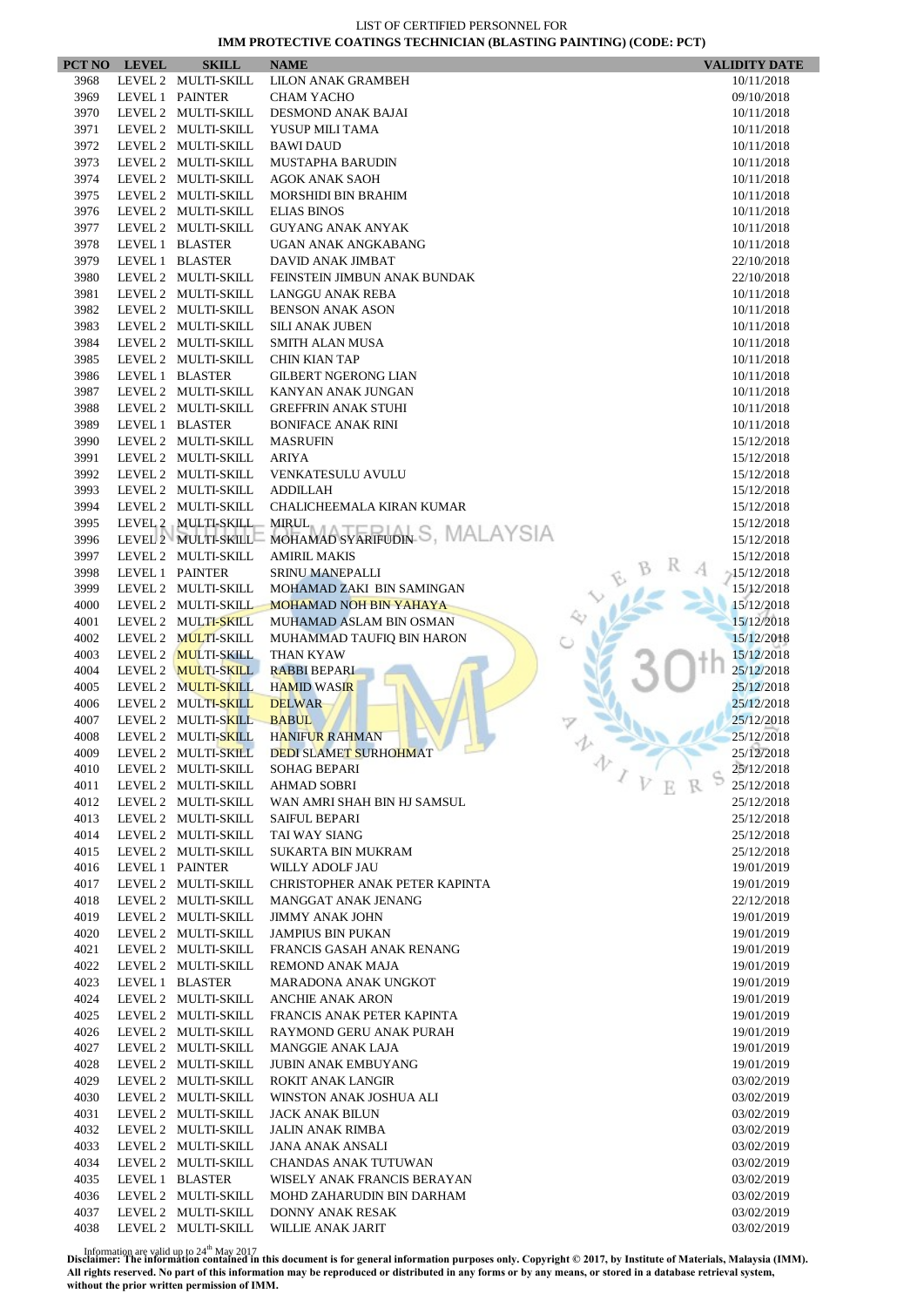|              | PCT NO LEVEL | <b>SKILL</b>        | <b>NAME</b>                           | <b>VALIDITY DATE</b>     |
|--------------|--------------|---------------------|---------------------------------------|--------------------------|
| 4039         |              | LEVEL 2 MULTI-SKILL | SADDAM ANAK MURAN                     | 03/02/2019               |
| 4040         |              | LEVEL 2 MULTI-SKILL | STEPHEN ANAK TEBU                     | 03/02/2019               |
| 4041         |              | LEVEL 2 MULTI-SKILL | SETA ANAK NYANDANG                    | 03/02/2019               |
| 4042         |              | LEVEL 2 MULTI-SKILL | <b>ANTHONY LEAF BRODIE</b>            | 03/02/2019               |
| 4043         |              | LEVEL 2 MULTI-SKILL | <b>JOT ANAK GIRIK</b>                 | 03/02/2019               |
| 4044         |              | LEVEL 2 MULTI-SKILL | ABDUL HALIM BIN MOHD HASSAN           | 03/02/2019               |
| 4045         |              | LEVEL 2 MULTI-SKILL | NORDIN ANAK EDWIN ENTHAM              | 03/02/2019               |
| 4046         |              | LEVEL 2 MULTI-SKILL | STANLEY BOB PRUDENTIUS                | 11/02/2019               |
| 4047         |              | LEVEL 2 MULTI-SKILL | DALENS FERRON R MATHEWS               | 11/02/2019               |
| 4048         |              | LEVEL 2 MULTI-SKILL | ABG ADRA ZAKWAN BIN ABG MAHMUDIN      | 11/02/2019               |
| 4049         |              | LEVEL 2 MULTI-SKILL | <b>JOSHUA JOK</b>                     | 11/02/2019               |
| 4050         |              | LEVEL 2 MULTI-SKILL | YOSHUA LENJAU LUSAT                   | 11/02/2019               |
| 4051         |              | LEVEL 2 MULTI-SKILL | WEDJOHN BIN DARMI                     | 11/02/2019               |
| 4052         |              | LEVEL 2 MULTI-SKILL | <b>BELLY JACK ROBINSON</b>            | 11/02/2019               |
| 4053         |              | LEVEL 2 MULTI-SKILL | MOHAMMAD RIDZUAN BIN BOLHASSAN        | 11/02/2019               |
| 4054         |              | LEVEL 2 MULTI-SKILL | MARISSA ADLENA BINTI MOHAMAD RASHIDI  | 11/02/2019               |
| 4055         |              | LEVEL 2 MULTI-SKILL | <b>GOVINDA B.K.</b>                   | 04/03/2019               |
| 4056         |              | LEVEL 2 MULTI-SKILL | DURGA BAHADUR MAHATARA                | 04/03/2019               |
| 4057         |              | LEVEL 2 MULTI-SKILL | TARCHE LAMA TAMANG                    | 04/03/2019               |
| 4058         |              | LEVEL 2 MULTI-SKILL | <b>CHATTE PAKHRIN TAMANG</b>          | 04/03/2019               |
| 4059         |              | LEVEL 2 MULTI-SKILL | <b>GIR BAHADUR B.K.</b>               | 04/03/2019               |
| 4060         |              | LEVEL 2 MULTI-SKILL | <b>MAN BAHADUR KHATRI</b>             | 04/03/2019               |
| 4061         |              | LEVEL 2 MULTI-SKILL | ASHOK SINGH THAKURI                   | 04/03/2019               |
| 4062         |              | LEVEL 2 MULTI-SKILL | <b>MD MAMUN MULLA</b>                 | 04/03/2019               |
| 4063         |              | LEVEL 2 MULTI-SKILL | TUN AUNG KHAING                       | 04/03/2019               |
| 4064         |              | LEVEL 2 MULTI-SKILL | <b>MAUNG MYOE</b>                     | 04/03/2019               |
| 4065         |              | LEVEL 2 MULTI-SKILL | <b>SAW KHING SA MON</b>               | 04/03/2019               |
| 4066         |              | LEVEL 2 MULTI-SKILL | <b>HOSSAIN MALLIK</b>                 | 04/03/2019               |
| 4067         |              | LEVEL 2 MULTI-SKILL | <b>BISNU BAHADUR G.CALS, MALAYSIA</b> | 04/03/2019               |
| 4068         |              | LEVEL 2 MULTI-SKILL | <b>ABDUL JALIL</b>                    | 04/03/2019               |
| 4069         |              | LEVEL 2 MULTI-SKILL | PATRICK JALI ANAK BULOH               | 03/03/2019               |
| 4070         |              | LEVEL 2 MULTI-SKILL | <b>KARIM BIN TAMRIN</b>               | 03/03/2019               |
| 4071         |              | LEVEL 2 MULTI-SKILL | <b>MOS ANAK ASSAM</b>                 | 03/03/2019               |
| 4072         |              | LEVEL 2 MULTI-SKILL | <b>BAKAR ANAK NAGIE</b>               | 03/03/2019               |
| 4073         |              | LEVEL 2 MULTI-SKILL | MICHAEL EDRIC ANAK UNGU               | 03/03/2019               |
| 4074         |              | LEVEL 2 MULTI-SKILL | <b>KENO ANAK KAK</b>                  | 03/03/2019               |
| 4075         |              | LEVEL 2 MULTI-SKILL | <b>PAUL ANAK MAN</b>                  | 03/03/2019               |
| 4076         |              | LEVEL 2 MULTI-SKILL | <b>JORDAN JELIAN ANAK GURANG</b>      | 03/03/2019               |
| 4077         |              | LEVEL 2 MULTI-SKILL | <b>JAIL ANAK JANG @ UNDOM</b>         | 03/03/2019               |
| 4078         |              | LEVEL 2 MULTI-SKILL | <b>JORDAN HANSON ANAK SUNDAY</b>      | 03/03/2019               |
| 4079         |              | LEVEL 2 MULTI-SKILL | <b>IDRIS NAWAN LIHAN</b>              | 03/03/2019               |
| 4080         |              | LEVEL 2 MULTI-SKILL | <b>MOSES LAGANG LIHAN</b>             | 03/03/2019               |
| 4081         |              | LEVEL 2 MULTI-SKILL | <b>TINGKAU ANAK BADA</b>              | v<br>03/03/2019          |
| 4082         |              | LEVEL 2 MULTI-SKILL | <b>HARRISON DING LIHAN</b>            | 03/03/2019               |
| 4083         |              | LEVEL 2 MULTI-SKILL | FOO WAI MAN                           | 03/02/2019               |
| 4084         |              | LEVEL 2 MULTI-SKILL | <b>SAIFUL LAPARI</b>                  | 03/02/2019               |
| 4085         |              | LEVEL 2 MULTI-SKILL | ANDRI SAPUTRA BIN DAHLAN              | 03/02/2019               |
| 4086         |              | LEVEL 2 MULTI-SKILL | LUKMAN                                | 03/02/2019               |
| 4087         |              | LEVEL 2 MULTI-SKILL | <b>MOHD FADZLI BIN ROSLEY</b>         | 03/02/2019               |
| 4088         |              | LEVEL 2 MULTI-SKILL | SHUSHIL KUMAR YADAV                   | 03/02/2019               |
| 4089         |              | LEVEL 2 MULTI-SKILL | SOM PRASAD KATTAL                     | 03/02/2019               |
| 4090         |              | LEVEL 2 MULTI-SKILL | <b>JEFRI NAHARUDDIN</b>               | 03/02/2019               |
| 4091         |              | LEVEL 2 MULTI-SKILL | UNSAR BIN AMIRUDDIN                   | 03/02/2019               |
| 4092         |              | LEVEL 2 MULTI-SKILL | <b>IDRUS NIRO</b>                     | 03/02/2019               |
| 4093         |              | LEVEL 2 MULTI-SKILL | MOHAMMAD SALMAN MANSURI               | 03/02/2019               |
| 4094         |              | LEVEL 2 MULTI-SKILL | <b>SAHLODI JUFRI</b>                  | 03/02/2019               |
| 4095         |              | LEVEL 2 MULTI-SKILL | <b>BASHARAT ALI</b>                   | 03/02/2019               |
| 4096         |              | LEVEL 2 MULTI-SKILL | ABD. ARSYAD                           | 03/02/2019               |
| 4097         |              | LEVEL 2 MULTI-SKILL | <b>MOHADIR BIN SAINUDDIN</b>          | 03/02/2019               |
| 4098         |              | LEVEL 2 MULTI-SKILL |                                       |                          |
| 4099         |              | LEVEL 2 MULTI-SKILL | <b>NURDIN</b>                         | 03/02/2019               |
|              |              | LEVEL 2 MULTI-SKILL | RAHAB                                 | 03/02/2019               |
| 4100<br>4101 |              | LEVEL 2 MULTI-SKILL | R. VALLIAPPAN<br>HEVIN ANAK GENDI     | 03/02/2019<br>03/03/2019 |
| 4102         |              |                     |                                       |                          |
|              |              | LEVEL 2 MULTI-SKILL | DAREX LEONG CIA LOONG                 | 03/03/2019               |
| 4103         |              | LEVEL 1 BLASTER     | RAMATAN ANAK RASIT                    | 03/03/2019               |
| 4104         |              | LEVEL 2 MULTI-SKILL | ABDUL RAHMAN BIN ABDUL HADI           | 05/02/2019               |
| 4105         |              | LEVEL 1 BLASTER     | NELSON ANAK SINJU                     | 03/03/2019               |
| 4106         |              | LEVEL 2 MULTI-SKILL | RIDZWAN BIN RAZALI                    | 03/03/2019               |
| 4107         |              | LEVEL 2 MULTI-SKILL | THOMSON LUAT ANAK BARINAU             | 03/03/2019               |
| 4108         |              | LEVEL 2 MULTI-SKILL | <b>KENNETH BALING NGAU</b>            | 03/03/2019               |
| 4109         |              | LEVEL 1 BLASTER     | JACOB DAWAI ANAK MUDA                 | 03/03/2019               |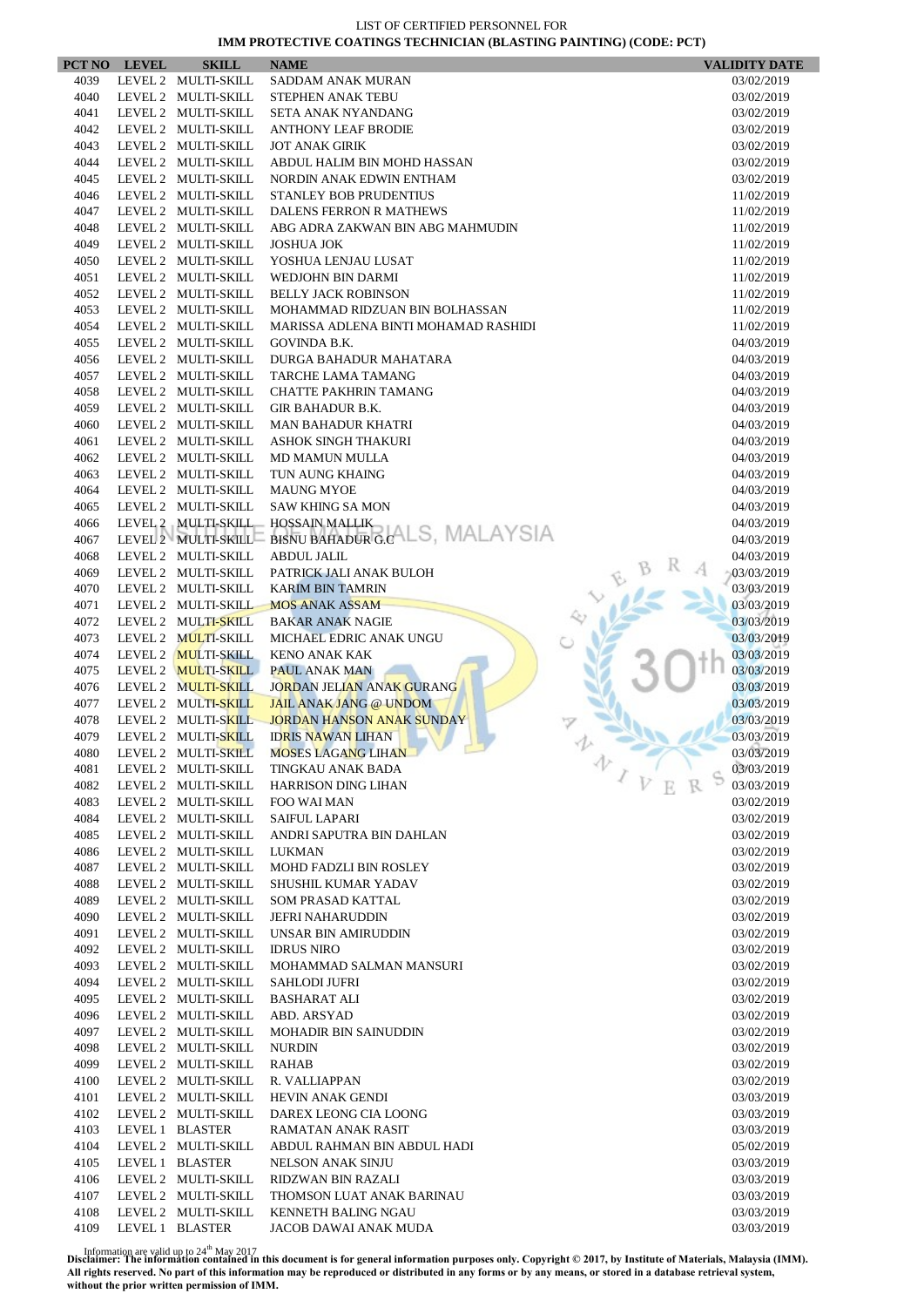|              | PCT NO LEVEL    | <b>SKILL</b>                               | <b>NAME</b>                                                                 | <b>VALIDITY DATE</b>     |
|--------------|-----------------|--------------------------------------------|-----------------------------------------------------------------------------|--------------------------|
| 4110         |                 | LEVEL 1 BLASTER                            | CELARANCE BANGAU ANAK JALANG                                                | 03/03/2019               |
| 4111         |                 | LEVEL 2 MULTI-SKILL                        | <b>ALFRED ANAK JOE</b>                                                      | 03/03/2019               |
| 4112         |                 | LEVEL 1 BLASTER                            | <b>BARNABAS ANAK NYAWAI</b>                                                 | 03/03/2019               |
| 4113         |                 | LEVEL 2 MULTI-SKILL                        | PATRICK LIAN                                                                | 03/03/2019               |
| 4114         |                 | LEVEL 1 BLASTER                            | RIZAL ANAK ALI                                                              | 03/03/2019               |
| 4115         |                 | LEVEL 2 MULTI-SKILL                        | <b>JONATHAN ANAK AJA</b>                                                    | 03/03/2019               |
| 4116<br>4117 |                 | LEVEL 2 MULTI-SKILL<br>LEVEL 1 BLASTER     | <b>GANNY SALLEH</b><br><b>JIMMY ANAK MUJAH</b>                              | 25/12/2018<br>25/12/2018 |
| 4118         |                 | LEVEL 2 MULTI-SKILL                        | NICKY DEVIN ANAK AGAS                                                       | 27/11/2018               |
| 4119         |                 | LEVEL 2 MULTI-SKILL                        | <b>JEFFERYSON GERINTIK</b>                                                  | 25/12/2018               |
| 4120         |                 | LEVEL 2 MULTI-SKILL                        | <b>BUAN SHIDDY JOHN</b>                                                     | 25/12/2018               |
| 4121         |                 | LEVEL 2 MULTI-SKILL                        | <b>BOO EE YONG</b>                                                          | 25/12/2018               |
| 4122         |                 | LEVEL 2 MULTI-SKILL                        | <b>MUJOK GERAMONG</b>                                                       | 25/12/2018               |
| 4123         | LEVEL 1 PAINTER |                                            | AWANGKO FAZZARUL FASRAH BIN AWANGKO ZAINAL ABIDIN                           | 27/11/2018               |
| 4124         |                 | LEVEL 2 MULTI-SKILL                        | MOHD ADIB ABDULLAH                                                          | 25/12/2018               |
| 4125         |                 | LEVEL 2 MULTI-SKILL                        | SUHARDI BIN SHAMSUDIN                                                       | 25/12/2018               |
| 4126         |                 | LEVEL 1 BLASTER                            | ALEXANDER RABING ANAK WAT                                                   | 25/12/2018               |
| 4127         |                 | LEVEL 1 BLASTER                            | <b>SYLVESTER NGELAMBAI</b>                                                  | 25/12/2018               |
| 4128         |                 | LEVEL 2 MULTI-SKILL                        | ABU BAKAR BIN MOHD LEMUDIN                                                  | 09/03/2019               |
| 4129         |                 | LEVEL 2 MULTI-SKILL                        | ANDREW BARAN ANAK TAJANG                                                    | 09/03/2019               |
| 4130         |                 | LEVEL 2 MULTI-SKILL                        | ASRI BIN SAID SALIM                                                         | 09/03/2019               |
| 4131         |                 | LEVEL 2 MULTI-SKILL                        | <b>BENNET SAMOIL</b>                                                        | 09/03/2019               |
| 4132         |                 | LEVEL 2 MULTI-SKILL                        | <b>BONIFACE ANAK MICHAEL SANGAH</b>                                         | 09/03/2019               |
| 4133         |                 | LEVEL 2 MULTI-SKILL                        | <b>BORNFREE ANAK CHIAM RIONG</b><br><b>CAMILLUS LAWAI</b>                   | 09/03/2019               |
| 4134<br>4135 |                 | LEVEL 2 MULTI-SKILL<br>LEVEL 2 MULTI-SKILL | CHRISLEY NNAWAN WESLEY SIGANG                                               | 09/03/2019<br>09/03/2019 |
| 4136         |                 | LEVEL 2 MULTI-SKILL                        | DAGLISH KAYA SINGA                                                          | 09/03/2019               |
| 4137         |                 |                                            | LEVEL 2 MULTI-SKILL DOMANIC ANAK GANI                                       | 09/03/2019               |
| 4138         |                 |                                            | LEVEL 2 MULTI-SKILL EDWARD NGITUN ALS, MALAYSIA                             | 09/03/2019               |
| 4139         |                 | LEVEL 2 MULTI-SKILL                        | FREDERICK SAM JOHNNY                                                        | 09/03/2019               |
| 4140         |                 | LEVEL 2 MULTI-SKILL                        | <b>GARRY MC CARL BIN GANDING</b>                                            | 09/03/2019               |
| 4141         |                 | LEVEL 2 MULTI-SKILL                        | <b>HOSEA ACHO AMAT</b>                                                      | 09/03/2019               |
| 4142         |                 | LEVEL 2 MULTI-SKILL                        | <b>JOHANES YARIS</b>                                                        | 09/03/2019               |
| 4143         |                 | LEVEL 2 MULTI-SKILL                        | <b>JOMASIM BIN SANI</b>                                                     | 09/03/2019               |
| 4144         |                 | LEVEL 2 MULTI-SKILL                        | <b>KELLY MUTANG</b>                                                         | 09/03/2019               |
| 4145         |                 | LEVEL 2 MULTI-SKILL                        | KENNEDY NGITUN TAMA                                                         | 09/03/2019               |
| 4146         |                 | LEVEL 2 MULTI-SKILL                        | <b>LIM CHUN MING</b>                                                        | 09/03/2019               |
| 4147         |                 | LEVEL 2 MULTI-SKILL                        | <b>MAURICE ANAK YANGKAI</b>                                                 | 09/03/2019               |
| 4148         |                 | LEVEL 2 MULTI-SKILL                        | <b>MD SAHINDRA BIN ABDULLAH</b>                                             | 09/03/2019               |
| 4149         |                 | LEVEL 2 MULTI-SKILL                        | <b>SAMUEL SOON ANAK BARNABAS</b>                                            | 09/03/2019               |
| 4150<br>4151 |                 | LEVEL 2 MULTI-SKILL<br>LEVEL 1 BLASTER     | <b>SHAWN DICKSON</b><br>TONY YONG SU MING                                   | 09/03/2019<br>09/03/2019 |
| 4152         |                 | LEVEL 2 MULTI-SKILL                        | 办<br><b>WESLEY LABO</b>                                                     | 09/03/2019               |
| 4153         |                 | LEVEL 2 MULTI-SKILL                        | <b>ZAINUDIN BIN MEJON</b>                                                   | 09/03/2019               |
| 4154         |                 | LEVEL 1 BLASTER                            | ALBERT ANAK UNGAT                                                           | 16/01/2019               |
| 4155         |                 | LEVEL 2 MULTI-SKILL                        | ANCHUM ANAK SANGALANG                                                       | 03/02/2019               |
| 4156         |                 | LEVEL 2 MULTI-SKILL                        | <b>ANDREW ANAK BINGOK</b>                                                   | 03/02/2019               |
| 4157         |                 | LEVEL 1 PAINTER                            | AWANG MOHAMMAD NAJIB BIN AWANG KURNAIM                                      | 16/01/2019               |
| 4158         |                 | LEVEL 2 MULTI-SKILL                        | <b>BORIS EDWARD ANAK AGAS</b>                                               | 03/02/2019               |
| 4159         |                 | LEVEL 2 MULTI-SKILL                        | DELSES ANAK RUSLI                                                           | 03/02/2019               |
| 4160         |                 | LEVEL 2 MULTI-SKILL                        | DOMINIC ANAK TERANG                                                         | 03/02/2019               |
| 4161         |                 | LEVEL 1 BLASTER                            | DONNY ANAK LUNYAI                                                           | 03/02/2019               |
| 4162         |                 | LEVEL 1 BLASTER                            | DONNY CHARLES DUGGUN AK MUNJI                                               | 03/02/2019               |
| 4163         |                 | LEVEL 2 MULTI-SKILL                        | <b>ELLY ANAK DANIEL</b>                                                     | 03/02/2019               |
| 4164         |                 | LEVEL 1 BLASTER                            | FAVIAN BRANDEN ANAK LANG                                                    | 03/02/2019               |
| 4165         |                 | LEVEL 1 BLASTER                            | <b>HERMAN ANAK BOBI</b>                                                     | 03/02/2019               |
| 4166<br>4167 |                 | LEVEL 2 MULTI-SKILL<br>LEVEL 1 BLASTER     | <b>JIMMY ANAK MANJAN</b>                                                    | 03/02/2019               |
|              |                 |                                            | LESTER ANAK LEMBANG                                                         | 03/02/2019               |
| 4168<br>4169 |                 | LEVEL 2 MULTI-SKILL<br>LEVEL 2 MULTI-SKILL | <b>MATHEW ANAK MOSES</b><br>MUHAMAD SUZAILI BIN ABDULLAH @ TONY ANAK LAJANG | 03/02/2019<br>16/01/2019 |
| 4170         |                 | LEVEL 1 BLASTER                            | RAGAI ANAK LUNYAI                                                           | 03/02/2019               |
| 4171         |                 | LEVEL 2 MULTI-SKILL                        | UNDI ANAK NYUA                                                              | 03/02/2019               |
| 4172         |                 | LEVEL 2 MULTI-SKILL                        | ABDUL HALIM BIN YAHAYA                                                      | 09/03/2019               |
| 4173         |                 | LEVEL 2 MULTI-SKILL                        | AMIRUL AKMAL BIN MD TAIB                                                    | 09/03/2019               |
| 4174         |                 | LEVEL 2 MULTI-SKILL                        | HASBULLAH BIN MOHD SHAHRIN                                                  | 09/03/2019               |
| 4175         |                 | LEVEL 2 MULTI-SKILL                        | IQBAL BIN IBRAHIM                                                           | 09/03/2019               |
| 4176         |                 | LEVEL 2 MULTI-SKILL                        | KHAIRUL AZMAN BIN AHMAD SAIDI                                               | 09/03/2019               |
| 4177         |                 | LEVEL 2 MULTI-SKILL                        | MOHAMAD NORHAFIZ BIN DAUD                                                   | 09/03/2019               |
| 4178         |                 | LEVEL 2 MULTI-SKILL                        | MOHAMAD SHAFIZ BIN SADANI                                                   | 09/03/2019               |
| 4179         |                 | LEVEL 2 MULTI-SKILL                        | MOHD SYA REZA BIN MOHMAD NORMAN                                             | 09/03/2019               |
| 4180         |                 | LEVEL 2 MULTI-SKILL                        | MOHD YAAKUB BIN MOHD KAMAL                                                  | 09/03/2019               |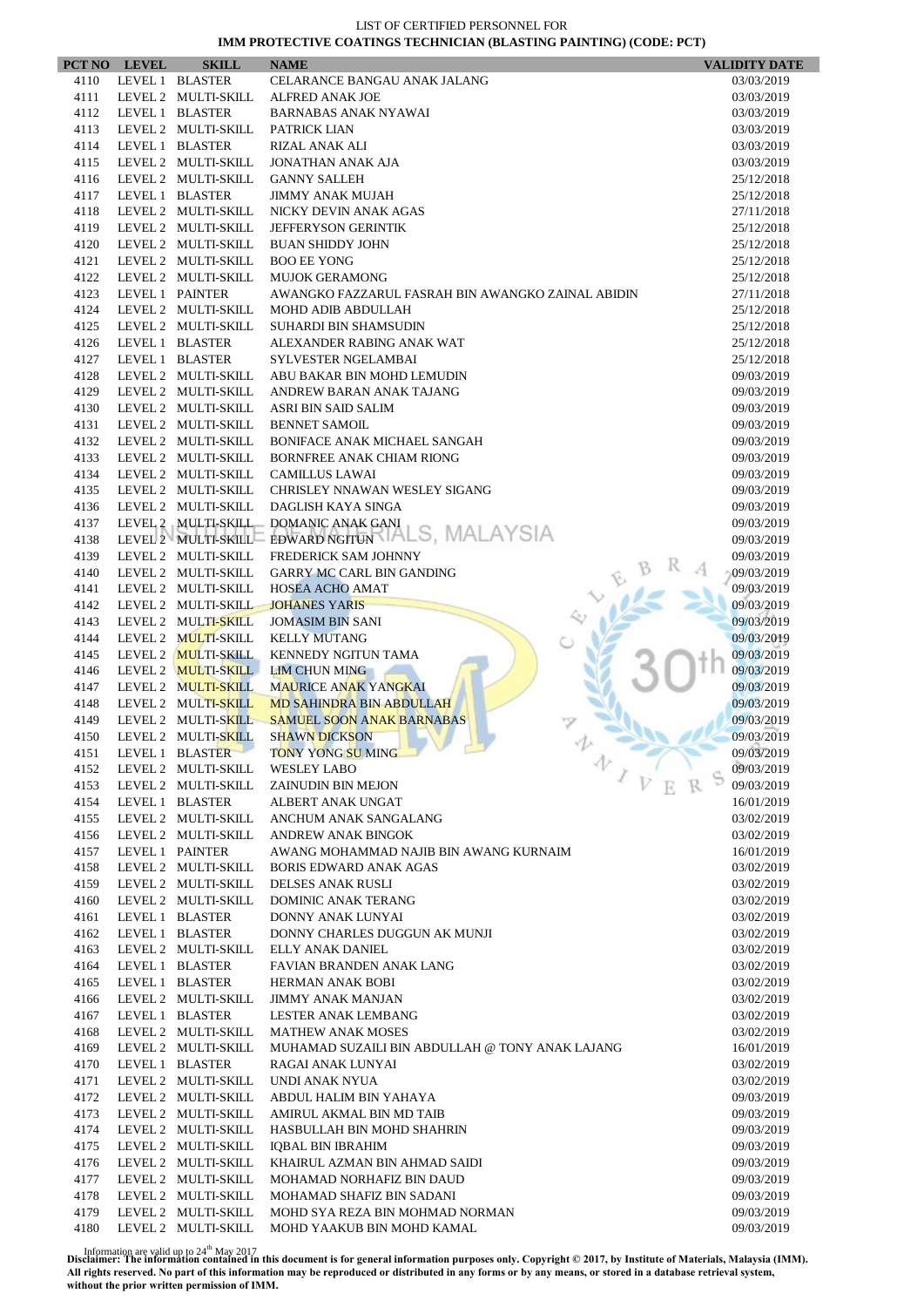| PCT NO       | <b>LEVEL</b> | <b>SKILL</b>                               | <b>NAME</b>                                                                | <b>VALIDITY DATE</b>     |
|--------------|--------------|--------------------------------------------|----------------------------------------------------------------------------|--------------------------|
| 4181         |              | LEVEL 2 MULTI-SKILL                        | MUHAMMAD AZIM BIN SALLEH                                                   | 09/03/2019               |
| 4182         |              | LEVEL 2 MULTI-SKILL                        | MUHAMMAD SABRI BIN MOHD GHAZALI                                            | 09/03/2019               |
| 4183         |              | LEVEL 2 MULTI-SKILL                        | MUHAMMAD ZIKRY BIN SULAIMAN                                                | 09/03/2019               |
| 4184         |              | LEVEL 2 MULTI-SKILL                        | NOOR FAZLEE BIN MD KASIM                                                   | 09/03/2019               |
| 4185         |              | LEVEL 2 MULTI-SKILL                        | <b>NUR WADI BIN ROSLE</b>                                                  | 09/03/2019               |
| 4186         |              | LEVEL 2 MULTI-SKILL                        | PRABAKARAN A/L ILAMARAN                                                    | 09/03/2019               |
| 4187         |              | LEVEL 2 MULTI-SKILL                        | SYED MUHAMAD FIRDAUS BIN SYED ABDULLAH                                     | 09/03/2019               |
| 4188<br>4189 |              | LEVEL 2 MULTI-SKILL<br>LEVEL 2 MULTI-SKILL | MOHAMAD IQRAM BIN MOHD SALLEH<br>MOHD AIDIL AL-SHUKRY BIN TAHIR            | 09/03/2019<br>09/03/2019 |
| 4190         |              | LEVEL 2 MULTI-SKILL                        | MOHD NUR HAFIZ BIN KALAMON                                                 | 09/03/2019               |
| 4191         |              | LEVEL 2 MULTI-SKILL                        | NOR HISHAM BIN SALEH                                                       | 09/03/2019               |
| 4192         |              | LEVEL 2 MULTI-SKILL                        | AHMAD RADHI JAAFAR                                                         | 09/03/2019               |
| 4193         |              | LEVEL 2 MULTI-SKILL                        | MATHANAKKUMAR A/L PECHIMUTHU                                               | 09/03/2019               |
| 4194         |              | LEVEL 2 MULTI-SKILL                        | DEVANTHIRAN A/L MUNIANDY                                                   | 09/03/2019               |
| 4195         |              | LEVEL 2 MULTI-SKILL                        | ANGGUN ANAK JUGI@ BUJANG                                                   | 09/03/2019               |
| 4196         |              | LEVEL 2 MULTI-SKILL                        | ROMEO KALANG BELAREK                                                       | 09/03/2019               |
| 4197         |              | LEVEL 2 MULTI-SKILL                        | <b>BINSON BOY</b>                                                          | 09/03/2019               |
| 4198         |              | LEVEL 2 MULTI-SKILL                        | <b>KILAH SIGAU</b>                                                         | 09/03/2019               |
| 4199         |              | LEVEL 2 MULTI-SKILL                        | MOLBIE ALBERT                                                              | 09/03/2019               |
| 4200         |              | LEVEL 2 MULTI-SKILL                        | <b>DAVID TIMOTHY</b>                                                       | 09/03/2019               |
| 4201         |              | LEVEL 2 MULTI-SKILL                        | <b>ONISEMUS NGANG</b>                                                      | 09/03/2019               |
| 4202         |              | LEVEL 2 MULTI-SKILL                        | <b>STEWARD JOK</b>                                                         | 09/03/2019               |
| 4203<br>4204 |              | LEVEL 2 MULTI-SKILL                        | METHODIUS JUNIS ANAK KARANGAN                                              | 07/04/2019               |
| 4205         |              | LEVEL 2 MULTI-SKILL<br>LEVEL 2 MULTI-SKILL | <b>RONNIE FRANCIS</b><br><b>EADY TINGGAI ILUNG</b>                         | 07/04/2019<br>07/04/2019 |
| 4206         |              | LEVEL 2 MULTI-SKILL                        | <b>JAMALUDIN BIN RAZAMI</b>                                                | 07/04/2019               |
| 4207         |              | LEVEL 2 MULTI-SKILL                        | <b>MUHAMMAD BIN SARIP</b>                                                  | 07/04/2019               |
| 4208         |              | LEVEL 2 MULTI-SKILL                        | <b>RONALD FRANCIS</b>                                                      | 07/04/2019               |
| 4209         |              | LEVEL 2 MULTI-SKILL                        | DOUGLAS ANAK NALONGS, MALAYSIA                                             | 07/04/2019               |
| 4210         |              | LEVEL 2 MULTI-SKILL                        | <b>JACKSON ANAK UKAU</b>                                                   | 07/04/2019               |
| 4211         |              | LEVEL 2 MULTI-SKILL                        | <b>EDWIN ANAK SETAR</b>                                                    | 07/04/2019               |
| 4212         |              | LEVEL 2 MULTI-SKILL                        | <b>BERDINDANG ANAK PANYOW</b>                                              | 07/04/2019               |
| 4213         |              | LEVEL 2 MULTI-SKILL                        | <b>DONNY ANAK MAJANG</b>                                                   | 07/04/2019               |
| 4214         |              | LEVEL 2 MULTI-SKILL                        | WILBER ANAK SUMPING                                                        | 07/04/2019               |
| 4215         |              | LEVEL 2 MULTI-SKILL                        | <b>NASRI BIN PELERA</b>                                                    | 07/04/2019               |
| 4216         |              | LEVEL 2 MULTI-SKILL                        | <b>CINTAN ANAK BELAYONG</b>                                                | 07/04/2019               |
| 4217         |              | LEVEL 2 MULTI-SKILL                        | <b>GLEN MARIPA</b>                                                         | 07/04/2019               |
| 4218         |              | LEVEL 2 MULTI-SKILL                        | <b>NILIE ANAK SUL</b>                                                      | 07/04/2019               |
| 4219<br>4220 |              | LEVEL 2 MULTI-SKILL<br>LEVEL 2 MULTI-SKILL | <b>REEVE STALLONE ANAK GEOFFREY</b><br>MOHAMMAD RIDZWAN AMIR BIN ISMAIL    | 07/04/2019<br>07/05/2019 |
| 4221         |              | LEVEL 2 MULTI-SKILL                        | <b>HENRY ANAK BELI</b>                                                     | 19/05/2019               |
| 4222         |              | LEVEL 2 MULTI-SKILL                        | WILLIAM ANAK KU                                                            | 19/05/2019               |
| 4223         |              | LEVEL 2 MULTI-SKILL                        | 办<br><b>MARK ANAK MERSI</b>                                                | 19/05/2019               |
| 4224         |              | LEVEL 2 MULTI-SKILL                        | $\mathcal{L}_{V}$<br>DANNY EMPARAN ANAK JOHN                               | 19/05/2019               |
| 4225         |              | LEVEL 2 MULTI-SKILL                        | RAPHAEL ANAK GANDANG                                                       | 19/05/2019               |
| 4226         |              | LEVEL 2 MULTI-SKILL                        | MOHAMAD EZZAT BIN JOHNWAYNE                                                | 19/05/2019               |
| 4227         |              | LEVEL 2 MULTI-SKILL                        | FEDDY SADAI ANAK EMIN                                                      | 19/05/2019               |
| 4228         |              | LEVEL 2 MULTI-SKILL                        | AROUPHAEUS ANAK ALPHONSUS                                                  | 19/05/2019               |
| 4229         |              | LEVEL 2 MULTI-SKILL                        | <b>GEORGE BILONG</b>                                                       | 19/05/2019               |
| 4230         |              | LEVEL 2 MULTI-SKILL                        | HOLSCHER LIAN WILLIAM                                                      | 19/05/2019               |
| 4231         |              | LEVEL 2 MULTI-SKILL                        | SILBERSHER GIAK WILLAM                                                     | 19/05/2019               |
| 4232         |              | LEVEL 2 MULTI-SKILL                        | <b>LAU SEE MEE</b>                                                         | 19/05/2019               |
| 4233<br>4234 |              | LEVEL 2 MULTI-SKILL                        | MOHAMAD SYAMIL IZWAN BIN MOHAMAD<br>MOHD KHAIRUL AMIZAN BIN MOHAMAD YUSOFF | 07/05/2019               |
| 4235         |              | LEVEL 2 MULTI-SKILL<br>LEVEL 2 MULTI-SKILL | <b>GHAZANFAR ALI</b>                                                       | 07/05/2019<br>07/05/2019 |
| 4236         |              | LEVEL 2 MULTI-SKILL                        | JOWEL                                                                      | 07/05/2019               |
| 4237         |              | LEVEL 2 MULTI-SKILL                        | ABU SEMAN BIN ABU BAKAR                                                    | 07/05/2019               |
| 4238         |              | LEVEL 2 MULTI-SKILL                        | AMRAN BIN JAMALUDIN                                                        | 07/05/2019               |
| 4239         |              | LEVEL 2 MULTI-SKILL                        | MOHAMAD NAZRI BIN ISHAK                                                    | 07/05/2019               |
| 4240         |              | LEVEL 2 MULTI-SKILL                        | RAZAHA BIN ABDUL MAJID                                                     | 07/05/2019               |
| 4241         |              | LEVEL 2 MULTI-SKILL                        | MOHD AL HAFIZ BIN SHAFIE                                                   | 07/05/2019               |
| 4242         |              | LEVEL 2 MULTI-SKILL                        | MEGAT SAIFUL BIN MEGAT YAHYA                                               | 07/05/2019               |
| 4243         |              | LEVEL 2 MULTI-SKILL                        | WAN SYAMSUL BIN MOHD NOOR                                                  | 07/05/2019               |
| 4244         |              | LEVEL 2 MULTI-SKILL                        | MOHD FAIZUL BIN MOHAMMAD @ NAWANG                                          | 07/05/2019               |
| 4245         |              | LEVEL 2 MULTI-SKILL                        | MOHAMMAD NAZRIN BIN MAIZAN                                                 | 22/05/2019               |
| 4246         |              | LEVEL 2 MULTI-SKILL                        | MOHD ISHSAM BIN ABD RAHMAN                                                 | 22/05/2019               |
| 4247         |              | LEVEL 2 MULTI-SKILL                        | MOHD FAUZI BIN SOAHDI                                                      | 22/05/2019               |
| 4248<br>4249 |              | LEVEL 2 MULTI-SKILL                        | MUHAMMAD IKHWAN BIN ZULKAFLI<br>MOHD FAIZAL BIN NAZARUDDIN                 | 22/05/2019               |
| 4250         |              | LEVEL 2 MULTI-SKILL<br>LEVEL 2 MULTI-SKILL | MOHAMAD AZMI BIN MD. YUSOFF                                                | 22/05/2019<br>22/05/2019 |
| 4251         |              | LEVEL 2 MULTI-SKILL                        | NAZRI BIN MOKHTAR                                                          | 22/05/2019               |
|              |              |                                            |                                                                            |                          |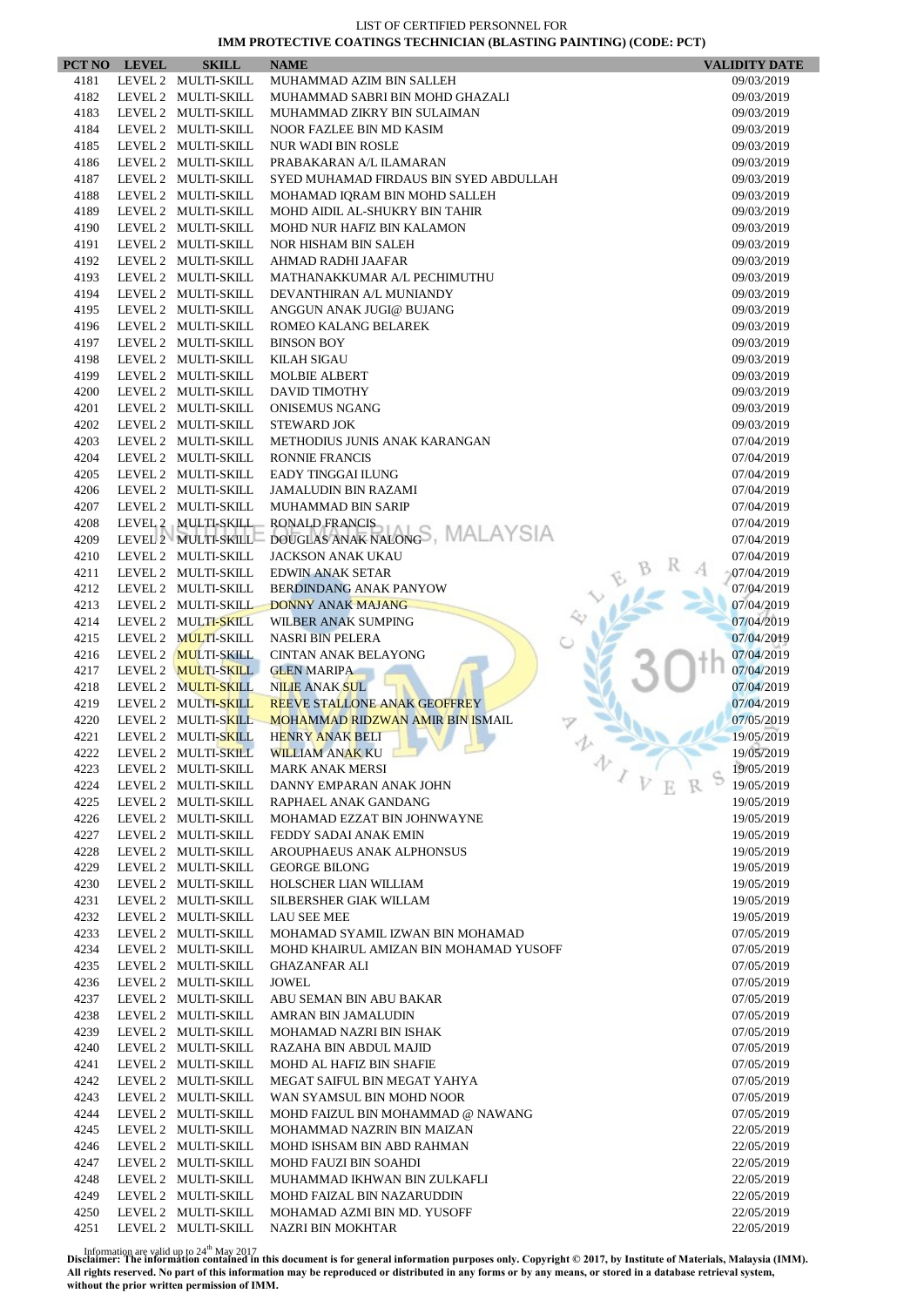|              | PCT NO LEVEL | <b>SKILL</b>                               | <b>NAME</b>                                                 | <b>VALIDITY DATE</b>     |
|--------------|--------------|--------------------------------------------|-------------------------------------------------------------|--------------------------|
| 4252         |              | LEVEL 2 MULTI-SKILL                        | <b>IMAM MURSHID BIN ALI NORDIN</b>                          | 19/06/2019               |
| 4253         |              | LEVEL 2 MULTI-SKILL                        | MOHAMAD AMIRUL BIN ABDUL RASHID                             | 19/06/2019               |
| 4254         |              | LEVEL 2 MULTI-SKILL                        | MOHD SUFIAN AZHA BIN JOHARI                                 | 19/06/2019               |
| 4255         |              | LEVEL 2 MULTI-SKILL                        | MUHAMMAD ZAHIR BIN RADZI                                    | 19/06/2019               |
| 4256         |              | LEVEL 2 MULTI-SKILL                        | MOHAMAD FAZELI BIN HARUN                                    | 19/06/2019               |
| 4257         |              | LEVEL 2 MULTI-SKILL                        | <b>AZIZUL BIN SAAD</b>                                      | 19/06/2019               |
| 4258         |              | LEVEL 2 MULTI-SKILL                        | AMIRUL ASHRIF BIN AHMAD AKMAL                               | 19/06/2019               |
| 4259<br>4260 |              | LEVEL 2 MULTI-SKILL<br>LEVEL 2 MULTI-SKILL | MOHD HAIDIR BIN AKHIRUDIN<br>MUHAMMAD AMRI HAKIMI BIN KAMIL | 19/06/2019               |
| 4261         |              | LEVEL 2 MULTI-SKILL                        | MUHAMAD AL-ASRI BIN ZAHRI                                   | 19/06/2019<br>19/06/2019 |
| 4262         |              | LEVEL 2 MULTI-SKILL                        | MUHAMMAD A'ZIM BIN ZAHARI                                   | 19/06/2019               |
| 4263         |              | LEVEL 2 MULTI-SKILL                        | MOHAMAD HILMAN FAIZ BIN MOHD ASERI                          | 19/06/2019               |
| 4264         |              | LEVEL 2 MULTI-SKILL                        | MOHD IDHAM BIN SELAMAT                                      | 19/06/2019               |
| 4265         |              | LEVEL 2 MULTI-SKILL                        | MOHAMAD IBADULLOH BIN SALEH                                 | 19/06/2019               |
| 4266         |              | LEVEL 2 MULTI-SKILL                        | MOHAMAD NAZIRUL BIN NAJMY                                   | 19/06/2019               |
| 4267         |              | LEVEL 2 MULTI-SKILL                        | MOHAMAD SALLEHUDDIN BIN MOHD YUSOFF                         | 19/06/2019               |
| 4268         |              | LEVEL 2 MULTI-SKILL                        | MOHAMAD ZAQIRUN NAIM BIN TERMIZI                            | 19/06/2019               |
| 4269         |              | LEVEL 2 MULTI-SKILL                        | MUHAMMAD NAZREEN B KHAIRUDDIN                               | 19/06/2019               |
| 4270         |              | LEVEL 2 MULTI-SKILL                        | PRAKASHKUMAR A/L BALAKARISNAN                               | 19/06/2019               |
| 4271         |              | LEVEL 2 MULTI-SKILL                        | AHMAD MUAZ BIN YAKRI                                        | 19/06/2019               |
| 4272         |              | LEVEL 2 MULTI-SKILL                        | MUHAMMAD HILMI BIN ISMAIL                                   | 19/06/2019               |
| 4273         |              | LEVEL 2 MULTI-SKILL                        | SYAMSUL SYAHREL BIN ABDUL RAHMAN                            | 19/06/2019               |
| 4274         |              | LEVEL 2 MULTI-SKILL                        | AMIR ZAQWAN BIN ABDUL RAZAK                                 | 19/06/2019               |
| 4275         |              | LEVEL 2 MULTI-SKILL                        | MOHD AMMAR AKRAM BIN RAZI                                   | 19/06/2019               |
| 4276         |              | LEVEL 2 MULTI-SKILL                        | <b>ISMAIL BIN SATTU</b>                                     | 19/06/2019               |
| 4277         |              | LEVEL 2 MULTI-SKILL                        | NOR HANAFI BIN KASMAN                                       | 19/06/2019               |
| 4278<br>4279 |              | LEVEL 2 MULTI-SKILL<br>LEVEL 2 MULTI-SKILL | AZMAN BIN RAMLI<br>MOHD ZULKARNAIN BIN MD YUSOFF            | 19/06/2019<br>19/06/2019 |
| 4280         |              | LEVEL 2 MULTI-SKILL                        | MOHD DAHLAN OSMAN                                           | 19/06/2019               |
| 4281         |              | LEVEL 2 MULTI-SKILL                        | ZAINUDIN BIN ISMAIL                                         | 19/06/2019               |
| 4282         |              | LEVEL 2 MULTI-SKILL                        | <b>BARIMAN BIN MALIP</b>                                    | 19/06/2019               |
| 4283         |              | LEVEL 2 MULTI-SKILL                        | <b>SUHERDI YANTO BIN HARIS</b>                              | 19/06/2019               |
| 4284         |              | LEVEL 2 MULTI-SKILL                        | <b>RAJKUMAR MANNAN</b>                                      | 19/06/2019               |
| 4285         |              | LEVEL 2 MULTI-SKILL                        | <b>CHINNAT THAMBI</b>                                       | 19/06/2019               |
| 4286         |              | LEVEL 2 MULTI-SKILL                        | <b>DINESH THAKUR LOHAR</b>                                  | 19/06/2019               |
| 4287         |              | LEVEL 2 MULTI-SKILL                        | <b>BIJAY KUMAR SAH</b>                                      | 19/06/2019               |
| 4288         |              | LEVEL 2 MULTI-SKILL                        | <b>BHARAT MALLA</b>                                         | 19/06/2019               |
| 4289         |              | LEVEL 2 MULTI-SKILL                        | MOHAMMAD FIRDAUS B. YAACOB                                  | 29/06/2019               |
| 4290         |              | LEVEL 2 MULTI-SKILL                        | <b>MUHAMMAD ALIS B. OMAR</b>                                | 29/06/2019               |
| 4291         |              | LEVEL 2 MULTI-SKILL                        | <b>RAHIMAN B. ABDUL MAJID</b>                               | 29/06/2019               |
| 4292         |              | LEVEL 2 MULTI-SKILL                        | MUHAMMAD NOR HAIKIKI B. YAACOB                              | 29/06/2019               |
| 4293         |              | LEVEL 2 MULTI-SKILL                        | <b>HAZMINUDIN B. HUSAIN</b>                                 | 29/06/2019<br>办          |
| 4294         |              | LEVEL 2 MULTI-SKILL                        | MUHAMMAD KAMARUL ASARANI B. OMAR                            | 29/06/2019               |
| 4295         |              | LEVEL 2 MULTI-SKILL<br>LEVEL 2 MULTI-SKILL | MUHAMAD FIKRI B. JABAR<br>ENGKU AZIEZAN B. ENGKU AZMI       | 29/06/2019               |
| 4296<br>4297 |              | LEVEL 2 MULTI-SKILL                        | MOHD KHAZANI B. MOHD NOOR                                   | 29/06/2019<br>29/06/2019 |
| 4298         |              | LEVEL 2 MULTI-SKILL                        | <b>AGUS WANTO</b>                                           | 29/06/2019               |
| 4299         |              | LEVEL 2 MULTI-SKILL                        | NIK KAIRO ASMANI B. MOHD KAMIL@ WAHAB                       | 29/06/2019               |
| 4300         |              | LEVEL 2 MULTI-SKILL                        | RAJA MUHAMMAD FARIZAL B. RAJA OMAR                          | 29/06/2019               |
| 4301         |              | LEVEL 2 MULTI-SKILL                        | <b>BASHR KHAN</b>                                           | 13/07/2019               |
| 4302         |              | LEVEL 2 MULTI-SKILL                        | ARUMUGAM                                                    | 13/07/2019               |
| 4303         |              | LEVEL 2 MULTI-SKILL                        | SAYDUL                                                      | 13/07/2019               |
| 4304         |              | LEVEL 2 MULTI-SKILL                        | <b>BALASUBRAMANIAM</b>                                      | 13/07/2019               |
| 4305         |              | LEVEL 2 MULTI-SKILL                        | <b>KUMAR C</b>                                              | 13/07/2019               |
| 4306         |              | LEVEL 2 MULTI-SKILL                        | AHMAD AZHARI BIN E.RAHMAN                                   | 13/07/2019               |
| 4307         |              | LEVEL 2 MULTI-SKILL                        | ROSMADI OMAR                                                | 13/07/2019               |
| 4308         |              | LEVEL 2 MULTI-SKILL                        | MOHAMAD ZAIDI BIN PAIMAN                                    | 13/07/2019               |
| 4309         |              | LEVEL 2 MULTI-SKILL                        | <b>MAZLAN BIN AHMAD</b>                                     | 13/07/2019               |
| 4310         |              | LEVEL 2 MULTI-SKILL                        | MOHD AMIRUL HAMDI                                           | 13/07/2019               |
| 4311         |              | LEVEL 2 MULTI-SKILL                        | MOHD AL-QAYYUM BIN ABD MAJID                                | 13/07/2019               |
| 4312         |              | LEVEL 2 MULTI-SKILL                        | THOMAS RIMONG ANAK REMANG                                   | 13/07/2019               |
| 4313<br>4314 |              | LEVEL 2 MULTI-SKILL                        | STEPHEN ALEXANDER JUNA                                      | 13/07/2019               |
| 4315         |              | LEVEL 2 MULTI-SKILL<br>LEVEL 2 MULTI-SKILL | ROMMIE KANDAU ANAK EDWIN<br>ROY ANAK PETER                  | 13/07/2019               |
| 4316         |              | LEVEL 2 MULTI-SKILL                        | LIUM ANAK SANDOM                                            | 13/07/2019<br>13/07/2019 |
| 4317         |              | LEVEL 2 MULTI-SKILL                        | RICKY BAGAH ANAK SABA                                       | 13/07/2019               |
| 4318         |              | LEVEL 2 MULTI-SKILL                        | RAMPIANG ANAK UJAH                                          | 13/07/2019               |
| 4319         |              | LEVEL 2 MULTI-SKILL                        | AUGUSTINE ANAK ULAK                                         | 13/07/2019               |
| 4320         |              | LEVEL 2 MULTI-SKILL                        | JUTI ANAK DAMI                                              | 13/07/2019               |
| 4321         |              | LEVEL 2 MULTI-SKILL                        | <b>ROLAND GAU</b>                                           | 23/07/2019               |
| 4322         |              | LEVEL 2 MULTI-SKILL                        | ROLLAND JAU NGAU                                            | 23/07/2019               |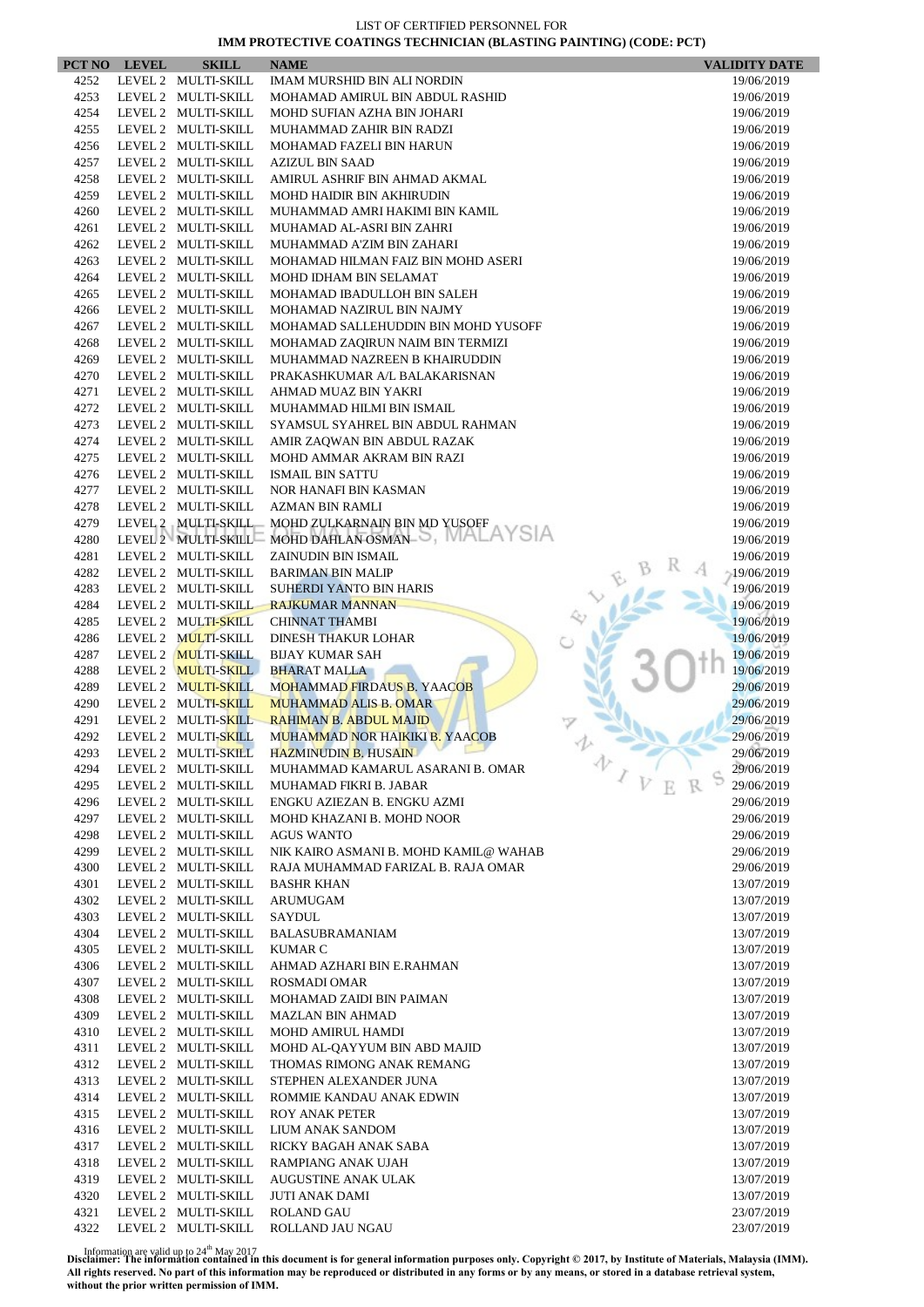$\overline{\phantom{a}}$ 

| PCT NO | <b>LEVEL</b> | <b>SKILL</b>        | <b>NAME</b>                          | <b>VALIDITY DATE</b>     |
|--------|--------------|---------------------|--------------------------------------|--------------------------|
| 4323   |              | LEVEL 2 MULTI-SKILL | <b>KENNEDY TINGANG ENDEY</b>         | 23/07/2019               |
| 4324   |              | LEVEL 2 MULTI-SKILL | TELAJAN ANAK JANDAN                  | 23/07/2019               |
| 4325   |              | LEVEL 2 MULTI-SKILL | <b>MAGAI ANAK UJOH</b>               | 23/07/2019               |
| 4326   |              | LEVEL 2 MULTI-SKILL | <b>JULIS AK KAMPONG</b>              | 23/07/2019               |
| 4327   |              | LEVEL 2 MULTI-SKILL | ASUANDY ANAK ALI                     | 23/07/2019               |
| 4328   |              | LEVEL 2 MULTI-SKILL | RONNIE HENRY PUDING                  | 23/07/2019               |
| 4329   |              | LEVEL 1 BLASTER     | <b>ARTHUR BAJENG</b>                 | 03/08/2019               |
| 4330   |              | LEVEL 1 BLASTER     | FEVIAN ANAK DONALD                   | 03/08/2019               |
| 4331   |              | LEVEL 2 MULTI-SKILL | MICHAEL AK BANGAU                    | 03/08/2019               |
| 4332   |              | LEVEL 2 MULTI-SKILL | <b>MOHD KHALID BIN IBRAHIM</b>       | 03/08/2019               |
| 4333   |              | LEVEL 2 MULTI-SKILL | STEWARD USIN AK AKAU                 | 03/08/2019               |
| 4334   |              | LEVEL 1 BLASTER     | JEFFRY ADIN AK IMBANG                | 03/08/2019               |
| 4335   |              | LEVEL 1 BLASTER     | BRIAN INGGOL A/L BENEDICT            | 03/08/2019               |
| 4336   |              | LEVEL 1 PAINTER     | <b>JERRY AK KIROH</b>                | 03/08/2019               |
| 4337   |              | LEVEL 1 BLASTER     | <b>JANGGA AK SALANG</b>              | 03/08/2019               |
| 4338   |              | LEVEL 1 BLASTER     | MICHAEL GEMA AK UNGON                | 03/08/2019               |
| 4339   |              | LEVEL 2 MULTI-SKILL | KENNEDY MARAN AK IRANG               | 03/08/2019               |
| 4340   |              | LEVEL 2 MULTI-SKILL | MORGAN BUDA AK BUSANG                | 03/08/2019               |
| 4341   |              | LEVEL 1 BLASTER     | NYALONG AK GUANG                     | 03/08/2019               |
| 4342   |              | LEVEL 1 BLASTER     | PETER AK LAPOK                       | 03/08/2019               |
| 4343   |              | LEVEL 1 BLASTER     | <b>RICKY AK LASU</b>                 | 03/08/2019               |
| 4344   |              | LEVEL 2 MULTI-SKILL | <b>GADEM YAM</b>                     | 03/08/2019               |
| 4345   |              | LEVEL 1 BLASTER     | JIMBUN ANAK UMBAL                    | 03/08/2019               |
| 4346   |              | LEVEL 1 BLASTER     | DONNY ANAK DOWIN                     | 03/08/2019               |
| 4347   |              | LEVEL 2 MULTI-SKILL | <b>ALBERT BIN ULUM</b>               | 03/08/2019               |
| 4348   |              | LEVEL 2 MULTI-SKILL | DONNY SUWEN AK PANDONG               | 03/08/2019               |
| 4349   |              | LEVEL 2 MULTI-SKILL | AHMAD SHARIFUDIN BIN ABDUL HAMID     | 18/08/2019               |
| 4350   |              | LEVEL 2 MULTI-SKILL | AHMAD TARMIZI BIN HARUN              | 18/08/2019               |
| 4351   |              | LEVEL 2 MULTI-SKILL | MOHAMAD ARIF BIN HUSSIN MALAYSIA     | 18/08/2019               |
| 4352   |              | LEVEL 2 MULTI-SKILL | MOHAMMAD AZIZUN BIN MOHD AZMAN       | 18/08/2019               |
| 4353   |              | LEVEL 2 MULTI-SKILL | MOHAMAD SAFIQ BIN AHMAD KAMIL        | 18/08/2019               |
| 4354   |              | LEVEL 2 MULTI-SKILL | MOHAMAD ZARIFI HAKIMI BIN AZIZ       | 18/08/2019               |
| 4355   |              | LEVEL 2 MULTI-SKILL | <b>MOHAMAD ALIFF BIN ABDUL WAHID</b> | 18/08/2019               |
| 4356   |              | LEVEL 2 MULTI-SKILL | MOHD FADZHIL HANAFI BIN ISMAIL       | 18/08/2019               |
| 4357   |              | LEVEL 2 MULTI-SKILL | MOHAMAD FAIRUS BIN MAT ISA           | 18/08/2019               |
| 4358   |              | LEVEL 2 MULTI-SKILL | MUHAIMIN SYAFIQ BIN MARZUKI          | 18/08/2019               |
| 4359   |              | LEVEL 2 MULTI-SKILL | <b>MUHAMMAD ALIF BIN ABDULLAH</b>    | 18/08/2019               |
| 4360   |              | LEVEL 2 MULTI-SKILL | MUHAMMAD AMIRUL AIMAN BIN MOHD NOOR  | 18/08/2019               |
| 4361   |              | LEVEL 2 MULTI-SKILL | <b>MUHAMMAD AZIZI BIN SAID</b>       | 18/08/2019               |
| 4362   |              | LEVEL 2 MULTI-SKILL | MUHAMMAD HAMDAN BIN AG.NOH           | 18/08/2019               |
| 4363   |              | LEVEL 2 MULTI-SKILL | <b>MUHAMMAD SYAKIR BIN ISMAIL</b>    | 18/08/2019               |
| 4364   |              | LEVEL 2 MULTI-SKILL | MUHAMMAD AMIRUL FAKHRI BIN AMRAN     | 18/08/2019               |
| 4365   |              | LEVEL 2 MULTI-SKILL | <b>CHRISTOPHER ANAK LENGGIE</b>      | 办<br>27/08/2019          |
| 4366   |              | LEVEL 2 MULTI-SKILL | DANA ANAK ALI                        | $\sqrt{V}$<br>27/08/2019 |
| 4367   |              | LEVEL 2 MULTI-SKILL | FLORA ANAK SUJANG                    | 27/08/2019               |
| 4368   |              | LEVEL 2 MULTI-SKILL | FRANKIE ANAK UMBAT                   | 27/08/2019               |
| 4369   |              | LEVEL 2 MULTI-SKILL | HII SHIING BIN                       | 27/08/2019               |
| 4370   |              | LEVEL 2 MULTI-SKILL | <b>JACKSON ANAK TUMIN</b>            | 27/08/2019               |
| 4371   |              | LEVEL 2 MULTI-SKILL | <b>MANGGA ANAK ULOK</b>              | 27/08/2019               |
| 4372   |              | LEVEL 2 MULTI-SKILL | SARIBAN ANAK BUDA                    | 27/08/2019               |
| 4373   |              | LEVEL 2 MULTI-SKILL | AUGUSTIN ANAK TINGGAI                | 27/08/2019               |
| 4374   |              | LEVEL 2 MULTI-SKILL | MOHD NURAZIDEEN BIN SABU             | 27/08/2019               |
| 4375   |              | LEVEL 2 MULTI-SKILL | RICHMOND SARRAN JANTING              | 27/08/2019               |
| 4376   |              | LEVEL 2 MULTI-SKILL | <b>EMPAWIE AK BRUNSIN</b>            | 27/08/2019               |
| 4377   |              | LEVEL 2 MULTI-SKILL | <b>GEERY GARIT GALAU</b>             | 27/08/2019               |
| 4378   |              | LEVEL 2 MULTI-SKILL | RAYMOND SIMONG AK MASING             | 27/08/2019               |
| 4379   |              | LEVEL 2 MULTI-SKILL | <b>MOHD SULONG B JAMAN</b>           | 27/08/2019               |
| 4380   |              | LEVEL 2 MULTI-SKILL | HARRY BAJAI                          | 27/08/2019               |
| 4381   |              | LEVEL 2 MULTI-SKILL | NELSON IBANG ANAK SILLING            | 27/08/2019               |
| 4382   |              | LEVEL 2 MULTI-SKILL | ABDUL GHANI BIN HERMANSYAH CHANG     | 27/08/2019               |
| 4383   |              | LEVEL 2 MULTI-SKILL | <b>MOHD ZIN BIN JAAFAR</b>           | 29/09/2019               |
| 4384   |              | LEVEL 2 MULTI-SKILL | MOHD SAED BIN HJ MARYUNI             | 29/09/2019               |
| 4385   |              | LEVEL 2 MULTI-SKILL | ZAY YAR MOE                          | 29/09/2019               |
| 4386   |              | LEVEL 2 MULTI-SKILL | AZRI IRSYAD B. AHMAD DERAMAN         | 29/09/2019               |
| 4387   |              | LEVEL 2 MULTI-SKILL | KYAW KYAW                            | 29/09/2019               |
| 4388   |              | LEVEL 2 MULTI-SKILL | MOHD LUFTI BIN IBRAHIM               | 29/09/2019               |
| 4389   |              | LEVEL 2 MULTI-SKILL | AHMAD TASNIM BIN ZULMADI             | 29/09/2019               |
| 4390   |              | LEVEL 2 MULTI-SKILL | MOHAMMAD FIRZUAN BIN SHAARY          | 29/09/2019               |
| 4391   |              | LEVEL 2 MULTI-SKILL | MUHAMAD AIMAN BIN MAT HUSSAIN        | 29/09/2019               |
| 4392   |              | LEVEL 2 MULTI-SKILL | MUHAMMAD ZULKHAIRI BIN BAKAR         | 29/09/2019               |
| 4393   |              | LEVEL 2 MULTI-SKILL | MUHAMAD HAZIRUL ASYRAF BIN BAHARUDIN | 29/09/2019               |
|        |              |                     |                                      |                          |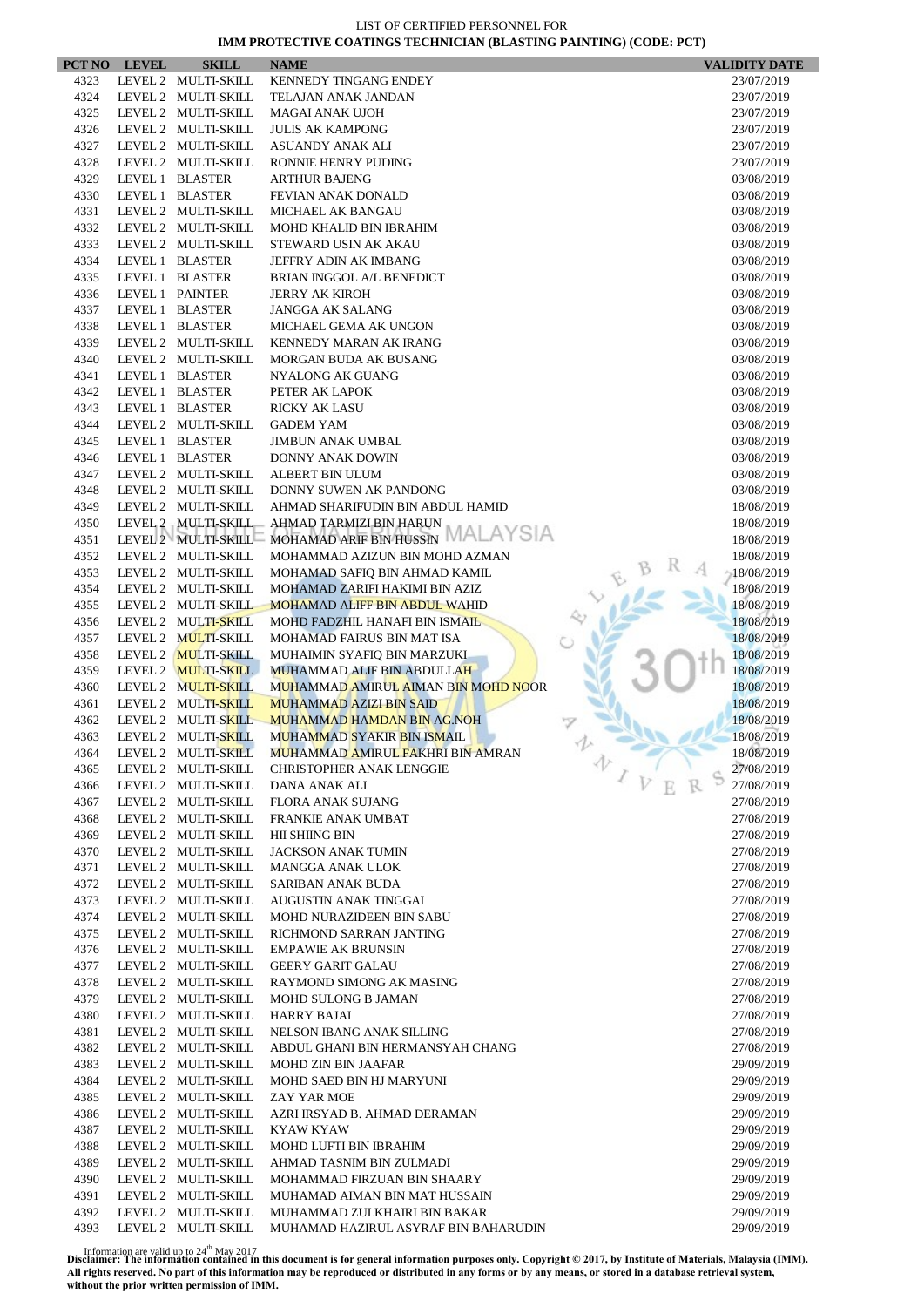| PCT NO       | <b>LEVEL</b> | <b>SKILL</b>                               | <b>NAME</b>                                                             | <b>VALIDITY DATE</b>        |
|--------------|--------------|--------------------------------------------|-------------------------------------------------------------------------|-----------------------------|
| 4394         |              | LEVEL 2 MULTI-SKILL                        | MUHAMAD NUR HISHAM BIN RASIDIN                                          | 29/09/2019                  |
| 4395         |              | LEVEL 2 MULTI-SKILL                        | TASMEER BIN MOHAMAD TAMIN BALAKRISHNAN                                  | 29/09/2019                  |
| 4396         |              | LEVEL 2 MULTI-SKILL                        | LUQMAN HAKIMI B MOHAMAD                                                 | 29/09/2019                  |
| 4397         |              | LEVEL 2 MULTI-SKILL                        | MUHAMMAD MUZAMMIL BIN DAHARI                                            | 29/09/2019                  |
| 4398         |              | LEVEL 2 MULTI-SKILL                        | AHMAD SHAKIRIN BIN AHMAD ZULRUSHDI                                      | 29/09/2019                  |
| 4399         |              | LEVEL 2 MULTI-SKILL                        | MUHAMMAD SYAFFIQ ASRAF BIN JAMADI                                       | 29/09/2019                  |
| 4400<br>4401 |              | LEVEL 2 MULTI-SKILL<br>LEVEL 2 MULTI-SKILL | MUHAMMAD NADZIRUL MUBIN BIN MOHAMED SHAH<br>MOKHALISH AZZAM BIN MOKHTAR | 29/09/2019<br>29/09/2019    |
| 4402         |              | LEVEL 2 MULTI-SKILL                        | MUHAMMAD ASMA'I BIN YUSOP                                               | 29/09/2019                  |
| 4403         |              | LEVEL 2 MULTI-SKILL                        | AZIM BIN CHE HASSAN                                                     | 29/09/2019                  |
| 4404         |              | LEVEL 2 MULTI-SKILL                        | MUHAMMAD SYAFIO BIN NAWI                                                | 29/09/2019                  |
| 4405         |              | LEVEL 2 MULTI-SKILL                        | AHMAD ABDUL MUADZ B MAT TALIB                                           | 29/09/2019                  |
| 4406         |              | LEVEL 2 MULTI-SKILL                        | ABDUL HAKIM BIN HASSAN                                                  | 29/09/2019                  |
| 4407         |              | LEVEL 2 MULTI-SKILL                        | SYIHAM KAROMI BIN HUSSIN                                                | 29/09/2019                  |
| 4408         |              | LEVEL 2 MULTI-SKILL                        | MOHAMAD RIZWAN BIN MOHAMED                                              | 29/09/2019                  |
| 4409         |              | LEVEL 2 MULTI-SKILL                        | FAIZUL IKHWAN BIN FADZIL                                                | 29/09/2019                  |
| 4410         |              | LEVEL 2 MULTI-SKILL                        | NOR AZRIL BIN ABDUL RAHMAN                                              | 29/09/2019                  |
| 4411         |              | LEVEL 2 MULTI-SKILL                        | MOHD SYAMSUL ASYRAF BIN ABDUL PATAHAH                                   | 29/09/2019                  |
| 4412<br>4413 |              | LEVEL 2 MULTI-SKILL<br>LEVEL 2 MULTI-SKILL | HAYWARD ENTERI ANAK FRANCIS<br>HEILLIE GRANT ANAK CHERY                 | 14/10/2019                  |
| 4414         |              | LEVEL 2 MULTI-SKILL                        | <b>ROLEN LIHAN</b>                                                      | 14/10/2019<br>14/10/2019    |
| 4415         |              | LEVEL 2 MULTI-SKILL                        | <b>CHRIS LASAU</b>                                                      | 14/10/2019                  |
| 4416         |              | LEVEL 2 MULTI-SKILL                        | WILLIAM VOON LIAN HAW                                                   | 14/10/2019                  |
| 4417         |              | LEVEL 2 MULTI-SKILL                        | WILSON ANAK NGELAI                                                      | 14/10/2019                  |
| 4418         |              | LEVEL 2 MULTI-SKILL                        | <b>DEDY MANIK</b>                                                       | 15/10/2019                  |
| 4419         |              | LEVEL 2 MULTI-SKILL                        | HENDRA WIDI JAYA SIMANJUNTAK                                            | 15/10/2019                  |
| 4420         |              | LEVEL 2 MULTI-SKILL                        | <b>ASRIL</b>                                                            | 15/10/2019                  |
| 4421         |              | LEVEL 2 MULTI-SKILL                        | AHMAD SARI<br>jumahadi haris IALS, MALAYSIA                             | 15/10/2019                  |
| 4422         |              | LEVEL 2 MULTI-SKILL                        |                                                                         | 15/10/2019                  |
| 4423         |              | LEVEL 2 MULTI-SKILL                        | <b>BENY</b>                                                             | 15/10/2019                  |
| 4424<br>4425 |              | LEVEL 2 MULTI-SKILL<br>LEVEL 2 MULTI-SKILL | <b>ERWANSYAH</b><br><b>GUNAWAN FRENCHIUS NABABAN</b>                    | $-15/10/2019$<br>15/10/2019 |
| 4426         |              | LEVEL 2 MULTI-SKILL                        | <b>BAMBANG GUNAWAN</b>                                                  | 15/10/2019                  |
| 4427         |              | LEVEL 2 MULTI-SKILL                        | RAJA MUHAMMAD FARID                                                     | 15/10/2019                  |
| 4428         |              | LEVEL 2 MULTI-SKILL                        | MD SHAHJALAL                                                            | 15/10/2019                  |
| 4429         |              | LEVEL 2 MULTI-SKILL                        | <b>GANGA RAM BAM</b>                                                    | 15/10/2019                  |
| 4430         |              | LEVEL 2 MULTI-SKILL                        | <b>ADRIS BIN KENJUN</b>                                                 | 15/10/2019                  |
| 4431         |              | LEVEL 2 MULTI-SKILL                        | <b>MING AUNG</b>                                                        | 15/10/2019                  |
| 4432         |              | LEVEL 2 MULTI-SKILL                        | <b>SAW KHING SA MON</b>                                                 | 15/10/2019                  |
| 4433         |              | LEVEL 2 MULTI-SKILL                        | <b>HASRON BIN HASSAN</b>                                                | 22/10/2019                  |
| 4434         |              | LEVEL 2 MULTI-SKILL                        | <b>MUHD LATIFF BIN ABU BAKAR</b>                                        | 22/10/2019                  |
| 4435<br>4436 |              | LEVEL 2 MULTI-SKILL<br>LEVEL 2 MULTI-SKILL | <b>CHUNDAU ANAK ISA</b><br>$\bar{\diamondsuit}$<br>JORDEN LIAN JALONG   | 22/10/2019<br>22/10/2019    |
| 4437         |              | LEVEL 2 MULTI-SKILL                        | $\mathcal{I}$ $\mathcal{V}$<br>YOHANNES JUSTINE PAGUN                   | 22/10/2019                  |
| 4438         |              | LEVEL 2 MULTI-SKILL                        | PESPA TARANG ANAK BANGSA                                                | 22/10/2019                  |
| 4439         |              | LEVEL 2 MULTI-SKILL                        | <b>MACKENZIE RAY ANAK TONY</b>                                          | 22/10/2019                  |
| 4440         |              | LEVEL 2 MULTI-SKILL                        | <b>TEGAP ANAK STEPHEN</b>                                               | 22/10/2019                  |
| 4441         |              | LEVEL 2 MULTI-SKILL                        | <b>REUEL ABRAHAM</b>                                                    | 22/10/2019                  |
| 4442         |              | LEVEL 2 MULTI-SKILL                        | JEFFERY BALOK LUANG                                                     | 22/10/2019                  |
| 4443         |              | LEVEL 2 MULTI-SKILL                        | <b>NELSON ANAK SAGAT</b>                                                | 22/10/2019                  |
| 4444         |              | LEVEL 2 MULTI-SKILL                        | BERNARD ANAK NYALONG                                                    | 22/10/2019                  |
| 4445<br>4446 |              | LEVEL 2 MULTI-SKILL<br>LEVEL 2 MULTI-SKILL | <b>JUSTINE JALONG MOSES</b><br><b>MCBOUGLAS BRITHEN RUDIF</b>           | 22/10/2019<br>22/10/2019    |
| 4447         |              | LEVEL 2 MULTI-SKILL                        | <b>ALFONSO GILBERT</b>                                                  | 22/10/2019                  |
| 4448         |              | LEVEL 2 MULTI-SKILL                        | KHAIRULNIZAM SARBINI                                                    | 22/10/2019                  |
| 4449         |              | LEVEL 2 MULTI-SKILL                        | STANYCER BIN SADUMON                                                    | 02/11/2019                  |
| 4450         |              | LEVEL 2 MULTI-SKILL                        | PHILIP SURUGO                                                           | 02/11/2019                  |
| 4451         |              | LEVEL 2 MULTI-SKILL                        | <b>ULIE ANAK AIT</b>                                                    | 02/11/2019                  |
| 4452         |              | LEVEL 2 MULTI-SKILL                        | <b>MARVIN BARU</b>                                                      | 02/11/2019                  |
| 4453         |              | LEVEL 2 MULTI-SKILL                        | MOHD NOOR NIZAM BIN MOHAMMED SHEBLI                                     | 02/11/2019                  |
| 4454         |              | LEVEL 2 MULTI-SKILL                        | NIK FAIZAL BIN KHOLIK                                                   | 02/11/2019                  |
| 4455         |              | LEVEL 2 MULTI-SKILL                        | <b>MOHD JOHAN BIN HUSSIN</b>                                            | 02/11/2019                  |
| 4456         |              | LEVEL 2 MULTI-SKILL                        | KHAIRUL SYAHRAN BIN SARBINI                                             | 02/11/2019                  |
| 4457<br>4458 |              | LEVEL 2 MULTI-SKILL<br>LEVEL 2 MULTI-SKILL | MOHD HAFIZ BIN MOHAMAD<br>MOHD ARIFF AMIRUDDIN BIN MOHD AZUWA           | 03/11/2019<br>03/11/2019    |
| 4459         |              | LEVEL 2 MULTI-SKILL                        | MOHD FAUZI BIN ABDUL KADIR                                              | 03/11/2019                  |
| 4460         |              | LEVEL 2 MULTI-SKILL                        | MOHD RAFIZOL BIN WAHAB                                                  | 03/11/2019                  |
| 4461         |              | LEVEL 2 MULTI-SKILL                        | MOHD ZUKIMAN BAHARI BIN KHALID                                          | 03/11/2019                  |
| 4462         |              | LEVEL 2 MULTI-SKILL                        | PAUZI BIN MAHAMAD                                                       | 03/11/2019                  |
| 4463         |              | LEVEL 2 MULTI-SKILL                        | MOHD SULAINI BIN MOHAMED ZAHARI                                         | 03/11/2019                  |
| 4464         |              | LEVEL 2 MULTI-SKILL                        | <b>MOHD FAIZOL BIN MUDA</b>                                             | 03/11/2019                  |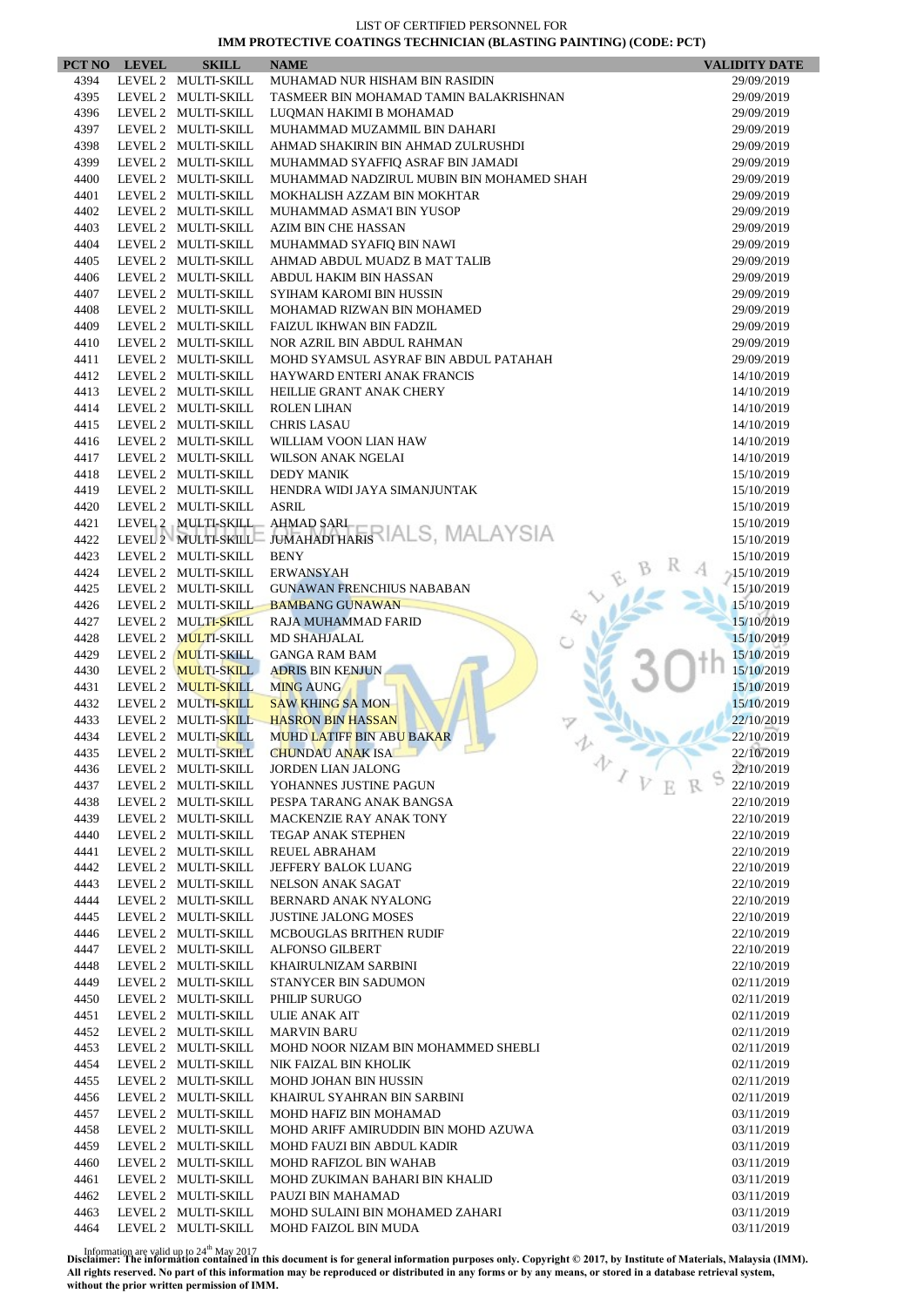| PCT NO       | <b>LEVEL</b> | <b>SKILL</b>                               | <b>NAME</b>                                          | <b>VALIDITY DATE</b>     |
|--------------|--------------|--------------------------------------------|------------------------------------------------------|--------------------------|
| 4465         |              | LEVEL 2 MULTI-SKILL                        | KHAIRUL IZWAN BIN ROSLI                              | 03/11/2019               |
| 4466         |              | LEVEL 2 MULTI-SKILL                        | MOHD KHAIRUL ANWAR BIN ABDULLAH                      | 03/11/2019               |
| 4467         |              | LEVEL 2 MULTI-SKILL                        | MOHD KHAIRIL BIN OTHMAN                              | 03/11/2019               |
| 4468         |              | LEVEL 2 MULTI-SKILL                        | <b>VALENTINE GAMA</b>                                | 07/11/2019               |
| 4469         |              | LEVEL 2 MULTI-SKILL                        | <b>SELI DRISA</b>                                    | 07/11/2019               |
| 4470         |              | LEVEL 2 MULTI-SKILL                        | <b>JASON COLLIN</b>                                  | 07/11/2019               |
| 4471         |              | LEVEL 2 MULTI-SKILL                        | <b>JULIAN NGAU</b>                                   | 07/11/2019               |
| 4472         |              | LEVEL 2 MULTI-SKILL                        | STENLEY JANANG                                       | 07/11/2019               |
| 4473         |              | LEVEL 2 MULTI-SKILL                        | MICHAEL BRYAN MINIM                                  | 07/11/2019               |
| 4474         |              | LEVEL 2 MULTI-SKILL                        | SYARIFUDDIN ISMAIL                                   | 07/11/2019               |
| 4475         |              | LEVEL 2 MULTI-SKILL                        | <b>BARRY JUK LAING</b>                               | 07/11/2019               |
| 4476         |              | LEVEL 2 MULTI-SKILL                        | PAGAG LIBAT                                          | 07/11/2019               |
| 4477         |              | LEVEL 2 MULTI-SKILL                        | <b>ARIFFIN KILAT</b>                                 | 07/11/2019               |
| 4478         |              | LEVEL 2 MULTI-SKILL                        | <b>ALEXSON SANDA</b>                                 | 07/11/2019               |
| 4479         |              | LEVEL 2 MULTI-SKILL                        | <b>CHAM CHIONG CHIN</b>                              | 07/11/2019               |
| 4480         |              | LEVEL 2 MULTI-SKILL                        | <b>MOHD REDHWAN LIMAN</b>                            | 07/11/2019               |
| 4481         |              | LEVEL 2 MULTI-SKILL                        | <b>JUTI TAWAN</b>                                    | 07/11/2019               |
| 4482<br>4483 |              | LEVEL 2 MULTI-SKILL<br>LEVEL 2 MULTI-SKILL | <b>DONY SINAW KIPAR</b>                              | 07/11/2019               |
|              |              | LEVEL 2 MULTI-SKILL                        | JOANNES PHILIP ANAK TELAJA<br><b>BILLY ANAK JULY</b> | 10/11/2019               |
| 4484<br>4485 |              | LEVEL 2 MULTI-SKILL                        | ATHANASIUS ANAK WILLIE                               | 10/11/2019<br>10/11/2019 |
| 4486         |              | LEVEL 2 MULTI-SKILL                        | <b>COLIN NABUN</b>                                   | 10/11/2019               |
| 4487         |              | LEVEL 2 MULTI-SKILL                        | <b>EDWARD CHUNG</b>                                  | 10/11/2019               |
| 4488         |              | LEVEL 1 PAINTER                            | YAU YEE HAI                                          | 10/11/2019               |
| 4489         |              | LEVEL 2 MULTI-SKILL                        | ARN AUNDRYLEON ANTHONY                               | 07/11/2019               |
| 4490         |              | LEVEL 2 MULTI-SKILL                        | <b>LARRY ANAK KUJAT</b>                              | 10/11/2019               |
| 4491         |              | LEVEL 1 BLASTER                            | <b>JACKSON MICHEAL</b>                               | 02/12/2019               |
| 4492         |              | LEVEL 1 BLASTER                            | JUSTIN TONY ANAK ANCHUM                              | 02/12/2019               |
| 4493         |              | LEVEL 2 MULTI-SKILL                        | TOMSON ANAK ANDING S, MALAYSIA                       | 02/12/2019               |
| 4494         |              | LEVEL 2 MULTI-SKILL                        | MOHD SUFIAN BIN MAD HANSAM                           | 02/12/2019               |
| 4495         |              | LEVEL 2 MULTI-SKILL                        | ANDY ANAK MANCHA                                     | $-02/12/2019$            |
| 4496         |              | LEVEL 2 MULTI-SKILL                        | <b>EDWARD CHONG</b>                                  | 02/12/2019               |
| 4497         |              | LEVEL 2 MULTI-SKILL                        | <b>NAJIB BIN MOHAMAD</b>                             | 02/12/2019               |
| 4498         |              | LEVEL 2 MULTI-SKILL                        | MUHAMMAD MIRDAT BIN NASRI                            | 02/12/2019               |
| 4518         |              | LEVEL 2 MULTI-SKILL                        | DEMENAND USAH ANAK BENSON                            | 18/12/2019               |
| 4519         |              | LEVEL 2 MULTI-SKILL                        | JACKLY ANAK BILITANG                                 | 18/12/2019               |
| 4520         |              | LEVEL 2 MULTI-SKILL                        | <b>DAVID KONG</b>                                    | 18/12/2019               |
| 4521         |              | LEVEL 2 MULTI-SKILL                        | <b>ANTHONY TANG YU HOCK</b>                          | 21/12/2019               |
| 4522         |              | LEVEL 2 MULTI-SKILL                        | <b>ALEXSTER NYALAYANG AK RIDUN</b>                   | 21/12/2019               |
| 4523         |              | LEVEL 1 BLASTER                            | <b>MAXMILLAN GIMANG AK AMI</b>                       | 21/12/2019               |
| 4524         |              | LEVEL 2 MULTI-SKILL                        | PHILEMON UJAI AK NYANGGAU                            | 21/12/2019               |
| 4525         |              | LEVEL 1 BLASTER                            | PHILIP ANAK LANGIT                                   | 21/12/2019               |
| 4526         |              | LEVEL 2 MULTI-SKILL                        | CHRISTY AK IBRAHIM                                   | 办<br>21/12/2019          |
| 4527         |              | LEVEL 2 MULTI-SKILL                        | FILIX MAXWELL ANAK JINGAN                            | 21/12/2019               |
| 4528         |              | LEVEL 1 BLASTER                            | MAMAT AK LIJAT                                       | 21/12/2019               |
| 4529         |              | LEVEL 2 MULTI-SKILL                        | SIDI ANAK LAU                                        | 21/12/2019               |
| 4530         |              | LEVEL 1 BLASTER                            | YII KEE SIONG                                        | 21/12/2019               |
| 4531         |              | LEVEL 2 MULTI-SKILL                        | PIERCE RALPHILLOUS ANAK JACKWAY                      | 21/12/2019               |
| 4532         |              | LEVEL 1 BLASTER                            | TAN ANAK NGADAN                                      | 21/12/2019               |
| 4634         |              | LEVEL 2 MULTI-SKILL                        | LUTA JAYAN                                           | 16/02/2020               |
| 4635         |              | LEVEL 2 MULTI-SKILL                        | DONNY DYLANE AK LULAH                                | 16/02/2020               |
| 4636         |              | LEVEL 2 MULTI-SKILL                        | LANGGIR ANAK BUSUT                                   | 16/02/2020               |
| 4637         |              | LEVEL 1 BLASTER                            | <b>NEO ANAK GIN</b>                                  | 16/02/2020               |
| 4638         |              | LEVEL 2 MULTI-SKILL                        | <b>KEVIN ANAK CHUAN</b>                              | 16/02/2020               |
| 4639         |              | LEVEL 1 BLASTER                            | LAURENT ANAK JACOB                                   | 16/02/2020               |
| 4640         |              | LEVEL 2 MULTI-SKILL<br>LEVEL 1 BLASTER     | STANLEY ANAK ENTILIE                                 | 16/02/2020               |
| 4641         |              |                                            | BRAHIM BIN YAHYA                                     | 16/02/2020               |
| 4642         |              | LEVEL 2 MULTI-SKILL                        | JARUM ANAK ABIT                                      | 16/02/2020               |
| 4643<br>4644 |              | LEVEL 2 MULTI-SKILL<br>LEVEL 2 MULTI-SKILL | EMONG ANAK NYANGGAU<br>NYELANG ANAK TEGONG           | 16/02/2020<br>16/02/2020 |
| 4645         |              | LEVEL 1 BLASTER                            | ERICDEVON ANAK WILSON BAKI                           | 16/02/2020               |
| 4646         |              | LEVEL 2 MULTI-SKILL                        | JONATHAN NGILO SAUL                                  | 16/02/2020               |
| 4647         |              | LEVEL 1 BLASTER                            | <b>ADI ANAK RUNIE</b>                                | 16/02/2020               |
| 4648         |              | LEVEL 2 MULTI-SKILL                        | KUNSIL ANAK JANTING                                  | 16/02/2020               |
| 5139         |              | LEVEL 1 PAINTER                            | TONY ANAK BAKAK                                      | 05/02/2019               |
| 5144         |              | LEVEL 1 BLASTER                            | <b>BUDA ANAK SAGING</b>                              | 05/02/2019               |
| 5589         |              | LEVEL 2 MULTI-SKILL                        | <b>CHANDRAN DORASAMY</b>                             | 04/06/2018               |
| 5590         |              | LEVEL 2 MULTI-SKILL                        | MOHD ANNUAR MOHAMED                                  | 04/06/2018               |
| 5591         |              | LEVEL 2 MULTI-SKILL                        | NANTHA KUMAR SOORYA PRAKASA                          | 04/06/2018               |
| 5592         |              | LEVEL 2 MULTI-SKILL                        | DANIEL NANANG                                        | 04/06/2018               |
| 5593         |              | LEVEL 2 MULTI-SKILL                        | MUHAMMAD NOR SHAFIQ ABDUL RAZAK                      | 04/06/2018               |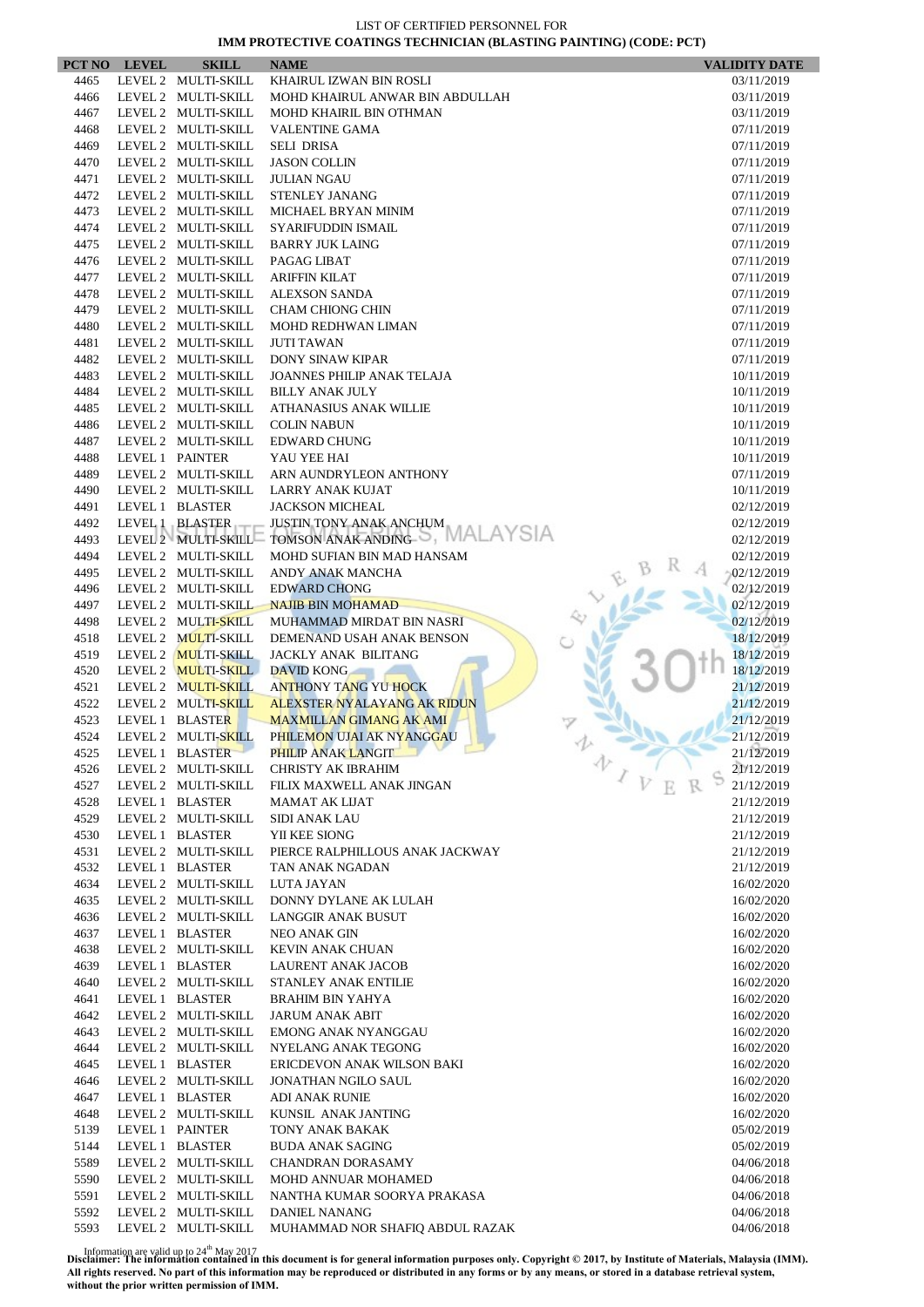|      | PCT NO LEVEL | <b>SKILL</b>        | <b>NAME</b>                              | <b>VALIDITY DATE</b> |
|------|--------------|---------------------|------------------------------------------|----------------------|
| 5594 |              | LEVEL 2 MULTI-SKILL | MOHD FADLI AULAMEDOR                     | 04/06/2018           |
| 5595 |              | LEVEL 2 MULTI-SKILL | MUHAMMAD HURAIRAH ABU HABIDAH            | 04/06/2018           |
| 5596 |              | LEVEL 2 MULTI-SKILL | YE QI CHIU                               | 04/06/2018           |
| 5597 |              | LEVEL 2 MULTI-SKILL | MOHAMAD YUNUS YUSOP                      | 04/06/2018           |
| 5598 |              | LEVEL 2 MULTI-SKILL | <b>AZMYDY MOHAMAD</b>                    | 24/05/2018           |
| 5599 |              | LEVEL 2 MULTI-SKILL | <b>DAVID RENAU</b>                       | 24/05/2018           |
| 5600 |              | LEVEL 2 MULTI-SKILL | <b>FRANCIS ALEK</b>                      | 24/05/2018           |
| 5601 |              | LEVEL 2 MULTI-SKILL | <b>JOHN JINGENG</b>                      | 24/05/2018           |
| 5602 |              | LEVEL 2 MULTI-SKILL | <b>JOSEPH BUKUS</b>                      | 24/05/2018           |
| 5603 |              | LEVEL 2 MULTI-SKILL | <b>KEBUN AK TOM</b>                      | 24/05/2018           |
| 5604 |              | LEVEL 2 MULTI-SKILL | MOHD FAIZAL ABDULLAH                     | 24/05/2018           |
| 5605 |              | LEVEL 2 MULTI-SKILL | <b>ASI LIBAT</b>                         | 12/06/2018           |
| 5606 |              | LEVEL 2 MULTI-SKILL | <b>FRANCIS LOUISE UNDING</b>             | 12/06/2018           |
| 5607 |              | LEVEL 2 MULTI-SKILL | <b>JOSEPH BACHAN</b>                     | 12/06/2018           |
| 5608 |              | LEVEL 2 MULTI-SKILL | MOHAMAD SENIN SAAT                       | 12/06/2018           |
| 5609 |              | LEVEL 2 MULTI-SKILL | MOHD FAKHRUDDIN HJ ABDULLAH              | 12/06/2018           |
| 5610 |              | LEVEL 2 MULTI-SKILL | <b>RYANT MAGA</b>                        | 12/06/2018           |
| 5611 |              | LEVEL 2 MULTI-SKILL | SHAHRUDIN MOHAMAD H. KASIM               | 12/06/2018           |
| 5612 |              | LEVEL 2 MULTI-SKILL | THOMAS AK WILLIAM NGADAN                 | 12/06/2018           |
| 5613 |              | LEVEL 2 MULTI-SKILL | ANSELM ANSA KAMPIT                       | 28/06/2018           |
| 5614 |              | LEVEL 2 MULTI-SKILL | <b>BUANG MAIL</b>                        | 28/06/2018           |
| 5615 |              | LEVEL 2 MULTI-SKILL | DANIEL NGAU JOK                          | 28/06/2018           |
| 5616 |              | LEVEL 2 MULTI-SKILL | <b>EMANG KATIN</b>                       | 28/06/2018           |
| 5617 |              | LEVEL 2 MULTI-SKILL | <b>JEFFRY NYAMBAR</b>                    | 28/06/2018           |
| 5618 |              | LEVEL 2 MULTI-SKILL | KENNEDY MENYANGGAI                       | 28/06/2018           |
| 5619 |              | LEVEL 2 MULTI-SKILL | MOHAMAD SHAHRUL WAHAB                    | 28/06/2018           |
| 5620 |              | LEVEL 2 MULTI-SKILL | <b>MOSSES LUAT</b>                       | 28/06/2018           |
| 5621 |              | LEVEL 2 MULTI-SKILL | GANGGANG ANGKAH                          | 28/06/2018           |
| 5622 |              | LEVEL 2 MULTI-SKILL | SAMUELLOUIS-RIALS, MALAYSIA              | 28/06/2018           |
| 5623 |              | LEVEL 2 MULTI-SKILL | <b>ALEXION JELAPIAN</b>                  | 27/06/2018           |
| 5624 |              | LEVEL 2 MULTI-SKILL | <b>ATTA MOSTAPHA</b>                     | 27/06/2018           |
| 5625 |              | LEVEL 2 MULTI-SKILL | <b>AUGUSTINE GERUGU ABAI</b>             | 27/06/2018           |
| 5626 |              | LEVEL 2 MULTI-SKILL | <b>CONSTANTINE RAPHAEL BONG BIH JIUN</b> | 27/06/2018           |
| 5627 |              | LEVEL 2 MULTI-SKILL | <b>DAINNY JOSEPH</b>                     | 27/06/2018           |
| 5628 |              | LEVEL 2 MULTI-SKILL | <b>DELLY LAMUN</b>                       | 27/06/2018           |
| 5629 |              | LEVEL 2 MULTI-SKILL | <b>DYLAN PATRICK</b>                     | 27/06/2018           |
| 5630 |              | LEVEL 2 MULTI-SKILL | <b>GUNONG AMPAS</b>                      | 27/06/2018           |
| 5631 |              | LEVEL 2 MULTI-SKILL | <b>JOHNNY EMPENI</b>                     | 27/06/2018           |
| 5632 |              | LEVEL 2 MULTI-SKILL | <b>MOHAMAD AFIKA MOHD BED</b>            | 27/06/2018           |
| 5633 |              | LEVEL 2 MULTI-SKILL | <b>MOHAMAD SAYONO SUNARTI</b>            | 27/06/2018           |
| 5634 |              | LEVEL 2 MULTI-SKILL | <b>NASRAM KAMAL</b>                      | 27/06/2018           |
| 5635 |              | LEVEL 2 MULTI-SKILL | NELSON UBANG                             | 27/06/2018           |
| 5636 |              | LEVEL 2 MULTI-SKILL | NICHOLAS ANYIE NGAU                      | 办<br>27/06/2018      |
| 5637 |              | LEVEL 2 MULTI-SKILL | <b>STEAVFALLIC LIHAN</b>                 | 27/06/2018           |
| 5638 |              | LEVEL 2 MULTI-SKILL | <b>SURAYA IBRAHIM</b>                    | 27/06/2018           |
| 5639 |              | LEVEL 2 MULTI-SKILL | <b>SYAZUAN IBRAHIM</b>                   | 27/06/2018           |
| 5640 |              | LEVEL 2 MULTI-SKILL | <b>TANOON EH BOON</b>                    | 27/06/2018           |
| 5641 |              | LEVEL 2 MULTI-SKILL | ANDY TANI                                | 30/07/2018           |
| 5642 |              | LEVEL 2 MULTI-SKILL | <b>CROSTON LIANG RAMBA</b>               | 30/07/2018           |
| 5643 |              | LEVEL 2 MULTI-SKILL | <b>HENRY JALONG NGAU</b>                 | 30/07/2018           |
| 5644 |              | LEVEL 2 MULTI-SKILL | <b>JENGGI LANYAU</b>                     | 30/07/2018           |
| 5645 |              | LEVEL 2 MULTI-SKILL | <b>JOHNNY LUJING</b>                     | 30/07/2018           |
| 5646 |              | LEVEL 2 MULTI-SKILL | <b>JUSTIN JUGAH</b>                      | 30/07/2018           |
| 5647 |              | LEVEL 1 PAINTER     | MOHD MUNIZAM ARABI'AN                    | 30/07/2018           |
| 5648 |              | LEVEL 2 MULTI-SKILL | <b>CHONG SEIN NGO</b>                    | 30/07/2018           |
| 5649 |              | LEVEL 2 MULTI-SKILL | OLIVER GANI LAWRENCE ASSAN               | 30/07/2018           |
| 5650 |              | LEVEL 2 MULTI-SKILL | PETRUS ROSON NENET                       | 30/07/2018           |
| 5651 |              | LEVEL 2 MULTI-SKILL | ROBBY BILONG                             | 30/07/2018           |
| 5652 |              | LEVEL 2 MULTI-SKILL | <b>SIMON BANA JAM</b>                    | 30/07/2018           |
| 5653 |              | LEVEL 2 MULTI-SKILL | WILLIAM SIMON BANA                       | 30/07/2018           |
| 5654 |              | LEVEL 2 MULTI-SKILL | ZACHARY JUDY                             | 30/07/2018           |
| 5656 |              | LEVEL 2 MULTI-SKILL | <b>CHARLES ANDERSON HENRY</b>            | 13/07/2018           |
| 5657 |              | LEVEL 2 MULTI-SKILL | <b>DUSTIN AJIT ANING</b>                 | 13/07/2018           |
| 5658 |              | LEVEL 2 MULTI-SKILL | <b>EBI MEDANG</b>                        | 13/07/2018           |
| 5659 |              | LEVEL 2 MULTI-SKILL | <b>GARRY PANDONG</b>                     | 13/07/2018           |
| 5660 |              | LEVEL 2 MULTI-SKILL | <b>GEOFFERY ZALI</b>                     | 13/07/2018           |
| 5661 |              | LEVEL 2 MULTI-SKILL | JEFFERY CLINTON KAMIL                    | 13/07/2018           |
| 5662 |              | LEVEL 2 MULTI-SKILL | <b>LENNON MILANG</b>                     | 13/07/2018           |
| 5663 |              | LEVEL 2 MULTI-SKILL | LESLIE JELUING NICHOLAS                  | 13/07/2018           |
| 5664 |              | LEVEL 2 MULTI-SKILL | <b>MAPANG BUYOK</b>                      | 13/07/2018           |
| 5665 |              | LEVEL 2 MULTI-SKILL | MOHD ARFIYAN ABDULLAH                    | 13/07/2018           |
|      |              |                     |                                          |                      |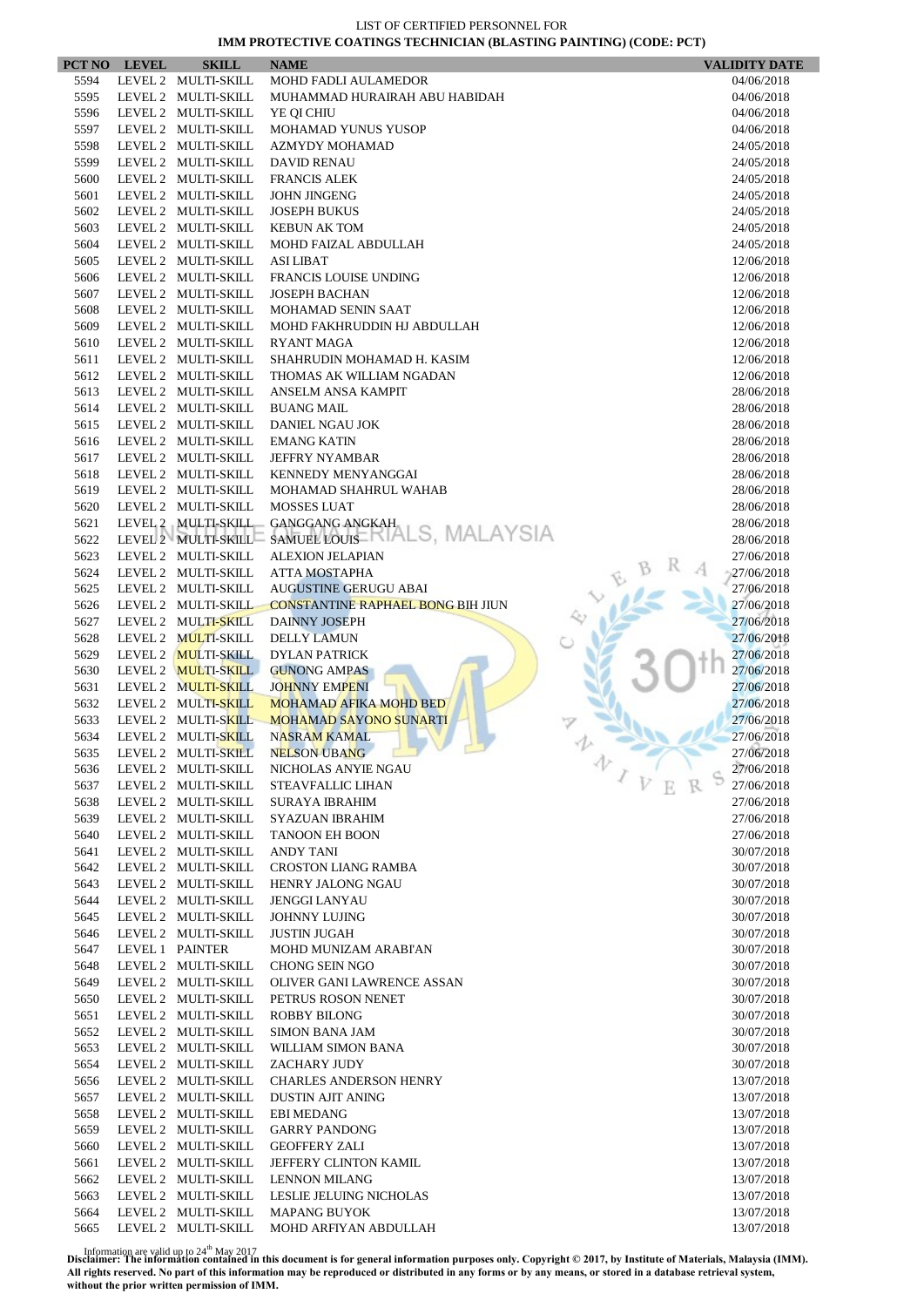|      | PCT NO LEVEL | <b>SKILL</b>        | <b>NAME</b>                                          | <b>VALIDITY DATE</b> |
|------|--------------|---------------------|------------------------------------------------------|----------------------|
| 5666 |              | LEVEL 2 MULTI-SKILL | NICHOLAS NYIAN LAWAI                                 | 13/07/2018           |
| 5667 |              | LEVEL 2 MULTI-SKILL | WILSON AJANG LAWAI                                   | 13/07/2018           |
| 5679 |              | LEVEL 2 MULTI-SKILL | PRABHAGARAN A/L SUNDRAM                              | 13/08/2020           |
| 5681 |              | LEVEL 2 MULTI-SKILL | PRASANTH A/L PERUMAL                                 | 13/08/2020           |
| 5684 |              | LEVEL 2 MULTI-SKILL | ROBIN LIAN NGALAI                                    | 28/06/2018           |
| 5764 |              | LEVEL 2 MULTI-SKILL | <b>ISMAIL MOHD KASSIM</b>                            | 06/11/2020           |
| 5765 |              | LEVEL 2 MULTI-SKILL | <b>MATHEW BERANDI</b>                                | 06/11/2020           |
| 5934 |              | LEVEL 2 MULTI-SKILL | EDWARD ANAK JENGING                                  | 06/05/2021           |
| 5969 |              | LEVEL 2 MULTI-SKILL | AHMAD ATIQURRAHMAN BIN JULAI                         | 12/08/2021           |
| 5970 |              | LEVEL 2 MULTI-SKILL | ANTHONY CLARET DOMINIC                               | 12/08/2021           |
| 5971 |              | LEVEL 2 MULTI-SKILL | <b>CYRIL JABU EDMUND</b>                             | 12/08/2021           |
| 5972 |              | LEVEL 2 MULTI-SKILL | FAIQ AQMAL BIN JEMALI                                | 12/08/2021           |
| 5973 |              | LEVEL 2 MULTI-SKILL | <b>JERMAIN LEO</b>                                   | 12/08/2021           |
| 5974 |              | LEVEL 2 MULTI-SKILL | KEVIN JEFFERSON ANAK JEFFREY                         | 12/08/2021           |
| 5975 |              | LEVEL 2 MULTI-SKILL | LIPAN ANAK TUGONG                                    | 12/08/2021           |
| 5976 |              | LEVEL 2 MULTI-SKILL | <b>VENON APOI ARANG</b>                              | 12/08/2021           |
| 5977 |              | LEVEL 2 MULTI-SKILL | AMAR BIN HJ SYARKAWI                                 | 25/08/2021           |
| 5978 |              | LEVEL 2 MULTI-SKILL | <b>M CHOIRUL MASNA</b>                               | 25/08/2021           |
| 5979 |              | LEVEL 2 MULTI-SKILL | MUHD ADZROL BIN DRAMAN                               | 25/08/2021           |
| 5980 |              | LEVEL 2 MULTI-SKILL | <b>SUKARTA BIN MUKRAM</b>                            | 25/08/2021           |
| 5981 |              | LEVEL 2 MULTI-SKILL | ZULSHARIS ANAK MUNCIS                                | 09/09/2021           |
| 5982 |              | LEVEL 2 MULTI-SKILL | <b>RAYMOND LANGUB</b>                                | 09/09/2021           |
| 5983 |              | LEVEL 2 MULTI-SKILL | NGARANGGAL ANAK RANDI                                | 09/09/2021           |
| 5984 |              | LEVEL 2 MULTI-SKILL | THOMAS ANAK BUAN                                     | 09/09/2021           |
| 5985 |              | LEVEL 2 MULTI-SKILL | <b>ALVIN BETONG</b>                                  | 09/09/2021           |
| 5986 |              | LEVEL 2 MULTI-SKILL | FREDDY ANAK DANIEL EKAU                              | 09/09/2021           |
| 5987 |              | LEVEL 2 MULTI-SKILL | <b>JAMAL BIN BOJENG</b>                              | 09/09/2021           |
| 5988 |              | LEVEL 2 MULTI-SKILL | <b>JULIAS ANAK ANTULU</b>                            | 09/09/2021           |
| 5989 |              |                     | LEVEL 2 MULTI-SKILL JUSTIN KULLEH ANAK TUA, MALAYSIA | 09/09/2021           |
| 5990 |              | LEVEL 2 MULTI-SKILL | <b>LAWRENCE KIMENG</b>                               | 09/09/2021           |
| 5991 |              | LEVEL 2 MULTI-SKILL | NICHOLAS ABUN MANDERSON                              | 09/09/2021           |
| 5992 |              | LEVEL 2 MULTI-SKILL | WILBERT ANAK JUGAH                                   | 09/09/2021           |
| 5994 |              | LEVEL 2 MULTI-SKILL | <b>ABDULLAH BIN ABU BAKAR</b>                        | 30/08/2021           |
| 5995 |              | LEVEL 2 MULTI-SKILL | AKBAR BIN MAT SINU                                   | 30/08/2021           |
| 5996 |              | LEVEL 2 MULTI-SKILL | MUHAMMAD HAFISZULL SAFIQ BIN KOSENIN                 | 30/08/2021           |
| 5997 |              | LEVEL 2 MULTI-SKILL | MUHAMMAD NUR AMMER BASHA BIN BA <mark>XKI</mark> AR  | 30/08/2021           |
| 5998 |              | LEVEL 2 MULTI-SKILL | <b>RANA RAJU</b>                                     | 30/08/2021           |
| 5999 |              | LEVEL 2 MULTI-SKILL | <b>TIRMIZIE BIN RASUL</b>                            | 30/08/2021           |
| 6000 |              | LEVEL 2 MULTI-SKILL | ZAINAL RUZALMIE BIN ZAINAL ABIDIN                    | 30/08/2021           |
| 6001 |              | LEVEL 2 MULTI-SKILL | <b>BHARAT DHARJI</b>                                 | 30/09/2021           |
| 6002 |              | LEVEL 2 MULTI-SKILL | <b>TASLIM MD</b>                                     | 30/09/2021           |
| 6003 |              | LEVEL 2 MULTI-SKILL | <b>OM PRAKASH YADAV</b>                              | 30/09/2021           |
| 6004 |              | LEVEL 2 MULTI-SKILL | 办<br>TARA BAHADUR THARA                              | 30/09/2021           |
| 6005 |              | LEVEL 1 PAINTER     | DURGA BAHADUR RAI                                    | 30/09/2021           |
| 6006 |              | LEVEL 1 PAINTER     | <b>GANBIR PUN MAGAR</b>                              | 30/09/2021           |
| 6007 |              | LEVEL 1 PAINTER     | KABI RAJ KHATRI                                      | 30/09/2021           |
| 6009 |              | LEVEL 1 PAINTER     | KHADGA BAHADUR RAI                                   | 30/09/2021           |
| 6012 |              | LEVEL 1 PAINTER     | <b>UJAR SING GHARTI MAGAR</b>                        | 30/09/2021           |
| 6026 |              | LEVEL 2 MULTI-SKILL | AL AMIN AKHANDA                                      | 18/09/2021           |
| 6027 |              | LEVEL 2 MULTI-SKILL | ALI AYAZ                                             | 18/09/2021           |
| 6028 |              | LEVEL 2 MULTI-SKILL | AMIRUL AZAM BIN GHAFAR                               | 18/09/2021           |
| 6029 |              | LEVEL 2 MULTI-SKILL | <b>ASAD KHAN</b>                                     | 18/09/2021           |
| 6030 |              | LEVEL 2 MULTI-SKILL | ATTIQ MUHAMMAD SHAMAS UL HAQ                         | 18/09/2021           |
| 6031 |              | LEVEL 2 MULTI-SKILL | <b>MAMUN</b>                                         | 18/09/2021           |
| 6032 |              | LEVEL 2 MULTI-SKILL | MUHAMMAD SYAFIQ BIN AZAHAR                           | 18/09/2021           |
| 6033 |              | LEVEL 2 MULTI-SKILL | <b>NAIM BIN MADDA</b>                                | 18/09/2021           |
| 6034 |              | LEVEL 2 MULTI-SKILL | NIHER RANJAN SARKAR                                  |                      |
| 6035 |              | LEVEL 2 MULTI-SKILL | <b>RAFIQUL ISLAM</b>                                 | 18/09/2021           |
| 6036 |              | LEVEL 2 MULTI-SKILL |                                                      | 18/09/2021           |
|      |              |                     | RASHEDUL ISLAM                                       | 18/09/2021           |
| 6037 |              | LEVEL 2 MULTI-SKILL | <b>RAZU</b>                                          | 18/09/2021           |
| 6038 |              | LEVEL 2 MULTI-SKILL | REHMAN JOMAR                                         | 18/09/2021           |
| 6039 |              | LEVEL 2 MULTI-SKILL | <b>SALEH AHMED</b>                                   | 18/09/2021           |
| 6040 |              | LEVEL 2 MULTI-SKILL | <b>SHAH ZAMIN</b>                                    | 18/09/2021           |
| 6041 |              | LEVEL 2 MULTI-SKILL | SHOHIDUL ISLAM                                       | 18/09/2021           |
| 6042 |              | LEVEL 2 MULTI-SKILL | SININ BIN ABDULLAH                                   | 18/09/2021           |
| 6043 |              | LEVEL 2 MULTI-SKILL | CHOW CHONG SAM                                       | 17/10/2021           |
| 6044 |              | LEVEL 2 MULTI-SKILL | <b>FAWAD KHAN</b>                                    | 17/10/2021           |
| 6045 |              | LEVEL 2 MULTI-SKILL | <b>HAOJIE ZHANG</b>                                  | 17/10/2021           |
| 6046 |              | LEVEL 2 MULTI-SKILL | LEI CHEN                                             | 17/10/2021           |
| 6047 |              | LEVEL 2 MULTI-SKILL | <b>SHAUKAT ALI</b>                                   | 17/10/2021           |
| 6048 |              | LEVEL 2 MULTI-SKILL | <b>SHUALI</b>                                        | 17/10/2021           |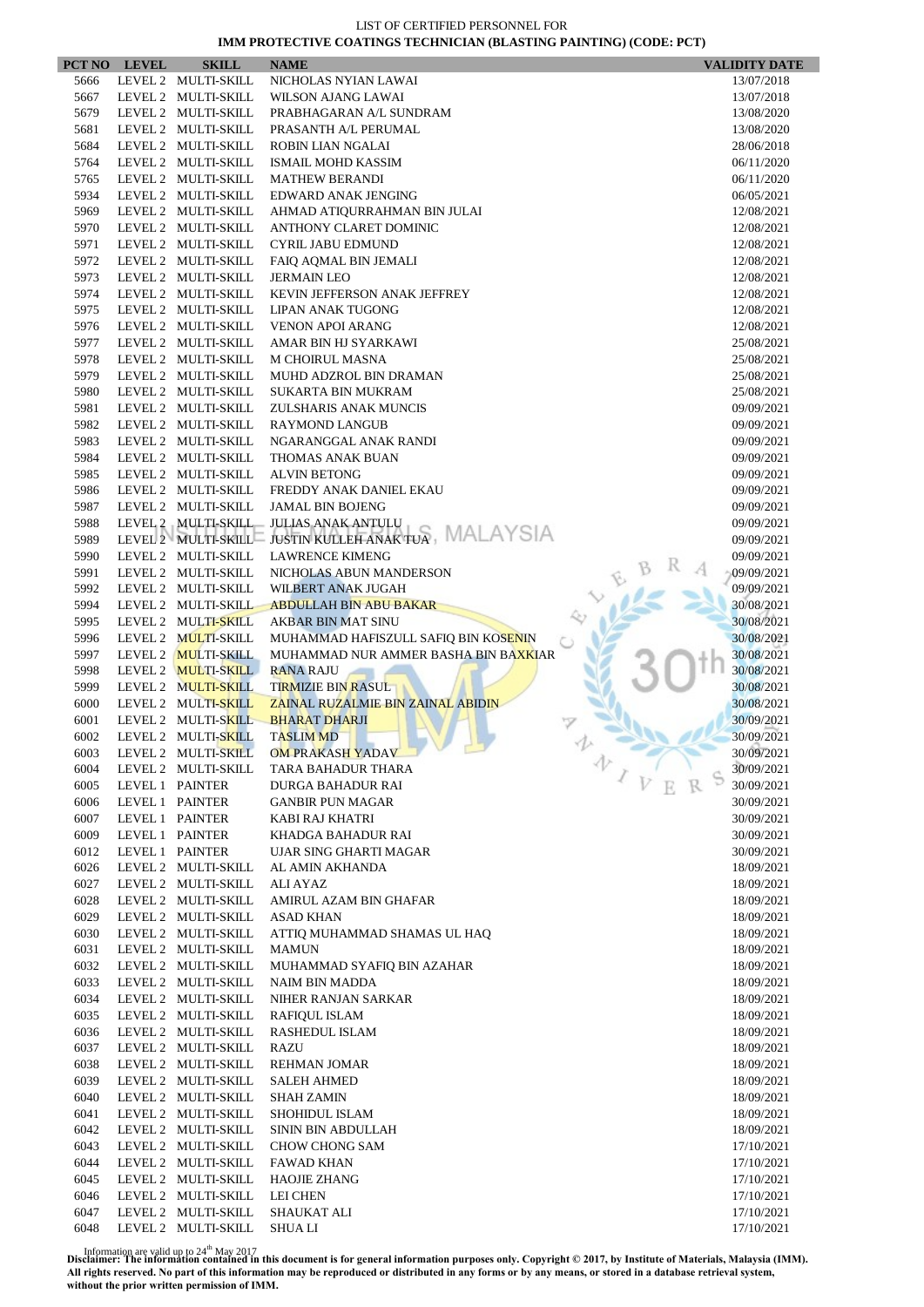|              | PCT NO LEVEL | <b>SKILL</b>                               | <b>NAME</b>                                               | <b>VALIDITY DATE</b>     |
|--------------|--------------|--------------------------------------------|-----------------------------------------------------------|--------------------------|
| 6049         |              | LEVEL 2 MULTI-SKILL                        | <b>TAO WANG</b>                                           | 17/10/2021               |
| 6050         |              | LEVEL 2 MULTI-SKILL                        | XIAOQIANG ZHANG                                           | 17/10/2021               |
| 6051         |              | LEVEL 2 MULTI-SKILL                        | YINGJU LI                                                 | 17/10/2021               |
| 6052         |              | LEVEL 2 MULTI-SKILL                        | YONGNING HOU                                              | 17/10/2021               |
| 6053         |              | LEVEL 2 MULTI-SKILL                        | NICKY KADING LUSAK                                        | 15/10/2021               |
| 6054         |              | LEVEL 2 MULTI-SKILL                        | <b>RIMUN ANAK PO</b>                                      | 15/10/2021               |
| 6055         |              | LEVEL 2 MULTI-SKILL                        | DEXTER AK VINCENT                                         | 15/10/2021               |
| 6056         |              | LEVEL 2 MULTI-SKILL                        | <b>JERRY ENDEY</b>                                        | 15/10/2021               |
| 6057         |              | LEVEL 1 BLASTER                            | MOHD NUR FIRDAUS BIN MARZUKI<br>AUGUSTINE PETER ANAK MANG | 15/10/2021               |
| 6059<br>6078 |              | LEVEL 2 MULTI-SKILL<br>LEVEL 2 MULTI-SKILL | AMINUDDIN BIN MOHAMAD@ISMAIL                              | 25/11/2021<br>24/11/2021 |
| 6079         |              | LEVEL 2 MULTI-SKILL                        | ENDY RIZAL BIN NAZHAR                                     | 24/11/2021               |
| 6080         |              | LEVEL 2 MULTI-SKILL                        | <b>ISMAIL BIN SIDIK</b>                                   | 24/11/2021               |
| 6081         |              | LEVEL 2 MULTI-SKILL                        | <b>MAHADI BIN AHMAD</b>                                   | 24/11/2021               |
| 6082         |              | LEVEL 2 MULTI-SKILL                        | <b>MOHD HARRIS BIN ARSHAD</b>                             | 24/11/2021               |
| 6083         |              | LEVEL 2 MULTI-SKILL                        | MOHD SHAFIE BIN MAJELAN                                   | 24/11/2021               |
| 6084         |              | LEVEL 2 MULTI-SKILL                        | MUSTAFFA NAREZAM BIN BAKAR                                | 24/11/2021               |
| 6085         |              | LEVEL 2 MULTI-SKILL                        | NELSON ANAK JOSEPH SUMBANG                                | 24/11/2021               |
| 6087         |              | LEVEL 2 MULTI-SKILL                        | <b>AHMAD FAKRIZAN</b>                                     | 15/01/2022               |
| 6088         |              | LEVEL 1 PAINTER                            | <b>MOLLA RASEL</b>                                        | 15/01/2022               |
| 6089         |              | LEVEL 2 MULTI-SKILL                        | MOHD HAFIZI FARIO BIN MOHD                                | 15/01/2022               |
| 6090         |              | LEVEL 2 MULTI-SKILL                        | MUHAMMAD TAUFIQ BIN IBRAHIM                               | 15/01/2022               |
| 6091         |              | LEVEL 2 MULTI-SKILL                        | MOHAMAD FAIZAL BIN HARUN                                  | 15/01/2022               |
| 6092         |              | LEVEL 2 MULTI-SKILL                        | MOHD FARID BIN MAT NAWI                                   | 15/01/2022               |
| 6093         |              | LEVEL 2 MULTI-SKILL                        | MUHAMAD SHAHIR BIN OTHMAN                                 | 15/01/2022               |
| 6094         |              | LEVEL 2 MULTI-SKILL                        | <b>AMDAT HOSSAIN</b>                                      | 15/01/2022               |
| 6095         |              | LEVEL 2 MULTI-SKILL                        | <b>JOWEL</b>                                              | 15/01/2022               |
| 6096         |              | LEVEL 2 MULTI-SKILL                        | <b>JIMMY ANAK MUJAH</b>                                   | 15/01/2022               |
| 6097         |              | LEVEL 2 MULTI-SKILL                        | MOHAMMAD JUMMAN PRODKAN LAYSIA                            | 15/01/2022               |
| 6098         |              | LEVEL 2 MULTI-SKILL                        | <b>FENG TAO</b>                                           | 18/01/2022               |
| 6099         |              | LEVEL 2 MULTI-SKILL                        | HAIRUL NIZAM BIN TUMIN                                    | 18/01/2022               |
| 6100         |              | LEVEL 2 MULTI-SKILL                        | LI SHUAI                                                  | 18/01/2022               |
| 6101         |              | LEVEL 2 MULTI-SKILL                        | <b>MOHAMAD BIN MOHAMAD TAHER</b>                          | 18/01/2022               |
| 6102<br>6103 |              | LEVEL 2 MULTI-SKILL<br>LEVEL 2 MULTI-SKILL | MOHD NIZAM BIN BORHAN                                     | 18/01/2022<br>18/01/2022 |
| 6104         |              | LEVEL 2 MULTI-SKILL                        | MOHD RAZI BIN MOHD RAYA<br>MOSTAPA KAMAL ABDUL LATIF      | 18/01/2022               |
| 6105         |              | LEVEL 2 MULTI-SKILL                        | <b>NORAZMI BIN SENIN</b>                                  | 18/01/2022               |
| 6106         |              | LEVEL 2 MULTI-SKILL                        | <b>SUN JIE</b>                                            | 18/01/2022               |
| 6107         |              | LEVEL 2 MULTI-SKILL                        | <b>SUN WEIS HENG</b>                                      | 18/01/2022               |
| 6108         |              | LEVEL 2 MULTI-SKILL                        | <b>SUN WEN MING</b>                                       | 18/01/2022               |
| 6109         |              | LEVEL 2 MULTI-SKILL                        | SYED ZAWANI BIN SYED OTHMAN                               | 18/01/2022               |
| 6110         |              | LEVEL 2 MULTI-SKILL                        | <b>TIAN YONG JIE</b>                                      | 18/01/2022               |
| 6111         |              | LEVEL 2 MULTI-SKILL                        | WANG WEN FENG                                             | 办<br>18/01/2022          |
| 6112         |              | LEVEL 2 MULTI-SKILL                        | WAN MOHD AFIF BIN WAN MAHADI                              | 18/01/2022               |
| 6113         |              | LEVEL 2 MULTI-SKILL                        | ZHANG HAIJUN                                              | 18/01/2022               |
| 6114         |              | LEVEL 2 MULTI-SKILL                        | ADIT JINGGONG                                             | 15/01/2022               |
| 6115         |              | LEVEL 2 MULTI-SKILL                        | <b>ALBERT LAW</b>                                         | 15/01/2022               |
| 6116         |              | LEVEL 2 MULTI-SKILL                        | ALVIN APOI PADAN                                          | 15/01/2022               |
| 6117         |              | LEVEL 2 MULTI-SKILL                        | ANGKING ANAK TUNGOK                                       | 15/01/2022               |
| 6118         |              | LEVEL 2 MULTI-SKILL                        | <b>ARTHUR MGILO STEPHEN</b><br>ATONG ANAK LABING          | 15/01/2022               |
| 6119<br>6120 |              | LEVEL 2 MULTI-SKILL<br>LEVEL 2 MULTI-SKILL | DAVID ANAK ENGAM                                          | 15/01/2022<br>15/01/2022 |
| 6121         |              | LEVEL 2 MULTI-SKILL                        | HERMAN ANAK EMBAM                                         | 15/01/2022               |
| 6122         |              | LEVEL 2 MULTI-SKILL                        | <b>JAMES ANAK JUGAH</b>                                   | 15/01/2022               |
| 6123         |              | LEVEL 2 MULTI-SKILL                        | <b>JAMES ANAK UKING</b>                                   | 15/01/2022               |
| 6124         |              | LEVEL 2 MULTI-SKILL                        | KALONG ANAK LABING                                        | 15/01/2022               |
| 6125         |              | LEVEL 2 MULTI-SKILL                        | LEE ANAK JANDA                                            | 15/01/2022               |
| 6126         |              | LEVEL 2 MULTI-SKILL                        | MOHAMMAD FARIN BIN ABDUL RANI                             | 15/01/2022               |
| 6127         |              | LEVEL 2 MULTI-SKILL                        | MOHD IMANNUDYN MOHAMMAD ZAHIR                             | 15/01/2022               |
| 6128         |              | LEVEL 2 MULTI-SKILL                        | MUHAMMAD ZULKARNAIN BIN BAHARUDDIN                        | 15/01/2022               |
| 6129         |              | LEVEL 2 MULTI-SKILL                        | <b>MUT ANAK LAMPUN</b>                                    | 15/01/2022               |
| 6130         |              | LEVEL 2 MULTI-SKILL                        | RAMLI ANAK LANI                                           | 15/01/2022               |
| 6131         |              | LEVEL 2 MULTI-SKILL                        | ROY MARTIN ANAK IBAK                                      | 15/01/2022               |
| 6132         |              | LEVEL 2 MULTI-SKILL                        | SAUL TIBANG                                               | 15/01/2022               |
| 6133         |              | LEVEL 2 MULTI-SKILL                        | THOMAS ANAK GENDANG                                       | 15/01/2022               |
| 6134         |              | LEVEL 2 MULTI-SKILL                        | TOMMY COOPER TUKAU                                        | 15/01/2022               |
| 6135         |              | LEVEL 2 MULTI-SKILL                        | WESELI ANAK ATANG                                         | 15/01/2022               |
| 6136         |              | LEVEL 2 MULTI-SKILL                        | WILLIAM ANAK KU                                           | 15/01/2022               |
| 6137         |              | LEVEL 2 MULTI-SKILL                        | ALWIN ANAK RAIT                                           | 05/02/2022               |
| 6138<br>6139 |              | LEVEL 2 MULTI-SKILL                        | <b>CATOM ANAK LUANG</b>                                   | 05/02/2022               |
|              |              | LEVEL 2 MULTI-SKILL                        | JEFFERY ANAK POK                                          | 05/02/2022               |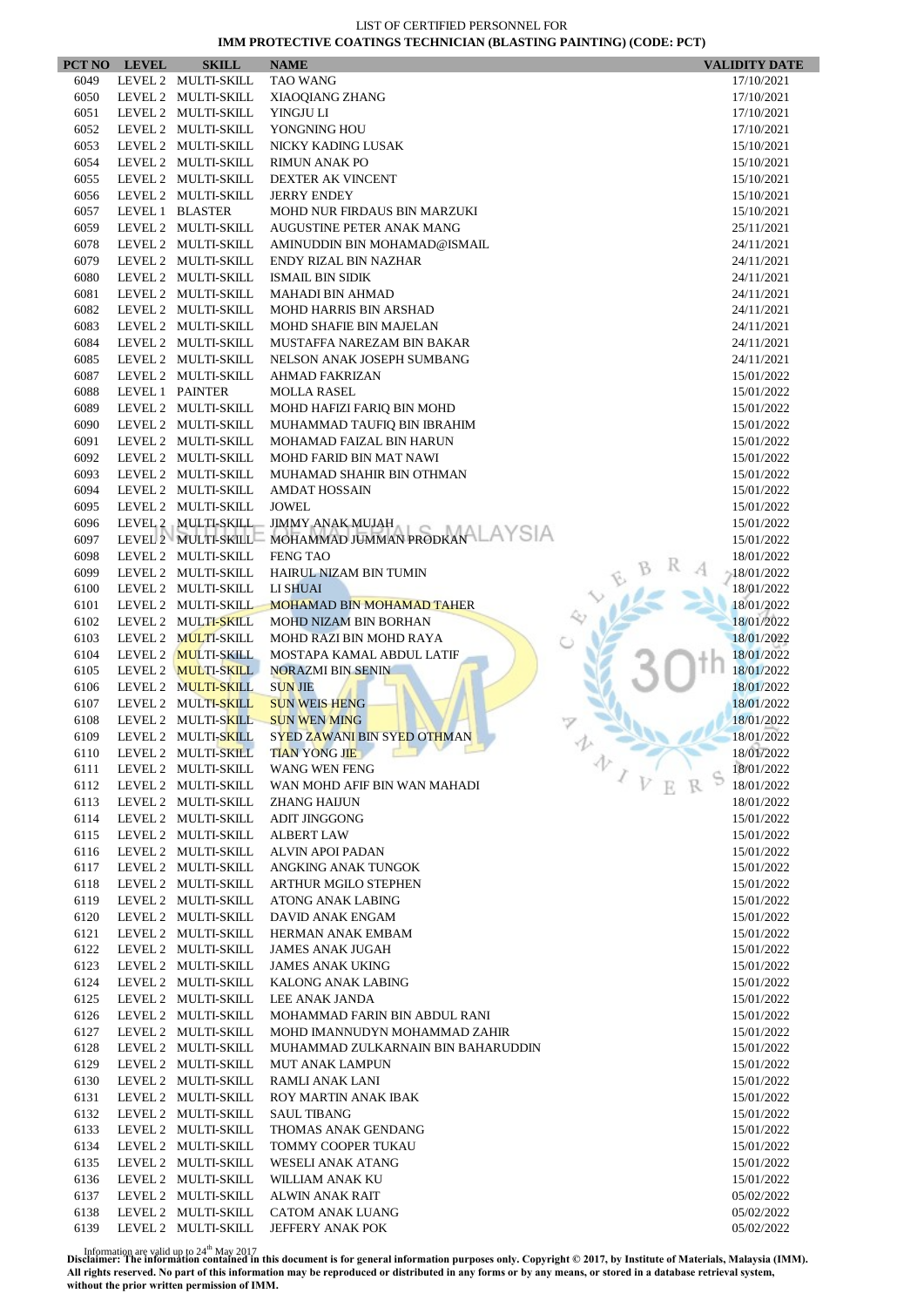| 6140<br>LEVEL 2 MULTI-SKILL<br>JOSHUA NELSON @ BODONG ANAK KESONG<br>05/02/2022<br>6141<br>LEVEL 2 MULTI-SKILL<br><b>LOUIS ANAK LING</b><br>05/02/2022<br>6142<br>LEVEL 2 MULTI-SKILL<br>05/02/2022<br>NANDUM AK MAJA<br>6143<br>LEVEL 2 MULTI-SKILL<br><b>RUDY ANAK MAMBU</b><br>05/02/2022<br>6144<br>LEVEL 2 MULTI-SKILL<br><b>SAGA AK BEJI</b><br>05/02/2022<br>6145<br>LEVEL 2 MULTI-SKILL<br>25/08/2021<br><b>BUI VAN BAC</b><br>LEVEL 2 MULTI-SKILL<br>6146<br>PHAM XUAN TAN<br>25/08/2021<br>6147<br>LEVEL 2 MULTI-SKILL<br>LE HONG TRIEU<br>25/08/2021<br>6148<br>LEVEL 2 MULTI-SKILL<br>NGUYEN TRUONG THANH<br>25/08/2021<br>6149<br>LEVEL 2 MULTI-SKILL<br><b>NGUYEN VAN AN</b><br>25/08/2021<br>6150<br>LEVEL 2 MULTI-SKILL<br>NGUYEN VAN HAI<br>25/08/2021<br>6151<br>LEVEL 2 MULTI-SKILL<br>NGUYEN VAN TUAN<br>25/08/2021<br>LEVEL 2 MULTI-SKILL<br>6152<br>PHAM VAN QUYET<br>25/08/2021<br>6153<br>LEVEL 2 MULTI-SKILL<br><b>VU TEONG TU</b><br>25/08/2021<br>6154<br>LEVEL 2 MULTI-SKILL<br>23/02/2022<br>MOHD REDZUAN BIN SABARUDDIN<br>LEVEL 2 MULTI-SKILL<br>6155<br>RAMLI BIN ABDUL RAMAN<br>23/02/2022<br>6156<br>LEVEL 2 MULTI-SKILL<br>NICO BIN AMINULLAH<br>23/02/2022<br>6157<br>LEVEL 2 MULTI-SKILL<br>SHAIZAM SAFREE BIN AJID JAAFAR<br>23/02/2022<br>6158<br>LEVEL 2 MULTI-SKILL<br>AMELTHON NOZEL JUE PANJAN<br>23/02/2022<br>LEVEL 2 MULTI-SKILL<br>6159<br><b>RAMIEO BIN RASIMAT</b><br>23/02/2022<br>6160<br>LEVEL 2 MULTI-SKILL<br><b>MOHD AZRIN BIN IDRIS</b><br>23/02/2022<br>LEVEL 2 MULTI-SKILL<br>6161<br><b>ALI JAHANGIR</b><br>17/03/2022<br>6162<br>LEVEL 2 MULTI-SKILL<br><b>BUDDHADEB BISHNUPADA DAS</b><br>17/03/2022<br>6163<br>LEVEL 2 MULTI-SKILL<br><b>ESHWAR TIPANNA</b><br>17/03/2022<br>LEVEL 2 MULTI-SKILL<br>6164<br><b>FEROZ GORUMIYA</b><br>17/03/2022<br>6165<br>LEVEL 2 MULTI-SKILL<br><b>IQBAL MIYA</b><br>17/03/2022<br>LEVEL 2 MULTI-SKILL<br>JITENDRA YADAV CHANDERHAS KUMAR<br>17/03/2022<br>6166<br>LEVEL 2 MULTI-SKILL MALLIKARJUN SHIVRAJ<br>6167<br>17/03/2022<br>LEVEL 2 MULTI-SKILL PANCHANANAN BHAGGADHAR DAS AYSIA<br>6168<br>17/03/2022<br>6169<br>LEVEL 1 PAINTER<br>RAMPADA CHITTARANJAN MONDAL<br>17/03/2022<br>6170<br>LEVEL 2 MULTI-SKILL<br>$-17/03/2022$<br>SAINATH RAM NEWAS TRIPATHI<br>6171<br>LEVEL 2 MULTI-SKILL<br><b>EDISON ANAK KUNTOL</b><br>17/03/2022<br>6172<br>LEVEL 2 MULTI-SKILL<br><b>JERRY ANAK SERIT</b><br>17/03/2022<br>LEVEL 2 MULTI-SKILL<br>17/03/2022<br>6173<br><b>TEONH BEN SIONG</b><br>LEVEL 2 MULTI-SKILL<br>6174<br>17/03/2022<br>MOHD HARITH UGAK MINGGAT<br>LEVEL 2 MULTI-SKILL<br>6175<br>SOUL STALON ANAK STEPHEN<br>17/03/2022<br>17/03/2022<br>6176<br>LEVEL 2 MULTI-SKILL<br><b>JEPPY ANAK MUOR</b><br>6177<br>LEVEL 2 MULTI-SKILL<br><b>VIVIERS ANAK JULIN</b><br>17/03/2022<br>LEVEL 2 MULTI-SKILL<br>17/03/2022<br>6178<br><b>PHILIP ANAK EMPIM</b><br>6179<br>LEVEL 2 MULTI-SKILL<br>ALFRED MAMBU ANAK TARANG<br>16/03/2022<br>LEVEL 2 MULTI-SKILL<br>AUGUSTIN BAYAT ANAK SINGKI<br>16/03/2022<br>6180<br>6181<br>LEVEL 2 MULTI-SKILL<br>16/03/2022<br>DONNY CHARLES DUGGUN AK.MUNJI<br>v<br>16/03/2022<br>6182<br>LEVEL 2 MULTI-SKILL<br>JOHAN BIN HAJI YUSOP/YUSOF<br>16/03/2022<br>6183<br>LEVEL 2 MULTI-SKILL<br>LINANG ANAK CHANGGOL<br>6184<br>LEVEL 2 MULTI-SKILL<br>MOHAMAD HADI BIN MOHAMAD<br>16/03/2022<br>6185<br>LEVEL 2 MULTI-SKILL<br>MOHD SAIFULIZAN BIN SAHARI<br>16/03/2022<br>6186<br>LEVEL 2 MULTI-SKILL<br>MOHD SYAFIQ BIN ISMADI<br>16/03/2022<br>6187<br>LEVEL 2 MULTI-SKILL<br><b>TEGONG JALONG</b><br>16/03/2022<br>LEVEL 2 MULTI-SKILL<br>6188<br>THOMAS ANAK LAKUI<br>16/03/2017<br>6189<br>LEVEL 2 MULTI-SKILL<br>MOE WIN AUNG<br>10/03/2017<br>LEVEL 2 MULTI-SKILL<br>6190<br>KUSERIN BIN MARTIJAN<br>10/03/2017<br>6191<br>LEVEL 2 MULTI-SKILL<br>WONG WAI LOON<br>10/03/2017<br>6192<br>LEVEL 2 MULTI-SKILL<br>MOHAMMAD NASHOR BIN JAELANI<br>10/03/2017<br>6193<br>LEVEL 2 MULTI-SKILL<br>MUHAMAD AMIRUL MUKMININ B. ROSLI<br>10/03/2017<br>6194<br>LEVEL 2 MULTI-SKILL<br><b>MOHD NOR BIN SORIYATI</b><br>10/03/2017<br>6195<br>LEVEL 2 MULTI-SKILL<br>MOHD SIDEK BIN ABD AZIZ<br>10/03/2017<br>LEVEL 2 MULTI-SKILL<br>6196<br>ABDULLAH BIN MOHD ZAIN<br>10/03/2017<br>6197<br>LEVEL 2 MULTI-SKILL<br>OTHMAN BIN KI'IT<br>10/03/2017<br>6198<br>LEVEL 2 MULTI-SKILL<br>LOGANATHAN A/L TANGESPARAN<br>10/03/2017<br>6199<br>LEVEL 2 MULTI-SKILL<br>TAVAKUMAR A/L MUNISAMY<br>10/03/2017<br>LEVEL 2 MULTI-SKILL<br>6200<br>NISHAN PARIYAR<br>10/03/2017<br>6201<br>LEVEL 2 MULTI-SKILL<br>PANKAGE<br>10/03/2017<br>6202<br>LEVEL 2 MULTI-SKILL<br><b>BAJA ANAK NYAMBONG</b><br>30/03/2022<br>6203<br>LEVEL 2 MULTI-SKILL<br>ALMOND INDANG ANAK GARE<br>30/03/2022<br>6204<br>LEVEL 2 MULTI-SKILL<br><b>BILLY MARTIN</b><br>30/03/2022<br>LEVEL 2 MULTI-SKILL<br>6205<br><b>ENTERING ANAK GAGIN</b><br>30/03/2022<br>6206<br>LEVEL 2 MULTI-SKILL<br><b>GARCIA ANAK DINGGAI</b><br>30/03/2022<br>6207<br>LEVEL 2 MULTI-SKILL<br>GARY GLEN ANAK ABA<br>30/03/2022<br>6208<br>LEVEL 2 MULTI-SKILL<br>KIDIENG ANAK IKOK<br>30/03/2022<br>6209<br>LEVEL 2 MULTI-SKILL<br>PUNGGA ANAK PETER<br>30/03/2022<br>6210<br>LEVEL 2 MULTI-SKILL<br>REMY RASAN ANAK SIBA<br>30/03/2022 | PCT NO LEVEL | <b>SKILL</b> | <b>NAME</b> | <b>VALIDITY DATE</b> |
|-------------------------------------------------------------------------------------------------------------------------------------------------------------------------------------------------------------------------------------------------------------------------------------------------------------------------------------------------------------------------------------------------------------------------------------------------------------------------------------------------------------------------------------------------------------------------------------------------------------------------------------------------------------------------------------------------------------------------------------------------------------------------------------------------------------------------------------------------------------------------------------------------------------------------------------------------------------------------------------------------------------------------------------------------------------------------------------------------------------------------------------------------------------------------------------------------------------------------------------------------------------------------------------------------------------------------------------------------------------------------------------------------------------------------------------------------------------------------------------------------------------------------------------------------------------------------------------------------------------------------------------------------------------------------------------------------------------------------------------------------------------------------------------------------------------------------------------------------------------------------------------------------------------------------------------------------------------------------------------------------------------------------------------------------------------------------------------------------------------------------------------------------------------------------------------------------------------------------------------------------------------------------------------------------------------------------------------------------------------------------------------------------------------------------------------------------------------------------------------------------------------------------------------------------------------------------------------------------------------------------------------------------------------------------------------------------------------------------------------------------------------------------------------------------------------------------------------------------------------------------------------------------------------------------------------------------------------------------------------------------------------------------------------------------------------------------------------------------------------------------------------------------------------------------------------------------------------------------------------------------------------------------------------------------------------------------------------------------------------------------------------------------------------------------------------------------------------------------------------------------------------------------------------------------------------------------------------------------------------------------------------------------------------------------------------------------------------------------------------------------------------------------------------------------------------------------------------------------------------------------------------------------------------------------------------------------------------------------------------------------------------------------------------------------------------------------------------------------------------------------------------------------------------------------------------------------------------------------------------------------------------------------------------------------------------------------------------------------------------------------------------------------------------------------------------------------------------------------------------------------------------------------------------------------------------------------------------------------------------------------------------------------------------------------------------------------------------------------------------------------------------------------------------------------------------------------------------------------------------------------------------------------------------------------------------------------------------------------------------------------------------------------------------------------------------------------------------------------------------------------------------------------------------------------------------------------------------------------------|--------------|--------------|-------------|----------------------|
|                                                                                                                                                                                                                                                                                                                                                                                                                                                                                                                                                                                                                                                                                                                                                                                                                                                                                                                                                                                                                                                                                                                                                                                                                                                                                                                                                                                                                                                                                                                                                                                                                                                                                                                                                                                                                                                                                                                                                                                                                                                                                                                                                                                                                                                                                                                                                                                                                                                                                                                                                                                                                                                                                                                                                                                                                                                                                                                                                                                                                                                                                                                                                                                                                                                                                                                                                                                                                                                                                                                                                                                                                                                                                                                                                                                                                                                                                                                                                                                                                                                                                                                                                                                                                                                                                                                                                                                                                                                                                                                                                                                                                                                                                                                                                                                                                                                                                                                                                                                                                                                                                                                                                                                                                               |              |              |             |                      |
|                                                                                                                                                                                                                                                                                                                                                                                                                                                                                                                                                                                                                                                                                                                                                                                                                                                                                                                                                                                                                                                                                                                                                                                                                                                                                                                                                                                                                                                                                                                                                                                                                                                                                                                                                                                                                                                                                                                                                                                                                                                                                                                                                                                                                                                                                                                                                                                                                                                                                                                                                                                                                                                                                                                                                                                                                                                                                                                                                                                                                                                                                                                                                                                                                                                                                                                                                                                                                                                                                                                                                                                                                                                                                                                                                                                                                                                                                                                                                                                                                                                                                                                                                                                                                                                                                                                                                                                                                                                                                                                                                                                                                                                                                                                                                                                                                                                                                                                                                                                                                                                                                                                                                                                                                               |              |              |             |                      |
|                                                                                                                                                                                                                                                                                                                                                                                                                                                                                                                                                                                                                                                                                                                                                                                                                                                                                                                                                                                                                                                                                                                                                                                                                                                                                                                                                                                                                                                                                                                                                                                                                                                                                                                                                                                                                                                                                                                                                                                                                                                                                                                                                                                                                                                                                                                                                                                                                                                                                                                                                                                                                                                                                                                                                                                                                                                                                                                                                                                                                                                                                                                                                                                                                                                                                                                                                                                                                                                                                                                                                                                                                                                                                                                                                                                                                                                                                                                                                                                                                                                                                                                                                                                                                                                                                                                                                                                                                                                                                                                                                                                                                                                                                                                                                                                                                                                                                                                                                                                                                                                                                                                                                                                                                               |              |              |             |                      |
|                                                                                                                                                                                                                                                                                                                                                                                                                                                                                                                                                                                                                                                                                                                                                                                                                                                                                                                                                                                                                                                                                                                                                                                                                                                                                                                                                                                                                                                                                                                                                                                                                                                                                                                                                                                                                                                                                                                                                                                                                                                                                                                                                                                                                                                                                                                                                                                                                                                                                                                                                                                                                                                                                                                                                                                                                                                                                                                                                                                                                                                                                                                                                                                                                                                                                                                                                                                                                                                                                                                                                                                                                                                                                                                                                                                                                                                                                                                                                                                                                                                                                                                                                                                                                                                                                                                                                                                                                                                                                                                                                                                                                                                                                                                                                                                                                                                                                                                                                                                                                                                                                                                                                                                                                               |              |              |             |                      |
|                                                                                                                                                                                                                                                                                                                                                                                                                                                                                                                                                                                                                                                                                                                                                                                                                                                                                                                                                                                                                                                                                                                                                                                                                                                                                                                                                                                                                                                                                                                                                                                                                                                                                                                                                                                                                                                                                                                                                                                                                                                                                                                                                                                                                                                                                                                                                                                                                                                                                                                                                                                                                                                                                                                                                                                                                                                                                                                                                                                                                                                                                                                                                                                                                                                                                                                                                                                                                                                                                                                                                                                                                                                                                                                                                                                                                                                                                                                                                                                                                                                                                                                                                                                                                                                                                                                                                                                                                                                                                                                                                                                                                                                                                                                                                                                                                                                                                                                                                                                                                                                                                                                                                                                                                               |              |              |             |                      |
|                                                                                                                                                                                                                                                                                                                                                                                                                                                                                                                                                                                                                                                                                                                                                                                                                                                                                                                                                                                                                                                                                                                                                                                                                                                                                                                                                                                                                                                                                                                                                                                                                                                                                                                                                                                                                                                                                                                                                                                                                                                                                                                                                                                                                                                                                                                                                                                                                                                                                                                                                                                                                                                                                                                                                                                                                                                                                                                                                                                                                                                                                                                                                                                                                                                                                                                                                                                                                                                                                                                                                                                                                                                                                                                                                                                                                                                                                                                                                                                                                                                                                                                                                                                                                                                                                                                                                                                                                                                                                                                                                                                                                                                                                                                                                                                                                                                                                                                                                                                                                                                                                                                                                                                                                               |              |              |             |                      |
|                                                                                                                                                                                                                                                                                                                                                                                                                                                                                                                                                                                                                                                                                                                                                                                                                                                                                                                                                                                                                                                                                                                                                                                                                                                                                                                                                                                                                                                                                                                                                                                                                                                                                                                                                                                                                                                                                                                                                                                                                                                                                                                                                                                                                                                                                                                                                                                                                                                                                                                                                                                                                                                                                                                                                                                                                                                                                                                                                                                                                                                                                                                                                                                                                                                                                                                                                                                                                                                                                                                                                                                                                                                                                                                                                                                                                                                                                                                                                                                                                                                                                                                                                                                                                                                                                                                                                                                                                                                                                                                                                                                                                                                                                                                                                                                                                                                                                                                                                                                                                                                                                                                                                                                                                               |              |              |             |                      |
|                                                                                                                                                                                                                                                                                                                                                                                                                                                                                                                                                                                                                                                                                                                                                                                                                                                                                                                                                                                                                                                                                                                                                                                                                                                                                                                                                                                                                                                                                                                                                                                                                                                                                                                                                                                                                                                                                                                                                                                                                                                                                                                                                                                                                                                                                                                                                                                                                                                                                                                                                                                                                                                                                                                                                                                                                                                                                                                                                                                                                                                                                                                                                                                                                                                                                                                                                                                                                                                                                                                                                                                                                                                                                                                                                                                                                                                                                                                                                                                                                                                                                                                                                                                                                                                                                                                                                                                                                                                                                                                                                                                                                                                                                                                                                                                                                                                                                                                                                                                                                                                                                                                                                                                                                               |              |              |             |                      |
|                                                                                                                                                                                                                                                                                                                                                                                                                                                                                                                                                                                                                                                                                                                                                                                                                                                                                                                                                                                                                                                                                                                                                                                                                                                                                                                                                                                                                                                                                                                                                                                                                                                                                                                                                                                                                                                                                                                                                                                                                                                                                                                                                                                                                                                                                                                                                                                                                                                                                                                                                                                                                                                                                                                                                                                                                                                                                                                                                                                                                                                                                                                                                                                                                                                                                                                                                                                                                                                                                                                                                                                                                                                                                                                                                                                                                                                                                                                                                                                                                                                                                                                                                                                                                                                                                                                                                                                                                                                                                                                                                                                                                                                                                                                                                                                                                                                                                                                                                                                                                                                                                                                                                                                                                               |              |              |             |                      |
|                                                                                                                                                                                                                                                                                                                                                                                                                                                                                                                                                                                                                                                                                                                                                                                                                                                                                                                                                                                                                                                                                                                                                                                                                                                                                                                                                                                                                                                                                                                                                                                                                                                                                                                                                                                                                                                                                                                                                                                                                                                                                                                                                                                                                                                                                                                                                                                                                                                                                                                                                                                                                                                                                                                                                                                                                                                                                                                                                                                                                                                                                                                                                                                                                                                                                                                                                                                                                                                                                                                                                                                                                                                                                                                                                                                                                                                                                                                                                                                                                                                                                                                                                                                                                                                                                                                                                                                                                                                                                                                                                                                                                                                                                                                                                                                                                                                                                                                                                                                                                                                                                                                                                                                                                               |              |              |             |                      |
|                                                                                                                                                                                                                                                                                                                                                                                                                                                                                                                                                                                                                                                                                                                                                                                                                                                                                                                                                                                                                                                                                                                                                                                                                                                                                                                                                                                                                                                                                                                                                                                                                                                                                                                                                                                                                                                                                                                                                                                                                                                                                                                                                                                                                                                                                                                                                                                                                                                                                                                                                                                                                                                                                                                                                                                                                                                                                                                                                                                                                                                                                                                                                                                                                                                                                                                                                                                                                                                                                                                                                                                                                                                                                                                                                                                                                                                                                                                                                                                                                                                                                                                                                                                                                                                                                                                                                                                                                                                                                                                                                                                                                                                                                                                                                                                                                                                                                                                                                                                                                                                                                                                                                                                                                               |              |              |             |                      |
|                                                                                                                                                                                                                                                                                                                                                                                                                                                                                                                                                                                                                                                                                                                                                                                                                                                                                                                                                                                                                                                                                                                                                                                                                                                                                                                                                                                                                                                                                                                                                                                                                                                                                                                                                                                                                                                                                                                                                                                                                                                                                                                                                                                                                                                                                                                                                                                                                                                                                                                                                                                                                                                                                                                                                                                                                                                                                                                                                                                                                                                                                                                                                                                                                                                                                                                                                                                                                                                                                                                                                                                                                                                                                                                                                                                                                                                                                                                                                                                                                                                                                                                                                                                                                                                                                                                                                                                                                                                                                                                                                                                                                                                                                                                                                                                                                                                                                                                                                                                                                                                                                                                                                                                                                               |              |              |             |                      |
|                                                                                                                                                                                                                                                                                                                                                                                                                                                                                                                                                                                                                                                                                                                                                                                                                                                                                                                                                                                                                                                                                                                                                                                                                                                                                                                                                                                                                                                                                                                                                                                                                                                                                                                                                                                                                                                                                                                                                                                                                                                                                                                                                                                                                                                                                                                                                                                                                                                                                                                                                                                                                                                                                                                                                                                                                                                                                                                                                                                                                                                                                                                                                                                                                                                                                                                                                                                                                                                                                                                                                                                                                                                                                                                                                                                                                                                                                                                                                                                                                                                                                                                                                                                                                                                                                                                                                                                                                                                                                                                                                                                                                                                                                                                                                                                                                                                                                                                                                                                                                                                                                                                                                                                                                               |              |              |             |                      |
|                                                                                                                                                                                                                                                                                                                                                                                                                                                                                                                                                                                                                                                                                                                                                                                                                                                                                                                                                                                                                                                                                                                                                                                                                                                                                                                                                                                                                                                                                                                                                                                                                                                                                                                                                                                                                                                                                                                                                                                                                                                                                                                                                                                                                                                                                                                                                                                                                                                                                                                                                                                                                                                                                                                                                                                                                                                                                                                                                                                                                                                                                                                                                                                                                                                                                                                                                                                                                                                                                                                                                                                                                                                                                                                                                                                                                                                                                                                                                                                                                                                                                                                                                                                                                                                                                                                                                                                                                                                                                                                                                                                                                                                                                                                                                                                                                                                                                                                                                                                                                                                                                                                                                                                                                               |              |              |             |                      |
|                                                                                                                                                                                                                                                                                                                                                                                                                                                                                                                                                                                                                                                                                                                                                                                                                                                                                                                                                                                                                                                                                                                                                                                                                                                                                                                                                                                                                                                                                                                                                                                                                                                                                                                                                                                                                                                                                                                                                                                                                                                                                                                                                                                                                                                                                                                                                                                                                                                                                                                                                                                                                                                                                                                                                                                                                                                                                                                                                                                                                                                                                                                                                                                                                                                                                                                                                                                                                                                                                                                                                                                                                                                                                                                                                                                                                                                                                                                                                                                                                                                                                                                                                                                                                                                                                                                                                                                                                                                                                                                                                                                                                                                                                                                                                                                                                                                                                                                                                                                                                                                                                                                                                                                                                               |              |              |             |                      |
|                                                                                                                                                                                                                                                                                                                                                                                                                                                                                                                                                                                                                                                                                                                                                                                                                                                                                                                                                                                                                                                                                                                                                                                                                                                                                                                                                                                                                                                                                                                                                                                                                                                                                                                                                                                                                                                                                                                                                                                                                                                                                                                                                                                                                                                                                                                                                                                                                                                                                                                                                                                                                                                                                                                                                                                                                                                                                                                                                                                                                                                                                                                                                                                                                                                                                                                                                                                                                                                                                                                                                                                                                                                                                                                                                                                                                                                                                                                                                                                                                                                                                                                                                                                                                                                                                                                                                                                                                                                                                                                                                                                                                                                                                                                                                                                                                                                                                                                                                                                                                                                                                                                                                                                                                               |              |              |             |                      |
|                                                                                                                                                                                                                                                                                                                                                                                                                                                                                                                                                                                                                                                                                                                                                                                                                                                                                                                                                                                                                                                                                                                                                                                                                                                                                                                                                                                                                                                                                                                                                                                                                                                                                                                                                                                                                                                                                                                                                                                                                                                                                                                                                                                                                                                                                                                                                                                                                                                                                                                                                                                                                                                                                                                                                                                                                                                                                                                                                                                                                                                                                                                                                                                                                                                                                                                                                                                                                                                                                                                                                                                                                                                                                                                                                                                                                                                                                                                                                                                                                                                                                                                                                                                                                                                                                                                                                                                                                                                                                                                                                                                                                                                                                                                                                                                                                                                                                                                                                                                                                                                                                                                                                                                                                               |              |              |             |                      |
|                                                                                                                                                                                                                                                                                                                                                                                                                                                                                                                                                                                                                                                                                                                                                                                                                                                                                                                                                                                                                                                                                                                                                                                                                                                                                                                                                                                                                                                                                                                                                                                                                                                                                                                                                                                                                                                                                                                                                                                                                                                                                                                                                                                                                                                                                                                                                                                                                                                                                                                                                                                                                                                                                                                                                                                                                                                                                                                                                                                                                                                                                                                                                                                                                                                                                                                                                                                                                                                                                                                                                                                                                                                                                                                                                                                                                                                                                                                                                                                                                                                                                                                                                                                                                                                                                                                                                                                                                                                                                                                                                                                                                                                                                                                                                                                                                                                                                                                                                                                                                                                                                                                                                                                                                               |              |              |             |                      |
|                                                                                                                                                                                                                                                                                                                                                                                                                                                                                                                                                                                                                                                                                                                                                                                                                                                                                                                                                                                                                                                                                                                                                                                                                                                                                                                                                                                                                                                                                                                                                                                                                                                                                                                                                                                                                                                                                                                                                                                                                                                                                                                                                                                                                                                                                                                                                                                                                                                                                                                                                                                                                                                                                                                                                                                                                                                                                                                                                                                                                                                                                                                                                                                                                                                                                                                                                                                                                                                                                                                                                                                                                                                                                                                                                                                                                                                                                                                                                                                                                                                                                                                                                                                                                                                                                                                                                                                                                                                                                                                                                                                                                                                                                                                                                                                                                                                                                                                                                                                                                                                                                                                                                                                                                               |              |              |             |                      |
|                                                                                                                                                                                                                                                                                                                                                                                                                                                                                                                                                                                                                                                                                                                                                                                                                                                                                                                                                                                                                                                                                                                                                                                                                                                                                                                                                                                                                                                                                                                                                                                                                                                                                                                                                                                                                                                                                                                                                                                                                                                                                                                                                                                                                                                                                                                                                                                                                                                                                                                                                                                                                                                                                                                                                                                                                                                                                                                                                                                                                                                                                                                                                                                                                                                                                                                                                                                                                                                                                                                                                                                                                                                                                                                                                                                                                                                                                                                                                                                                                                                                                                                                                                                                                                                                                                                                                                                                                                                                                                                                                                                                                                                                                                                                                                                                                                                                                                                                                                                                                                                                                                                                                                                                                               |              |              |             |                      |
|                                                                                                                                                                                                                                                                                                                                                                                                                                                                                                                                                                                                                                                                                                                                                                                                                                                                                                                                                                                                                                                                                                                                                                                                                                                                                                                                                                                                                                                                                                                                                                                                                                                                                                                                                                                                                                                                                                                                                                                                                                                                                                                                                                                                                                                                                                                                                                                                                                                                                                                                                                                                                                                                                                                                                                                                                                                                                                                                                                                                                                                                                                                                                                                                                                                                                                                                                                                                                                                                                                                                                                                                                                                                                                                                                                                                                                                                                                                                                                                                                                                                                                                                                                                                                                                                                                                                                                                                                                                                                                                                                                                                                                                                                                                                                                                                                                                                                                                                                                                                                                                                                                                                                                                                                               |              |              |             |                      |
|                                                                                                                                                                                                                                                                                                                                                                                                                                                                                                                                                                                                                                                                                                                                                                                                                                                                                                                                                                                                                                                                                                                                                                                                                                                                                                                                                                                                                                                                                                                                                                                                                                                                                                                                                                                                                                                                                                                                                                                                                                                                                                                                                                                                                                                                                                                                                                                                                                                                                                                                                                                                                                                                                                                                                                                                                                                                                                                                                                                                                                                                                                                                                                                                                                                                                                                                                                                                                                                                                                                                                                                                                                                                                                                                                                                                                                                                                                                                                                                                                                                                                                                                                                                                                                                                                                                                                                                                                                                                                                                                                                                                                                                                                                                                                                                                                                                                                                                                                                                                                                                                                                                                                                                                                               |              |              |             |                      |
|                                                                                                                                                                                                                                                                                                                                                                                                                                                                                                                                                                                                                                                                                                                                                                                                                                                                                                                                                                                                                                                                                                                                                                                                                                                                                                                                                                                                                                                                                                                                                                                                                                                                                                                                                                                                                                                                                                                                                                                                                                                                                                                                                                                                                                                                                                                                                                                                                                                                                                                                                                                                                                                                                                                                                                                                                                                                                                                                                                                                                                                                                                                                                                                                                                                                                                                                                                                                                                                                                                                                                                                                                                                                                                                                                                                                                                                                                                                                                                                                                                                                                                                                                                                                                                                                                                                                                                                                                                                                                                                                                                                                                                                                                                                                                                                                                                                                                                                                                                                                                                                                                                                                                                                                                               |              |              |             |                      |
|                                                                                                                                                                                                                                                                                                                                                                                                                                                                                                                                                                                                                                                                                                                                                                                                                                                                                                                                                                                                                                                                                                                                                                                                                                                                                                                                                                                                                                                                                                                                                                                                                                                                                                                                                                                                                                                                                                                                                                                                                                                                                                                                                                                                                                                                                                                                                                                                                                                                                                                                                                                                                                                                                                                                                                                                                                                                                                                                                                                                                                                                                                                                                                                                                                                                                                                                                                                                                                                                                                                                                                                                                                                                                                                                                                                                                                                                                                                                                                                                                                                                                                                                                                                                                                                                                                                                                                                                                                                                                                                                                                                                                                                                                                                                                                                                                                                                                                                                                                                                                                                                                                                                                                                                                               |              |              |             |                      |
|                                                                                                                                                                                                                                                                                                                                                                                                                                                                                                                                                                                                                                                                                                                                                                                                                                                                                                                                                                                                                                                                                                                                                                                                                                                                                                                                                                                                                                                                                                                                                                                                                                                                                                                                                                                                                                                                                                                                                                                                                                                                                                                                                                                                                                                                                                                                                                                                                                                                                                                                                                                                                                                                                                                                                                                                                                                                                                                                                                                                                                                                                                                                                                                                                                                                                                                                                                                                                                                                                                                                                                                                                                                                                                                                                                                                                                                                                                                                                                                                                                                                                                                                                                                                                                                                                                                                                                                                                                                                                                                                                                                                                                                                                                                                                                                                                                                                                                                                                                                                                                                                                                                                                                                                                               |              |              |             |                      |
|                                                                                                                                                                                                                                                                                                                                                                                                                                                                                                                                                                                                                                                                                                                                                                                                                                                                                                                                                                                                                                                                                                                                                                                                                                                                                                                                                                                                                                                                                                                                                                                                                                                                                                                                                                                                                                                                                                                                                                                                                                                                                                                                                                                                                                                                                                                                                                                                                                                                                                                                                                                                                                                                                                                                                                                                                                                                                                                                                                                                                                                                                                                                                                                                                                                                                                                                                                                                                                                                                                                                                                                                                                                                                                                                                                                                                                                                                                                                                                                                                                                                                                                                                                                                                                                                                                                                                                                                                                                                                                                                                                                                                                                                                                                                                                                                                                                                                                                                                                                                                                                                                                                                                                                                                               |              |              |             |                      |
|                                                                                                                                                                                                                                                                                                                                                                                                                                                                                                                                                                                                                                                                                                                                                                                                                                                                                                                                                                                                                                                                                                                                                                                                                                                                                                                                                                                                                                                                                                                                                                                                                                                                                                                                                                                                                                                                                                                                                                                                                                                                                                                                                                                                                                                                                                                                                                                                                                                                                                                                                                                                                                                                                                                                                                                                                                                                                                                                                                                                                                                                                                                                                                                                                                                                                                                                                                                                                                                                                                                                                                                                                                                                                                                                                                                                                                                                                                                                                                                                                                                                                                                                                                                                                                                                                                                                                                                                                                                                                                                                                                                                                                                                                                                                                                                                                                                                                                                                                                                                                                                                                                                                                                                                                               |              |              |             |                      |
|                                                                                                                                                                                                                                                                                                                                                                                                                                                                                                                                                                                                                                                                                                                                                                                                                                                                                                                                                                                                                                                                                                                                                                                                                                                                                                                                                                                                                                                                                                                                                                                                                                                                                                                                                                                                                                                                                                                                                                                                                                                                                                                                                                                                                                                                                                                                                                                                                                                                                                                                                                                                                                                                                                                                                                                                                                                                                                                                                                                                                                                                                                                                                                                                                                                                                                                                                                                                                                                                                                                                                                                                                                                                                                                                                                                                                                                                                                                                                                                                                                                                                                                                                                                                                                                                                                                                                                                                                                                                                                                                                                                                                                                                                                                                                                                                                                                                                                                                                                                                                                                                                                                                                                                                                               |              |              |             |                      |
|                                                                                                                                                                                                                                                                                                                                                                                                                                                                                                                                                                                                                                                                                                                                                                                                                                                                                                                                                                                                                                                                                                                                                                                                                                                                                                                                                                                                                                                                                                                                                                                                                                                                                                                                                                                                                                                                                                                                                                                                                                                                                                                                                                                                                                                                                                                                                                                                                                                                                                                                                                                                                                                                                                                                                                                                                                                                                                                                                                                                                                                                                                                                                                                                                                                                                                                                                                                                                                                                                                                                                                                                                                                                                                                                                                                                                                                                                                                                                                                                                                                                                                                                                                                                                                                                                                                                                                                                                                                                                                                                                                                                                                                                                                                                                                                                                                                                                                                                                                                                                                                                                                                                                                                                                               |              |              |             |                      |
|                                                                                                                                                                                                                                                                                                                                                                                                                                                                                                                                                                                                                                                                                                                                                                                                                                                                                                                                                                                                                                                                                                                                                                                                                                                                                                                                                                                                                                                                                                                                                                                                                                                                                                                                                                                                                                                                                                                                                                                                                                                                                                                                                                                                                                                                                                                                                                                                                                                                                                                                                                                                                                                                                                                                                                                                                                                                                                                                                                                                                                                                                                                                                                                                                                                                                                                                                                                                                                                                                                                                                                                                                                                                                                                                                                                                                                                                                                                                                                                                                                                                                                                                                                                                                                                                                                                                                                                                                                                                                                                                                                                                                                                                                                                                                                                                                                                                                                                                                                                                                                                                                                                                                                                                                               |              |              |             |                      |
|                                                                                                                                                                                                                                                                                                                                                                                                                                                                                                                                                                                                                                                                                                                                                                                                                                                                                                                                                                                                                                                                                                                                                                                                                                                                                                                                                                                                                                                                                                                                                                                                                                                                                                                                                                                                                                                                                                                                                                                                                                                                                                                                                                                                                                                                                                                                                                                                                                                                                                                                                                                                                                                                                                                                                                                                                                                                                                                                                                                                                                                                                                                                                                                                                                                                                                                                                                                                                                                                                                                                                                                                                                                                                                                                                                                                                                                                                                                                                                                                                                                                                                                                                                                                                                                                                                                                                                                                                                                                                                                                                                                                                                                                                                                                                                                                                                                                                                                                                                                                                                                                                                                                                                                                                               |              |              |             |                      |
|                                                                                                                                                                                                                                                                                                                                                                                                                                                                                                                                                                                                                                                                                                                                                                                                                                                                                                                                                                                                                                                                                                                                                                                                                                                                                                                                                                                                                                                                                                                                                                                                                                                                                                                                                                                                                                                                                                                                                                                                                                                                                                                                                                                                                                                                                                                                                                                                                                                                                                                                                                                                                                                                                                                                                                                                                                                                                                                                                                                                                                                                                                                                                                                                                                                                                                                                                                                                                                                                                                                                                                                                                                                                                                                                                                                                                                                                                                                                                                                                                                                                                                                                                                                                                                                                                                                                                                                                                                                                                                                                                                                                                                                                                                                                                                                                                                                                                                                                                                                                                                                                                                                                                                                                                               |              |              |             |                      |
|                                                                                                                                                                                                                                                                                                                                                                                                                                                                                                                                                                                                                                                                                                                                                                                                                                                                                                                                                                                                                                                                                                                                                                                                                                                                                                                                                                                                                                                                                                                                                                                                                                                                                                                                                                                                                                                                                                                                                                                                                                                                                                                                                                                                                                                                                                                                                                                                                                                                                                                                                                                                                                                                                                                                                                                                                                                                                                                                                                                                                                                                                                                                                                                                                                                                                                                                                                                                                                                                                                                                                                                                                                                                                                                                                                                                                                                                                                                                                                                                                                                                                                                                                                                                                                                                                                                                                                                                                                                                                                                                                                                                                                                                                                                                                                                                                                                                                                                                                                                                                                                                                                                                                                                                                               |              |              |             |                      |
|                                                                                                                                                                                                                                                                                                                                                                                                                                                                                                                                                                                                                                                                                                                                                                                                                                                                                                                                                                                                                                                                                                                                                                                                                                                                                                                                                                                                                                                                                                                                                                                                                                                                                                                                                                                                                                                                                                                                                                                                                                                                                                                                                                                                                                                                                                                                                                                                                                                                                                                                                                                                                                                                                                                                                                                                                                                                                                                                                                                                                                                                                                                                                                                                                                                                                                                                                                                                                                                                                                                                                                                                                                                                                                                                                                                                                                                                                                                                                                                                                                                                                                                                                                                                                                                                                                                                                                                                                                                                                                                                                                                                                                                                                                                                                                                                                                                                                                                                                                                                                                                                                                                                                                                                                               |              |              |             |                      |
|                                                                                                                                                                                                                                                                                                                                                                                                                                                                                                                                                                                                                                                                                                                                                                                                                                                                                                                                                                                                                                                                                                                                                                                                                                                                                                                                                                                                                                                                                                                                                                                                                                                                                                                                                                                                                                                                                                                                                                                                                                                                                                                                                                                                                                                                                                                                                                                                                                                                                                                                                                                                                                                                                                                                                                                                                                                                                                                                                                                                                                                                                                                                                                                                                                                                                                                                                                                                                                                                                                                                                                                                                                                                                                                                                                                                                                                                                                                                                                                                                                                                                                                                                                                                                                                                                                                                                                                                                                                                                                                                                                                                                                                                                                                                                                                                                                                                                                                                                                                                                                                                                                                                                                                                                               |              |              |             |                      |
|                                                                                                                                                                                                                                                                                                                                                                                                                                                                                                                                                                                                                                                                                                                                                                                                                                                                                                                                                                                                                                                                                                                                                                                                                                                                                                                                                                                                                                                                                                                                                                                                                                                                                                                                                                                                                                                                                                                                                                                                                                                                                                                                                                                                                                                                                                                                                                                                                                                                                                                                                                                                                                                                                                                                                                                                                                                                                                                                                                                                                                                                                                                                                                                                                                                                                                                                                                                                                                                                                                                                                                                                                                                                                                                                                                                                                                                                                                                                                                                                                                                                                                                                                                                                                                                                                                                                                                                                                                                                                                                                                                                                                                                                                                                                                                                                                                                                                                                                                                                                                                                                                                                                                                                                                               |              |              |             |                      |
|                                                                                                                                                                                                                                                                                                                                                                                                                                                                                                                                                                                                                                                                                                                                                                                                                                                                                                                                                                                                                                                                                                                                                                                                                                                                                                                                                                                                                                                                                                                                                                                                                                                                                                                                                                                                                                                                                                                                                                                                                                                                                                                                                                                                                                                                                                                                                                                                                                                                                                                                                                                                                                                                                                                                                                                                                                                                                                                                                                                                                                                                                                                                                                                                                                                                                                                                                                                                                                                                                                                                                                                                                                                                                                                                                                                                                                                                                                                                                                                                                                                                                                                                                                                                                                                                                                                                                                                                                                                                                                                                                                                                                                                                                                                                                                                                                                                                                                                                                                                                                                                                                                                                                                                                                               |              |              |             |                      |
|                                                                                                                                                                                                                                                                                                                                                                                                                                                                                                                                                                                                                                                                                                                                                                                                                                                                                                                                                                                                                                                                                                                                                                                                                                                                                                                                                                                                                                                                                                                                                                                                                                                                                                                                                                                                                                                                                                                                                                                                                                                                                                                                                                                                                                                                                                                                                                                                                                                                                                                                                                                                                                                                                                                                                                                                                                                                                                                                                                                                                                                                                                                                                                                                                                                                                                                                                                                                                                                                                                                                                                                                                                                                                                                                                                                                                                                                                                                                                                                                                                                                                                                                                                                                                                                                                                                                                                                                                                                                                                                                                                                                                                                                                                                                                                                                                                                                                                                                                                                                                                                                                                                                                                                                                               |              |              |             |                      |
|                                                                                                                                                                                                                                                                                                                                                                                                                                                                                                                                                                                                                                                                                                                                                                                                                                                                                                                                                                                                                                                                                                                                                                                                                                                                                                                                                                                                                                                                                                                                                                                                                                                                                                                                                                                                                                                                                                                                                                                                                                                                                                                                                                                                                                                                                                                                                                                                                                                                                                                                                                                                                                                                                                                                                                                                                                                                                                                                                                                                                                                                                                                                                                                                                                                                                                                                                                                                                                                                                                                                                                                                                                                                                                                                                                                                                                                                                                                                                                                                                                                                                                                                                                                                                                                                                                                                                                                                                                                                                                                                                                                                                                                                                                                                                                                                                                                                                                                                                                                                                                                                                                                                                                                                                               |              |              |             |                      |
|                                                                                                                                                                                                                                                                                                                                                                                                                                                                                                                                                                                                                                                                                                                                                                                                                                                                                                                                                                                                                                                                                                                                                                                                                                                                                                                                                                                                                                                                                                                                                                                                                                                                                                                                                                                                                                                                                                                                                                                                                                                                                                                                                                                                                                                                                                                                                                                                                                                                                                                                                                                                                                                                                                                                                                                                                                                                                                                                                                                                                                                                                                                                                                                                                                                                                                                                                                                                                                                                                                                                                                                                                                                                                                                                                                                                                                                                                                                                                                                                                                                                                                                                                                                                                                                                                                                                                                                                                                                                                                                                                                                                                                                                                                                                                                                                                                                                                                                                                                                                                                                                                                                                                                                                                               |              |              |             |                      |
|                                                                                                                                                                                                                                                                                                                                                                                                                                                                                                                                                                                                                                                                                                                                                                                                                                                                                                                                                                                                                                                                                                                                                                                                                                                                                                                                                                                                                                                                                                                                                                                                                                                                                                                                                                                                                                                                                                                                                                                                                                                                                                                                                                                                                                                                                                                                                                                                                                                                                                                                                                                                                                                                                                                                                                                                                                                                                                                                                                                                                                                                                                                                                                                                                                                                                                                                                                                                                                                                                                                                                                                                                                                                                                                                                                                                                                                                                                                                                                                                                                                                                                                                                                                                                                                                                                                                                                                                                                                                                                                                                                                                                                                                                                                                                                                                                                                                                                                                                                                                                                                                                                                                                                                                                               |              |              |             |                      |
|                                                                                                                                                                                                                                                                                                                                                                                                                                                                                                                                                                                                                                                                                                                                                                                                                                                                                                                                                                                                                                                                                                                                                                                                                                                                                                                                                                                                                                                                                                                                                                                                                                                                                                                                                                                                                                                                                                                                                                                                                                                                                                                                                                                                                                                                                                                                                                                                                                                                                                                                                                                                                                                                                                                                                                                                                                                                                                                                                                                                                                                                                                                                                                                                                                                                                                                                                                                                                                                                                                                                                                                                                                                                                                                                                                                                                                                                                                                                                                                                                                                                                                                                                                                                                                                                                                                                                                                                                                                                                                                                                                                                                                                                                                                                                                                                                                                                                                                                                                                                                                                                                                                                                                                                                               |              |              |             |                      |
|                                                                                                                                                                                                                                                                                                                                                                                                                                                                                                                                                                                                                                                                                                                                                                                                                                                                                                                                                                                                                                                                                                                                                                                                                                                                                                                                                                                                                                                                                                                                                                                                                                                                                                                                                                                                                                                                                                                                                                                                                                                                                                                                                                                                                                                                                                                                                                                                                                                                                                                                                                                                                                                                                                                                                                                                                                                                                                                                                                                                                                                                                                                                                                                                                                                                                                                                                                                                                                                                                                                                                                                                                                                                                                                                                                                                                                                                                                                                                                                                                                                                                                                                                                                                                                                                                                                                                                                                                                                                                                                                                                                                                                                                                                                                                                                                                                                                                                                                                                                                                                                                                                                                                                                                                               |              |              |             |                      |
|                                                                                                                                                                                                                                                                                                                                                                                                                                                                                                                                                                                                                                                                                                                                                                                                                                                                                                                                                                                                                                                                                                                                                                                                                                                                                                                                                                                                                                                                                                                                                                                                                                                                                                                                                                                                                                                                                                                                                                                                                                                                                                                                                                                                                                                                                                                                                                                                                                                                                                                                                                                                                                                                                                                                                                                                                                                                                                                                                                                                                                                                                                                                                                                                                                                                                                                                                                                                                                                                                                                                                                                                                                                                                                                                                                                                                                                                                                                                                                                                                                                                                                                                                                                                                                                                                                                                                                                                                                                                                                                                                                                                                                                                                                                                                                                                                                                                                                                                                                                                                                                                                                                                                                                                                               |              |              |             |                      |
|                                                                                                                                                                                                                                                                                                                                                                                                                                                                                                                                                                                                                                                                                                                                                                                                                                                                                                                                                                                                                                                                                                                                                                                                                                                                                                                                                                                                                                                                                                                                                                                                                                                                                                                                                                                                                                                                                                                                                                                                                                                                                                                                                                                                                                                                                                                                                                                                                                                                                                                                                                                                                                                                                                                                                                                                                                                                                                                                                                                                                                                                                                                                                                                                                                                                                                                                                                                                                                                                                                                                                                                                                                                                                                                                                                                                                                                                                                                                                                                                                                                                                                                                                                                                                                                                                                                                                                                                                                                                                                                                                                                                                                                                                                                                                                                                                                                                                                                                                                                                                                                                                                                                                                                                                               |              |              |             |                      |
|                                                                                                                                                                                                                                                                                                                                                                                                                                                                                                                                                                                                                                                                                                                                                                                                                                                                                                                                                                                                                                                                                                                                                                                                                                                                                                                                                                                                                                                                                                                                                                                                                                                                                                                                                                                                                                                                                                                                                                                                                                                                                                                                                                                                                                                                                                                                                                                                                                                                                                                                                                                                                                                                                                                                                                                                                                                                                                                                                                                                                                                                                                                                                                                                                                                                                                                                                                                                                                                                                                                                                                                                                                                                                                                                                                                                                                                                                                                                                                                                                                                                                                                                                                                                                                                                                                                                                                                                                                                                                                                                                                                                                                                                                                                                                                                                                                                                                                                                                                                                                                                                                                                                                                                                                               |              |              |             |                      |
|                                                                                                                                                                                                                                                                                                                                                                                                                                                                                                                                                                                                                                                                                                                                                                                                                                                                                                                                                                                                                                                                                                                                                                                                                                                                                                                                                                                                                                                                                                                                                                                                                                                                                                                                                                                                                                                                                                                                                                                                                                                                                                                                                                                                                                                                                                                                                                                                                                                                                                                                                                                                                                                                                                                                                                                                                                                                                                                                                                                                                                                                                                                                                                                                                                                                                                                                                                                                                                                                                                                                                                                                                                                                                                                                                                                                                                                                                                                                                                                                                                                                                                                                                                                                                                                                                                                                                                                                                                                                                                                                                                                                                                                                                                                                                                                                                                                                                                                                                                                                                                                                                                                                                                                                                               |              |              |             |                      |
|                                                                                                                                                                                                                                                                                                                                                                                                                                                                                                                                                                                                                                                                                                                                                                                                                                                                                                                                                                                                                                                                                                                                                                                                                                                                                                                                                                                                                                                                                                                                                                                                                                                                                                                                                                                                                                                                                                                                                                                                                                                                                                                                                                                                                                                                                                                                                                                                                                                                                                                                                                                                                                                                                                                                                                                                                                                                                                                                                                                                                                                                                                                                                                                                                                                                                                                                                                                                                                                                                                                                                                                                                                                                                                                                                                                                                                                                                                                                                                                                                                                                                                                                                                                                                                                                                                                                                                                                                                                                                                                                                                                                                                                                                                                                                                                                                                                                                                                                                                                                                                                                                                                                                                                                                               |              |              |             |                      |
|                                                                                                                                                                                                                                                                                                                                                                                                                                                                                                                                                                                                                                                                                                                                                                                                                                                                                                                                                                                                                                                                                                                                                                                                                                                                                                                                                                                                                                                                                                                                                                                                                                                                                                                                                                                                                                                                                                                                                                                                                                                                                                                                                                                                                                                                                                                                                                                                                                                                                                                                                                                                                                                                                                                                                                                                                                                                                                                                                                                                                                                                                                                                                                                                                                                                                                                                                                                                                                                                                                                                                                                                                                                                                                                                                                                                                                                                                                                                                                                                                                                                                                                                                                                                                                                                                                                                                                                                                                                                                                                                                                                                                                                                                                                                                                                                                                                                                                                                                                                                                                                                                                                                                                                                                               |              |              |             |                      |
|                                                                                                                                                                                                                                                                                                                                                                                                                                                                                                                                                                                                                                                                                                                                                                                                                                                                                                                                                                                                                                                                                                                                                                                                                                                                                                                                                                                                                                                                                                                                                                                                                                                                                                                                                                                                                                                                                                                                                                                                                                                                                                                                                                                                                                                                                                                                                                                                                                                                                                                                                                                                                                                                                                                                                                                                                                                                                                                                                                                                                                                                                                                                                                                                                                                                                                                                                                                                                                                                                                                                                                                                                                                                                                                                                                                                                                                                                                                                                                                                                                                                                                                                                                                                                                                                                                                                                                                                                                                                                                                                                                                                                                                                                                                                                                                                                                                                                                                                                                                                                                                                                                                                                                                                                               |              |              |             |                      |
|                                                                                                                                                                                                                                                                                                                                                                                                                                                                                                                                                                                                                                                                                                                                                                                                                                                                                                                                                                                                                                                                                                                                                                                                                                                                                                                                                                                                                                                                                                                                                                                                                                                                                                                                                                                                                                                                                                                                                                                                                                                                                                                                                                                                                                                                                                                                                                                                                                                                                                                                                                                                                                                                                                                                                                                                                                                                                                                                                                                                                                                                                                                                                                                                                                                                                                                                                                                                                                                                                                                                                                                                                                                                                                                                                                                                                                                                                                                                                                                                                                                                                                                                                                                                                                                                                                                                                                                                                                                                                                                                                                                                                                                                                                                                                                                                                                                                                                                                                                                                                                                                                                                                                                                                                               |              |              |             |                      |
|                                                                                                                                                                                                                                                                                                                                                                                                                                                                                                                                                                                                                                                                                                                                                                                                                                                                                                                                                                                                                                                                                                                                                                                                                                                                                                                                                                                                                                                                                                                                                                                                                                                                                                                                                                                                                                                                                                                                                                                                                                                                                                                                                                                                                                                                                                                                                                                                                                                                                                                                                                                                                                                                                                                                                                                                                                                                                                                                                                                                                                                                                                                                                                                                                                                                                                                                                                                                                                                                                                                                                                                                                                                                                                                                                                                                                                                                                                                                                                                                                                                                                                                                                                                                                                                                                                                                                                                                                                                                                                                                                                                                                                                                                                                                                                                                                                                                                                                                                                                                                                                                                                                                                                                                                               |              |              |             |                      |
|                                                                                                                                                                                                                                                                                                                                                                                                                                                                                                                                                                                                                                                                                                                                                                                                                                                                                                                                                                                                                                                                                                                                                                                                                                                                                                                                                                                                                                                                                                                                                                                                                                                                                                                                                                                                                                                                                                                                                                                                                                                                                                                                                                                                                                                                                                                                                                                                                                                                                                                                                                                                                                                                                                                                                                                                                                                                                                                                                                                                                                                                                                                                                                                                                                                                                                                                                                                                                                                                                                                                                                                                                                                                                                                                                                                                                                                                                                                                                                                                                                                                                                                                                                                                                                                                                                                                                                                                                                                                                                                                                                                                                                                                                                                                                                                                                                                                                                                                                                                                                                                                                                                                                                                                                               |              |              |             |                      |
|                                                                                                                                                                                                                                                                                                                                                                                                                                                                                                                                                                                                                                                                                                                                                                                                                                                                                                                                                                                                                                                                                                                                                                                                                                                                                                                                                                                                                                                                                                                                                                                                                                                                                                                                                                                                                                                                                                                                                                                                                                                                                                                                                                                                                                                                                                                                                                                                                                                                                                                                                                                                                                                                                                                                                                                                                                                                                                                                                                                                                                                                                                                                                                                                                                                                                                                                                                                                                                                                                                                                                                                                                                                                                                                                                                                                                                                                                                                                                                                                                                                                                                                                                                                                                                                                                                                                                                                                                                                                                                                                                                                                                                                                                                                                                                                                                                                                                                                                                                                                                                                                                                                                                                                                                               |              |              |             |                      |
|                                                                                                                                                                                                                                                                                                                                                                                                                                                                                                                                                                                                                                                                                                                                                                                                                                                                                                                                                                                                                                                                                                                                                                                                                                                                                                                                                                                                                                                                                                                                                                                                                                                                                                                                                                                                                                                                                                                                                                                                                                                                                                                                                                                                                                                                                                                                                                                                                                                                                                                                                                                                                                                                                                                                                                                                                                                                                                                                                                                                                                                                                                                                                                                                                                                                                                                                                                                                                                                                                                                                                                                                                                                                                                                                                                                                                                                                                                                                                                                                                                                                                                                                                                                                                                                                                                                                                                                                                                                                                                                                                                                                                                                                                                                                                                                                                                                                                                                                                                                                                                                                                                                                                                                                                               |              |              |             |                      |
|                                                                                                                                                                                                                                                                                                                                                                                                                                                                                                                                                                                                                                                                                                                                                                                                                                                                                                                                                                                                                                                                                                                                                                                                                                                                                                                                                                                                                                                                                                                                                                                                                                                                                                                                                                                                                                                                                                                                                                                                                                                                                                                                                                                                                                                                                                                                                                                                                                                                                                                                                                                                                                                                                                                                                                                                                                                                                                                                                                                                                                                                                                                                                                                                                                                                                                                                                                                                                                                                                                                                                                                                                                                                                                                                                                                                                                                                                                                                                                                                                                                                                                                                                                                                                                                                                                                                                                                                                                                                                                                                                                                                                                                                                                                                                                                                                                                                                                                                                                                                                                                                                                                                                                                                                               |              |              |             |                      |
|                                                                                                                                                                                                                                                                                                                                                                                                                                                                                                                                                                                                                                                                                                                                                                                                                                                                                                                                                                                                                                                                                                                                                                                                                                                                                                                                                                                                                                                                                                                                                                                                                                                                                                                                                                                                                                                                                                                                                                                                                                                                                                                                                                                                                                                                                                                                                                                                                                                                                                                                                                                                                                                                                                                                                                                                                                                                                                                                                                                                                                                                                                                                                                                                                                                                                                                                                                                                                                                                                                                                                                                                                                                                                                                                                                                                                                                                                                                                                                                                                                                                                                                                                                                                                                                                                                                                                                                                                                                                                                                                                                                                                                                                                                                                                                                                                                                                                                                                                                                                                                                                                                                                                                                                                               |              |              |             |                      |
|                                                                                                                                                                                                                                                                                                                                                                                                                                                                                                                                                                                                                                                                                                                                                                                                                                                                                                                                                                                                                                                                                                                                                                                                                                                                                                                                                                                                                                                                                                                                                                                                                                                                                                                                                                                                                                                                                                                                                                                                                                                                                                                                                                                                                                                                                                                                                                                                                                                                                                                                                                                                                                                                                                                                                                                                                                                                                                                                                                                                                                                                                                                                                                                                                                                                                                                                                                                                                                                                                                                                                                                                                                                                                                                                                                                                                                                                                                                                                                                                                                                                                                                                                                                                                                                                                                                                                                                                                                                                                                                                                                                                                                                                                                                                                                                                                                                                                                                                                                                                                                                                                                                                                                                                                               |              |              |             |                      |
|                                                                                                                                                                                                                                                                                                                                                                                                                                                                                                                                                                                                                                                                                                                                                                                                                                                                                                                                                                                                                                                                                                                                                                                                                                                                                                                                                                                                                                                                                                                                                                                                                                                                                                                                                                                                                                                                                                                                                                                                                                                                                                                                                                                                                                                                                                                                                                                                                                                                                                                                                                                                                                                                                                                                                                                                                                                                                                                                                                                                                                                                                                                                                                                                                                                                                                                                                                                                                                                                                                                                                                                                                                                                                                                                                                                                                                                                                                                                                                                                                                                                                                                                                                                                                                                                                                                                                                                                                                                                                                                                                                                                                                                                                                                                                                                                                                                                                                                                                                                                                                                                                                                                                                                                                               |              |              |             |                      |
|                                                                                                                                                                                                                                                                                                                                                                                                                                                                                                                                                                                                                                                                                                                                                                                                                                                                                                                                                                                                                                                                                                                                                                                                                                                                                                                                                                                                                                                                                                                                                                                                                                                                                                                                                                                                                                                                                                                                                                                                                                                                                                                                                                                                                                                                                                                                                                                                                                                                                                                                                                                                                                                                                                                                                                                                                                                                                                                                                                                                                                                                                                                                                                                                                                                                                                                                                                                                                                                                                                                                                                                                                                                                                                                                                                                                                                                                                                                                                                                                                                                                                                                                                                                                                                                                                                                                                                                                                                                                                                                                                                                                                                                                                                                                                                                                                                                                                                                                                                                                                                                                                                                                                                                                                               |              |              |             |                      |
|                                                                                                                                                                                                                                                                                                                                                                                                                                                                                                                                                                                                                                                                                                                                                                                                                                                                                                                                                                                                                                                                                                                                                                                                                                                                                                                                                                                                                                                                                                                                                                                                                                                                                                                                                                                                                                                                                                                                                                                                                                                                                                                                                                                                                                                                                                                                                                                                                                                                                                                                                                                                                                                                                                                                                                                                                                                                                                                                                                                                                                                                                                                                                                                                                                                                                                                                                                                                                                                                                                                                                                                                                                                                                                                                                                                                                                                                                                                                                                                                                                                                                                                                                                                                                                                                                                                                                                                                                                                                                                                                                                                                                                                                                                                                                                                                                                                                                                                                                                                                                                                                                                                                                                                                                               |              |              |             |                      |
|                                                                                                                                                                                                                                                                                                                                                                                                                                                                                                                                                                                                                                                                                                                                                                                                                                                                                                                                                                                                                                                                                                                                                                                                                                                                                                                                                                                                                                                                                                                                                                                                                                                                                                                                                                                                                                                                                                                                                                                                                                                                                                                                                                                                                                                                                                                                                                                                                                                                                                                                                                                                                                                                                                                                                                                                                                                                                                                                                                                                                                                                                                                                                                                                                                                                                                                                                                                                                                                                                                                                                                                                                                                                                                                                                                                                                                                                                                                                                                                                                                                                                                                                                                                                                                                                                                                                                                                                                                                                                                                                                                                                                                                                                                                                                                                                                                                                                                                                                                                                                                                                                                                                                                                                                               |              |              |             |                      |
|                                                                                                                                                                                                                                                                                                                                                                                                                                                                                                                                                                                                                                                                                                                                                                                                                                                                                                                                                                                                                                                                                                                                                                                                                                                                                                                                                                                                                                                                                                                                                                                                                                                                                                                                                                                                                                                                                                                                                                                                                                                                                                                                                                                                                                                                                                                                                                                                                                                                                                                                                                                                                                                                                                                                                                                                                                                                                                                                                                                                                                                                                                                                                                                                                                                                                                                                                                                                                                                                                                                                                                                                                                                                                                                                                                                                                                                                                                                                                                                                                                                                                                                                                                                                                                                                                                                                                                                                                                                                                                                                                                                                                                                                                                                                                                                                                                                                                                                                                                                                                                                                                                                                                                                                                               |              |              |             |                      |
|                                                                                                                                                                                                                                                                                                                                                                                                                                                                                                                                                                                                                                                                                                                                                                                                                                                                                                                                                                                                                                                                                                                                                                                                                                                                                                                                                                                                                                                                                                                                                                                                                                                                                                                                                                                                                                                                                                                                                                                                                                                                                                                                                                                                                                                                                                                                                                                                                                                                                                                                                                                                                                                                                                                                                                                                                                                                                                                                                                                                                                                                                                                                                                                                                                                                                                                                                                                                                                                                                                                                                                                                                                                                                                                                                                                                                                                                                                                                                                                                                                                                                                                                                                                                                                                                                                                                                                                                                                                                                                                                                                                                                                                                                                                                                                                                                                                                                                                                                                                                                                                                                                                                                                                                                               |              |              |             |                      |
|                                                                                                                                                                                                                                                                                                                                                                                                                                                                                                                                                                                                                                                                                                                                                                                                                                                                                                                                                                                                                                                                                                                                                                                                                                                                                                                                                                                                                                                                                                                                                                                                                                                                                                                                                                                                                                                                                                                                                                                                                                                                                                                                                                                                                                                                                                                                                                                                                                                                                                                                                                                                                                                                                                                                                                                                                                                                                                                                                                                                                                                                                                                                                                                                                                                                                                                                                                                                                                                                                                                                                                                                                                                                                                                                                                                                                                                                                                                                                                                                                                                                                                                                                                                                                                                                                                                                                                                                                                                                                                                                                                                                                                                                                                                                                                                                                                                                                                                                                                                                                                                                                                                                                                                                                               |              |              |             |                      |
|                                                                                                                                                                                                                                                                                                                                                                                                                                                                                                                                                                                                                                                                                                                                                                                                                                                                                                                                                                                                                                                                                                                                                                                                                                                                                                                                                                                                                                                                                                                                                                                                                                                                                                                                                                                                                                                                                                                                                                                                                                                                                                                                                                                                                                                                                                                                                                                                                                                                                                                                                                                                                                                                                                                                                                                                                                                                                                                                                                                                                                                                                                                                                                                                                                                                                                                                                                                                                                                                                                                                                                                                                                                                                                                                                                                                                                                                                                                                                                                                                                                                                                                                                                                                                                                                                                                                                                                                                                                                                                                                                                                                                                                                                                                                                                                                                                                                                                                                                                                                                                                                                                                                                                                                                               |              |              |             |                      |
|                                                                                                                                                                                                                                                                                                                                                                                                                                                                                                                                                                                                                                                                                                                                                                                                                                                                                                                                                                                                                                                                                                                                                                                                                                                                                                                                                                                                                                                                                                                                                                                                                                                                                                                                                                                                                                                                                                                                                                                                                                                                                                                                                                                                                                                                                                                                                                                                                                                                                                                                                                                                                                                                                                                                                                                                                                                                                                                                                                                                                                                                                                                                                                                                                                                                                                                                                                                                                                                                                                                                                                                                                                                                                                                                                                                                                                                                                                                                                                                                                                                                                                                                                                                                                                                                                                                                                                                                                                                                                                                                                                                                                                                                                                                                                                                                                                                                                                                                                                                                                                                                                                                                                                                                                               |              |              |             |                      |
|                                                                                                                                                                                                                                                                                                                                                                                                                                                                                                                                                                                                                                                                                                                                                                                                                                                                                                                                                                                                                                                                                                                                                                                                                                                                                                                                                                                                                                                                                                                                                                                                                                                                                                                                                                                                                                                                                                                                                                                                                                                                                                                                                                                                                                                                                                                                                                                                                                                                                                                                                                                                                                                                                                                                                                                                                                                                                                                                                                                                                                                                                                                                                                                                                                                                                                                                                                                                                                                                                                                                                                                                                                                                                                                                                                                                                                                                                                                                                                                                                                                                                                                                                                                                                                                                                                                                                                                                                                                                                                                                                                                                                                                                                                                                                                                                                                                                                                                                                                                                                                                                                                                                                                                                                               |              |              |             |                      |
|                                                                                                                                                                                                                                                                                                                                                                                                                                                                                                                                                                                                                                                                                                                                                                                                                                                                                                                                                                                                                                                                                                                                                                                                                                                                                                                                                                                                                                                                                                                                                                                                                                                                                                                                                                                                                                                                                                                                                                                                                                                                                                                                                                                                                                                                                                                                                                                                                                                                                                                                                                                                                                                                                                                                                                                                                                                                                                                                                                                                                                                                                                                                                                                                                                                                                                                                                                                                                                                                                                                                                                                                                                                                                                                                                                                                                                                                                                                                                                                                                                                                                                                                                                                                                                                                                                                                                                                                                                                                                                                                                                                                                                                                                                                                                                                                                                                                                                                                                                                                                                                                                                                                                                                                                               |              |              |             |                      |
|                                                                                                                                                                                                                                                                                                                                                                                                                                                                                                                                                                                                                                                                                                                                                                                                                                                                                                                                                                                                                                                                                                                                                                                                                                                                                                                                                                                                                                                                                                                                                                                                                                                                                                                                                                                                                                                                                                                                                                                                                                                                                                                                                                                                                                                                                                                                                                                                                                                                                                                                                                                                                                                                                                                                                                                                                                                                                                                                                                                                                                                                                                                                                                                                                                                                                                                                                                                                                                                                                                                                                                                                                                                                                                                                                                                                                                                                                                                                                                                                                                                                                                                                                                                                                                                                                                                                                                                                                                                                                                                                                                                                                                                                                                                                                                                                                                                                                                                                                                                                                                                                                                                                                                                                                               |              |              |             |                      |
|                                                                                                                                                                                                                                                                                                                                                                                                                                                                                                                                                                                                                                                                                                                                                                                                                                                                                                                                                                                                                                                                                                                                                                                                                                                                                                                                                                                                                                                                                                                                                                                                                                                                                                                                                                                                                                                                                                                                                                                                                                                                                                                                                                                                                                                                                                                                                                                                                                                                                                                                                                                                                                                                                                                                                                                                                                                                                                                                                                                                                                                                                                                                                                                                                                                                                                                                                                                                                                                                                                                                                                                                                                                                                                                                                                                                                                                                                                                                                                                                                                                                                                                                                                                                                                                                                                                                                                                                                                                                                                                                                                                                                                                                                                                                                                                                                                                                                                                                                                                                                                                                                                                                                                                                                               |              |              |             |                      |